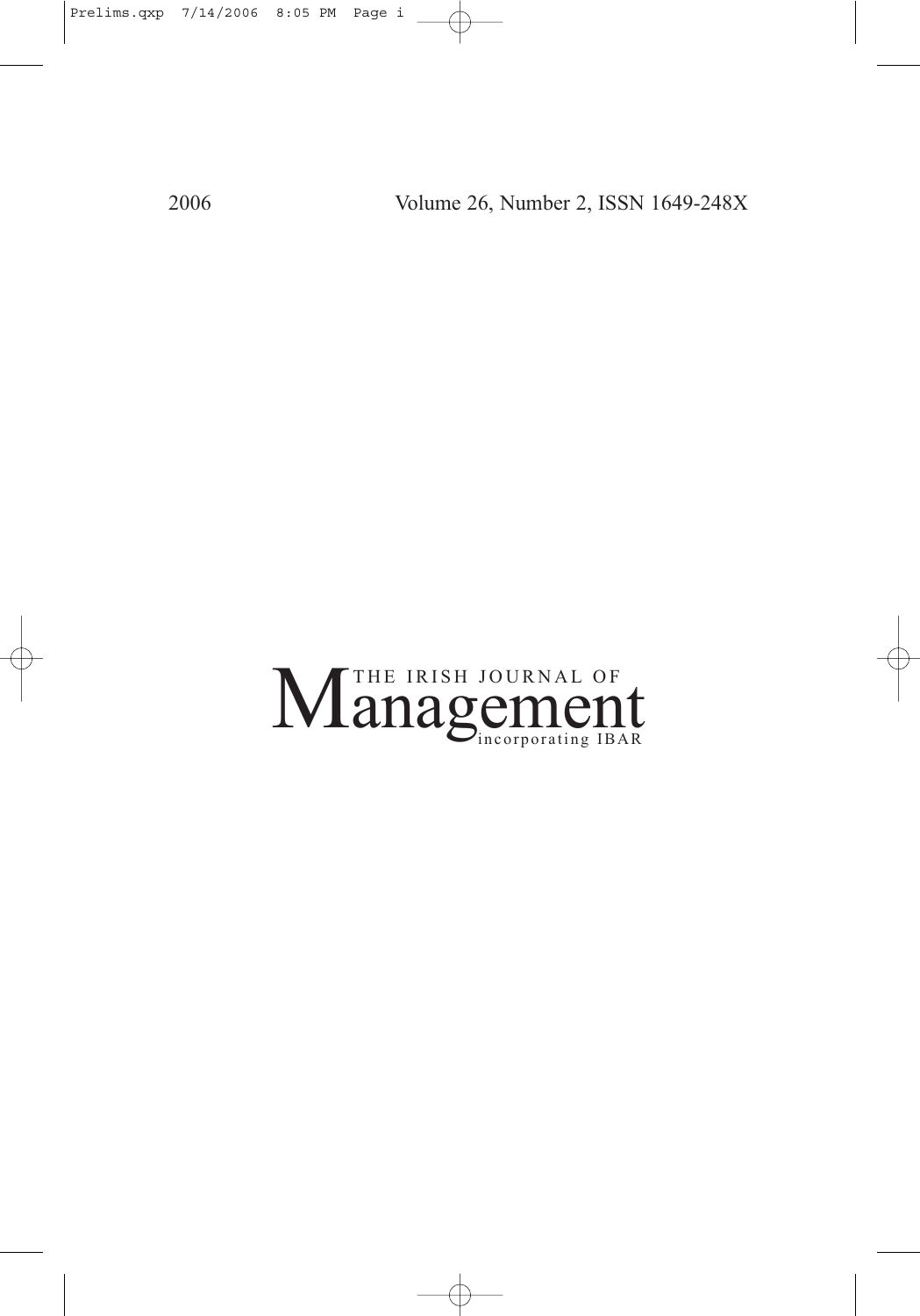This Journal was typeset by Folio Publishing Services for

Blackhall Publishing 33 Carysfort Avenue Blackrock Co. Dublin Ireland

e-mail: info@blackhallpublishing.com www.blackhallpublishing.com

© The individual contributors and Blackhall Publishing, 2006

ISSN: 1649-248X

A catalogue record for this book is available from the British Library.

All rights reserved. No part of this publication may be reproduced, stored in a retrieval system or transmitted in any form or by any means, electronic, mechanical, photocopying, recording or otherwise, without the prior, written permission of the publisher.

This book is sold subject to the condition that it shall not, by way of trade or otherwise, be lent, resold, hired out, or otherwise circulated without the publisher's prior consent in any form of binding or cover other than that in which it is published and without a similar condition including this condition being imposed on the subsequent purchaser.

Printed in England by Athenaeum Press Ltd.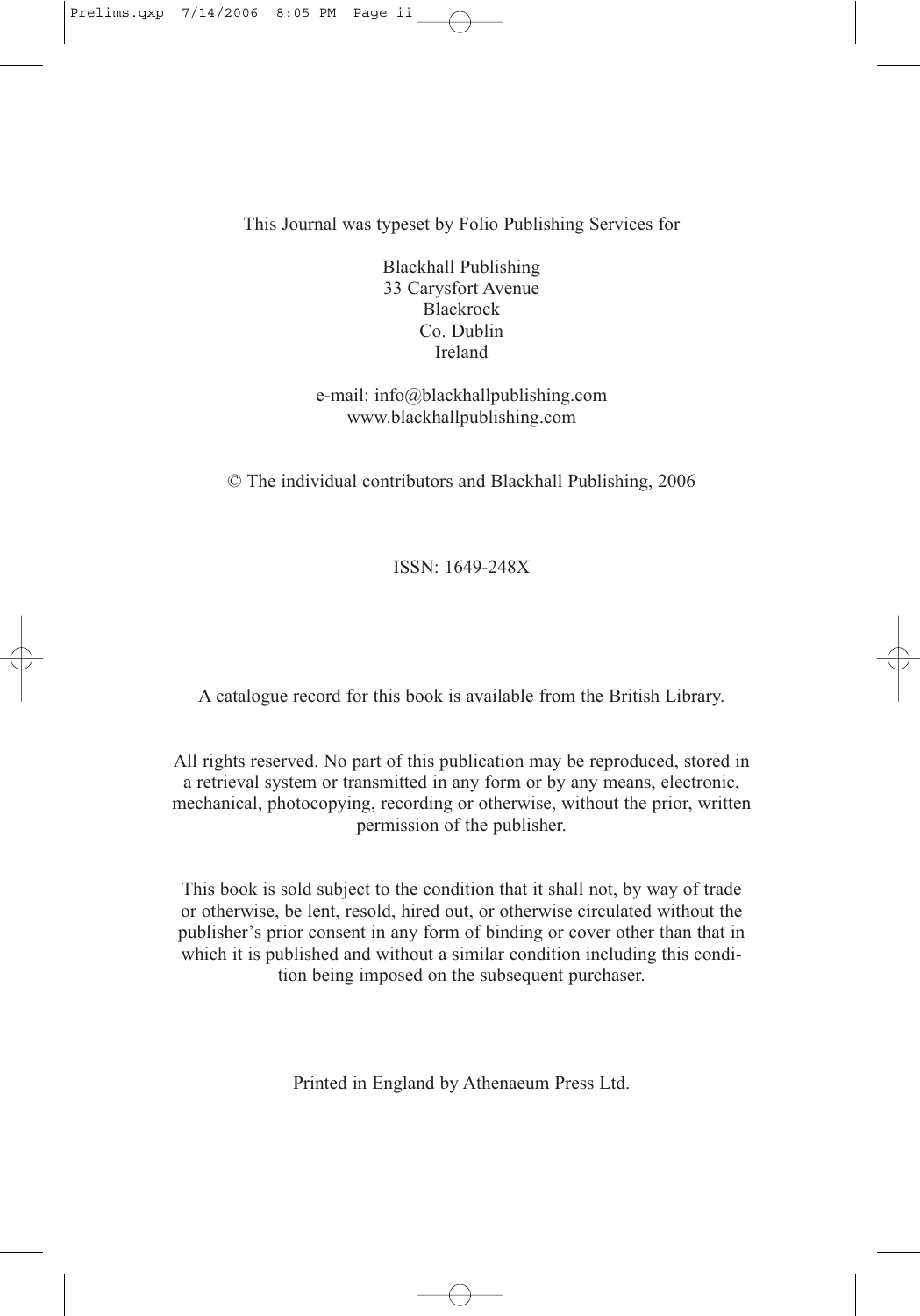

| To Know and to Do:                                   |    |
|------------------------------------------------------|----|
| Academics' and Practitioners' Approaches to          |    |
| <b>Management Research</b>                           |    |
| Teresa Brannick and David Coghlan                    | 1  |
| Reflections on How to be a Theoretical               |    |
| <b>Researcher in Business and Management Studies</b> |    |
| Dan Remenyi and Arthur Money                         | 23 |
| The Role of Foreign Exchange Risk Management         |    |
| in Malaysia                                          |    |
| Ahmad Shukri Yazid and Mohd Shaladdin Muda           | 45 |
| A Tour into the Factors Affecting the Choice of      |    |
| <b>Vendors in the Middle East</b>                    |    |
| Dr. Bakr Bin Ahmad                                   | 65 |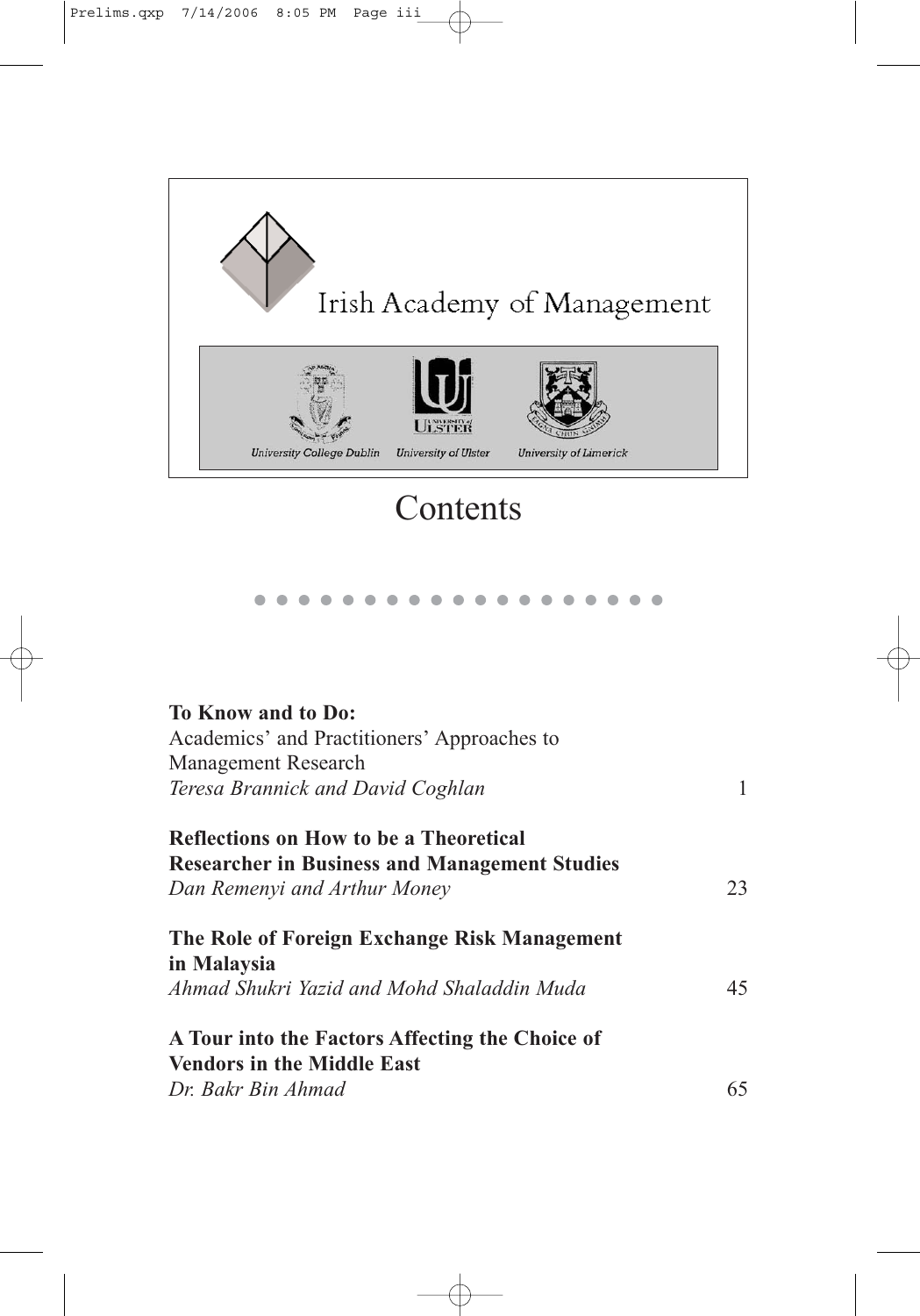| The Internationalisation of Indigenous Irish Software                                                                                |     |
|--------------------------------------------------------------------------------------------------------------------------------------|-----|
| <b>Technology Companies:</b>                                                                                                         |     |
| An Exploratory Study                                                                                                                 |     |
| Deirdre Garvey and Louis Brennan                                                                                                     | 81  |
| <b>Review of the Potential and Practice of Professional</b><br><b>Roles and Responsibilities of Executive Directors</b><br>on Boards |     |
| Thomas O'Toole                                                                                                                       | 109 |
| Management Style in the Non-Profit Sector in Ireland                                                                                 |     |
| Pauline Connolly                                                                                                                     | 129 |
| <b>Value of Analysts' Investment Recommendations:</b><br>Evidence from the Irish Stock Market                                        |     |
| Paul Ryan                                                                                                                            | 149 |
| <b>Union Organising, Union Recognition and</b><br><b>Employer Opposition:</b>                                                        |     |
| Case Studies of the Irish Experience                                                                                                 |     |
| Daryl D'Art and Thomas Turner                                                                                                        | 165 |
| An Exploratory Study of the Process by which                                                                                         |     |
| <b>Recent Graduate Entrepreneurs (RGEs) Become</b>                                                                                   |     |
| <b>Self-Employed</b>                                                                                                                 |     |
| Richael Connolly, Bill O'Gorman and Joe Bogue                                                                                        | 185 |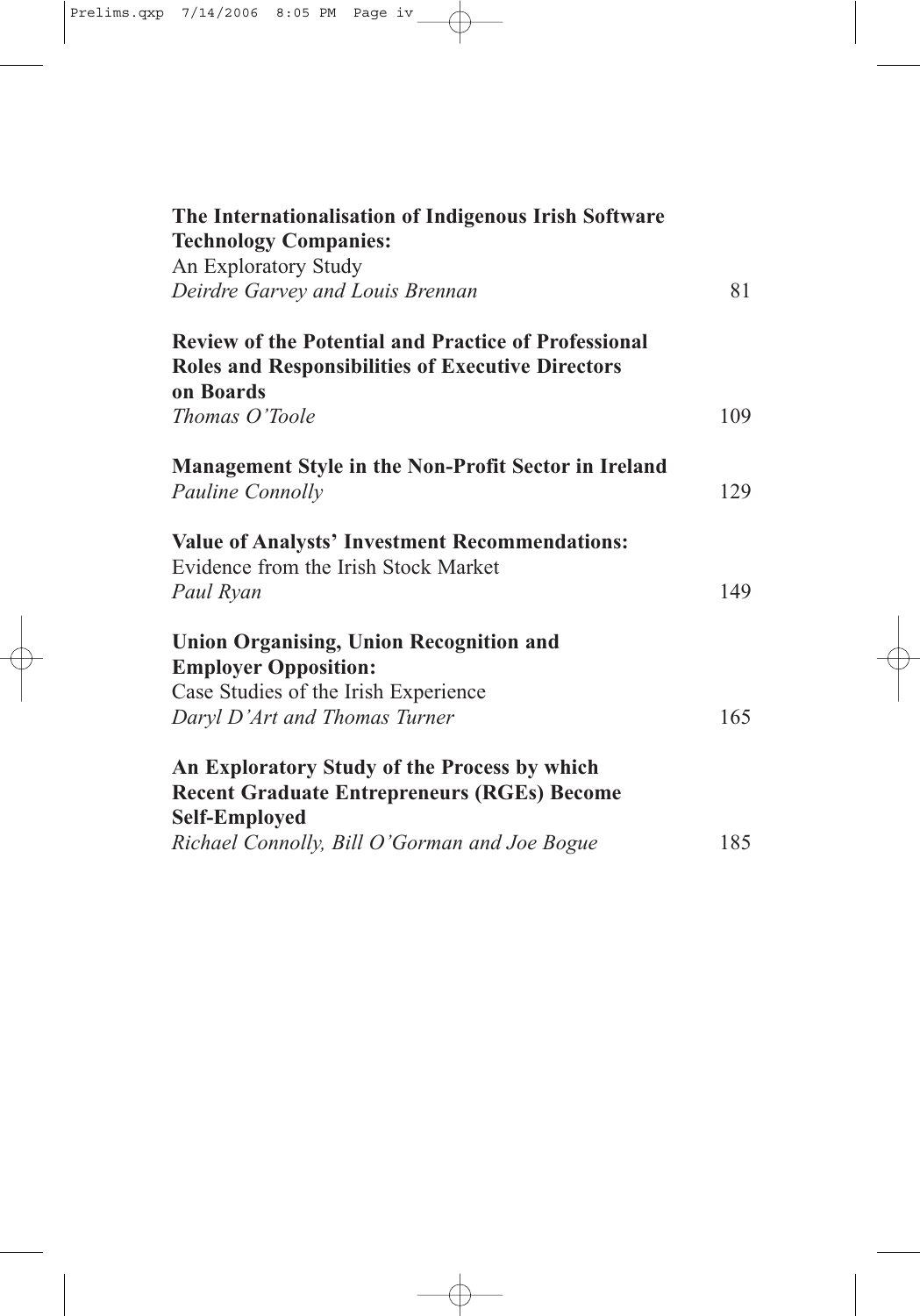# Management THE IRISH JOURNAL OF

#### IRISH BUSINESS AND ADMINISTRATIVE RESEARCH

#### **EDITOR-IN-CHIEF**

Teresa Brannick,UCD

#### **EDITORS**

Norma Heaton, UU Patrick Flood, UL Aidan Kelly, UCD Trevor Morrow, UU Bill Clarke, UU Donal Dineen, UL James Walsh, UCC Kathy Monks, DCU Patrick Gunnigle, UL Michael Morley, UL Kate Ui Ghallachoir, DIT Mairead Brady, UCD

#### **BOOK REVIEW EDITOR**

Margaret Linehan, CIT

#### **EDITORIAL ADVISORY BOARD**

Theresa Lau, *Hong Kong Polytechnic* Patrick McGovern, *London School of Economics* William K.Roche, *University College Dublin* Leo Smyth, *NUI Galway* David Coghlan, *Trinity College Dublin* Paul Jeffcutt, *Queens University Belfast* Tom O'Toole, *Waterford Institute of Technology* Noel Harvey, *Galway Institute of Technology* Steven Porth, *St. Joseph's Philadelphia, USA* Hugh Scullion, *University of Nottingham* Philip Beaumont, *University of Glasgow* Eleanor O'Higgins, *University College Dublin* Margaret Linehan, *Cork Institute of Technology* Tony Dromgoole, *Irish Management Institute* Sharon Ponsonby, *University of Ulster* Pauric McGowan, *University of Ulster*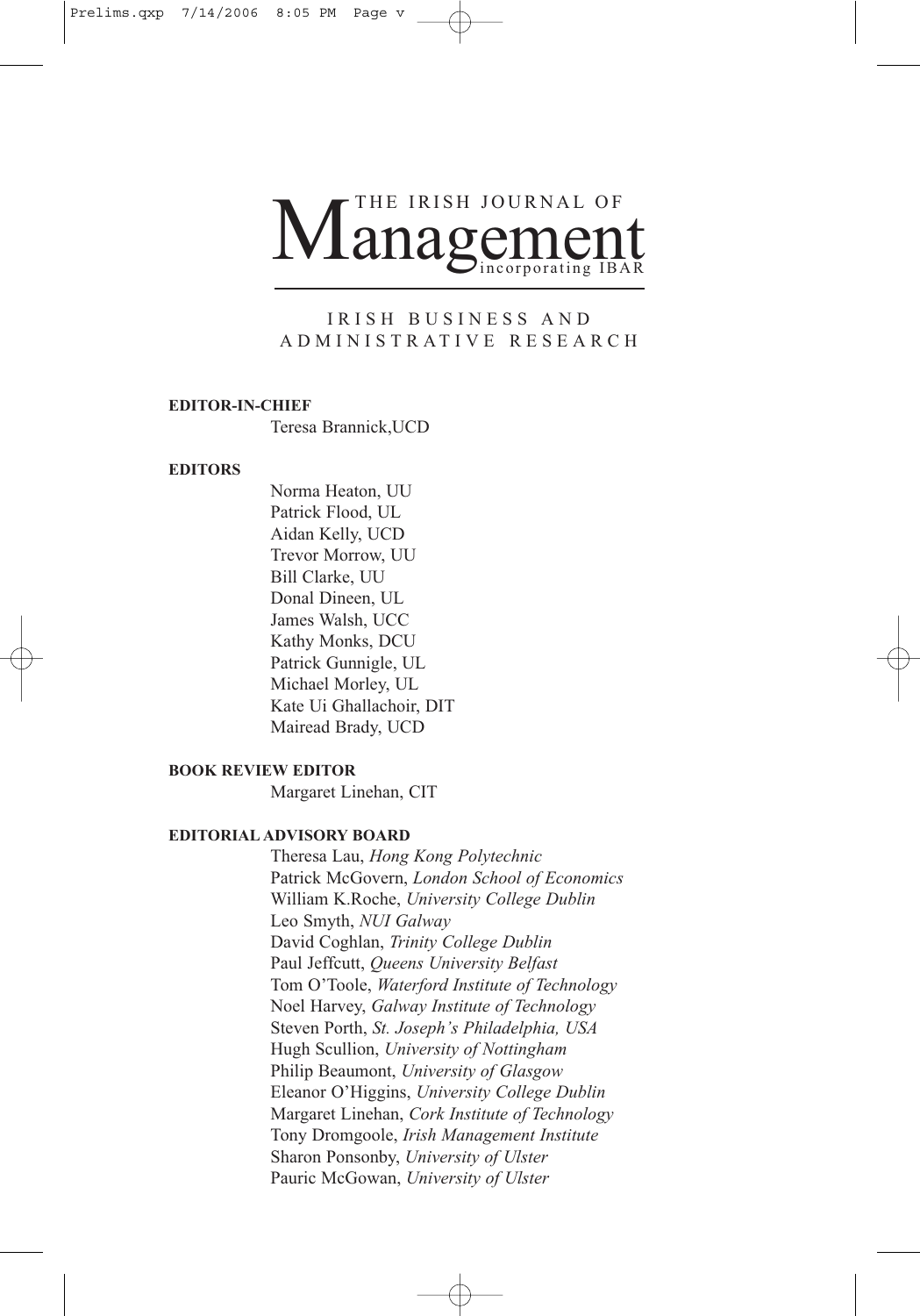# Subscriptions

T*he Irish Journal of Management (incorporating IBAR – Irish Business and Administrative Research)* is published twice a year.The annual subscription rate is 45 for individuals and 65 for institutions. Back issues are available on request. Cheques should be made payable to the publishers, Blackhall Publishing, 33 Carysfort Avenue, Blackrock, Co. Dublin.

The editors invite the submission of articles on all aspects of business, administration and management. Notes for the guidance of contributors are detailed separately in the issue. The authors of articles to be published in *IJM/IBAR* will be required to assign the copyrights to the Editorial Board.The views expressed in articles are the responsibility of individual authors and should not be regarded as being endorsed by the Editorial Board, the editors or publishers. In accordance with the provisions of the Copyright Act, no article may be reproduced without the permission of the editors.

> The Irish Journal of Management is published by Blackhall Publishing, 33 Carysfort Avenue, Blackrock, Co. Dublin. E-Mail info@blackhallpublishing.com

The *Irish Academy of Management* was founded in 1996 with the aim of promoting and encouraging research in all aspects of management. It holds a major conference every September. Details of membership can be obtained from Tom O'Toole, Secretary, Irish Academy of Management, Business School, Waterford Institute of Technology, Waterford.

UMI/ABI/Proquest Database: http://global.umi.com/pqdweb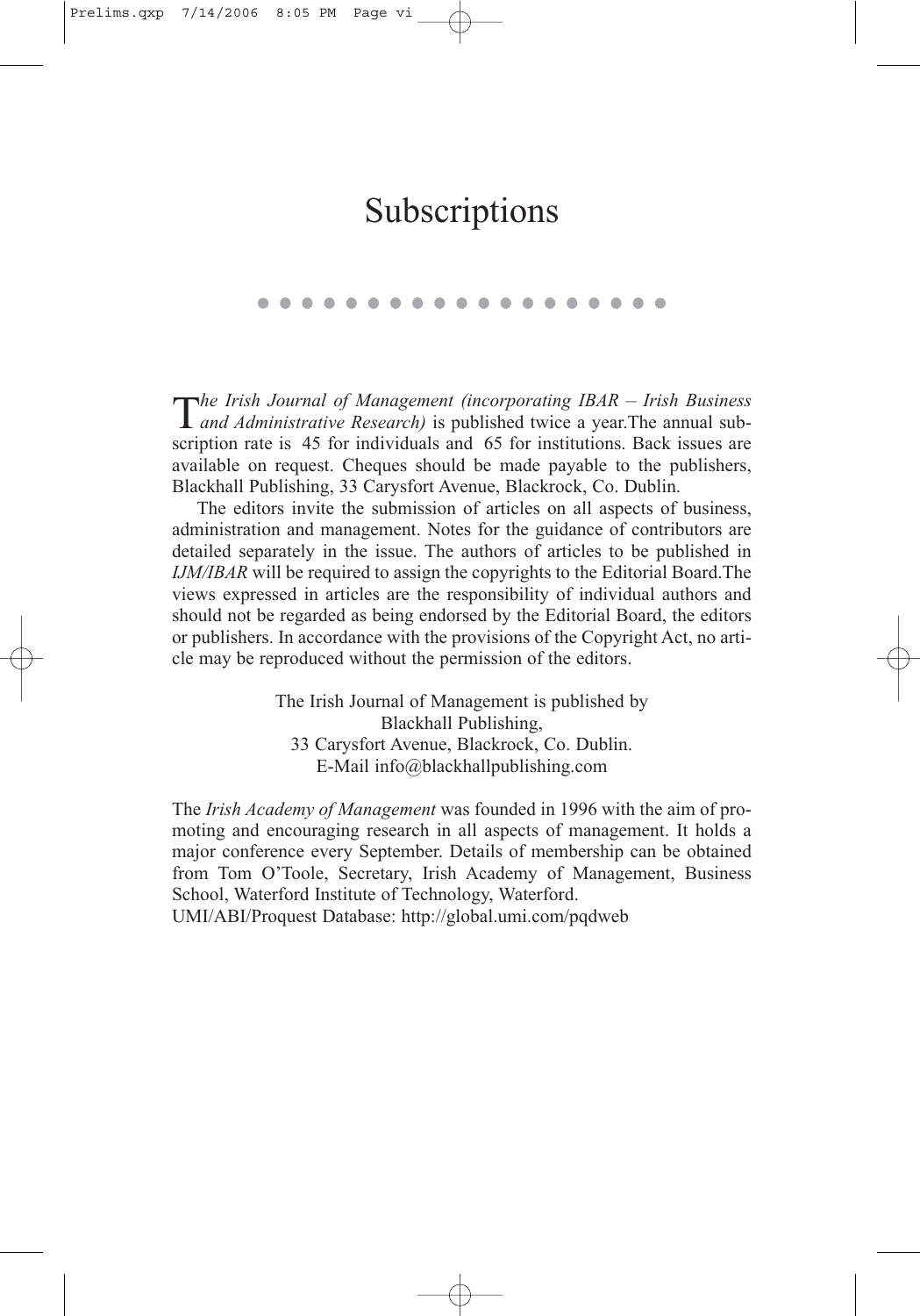

## IRISH BUSINESS AND ADMINISTRATIVE RESEARCH

T*he Irish Journal of Management (Incorporating IBAR – Irish Business and Administrative Research)*, aims to contribute to a wider understanding of the nature, characteristics and performance of both Irish and international organisations through the dissemination of research from a wide variety of management-related areas.

Notes for the Guidance of Authors in the Preparation and Submissions of Manuscripts

- 1. Contributions should be typed double-spaced on A4 paper, with ample leftand right-hand margins. A cover page should contain only the title, author's name(s) and affiliation(s) and the address (one only) to which proofs should be sent. If accepted for publication, one copy should be submitted on a 3-5" high-density disk using WordPerfect or Microsoft Word.
- 2. Three copies of the paper should be submitted.
- 3. All pages of the manuscript should be numbered and the positions of **Diagrams** and **Tables** should be clearly indicated. (The positions may vary slightly in the printed version due to the requirements of page makeup.)
- 4. **Footnotes** should be avoided. Essential notes should be numbered consecutively in the text and grouped together at the end of the paper.
- 5. **References** should be set out in alphabetical order of the author's name, in a list at the end of the article. They should be given in standard form as in the following examples:

#### *Book*

Bush,T., Bolam, R., Glatter, R. and Ribbens, P. (eds) (2001) *Educational Management: Redefining Theory, Policy and Practice,* London: Paul Chapman Publishing.

*Article in a Journal* 

Wolfe Morrison, E. and Phelps, C. (1999) 'Taking Charge at Work: Extrarole Efforts to Initiate Workplace Change', *The Academy of Management Journal,* Vol. 42, No. 4, pp. 403*–*19. *Chapter in Edited Collection* 

Griseri, P. (1998) 'Institutional Transformation and Educational Management', in T. Bush, R. Bolam, R. Glatter and P. Ribbens (eds)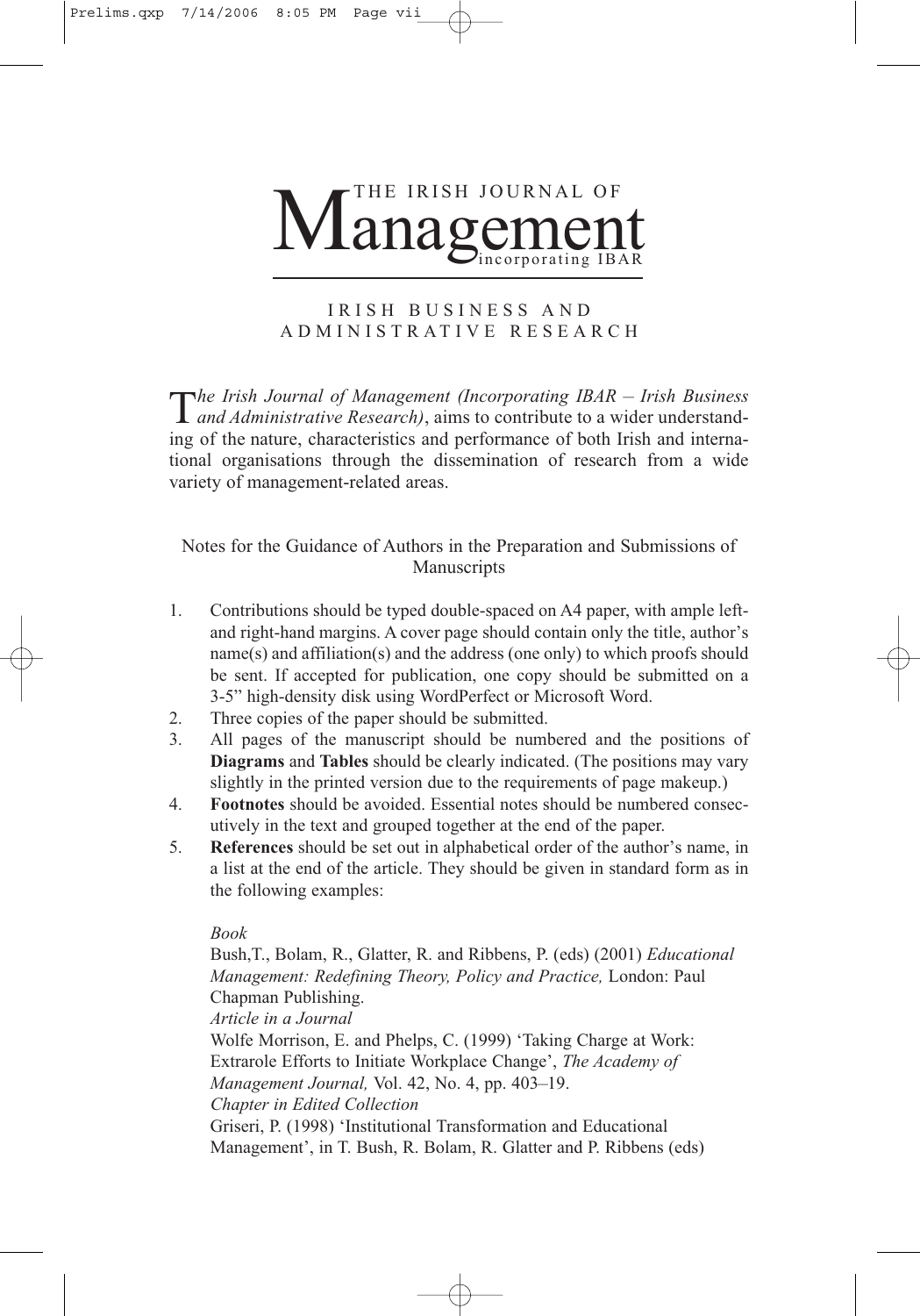(2001) *Educational Management: Redefining Theory, Policy and Practice,* London: Paul Chapman Publishing.

References in the text to an article should be by author's name and year of publication as in these examples:

Jones (1998) states that ...

Further evidence is provided by Smith (1994) ...

- 6. Articles should normally be between 4,000 and 5,000 words in length. Exceptional articles of a greater length or articles in two instalments will be considered.Tables, graphs etc. should be kept to a minimum.
- 7. In the case of graphs, diagrams or other illustrative material, the author will be responsible for the preparation of artwork, or for exceptional costs associated with such artwork required.
- 8. Authors are strongly advised to consult one or more recent issues of IJM before submitting manuscripts for publication.
- 9. Unsolicited contributions should be accompanied by a statement indicating if and where they have already been published and that, if accepted for publication in IJM, they will not be submitted for publication elsewhere without the agreement of the editor.
- 10. Articles are accepted for publication on the understanding that they are subject to editorial revision.
- 11. Authors are reminded that they must observe the usual rules and practices regarding the production of copyright material in their articles.
- 12. **Deadlines:** Contributors should submit articles, if possible, six months before the expected time of publication.

Please send manuscripts to any of the editors.The addresses are as follows:

- Graduate School of Business, Carysfort Avenue, Blackrock, Co. Dublin.
- School of Commerce and International Business Studies, University of Ulster, Magee College, Londonderry, BT48 7JL.
- College of Business, University of Limerick, Limerick.
- Department of Marketing and Management, University College Cork.
- Dublin City University Business School, Dublin 9.
- Faculty of Business, DIT, Aungier Street, Dublin 2.
- School of Business Studies, Trinity College, Dublin 2.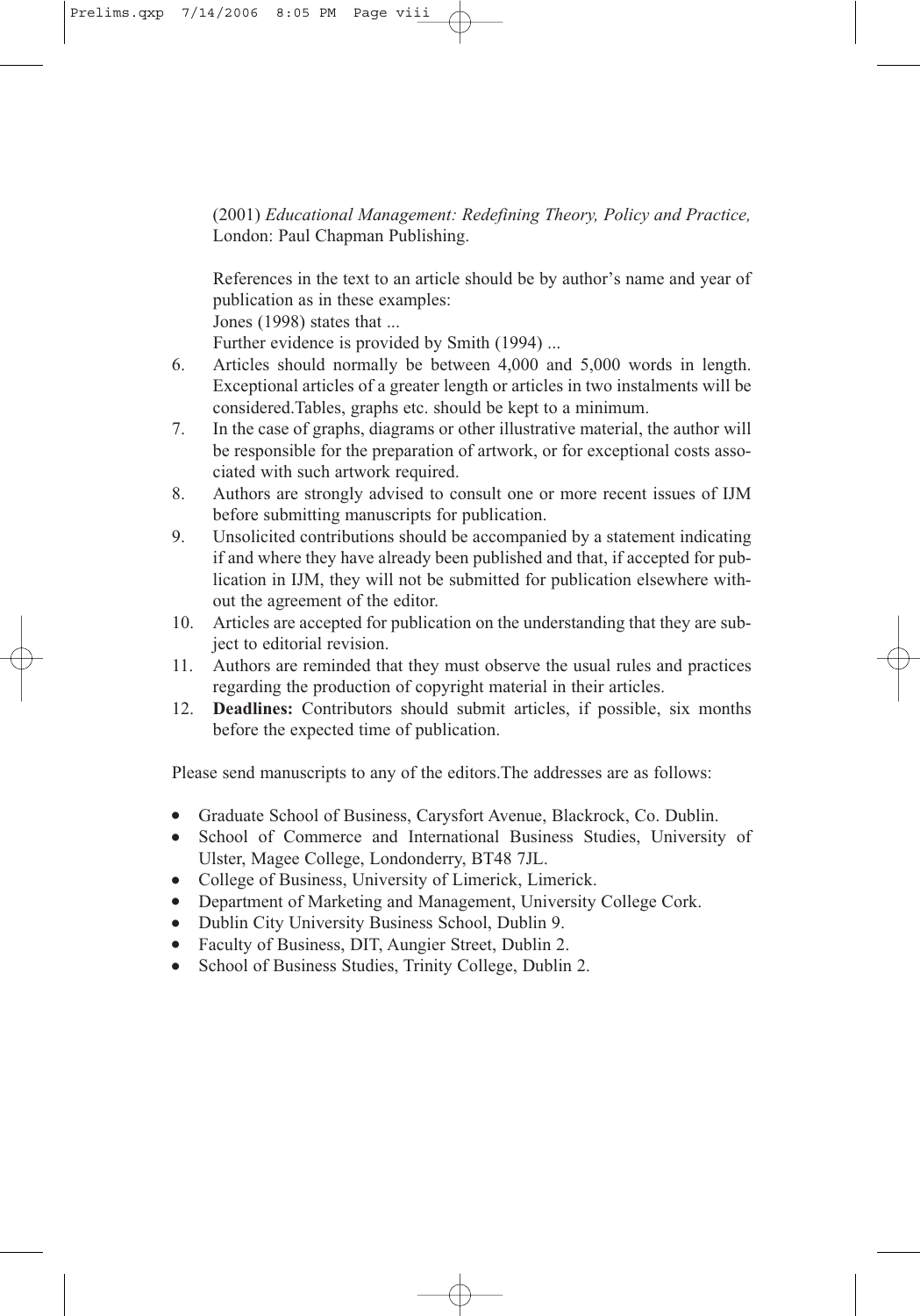# **To Know and to Do: Academics' and Practitioners' Approaches to Management Research**

|  |  |  |  |  | . |  |  |  |  |
|--|--|--|--|--|---|--|--|--|--|

T ERESA B RANNICK \*  $DAVID COGHLAN$ \*\*

## **ABSTRACT**

In the context of the ongoing debate between academic research<br>and practitioner action, this article, from a supply side perspec-**The context of the ongoing debate between academic research** tive, explores the different expressions of these debates – the relevance debate and the epistemological debate. It points to several ways forward – collaboration between academics and practitioners and forms of research which integrate action and knowledge creation. Both these ways are supported by an integrated form of research and action built around three audiences: first, second and third person.

### INTRODUCTION

In the context of business school rankings, the *Financial Times* provide a ranking which is based on publications in journals that, by and large, are not only not read by managers but also limit academics to particular forms of research. That publication in these journals contributes to a ranking of MBA programmes, which are aimed at educating managers, poses questions in both academic and practitioner circles. These questions are part of the long-standing debate as to what constitutes 'real' research and worthwhile knowledge,

*<sup>\*</sup> Smurfit Graduate School of Business, University College Dublin \*\* School of Business Studies, Trinity College, Dublin*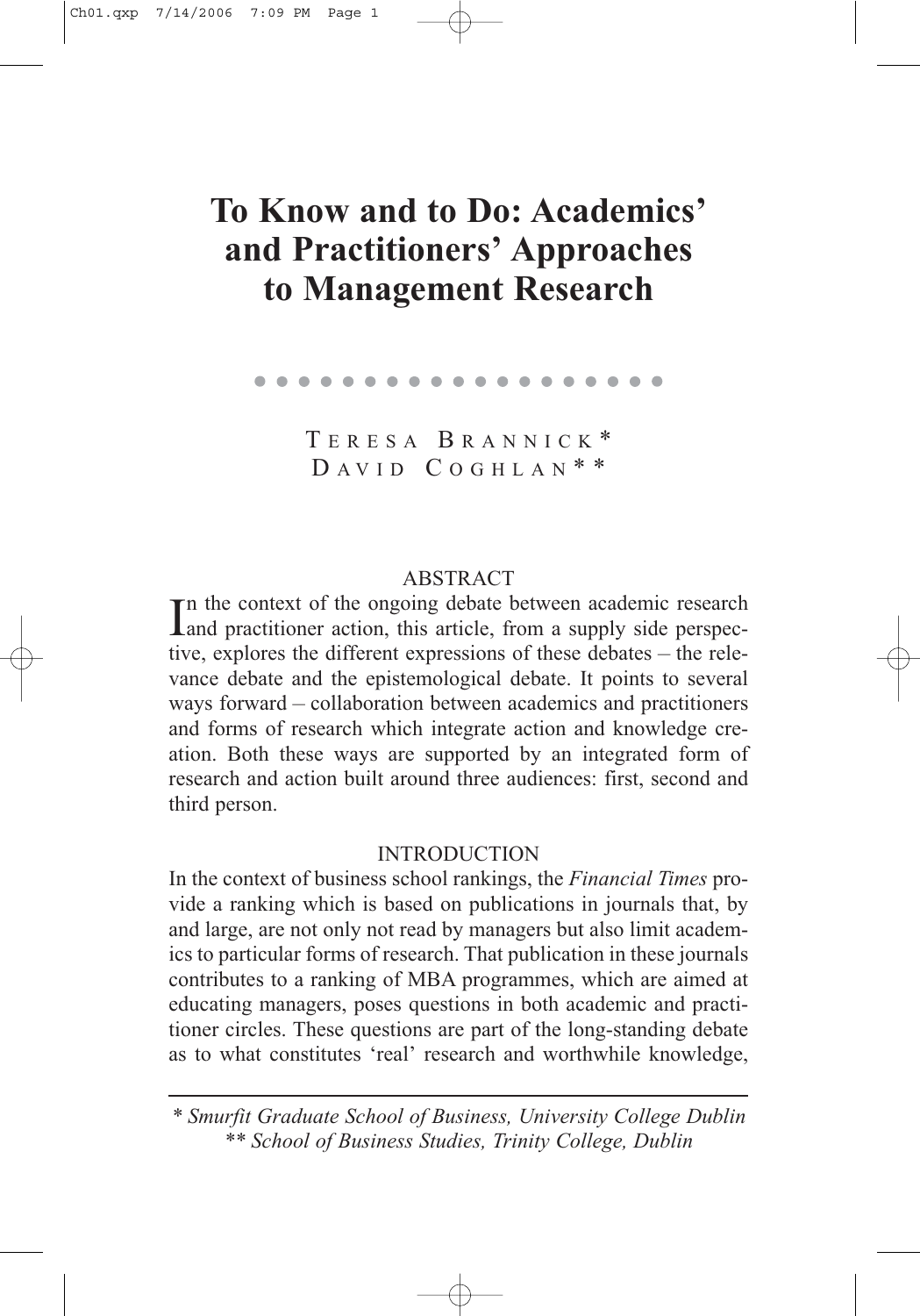and why information generated by consultants and academics tend to be underutilised in organisations (Brannick, 2000). There are two extensive bodies of knowledge dealing with this broad topic: one focusing on the 'doing' or the user perspective, the other on the nature of 'knowing' or the supply side (Menon and Varadarajan, 1992). The doing or user perspective focuses on organisational factors that either inhibit or facilitate knowledge utilisation. The supply side which is the focus of this paper looks at the characteristics of the study or the research process itself. There is limited overlap between the two strands of literature. Pfeffer and Sutton (2004), reflecting on the knowing/doing gap from a user perspective, outline eight factors, two of which  $(1 -$ knowing comes from doing and teaching others how and  $2 -$  actions count more than elegant plans and concepts) acknowledge the importance of not separating research from action.

Underpinning the supply side debates is a perceived relevance gap between academics and practitioners, which appears to be growing larger (Starkey and Madan, 2001), and in our view this debate is becoming more confused. Sometimes the focus is epistemological and ontological (MacLean et al., 2002). At other times, it is the nature of worthwhile knowledge, tacit or formal (Weick, 2003), and on other occasions again, the debate focuses on two distinct but linked professional communities: managers and academics. But the precise nature of the gap or the relevance question is unclear. In order to clarify and specify our contribution, we rely on Reason and Marshall's (1987: 112-3) conclusion that all good research communicates with three audiences:

All good research is *for me, for us,* and *for them*: it speaks to three audiences.... It is *for them* to the extent that it produces some kind of generalizable ideas and outcomes…It is *for us* to the extent that it responds to concerns *for our* praxis, is relevant and timely…[for] those who are struggling with problems in their field of action. It is *for me* to the extent that the process and outcomes respond directly to the individual researcher's being-inthe-world.

The construct of the three audiences has been developed to express three persons of inquiry and practice – first, second and third per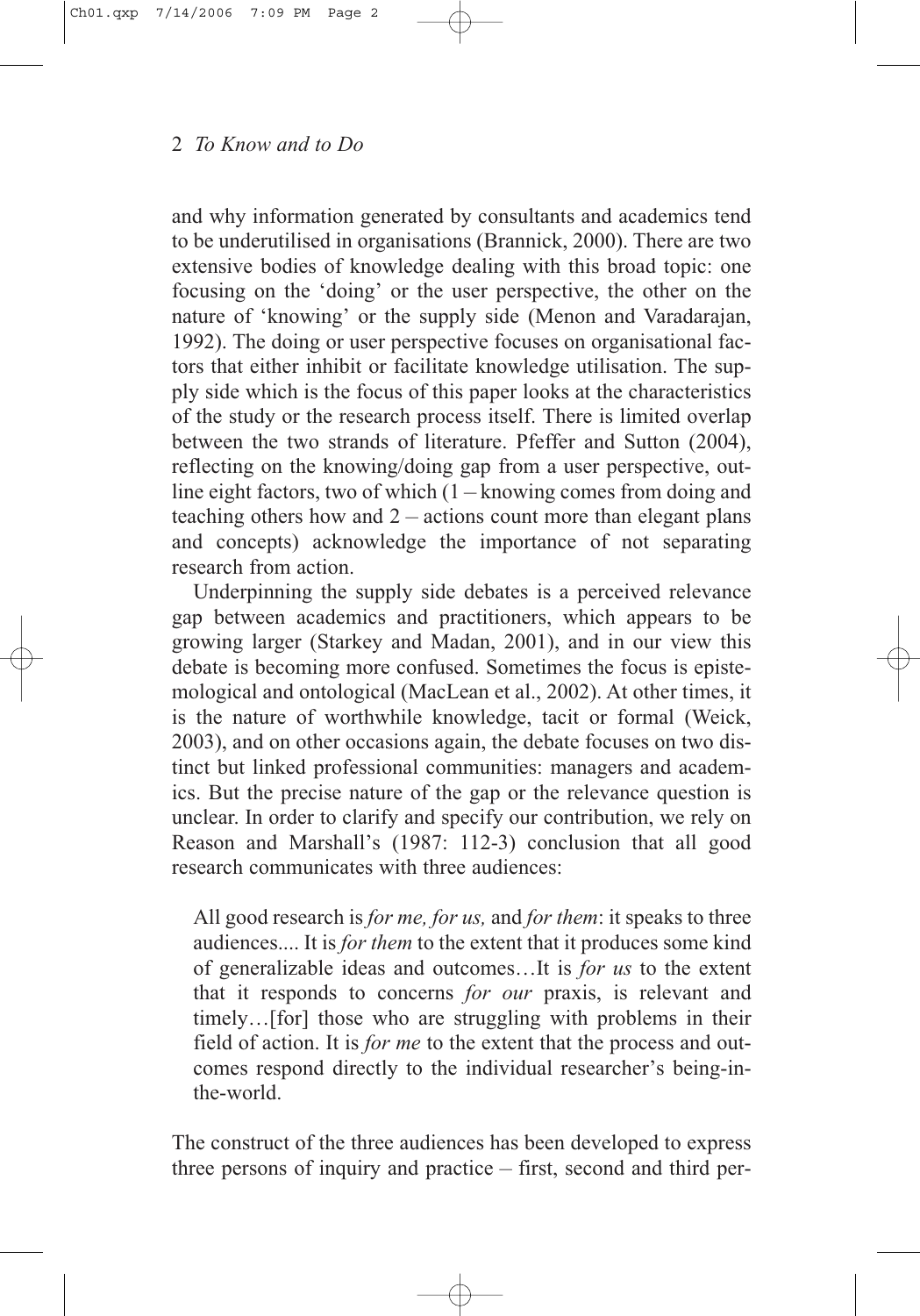son (Torbert, 1998; Reason and Torbert, 2001; Reason and Bradbury, 2001). Taking this three audience approach our focus is mainly on the 'for them' component. In reality the 'for them' component will be of less interest to practitioners and be of direct relevance to the academic community. Hence, this article explores 1) the differences or different emphases, if any, between academicand practitioner-generated formal knowledge or theory and 2) its consequence for action. It will also pose the question as to whether the criteria used to evaluate articles for *Financial Times-*listed journals need to be revised in light of a three audience approach. The *Financial Times*-listed journal, *Administrative Science Quarterly,* is concerned solely with theory, with no reference to action. 'The authors, reviewers, readers and editors who shape what is published in *Administrative Science Quarterly* insist, perhaps above all else, that articles contain strong organisational theory' (Sutton and Staw, 1995: 371). Interestingly Sutton and Staw's article devotes less than a half a page to detailing what is 'strong theory' and their answer is the standard simple response that it should answer the 'why' question. They go on to argue that the only criterion necessary is that the theory be 'particularly interesting', whatever that means! (Sutton and Staw, 1995: 379).

# THE BASIS FOR THE PERENNIAL GAP BETWEEN ACADEMICS AND PRACTITIONERS

For many years now, there has been a question of relevance regarding standard research into the organisational sciences (e.g. Susman and Evered, 1978; Thomas and Tymon, 1982; Bettis, 1991; Schein, 1993; Lowendahl and Revang, 1998; Anderson and Herr, 1999; Rynes et al., 1999; Hatchuel, 2001; Ford et al. 2003). The observed gap and lack of harmony between theory and practice has also been a recurring theme in such business disciplines as marketing and the marketing literature suggests that there is a need to bridge that gap (American Marketing Association, 1988; O'Driscoll and Murray, 1998). According to Hunt (1994: 17) 'if we wish even to keep up with marketing practice – let alone lead it – we need to rethink our theories and empirical studies of marketing practice'. The practical relevance of much IT-based research has been seriously challenged also. Senn (1998: 23–4) argued that 'a great deal of the academic research conducted in information systems is not valued by IT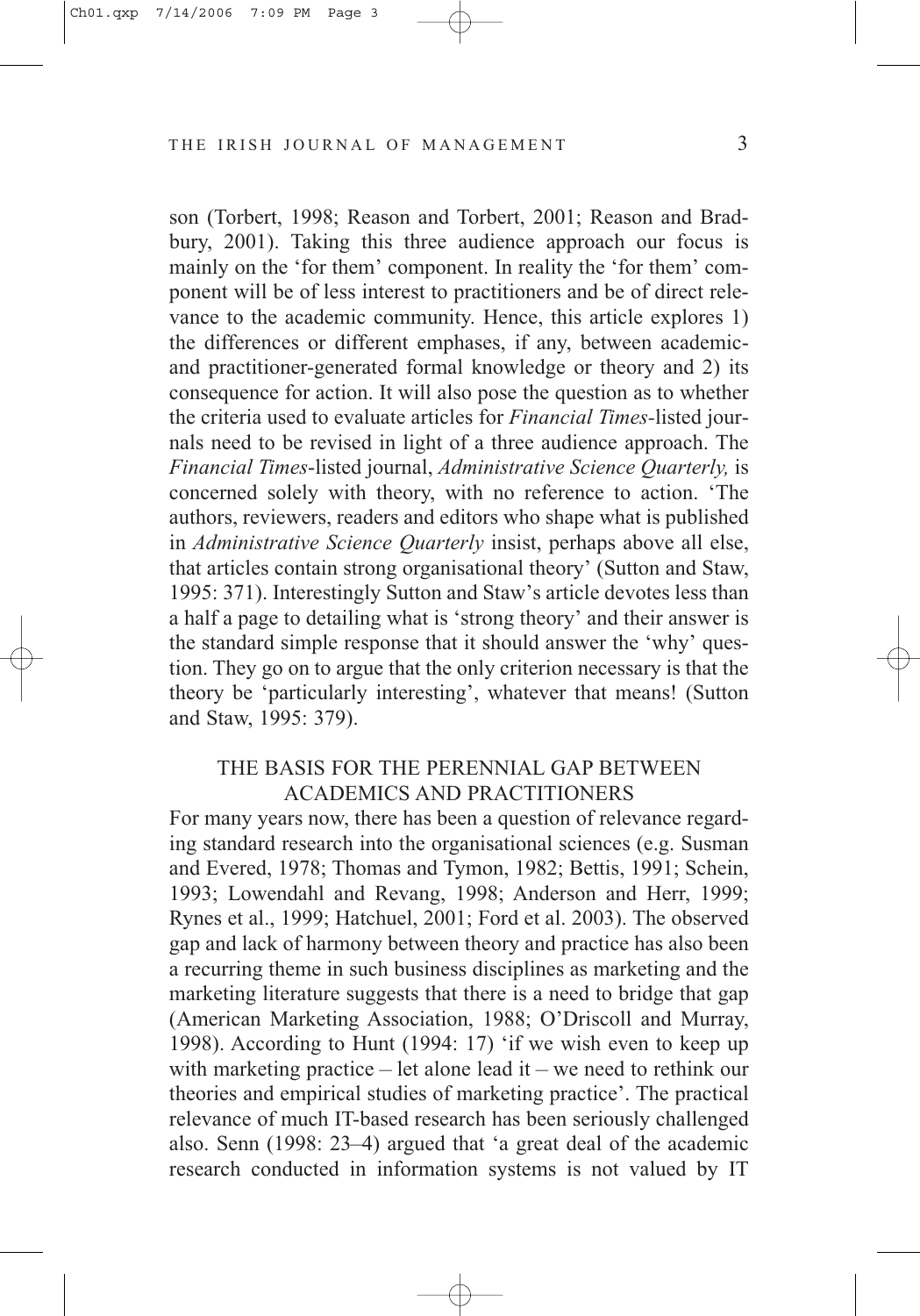practitioners' and that such research 'is not relevant, readable, or reachable'. There is a perception that researchers and educators are increasingly distancing themselves from managerial practice and, not unlike other social science fields, are becoming a closed, selfcontained system (Razzaque, 1998).

It appears that the business world is generally ignoring the research and consequent knowledge produced by business schools or academia, since it feels it is irrelevant to its purposes (Huff, 2000; Beer, 2001; Lundberg, 2001; Pfeffer and Sutton, 2004). There is a contrary position which contends that the relevance argument is misguided. It is a failure to understand the complexities of knowledge production, its relationship to practice and the importance of 'independence', which is the unique contribution that universities make to society, that underpins this relevance gap (Grey, 2001). Grey argues that when we talk about relevance we ask the further question of relevance to whom and of what. By applying the three audience framework we can simplify the relevance argument, as the 'to whom and of what' is distinctly different for the different audiences. What is worthwhile for one audience is of less interest to the other audiences.

From this literature we identify three reasons for this de-coupling. The first is that there is an inherent incommensurability between science and practice, in other words the academia and management practices differ, since they represent two different, specialised and self-referential forms of discourse with divergent foci and interest. In common with most of the human sciences, the study of management has not succeeded in developing a common observational language (Whitley, 1984). Intellectual judgements remain tacit and highly dependant on everyday language and cultural conventions. In addition, the characteristics of managerial tasks and skills render a general management science improbable. Detailed knowledge of how individual organisations work is of less interest to the theorist than general conclusions about managerial practices which have implications for theoretical considerations (Whitley, 1984). This is the dominant academic language which differs from that used by practitioners. Christensen and Raynor (2003: 72) argue that if academic theory is going to be useful to hard-nosed executives, it must be researched and 'written in ways that make it possible for readers to diagnose their situation themselves'. Lundberg (2001) concludes that it is not surprising that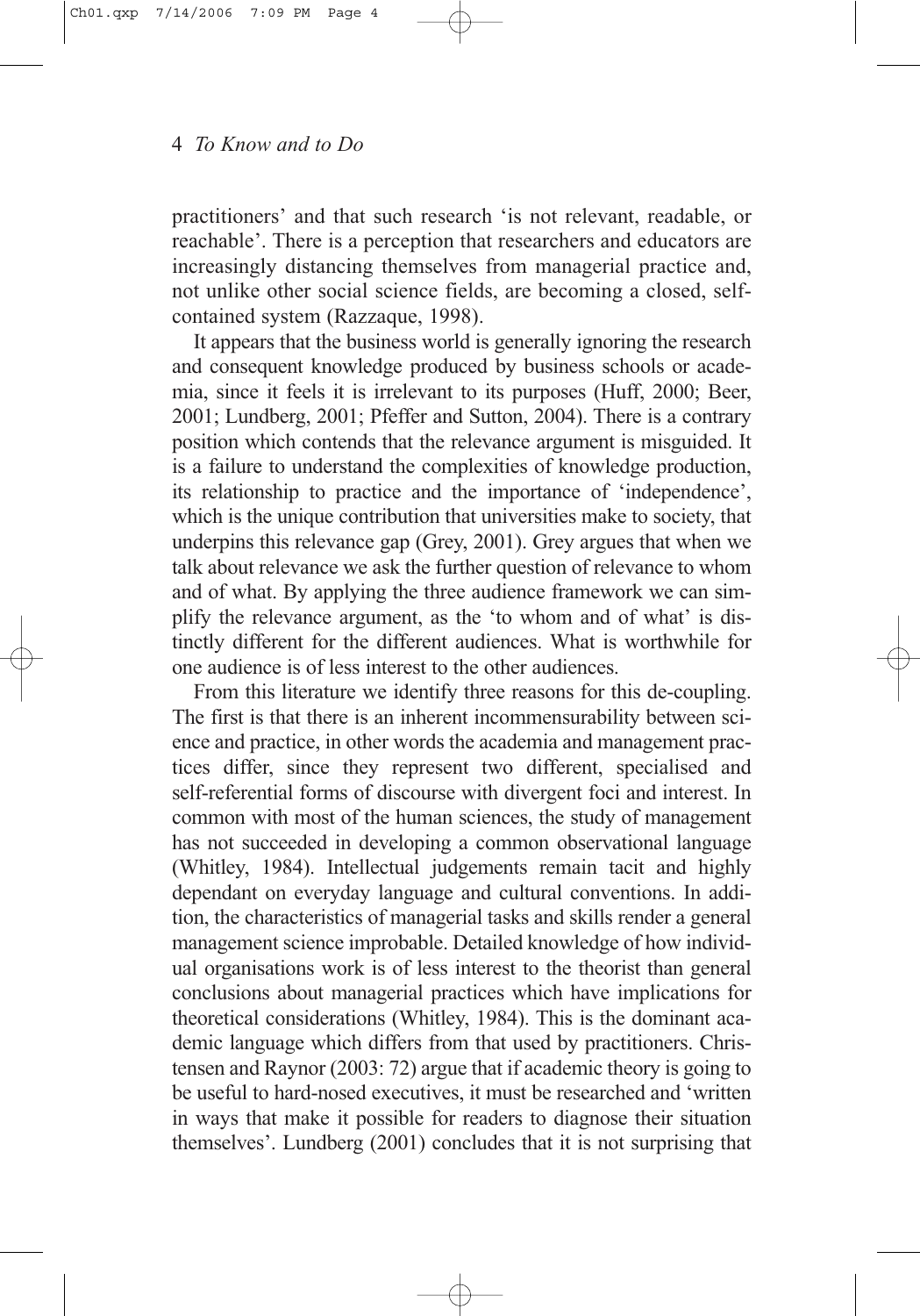managers who apply scientific knowledge or theory seldom get what they desire and turn less and less to academic scholars for assistance. Likewise academics who work on organisation- or manager-specific problems find their work devalued by their academic colleagues. Lundberg's concluding argument is that the nature of theorising itself is part responsible for the relevance gap.

Weick (2003) advances the debate by introducing two concepts, drawn from Kierkegaard: 'life understood backwards' (theory) vs 'life lived forwards' (practice). This conceptual duality reinforces the difference in perspective and focus between the theorist and practitioner. As Weick says (2003: 454):

Life is understood backward when detached theorists deploy analysis, abstraction, and simplification after the fact in order to impose order and patterns on previous activities that were lived forward by involved practitioners. The living forward itself, however, is an altogether different form of activity. When practitioners live forward they tend to mix together false starts, routines, automatic thinking, unanticipated consequences, recoveries, trade-offs, improvisation, and trial and error. Their living is both less orderly and of a different order than it appears in hindsight.

Weick argues that theory and practice can be partly reconciled if living forward is differentiated according to Heidegger's distinction of ready-to-hand living from unready-to-hand living. His central point is that better theorising occurs by closely examining those moments where backward and forward meet, namely unready-to-hand moments. These are moments when practitioners are interrupted, often in the form of failures, and theorists have an opportunity to get a richer glimpse of what is going on in the practitioner's project. Theories are built around what people notice when they are interrupted and how they cope with interruptions are not just commentaries on how people react to irritants and hassles. Rather, those theories point to fundamental properties of ongoing, involved, practical activity. When everyday projects suffer a breakdown of action, theorists and practitioners alike share a common vantage point from which they can glimpse thwarted potentialities embedded in networks of projects.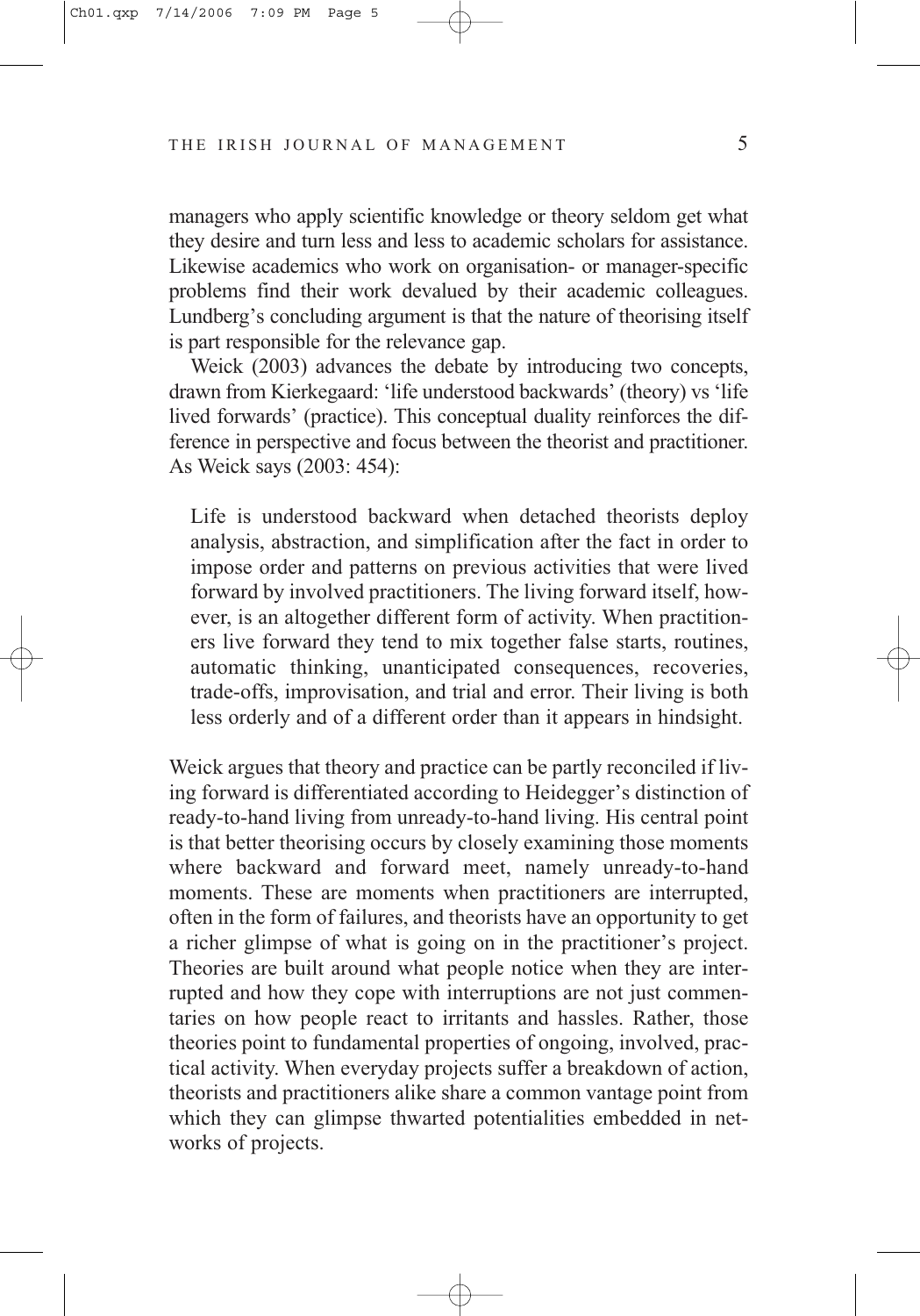The second reason is epistemological, where there are those who attribute a sense of misplaced faith in the canons of modernist traditional research, where it has been assumed that if a research project is methodologically sound it will contribute to scientific knowledge and ultimately to practice (Brown, 1995). In the context of research in the field of organisation science, Susman and Evered (1978: 582) noted that 'the findings in our scholarly management journals are only remotely related to the real world of practicing managers'. In their view, it appears that this dilemma is rooted in positivist research approaches that dominate the field. Such approaches 'are deficient in their capacity to generate knowledge for use by members of organisations' (Susman and Evered, 1978: 585). Supporting this contention, Schein (1993: 703) reflected that 'we have largely adopted a traditional research paradigm that has not worked very well, a paradigm that has produced very reliable results about very unimportant things'. In a similar vein, it has been argued that most research in the strategy domain is 'irrelevant' since it is 'increasingly and prematurely stuck in a normal science straightjacket' (Bettis, 1991: 315).

The third reason is that the research focus or content is the problem (Menon and Varadarajan, 1992). Researchers should ensure that knowledge produced is relevant and transferred to practitioners in ways that enhance their capacity to use it. Thomas and Tymon (1982) put the responsibility for the lack of practitioner relevance firmly on the shoulders of the academic community and they identified five key needs of practitioners with respect to organisational science knowledge. The five are: descriptive relevance, goal relevance, operational validity, non-obviousness and timeliness.

# THE NATURE OF MANAGEMENT RESEARCH AND THEORY

All business, marketing and management research is intrinsically linked to the whole process of knowing. The positivist tradition incorporating quantitative techniques rather than the hermeneutic or action research approaches is the dominant methodology used for knowledge generation for both communities of researchers. A basic argument underlying this article is that both communities of knowledge producers, academics and practitioners, employ the different research traditions with equal skill, rigor and appropri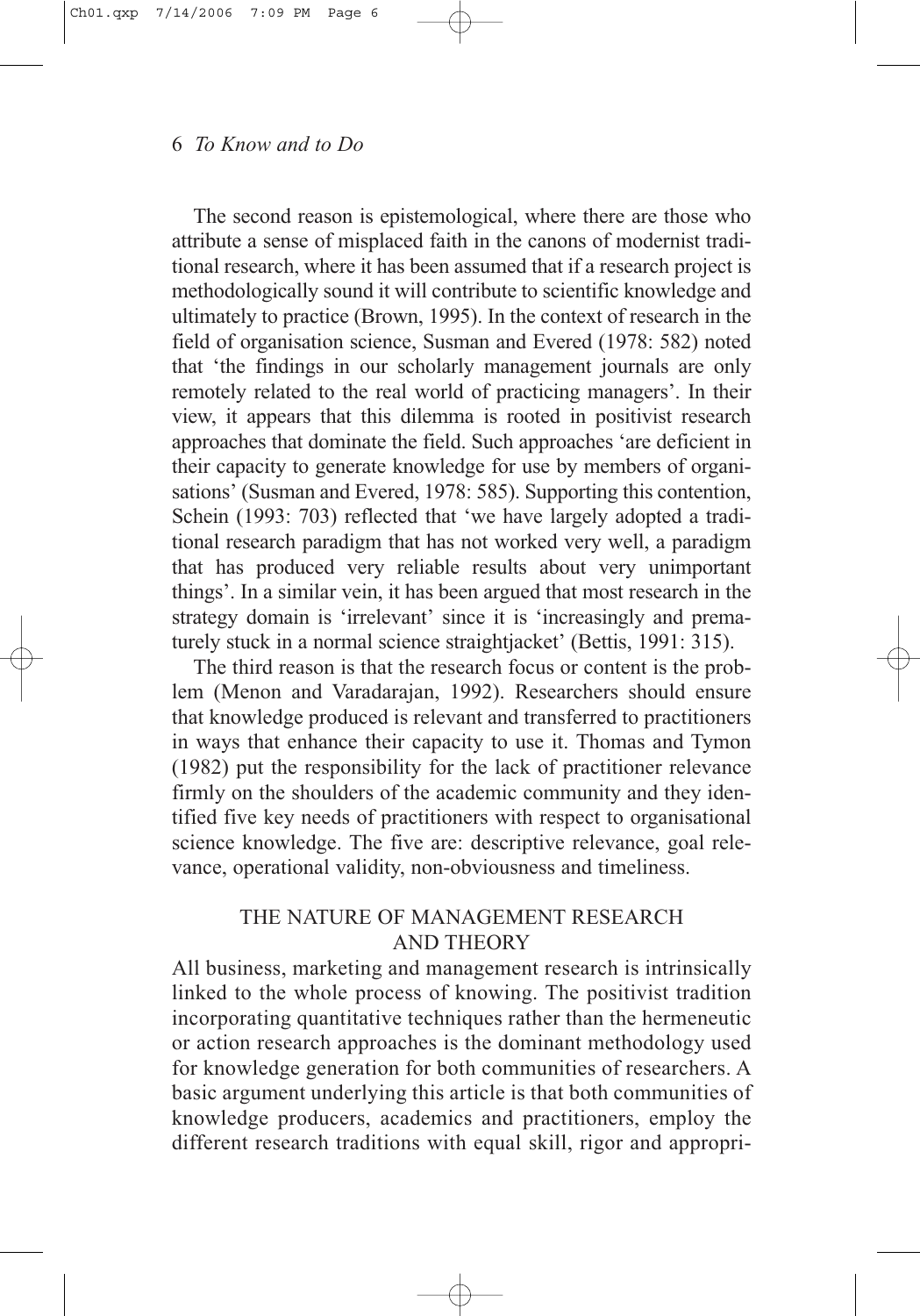ateness. This basic premise is in disagreement with the Carson et al. (2001) position. They identified three groups of marketing researchers, academic, business/consultants and practitioners, which are distinguishable along two methodological criteria a) rigor and validity and b) qualitative or quantitative methods. The academic and consultant researchers are very similar and tend to rely on rigor and validity and use quantitative techniques. For Carson et al., practitioner research is very different and relies on intuition and qualitative techniques.

An argument about good versus poor research is a very different matter and not the focus of this article. In this article, formal management knowledge is confined to research-based knowledge carried out to the highest standards by either academics or practitioners. Generally speaking, good research is purposeful, its goals are clearly defined and significant, the methodological procedures defensible, evidence is systematically analysed, statistical techniques are correctly followed and the 'objectivity' of the researcher clearly evident. The focus of this article is properly conducted research, which gives rise to worthwhile, credible knowledge, and its relationship to action.

According to James March (Huff, 2000) there are reasons why researchers should focus on basic research and foundational knowledge. The comparative advantage of fundamental knowledge over experiential knowledge decreases as one comes to concrete, specific situations. In a situation in which a manager has experience, an academic will not be very helpful and the managers are likely to know best. However, the comparative advantage shifts as one moves to more novel situations. It shifts to academic knowledge, to general knowledge, to fundamental knowledge. Fundamental knowledge becomes more useful to managers (in combination with context-specific, experimental knowledge) in changing worlds, in new ventures and when faced with the unexpected. Researchers who pursue immediate relevance are likely to produce knowledge that is both redundant with what managers already know and useful only over a limited time and under limited conditions. In addition it makes little or no contribution to the development of ideas about business management and organisations. These short-run research questions of minuscule importance contribute little to intellectual life and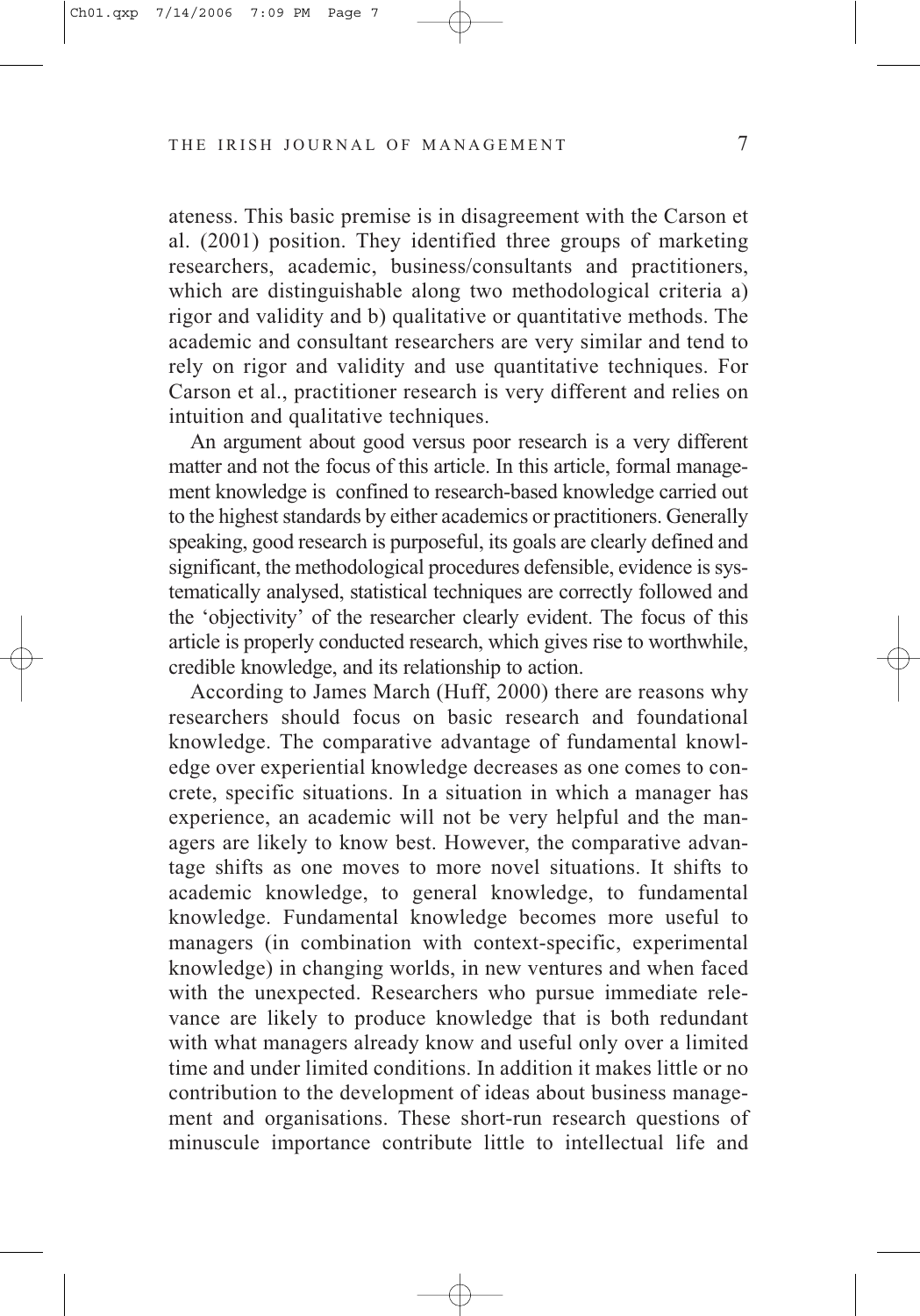therefore, in the long run, little to business life. Even if this were not true, our more important obligation as scholars is to the pursuit of knowledge.

Most empirical research is in the domain of propositional knowledge. The outcome of research is stated as a set of propositions which claim to be statements of facts or truths about the world. These theoretical constructs and empirical statements provide a framing of the world, a context of meaning. Framing propositions empirically and theoretically makes an important contribution to human understanding. However they are not synonymous with the experiential knowledge of the world. Experiential knowledge involves knowing the world through sustained contact of a direct face-to-face nature. Each of the two windows on reality offers a limited perspective. This article focuses solely on formal or prepositional knowledge. However tacit or experiential knowledge is a key element in specific methodology such as action research.

In Whitley's (1984) view, the type of management knowledge produced by different constituents vary according to five criteria, which in our view consolidate around the criterion purpose or the action dimension. He identifies theory and theoretical related issues, such as specificity to individual organisations or the logic of general inference, as the key issue where academics differ from practitioners.

|                                     | <b>Practitioners</b>        | <b>Consultants</b>   | <b>Popular Writings</b> | <b>Academics</b> |
|-------------------------------------|-----------------------------|----------------------|-------------------------|------------------|
| Audience                            | Colleagues                  | Clients              | Managerial Public       | Researchers      |
| Purpose                             | Corporate<br><b>Success</b> | <b>Best Practice</b> | <b>Best Practice</b>    | Theoretical      |
| Specificity to<br>Individual Orgs   | High                        | Medium               | Low                     | Low              |
| Reliance on<br>Current<br>Practices | High                        | High                 | High                    | Low              |
| Public<br>Availability              | Low                         | Low                  | High                    | High             |

**Table 1.1: Types of Management Knowledge**

**Source:** Whitley (1984)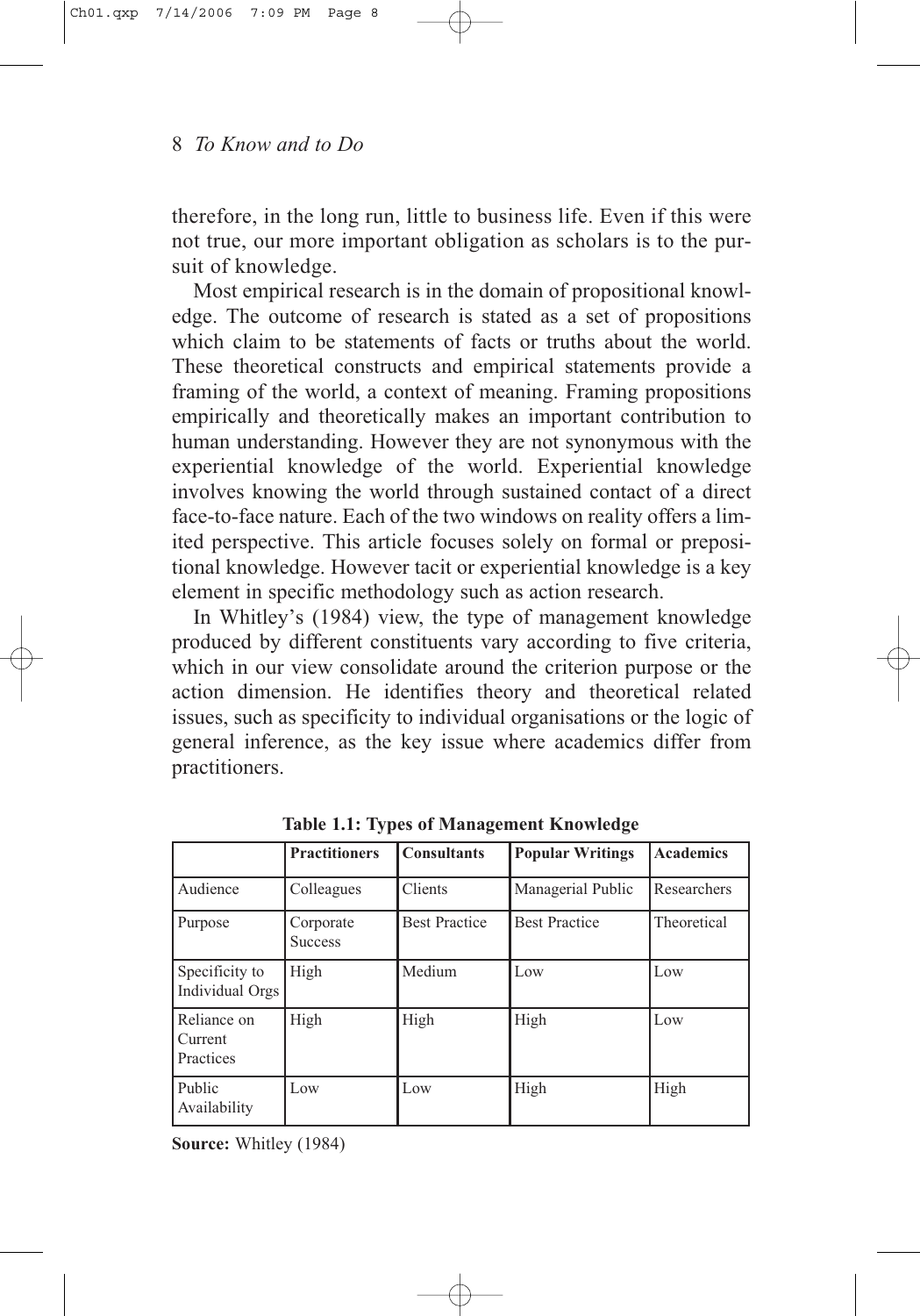According to Bacharach (1989), there are two primary criteria upon which any theory may be evaluated: a) falsification and b) utility. The use of criteria to evaluate theory may also help to demystify some false dichotomies. The first false dichotomy is between qualitative and quantitative data collection modes. No matter how data are generated or collected, researchers are obliged to present them in a way that allows other scholars to use or disprove the data. The second is between theory construction and theory testing. If theory is not testable, no matter how profound or aesthetically pleasing it may be, it is not theory. The third false dichotomy is between theoreticians, consultants and practitioners. The role of consultant and practitioner researchers is to diminish the complexity of their or their client's empirical world, and explain and predict events. The goal of theory is to diminish the complexity of the empirical world on the basis of understandings, explanations and predictions. Thus in Bacharach's view, practitioners and theoreticians need a clear understanding of the rules of theory construction. This is the view also advocated by Christensen and Raynor (2003). Gummesson (2000) builds bridges between the two by seeing both groups as 'knowledge workers', whereby each has a different emphasis in relation to theory and practice; one pecks at theory and contributes to practice and the other pecks at practice and contributes to theory.

#### APPROACHES TO THEORY DEVELOPMENT

Academics engage in a dialogue of ideas (theory) and evidence (data) when they construct representations or theories of organisational and management activities. Organisation and management theory is a contestable and contested network of concepts and theories which are engaged in a struggle to impose certain meanings rather than others on shared understanding of organisational life in late modernity (Reed, 1996). Organisational researchers differ in their responses to the following three theory/data-related questions:

- What is the nature and role of theory in research?
- What is the ultimate goal or aim of organisational studies?
- What is the nature of representation in observational field studies?

<sup>(</sup>Putnam et al., 1993)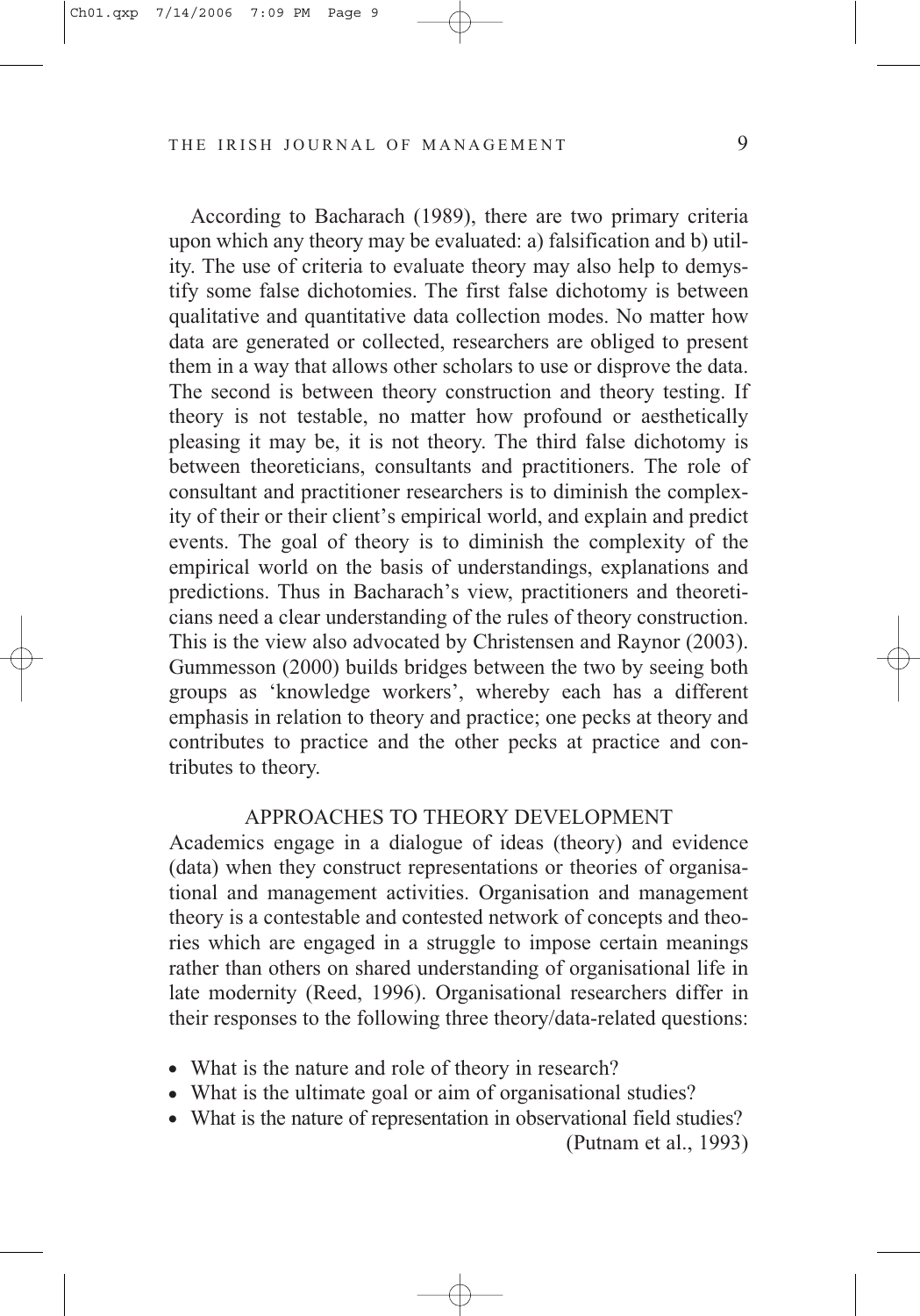These differing responses constitute different epistemologies and the resultant debate relates to the representational assumptions upon which the knowledge claims made by different scholars/theorists can be evaluated and legitimated. Researchers' epistemological perspective ultimately determines what they consider as a valid, legitimate contribution to theory development or generation. Theory is implicitly embedded in all research approaches. Pure description is laden with implicit power relationships and all research operates from a theoretical slant.

Researchers' epistemological perspective determines what they consider as a valid, legitimate contribution to theory irrespective of whether we call it development, confirmation, validation, creation, building or generation (Peter and Olsen, 1993). The dominant approach or paradigm in management and organisational studies has been positivism and its successor realism (explanation, hypotheticodeductive, multi-method eclecticism). These approaches are defined primarily by their view that an external reality exists and that an independent value free researcher can examine this reality. The hermeneutic tradition, the other main approach (sometimes referred to as phenomenology, constructivism, interpretivism or the postmodern interpretivism relativist approach) argues that there is no objective or single knowable external reality and that the researcher is an integral part of the research process, not separate from it. This distinction is based on the subject-object dichotomy. This ontological 'subjective vs. objective' dimension concerns the assumptions social theories make about the nature of the social world. Positivism and its successors are concerned with generalisation and universal knowledge while the hermeneutic is more interested in particular knowledge sometimes referred to as inductive theory. In both traditions, action is separate from research or knowing.

# PRACTITIONERS' VERSUS ACADEMICS' APPROACH TO THEORY DEVELOPMENT

While the academic research orientation may be characterised as concept-driven design, the practitioner research orientation, on the other hand, may be viewed as system-driven observation. In the former approach, researchers first select elements and relations from a conceptual domain, determine the methodology(ies)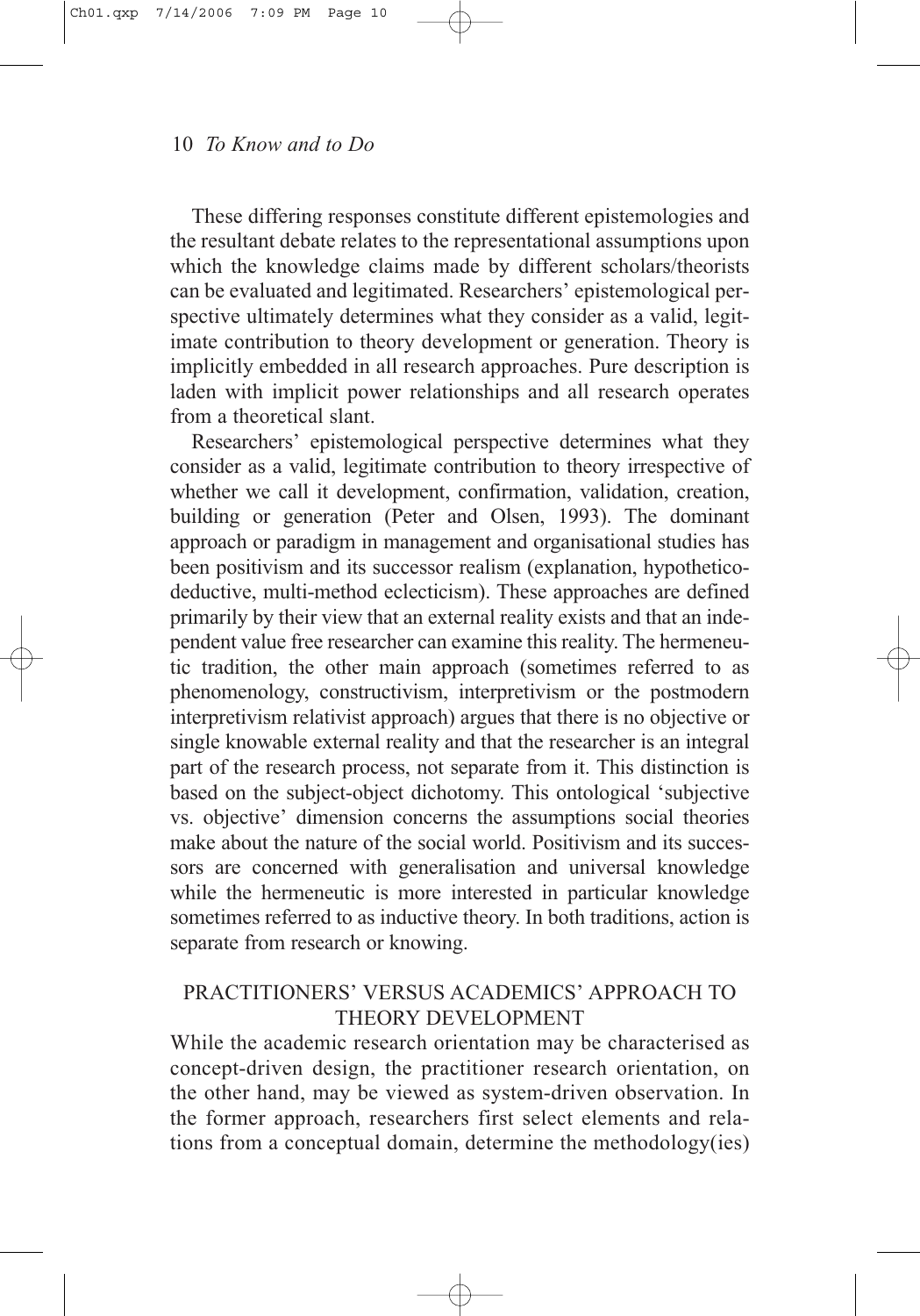to construct a design and finally implement that design on some system of their choice. In the latter method, practitioners select the elements and relations to be studied from some existing system, choose the methodology(ies) to develop observations; and finally move to the conceptual domain to interpret that set of observations. In both approaches knowledge is pursued using similar steps in a different sequence – what the academic researchers do first, practitioners prefer to do last (Brinberg and Hirschman, 1986).

More often than not, practitioners end up conducting relationship studies which attempt to determine the relationship between dependant and independent variables, rather than linking the results to an established research programme or a body of theory. However, their conceptual domain may be influenced by some preconceived notion or theory, or by some previous experiences which in turn influence their explanation. Thus, managers actually create a contextual reality, rather than discovering the true reality whatever that may be. Their view(s) of the system in question and selection of pertinent elements and relations depicting the system could significantly differ from those of another practitioner.

Practitioners are affected by a need to act while academics are not. This creates some motivational problems. In a given research orientation, practitioners spend resources in developing, articulating and finally solving a problem. The set of concepts selected to explain a phenomenon is often least attended to because the focus is basically on the problem and because no one set of concepts is likely to explain the problem in its true dimensions. But in an academic research orientation, generally the greatest amount of resources are spent in developing a detailed articulation of concepts and the phenomenon is least attended to because it is selected simply to illustrate relations among concepts (Brinberg and Hirschman, 1986).

# WAYS FORWARD: FIRST, SECOND AND THIRD PERSON INQUIRY/PRACTICE: TOWARD INTEGRATION

Are there ways forward? In our view the way ahead is an integrated evaluation framework. An integrative approach to research incorporates three audiences, first, second and third person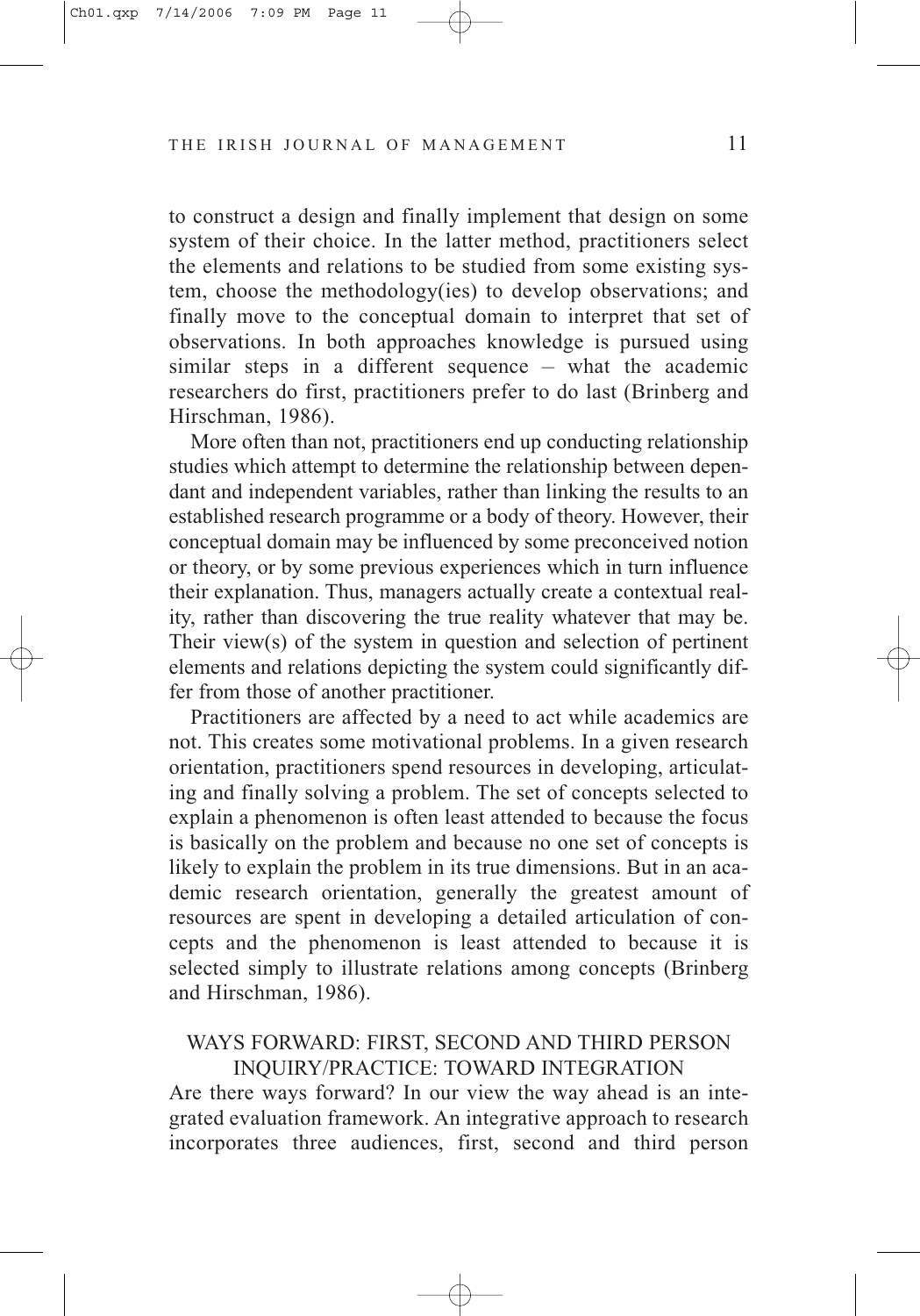(Torbert, 1998; Reason and Torbert, 2001; Reason and Bradbury, 2001). Traditionally, research has focused on third person – researchers doing research on third persons and writing a report for other third persons, typically other academic researchers. Practitioner research typically focuses on a second person audience, i.e. the members of the system who have experienced the action and who, hopefully, have seen its benefits. Gibbons et al. (1994: vii) outline a new form of knowledge production (Mode 2) which, although originally an outgrowth from its traditional counterpart (Mode 1), is becoming increasingly distinctive.

Our view is that while Mode 2 may not be replacing Mode 1, Mode 2 is different from Mode  $1 -$  in nearly every respect... it is not being institutionalised primarily within university structures…(it) involves the close interaction of many actors throughout the process of knowledge production…(it) makes use of a wider range of criteria in judging quality control. Overall, the process of knowledge production is becoming more reflexive and affects at the deepest levels what shall count as 'good science'.

In line with Gibbons et al., who identified a wider range of research evaluation criteria as a key element of Mode 2 type knowledge, we see the integration of the three audience framework as the key to understanding the relevance/gap debate. Integration will take place at the research process level and two ways are emerging, 1) academic and practitioner collaboration and 2) critical-realism and action research.

# **Academic and Practitioner Collaboration**

As it is very difficult for academics to practice management and practitioners to conduct and publish research, the most common forum where academics' and practitioners' concerns are combined is when they work together (Rynes et al., 1999). Typically this is a forum where the academic acts as an external researcher working in collaboration with a manager who is an insider to the setting (Bartunek and Louis, 1996; Amabile et al., 2001). Many of the classical studies of organisations were the outcome of such collaboration between an external academic and an internal practitioner (e.g. Roethlisberger and Dickson, 1939; Coch and French, 1948).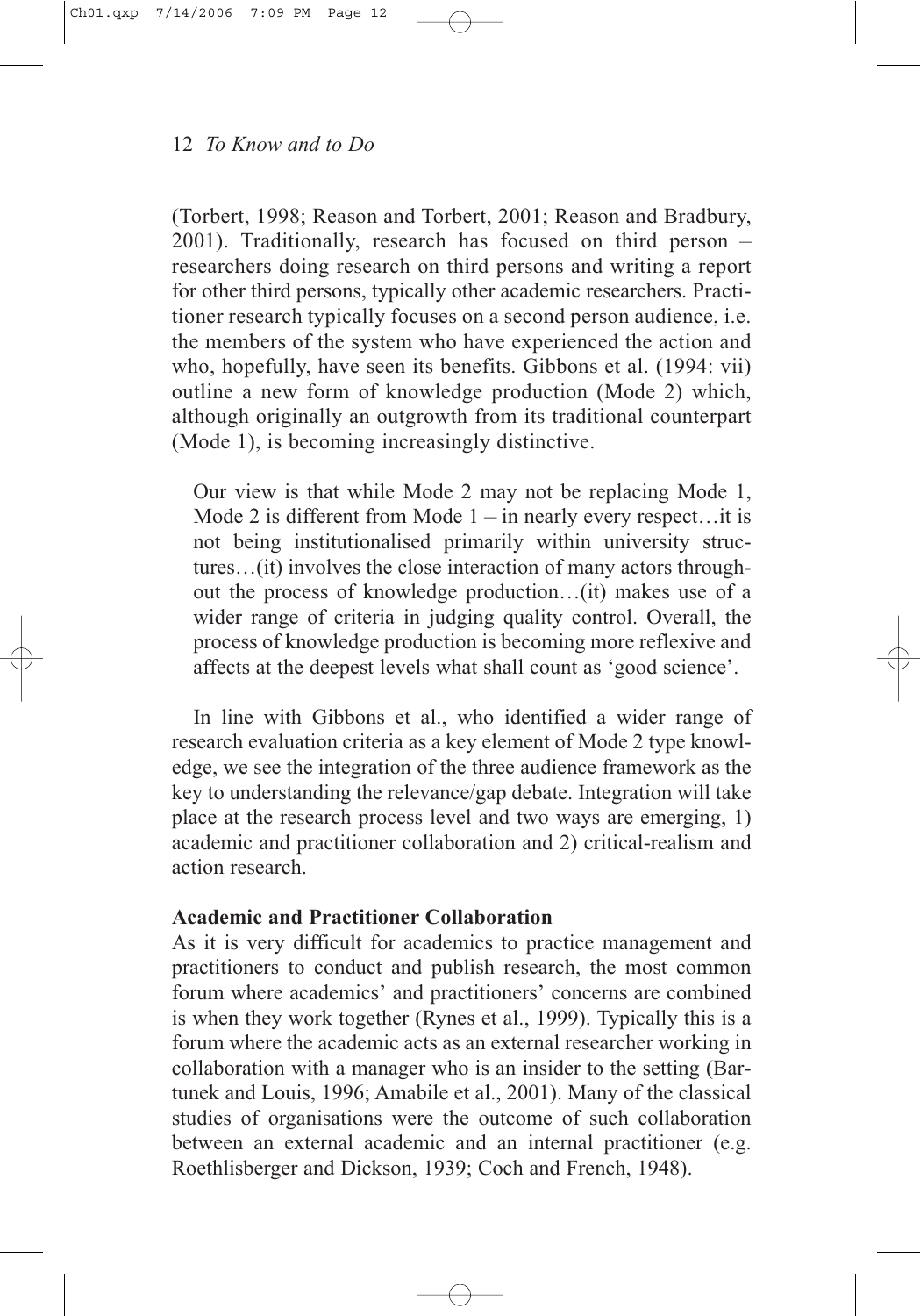Collaborative research, as the term suggests, is an emerging action research approach to conducting inquiry in organisations, with the aim of 'generating new insights that can simultaneously serve both action and the creation of new theoretical development' (Adler et al., 2004: 359). Collaborative research, at the most basic level, attempts to refine the relationship between academic researchers and organisational actors from research 'on' or 'for' to research 'with'. In doing so, it attempts to integrate knowledge creation with problem solving and 'inquiry from the inside' with 'inquiry from the outside'.

- A partnership among a variety of individuals forming a 'community of inquiry' within communities of practice.
- An emergent inquiry process that differs from the notion of scientific research as a closed linear and planned activity.

Adler et al. (2004) provide a theoretical basis for collaborative research and present nine case studies in which external individual researchers worked in partnership with insider managers on issues of joint concern and knowledge generation.

Rynes et al. (2001) argue that the extent to which an organisation's self-design activities, in other words the action-oriented (behavioural) and cognitive processes that members use to redesign and reorganise their organisations, are informed by the results of research will determine how useful an organisation's members will consider the research to be. The strong relationship between self-design activities informed by the research and perceived usefulness is striking, especially given the lack of support for any relationships between self-design informed by research and joint interpretive forums. Taken at face value, it would seem that researchers must do more than work collaboratively with organisation members to understand research findings. Perhaps they must become part of an organisation's self-design activities if they wish to promote usefulness. Such participation would constitute adoption of a more traditional action research model, in which researchers are also change consultants and are involved in internal organisational processes. Rynes et al. concluded that joint interpretive forums only related to self-design activities being informed by research when the forums resulted in perspective taking that took practitioners' views into account. Extrapolating from this, they conclude that research may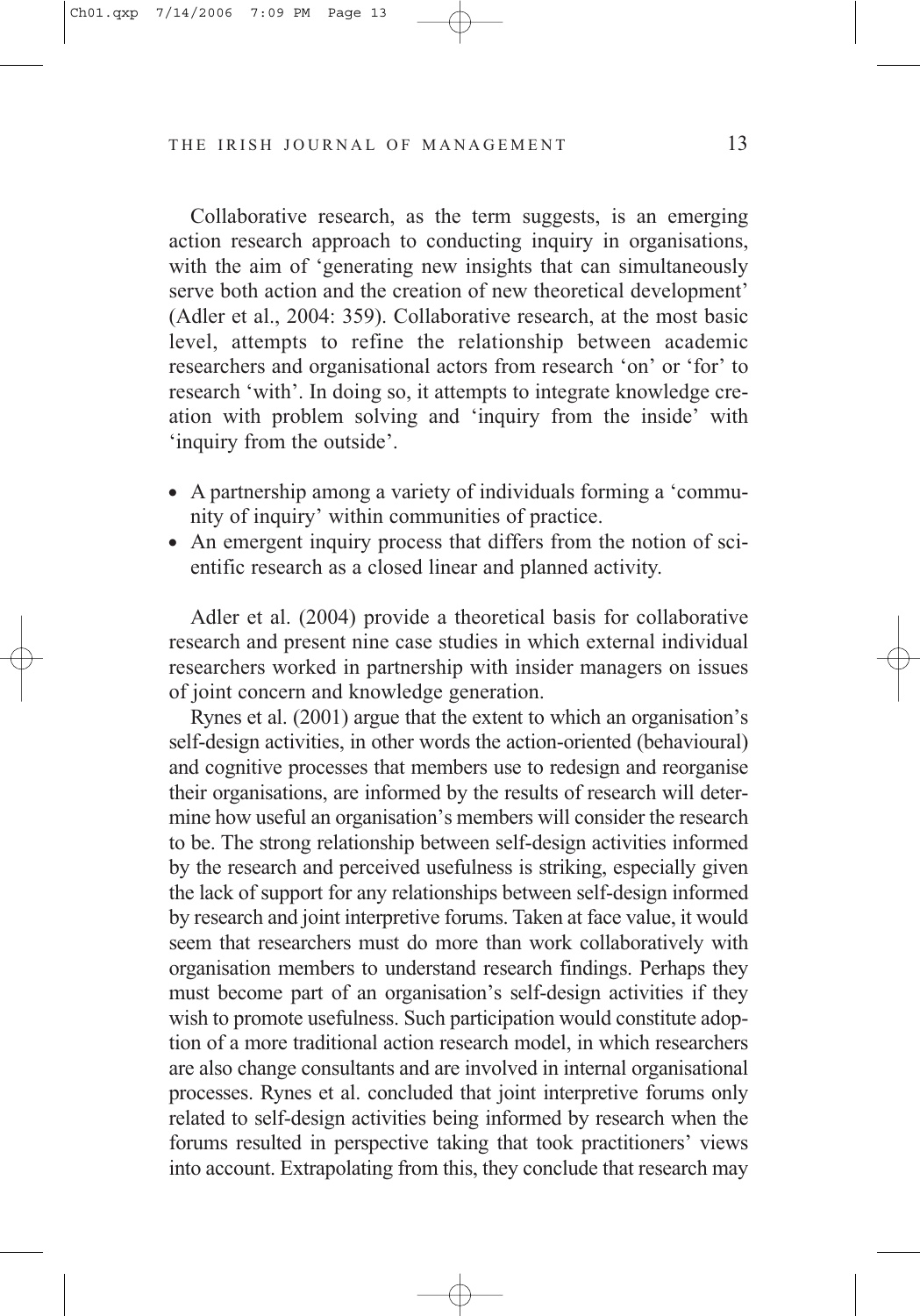be usefully incorporated into self-design activities without extensive involvement of the researcher as interventionist, if enough perspective-taking occurs in the joint interpretive forums that organisation members can introduce the knowledge generated in the study into their self-design activities.

Thomas and Tymon (1982) advocate a more hands-off approach, whereby practitioners would be involved in the feedback and review process within organisational science. A similar position is put forward by Razzaque (1998: 13) when he suggests that academics and practitioners should be involved in marketing seminars, forums and colloquiums. These avenues may serve as common grounds for the academics and practitioners to interact, exchange ideas and learn from each other by seeking clarification of issues, concepts and methodologies pertaining to the study and practice of marketing. Similarly academic supervisors of practitioner researchers also perform this role in reverse (Coghlan and Brannick, 2005). The growing development of practitioner-oriented doctoral programmes provides a setting in which academics and practitioners work together, each contributing a particular perspective to the research process.

# **Pragmatic-Critical Realism and Action Research**

The second possible way forward to the academic-practitioner divide is the approach to research itself, particularly through a research process that has action built into it. According to Elias (1994), action research is a methodology that allows the flow and interplay of theory and action to take place. Reason and Torbert (2001: 6) argue that following the linguistic turn of postmodern interpretism of the past thirty years, which views reality as a human construction based on language, it is time for an 'action turn' which aims at 'timely, voluntary, mutual, validity-testing, transformative action in all moments of living'.

Pragmatic-critical realism differs from positivism and postmodernism in that it articulates a clear position on action. A premise underlying pragmatism is that all human behaviour and all human knowledge takes place within and simultaneously reconstructs culturally derived meanings. Pragmatic-critical realism demands a reflexive political praxis. In other words, knowledge claims do not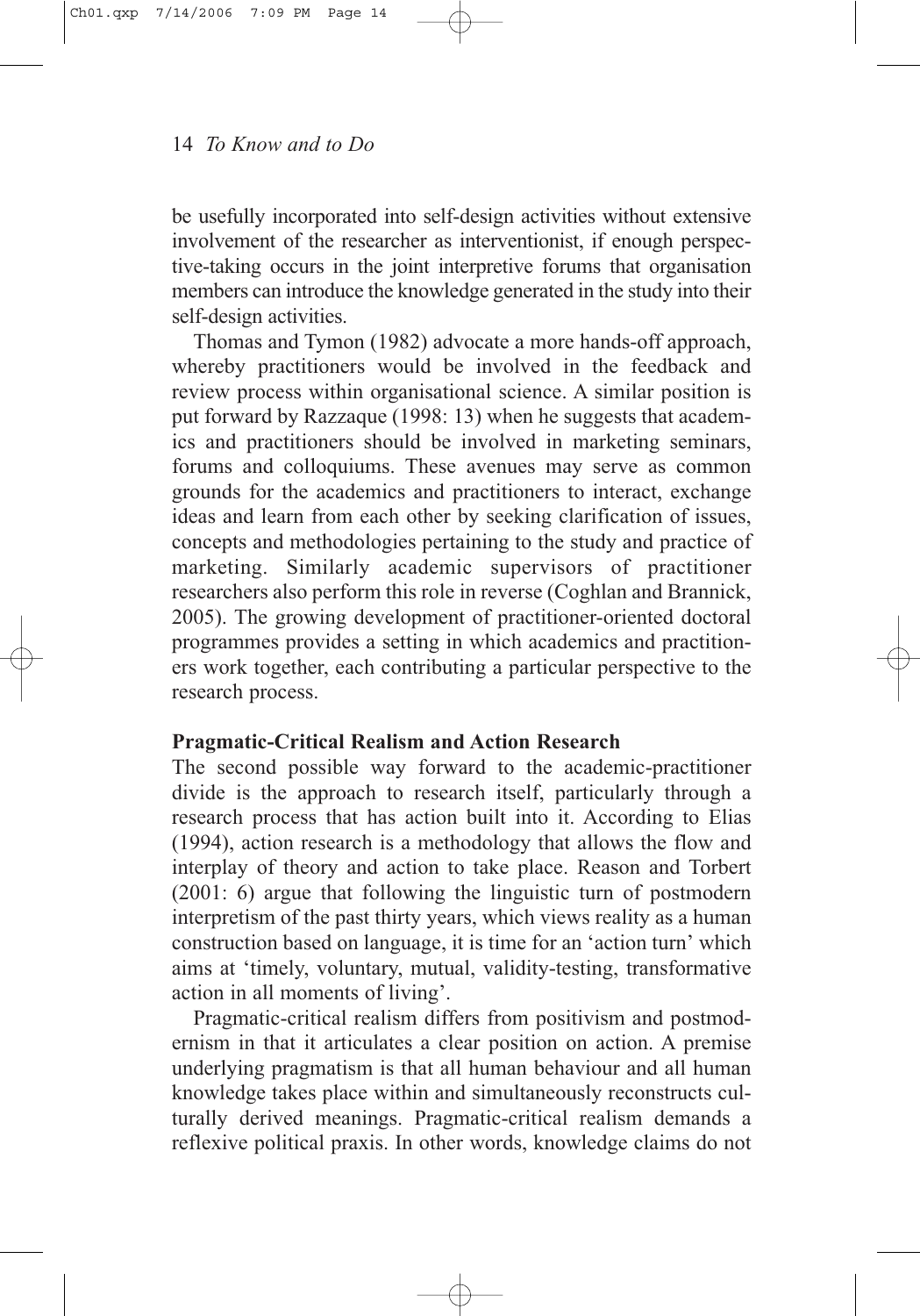relate to some quest for foundational knowledge, as is the case for positivists and postmodernists, but instead looks to practical and political consequences. Johnson and Duberley (2000) argue that a pragmatic-critical realist perspective raises many questions regarding management knowledge or theory:

- Who were or are the carrier groups of management knowledge?
- How did or do those carrier groups gain and maintain a position that enables them to authoritatively present to practitioner significant others their particular interpretation of, and solutions to, their problems?
- What were or are those problems and what were or are the motivations of those practitioner significant others?
- What were or are the outcomes of those social processes?
- $\bullet$  How might (is) management knowledge develop(ing) as it both caters for and constructs the concerns of practitioner significant others?

Action research focuses on research *in* action rather than research *about* action. The term, action research, is a generic one and is used to refer to a broad range of activities and methods. At its core, action research is a research approach which focuses on simultaneous action and research in a participative manner. Within this approach are multiple paradigms or methodologies, each of which has its own distinctive emphasis (Greenwood and Levin, 1998). Some action research methodologies have developed from sociology and focus on how communities as socio-political systems enact change. These approaches tend to focus on structural emancipatory issues, relating to, for example, education, social exclusion and power and control (Whyte, 1991; Fals-Borda and Rahman 1991; Lynch, 1999). Other action research methodologies have their origins in applied behavioural science and have developed in the organisational context (Coch and French, 1948; Foster, 1972; Schein, 1987; French and Bell, 1999). McLean et al. (2002) argue that research approaches such as action research, clinical method, grounded theory and co-operative inquiry may make a legitimate claim to producing knowledge 'in Mode 2'.

A significant feature of all action research is that the purpose of research is not simply or even primarily to contribute to the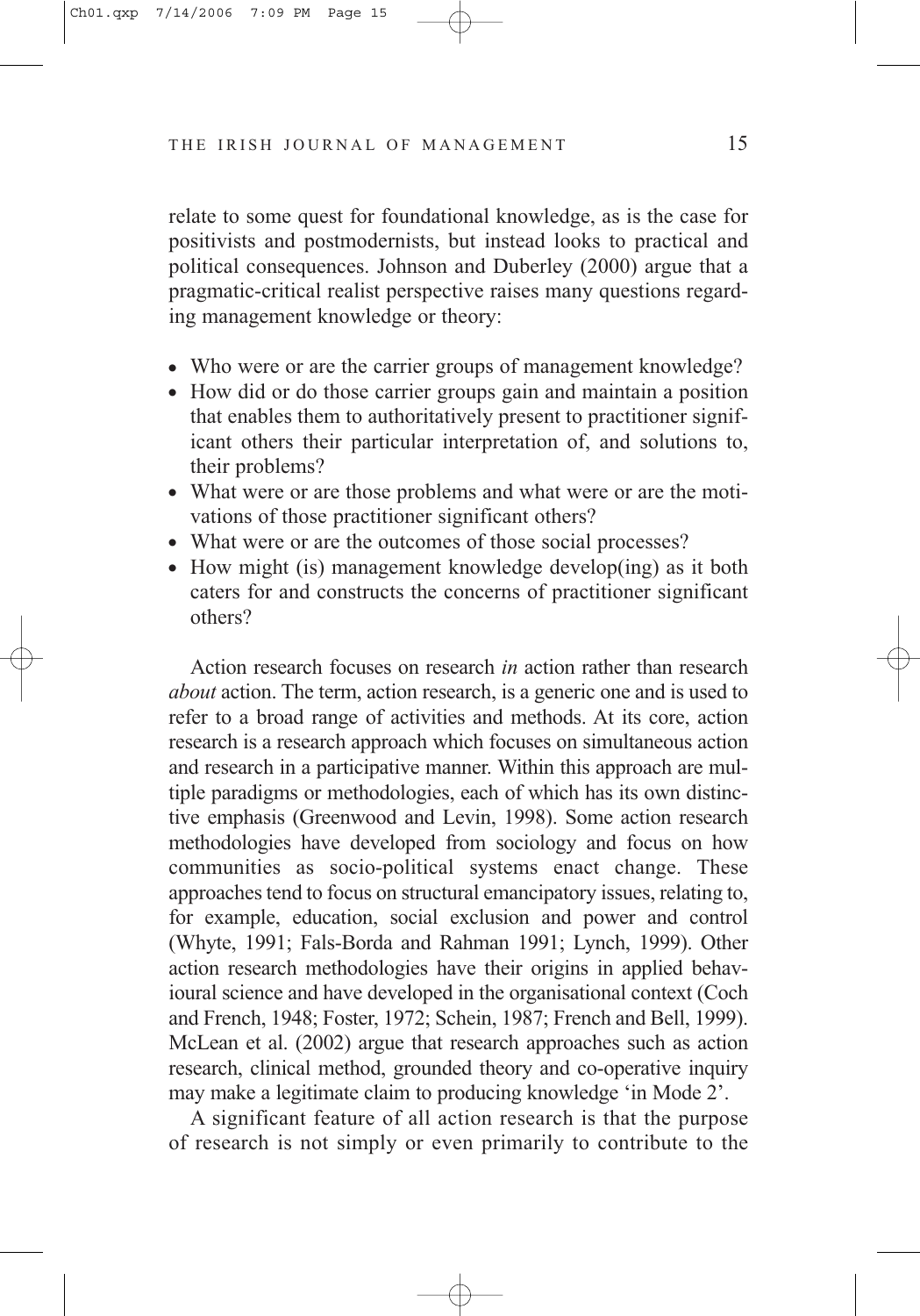fund of knowledge in a field, or even to develop emancipatory theory, but rather to forge a more direct link between intellectual knowledge/theory and action so that each inquiry contributes directly to the flourishing of human persons and their communities (Reason and Bradbury, 2001). It is participative, in that the members of the system which is being studied participate actively in the process. It aims at both taking action and creating knowledge or theory about that action (Greenwood and Levin, 1998; Coghlan and Brannick, 2005; Reason and Bradbury, 2001). It involves an extended epistemology, by integrating four forms of knowing: experiential, presentational, propositional and practical (Reason and Torbert, 2001). Since its intended outcomes are both action and theory, it does not recognise the distinction between academic and practitioner knowledge. According to principles of action research the traditional split between research and action is, in many respects, a false distinction and it is typically based on extreme views of what academic researchers are and what practitioners are.

In a more complete vision of research, as presented by action research and other transformational inquiry approaches, authentic third person research integrates first and second person voices. First person research is typically characterised as the forms of inquiry and practice that one does on one's own and so addresses the ability of the individual to foster an inquiring approach to his or her own life, to act out of awareness and purpose. First person research can take researchers 'upstream', where they inquire into their basic assumptions, desires, intentions and philosophy of life. It can also take them 'downstream' where they inquire into their behaviour, ways of relating and their action in the world. Second person inquiry/practice addresses their ability to inquire with others into issues of mutual concern, through face-to-face dialogue and conversation. Third person inquiry/practice aims at creating communities of inquiry and involving people beyond the direct second person action. Third person is impersonal and is actualised through dissemination by reporting, publishing and extrapolating from the concrete to the general. As Reason and Torbert (2001) point out there are plenty of implicit examples of first, second and third person inquiry, but what is required now is explicit integrating of all three persons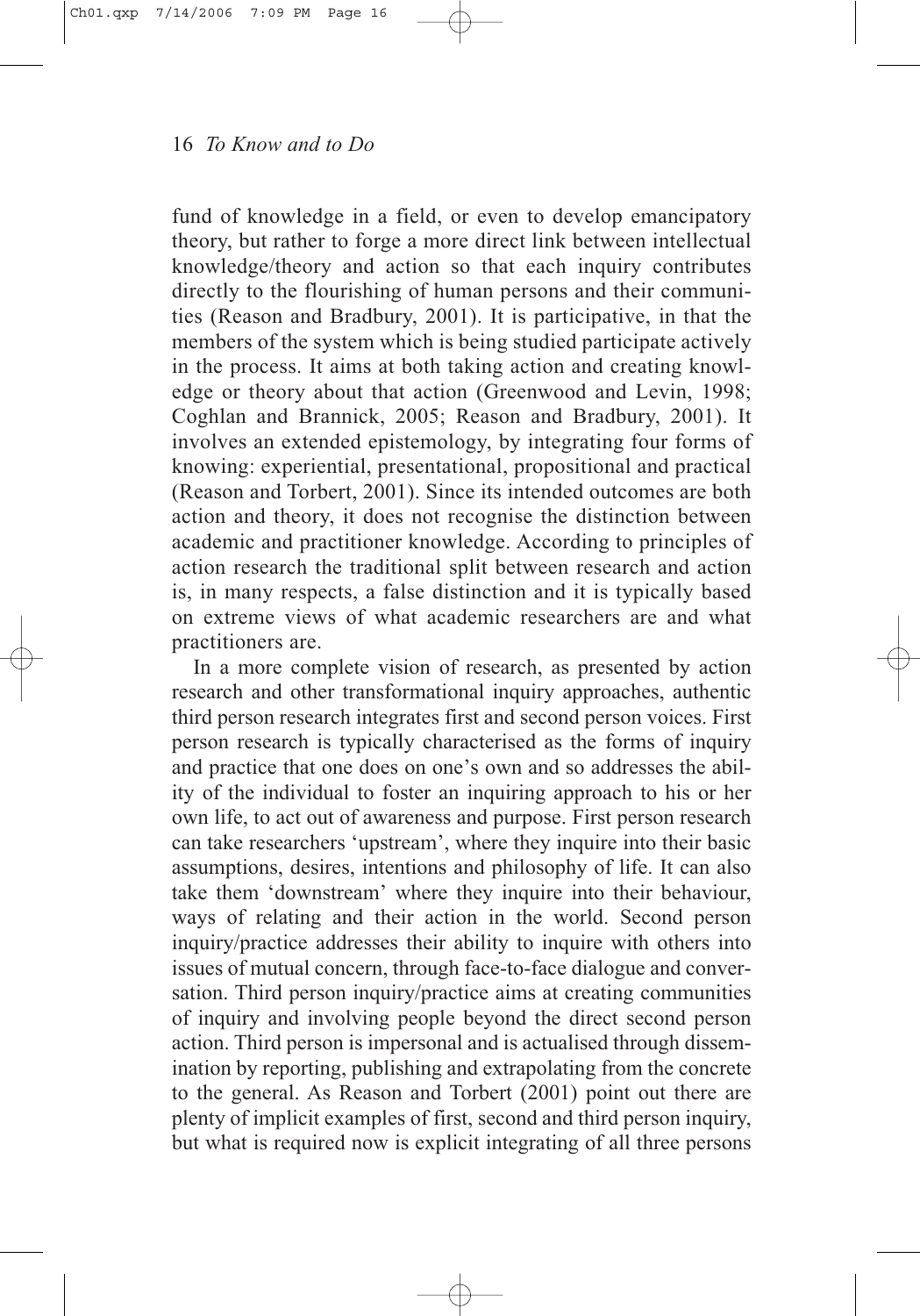of inquiry with action and inquiry. Jacobs (2003) conducted action research in an organisation where the second person outcomes were a renewal of communication structures, participation in strategy formation and a redefinition of some of the key results areas of the organisation. At the same time, in third person terms, he contributed a theory of responsiveness in organisations to the academic community. A case could be made that neither the practitioners in that organisation nor the academic community are particularly interested in the outcomes for the other.

# **CONCLUSIONS**

Over thirty years ago this debate about relevance in the social sciences concluded that research can answer specific questions but it cannot tell practitioners or policy makers what to do, because that decision calls for consideration of a wide variety of ill-defined factors such as professional judgement and practice, the politics of the field in question and the broader societal concerns (Rand, 1971). This article adheres to this principle that managerial or practitioner tacit knowledge is distinct from the formal theory which is the focus of this paper. We look at the relevance debate from the standpoint of the construction of formal knowledge or theory.

We have explored the different expressions of these debates – the relevance debate and the epistemological debate. We have shown how academics' and practitioners' self-definitions contribute to their use of knowledge. We have pointed to several ways forward – collaboration between academics and practitioners and forms of research which integrate action and knowledge creation. In our view, both these ways are supported by an integrated form of research and action which highlights the importance of the three audiences. We also surmise that an all-encompassing view of research, which comprises individual inquiry and learning, collaborative inquiry and the generation of theory for a broader audience, is one which can underpin collaboration between academics and practitioners, as well as action research. Christensen and Raynor (2003: 74) also 'hope that a deeper understanding of what makes theory useful will enable editors to choose which pieces of research they will publish – and managers to choose which articles they will read and believe – on the basis of something other than authors' cre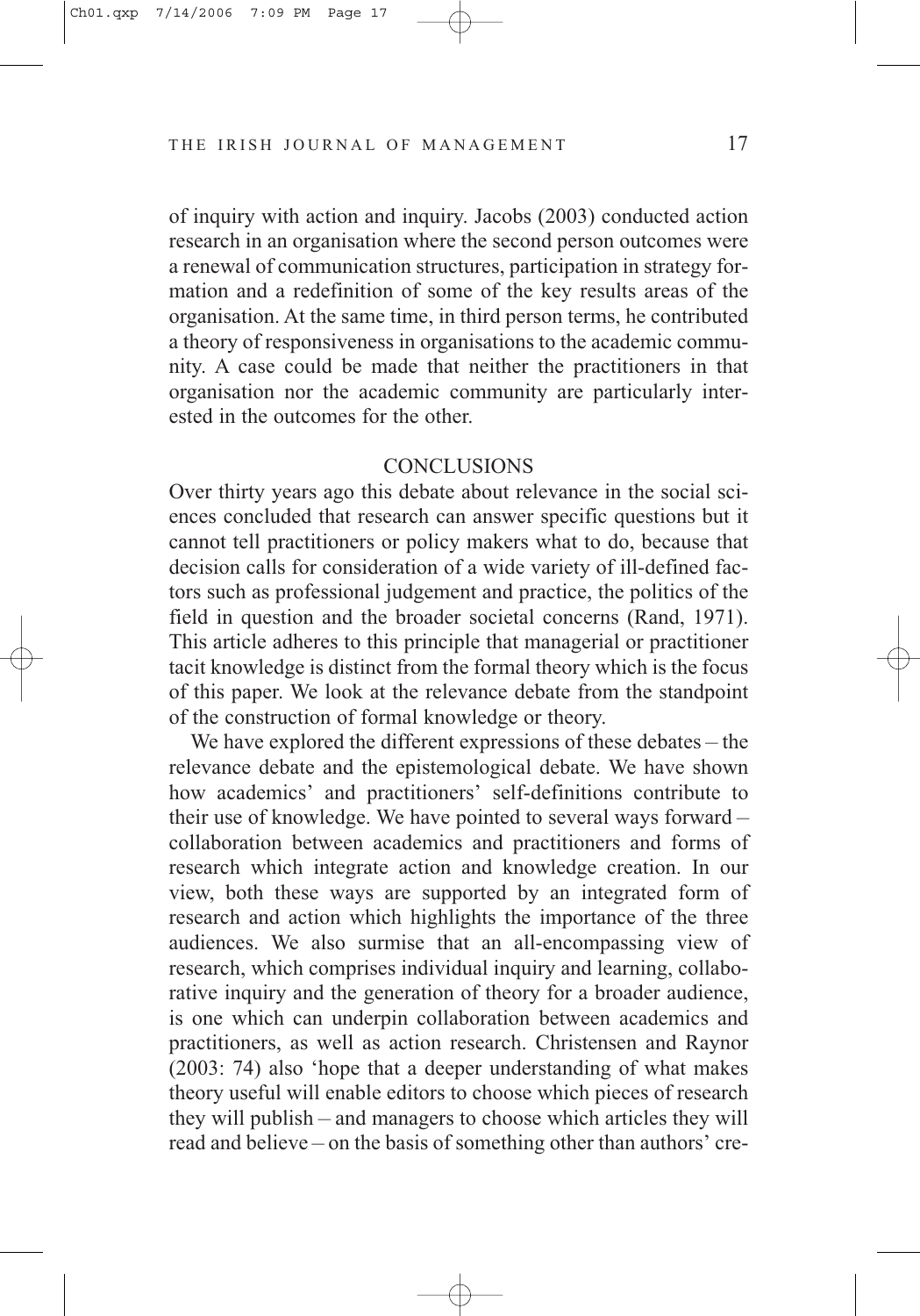dentials or past successes'. The research process engaged in is key to the integration of the three audiences. As Lundberg (2001: 21–2) argues, a way forward should be based on two organisational science correctives or changes that need to be implemented:

- The phenomena of interest to both practitioner and academic are complex and continuously changing. The implication of this fact is to legitimate multiple explanation by multiple voices and by doing so encourage more variety in methods and perspectives.
- Theoreticians to drop their heavy tools and the debates they engender. 'Paradigm warriors, ontological debaters, methodological purists, school of thought defenders, and the like, all pretenders of the one and only best way, need to find dwindling audiences.'

Whatever ways forward are adopted in different settings, we think that the sorts of dogmatic positions, as engendered by the *Financial Times* lists, for example, need to be modified. The criteria used to evaluate articles for inclusion in *Financial Times* journals need to be revisited to take account of a three audience framework which accepts the rightful position of formal theory but not at the expense of the other two audiences.

# **REFERENCES**

- Adler, N., Shani, A.B. (Rami) and Styhre, A. (2004) *Collaboration Research in Organizations,* Thousand Oaks: Sage.
- Amabile, T., Nasco, C.P., Mueller, J., Wojik, T., Odomirok, P., Marsh, M. and Kramer, S. (2001) 'Academic-Practitioner Collaboration in Management Research: A Case of Cross-Profession Collaboration', *Academy of Management Journal,* Vol. 22, pp. 418–31.
- American Marketing Association Task Force on the Development of Marketing Thought (1988) 'Developing, Disseminating and Utilizing Marketing Knowledge', *Journal of Marketing,* Vol. 52, pp. 1–25.
- Anderson, G.L. and Herr, K. (1999) 'The New Paradigm Wars: Is There Room for Rigorous Practitioner Knowledge in Schools and Universities?' *Educational Researcher,* Vol. 28, No. 5, pp. 12–21, 40.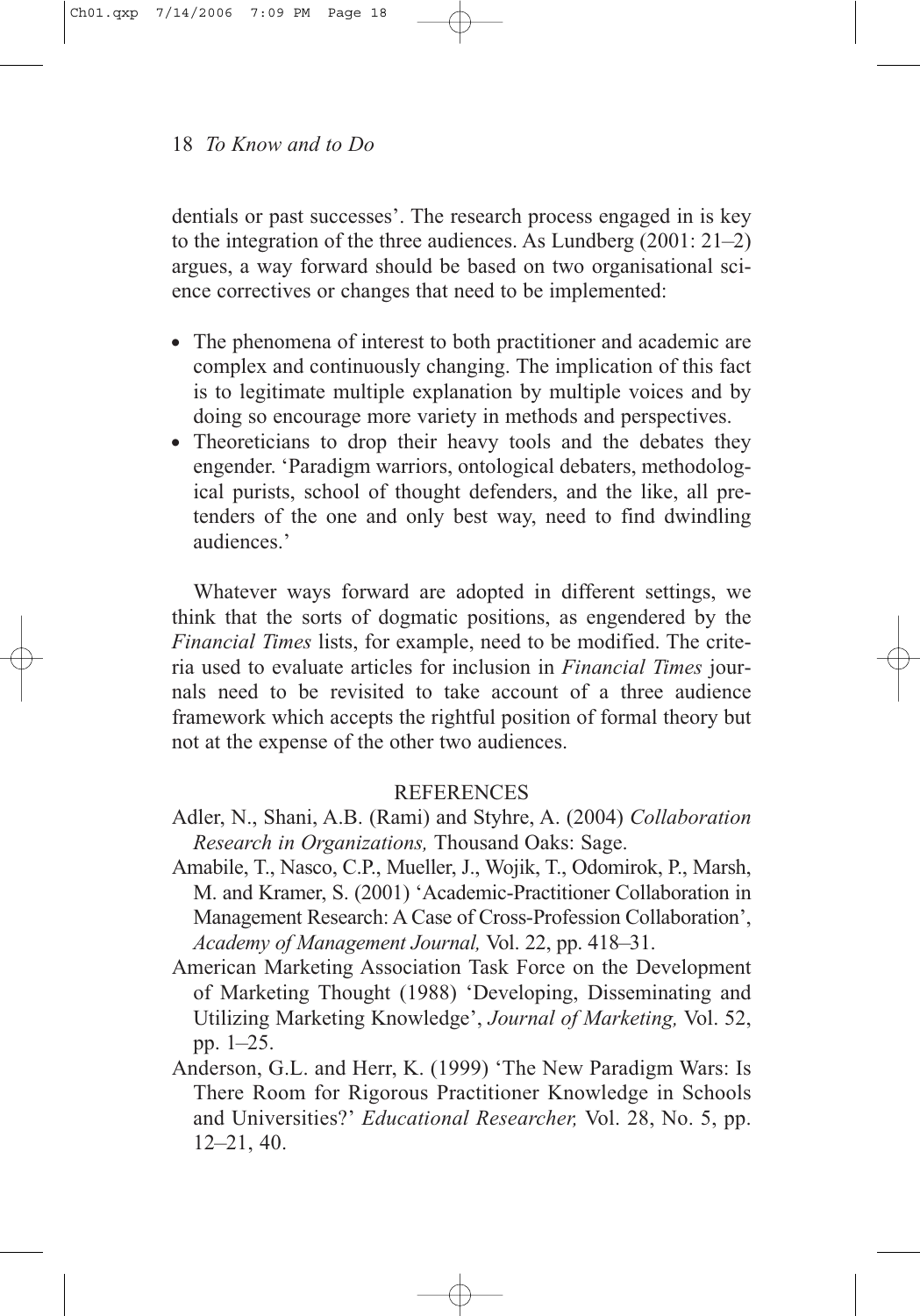- Bacharach, S.M. (1989) 'Organizational Theories: Some Criteria for Evaluation', *Academy of Management Review,* Vol. 14, pp. 496–515.
- Bartunek, J.M. and Louis, M.R. (1996) *Insider/Outsider Team Research,* Thousand Oaks: Sage.
- Beer, M. (2001) 'Why Management Research Findings are Unimplementable: An Action Science Perspective', *Reflections,* Vol. 2, No. 3, pp. 58–63.
- Bettis, R.A. (1991) 'Strategic Management and the Straightjacket: An Editorial Essay', *Organization Science,* Vol. 2, pp. 315–19.
- Brannick, T. (2000) 'The Enigma of Marketing Information', *Irish Business and Administrative Research,* Vol. 21, No. 2, pp. 81–106.
- Brinberg, D. and Hirschman, E.C. (1986) 'Multiple Orientations for the Conduct of Marketing Research: An Analysis of the Academic/Practitioner Distinction', *Journal of Marketing,* Vol. 50, pp. 161–74.
- Brown, S. (1995) 'Art or Science? Fifty Years of Marketing Debate', *Journal of Marketing Management,* Vol. 12, pp. 243–67
- Carson, D., Gilmore, A., Perry, C. and Gronhaug, K. (2001) *Qualitative Marketing Research,* London: Sage.
- Christensen, C.M and Raynor, M.E. (2003) 'Why Hard-Nosed Executives Should Care about Management Theory', *Harvard Business Review,* September, pp. 67-74.
- Coch, L. and French, J.R. (1948) 'Overcoming Resistance to Change', *Human Relations,* Vol. 1, pp. 512–32.
- Coghlan, D. and Brannick, T. (2005) *Doing Action Research in Your Own Organization,* 2nd Edition, London: Sage.
- Elias, M.J. (1994) 'Capturing Excellence in Applied Settings: A Participant Conceptualizer and Praxis Explicator Role for Community Psychologists', *American Journal of Community Psychology,* Vol. 22, No. 3, pp. 293–318.
- Fals-Borda, O. and Rahman, M. (1991) *Action and Knowledge,* New York: Apex.
- Ford, E.W., Duncan, W.J., Bedeian, A.G., Ginter, P.M., Rousculp, M.D. and Adams, A.M. (2003) 'Mitigating Risks, Visible Hands, Inevitable Disasters and Soft Variables: Management Research that Matters', *Academy of Management Executive,* Vol. 17, pp. 46-60.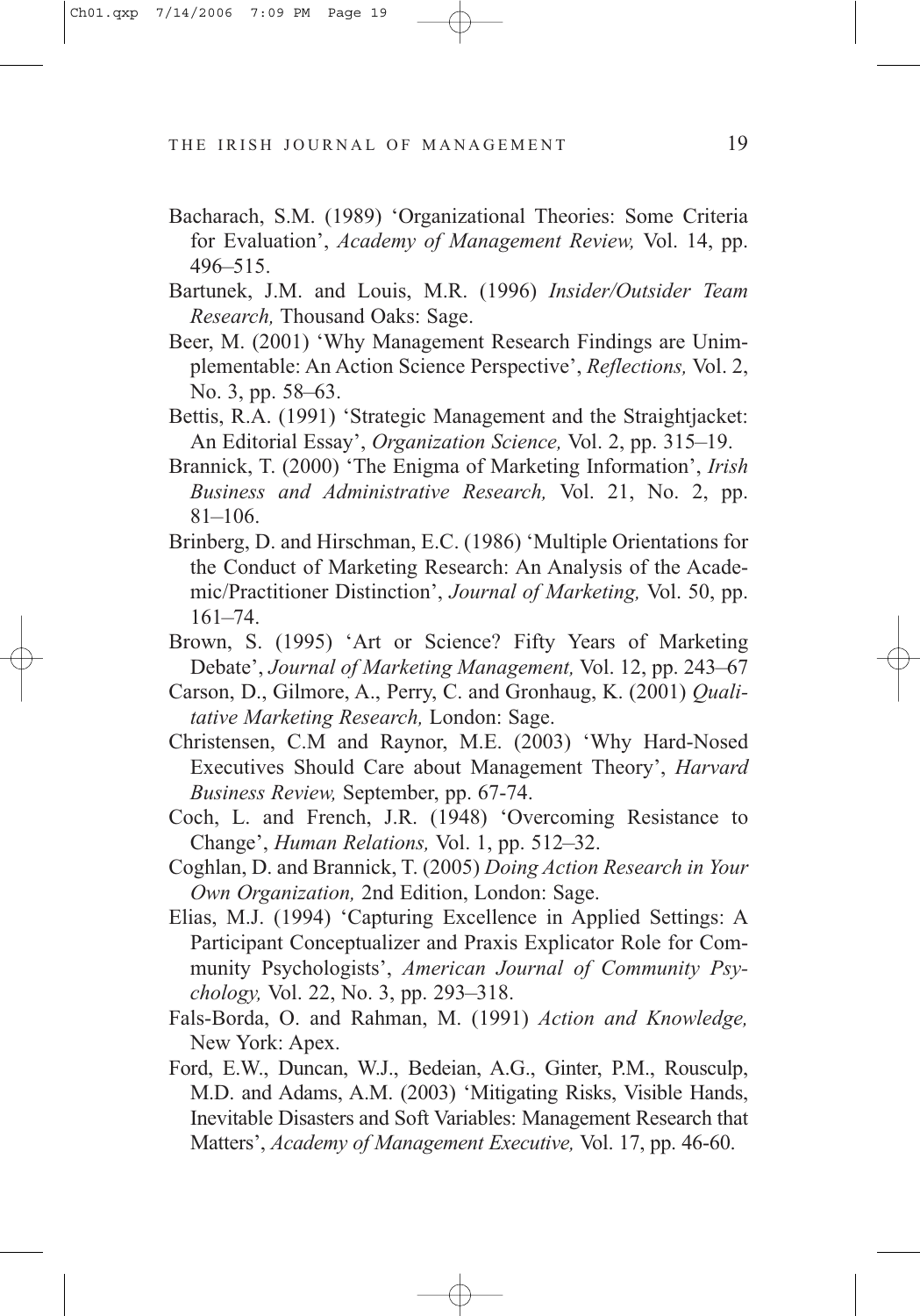- Foster, M. (1972) 'An Introduction to the Theory and Practice of Action Research in Work Organizations', *Human Relations,* Vol. 25, No. 6, pp. 529–56.
- French, W and Bell, C. (1999) *Organization Development,* 6th Edition, Upper Saddle River: Prentice-Hall.
- Gibbons, M., Limoges, C., Nowotony, H., Schwartzman S., Scott, P. and Trow, M. (1994) *The New Production of Knowledge,* London: Sage.
- Greenwood, D. and Levin, M. (1998) *Introduction to Action Research,* Thousand Oaks: Sage.
- Grey, C. (2001) 'Re-imagining Relevance: A Response to Starkey and Madan', *British Journal of Management,* Vol. 12, Special Issue, s27–s32.
- Gummesson, E. (2000) *Qualitative Methods in Management Research,* 2nd edition, Thousand Oaks: Sage.
- Hatchuel, A. (2001) 'The Two Pillars of New Management Research', *British Journal of Management,* Vol. 12, Special Issue, s33–s39
- Huff, A. (2000) 'Citigroup's John Reed and Standford's James March on Management Research and Practice', *Academy of Management Executive,* Vol. 14, pp. 52–64.
- Hunt, S. (1994) 'On Rethinking Marketing: Our Discipline, Our Practice, Our Methods', *European Journal of Marketing,* Vol. 28, No. 3, pp. 13–25.
- Jacobs, C. (2003) *Managing Organizational Responsiveness,* Wiesbaden: Deutscher Universitats-Verlag.
- Johnson, P. and Duberley, J. (2000) *Understanding Management Research,* London: Sage.
- Lowendahl, B. and Revang, O. (1998) 'Challenges to Existing Strategy Theory in a Post-Industrial Age', *Strategic Management Journal,* Vol. 19, pp. 755–73.
- Lundberg, C. (2001) 'Toward Theory More Relevant for Practice', in M.A. Rahim, R.T. Golembiewski and K. MacKenzie (eds) (2001) *Current Topics in Management,* Vol. 9, Oxford: Elsevier Science.
- Lynch, K. (1999) 'Equality Studies, the Academy and the Role of Research in Emancipatory Social Change', *Economic and Social Review,* Vol. 30, pp. 41–69.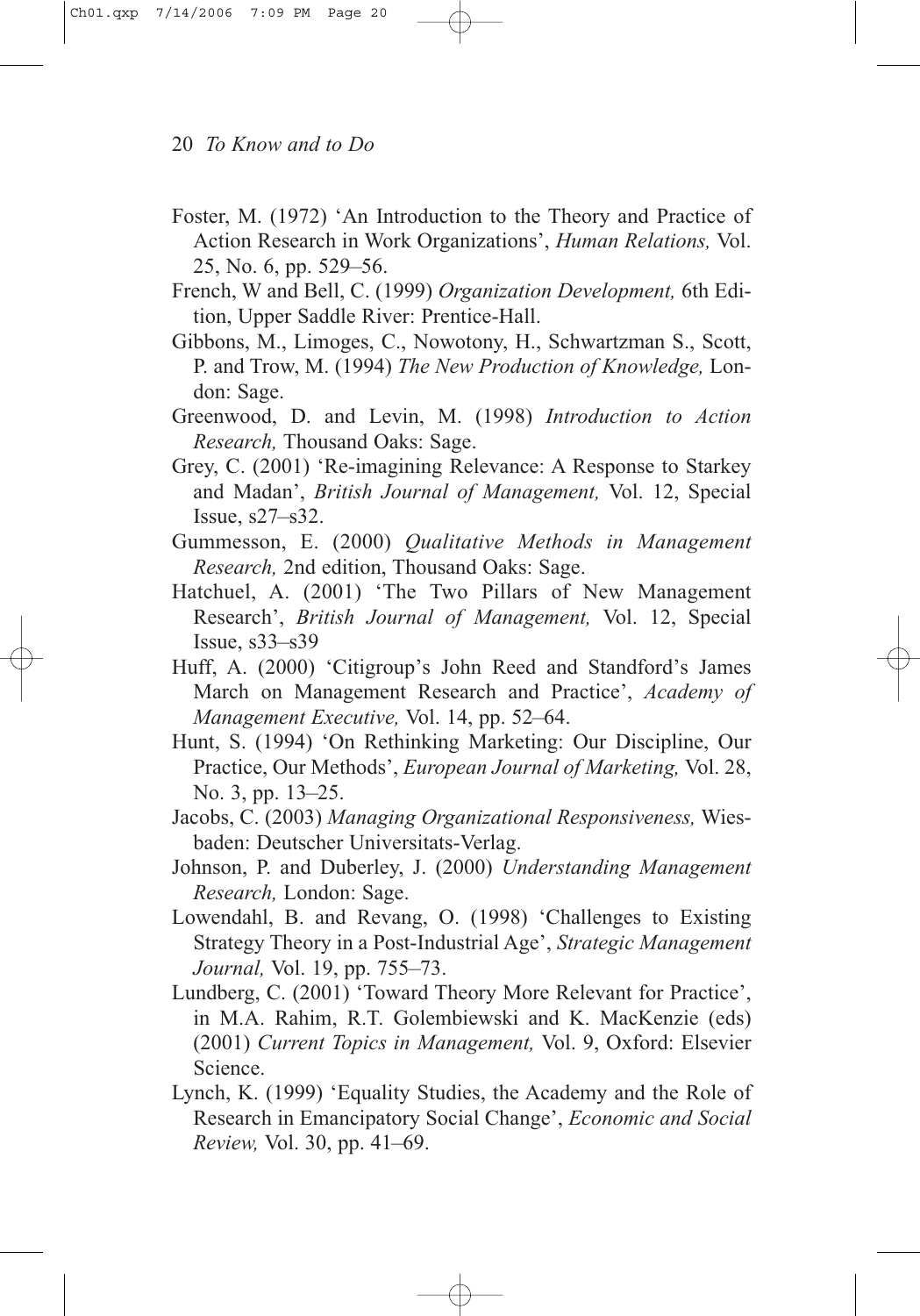- McLean, D., McIntosh, R. and Grant, S. (2002) 'Mode 2 Management Research', *British Journal of Management,* Vol. 13, pp. 189–207.
- Menon, A. and Varadarajan, R. (1992) 'A Model of Marketing Knowledge Use Within Firms', *Journal of Marketing,* Vol. 56, pp. 53–71.
- O'Driscoll, A. and Murray, J.A. (1998) 'The Academy-Marketing Interface: Who is Leading Whom and Does it Really Matter?', *Irish Marketing Review,* Vol. 11, No. 1, pp. 5–18.
- Peter, J.P. and Olsen, J.C. (1983) 'Is Marketing Science?', *Journal of Marketing,* Vol. 47, pp. 111–25.
- Pfeffer, J. and Sutton, R. (2004) 'The Knowing-Doing Gap', in B. De Wit and R.M. Thompson (eds) (2004) *Strategy – Process Content Context: An International Perspective,* 3rd Edition, Mason: South Western College Publishing.
- Putnam, L., Bantz, C., Deetz, S., Mumby, D. and Van Maanen, J. (1993) 'Ethnography versus Critical Theory: Debating Organizational Research', *Journal of Management Inquiry,* Vol. 2, pp. 221–35.
- Rand, D. (1971) *A Framework for Government Research and Development,* CMND 4814.
- Razzaque, M.A. (1998) 'Scientific Method, Marketing Theory Development and Academic vs. Practitioner Orientation: A Review', *Journal of Marketing Theory and Practice,* Vol. 6, No. 1, pp. 1–15.
- Reason, P. and Bradbury, H. (2001) *Handbook of Action Research,* London: Sage.
- Reason, P. and Marshall, J. (1987) 'Research as Personal Process', in D. Boud and V. Griffin (eds) (1987) *Appreciating Adult Learning,* London: Kogan Page.
- Reason, P. and Torbert, W.R. (2001) 'The Action Turn: Toward a Transformational Social Science', *Concepts and Transformation,* Vol. 6, No. 1, pp. 1–37.
- Reed, M. (1996) 'Organizational Theorizing: A Historically Contested Terrain', in S. Clegg, C. Hardy and W. Nord (eds) (1996) *Handbook of Organization Studies,* Thousand Oaks: Sage.
- Roethlisberger, F. and Dickson, W.J. (1939) *Management and the Worker,* Cambridge (MA): Harvard University Press.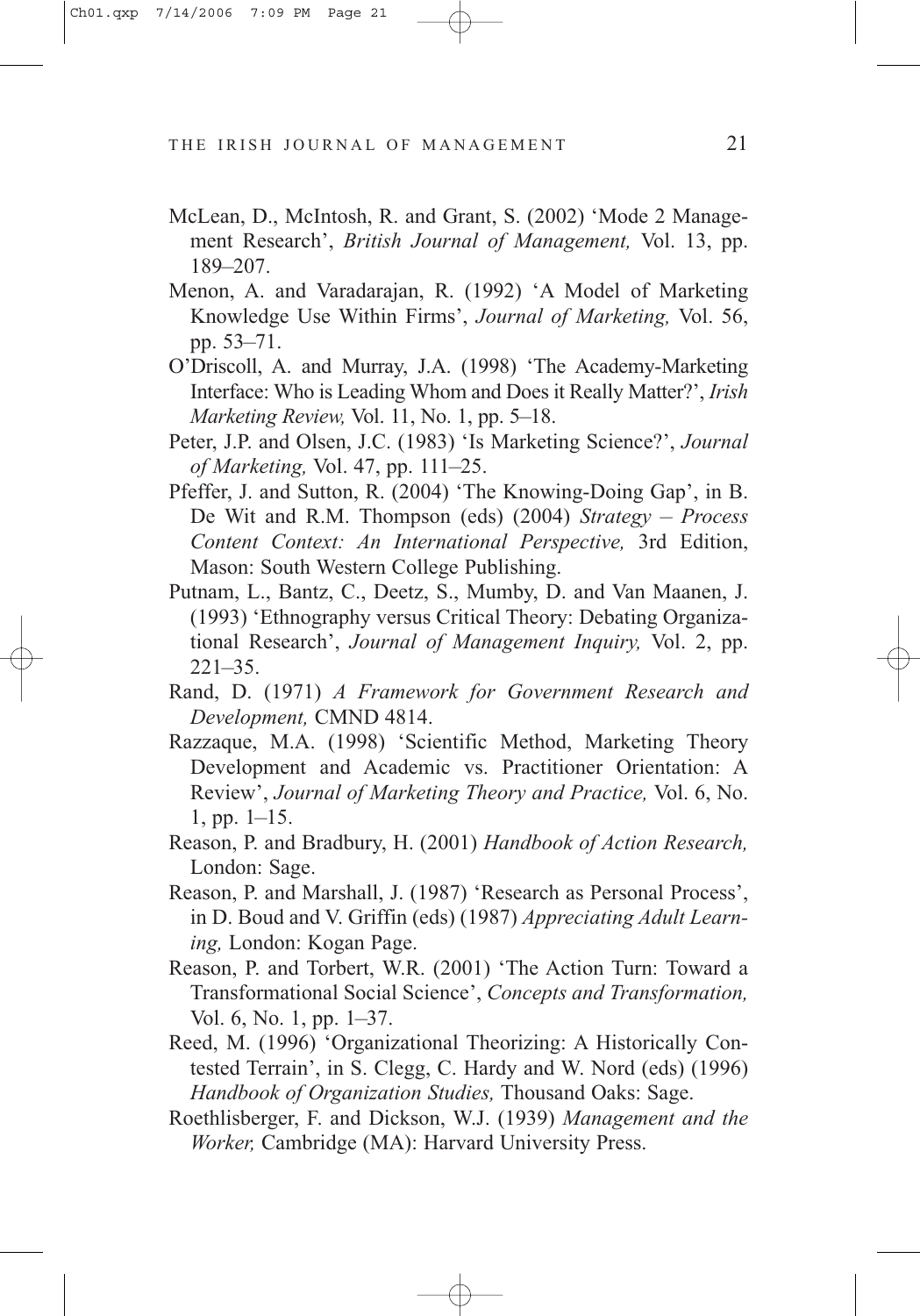- Rynes, S.L., Bartunek, J.M. and Daft, R. (2001) 'Across the Great Divide: Knowledge Creation and Transfer between Practitioners and Academics', *Academy of Management Journal,* Vol. 44, pp. 340–55.
- Rynes, S.L., McNatt, D.B. and Bretz, R.D. (1999) 'Academic Research Inside Organizations: Inputs, Processes and Outcomes', *Personnel Psychology,* Vol. 52, No. 4, pp. 869–98.
- Schein, E.H. (1987) *The Clinical Perspective in Fieldwork,* Thousand Oaks: Sage.
- Schein, E.H. (1993) 'Legitimizing Clinical Research in the Study of Organizational Culture', *Journal of Counseling and Development,* Vol. 71, pp. 703–8.
- Senn, J. (1998) 'The Challenge of Relating IS Research to Practice', *Information Resource Management Journal,* Vol. 11, pp. 23–8.
- Starkey, K. and Madan, P. (2001) 'Bridging the Relevance Gap: Aligning Stakeholders in the Future', *British Journal of Management, Vol. 12, Special Issue, s3–s26.*
- Sutton, R.I. and Staw, B.M. (1995) 'What Theory is not', *Administrative Science Quarterly,* Vol. 40, pp. 371–82.
- Susman, G. and Evered, R. (1978) 'An Assessment of the Scientific Merits of Action Research', *Administrative Science Quarterly,* Vol. 23, pp. 582–603.
- Torbert, W.R. (1998) 'Developing Wisdom and Courage in Organizing and Sciencing', in S. Srivastva and D.L. Cooperrider (eds) (1998) *Organizational Wisdom and Executive Courage,* San Francisco: New Lexington Press.
- Thomas, K.W. and Tymon Jr, W.G. (1982) 'Necessary Properties of Relevant Research: Lessons from Recent Criticisms of Organizational Sciences', *Academy of Management Review,* Vol. 7, pp. 345–52
- Weick, K.E. (2003) 'Theory and Practice in the Real World', in H. Tsoukas and C. Knudsen (eds) (2003) *The Oxford Book of Organization Theory,* Oxford: Oxford University Press.
- Whyte, W.W. (1991) *Participatory Action Research,* Thousand Oaks: Sage.
- Whitley, R. (1984) 'The Scientific Status of Management Research as a Practically-Oriented Social Science', *Journal of Management Studies,* Vol. 21, pp. 369–91.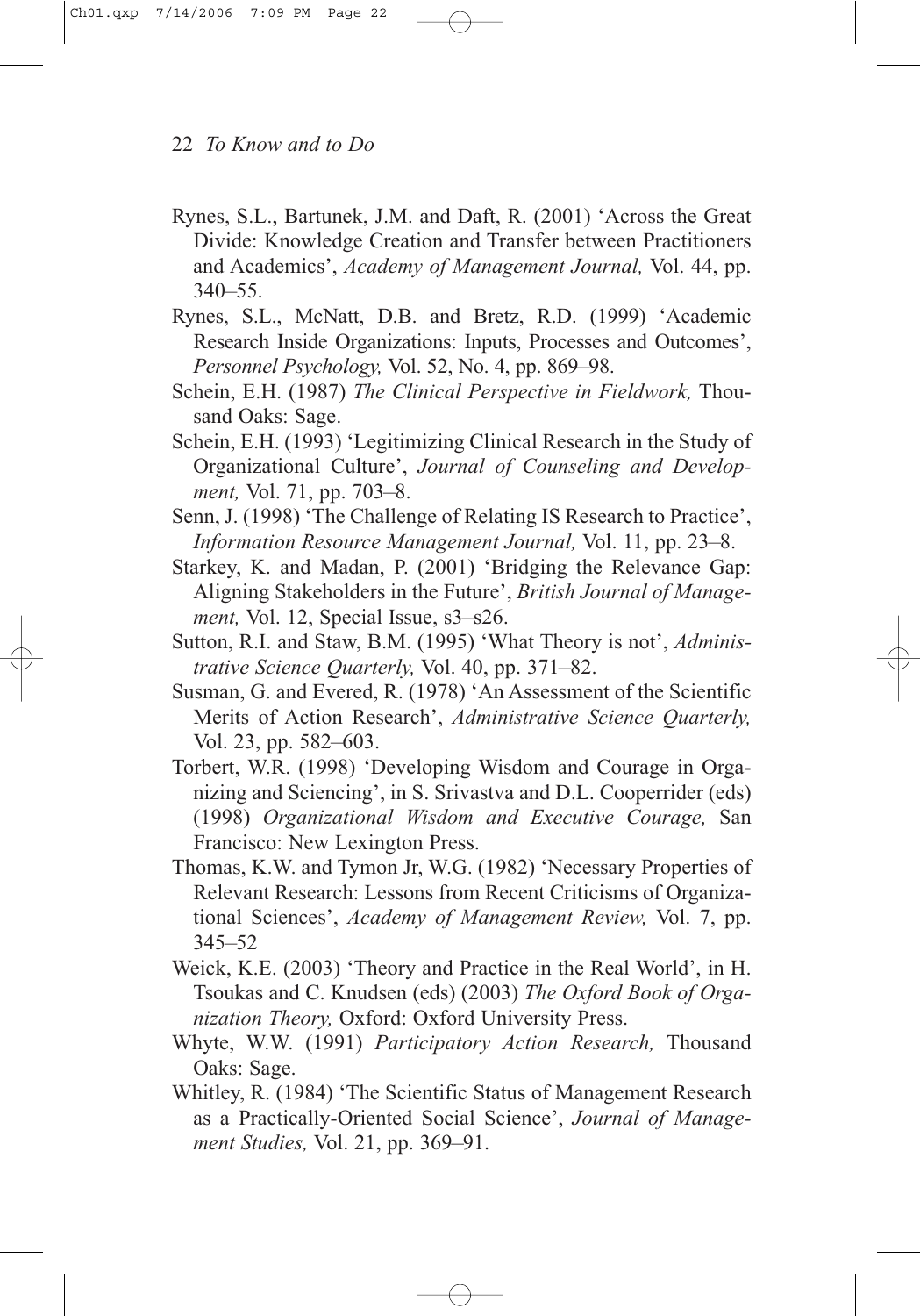# **Reflections on How to be a Theoretical Researcher in Business and Management Studies**

| . |
|---|
|   |
|   |

DAN REMENYI\* A RTHUR M ONEY \* \*

The owl was the wisest of animals. A centipede with 99 sore feet came to him seeking advice. 'Walk for two weeks one inch above the ground; the air under your feet and the lack of pressure will cure you,' said the owl. 'How am I to do that?' asked the centipede. 'I have solved your conceptual problem, do not bother me with the trivia concerning implementation,' replied the owl.

(Shubik, 1999: 615)

### **ABSTRACT**

This is a reflective or theoretical paper, which examines some of the ideas that underpin the practice of non-empirical or theoretical research. The paper explores different ways in which the word theory is used, defines theoretical research and describes the limits of theoretical understanding. It then discusses discourse and reflection, and proceeds to describe how empirical and theoretical research strategies differ. The paper offers a suggestion as to how to undertake theoretical research and points out how such research may be evaluated.

*\* School of Systems and Data Studies, Trinity College Dublin, Ireland \*\*Director of Research and Development, Henley Management College, UK*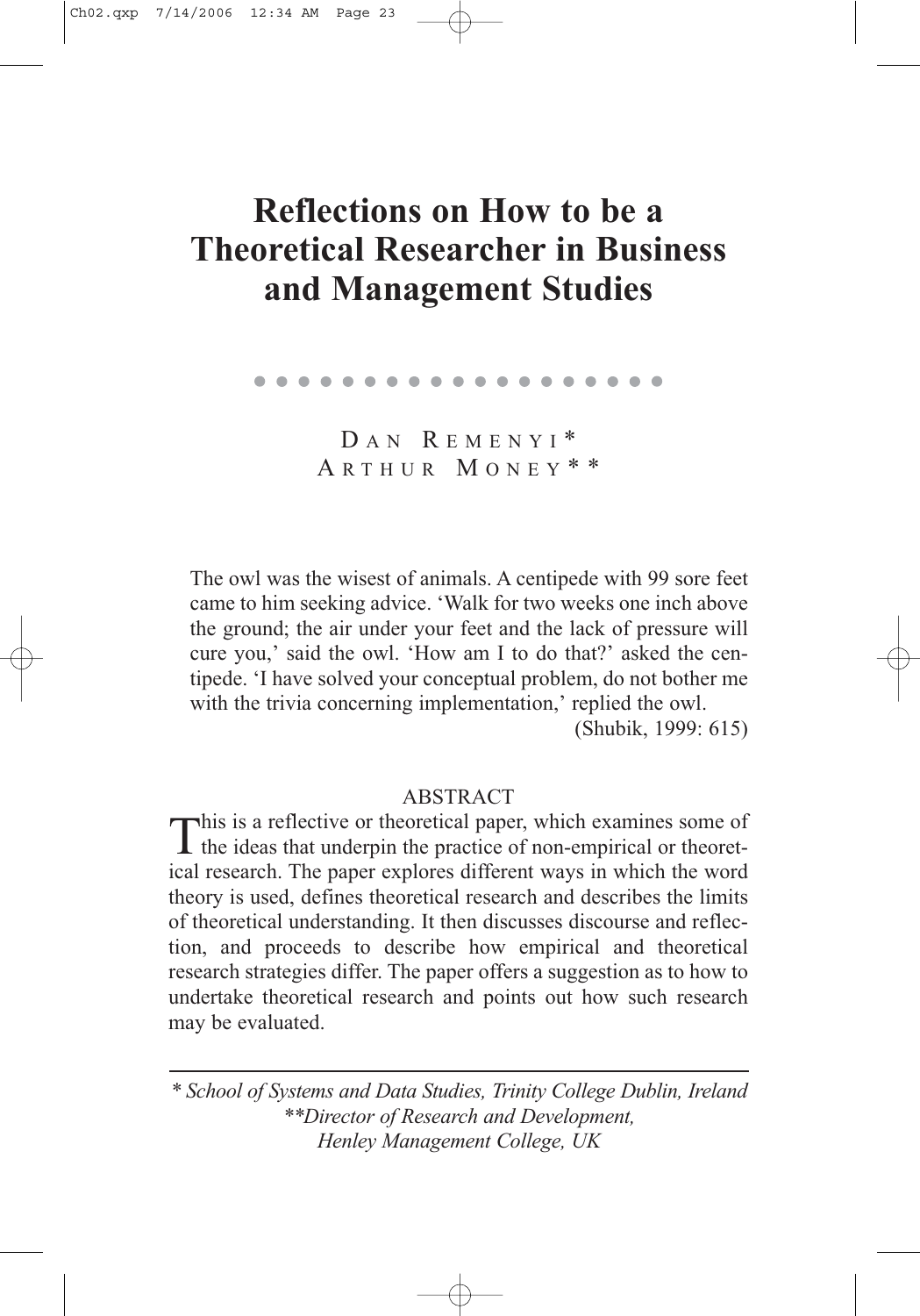# INTRODUCTION

This paper discusses an approach to conducting research that relies on a non-empirical paradigm, which we will refer to as theoretical research<sup>1</sup>. All academic research<sup>2</sup> requires strong theoretical underpinning of some form. This is especially relevant to doctoral research, on which this paper focuses. For this reason we have used the term non-empirical or theoretical to describe research which predominately relies on an examination of the literature, reflection and discourse with knowledgeable members of the appropriate academic community. The authors, who have jointly some 50 years experience in supervising and examining at doctoral level, propose a practical approach to this form of research and suggest how it is possible to ensure rigorous results from such endeavours. Before addressing how to conduct theoretical research the paper clarifies the role of theory in academic studies and indicates its limitations.

The creation, development and application of theory is the backbone of academic activities. Without theory academic activity would not exist in the form that we know it. Theory informs not only academe but also the application of ideas in each field of study. It is therefore of paramount importance to understand the nature of academic theory and its purpose or role3.

# THEORY UNDERPINS ACADEMIC THINKING

Academics attempt to work in general conceptual structures that offer a wide understanding of the concepts in the discipline. For this reason academic thinking involves rooting knowledge in theoretical frameworks. Without a theoretical framework, knowledge can only be quite specific and although such knowledge can be useful in a particular set of circumstances it may have restricted application.

Theory is therefore an integral part of any academic study and even in introductory university courses the teaching of theory will play an important role. In such courses theory will often be expressed as laws, principles or theorems. An introduction to Economics may address the Law of Diminishing Marginal Returns or the Law of Demand and Supply. In Physics it may be Archimedes'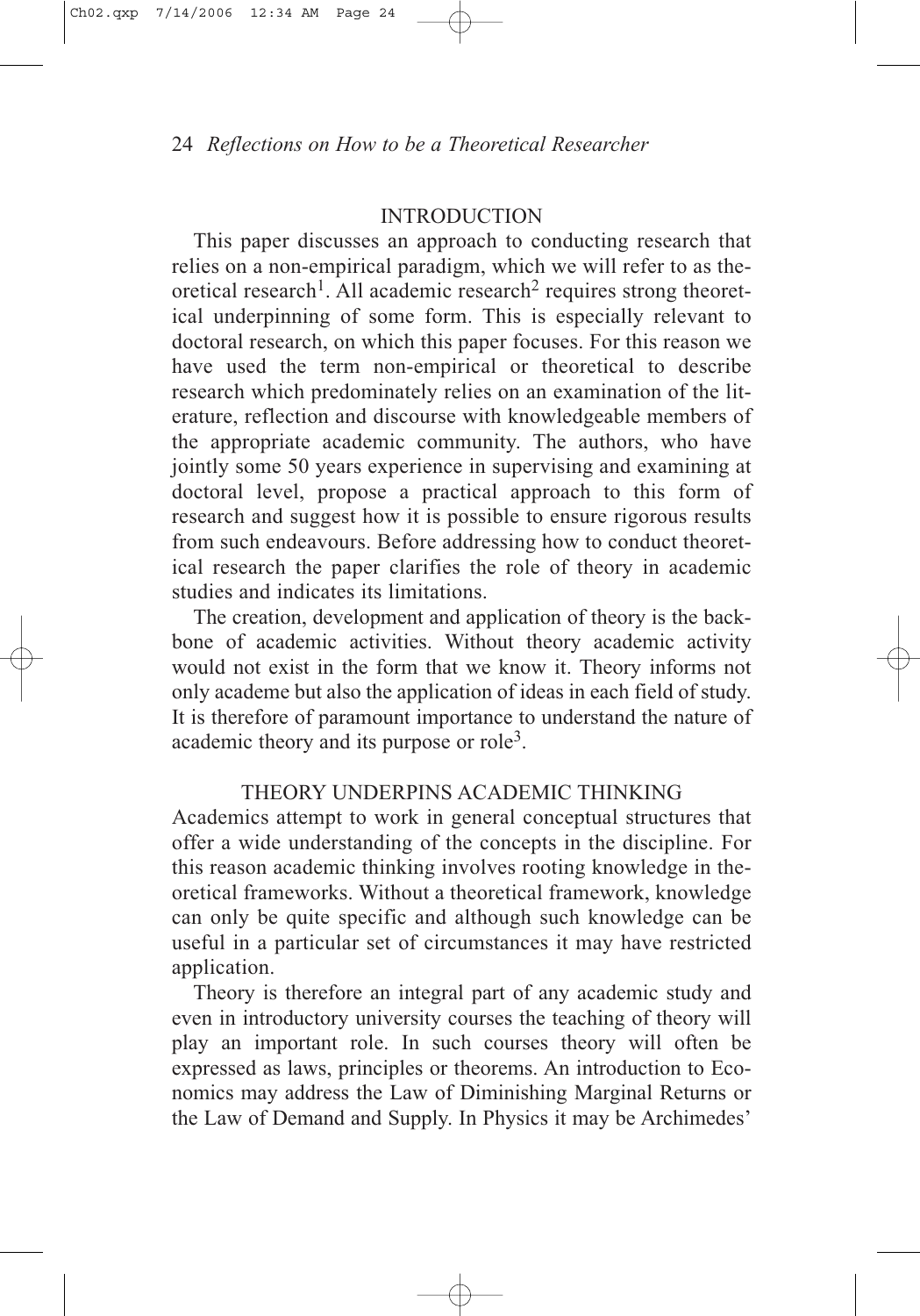Principle, in Chemistry it may be Arrhenius' Theory and in Mathematics it may be the Binomial Theorem<sup>4</sup>.

Little time or attention is normally given to defining the meaning of the concept of a theory or describing its nature, or even looking at what sort of limitations it may have. The term 'theory' is so deeply rooted in everyday language that it is assumed that its meaning is clear. But, like many other assumptions in academe, this is not always the case, as the notion of theory is neither obvious nor simple. When dictionaries are consulted it is revealed that there are a number of different meanings associated with the word theory and this certainly can be confusing.

## DIFFERENT MEANINGS OF THE WORD 'THEORY'

Of the various different meanings of the word 'theory', listed here are a few that demonstrate the wide range of situations in which the word is used:

- $\bullet$  A theory is a speculation my theory is that the first horse to lead the pack in the race will very seldom finish first.
- $\bullet$  A theory is a belief my theory is that if you spare the rod you will spoil the child.
- $\bullet$  A theory is a guess my theory is that he will come later this afternoon.
- A theory is abstract reasoning my theory demonstrates how value is associated with the perception of utility.
- $\bullet$  A theory is a series of inter-related concepts the concept of a black hole brings together a number of different astronomical issues and relationships.
- $\bullet$  A theory is an explanation Newton's Third Law of Action and Reaction explains why motor vehicles are wrecked when they collide at speed.
- $\bullet$  A theory is an aid to comprehension Einstein's Theory of Relativity allows us to better understand how time and space are interconnected.
- $\bullet$  A theory is a component of a body of knowledge Modern Architectural Theory rejects the linear structures fashionable in the 1960s.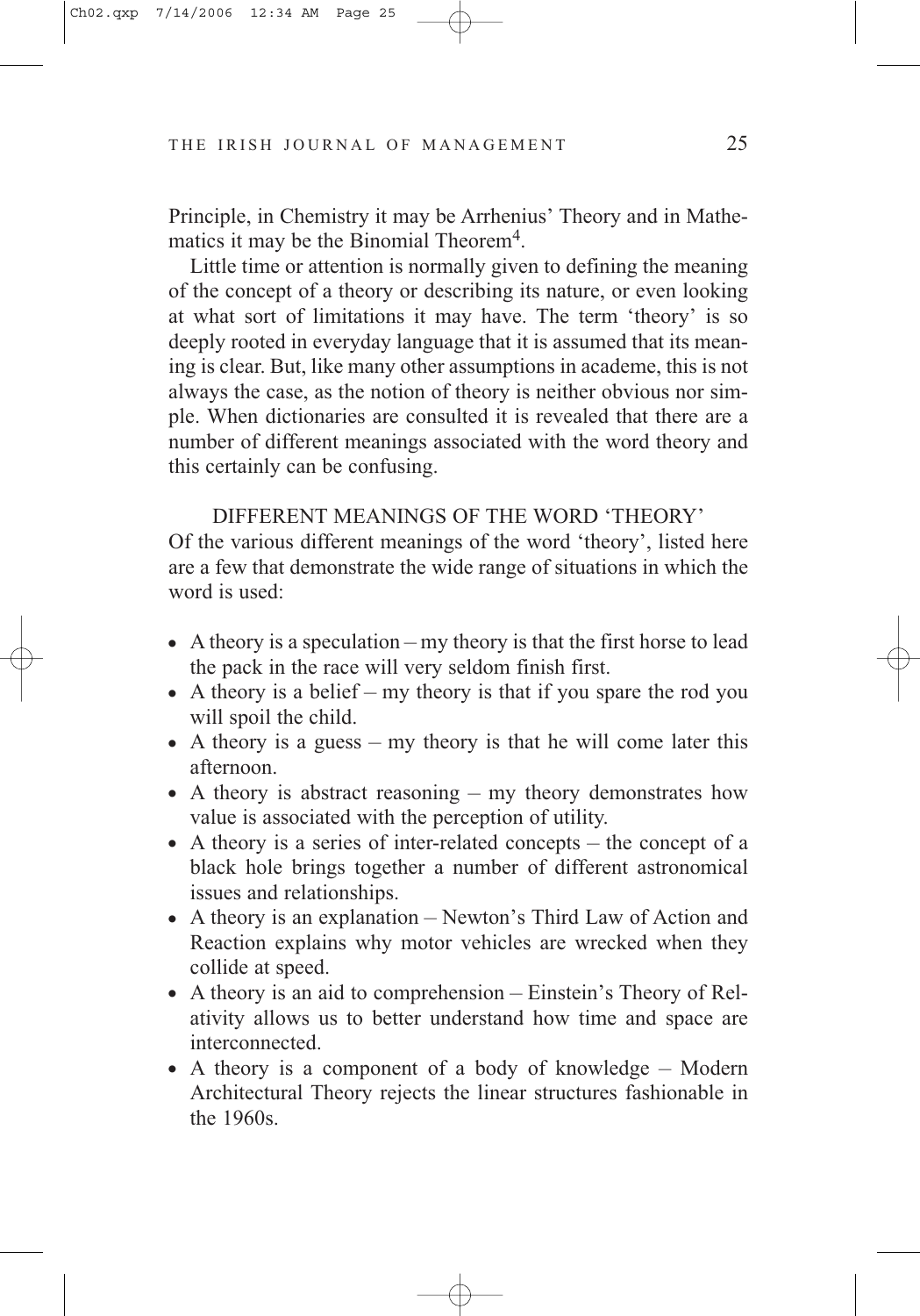Theory is an example of one of those words of which one has to be very careful if its meaning is to be understood.

It is the last five usages, listed above, of the word theory that are primarily used by academics. In our view a definition of theory is that:

A theory is systematically organised knowledge applicable in a relatively wide variety of circumstances, using a system of assumptions, accepted principles and rules of procedure devised to analyse, predict or otherwise explain the nature or behaviour of a specified set of phenomena. But it is also often simply the best explanation which is available at that time.

It is sometimes argued that theory needs to deliver some degree of utility or practical application. In this respect a theory is often looked to as a means of being able to predict and thereby giving the user of the theory some degree of control (Alvesson and Sköldberg, 2001). Predictability is not a *sine qua non* and there is much useful theory which expands understanding by explaining but which is not capable of, or simply does not lend itself to, prediction. The Darwinian Theory of Evolution is a clear example of this (Darwin, 1986).

Theory may be developed by the process of induction or deduction. Whether induction or deduction is the chosen stratagem is really a function of the type of research question. In general, deduction would be used when there is an established theory to explore further and induction is used when a new theory is being developed (Remenyi et al., 1998). Deduction may be described as moving from a general concept to a specific situation, while induction involves moving from a specific situation to a more general principle (Whetten, 1989). This is well discussed by Alvesson and Sköldberg (2001).

THE LIMITS OF THEORETICAL UNDERSTANDING

It is not necessary for a theory to be a complete explanation of a phenomenon. In fact many theories are only partial explanations. The full complexity of the situation may not be apparent when the theory is being developed. Even when a theory appears to be comprehensive it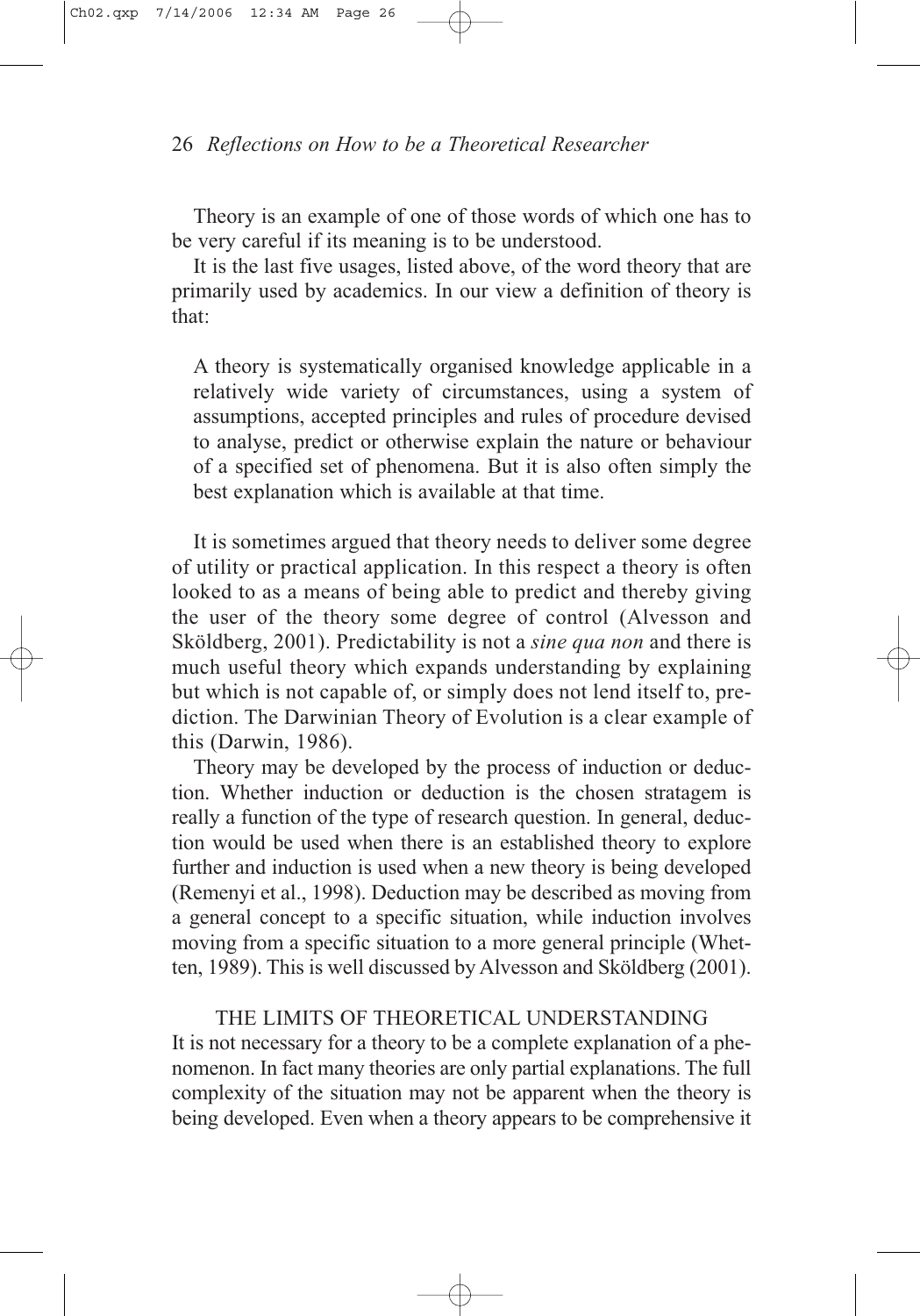may not be able to encompass all the issues in its immediate domain. This point has been made by several philosophers of science, including Feyerabend (1993: 39) who said:

We may start by pointing out that no single theory ever agrees with all the known facts in its domain. And the trouble is not created by rumours, or by the results of sloppy procedure. It is by experiment and measurement of the highest precision and reliability.

Feynman (1995: 2), describing the lack of comprehensiveness of our understanding or knowledge, points out:

Each piece, or part, of the whole of nature is always merely an approximation to the complete truth, or the complete truth so far as we know it. In fact, everything we know is only some kind of approximation, because we know that we do not know all the laws as yet. Therefore, things must be learned only to be unlearned again or, more likely, to be corrected.

In effect, at any given moment our theoretical understanding of any subject is always contingent on our current level of thinking or our current cognitive capacity. Our current level of thinking is nearly always in a state of transformation or development. It is often a struggle to articulate our current best understanding and any given state of knowledge needs to be thought of as an interim position. New ideas and new developments can arrive at any time and these can profoundly change our view of the world or even the universe<sup>5</sup>.

Checkland (1986: xii) provided an elegant statement of the lack of finality in respect of our understanding of the world when he pointed out:

Obviously the work is not finished, and can never be finished. There are no absolute positions to be reached in the attempt by men to understand the world in which they find themselves: new experience may in the future refute present conjectures. So the work itself must be regarded as an on-going system of a particular kind: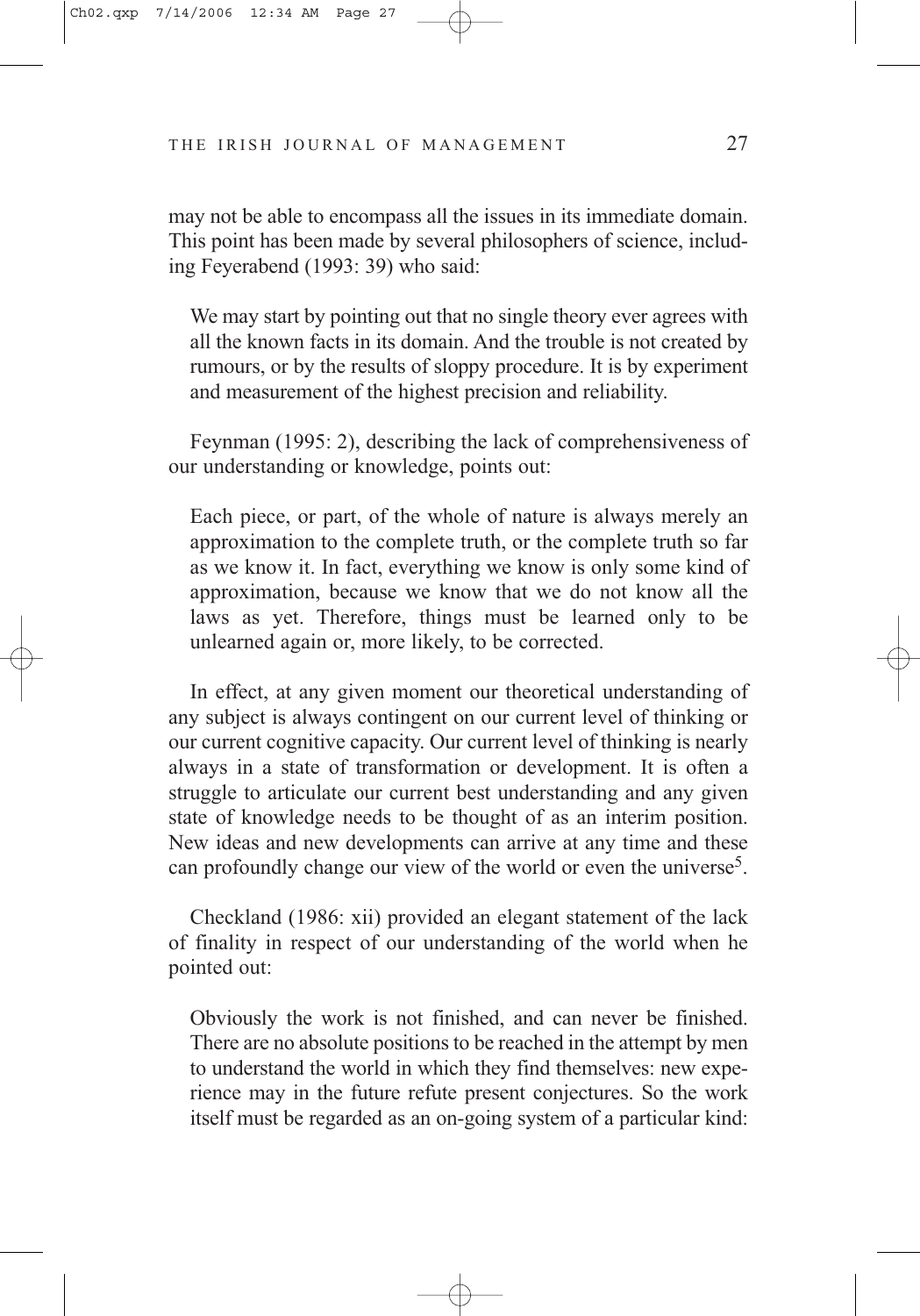a learning system which will continue to develop ideas, to test them out in practice, and to learn from the experience gained.

Thus in the majority of cases theory provides useful but limited explanations and understandings of the world. It is important to realise that by their very nature theories and theoretical assumptions and explanations are likely to change continually. Nothing is ever fully settled for any length of time (Feyerabend, 1993).

# RESEARCH PARADIGMS

There are a number of different research frameworks that every researcher needs to be aware of and from which a specific strategy should be chosen. Two of the more important approaches are empirical or theoretical research. As mentioned previously empirical research, which is by far the most common, draws on experience or primary evidence in order to understand a phenomenon. Here the research question is studied by means of direct observation, accounts of phenomena recalled by informants or experiment. Empiricism may be described as an approach to research which postulates that all knowledge comes from, and must be tested by, sense experience (Locke, 1974). Empirical research requires the evidence collected to be analysed and then synthesised, which leads to adding something of value to the body of knowledge<sup>6</sup>. There are many ways of conducting empirical research and so it may be positivistic or it may be interpretivistic, to mention two major approaches.

Enthusiastic support for Empiricism leads in its extreme form to the conclusion that, not only has all knowledge to start with the observation of experience, but also that Empiricism cannot take the researcher beyond actual experience. In short this means that it is not possible to know anything other than that which comes directly or indirectly from observation.

This position is sometimes referred to as a form of scepticism, according to which, claims about subatomic particles or physical forces are just as doubtful as claims about supernatural entities. Those who hold this position would argue that science then, has to be seen as the discovery of relationships between the phenomena of observable experience. This is a very limiting point of view.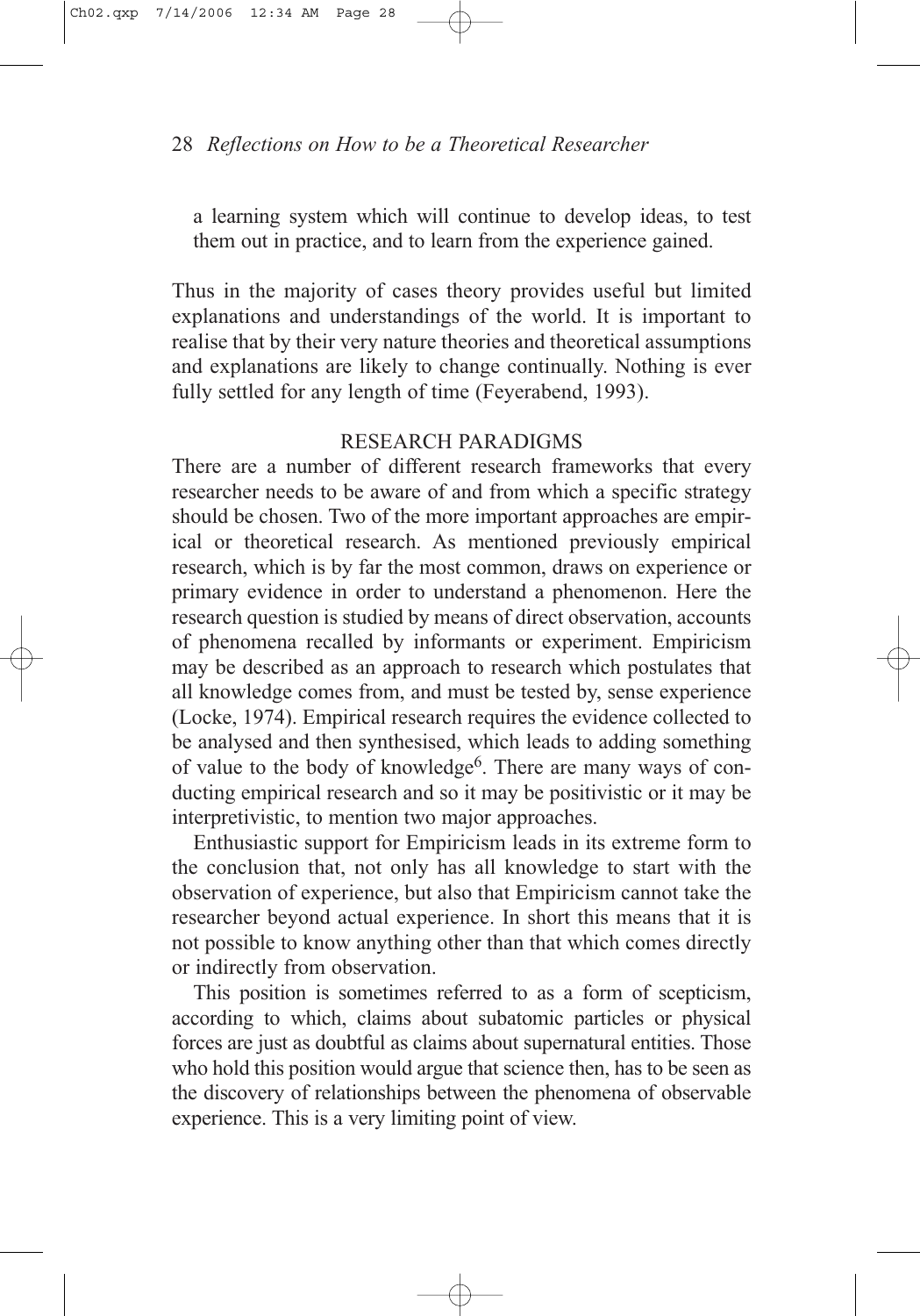However it should be noted that, from an academic point of view, empirical research needs to be conducted within a theoretical framework and needs to have as its objective the addition of something of value to the body of theoretical knowledge.

NON-EMPIRICAL7 OR THEORETICAL RESEARCH In contrast to empirical research, there is theoretical research, which is often cited as an important methodological strategy in business and management studies. The following is our understanding of theoretical research.

Theoretical research involves drawing on established ideas and concepts from published and non-published sources, $8$  especially the literature, and through a process of reflection and discourse<sup>9</sup> develops, extends or in some other way qualifies the previous work to create new explanations, insights and theories, which provides better or fuller explanations of the issues and the relationships being studied.

Through theoretical research, it is possible to make a considerable contribution to the body of knowledge without having to collect or analyse primary data or evidence. For theoretical research data may of course be used by reference to already-published sources, which will thus be, by definition, secondary data.

In the business and management studies world, theoretical research is not always well received. In fact some academic researchers would argue that the process described above as theoretical research should not be regarded as 'proper' academic research. The basis of such a claim is that this type of theoretical research does not have a test component. This implies that theories cannot be postulated without any 'proof' or confirmation. For this type of researcher, 'proof' needs to be empirical and without the activity of 'proving' theory, it does not have academic status. In some cases this is referred to as theorising and is not seen as rigorous academic research. However this type of thinking is a misunderstanding of the nature of research. All research processes require conceptualisation. It is the starting point without which research and especially academic research cannot take place.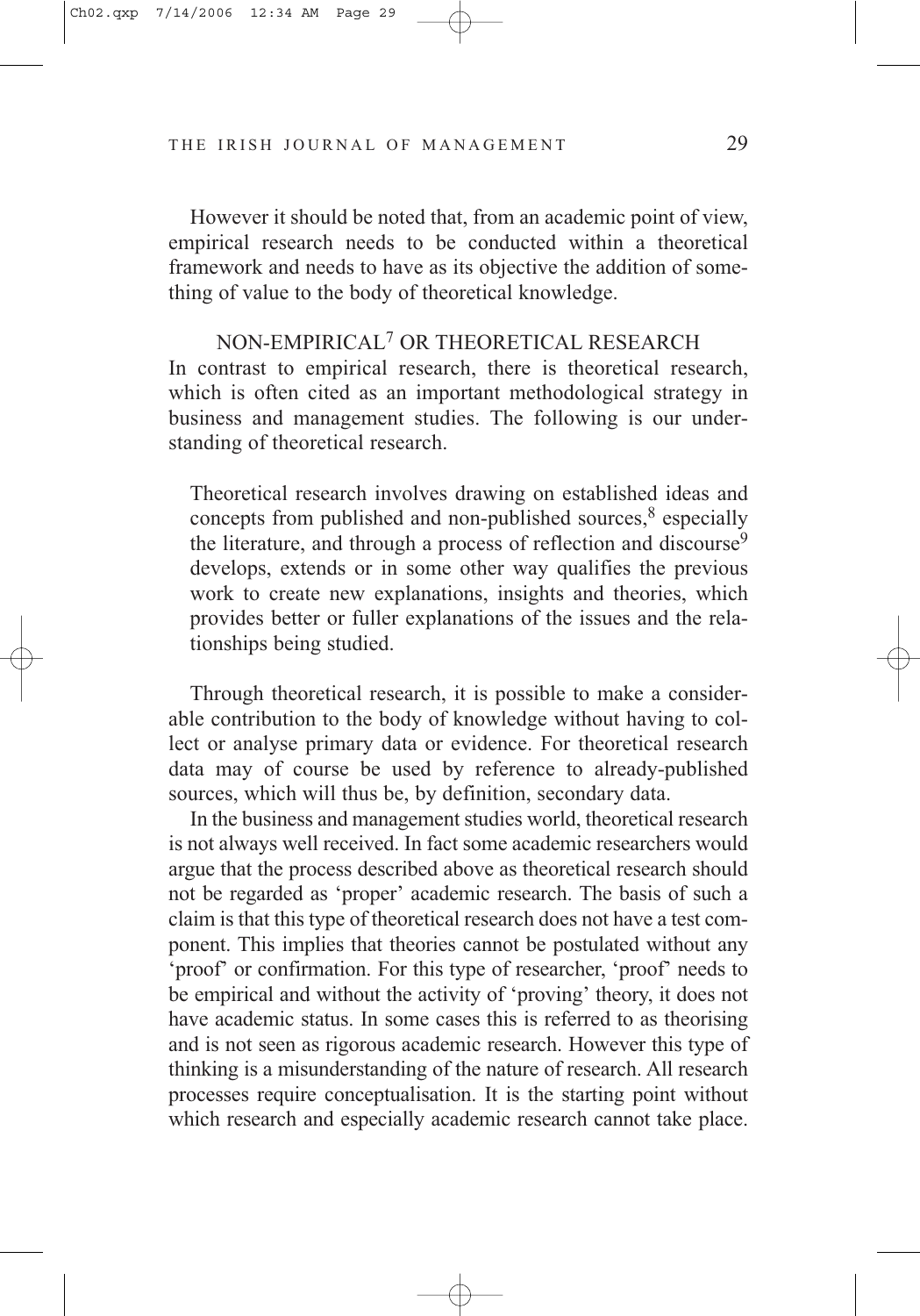The cerebral nature of research is well demonstrated by reference to Ashall (1996: 12) who pointed out that:

Once, when asked by someone if they could see his laboratory, Einstein took a fountain pen from his pocket and said, 'There it is!' On another occasion he commented that his most important piece of scientific equipment was his wastepaper basket where he threw much of his paper work containing mathematical computations.

Clearly Einstein was talking about theoretical research. Equipment or large volumes of data are not a prerequisite for theoretical research. Theory is created in the mind and this is perfectly respectable academic research. In a sense theoretical research is the modern equivalent of Rationalism. Thus rationalism is a philosophical view. It regards reason as the primary source of understanding. Believing that reality has an inherently logical structure, rationalists assert that a class of knowledge exists that the intellect can understand (Honderich 1995).

There were various schools of Rationalism including the Continental School begun by Descartes and the British School of Empiricism, which is said to have begun with the work of  $Locke<sup>10</sup>$ . Rationalism or theoretical research has long been the rival of Empiricism. In contrast to Empiricism, Rationalism holds reason to be a faculty that can access truths beyond the reach of sense perception, both in certainty and generality. The roots of Rationalism can be traced much further back in history than René Descartes. In his *Republic,* Plato points out that empirical evidence is problematic and he uses the notion of ideal forms to point out some of the difficulties with Empiricism<sup>11</sup>. In turn Galileo, although he was primarily an empiricist, takes this point further and moved science distinctly beyond the observational<sup>12</sup>. Thus even in the seventeenth century it was already becoming established that observations alone will not supply an entirely satisfactory explanation of the physical world. This is not to say that science in most instances did not and still does not rely heavily on observations (Feynman, 1995).

Another aspect of theoretical research important to consider is that the material with which the theorist works need not be especially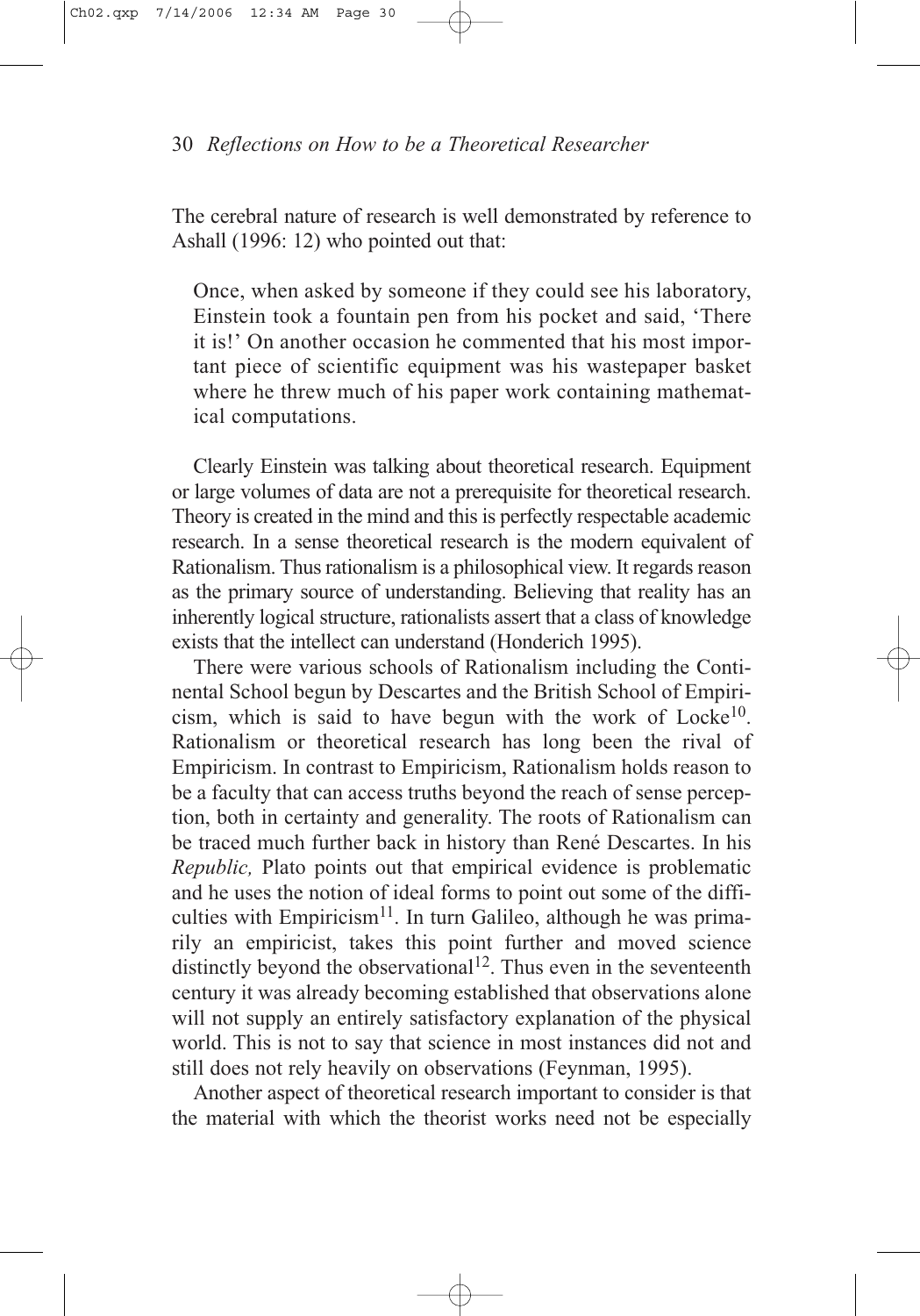original. It is of course correct that doctoral research is required to demonstrate originality. A paper will not be accepted by a peerreviewed journal unless it has something new to say. However there are degrees of originality and although theoretical research can produce quite novel results, i.e. new insights into aspects of the field of study, this is not the only criterion for success. One of the primary roles of theoretical research is to re-work already established ideas in order to improve insights into the subject matter. Such improvements would constitute adding something of value to the body of knowledge. This is what  $Proust<sup>13</sup>$  was referring to when he said, 'The real voyage of discovery consists not in seeking new landscapes, but in having new eyes.<sup>'14</sup> This comment is not much different to the message of Eliot (1942, cited in E. Knowles, 1999: 294):

And the end of all our exploring Will be to arrive where we started And know the place for the first time…

#### UNDERTAKING THEORETICAL RESEARCH

The next step is considering how theoretical research is undertaken and what steps may be made to ensure that this type of research successfully produces sound useable theories.

An eight-step approach is proposed:

- 1. Research question formulation;
- 2. Literature review;
- 3. Explain why a theoretical approach is being taken;
- 4. Concept identification and reflection;
- 5. Theoretical conjecture formulation;
- 6. Discourse with peers and other knowledgeable individuals;
- 7. Theoretical conjecture refinement and acceptance;
- 8. Discussion on the impact and implications of the theory.

#### **Research Question Formulation**

The starting point of all research is to establish an unambiguous research question. Without a clear research question, any research effort will simply wallow without direction (Winston and Fields,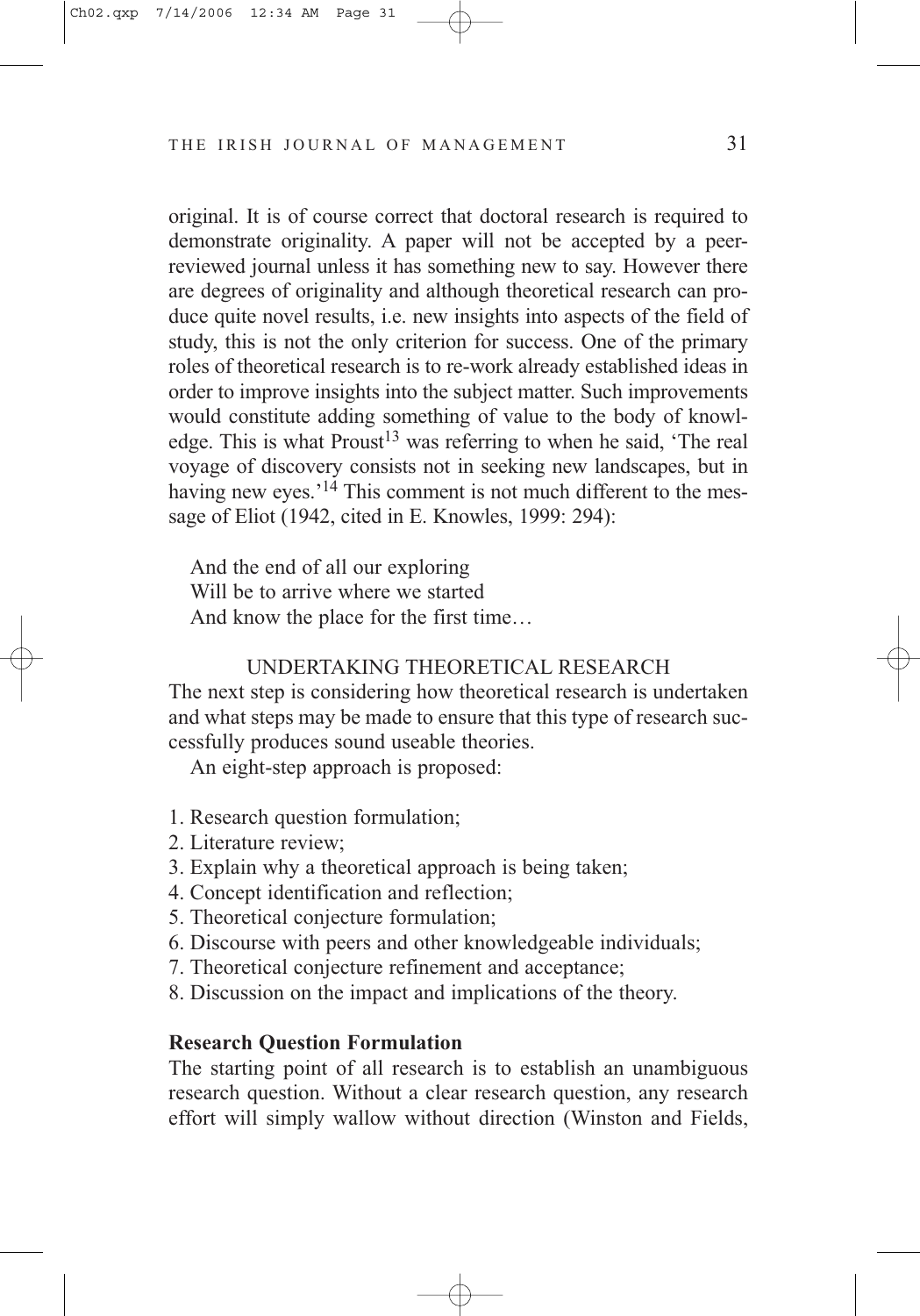2003). It is a question of *If you do not know where you want to go then any route will take you there15*! It is surprising just how many doctoral research projects suffer from either not having a research question or having such a poorly articulated research question that it is of little value to the research process.

The research question may be triggered by an empirical observation, although this need not always be the case, as a remark or comment in the literature is often just as good a place to start. Wolpert (1993: 6) cites Aristotle as saying: 'For everyone starts by being perplexed by some fact or other…'

Research questions are seldom established after a single attempt. They often evolve as the researcher explores the field of study through understanding the literature and engaging in discourse with knowledgeable informants. During this process it is valuable to articulate who will benefit from the successful conclusion of the research. These individuals will be the stakeholders of the research and they may be called upon later to comment on the research.

## **Literature Review**

One of the key characteristics of theoretical research is the emphasis on established ideas and concepts. Thus the researcher needs to be well read in all aspects of the literature surrounding the research question. Reviewing the literature continues throughout any doctoral degree but it is especially intensive when a theoretical degree is being undertaken.

A metaphor which some researchers find useful when thinking about the literature review aspect of theoretical research is to see this research process like developing a jigsaw puzzle. This jigsaw puzzle does not come in a box with a clear picture of the required result<sup>16</sup>. With this jigsaw puzzle there is only a very rough idea of what the final picture will look like. Also the number of the pieces required to complete the jigsaw puzzle is unknown. Using this idea the literature review is equivalent to finding the pieces of the jigsaw puzzle. Of course the researcher will find it very hard to tell when all the pieces have been found and at any one time the researcher is likely to have many redundant jigsaw pieces that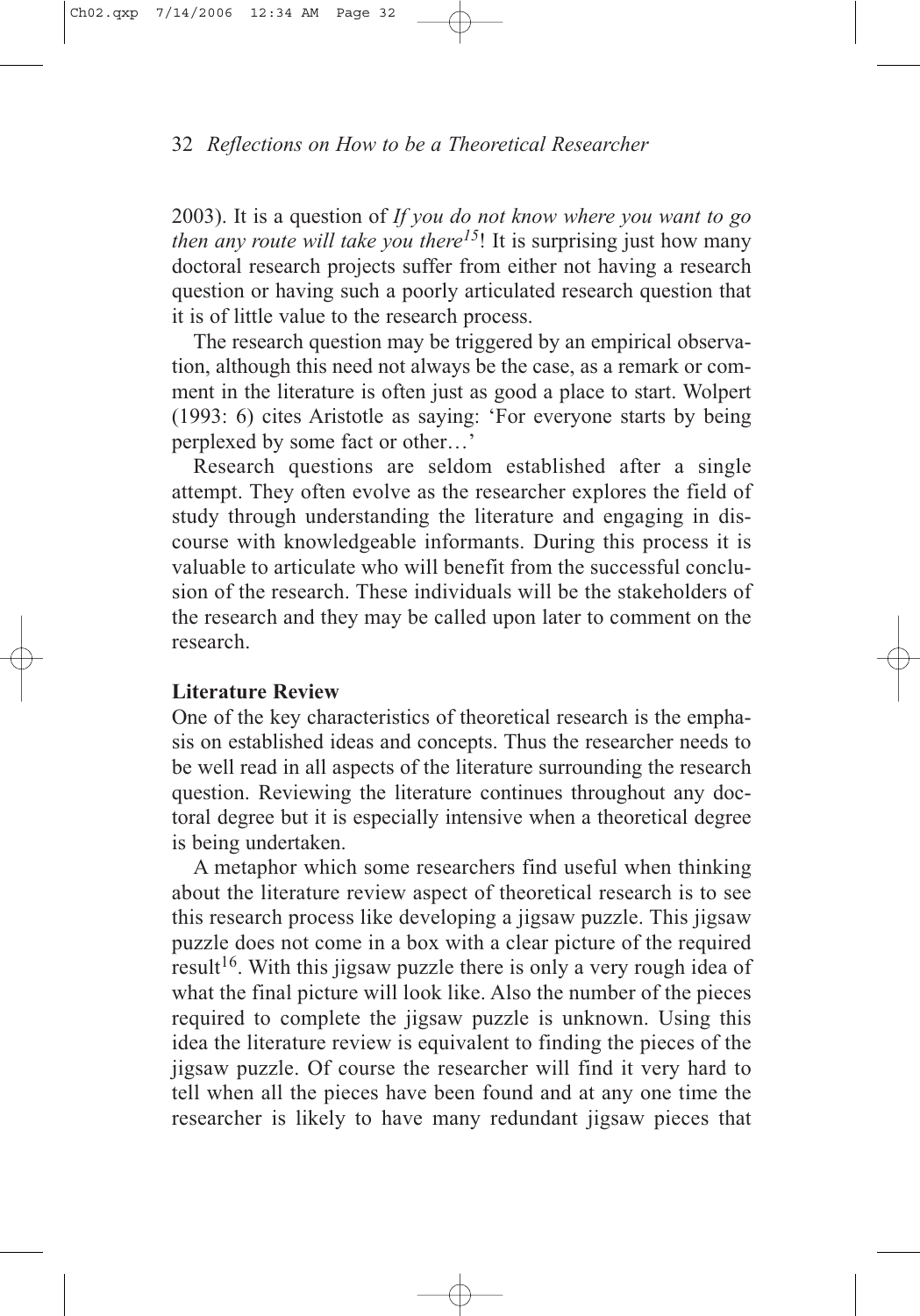cannot be ignored. Thus the researcher is truly dealing with a nontrivial puzzle.

## **Explain Why a Theoretical Approach is Being Taken**

As a theoretical approach is relatively unusual, it is important for the researcher to indicate why he or she has taken this approach to their research. The most common reason is to consolidate, extend or clarify previous works, either of the researcher or of others. In business and management studies researchers may wish to draw together different ideas from different research activities to produce a more comprehensive understanding of a situation.

# **Concept Identification and Reflection**

Once a material amount of the literature has been read, the researcher can then begin to seriously reflect on what is known about the research question and to begin to develop new ways of looking at the issues involved and new ideas to describe the relationships between these concepts. Using the jigsaw puzzle metaphor this is like beginning to fit the pieces together to form a picture. This is one of the more creative aspects of the theoretical research process and there is no cookbook recipe for this work. The researcher may obtain some help by discussing ideas, concepts and definitions with peers, colleagues and his or her supervisor(s). Reflection plays an important role. According to Alvesson and Sköldberg (2001: 6): 'Reflection can be defined as the interpretation of interpretation and the launching of critical self-interpretation of one's own interpretation.' They go on to point out the importance of reflexive interpretation and suggest that: 'Four aspects appear to be of central importance: creativity in the sense of ability to see various aspects; theoretical sophistication; theoretical breadth and variation; and the ability to reflect at the meta-theoretical level' (p. 250).

## **Theoretical Conjecture Formulation**

The process of concept creation, reflection and theory identification will lead to the formulation of a new theoretical conjecture. Again this is a highly subjective and creative process and as DiMaggio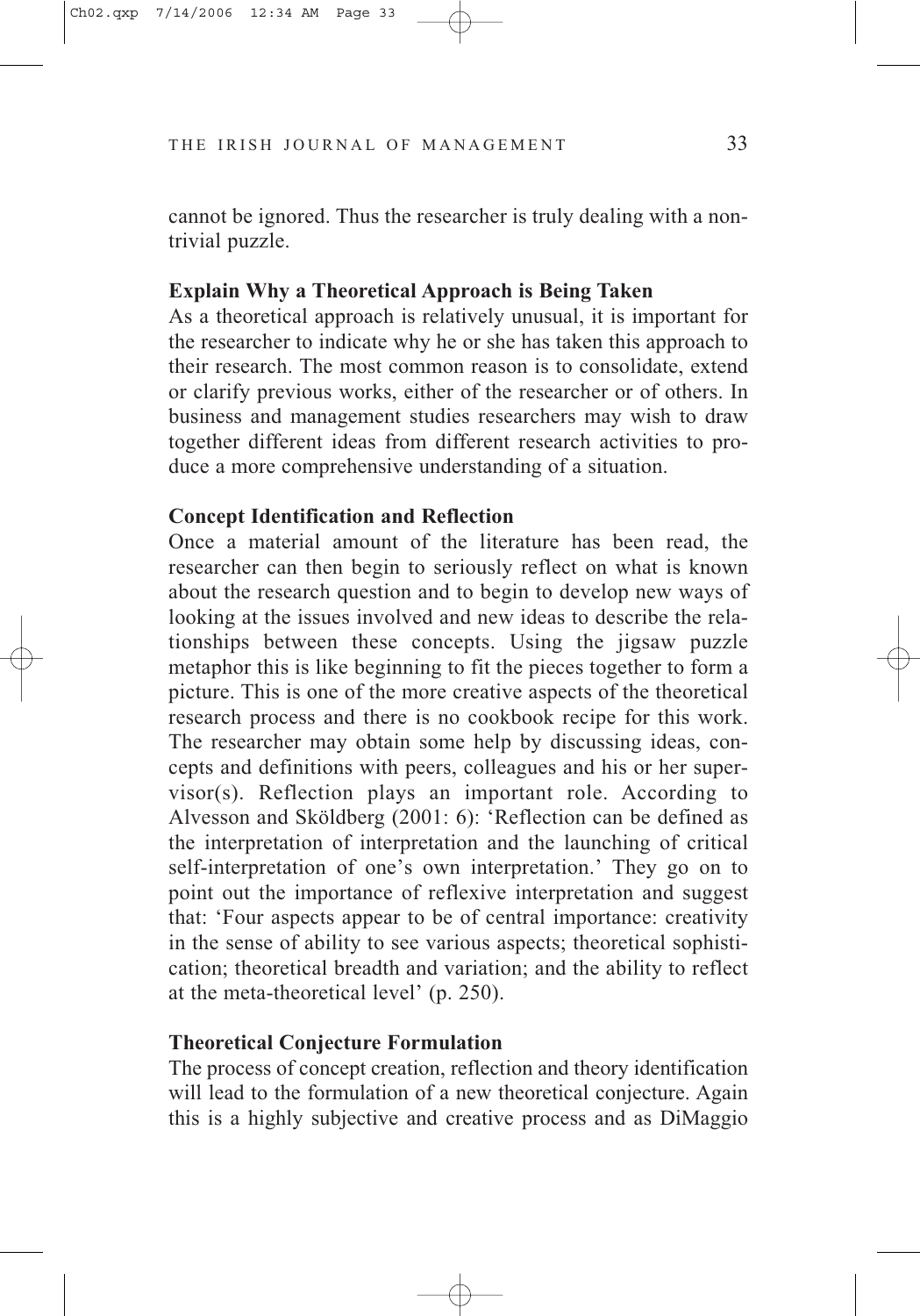(1995: 393) pointed out, 'the formulation of theory is a function of our values'. This is strongly supported by Gould (1988: 21) when he said: 'Science is not an objective, truth-directed machine, but a quintessentially human activity, affected by passions, hopes, and cultural biases. Cultural traditions of thought strongly influence scientific theories.'

Imagination and creativity play an important role in how the theoretical conjecture is formed as they offer access to different possibilities. One of the key tasks of the researcher is to map evidence onto potential explanations – and potential explanations are created by imagination. Thus the more possible explanations the researcher can think of, the better. However, one must remember that imagination and creative thinking need to be tempered, as the theoretical conjecture has to be convincing and the academic community, which needs to be convinced, will be a highly critical if not actually sceptical group of individuals. Any new explanation needs to be supported by a well-argued case. Old explanations may also be eliminated by appropriate argument.

The researcher may make a theoretical conjecture at any time. The theoretical conjecture is nothing more than a researcher's suggestion as to how the ideas and relationships in the field of study actually work. Theoretical conjectures can be used again and again as stalking horses, i.e. targets to be shot down by the researcher him or herself or in debate with colleagues. This process is actually one of concept refinement and the debate engendered is an example of the dialectic in practice<sup>17</sup>.

But finally the researcher makes his or her contribution by developing a new theory or by producing a better or fuller theory or explanation of the issues and the relationships being studied. This theoretical conjecture is the outcome of this phase of the research and will now be formally presented for scrutiny by the community and the stakeholders that the researcher has previously identified. Using the jigsaw metaphor the pieces that fit have now been put together to form a picture and the question is now how 'good' or useful a picture is it<sup>18</sup>?

## **Discourse with Peers and other Knowledgeable Individuals**

The new theoretical conjecture needs to be exposed to and scrutinised by other enquiring minds that are knowledgeable in this field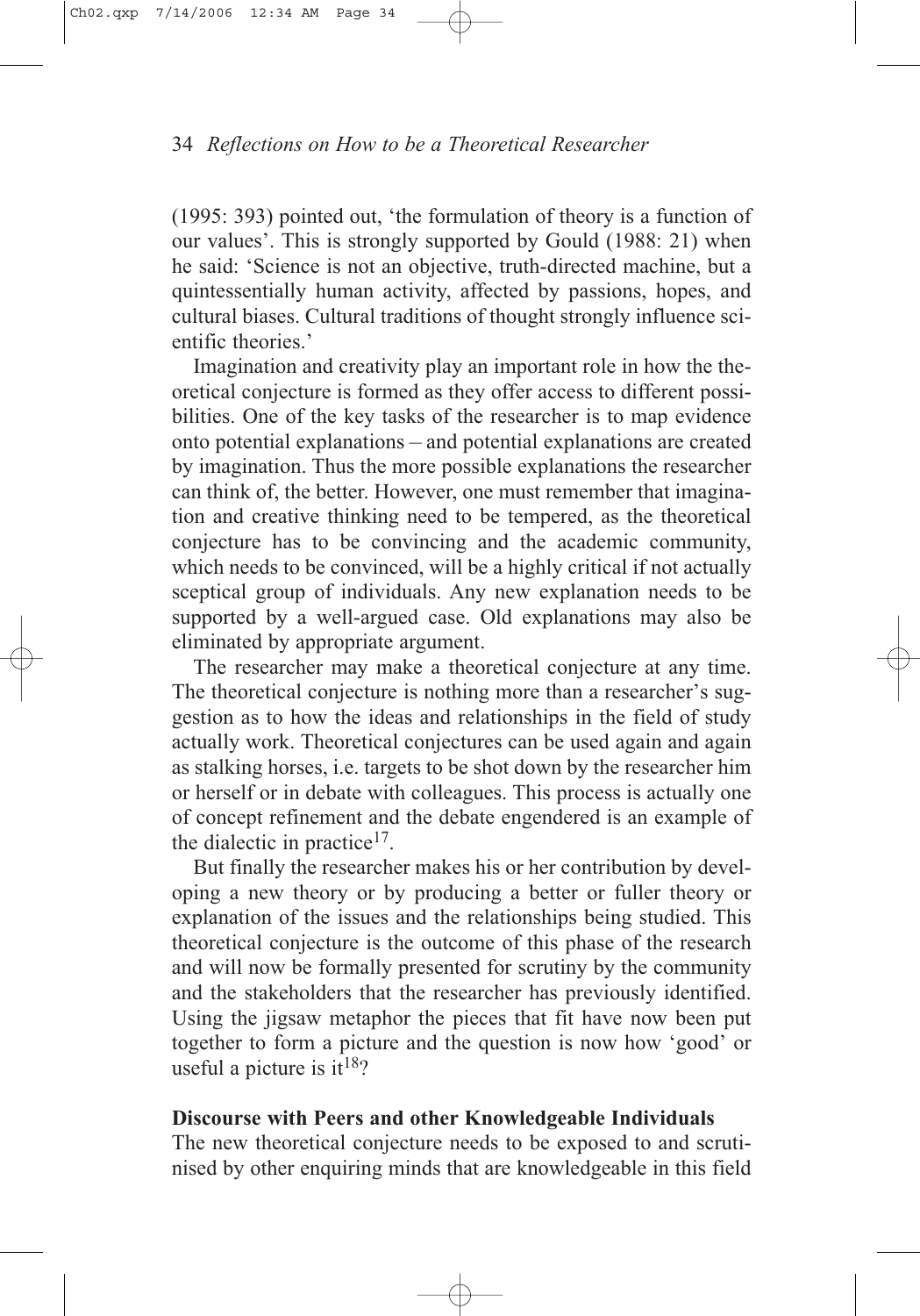of study. The completed theoretical conjecture will often be presented at seminars held in the Department, the Faculty or the University at large. Where applicable the researcher should also present his or her ideas to professional bodies by means of holding seminars. The researcher for a senior research degree needs to have at least one paper<sup>19</sup> describing his or her research accepted at a suitable academic conference. It is also useful if the researcher can have some part of the research finding published in a quality peerreviewed journal.

The more exposure the researcher's ideas are given the more likely different and perhaps contrary views are to emerge. It is most important for the researcher to listen carefully to these other views and to ensure that they are accommodated in the theoretical conjecture. This is again the process of the dialectic, which is essential for sound research. Collins (1994) comments on the importance of this process when he says:

It is important to note that there is always a judgement to be made; that scientific discoveries are not made at a single point in time and at single places and with single demonstrations. They are made through a process of argument and disagreement. They are made with the scientific community coming slowly toward a consensus.

Sutton and Staw (1995: 373) make a similar point: 'Build strong theory over time'. Research cannot be rushed. It takes time and hard work for a researcher to derive sound results. The stories of instant flashes of research genius such as those told about Archimedes and Newton are most unlikely to be anything other than fantasies. Thus the final output of a piece of theoretical research needs to be allowed to mature in the mind of the researcher and perhaps even in the collective mind of the academic community.

On a cautionary note it is worth pointing out that research, both theoretical and empirical, will not always lead to a suitable or acceptable conclusion. Some problems are quite intractable. There are aspects of our environment that offer great challenges and sometimes it is difficult to produce a suitable theoretical explanation. Sacks (1991: 188) made this point strongly when he wrote: 'You are also going to have to bow your head, and be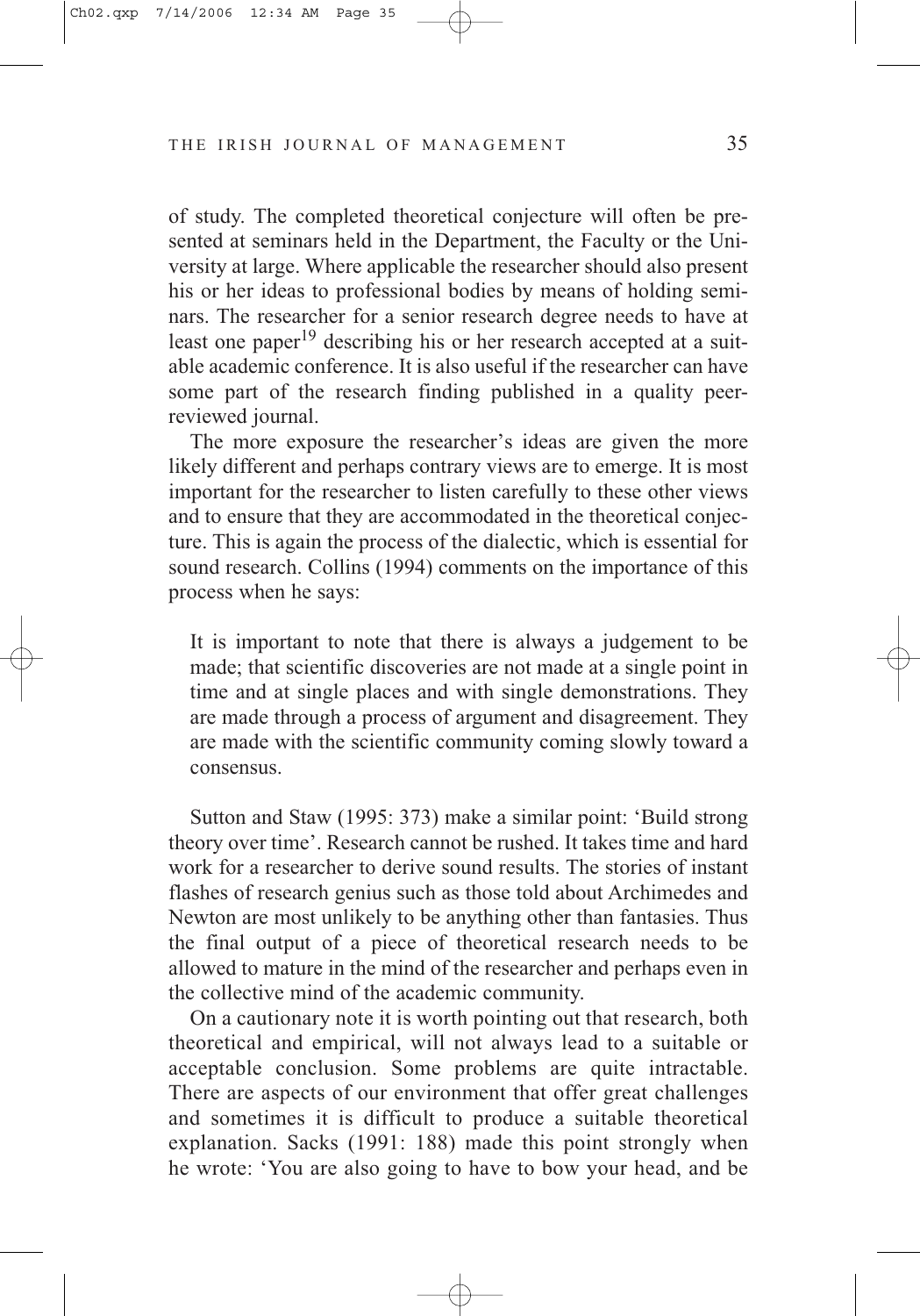humble, and acknowledge that there are many things, which pass the understanding.'

With this comment Sacks was reflecting on the fact that he, even as a leading international authority in the field of psychology, was unable to understand his own personal reaction to a major leg injury he had sustained as a result of being savaged by a bull.

There are indeed limits to science and our resulting knowledge (Medewar, 1986). From the point of view of a doctoral degree it is not necessarily a disaster if the research degree candidate does not produce a new viable theory. A doctoral degree could still be obtained without a fully developed new theory in the originally envisaged form provided the degree candidate could clearly demonstrate the fact that the process through which he or she had been did actually result in something else having been added to the body of theoretical knowledge. A research degree candidate in such a position would need to make a case that the research, despite its failure to deliver a new theoretical explanation, still made a contribution. Making such a case need not be that difficult.

# **Theoretical Conjecture Refinement and Acceptance**

The process of discourse described above will almost certainly produce suggested amendments to the new theoretical conjecture and the researcher needs to accommodate these. Using the jigsaw metaphor some of the pieces may not have fitted as well as originally thought and need to be discarded. Other new pieces may need to be found. This phase of the research could be short, requiring only minor amendments, or it could be extensive, needing a considerable amount of rethinking and re-evaluation of the theory.

# **Discussion on the Impact and Implications of the Theory**

Theoretical research would not be complete without a detailed discussion on the impact of the theory on both practice and on other related theories. This discussion is a major part of the research. It has been argued that the face validity of the research is reflected in the degree to which this discussion produces a convincing argument. The discussion needs to address the locus of the new theory and its impact on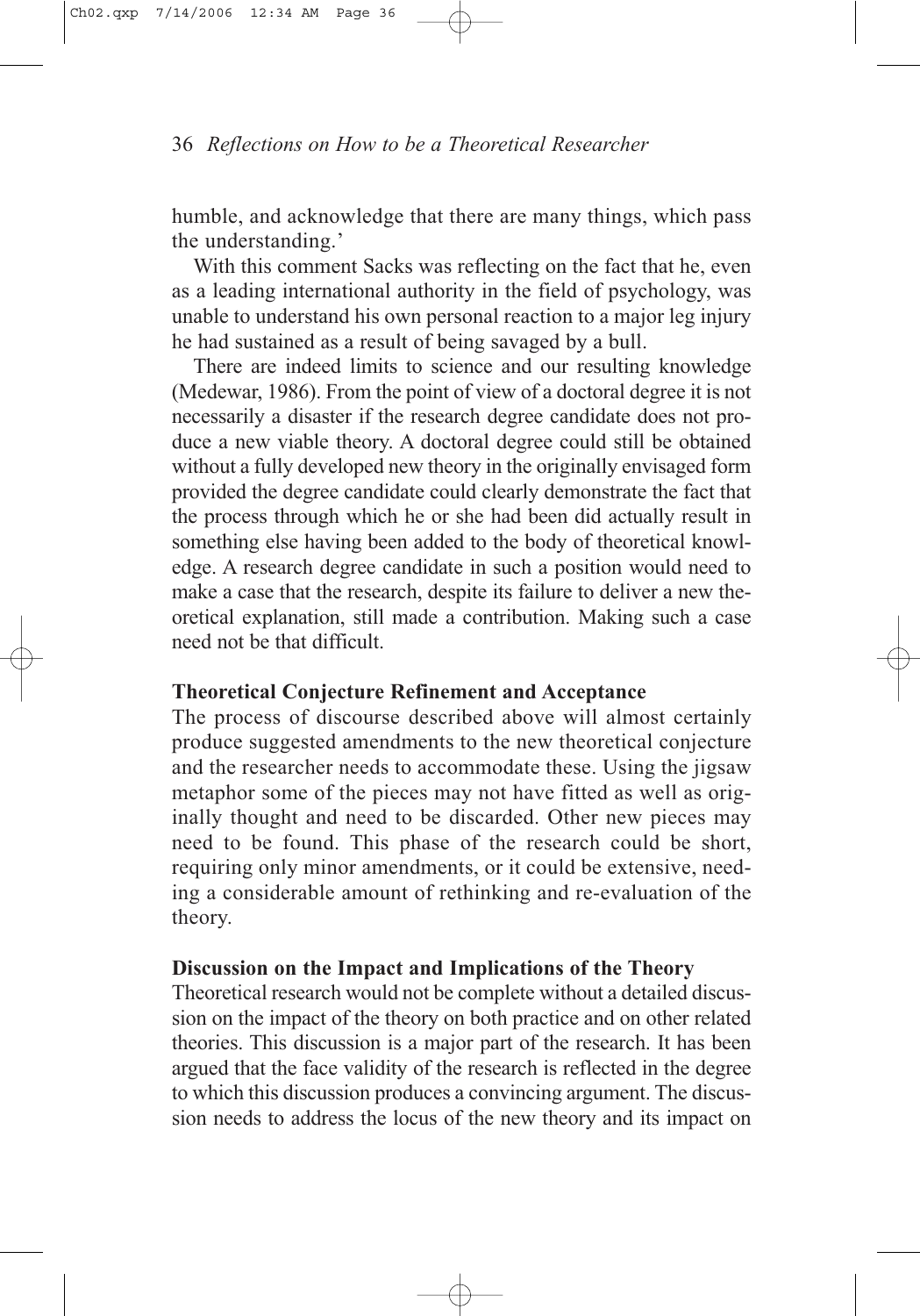current thinking. Of course, in a theoretical dissertation or paper, this section will inevitably be speculative, but it could be the basis for future research in the field of study concerned.

#### THE EVALUATION OF RESEARCH

The evaluation of research in general is difficult. In the academic world, it is probably more challenging than in the commercial world because it is not always easy to see the immediate short-term benefits of the research findings. Of course this problem is more prevalent in some fields of study than in others. In business and management studies, research problems and questions are often directly related to actual business situations and, as such, business and management studies research is often referred to as applied research. When the findings of this research lead to a new insight, which, it is believed, will help solve a problem, this facilitates the evaluation of the research. However in the academic environment finding a solution to a problem is not enough. In addition, the research needs to demonstrate a high level of scholarship.

In this context we define scholarship as follows:

The main characteristics of scholarship are that the research needs to demonstrate that the researcher has a thorough knowledge of the literature; he or she needs to clearly show that there has been a considerable amount of reflection concerning the established knowledge of the subject; and that there is a convincing argument (or rhetoric), expressed plainly and clearly in accessible language, based on a rigorous methodological process pointing to the findings. The final attribute of scholarship is that the research needs to be presented with regard for the highest standards of integrity. This means that the researcher needs to be completely honest in his or her presentation of the results.

#### EVALUATING THEORETICAL RESEARCH

There is not much difference between the evaluation of empirical and theoretical research. However, because of the fact that theoretical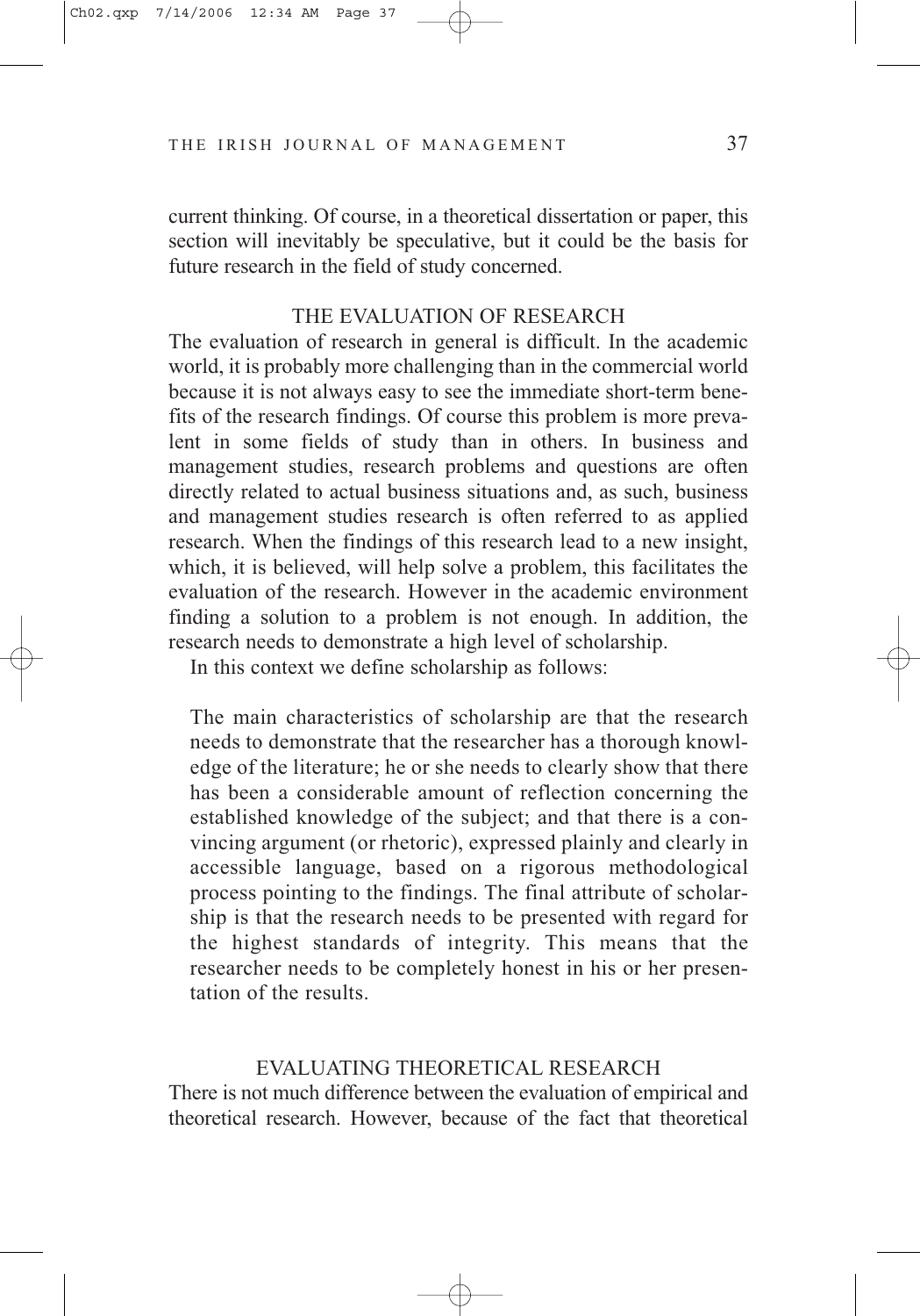research does not rely on data or evidence collection, but on analysis and synthesis, it is sometimes often said to be more difficult. With empirical research, there are better-established steps to review and techniques to assess. Theoretical research relies heavily on reflection, creativity and imagination. Although these attributes are still required for empirical research they are often required to a greater extent in theoretical research. Either research strategy can be evaluated by the following tests to see if a piece of work qualifies as doctoral level research.

- <sup>O</sup> Is there a clearly articulated research question, which seeks to establish a new theoretical understanding, refute an old theory or develop an extension to an old theory?
- Is the work framed within the body of current theoretical knowledge?
- Has the research been conducted with appropriate reflective procedures supported by adequate discourse?
- Has the contribution to the body of theoretical knowledge been expressed clearly using a convincing and reflective rhetoric?
- Has it been demonstrated that the new theoretical knowledge has some potential practical validity and utility?

# SUMMARY AND CONCLUSION

Theory underpins academe and, although there are many theories, laws, principles, theorems and models, the idea of theory is seldom directly discussed or explained. Because the word is so frequently used in everyday conversation, it is often incorrectly assumed that these concepts are well understood by faculty, researchers and examiners. There is actually a material amount of confusion about this vocabulary, especially when it is used in the context of higher academic degrees.

A theoretical research strategy is a powerful approach to adding something of value to the body of knowledge. It is an approach to research which, if used correctly, can deliver material benefits to the field of study and to the researcher. It is unfortunately not employed extensively. As mentioned above, there are researchers, especially those who are new to the field, who believe that if there is not a set of primary data collected, then there isn't proper academic research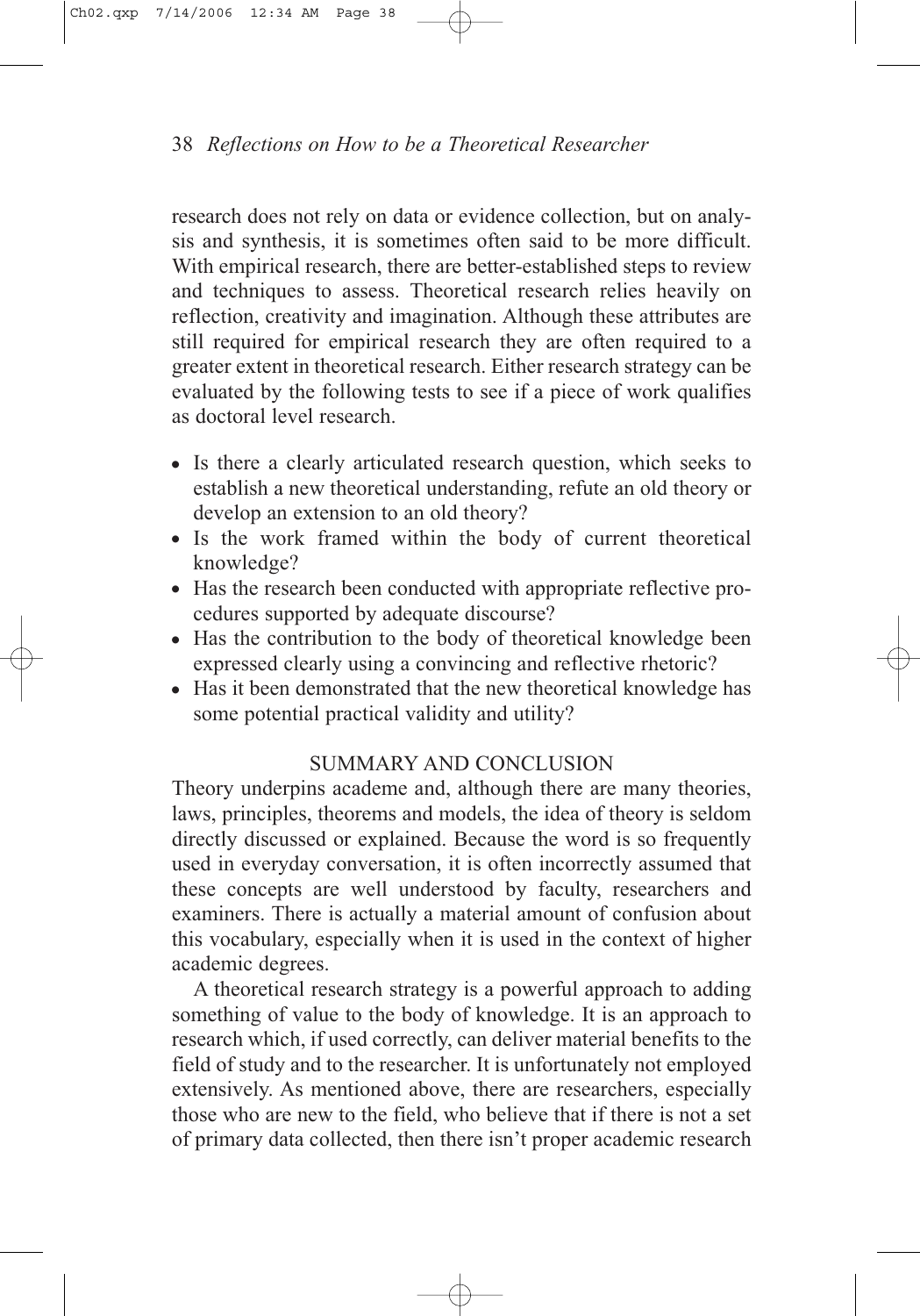going on. This is at best a naïve view and this paper intends to put the record straight.

At the end of the day academic research has to demonstrate that it has resulted in something of value having been added to the body of theoretical knowledge. This needs to be done through a carefully constructed and convincing argument or rhetoric, which displays all the characteristics of scholarship discussed above. If this is done, the findings of the research will be acknowledged by the academic community as being valuable and an appropriate degree will be awarded. It needs always to be kept in mind that any evaluation of a research degree or, for that matter, a research paper needs to start and end with the view that academic research should not only be scholarly, but should also add something of value to the body of theoretical knowledge.

- 1 Perhaps the single most important difference between theoretical research and empirical research is the fact that the theoretical researcher does not directly collect primary data or evidence. The theoretical researcher does not conduct experiments or collect data through questionnaires. The nearest a theoretical researcher may come to this is to employ the idea of thought experiments as pioneered by Einstein, which involves the application of imagination and creative thinking to a hypothetical situation (Gribbin, 2002).
- 2 The range of academic research usually includes work conducted for a masters or doctoral degree, research conducted for the purposes of publishing in a peer-reviewed journal or work produced during a post-doctoral appointment. Of course research conducted by a university in terms of a commercial contract would not usually be regarded as academic research. The principles discussed in this paper apply mostly to doctoral research. However they are also relevant to other academic research endeavours.
- 3 Views of what theory is and how it works can be quite negative. It is frequently announced in a pejorative way that something might work in theory but not in practice. On the other hand Kurt Lewin contradicted this when he said, 'Nothing is as practical as a good theory', http://www.phrases.org.uk/bulletin\_board/10/messages/ 290. html, viewed on 7 February 2006. John Maynard Keynes (1936) made a similar point. Garret FitzGerald, the former Taoiseach of Ireland, is said to have exclaimed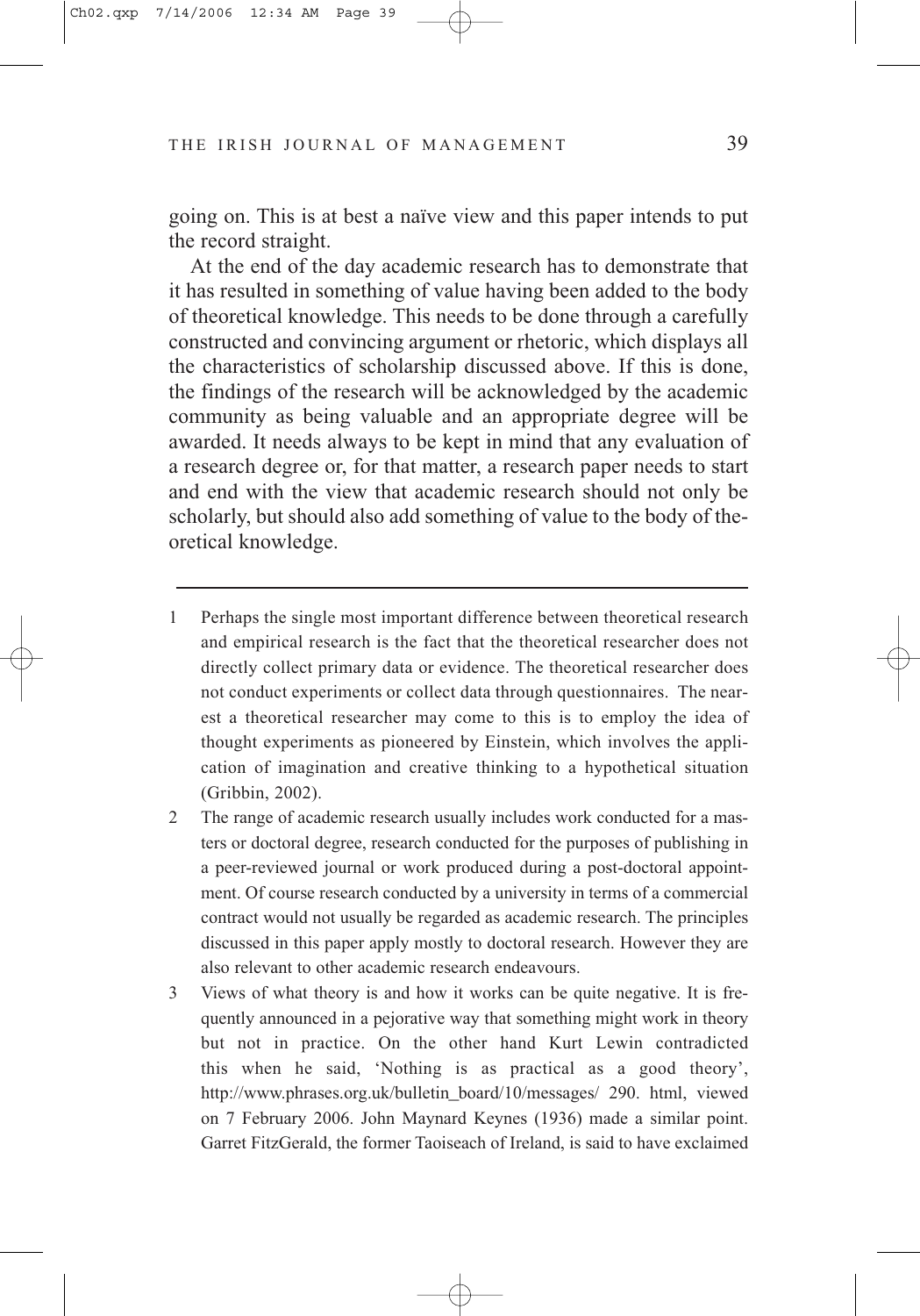at a suggestion made to him that 'This may well work in practice but does it work in theory?'

- 4 Distinguish between different types of theory. It is said that there is Normative theory – what to do; Descriptive theory – how things are; Analytic theory – why things are the way things are, how things work; and Critical theory – how things should be. In addition in the field of business and management research there is the question of Mode 1 and Mode 2 research/theory (Hair et al., 2005).
- 5 Burke (1985) provides many clear and convincing examples of this phenomenon over a period of hundreds of years.
- 6 What qualifies as evidence is a question which is dealt by numerous authors. An interesting insight to the various problems related to this complex issue may be found on http://www.alternativescience.com/evidence-for-darwinism.htm.
- 7 It is sometimes said that there is a halfway house between theoretical and empirical research. Research based on Delphi studies or scenario discussions have been described as non-empirical research without being classified as theoretical research. This view relies on the opinions of the informants not being regarded as direct observations (Clarke, 2001).
- 8 In certain subjects it might be appropriate to include in the scope of sources traditional knowledge such as folklore, which may not yet have been reduced to writing.
- 9 The term discourse in this context implies conversation with numerous knowledgeable informants constituting a dialectic type exchange.
- 10 Modern empiricism is regarded as having begun with John Locke (1632–1704) with his clear attack on metaphysics in his essay 'Concerning Human Understanding', published in 1690.
- 11 For further information see http://www.wsu.edu/~dee/ GREECE/PLATO.HTM, viewed on 7 February 2006.
- 12 Galileo's Empiricism and beyond. http://www.ldolphin.org/ geocentricity/Haigh.pdf, viewed on 7 February 2006.
- 13 http://www.brainyquote.com/quotes/authors/m/marcelprou129874.html viewed 1 February 2006.
- 14 The danger here is that selective perception, influenced by prejudice, may introduce bias.
- 15 One of the best expressions of this is to be found in Lewis Carroll's Alice's Adventures in Wonderland: 'Would you tell me please, which way I ought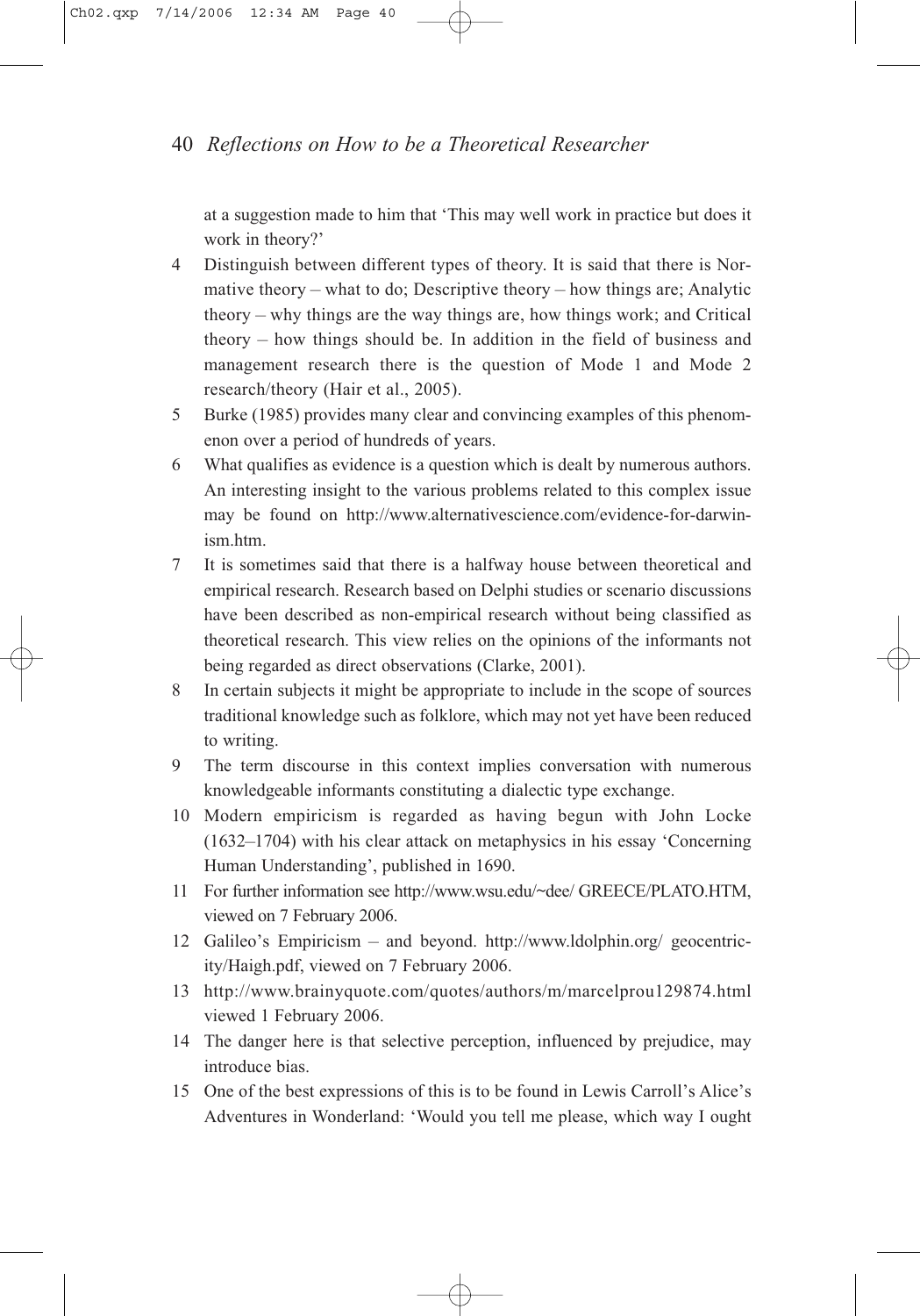to go from here?' 'That depends a good deal where you want to get to,' said the Cat. 'I don't much care where…,' said Alice. 'Then it doesn't matter which way you go,' said the Cat. 'So long as I get somewhere,' Alice added as an explanation. 'Oh you're sure to do that,' said the Cat, 'If you only walk long enough.'

- 16 In academic research there is usually no unique answer or required result. We are always working within our cognitive capacity, which is limited.
- 17 The dialectic, originally attributed by Plato to Socrates in his *Republic*, who called it the 'midwife of knowledge', was also used in ancient times by Aristotle. However in recent, if not quite modern, times, the dialectic was further developed by Hegel and eventually adopted by Karl Marx and others. In modern research methodology argument or disagreement usually replaces the term dialectic.
- 18 At doctoral level the creation of new theory is regarded by some academics to be too ambitious and a modification or development of an established theory is seen as being adequate.
- 19 Many universities would not regard one paper as sufficient at doctoral level.

#### **REFERENCES**

- Alvesson, M. and Sköldberg, K. (2001) *Reflexive Methodology,* London: Sage.
- Ashall, F. (1996) *Remarkable Discoveries,* Cambridge: Cambridge University Press.
- Burke, J. (1985) *The Day the Universe Changed,* Boston: Little, Brown & Company.
- Carroll, L. (1982) *Alice's Adventures in Wonderland,* first published in 1872, London: Chancellor Press.
- Checkland, P. (1986) *Systems Thinking, Systems Practice,* Chichester: John Wiley and Son.
- Clarke, R. (2001) http://www.anu.edu.au/people/Roger.Clarke/EC/ EBR0106.html, viewed 24 January 2004.
- Collins, H. (1994) A broadcast video on science matters entitled *Does Science Matter?*, UK: Open University/BBC.
- Darwin, C. (1986) *The Origin of the Species,* first published in 1859, London: Pelican Classics.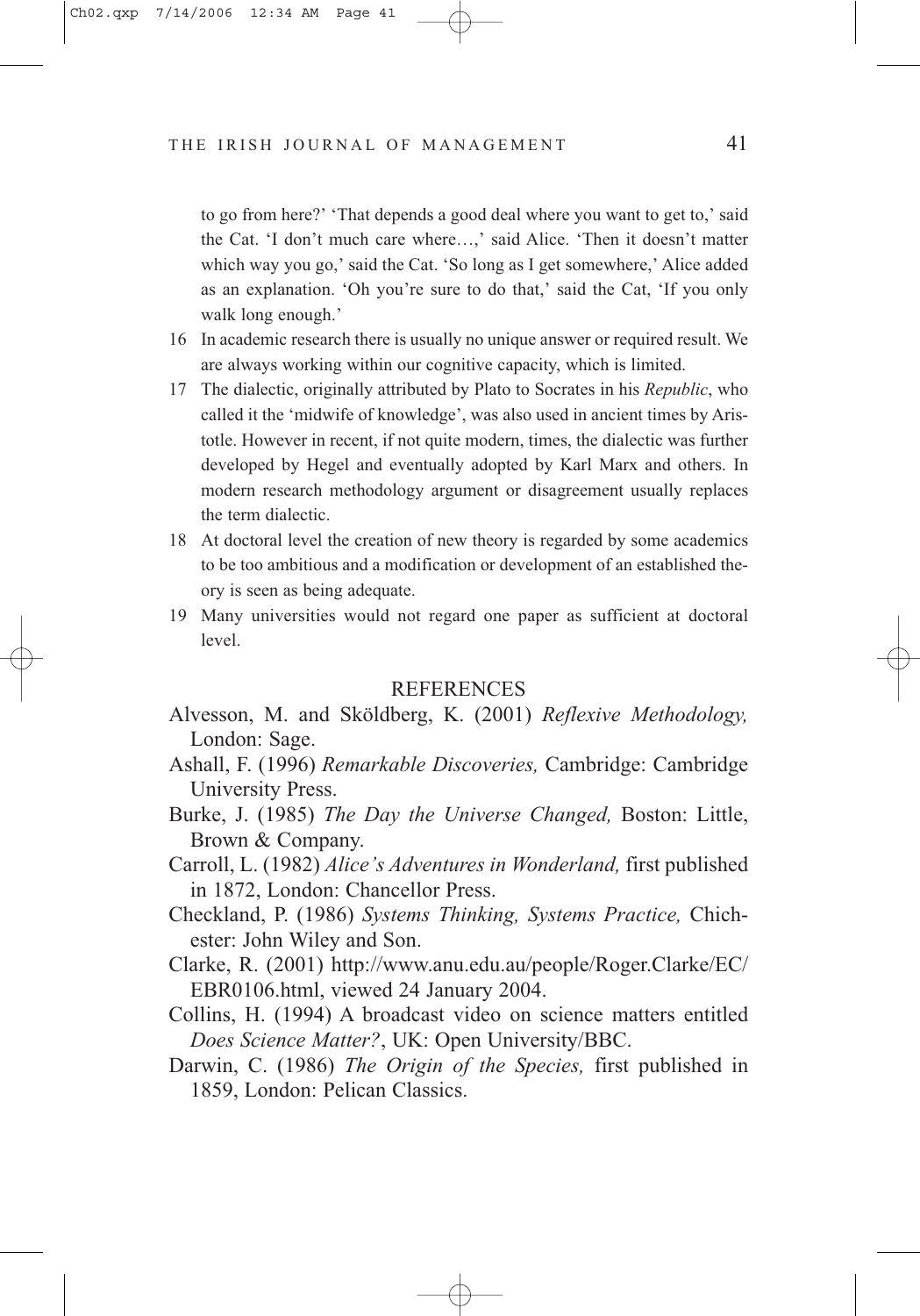- DiMaggio, P. (1995) 'Comments on "What Theory is Not"', *Administrative Science Quarterly,* Vol. 40, pp. 391–7.
- Eliot, T.S., 'Little Gidding', *Four Quartets,* cited in E. Knowles (1999) *Oxford Dictionary of Quotations,* Oxford: Oxford University Press.
- Feyerabend, P. (1993) *Against Method,* 3rd Edition, London: Verso.
- Feynman, R. (1995) *Six Easy Pieces,* London: Penguin Books.
- Gould, S.J. (1988) *The Mismeasure of Man,* London: Penguin Books.
- Gribbin, J. (2002) *Science: A History,* London: Penguin Books.
- Hair, J., Babin, B., Money, A. and Samouel, P. (2005) *Essentials of Business Research Methods,* Chichester: John Wiley.
- Honderich, T. (1995) *The Oxford Companion to Philosophy,* Oxford: Oxford University Press.
- Keynes, J. (1936) *The General Theory of Employment,* Interest and Money, London: Macmillan.
- Locke, J. (first published in 1690), 'An Essay Concerning Human Understanding', in J. Taylor (ed.) (1974) *The Empiricists,* New York: Anchor Books.
- Medewar, P. (1986) *The Limits of Science,* Oxford: Oxford University Press.
- Plato (Originally published circa 380BCA), in G.M.A. Grube and C.D.C. Reeve (trs) (1992) *The Republic,* Indianapolis: The Hackett Publishing Company.
- Remenyi, D., Williams, B., Money, A. and Swartz, E. (1998) *Doing Business Research,* London: Sage.
- Sacks, O. (1991) *A Leg to Stand On,* London: Picador-Pan Books.
- Shubik, M. (1999) *Money and Financial Institutions: A Game Theoretic Approach,* Cheltenham, UK: Edward Elgar.
- Sutton, R.I. and Staw, B.M. (1995) 'What Theory is Not', *Administrative Science Quarterly,* Vol. 40, pp. 371–84.
- Whetten, D. (1989) 'What Constitutes a Theoretical Contribution?', *Academy of Management Review,* Vol. 14, No. 4, pp.  $490 - 5$ .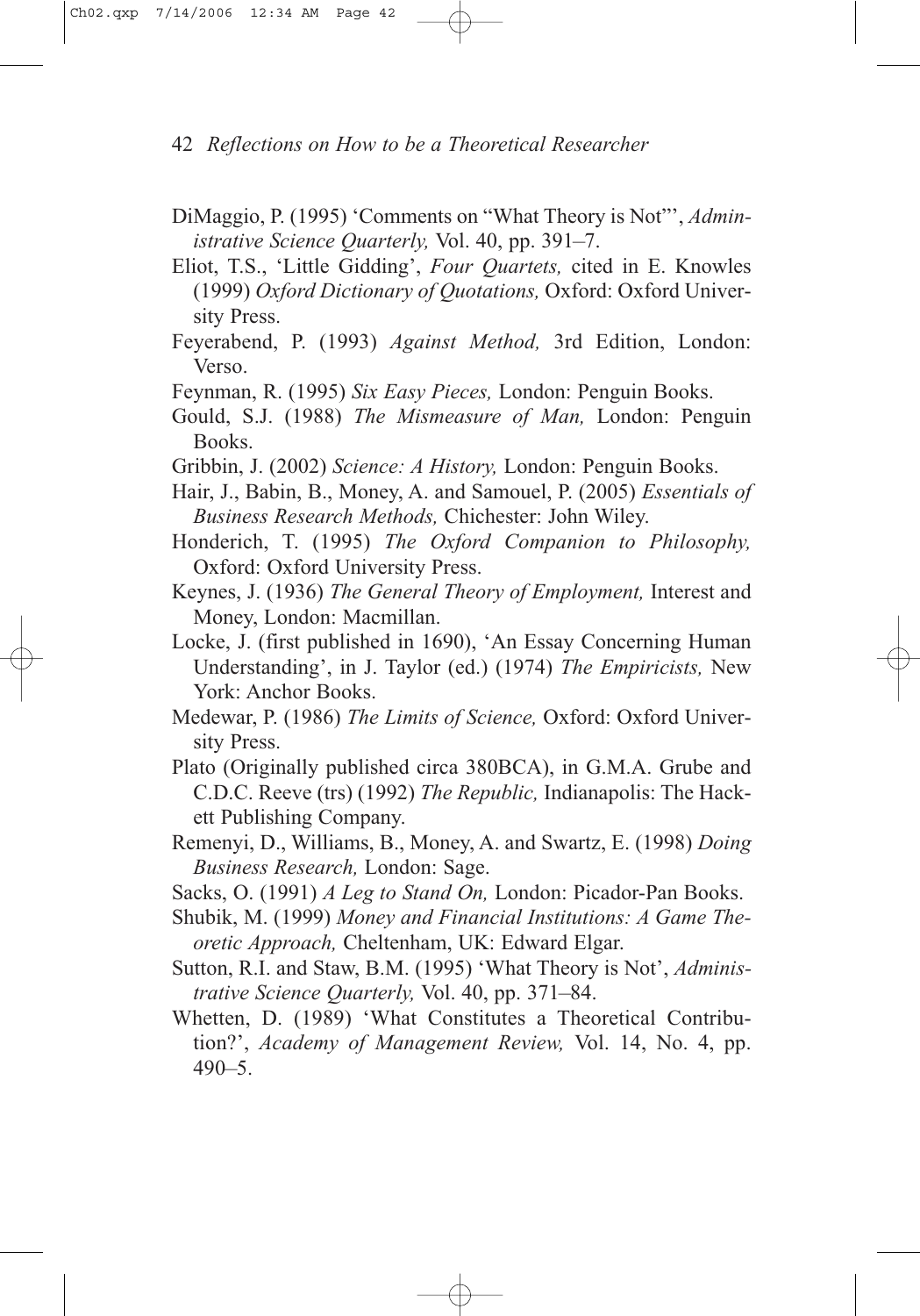- Winston, B. and Fields, D. (2003) 'Developing Dissertation Skills in an Internet Based Distance Education Curriculum: A Case Study', *American Journal of Distance Education,* Vol. 17, No. 3, pp. 161–72.
- Wolpert, L. (1993) *The Unnatural Nature of Science,* London: Faber and Faber.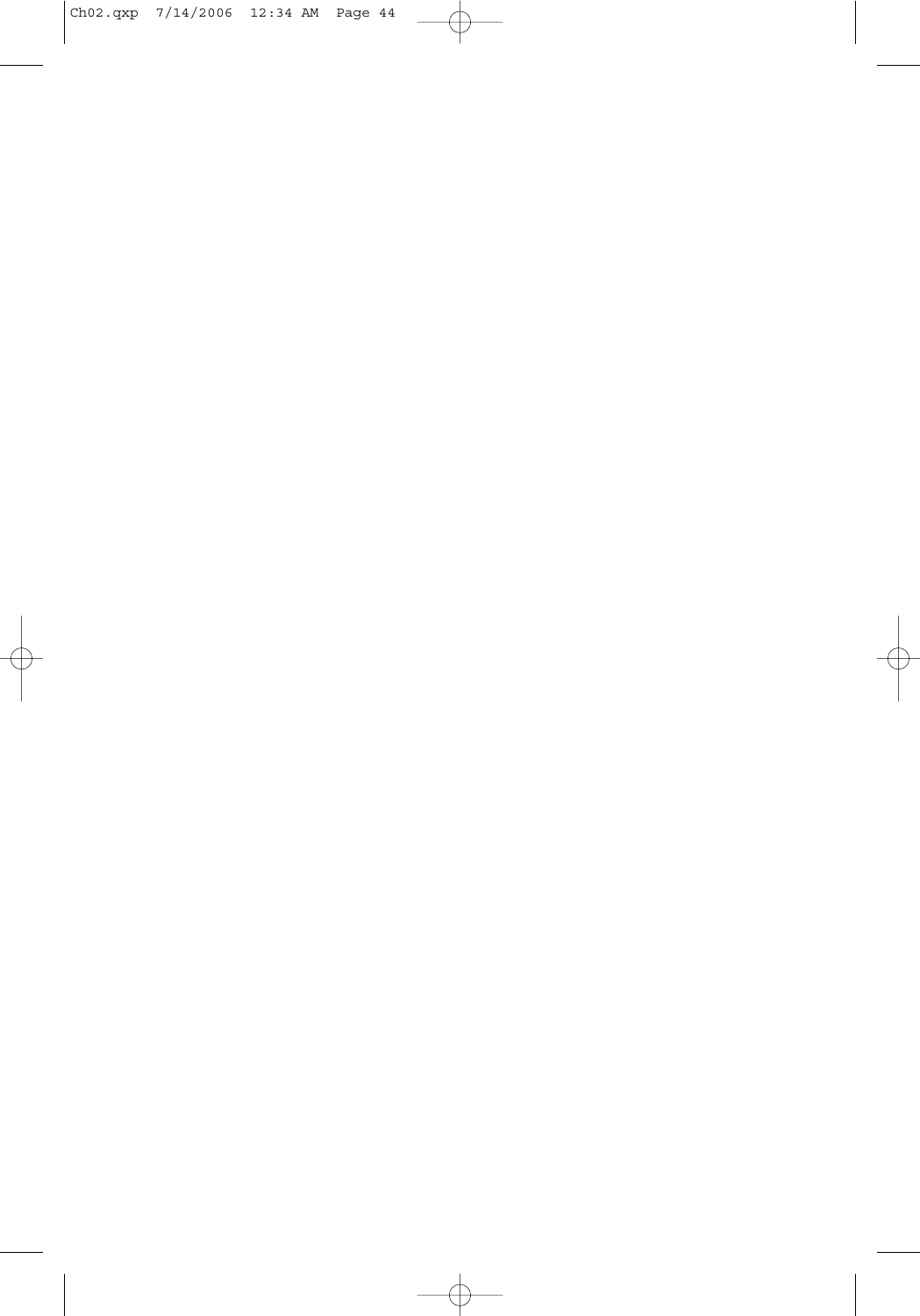# **The Role of Foreign Exchange Risk Management in Malaysia**

. . . . . . . . . . . . . . . . . . .

A HMAD S HUKRI Y AZID \* M OHD S HALADDIN M UDA \* \*

#### **ABSTRACT**

During the financial crisis period of September 1997 to August<br>1998, many Malaysian multinationals suffered badly as a result of currency fluctuations. Thus foreign exchange risk management has become an important theme in the emerging markets such as those in Malaysia. This paper examines the extent of foreign exchange risk management among Malaysian multinationals and investigates the purpose of managing those risks, the types of risks managed and the extent of management control and documentation of the foreign exchange risk management. This is complimented by a mail survey, which was sent to corporate treasurers or finance directors of 90 Malaysian multinationals listed under the Bursa Malaysia Main Board (previously known as Kuala Lumpur Stock Exchange). The study indicates that multinationals are involved in foreign exchange risk management primarily because they sought to minimise operational overall cash flows, which are affected by currency volatility. Another finding is that the majority of multinationals centralised their risk management activities and at the same time imposed greater control by frequent reporting on derivative activities. It is likely that huge financial losses related to derivative trading in the past led to top management being extra cautious.

*\* Sultan Zainal Abidin College, Kuala Terengganu, Malaysia \*\* University College of Science and Technology, Kuala Terengganu, Malaysia*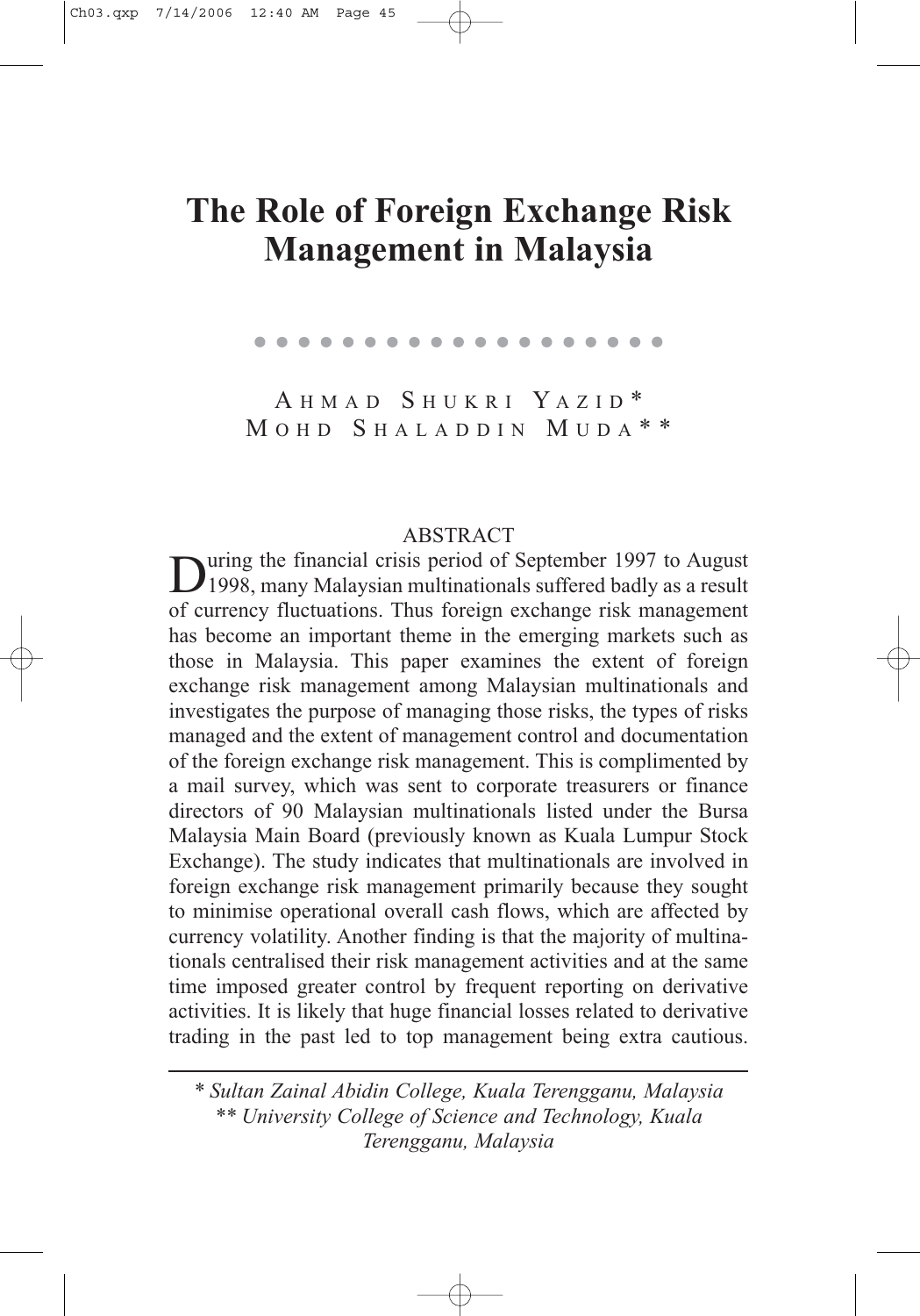Interesting findings also emerged from the examination of the role of foreign exchange risk management. It appears that economic events related to Malaysian financial markets did influence the involvement in foreign exchange risk management.

## **INTRODUCTION**

#### **Background**

In the early 1980s, an increasing number of multinationals from developing countries in Asia, such as Taiwan, Singapore, Malaysia, Indonesia and Thailand, became involved in international businesses. These multinationals are sometimes referred to as the 'new multinationals' (Lall, 1983). Today some of them are among the world's top 500 companies (Timbrell and Tweedie, 1998). Some Malaysian multinationals, for example Sime Darby, Telekom, Berjaya and Petronas, are among Asia's top 100 companies (ELC International, 1997). The New Economic Policy (NEP), introduced in 1970, focused specifically on helping Malay entrepreneurs. Later on the privatisation and corporatisation policy of the 1980s led to the formation of a growing number of 'big' Malaysian companies, with Malays or government acting as the major shareholders. Many of these companies became involved in international business by setting up subsidiaries overseas or by participating in joint ventures with other companies abroad. For instance, Petronas was incorporated in 1974 and started to venture overseas through a wholly-owned subsidiary in 1990. The Petronas group of companies consists of forty-seven wholly-owned subsidiaries, twenty partly owned subsidiaries and twenty-seven other companies with total assets of more than RM68 billion (*Petronas Annual Report,* 1995). Recently, Petronas was ranked second highest in terms of return on revenues by the *Fortune* Global 500 Companies of 1998 (*Fortune*, 1998). Renong, another Malaysian multinational, started in 1982 as a public-listed company. Today the group consists of thirteen public-listed companies and over one hundred established operations currently active in New Zealand, the Philippines, Vietnam, South Africa and Indonesia. These companies are just a few examples of multinationals that, as predicted by Caves (1996), have proven their ability to penetrate the overseas market, especially in other developing countries.

Prior to 1997, the management of foreign exchange risk was not given much attention by Malaysian multinationals, who were quite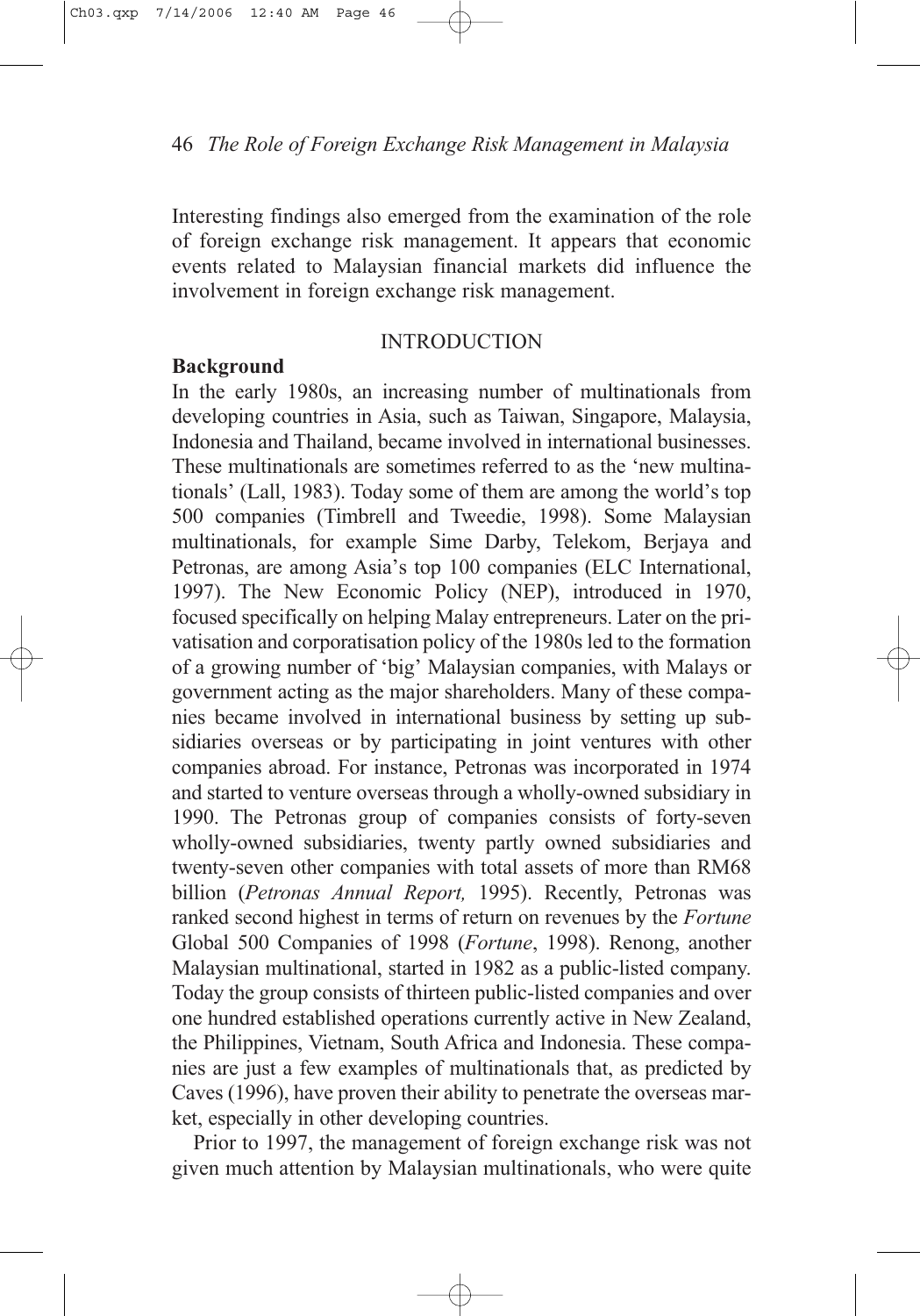complacent and passive in managing foreign exchange risk (*New Straits Times,* 30 May 1998). However, government initiatives leading to the launch of the Kuala Lumpur Commodity Exchange, the Kuala Lumpur Options and Financial Futures Exchange and the Malaysian Monetary Exchange marked the beginning of the derivative market in Malaysia. With the Asian financial crisis, the subject of foreign exchange risk management started to play a bigger role in the Malaysian corporate scene. At the same time, a substantial body of literature (e.g. Dhanani, 2000; Baril and Benke, 1996; Smithson et al., 1995; and Smith and Stulz, 1985) suggested that foreign exchange management can increase a firm's value and thus decrease the chances of financial distress. Particularly during the Asian crisis, many Malaysian observers argued that multinationals would have suffered less if they were actively engaged in foreign exchange management (*New Straits Times,* 30 May 1998; *Business Times,* 29 July 1998).

The crisis started in Thailand and then spread over to South Korea, Indonesia and Malaysia. It resulted in the weakening of the currencies of this region. This caused many multinationals to suffer foreign currency liquidity problems as they were required to make increased payments for overseas loans. According to a 1998 International Monetary Fund (IMF) Report, among other things, the poor assessment and management of financial risk resulted in heavy losses to these multinationals.

#### **Motivation of Study**

To date, most of the literature on foreign exchange risk management has focused on developed countries (Benson and Oliver, 2004; Makar and Huffman, 1997; Malindretos and Tsanacas, 1995; Batten et al., 1993; Belk and Glaum, 1990). For example, the recent literature on foreign exchange risk management has focused on two issues in developed countries: a) the factors that cause firms to become involved in risk management (e.g. Benson and Oliver, 2004; Hardwick and Adams, 1998; Berkman and Bradbury, 1996; Nance et al., 1993; Batten et al., 1993; Collier et al., 1990); and b) the way risk management is conducted (e.g. Bodnar et al., 1998; Joseph and Hewins, 1997; Malindretos and Tsanacas, 1995; Belk and Glaum, 1990). Very little attention has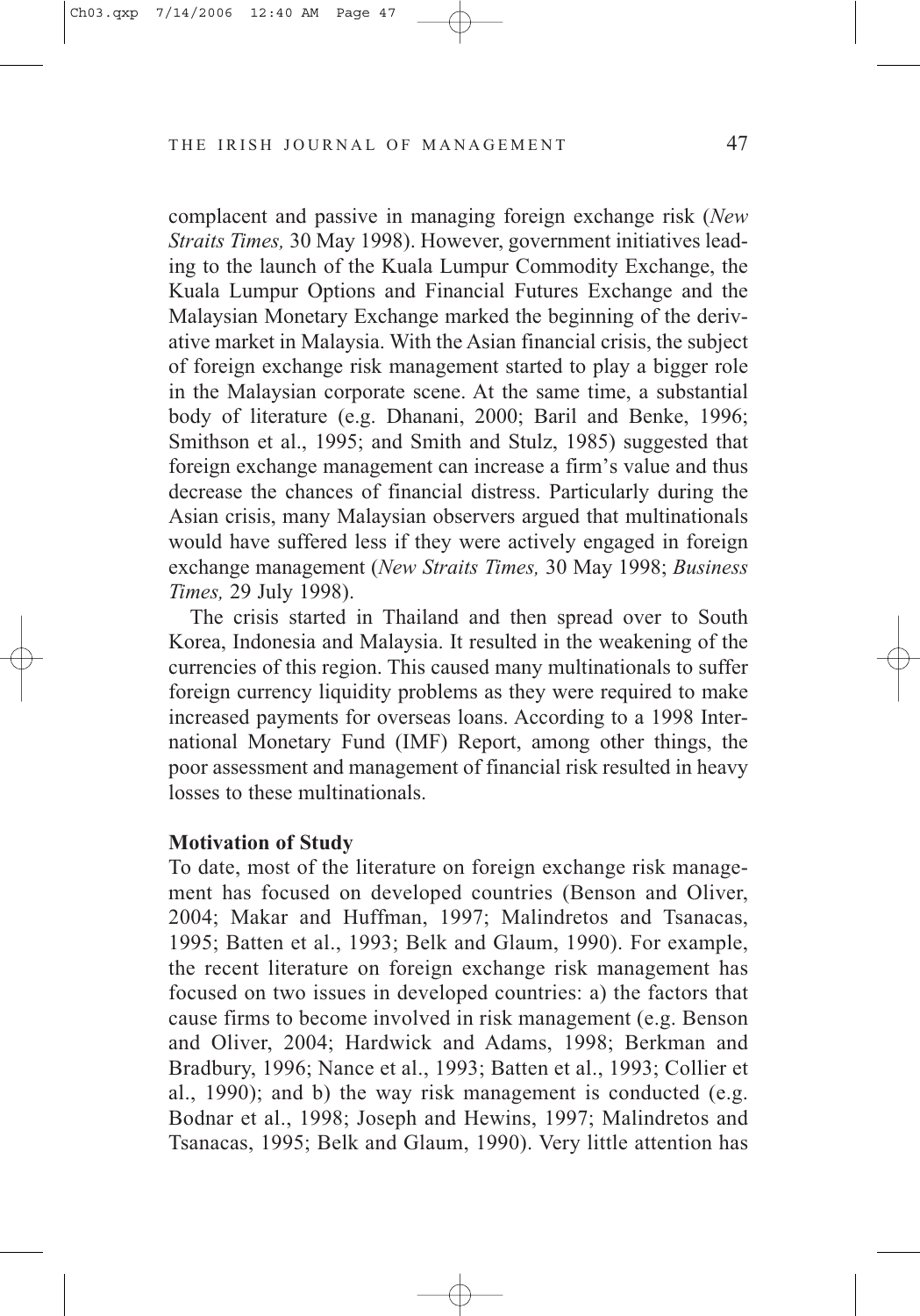been directed to this subject in developing countries, including Malaysia. Studies of the management of foreign exchange risk by multinationals from developing countries, meanwhile, have also been scarce. The current paper aims to fill this research gap by analysing the management of risks in Malaysian multinationals, with a special focus on exchange rate risks.

This paper contributes to the understanding of the Malaysian foreign exchange risk management practices in three time periods, namely, before the Asian crisis, during the crisis and after the crisis. Particularly, to what extent the involvement is and what conclusions can be drawn with regard to those three events? Based on this overarching goal, the objectives of this paper can be described as follows:

- To critically examine the extent of foreign exchange risk management involvement among Malaysian multinationals;
- To demonstrate the specific issues of risk management processes such as centralisation and the frequent reporting of risk management activities.

These general objectives were augmented by specific research questions, which include:

- What was the extent of involvement in foreign exchange risk management among the Malaysian multinationals in the three time periods under study?
- What conclusions can be drawn with regard to the interaction of economic events and risk management activities?

The structure of this paper is as follows. In the following section, the literature reviews on the foreign exchange risk management is described in detail. The third section describes the methodology used for this study. The empirical result of the study is then presented in section four, whilst conclusions are drawn in section five.

# LITERATURE REVIEW

The term foreign exchange risk management is commonly used among multinationals. Nonetheless, there is no uniformly accepted definition of exchange rate risk management. Several authors (e.g. Cook, 1993; Baldoni, 1998; Rahardjo and Dowling, 1998; Chiu and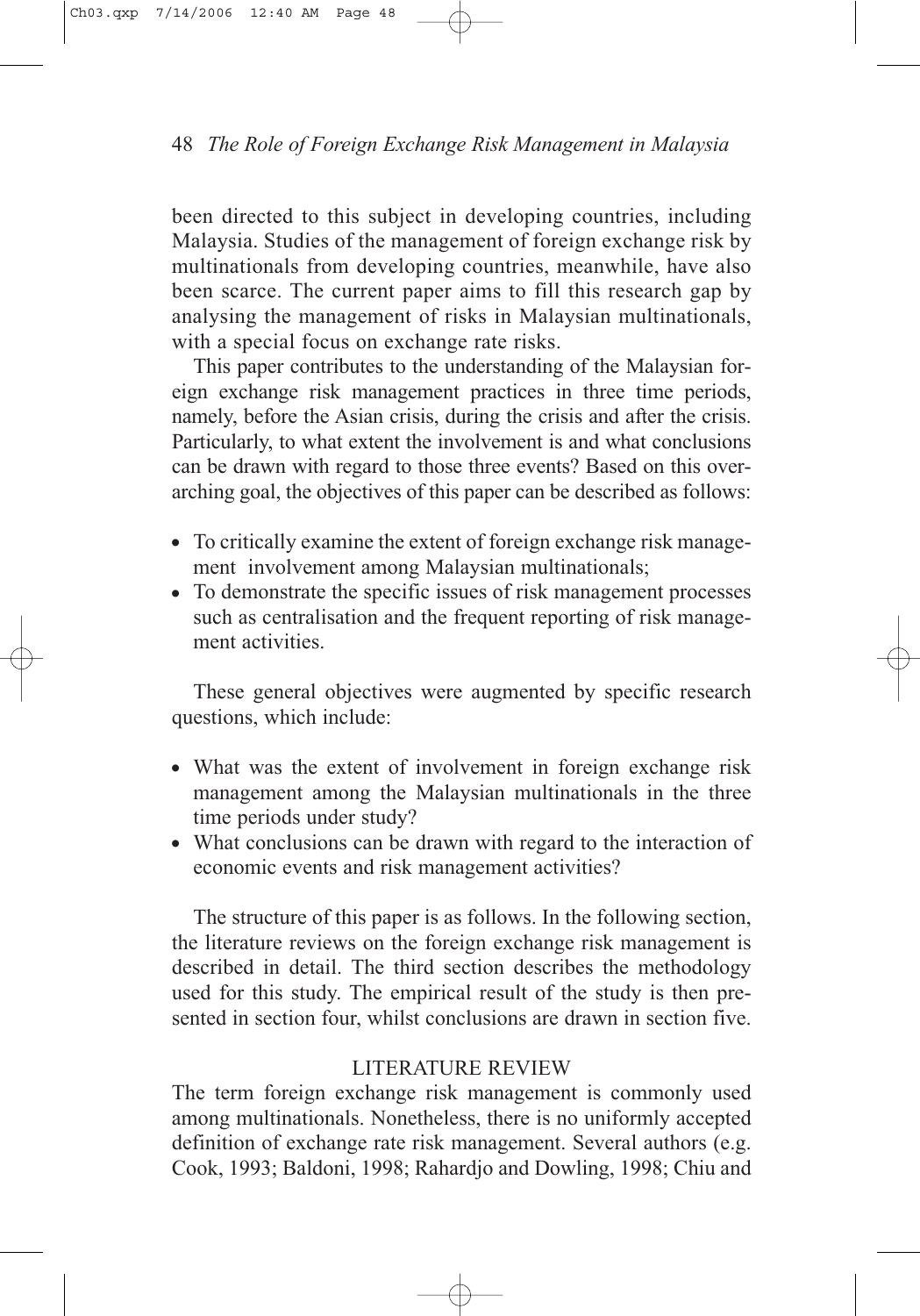Foerster, 1997; Ankrom, 1974) have provided definitions of foreign exchange risk management. Among the first authors who defined foreign exchange or currency risk was Ankrom (1974). He classified foreign exchange exposures into translation, transaction and economic exposures. Translation exposure is the accountant's record of profit and loss in translating balance sheet accounts into the home currency. Transaction exposure is the foreign exchange exposure associated with sales or transactions that have already been made. A multinational is exposed to transaction exposure if it sells products where payment is going to be made at some future date. Lastly, economic exposure is the combination of translation and transaction exposures. Ankrom (1974) argued that economic exposure is a comprehensive measure for the company's foreign exchange exposures. However, economic exposure is usually very complex as it involves not only known cash flows but also unknown future cash flows (Glaum, 1990; Belk and Glaum, 1990).

Authors such as Belk and Glaum (1990) investigated seventeen major UK industrial companies during the year 1988. A total of thirteen out of sixteen companies (81 per cent) considered managing translation exposure as important. Eleven of them (68.8 per cent) were prepared to manage the exposure actively. The management of transaction exposure was the centrepiece of their foreign exchange risk management. In fact, fourteen out of seventeen (82 per cent) companies managed these exposures. The degree of hedging transaction exposure varied among these companies. Six of the companies stated that they managed these exposures totally, while others stated that they did so only partially. The study also found some evidence that there was a correlation between multinationals' size and their propensity to take risks in foreign exchange markets. It seemed that larger multinationals were more likely to be involved in foreign exchange risk management. Due to the complexity of economic exposures and the diversity of the companies investigated, however, the results were very heterogeneous.

When examining the way multinationals managed foreign exchange risk, Belk and Glaum (1990) found that the majority of them (94 per cent) centralised these activities to some degree at the parent company level. Thus, nine of these multinationals (53 per cent) stated that they had a high degree of centralisation of these activities. Dealing with risk-averse versus risk-taking behaviour, Belk and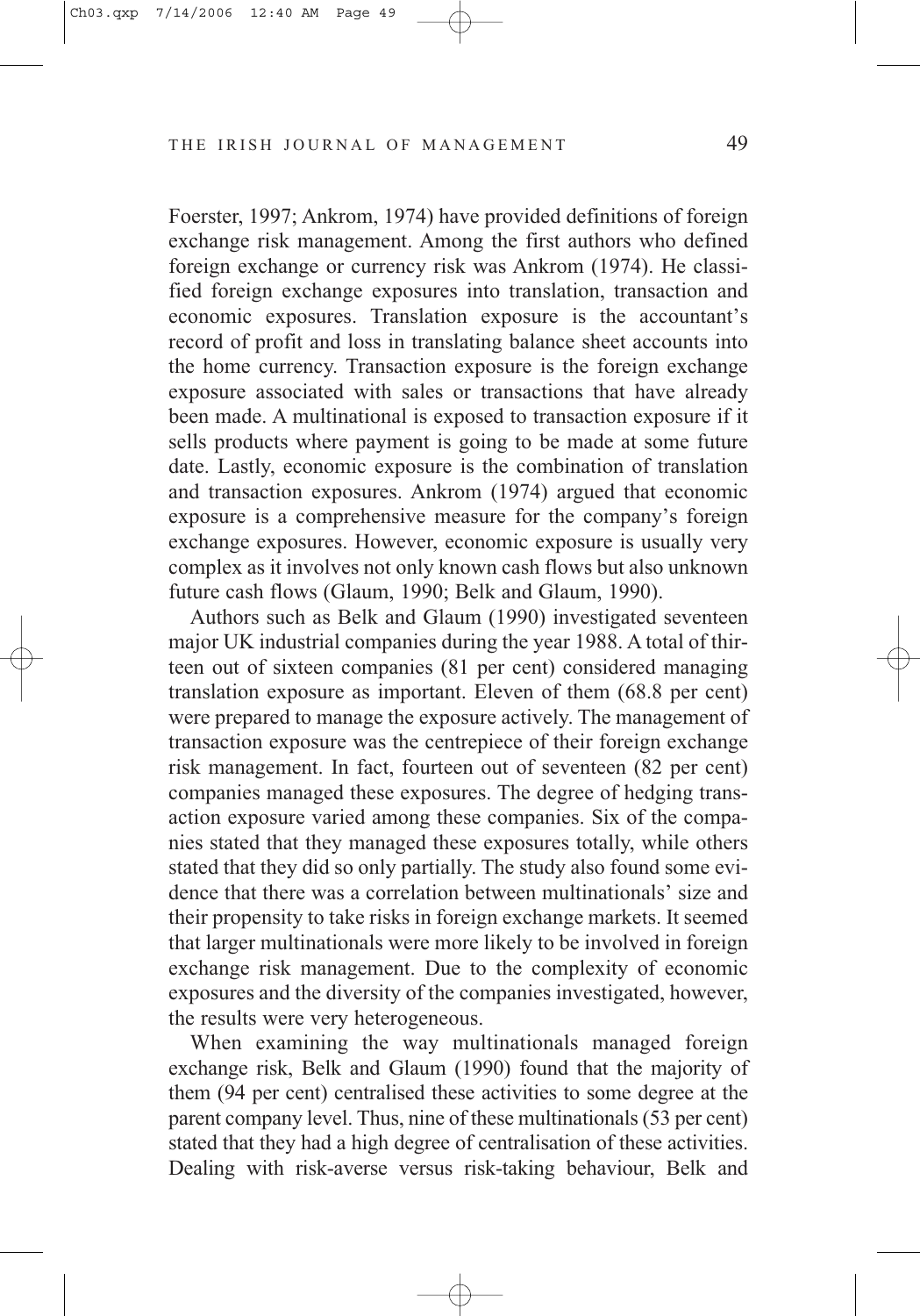Glaum (1990) found that the majority of UK multinationals were totally risk averse. There were a few companies who aimed to gain on their foreign exchange risk management and hedged partially. This was in line with the findings of Collier et al. (1990) who had suggested that some UK multinationals were risk averse in managing transaction exposures with the objective of avoiding significant losses. Others took risk-neutral approaches. This implied that they would only hedge if the cost of hedging was less than the expected benefit from such an activity.

Very little is known about the practices of foreign exchange risk management in Malaysian multinationals. As a consequence, this study relied largely on professional journals and speculation. Professional journal articles, in particular, suggest that the development of foreign exchange risk management in Malaysia is still in its infancy. The first initiative made by the government was to launch the Kuala Lumpur Commodity Exchange (KLCE) in 1980. KLCE was established for the purpose of trading commodity futures. KLCE traded crude palm oil futures, rubber futures, cocoa futures and crude palm kernel futures. Currently, the only active contract is the crude palm oil future. Then the Kuala Lumpur Options and Financial Futures Exchange (Kloffe) was established in 1995. Kloffe was formed for the purpose of offering equity-based derivatives contracts. Kloffe offered the Kuala Lumpur Stock Exchange composite index futures and options denominated in Malaysian dollars. In early 1996, the Malaysian Monetary Exchange (MME), which is a wholly-owned subsidiary of the KLCE was established for the purpose of trading financial futures. MME offered the world the first Malaysian dollar interest rate futures.

According to Kynge (*Financial Times,* 9 May 1997), in addition to these formal exchange markets, there is evidence of an over-thecounter market, where interest rate swaps are offered by local banks to their corporate clients. Moreover, by offering three-month Kuala Lumpur interbank offer rate (Klibor) contracts on the MME, banks are also quoting forward rate arrangements (FRAs) for their corporate clients.

It appears that prior to 1997 there were very few multinationals involved in hedging activities in order to avoid or minimise financial risks. According to Mohd Azwar Mahmud, General Manager of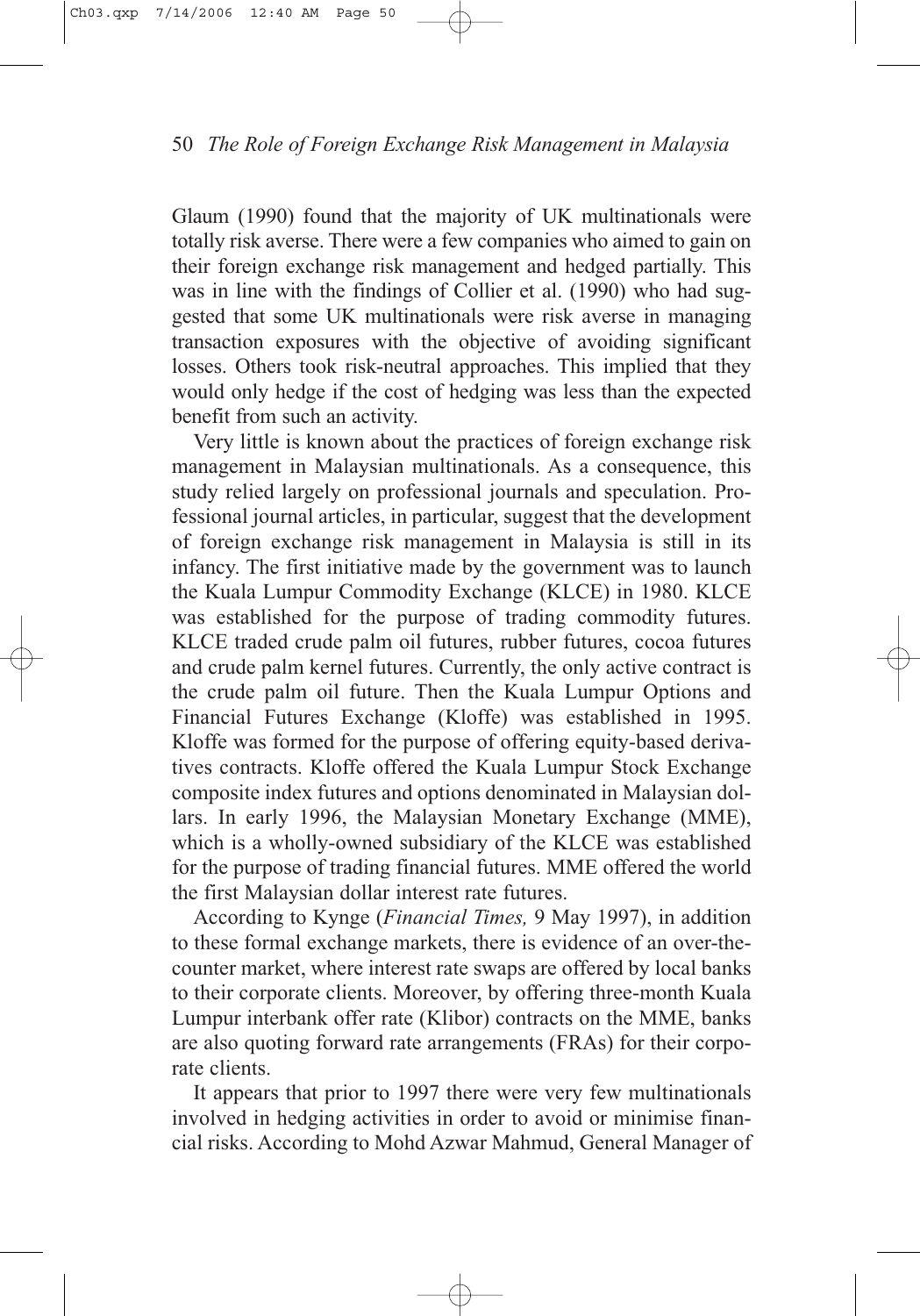the Malaysian Monetary Exchange Bhd., local multinationals were very passive and reactive in managing their risks, including financial risks. Today there is a consensus that in light of the current volatile market, such techniques may, arguably, no longer be adequate, and that financial risk management capabilities may need to be enhanced. For instance, in the Corporate Treasurers' Colloquium in Kuala Lumpur, Mohd Azwar suggested that 'the rules of the game have changed and it is now about exposure to financial risk by choice and not by chance' (*New Straits Times,* 30 May 1998: 11). This view implies that multinationals should proactively manage their financial risks. They should identify their exposure and protect themselves through hedging activities. They may have to totally or partially hedge, depending on their resources and capabilities to self assume risks.

During the financial crisis, many of these multinationals have been deeply affected by foreign exchange and interest rate losses. For example, Tenaga National Bhd. (TNB), the national power utility, suffered foreign exchange losses of M\$1.29 billion in 1997 (*Financial Times,* 8 November 1997). These losses increased to M\$2.47 billion for the first six months after the crisis began. The Malaysian Airline System (MAS) suffered from similar losses of between M\$300 million and M\$400 million for the first six months of 1998 due to its foreign debt of about M\$3.16 billion (*Financial Express,* 28 November 1998). Most of this debt (90 per cent) was in US dollars. TELEKOM also suffered from translation losses worth M\$158 million in 1997 (*Agence France Presse,* 4 March 1999). Finally, Yeo Hiap Seng Bhd. suffered foreign exchange losses worth M\$4.4 million for the financial year ending December 31, 1997 (*Bernama,* 5 March 1998). This evidence suggests that these multinationals could have benefited from more fully hedging their foreign exchange and interest rate exposure.

According to an MME official, the impact of the crisis could have been greatly minimised if they had been proactive in hedging their financial risks (*The Star,* 4 June 1998). A similar view was suggested by Rafidah Aziz, the International Trade and Industry Minister in a forum organised by the Federation of Malaysian Manufacturers. In light of the current situation, she suggested that there was a need for financial institutions to assist their corporate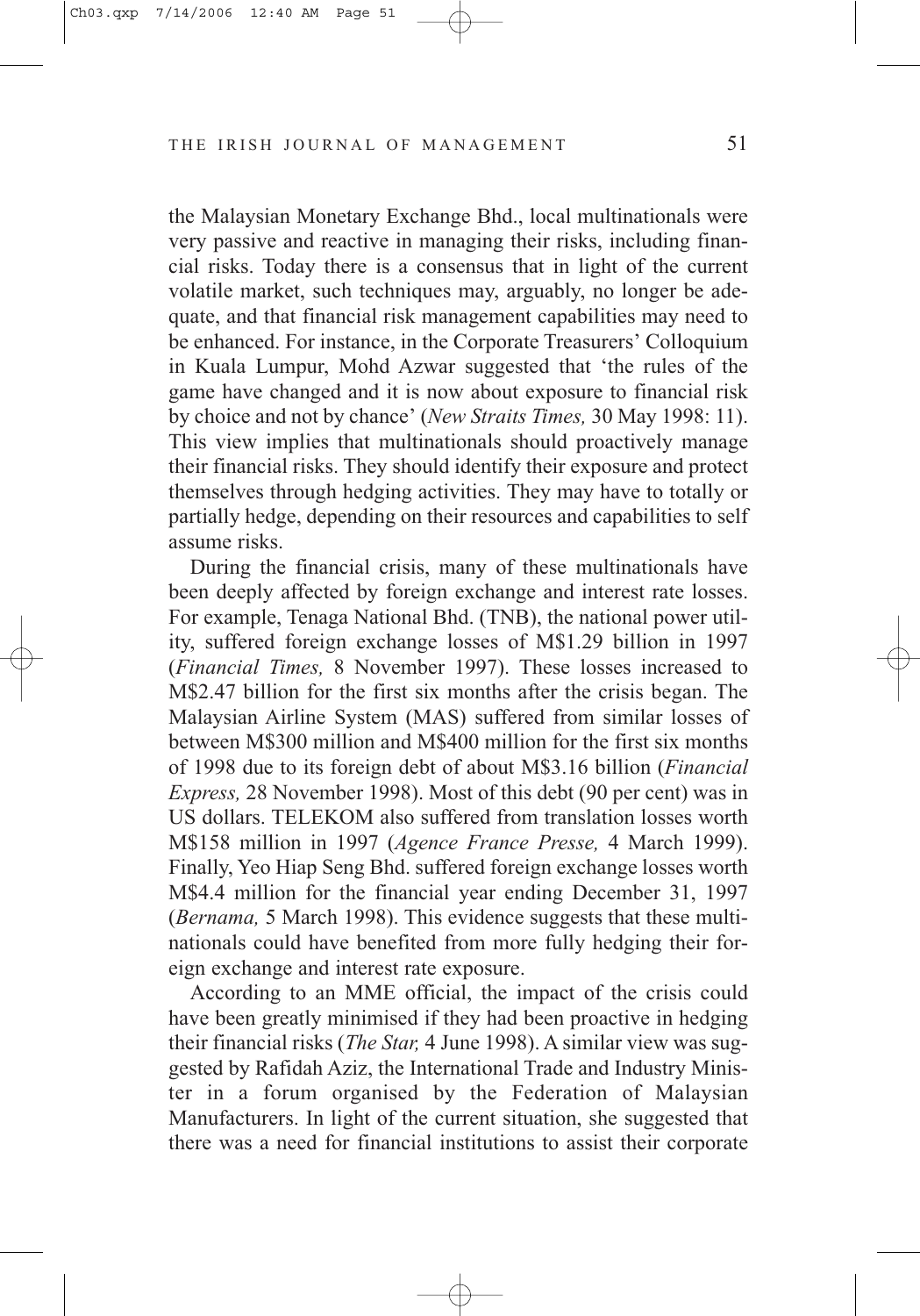clients on sound financial management, including new ways of managing foreign exchange and interest rate risks (*New Straits Times,* 3 July 1998). Following this, MME has identified ten financial institutions, which have shown interest in developing derivatives expertise.

## METHODOLOGY

Many of the studies on foreign exchange risk management employed questionnaire survey (e.g. Bodnar et al., 1998; Joseph and Hewins, 1997; Malindretos and Tsanacas, 1995). Saunders et al. (1997) claimed that there are three main advantages of questionnaires. Firstly, they are highly economical since a large amount of data can be collected from a big population. Secondly, they can be standardised, which makes comparisons easy. Finally, they are easy for most people to understand.

For the purpose of this study only multinationals listed under the Bursa Malaysia (previously known as Kuala Lumpur Stock Exchange) were selected. These multinationals were chosen for two main reasons. Firstly, these companies are involved in international transactions and they have subsidiaries overseas or have joint ventures with overseas companies. Secondly, some of their financial information is made available to the public. Therefore they are likely to be exposed to the currency risk. A total of ninety multinationals were identified out of a population of 113. In order to increase response rate, corporate treasurers or finance directors of these multinationals were identified by names. The questionnaires were then sent direct to the named corporate treasurers or finance directors in June 2000. A reminder was sent after three weeks in the case of multinationals who had not responded. Out of the ninety multinationals, fifty-four responded to this survey. This is equivalent to a 61 per cent response rate.

A comparison is made in three different time periods, namely before, during and after the financial crisis (that is, after September 1998). The questionnaire was divided into two key areas. The aim of the first section was to determine the objectives for multinationals' involvement in the foreign exchange risk management. The second section addressed specific issues on risk management processes such as centralisation and the frequent reporting of risk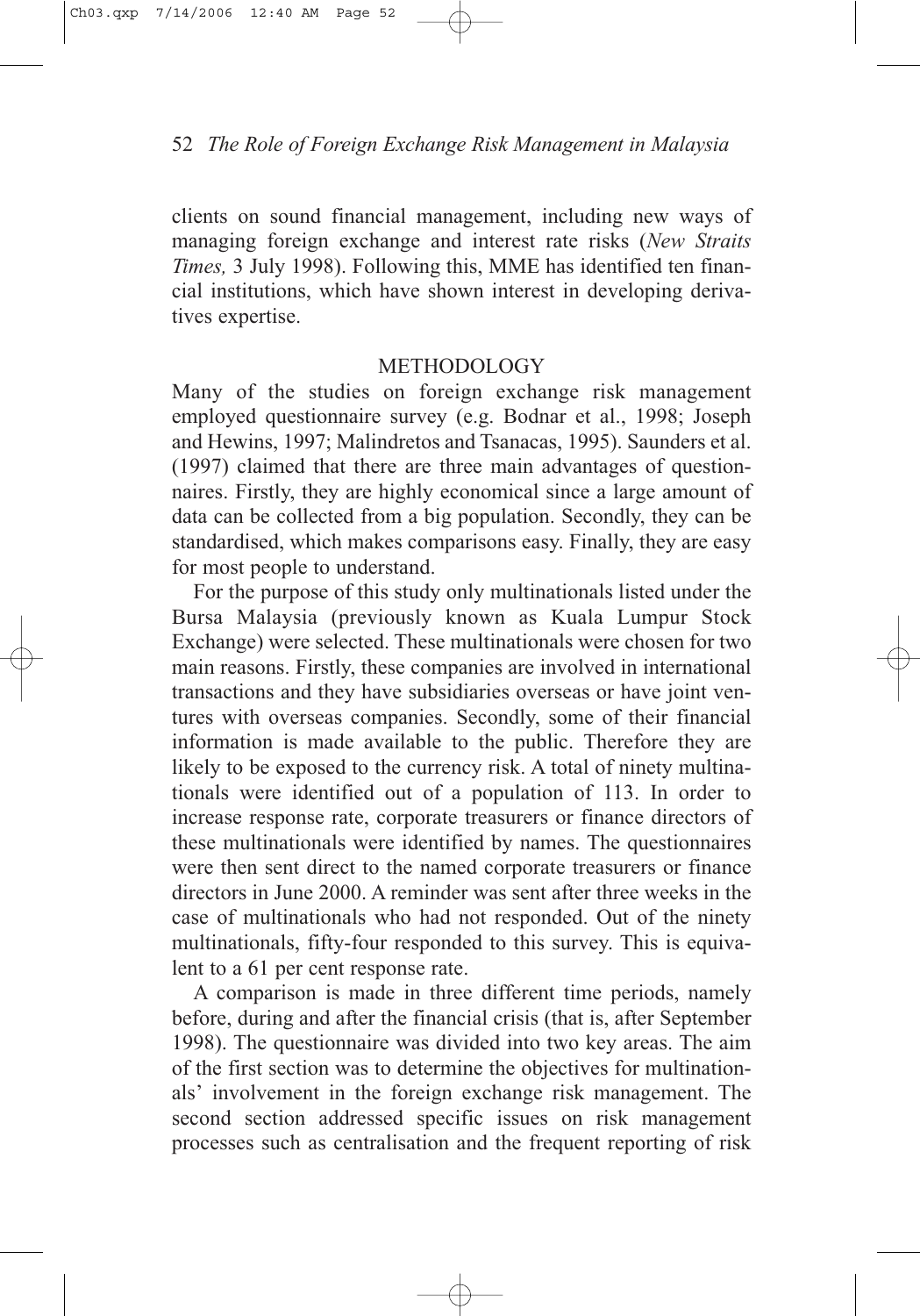management activities. Some of the questions asked in the questionnaire, such as on the foreign exchange risk management objectives, relied on a five-point Likert scale. The reason for adopting this scale was to give some degree of flexibility of choice to respondents to reflect the intensity of the feeling of their views.

The high response rate is probably due to the participant interest in the study. The subject is very timely following heavy losses suffered by these multinationals during the crisis period. This is supported by Vaus (1993) who argued that a combination of factors such as the nature of topic and sample, the length of questionnaire and other factors like the timing of the survey influenced the response rate.

The majority (80 per cent) of those who did not respond did so due to work pressure, especially preparing year-end reports (Table 3.1). A

| <b>Reasons</b>              | Percentage $(\% )$ |  |
|-----------------------------|--------------------|--|
| Busy / work pressure        | 80                 |  |
| Did not want to participate | $4^{\circ}$        |  |
| Company policy              |                    |  |
|                             |                    |  |

**Table 3.1: Reasons for Non-Response**

\* Number in parentheses represents the number of companies who responded.

total of 14.3 per cent did not want to participate in the survey while another 5.7 per cent did not respond due to company policy.

#### RESULTS AND DISCUSSIONS

#### **Foreign Exchange Risk Management Objectives**

The first foreign exchange risk management objectives related to minimising losses on operational cash flows due to foreign exchange volatility. Obviously all firms would like to achieve this objective in order to avoid financial difficulty and to allow further expansion. Over all three periods, this objective is ranked top by the respondents of this survey as presented in Table 3.2. However, multinationals attributed the most importance to this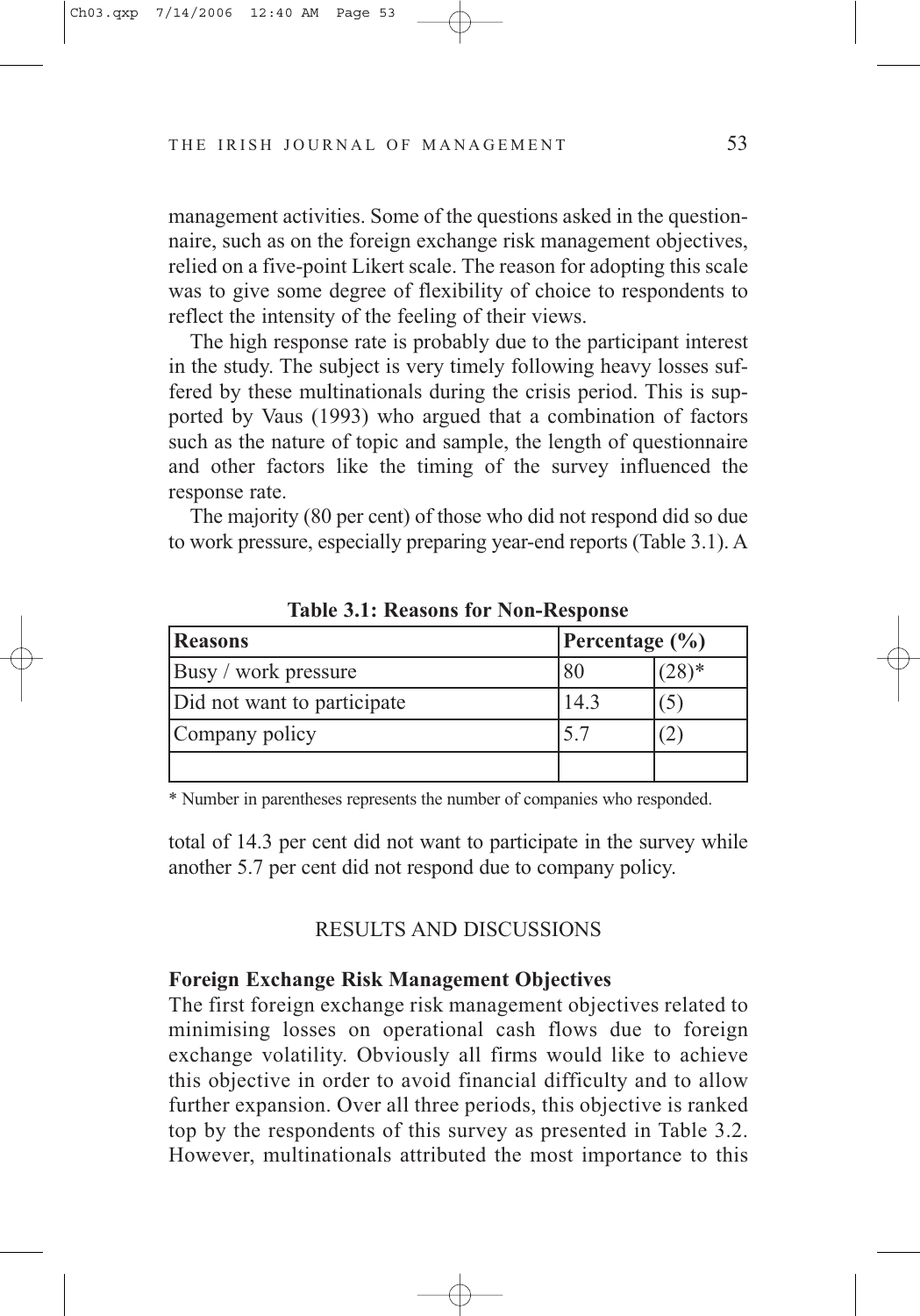objective during the crisis, lesser importance after the crisis and the least importance before the crisis. This is consistent with the findings of Joseph and Hewins (1997), who noted that minimising losses in cash flows is the prime goal of most multinational companies.

Minimising a firm's cash flow fluctuation due to foreign exchange volatility has also been cited as a goal of exchange rate risk management. Stable, continuous net cash flow can reduce borrowing costs if multinationals need external funds for future investments. Again, in the crisis period, firms are more concerned about cash flow fluctuations, probably due to unstable financial markets. Over all three periods, the objective is ranked second (Table 3.2). Again, this result is consistent with Joseph and Hewins' (1997) study, which also ranks this goal as important, but less so than that of avoiding operational cash flow losses.

The third foreign exchange risk management objective relates to minimising shareholders' losses. This is analogous with the managers' goal of increasing shareholders' wealth. The increased importance of this objective is probably due to an increasing concern with the behaviour of shareholders since the crisis period. Over all three periods, the objective is ranked third out of six (Table 3.2).

Minimising losses on consolidated balance sheets could be associated with managing translation exposure. According to Belk and Glaum (1990), managing translation exposure has become increasingly popular among UK multinationals. This objective is ranked fourth for the three time periods. Thus, multinationals attributed lesser importance to this objective as compared to other objectives. This could have been due to the fact that translation exposure does not involve direct cash flows. Rather, it arises during the conversion of the subsidiary's balance sheet into the parent company's consolidated balance sheet.

The next objective is related to minimising business uncertainty. Since risk management is believed to reduce cash flow uncertainty, firms often become involved in risk management in order to help them achieve future corporate planning objectives. This objective is given the least attention by the multinationals surveyed. The objective is ranked second to last before and after the crisis, and at the bottom during the crisis.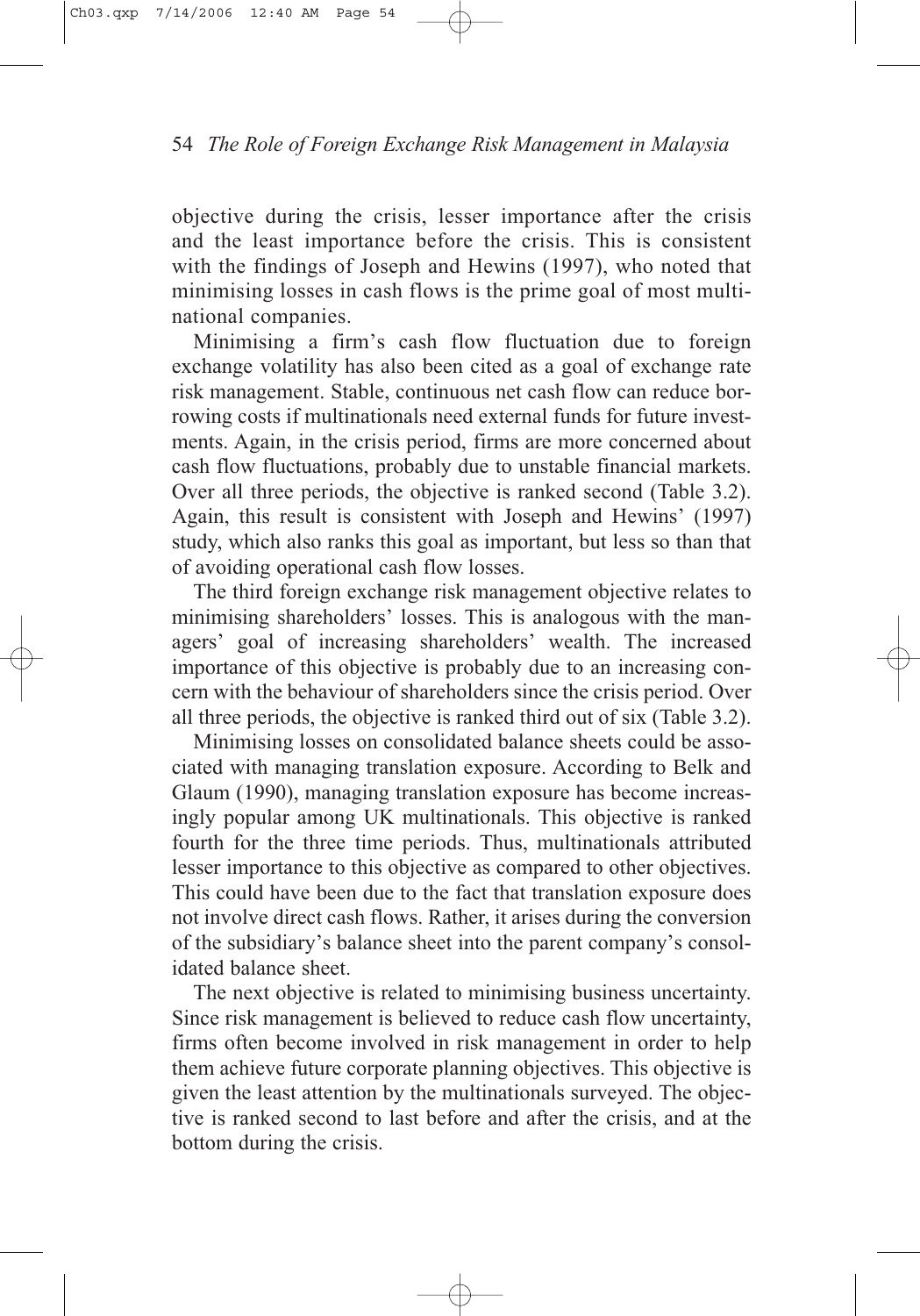The last objective is to minimise foreign exchange risk to a level at which management felt comfortable. It is typical for managers to seek to mitigate risk and to avoid unexpected losses. The objective is ranked at the bottom before and after the crisis, and second to last during the crisis (Table 3.2). Thus, these results imply that multinationals did not consider this objective to be particularly important. In fact, one corporate treasurer commented that his company did not even think of this as an objective. This implies that some multinationals may manage currency risk for reasons other than to make the

**Table 3.2: Mean and Ranking of Foreign Exchange Risk Management Objectives**

|                                                              | Before  | During  | Current |
|--------------------------------------------------------------|---------|---------|---------|
| Minimising losses on opera- $ 3.59(1) $<br>tional cash flow  |         | 4.62(1) | 4.09(1) |
| Minimising firm's cash flow<br>fluctuation                   | 3.29(2) | 4.41(2) | 3.88(2) |
| Minimising losses on share-<br>holders' wealth               | 3.26(3) | 3.91(3) | 3.82(3) |
| Minimising losses on consoli-<br>dated balance sheet         | 3.24(4) | 3.56(4) | 3.50(4) |
| Minimising uncertainty and<br>facilitate decision making     | 3.21(5) | 3.50(6) | 3.41(5) |
| Minimising foreign exchange<br>risk to level management feel | 2.91(6) | 3.53(5) | 3.29(6) |

**Note 1:** The results are based on five-point progressive Likert scale (1 is the least important; 5 is the most important).

**Note 2:** Number in parentheses represents the rank.

management feel comfortable with risk. This finding contradicts the study of Joseph and Hewins (1997), which ranked this objective among the top four motives for hedging.

# **Types of Exposure Managed**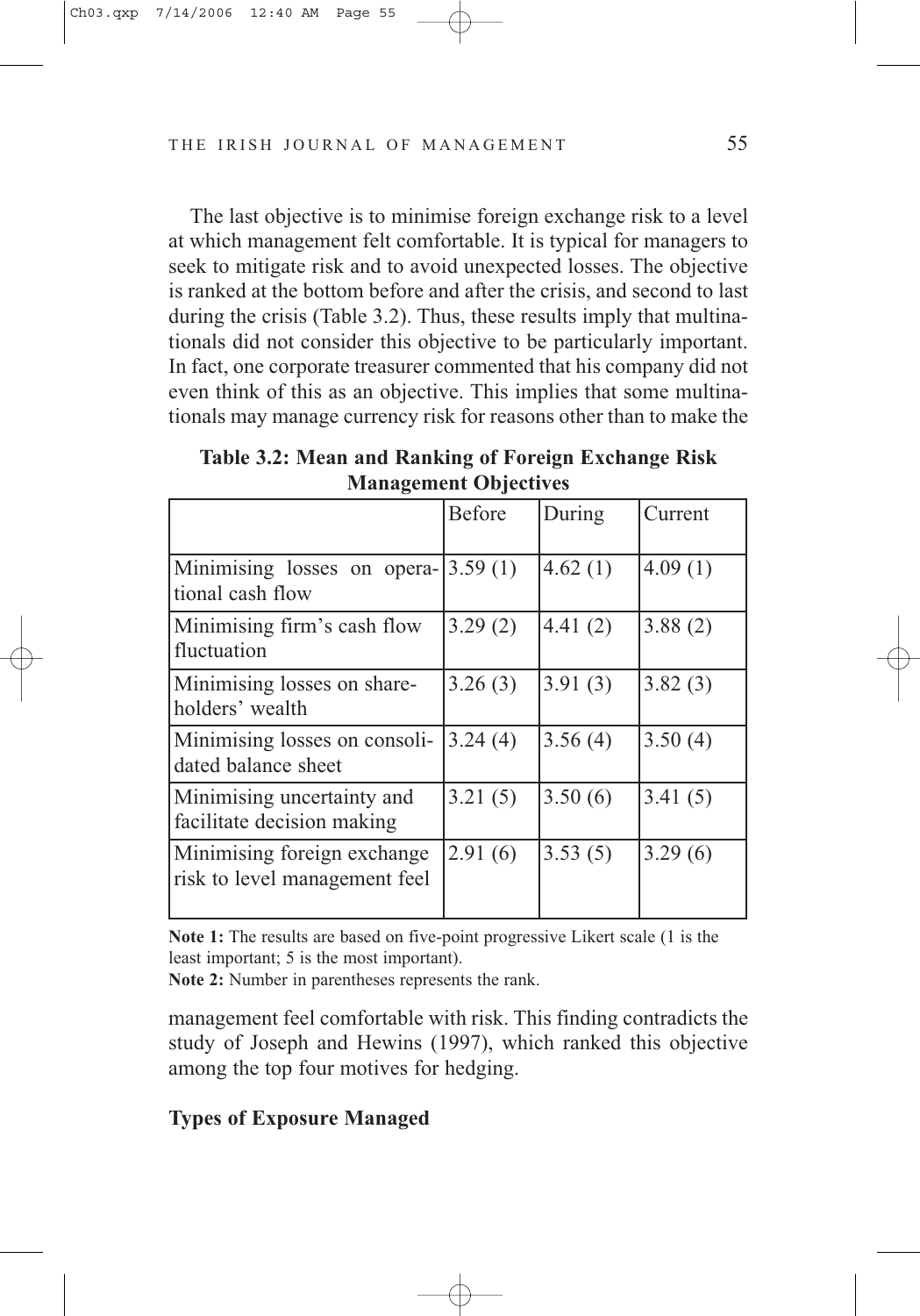The analyses indicate that Malaysian multinationals focused on managing short-term transaction exposure rather than other exposures (Table 3.3). This may be attributable to the fact that transaction exposure directly influences multinationals' cash flows. This is consistent with the arguments made by Madura (2000) that the multinationals considered translation exposure as less significant because it affected reported profits and balance sheet values and it did not involve cash gains or losses. As for economic exposure, the multinationals made even less effort to man-

| <b>Before Crisis</b>   | Mean Rank | Chi-square 33.916             |
|------------------------|-----------|-------------------------------|
| Short-term transaction | 3.22      |                               |
| Long-term transaction  | 2.35      |                               |
| Translation            | 2.37      | Sig. .000                     |
| Economic               | 2.06      |                               |
| During Crisis          |           | Mean Rank   Chi-square 48.565 |
| Short-term transaction | 3.49      |                               |
| Long-term transaction  | 2.40      |                               |
| Translation            | 2.37      | Sig. .000                     |
| Economic               | 1.75      |                               |
| <b>Current Period</b>  | Mean Rank | Chi-square 38.229             |
| Short-term transaction | 3.24      |                               |
| Long-term transaction  | 2.51      |                               |
| Translation            | 2.41      | Sig. .000                     |
| Economic               | 1.84      |                               |

**Table 3.3: Types of Currency Exposure Managed by the Multinationals Friedman Test**

**Note 1:** The results of the Friedman test indicate that there are significant differences in the types of currency exposure managed  $(p<0.01)$ 

age this. Economic exposure includes direct economic exposure (future receipts and payment in foreign currency) and indirect economic exposure (long-term risks arising from adverse eco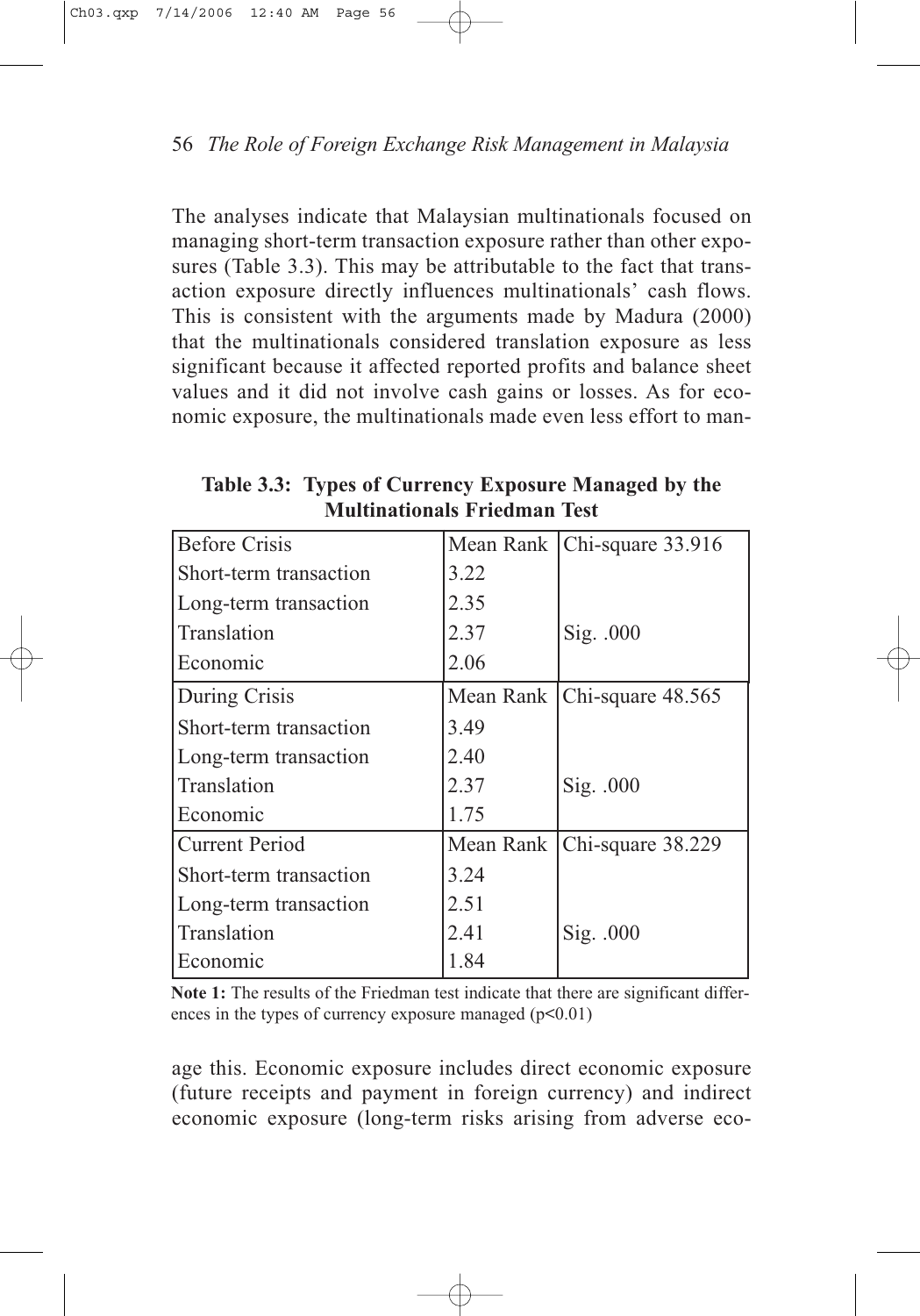nomic developments in the country). Both types involve future unknown cash flows, which are very difficult to measure.

#### **Centralisation / Decentralisation**

Table 3.4 indicates that 91.2 per cent of the multinationals had decided to centralise their foreign exchange risk management. This is consistent with a survey conducted by Greenwich Treasury Advisors, which found that many of the world's largest corporations have centralised the management of foreign exchange risk with their Parent Treasury (Wallace, 1998). There are several good rea-

**Table 3.4: Centralised/Decentralised Foreign Exchange Risk Management (in percentage)**

| Centralised   |  |
|---------------|--|
| Decentralised |  |

sons for such a choice. As argued by Buckley (1996), some possible reasons for centralisation are as follows: a) to ensure a consistent policy through the firm; b) to allow the parent firm to match several currencies' exposures; c) to be more cost effective by getting a better rate from bankers; and d) to ensure a group of experts are normally available at the parent firm to manage risk.

As presented in Table 3.4, some multinationals prefer decentralisation of currency risk management. As argued by Dolde (1993), there is a trade-off between the centralising and decentralising of foreign exchange risk management. If a multinational decides to centralise its foreign exchange risk management, it may preserve economies of scale. Conversely, a multinational may decide to decentralise to provide incentives for local managers to manage their currency exposures. Furthermore, it is extremely complicated to identify all the company's exposures, especially for a large conglomerate. If there are no close ties between the parent and subsidiary/ies, it is hard to identify all currencies' exposures. In such a case, over time more autonomy can be given to the subsidiary/ies in order to make decisions and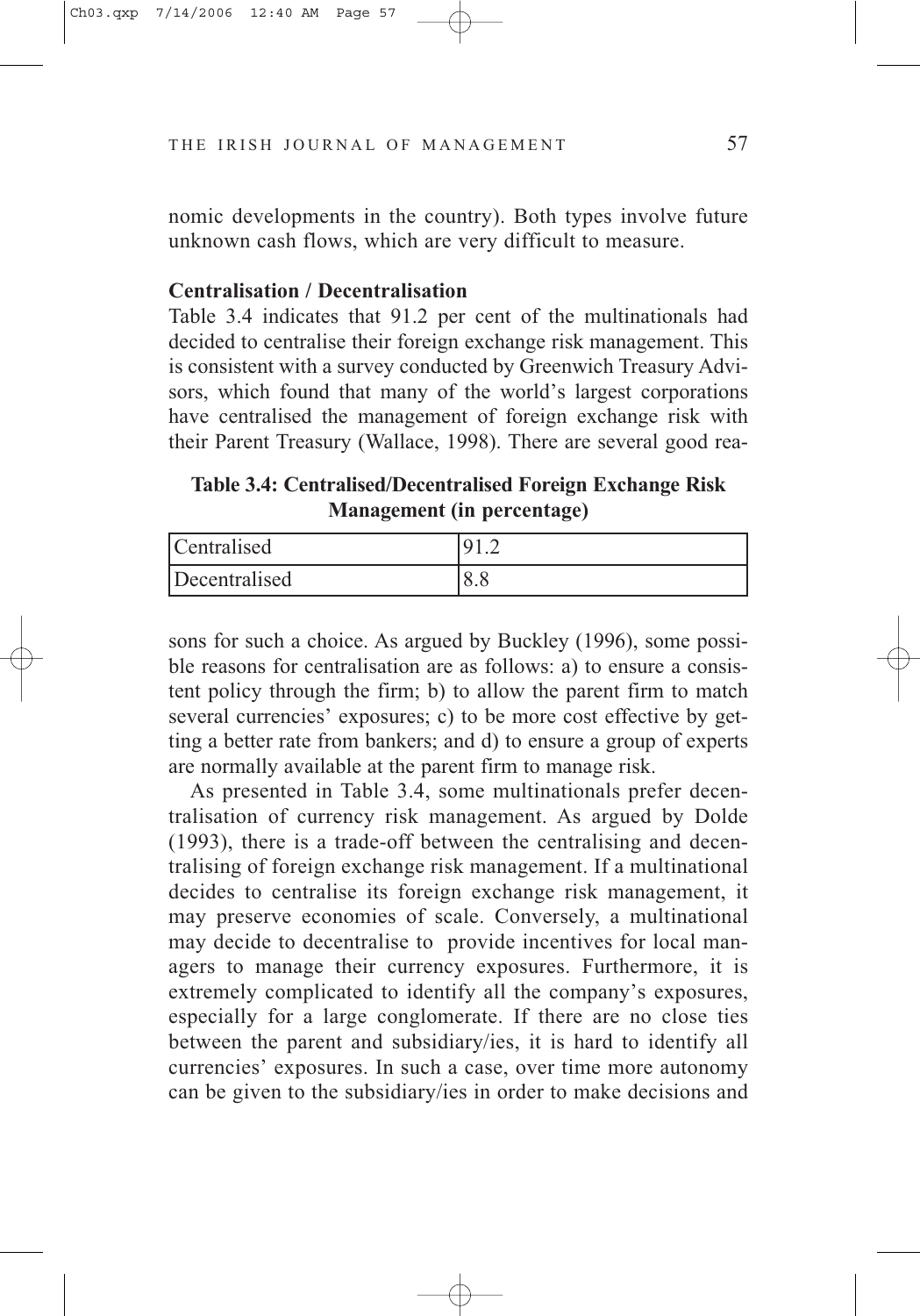it may be more efficient for each subsidiary to deal with its own currency exposures.

# **Policy and Control**

The management of foreign exchange risk by the multinationals studied here is still at the 'infant stage'. On the whole, it appears that most firms have kept the management of foreign exchange risk informal. Most of them do not have a proper document policy to be

**Table 3.5: Documentation of Foreign Exchange Risk Management (in percentage)**

| $\overline{\rm No}$ | .70<br>ч<br>╱╻┰ |
|---------------------|-----------------|
| <b>Yes</b>          | 20.6            |

shared by all subordinates and at all levels in the multinational. Only about 21 per cent of the multinationals stated that they had a well-documented policy (Table 3.5) and the majority of these are large multinationals. This result contrasts with the Wharton survey of 1998 (Bodnar et al.), in which about 79 per cent of US companies reported that they had a document policy for foreign exchange risk management.

In the case of Malaysia, more work may have to be done in order to emphasise the importance of such documents to the management of foreign exchange risk. However, with the experience of the recent financial crisis, it may not be too difficult to convince boards of directors and chief executive officers of the importance of risk management and the need to document effectively clear policies.

Another aspect of risk management relates to control mechanisms. Multinationals who use financial instruments to manage foreign exchange risk need to have some control on derivatives trading. As argued by Smith and Bahrman (1997), the key to success of an effective foreign risk management programme is the company's ability to monitor, report, and categorise duties in its daily operation. In other words, the users of financial instruments need to have proper controls and guidelines. Therefore, corporate treasurers who are involved in derivative dealings must be monitored to avoid the mismanagement of such transactions. They must make regular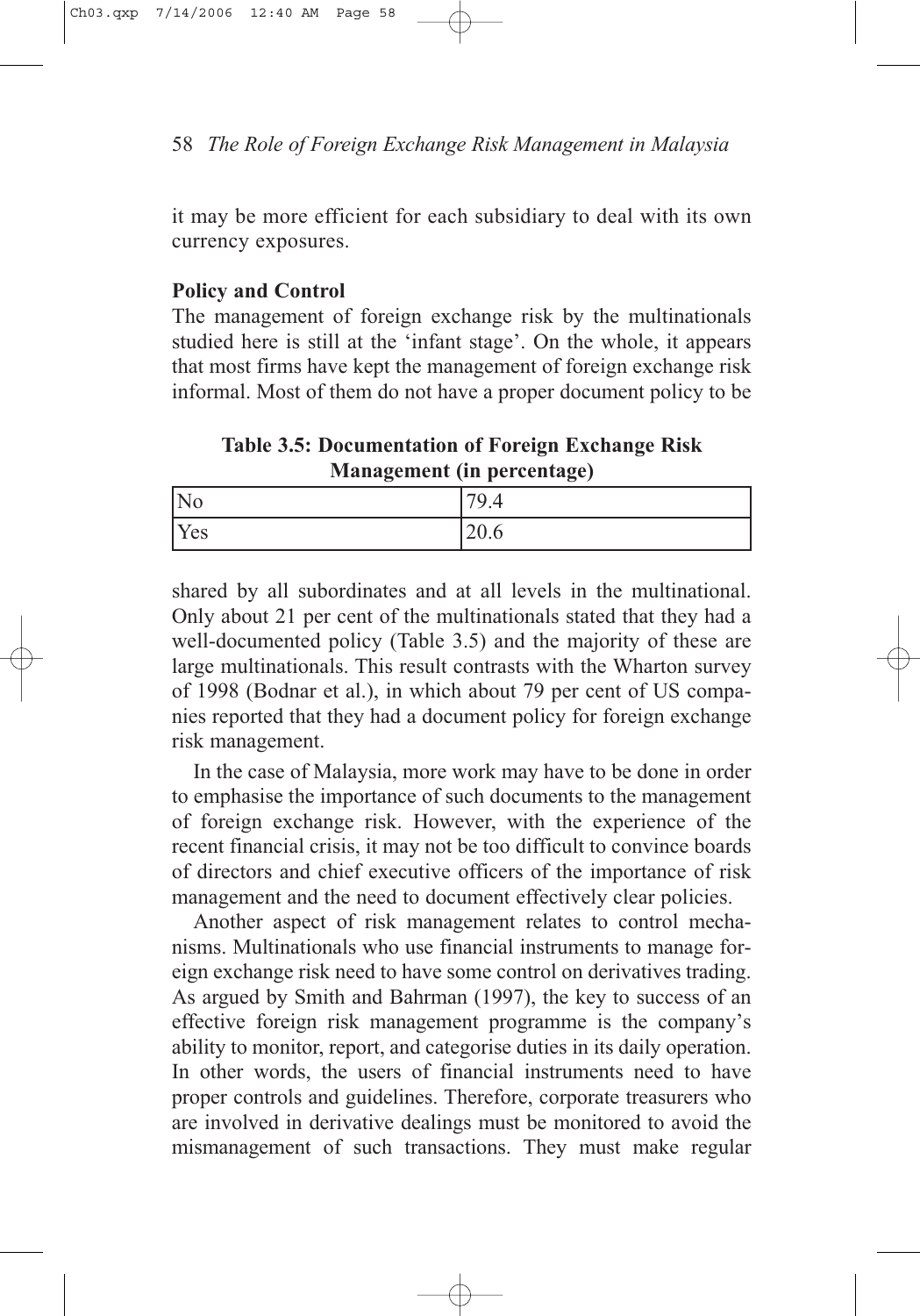|              | <b>Before Crisis</b> | During Crisis | After the crisis |
|--------------|----------------------|---------------|------------------|
| Monthly      | 97                   | 48.4          | 51.6             |
| Quarterly    | 12.9                 | 6.5           | 3.2              |
| Annually     | 32.3                 | 22.6          | 22.6             |
| As requested | 38.7                 | 12.9          | 12.9             |

**Table 3.6: Frequency of Reporting (in percentage)**

reports to the board of directors on the companies' position in financial instruments. In relation to these points, a question is asked in the survey regarding the reporting frequency required by multinationals. Before the crisis, a large number of corporate treasurers (38.7 per cent) made reports on currency derivative activities when requested by the board of directors with 32.3 per cent reporting annually, 12.9 per cent quarterly and only 9.7 per cent monthly (Table 3.6).

However, during the crisis this scenario changed, with reports being made more frequently. About 48 per cent of respondents made monthly reports and only 22.6 per cent made annual reports to the board of directors. This was probably due to the greater vogue of financial risk management at that time and the need to manage and control derivative transactions because of the unpredictability and volatility of the currency exchange rate. Similarly, after the crisis period, about 52 per cent make monthly reports on the derivatives trading to the board of directors and only 23 per cent of them report annually.

## **CONCLUSION**

This study indicates that multinationals are involved in foreign exchange risk management primarily because they sought to minimise operational overall cash flows which are affected by currency volatility. In other words, the multinationals showed a strong preference for stable net cash flow (Oldfield and Santomero, 1997). Overall analysis of objectives fall in line with Joseph and Hewins' (1997) study of UK multinationals which found that multinationals attempted to minimize operational and overall cash flows and these two goals are the top two motives for corporate hedging.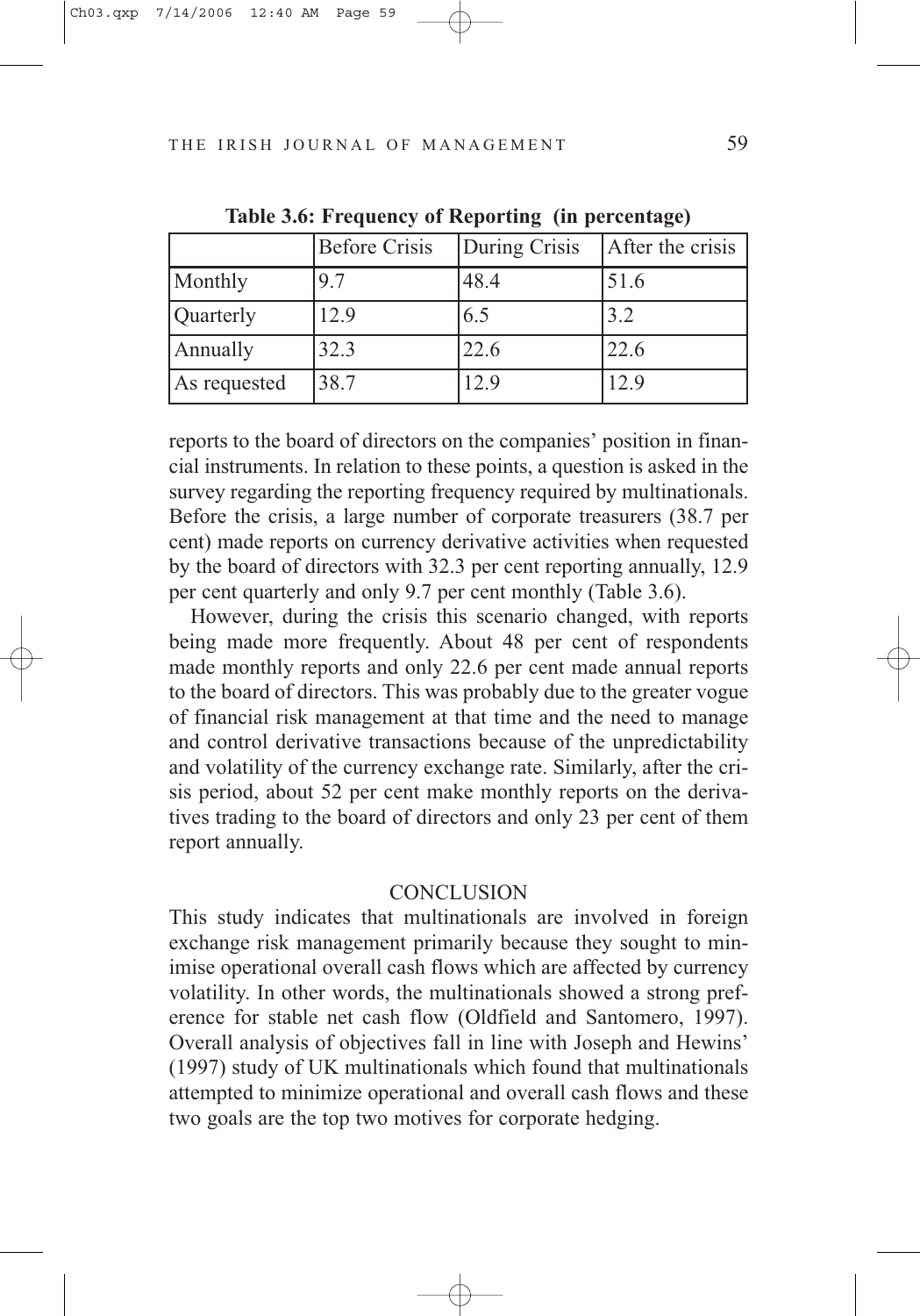Another finding is that the majority of multinationals centralised their risk management activities and at the same time imposed greater control by frequent reporting on derivative activities. It is likely that huge financial losses related to derivative trading in the past led to top management being extra cautious. Interesting findings also emerged from the examination of the role of foreign exchange risk management. It appears that economic events related to Malaysian financial markets did influence the involvement in foreign exchange risk management. For instance in September 1998 the government imposed a new exchange rate policy by pegging the Malaysian Ringgit (MYR) to the United States Dollar (USD). As a result, the number of multinationals who attributed the greatest priority to foreign exchange risk declined slightly, but is still considerably higher than before the crisis.

The perceptual changes that arose from the crisis are also reflected in the foreign exchange risk management practices. For example, before the crisis short-term transaction exposure was less managed. However, during and after the crisis, short-term transaction exposure was increasingly managed by these multinationals.

With the foreign exchange markets being still volatile, it may be advisable that multinationals become proactive in managing currency risk. With the new challenges brought by globalisation Malaysian multinationals may have to change their methods and approaches to foreign exchange risk management. Thus, it may be advisable that multinationals incorporate foreign exchange risk management fully into their corporate strategic planning. Hence, this study suggests increasing the role of foreign exchange risk management in the Malaysia corporate scene.

## **REFERENCES**

- Ankrom, R.K. (1974) 'Top-Level Approach to the Foreign Exchange Problem', *Harvard Business Review,* Vol. 52 (July–August), pp. 79–80.
- Agence France Presse (1999) 'Telekom Malaysia's 1998 Profits Dividend 46 Percent', *Agence France Presse* (Kuala Lumpur), 4 March.
- Baldoni, R.J. (1998) 'A Best Practices Approach to Risk Management', *TMA Journal* Vol. 18, No. 1, pp. 30–34.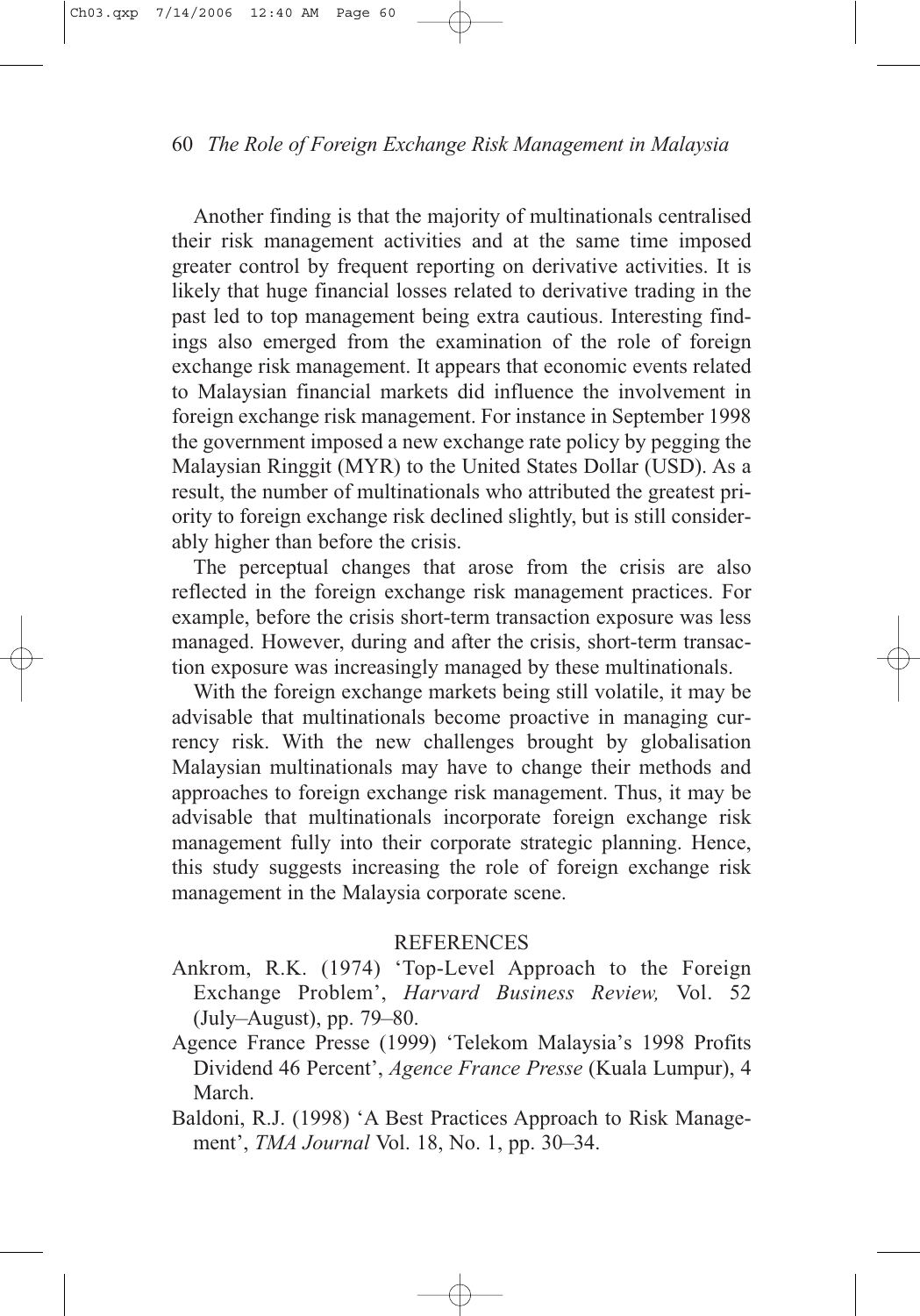- Baril, C.P. and Benke Jr., R.L. (1996) 'Managing Risk with Derivatives', *Management Accounting,* Vol. 78, No. 5, pp. 20–25.
- Batten, J., Mellor, R., Wan, V. (1993) 'Foreign Exchange Risk Management Practices and Products Used by Australian Firms', *Journal of International Business Studies,* Vol. 24, Third Quarter, pp. 557–73.
- Belk, P.A. and Glaum, M. (1990) 'The Management of Foreign Exchange Risk in UK Multinationals: An Empirical Investigation', *Accounting and Business Research,* Vol. 21, No. 18, pp. 3–13.
- Benson, K. and Oliver, B. (2004) 'Management Motivation for Using Financial Derivatives in Australia', *Australian Journal of Management,* Vol. 29, No. 2, pp. 225–42.
- Berkman, H. and Bradbury, M.E. (1996) 'Empirical Evidence on the Corporate Use of Derivatives', *Financial Management,* Vol. 25, No. 2, pp. 5–13.
- Bernama (1998) 'YHS Reports Decline in Profits', *Bernama* (Kuala Lumpur), 5 March.
- Bodnar, G.M., Gregory, S.H. and Marston, R.C. (1998) '1998 Wharton Survey of Financial Risk Management by US Non-Financial Firms', *Financial Management,* Vol. 27, No. 4, pp. 70–91.
- Buckley, A. (1996) *Multinational Finance,* London: Prentice Hall.
- Business Times (1998) 'MAS Posts RM257M Net Loss as Forex Losses Cost Mount', *Business Times* (Singapore), 29 July.
- Caves, R.E (1996) *Multinational Enterprise and Economic Analysis,* Cambridge: Cambridge University Press.
- Chiu, D. and Foerster, S. (1997) 'Using Derivatives to Manage Risk', *Ivey Business Quarterly,* Vol. 61, No. 3, pp. 56–64.
- Collier, P., Davis, E.W., Coates, J.B. and Longden, S.G. (1990) 'The Management of Currency Risk: Case Studies of US and UK Multinationals', *Accounting and Business Research,* Vol. 20, No. 79, pp. 206–10.
- Cook, F. (1993) 'Formulating a Corporate Foreign Exchange Strategy and Policy', *Journal of Cash Management,* Vol. 13, No. 4. pp. 40–6.
- Dhanani, A. (2000) 'To Hedge or not to Hedge', *Management Accounting,* Vol. 78, No. 3, pp. 32–3.
- Dolde, W. (1993) 'The Trajectory of Corporate Financial Risk Management', *Journal of Applied Corporate Finance,* Vol. 6, pp. 33–41.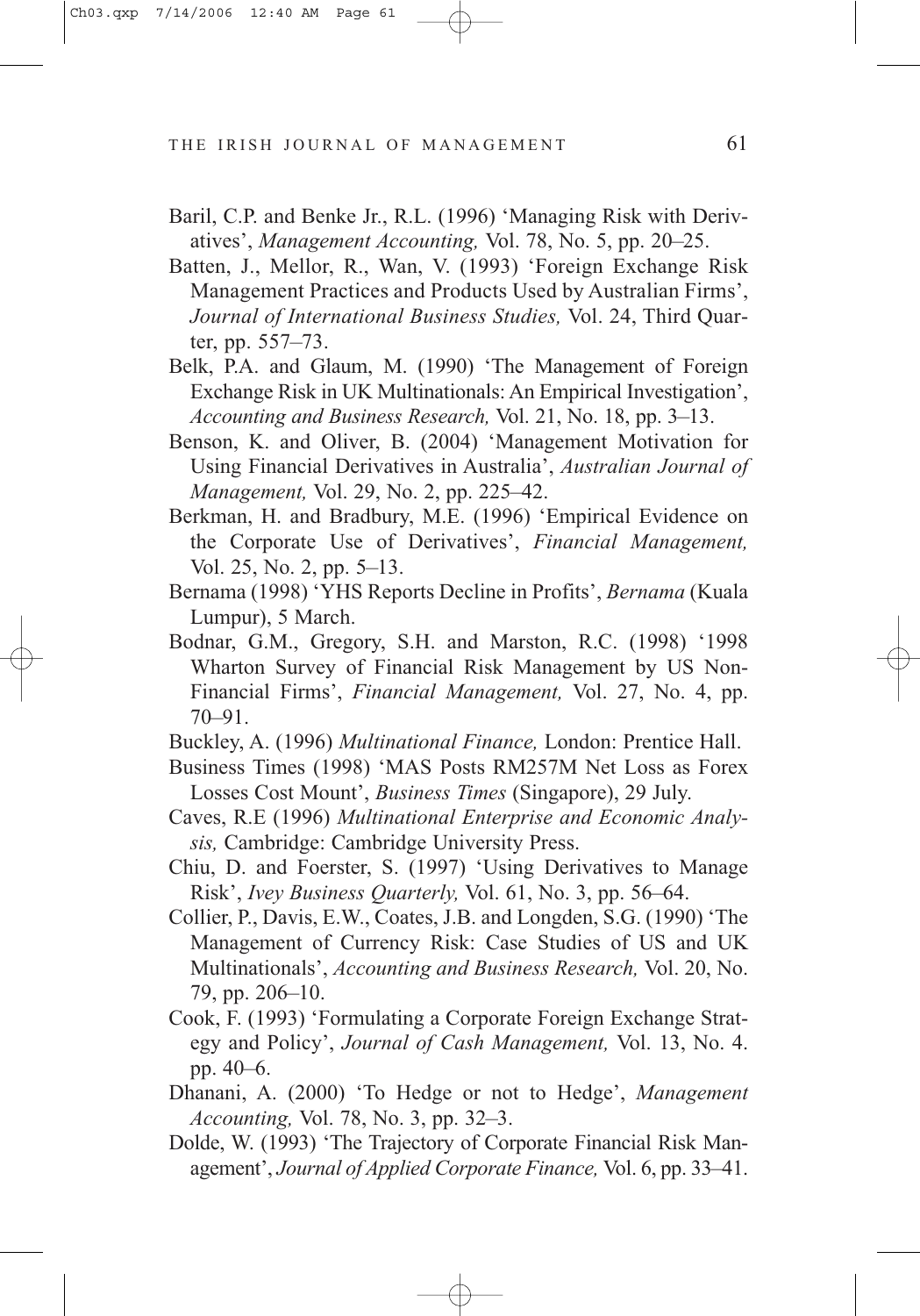- ELC International (1997) *Asia's 7,500 Largest Companies 1997,* London: ELC International.
- Financial Express (1998) 'Aviation: Malaysia Airlines may Dividend into the Red', *Financial Express* (Kuala Lumpur), 28 November.
- Financial Times (1997) 'Malaysia Plans Currency Futures Market', *Financial Times* (London), 9 May.
- Financial Times (1997) 'Tenaga Slides into the Red', *Financial Times* (London), 8 November.
- Fortune (1998) 'The World's Largest Corporations', *Fortune,* August.
- Glaum, M. (1990) 'Strategic Management of Exchange Rate Risks', *Long Range Planning,* Vol. 23, No. 4, pp. 65–72.
- Hardwick, P. and Adams, M. (1998) 'The Determinants of Financial Derivatives Use in the United Kingdom Life Insurance Industry', *RIG Presentation,* Glasgow: Glasgow Caledonian University, 14 October 2000.
- Joseph, N.L. and Hewins, R.D. (1997) 'The Motives for Corporate Hedging Among UK Multinationals', *International Journal of Finance & Economics,* April, No. 3, pp. 305–60.
- Lall, S. (ed.) (1983) *The New Multinationals: The Spread of Third World Enterprises,* New York: John Wiley & Sons.
- Madura, J. (2000) *International Financial Management,* Minnesota: St. Paul.
- Makar, S.D. and Huffman, S.P. (1997) 'Foreign Exchange Risk Management Practices in US Multinationals', *Journal of Applied Business Research,* Vol. 13, No. 2, pp. 73–86.
- Malindretos, J.G. and Tsanacas, D. (1995) 'Hedging Preferences and Foreign Exchange Exposure Management', *Multinational Business Review,* Vol. 3, No. 2, pp. 56–63.
- Nance, D.R., Smith, C.W. and Smithson, C.W. (1993) 'On the Determinants of Corporate Hedging', *Journal of Finance,* Vol. 48, No. 1, pp. 267–85.
- New Straits Times (1998) 'Urgent Need For Local Firms to Enhance Risk Management', *New Straits Times* (Kuala Lumpur), 30 May.
- New Straits Times (1998) 'Rafidah: Tell Customers About Hedging Options', *New Straits Times* (Kuala Lumpur), 3 July.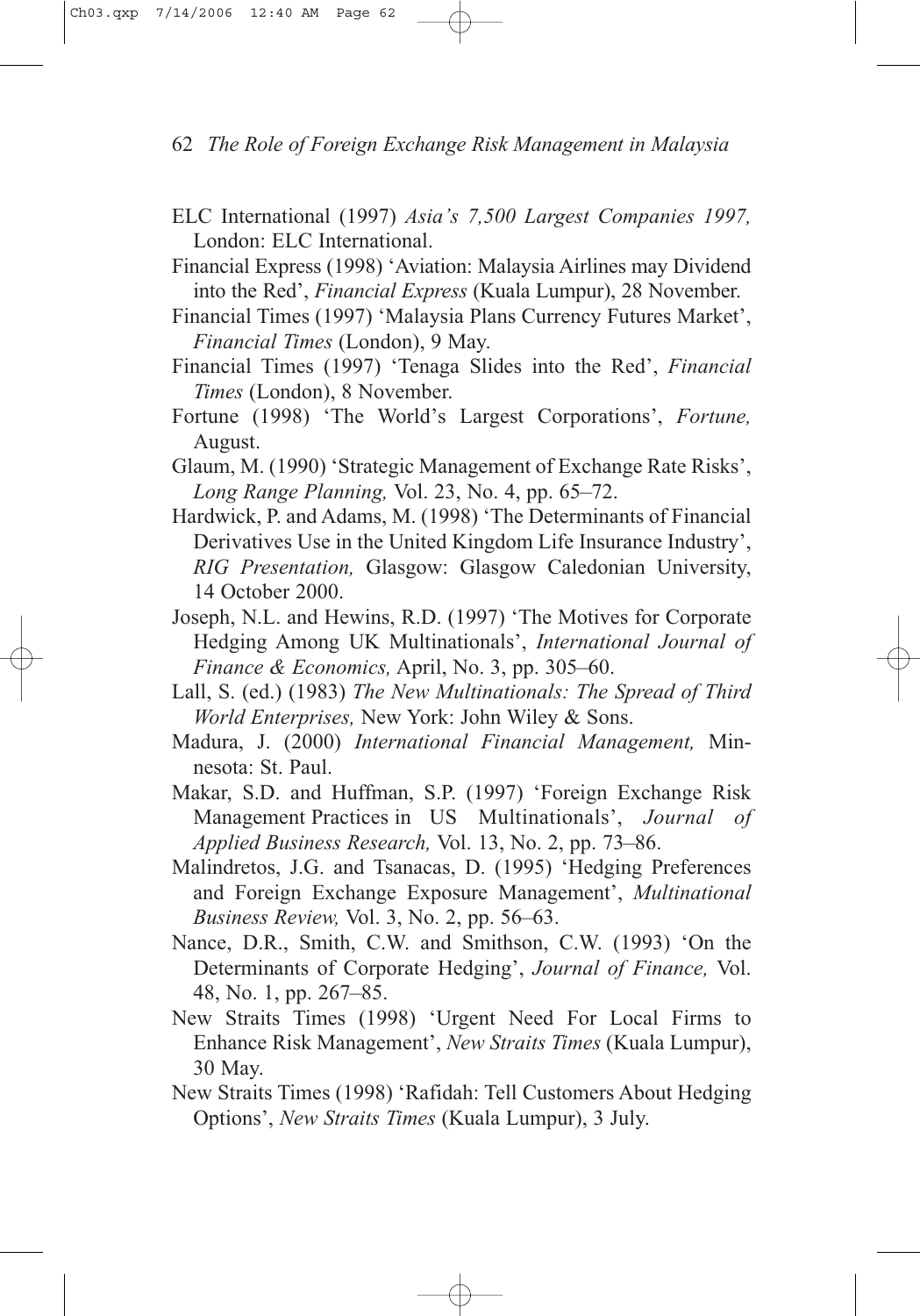- Oldfield, G.S. and Santomero, A.M. (1997) 'Risk Management in Financial Institutions', *Sloan Management Review,* Fall, 1997.
- Petronas (1996) *Annual Report 1995,* Kuala Lumpur: Petronas.
- Rahardjo, K. and Dowling, M.A. (1998) 'A Broader Vision: Strategic Risk Management', *Risk Management,* Vol. 45, No. 9, pp. 44–50.
- Saunders, M., Lewis, P. and Thornhill, A. (1997) *Research Methods for Business Students,* London: Pitman Publishing.
- Smith, C.W. and Stulz, R.M. (1985) 'The Determinants of Firms' Hedging Policies', *Journal of Financial and Quantitative Analysis,* Vol. 20, No. 4, pp. 391–405.
- Smith, P.A. and Bahrman, P.D. (1997) 'Hedging With Derivatives', *The Internal Auditor,* Vol. 54, No. 2, pp. 68–75.
- Smithson, C.W. (1995) *Managing Financial Risk: A Guide to Derivative Products, Financial Engineering, and Value Maximisation,* Burr Ridge (IL): Irwin Professional Publishing.
- The Star (1998) 'Impact of Financial Crisis Could Have Been Minimised: MME', *The Star* (Kuala Lumpur), 4 June.
- Timbrell, M.C. and Tweedie, D.L. (eds) (1998) Directory of Multinationals: *The World's Top 500 Companies*, London: Waterloo Specialist Information Publishing.
- Vaus, D.A. (1993) *Surveys in Social Research,* London: University College of London Press.
- Wallace, J. (1998) 'Best Practices in Foreign Exchange Risk Management', *TMA Journal,* Vol. 18, No. 6, pp. 48–55.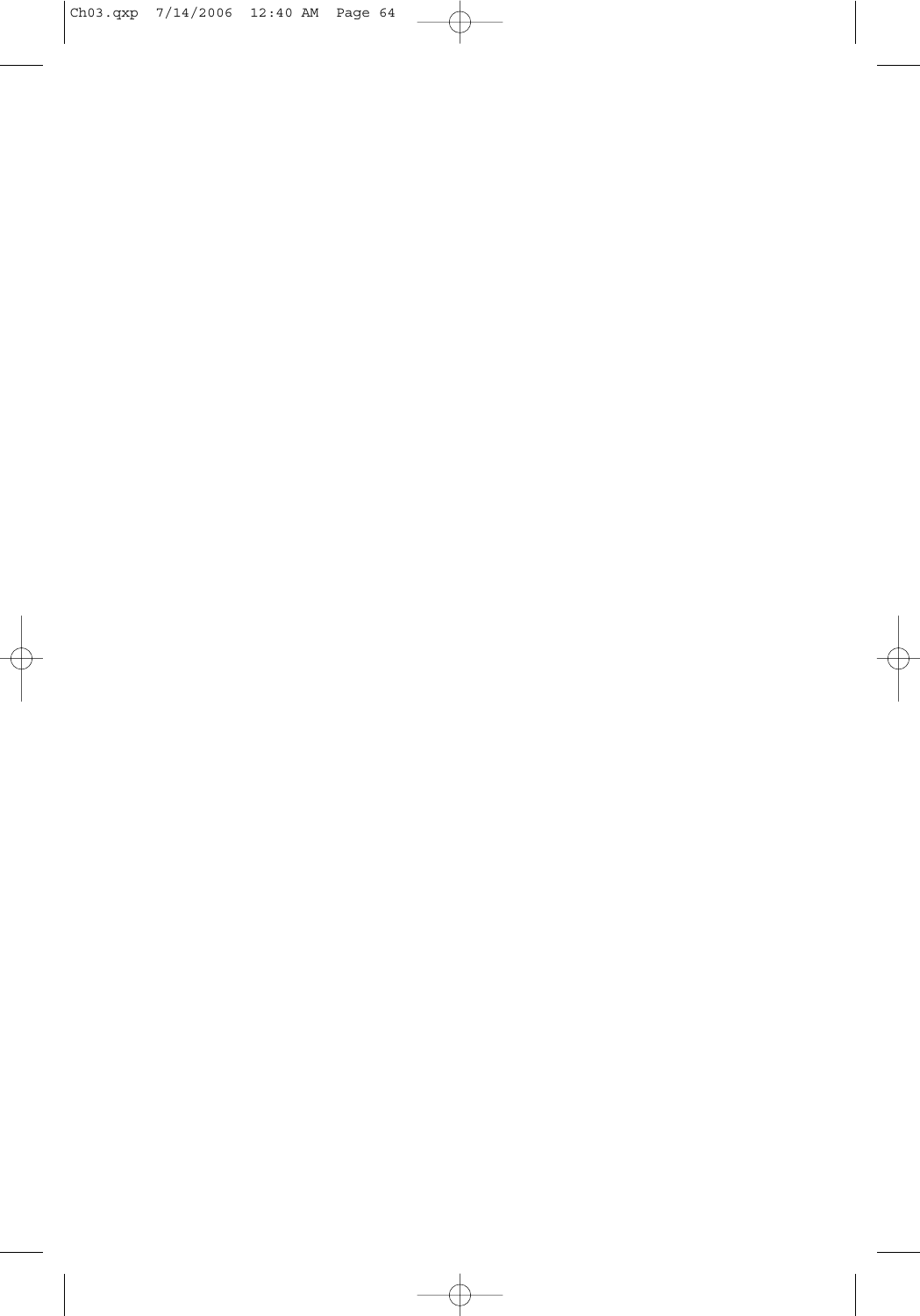# **A Tour into the Factors Affecting the Choice of Vendors in the Middle East**

. . . . . . . . . . . . . . . . . . .

DR. BAKR BIN AHMAD\*

ABSTRACT<br>
The choosing IT vendors is an integral component of the firm's Since choosing IT vendors is an integral component of the firm's<br>SIT deployment strategy, the final choice of an IT vendor should be the result of careful and in-depth analysis of the various variables involved in the deployment.

For the purposes of this study, the factors affecting the choice of IT vendors were classified into two categories: overall vendor factors and specific vendor factors. The overall factors include the reliability of the vendor, the speed by which the vendor implements the chosen IT solutions and the level of technology the vendor is providing. The vendor specific factors were further divided into two sets: structured criteria for selecting vendors and convenience criteria. The structured criteria included speed of the application, costs, localisation and support services. The convenience criteria included vendor reputation, promotions, recommendations and easiness of the solution provided.

The findings of this study reveal that more emphasis is being placed on structured vendor criteria (i.e. measurable) than on unstructured ones (i.e. convenience). This finding suggests that IT implementation initiatives are being carried out more professionally with the aim of ensuring higher overall IT deployment fit.

> *\* Department of Marketing and Management, Abu Dhabi University-Alain, United Arab Emirates*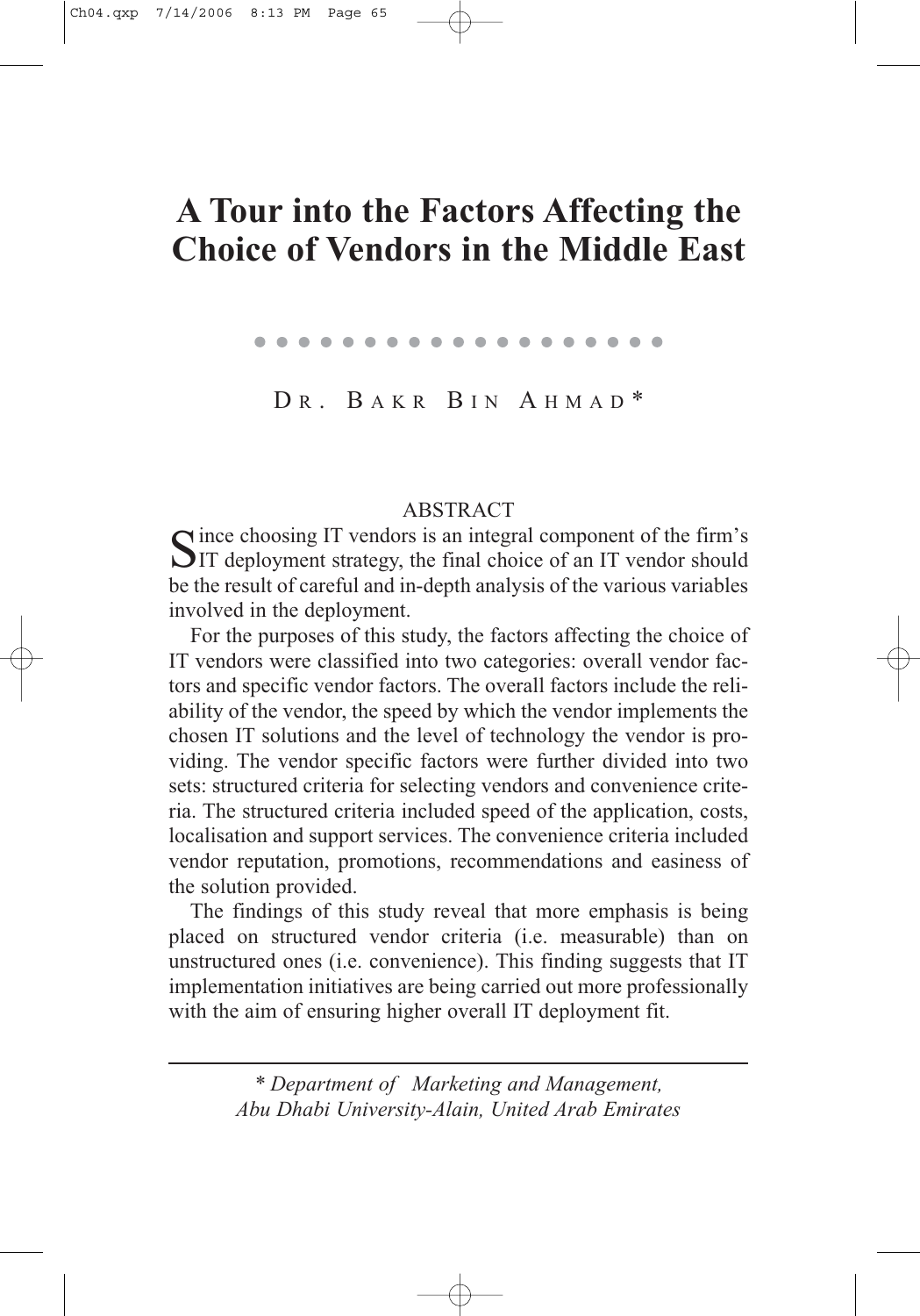# LIMITATIONS

Respondents were asked to rate the overall vendor factors on a three-point scale (Alserhan and Brannick, 2002). Respondents rated factors regarding the decision of choosing IT vendors as Important, Not Important or Not Sure. For the specific factors though, only two alternatives were given to respondents: either Important or Not Important. Tables 4.1 and 4.2 show these factors as presented to the respondents in the questionnaire.

# **Table 4.1: Vendor Specific Factors**

Please mark with [x] the answer that best indicates the importance of each of the following vendor selection criteria.

| <b>Criterion</b>                 | Important | <b>Not Important</b> |
|----------------------------------|-----------|----------------------|
| Speed of application             |           |                      |
| Technical support services       |           |                      |
| Cost                             |           |                      |
| Localised packages               |           |                      |
| Vendor reputation                |           |                      |
| Easiness of application provided |           |                      |
| Special promotions               |           |                      |
| Special recommendation           |           |                      |

#### **Table 4.2: Vendor Overall Factors**

| Please mark with [x] the answer that best describes the impor-  |
|-----------------------------------------------------------------|
| tance of each of the following factors to selecting IT vendors. |

| Factor                          |  |  | <b>Important Not Sure Not Important</b> |
|---------------------------------|--|--|-----------------------------------------|
| Supplier reliability            |  |  |                                         |
| Level of technology<br>provided |  |  |                                         |
| Speed of implementation         |  |  |                                         |

The results for the specific factors, in terms of abstract percentages, were significantly higher than those for the overall factors. This is primarily due to the fact that in the overall factors respondents had more options to choose from. A respondent who was not sure about an answer tended to choose the neutral option (*Not Sure*)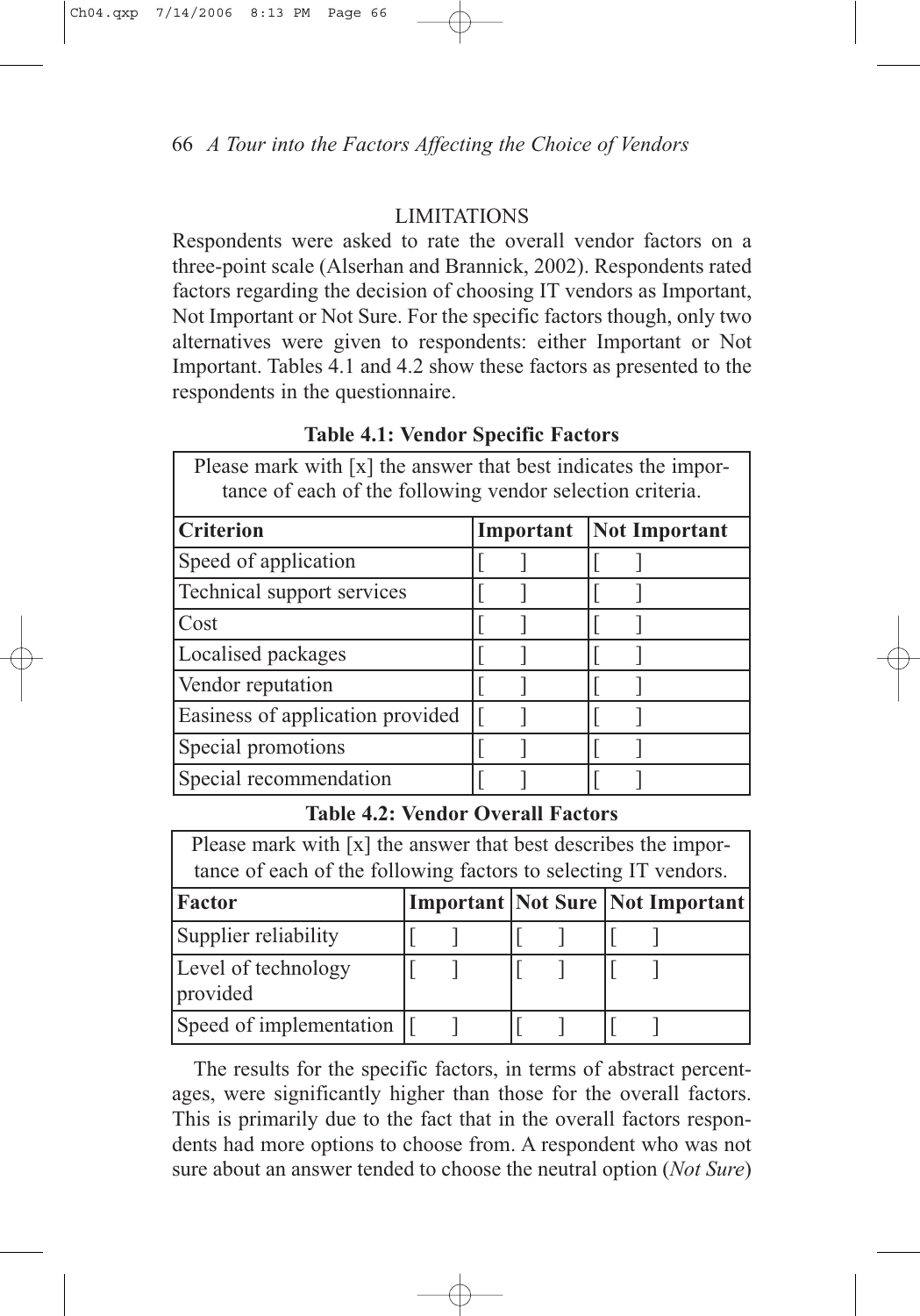instead of being forced to choose *Important* or *Not Important.* Spreading responses over a wider range of options had a moderating effect on the overall results.

In the specific factors respondents had only two alternatives to choose from: *Important* and *Not Important.* A respondent who was not sure about a response might have felt obliged to choose *Important* since it was the safer option, thereby increasing the value of the perceived importance of the specific variables.

Therefore, the researcher anticipates that limiting the number of options open to respondents to choose from in relation to the specific vendor factors has led to increasing the perceived importance of these factors in terms of abstract percentages.

FACTORS AFFECTING THE CHOICE OF IT VENDORS For the purposes of this study, the factors affecting the choice of IT vendors were classified into two categories: overall vendor factors and specific vendor factors.

The overall factors include the reliability of the vendor, the speed by which the vendor implements the chosen IT solutions, i.e. speed of installation of both hardware and software, and the level of technology the vendor is providing, i.e. is the provided solution standard, customised, new, widely used or close to the end of its life-cycle (Ben, 2005).

The specific factors were further divided into two sets: structured criteria for selecting vendors and convenience criteria. The structured criteria included speed of application, costs, localisation and support services. The convenience criteria included vendor reputation, promotions, recommendations and versatility of the solution provided.

To be able to understand the importance of these factors to the IT acquisition decision, a survey was carried out in the manufacturing and export sector in Jordan. A total of 500 structured and pre-tested (Alserhan and Brannick, 2002) questionnaires were sent to the CIO (chief information officer) or those who carry out the information function in the firm. The final usable response rate was 54 per cent.

#### **Overall Factors**

Respondents were asked to rate the overall vendor factors on a threepoint scale (Alserhan and Brannick, 2002). Respondents rated factors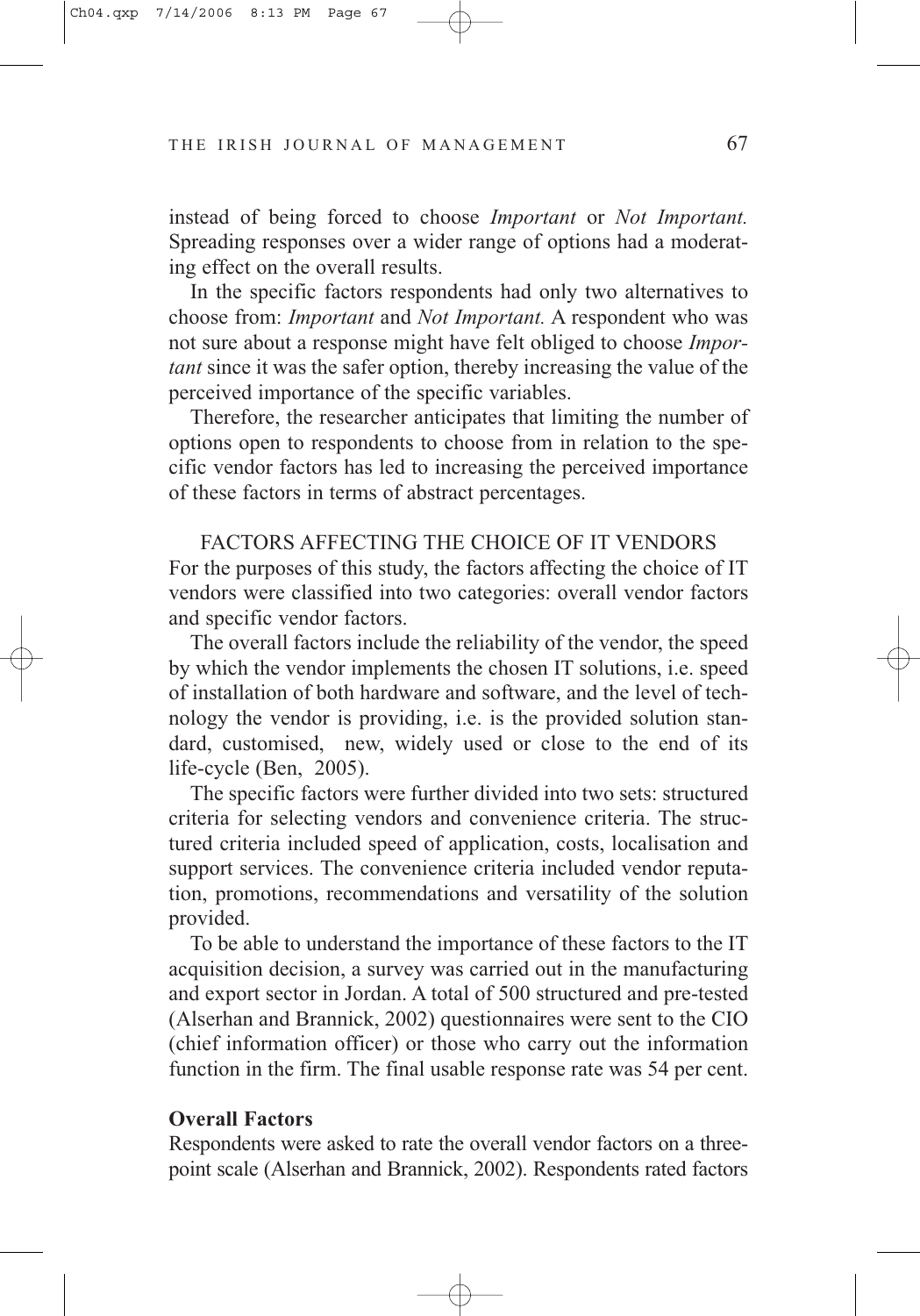regarding the decision of choosing IT vendors as *Important, Not Important* or *Not Sure.* As shown in Table 4.3, the results show that supplier reliability ranked lowest while speed of implementation ranked highest. The following is a discussion of these results.

| <b>Overall Vendor Factors</b> |                            | <b>Average % Importance</b> |  |
|-------------------------------|----------------------------|-----------------------------|--|
| Supplier related              | Supplier reliability       | 59.4                        |  |
|                               | Speed of<br>implementation | 76.1                        |  |
|                               | Technology<br>provided     | 69.4                        |  |

**Table 4.3: Deployment Related Obstacles**

# *Vendor Reliability*

Since vendor reliability is as much perceived as actual, it is difficult to single out a set of variables that could accurately measure its different dimensions. Concentrating on one or few of these dimensions creates only a partial understanding of the importance of this concept. Perception is affected by many variables such as other people's opinions, promotional campaigns, personal encounters or even by trivial, unaccounted-for variables, such as a nice gesture from a supplier or a supplier's representative. It is very hard to guard against those because they are not tangible and are not under the direct control of the decision makers, who might not even recognise their impact.

The other set of variables impacting on the perception of reliability are the actual variables that can be statistically measured. Those include, among others:

- Ability to deliver according to agreed terms;
- Smoothness of the correspondence lines;
- Response time to both urgent and normal queries;
- Honesty and transparency in the information they provide;
- After-sales services and relationship;
- The provision of off-the-list support.

Reliability was valued highly by the Jordanian decision makers, although it ranked lowest in terms of absolute percentage (59.4 per cent). This could be attributed to the fact that in many developing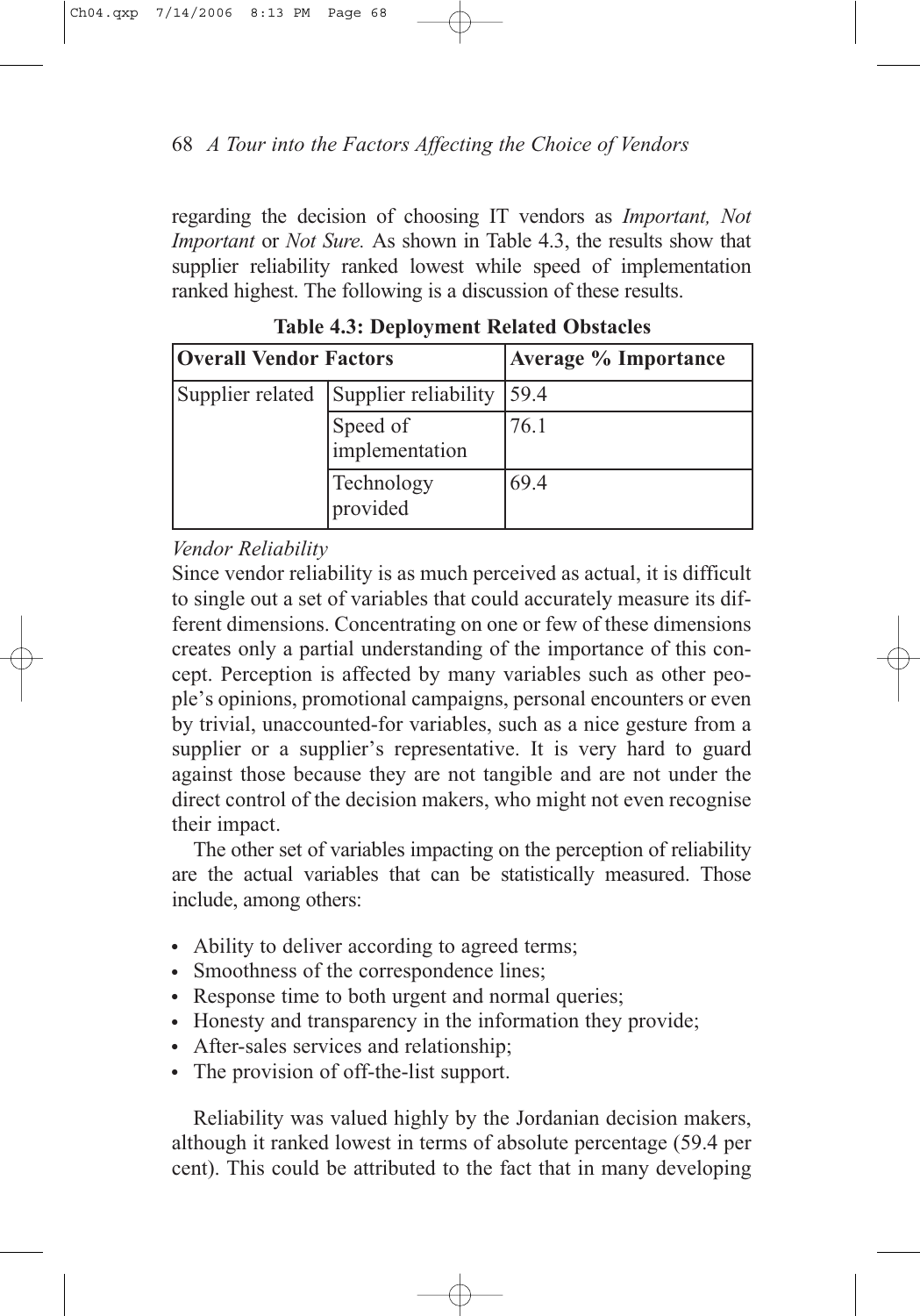countries, including Jordan, many start-up IT vendors have suddenly sprung up and their promotional campaigns promise the ultimate in customer service and support operations. However, when put to the test, many of them prove incapable of fulfilling their promises to their customers. This situation has eventually had a noticeable impact on the way organisations evaluate potential IT vendors and choose among them (Alserhan and Brannick, 2002).

#### *The Technology Provided*

IT solutions have short-term lifecycles. Organisations are finding out that most of their solutions become relatively outdated less than a year after implementing them and that all major IT implementation initiatives that extend over a two year period will need to be updated during the actual deployment in order to keep up with the advances made in technologies.

Vendors who do not keep up with IT advances will find it difficult to convince potential customers of the feasibility of the solutions they offer and the ability of those solutions to handle efficiently the organisation's obstacles. However, the information needs in many manufacturing organisations in Jordan are within the abilities of the local IT vendors who are capable of supplying the required applications and providing the necessary support at a reasonable cost. The needs of the few organisations that might undertake complex implementation initiatives could be met through coalitions between local vendors or between local vendors and external parties with the expertise and knowledge necessary to support such initiatives (Alserhan and Brannick, 2002).

#### *Implementation*

To be able to make a better use of the acquired applications, it is of significant importance that those applications are installed and utilised shortly after the acquisition decision is made. Delayed implementation will lead to prolonging the obstacles the acquired solutions were supposed to handle and shorter validity time because of the short lifecycle of IT solutions. Historically, this issue was not a persistent problem faced by Jordanian organisations. The Jordanian organisations had an almost virtual monopoly over the sectors in which they operated. However, conditions have started to change dramatically since the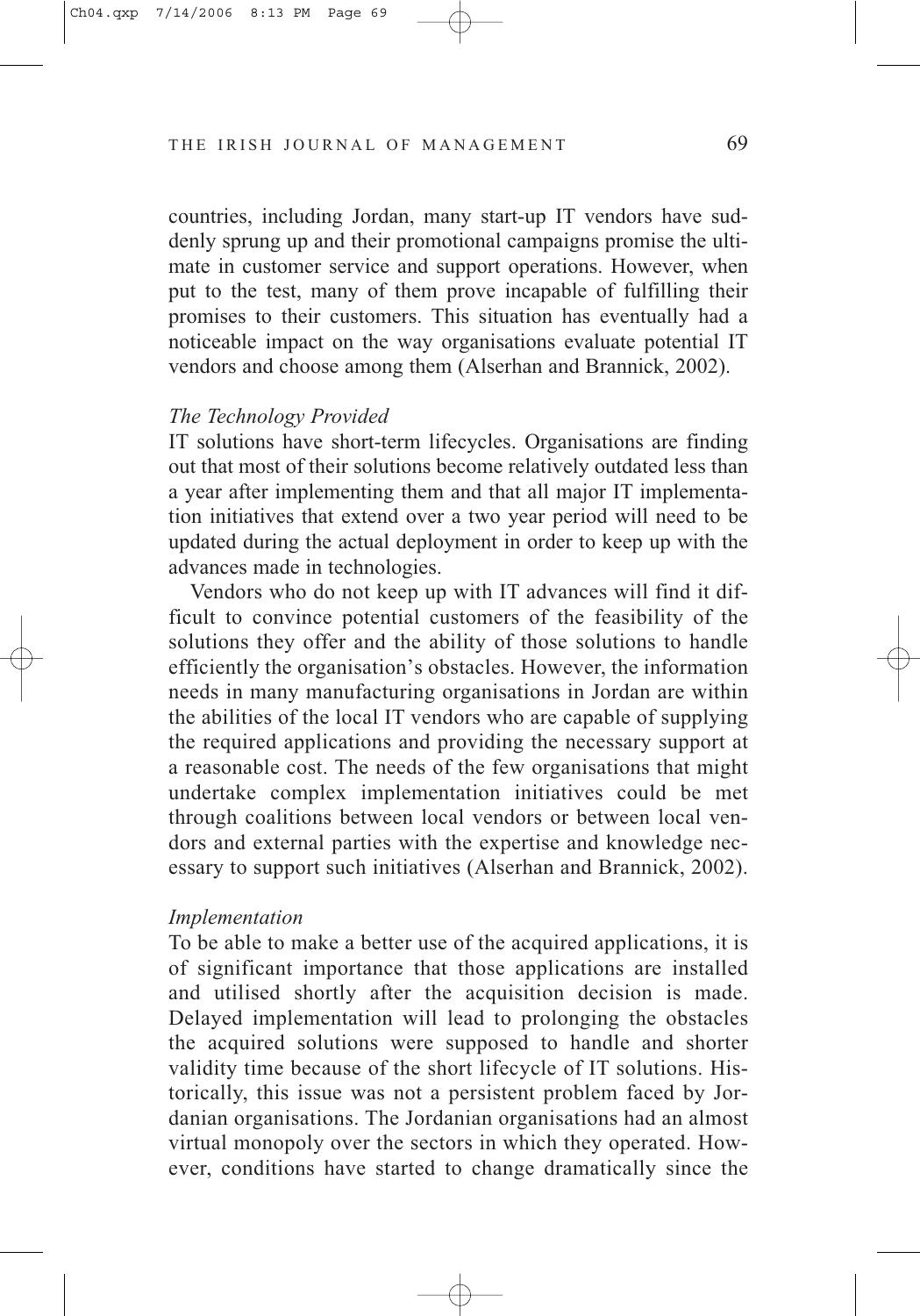late 1980s when those markets grew increasingly competitive and Jordanian organisations found it impossible to keep operating at the same slow rhythm. A faster pace was required in almost all facets of their operations, including their IT structure; failure to implement an IT initiative in due time could have unfortunate consequences. Also, the information needs of the markets they deal with have changed and become more demanding, in terms of quality and the variety of the information they require. Manufacturers had to swiftly update their information structure because implementation delays were not in their favour (Alserhan and Brannick, 2002).

# **Specific Factors**

The criteria that the Jordanian organisations employ when informating some or all of their operations are diverse, and there is no rule of thumb that sums them all up. However, for the purposes of this study and as shown in Table 4.4, the most widely recognised variables related to IT vendors were divided into two major categories: structured and convenience criteria (Alserhan and Brannick, 2002).

The following is an analysis of the reported responses regarding these two categories and their sub-variables.

| <b>Specific Vendor Factors</b> | Average %<br>Importance             |      |
|--------------------------------|-------------------------------------|------|
| Structured<br>criteria         | Speed of application                | 94.1 |
|                                | Costs                               | 88.1 |
|                                | Localised packages                  | 80.0 |
|                                | Technical support services          | 69.3 |
| Convenience<br>criteria        | Vendor reputation                   | 89.3 |
|                                | Special promotions                  | 84.8 |
|                                | Special recommendation              | 84.1 |
|                                | Easiness of application<br>provided | 60.7 |

**Table 4.4: Criteria for Selecting IT Vendors**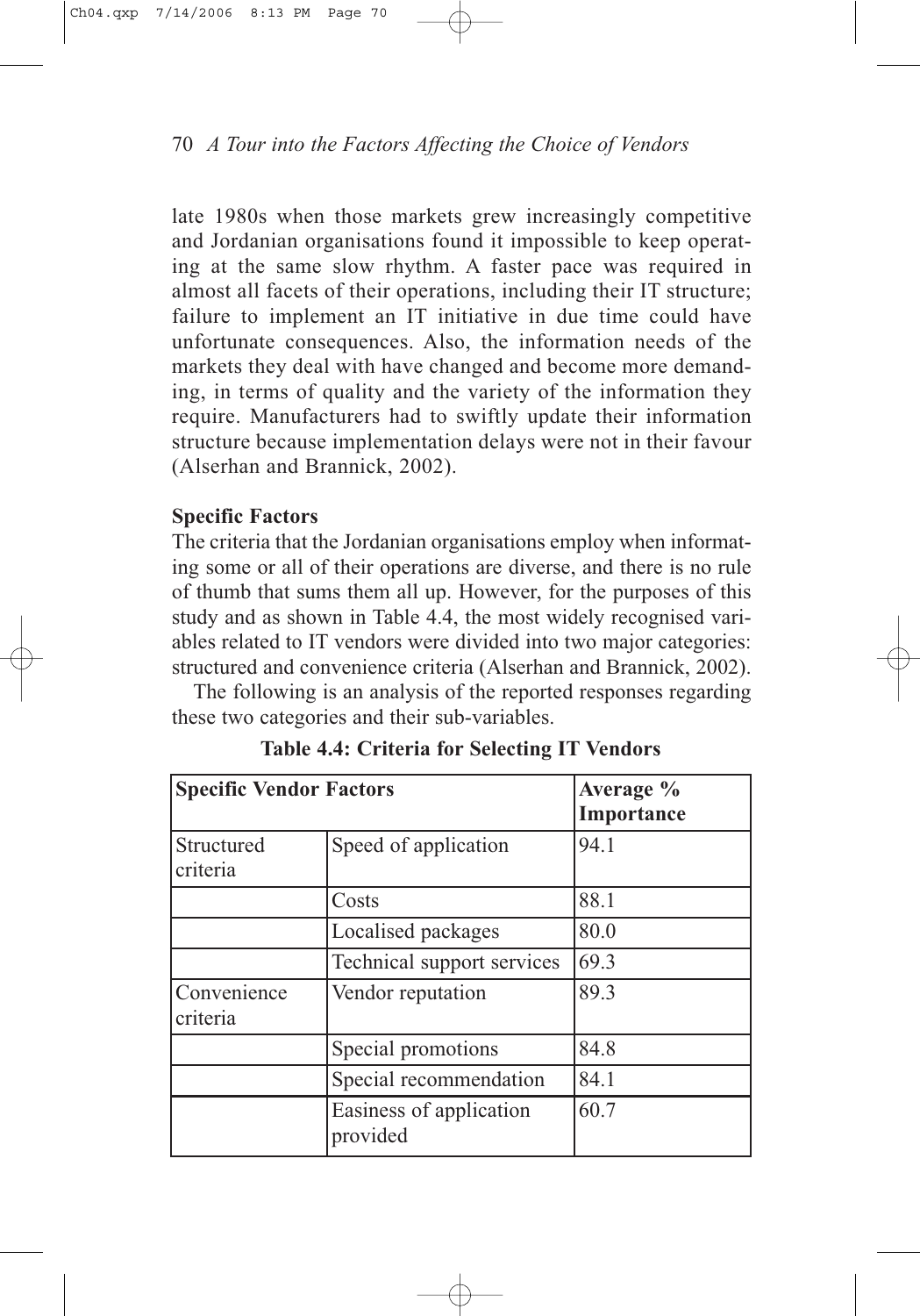### *Structured Criteria*

- 1. **Speed of Application.** The variable that rated highest was the operating speed of the application provided. More than 94 per cent of respondents acknowledged that speed is an important criterion when deciding on an IT vendor. Fast applications are substantial time savers and thus contribute greatly to the overall efficiency of the organisation. They also lead to less frustration when executing commands and waiting for output. Slow applications are a complete turn-off for enthusiasm and can be instant frustration-generating mechanisms. Under uncomfortable information working conditions, performance could suffer and substantial productivity losses could be incurred (Brynjolfsson and Hitt, 1995). Those losses manifest themselves not only in the quantity produced but also in the quality of these products. Hence, speedy solutions that reduce processing time and cut down on idle periods could prove to be main additions to the organisation's information structure (Davidow and Malone, 1992).
- 2. **Technical Support Services.** The importance of the technical support services that accompany the products is well recognised by the Jordanian decision makers. Those services, which come either as a package with their cost included in the initial sale price, or as a service-per-request, include one or more of the following: pre-sale consultation, installation, training and after-sales services.

After-sales services can be optional and provided as part of the original deal, although at a premium cost. Such deals usually cover a fixed number of years, months, days or even a fixed number of visits per period. They may be renewed at a competitive discount.

Organisations usually have to make a careful decision on which option to take. If the system or the nature of operations requires regular servicing, it might be wiser to go for contractual after-sales services: services that vendors are obliged to provide at no extra cost. However, if regular maintenance is not essential and its cost is not daunting, an organisation might be better off with a cost-per-request approach – pay only when they ask a specialist to service the system.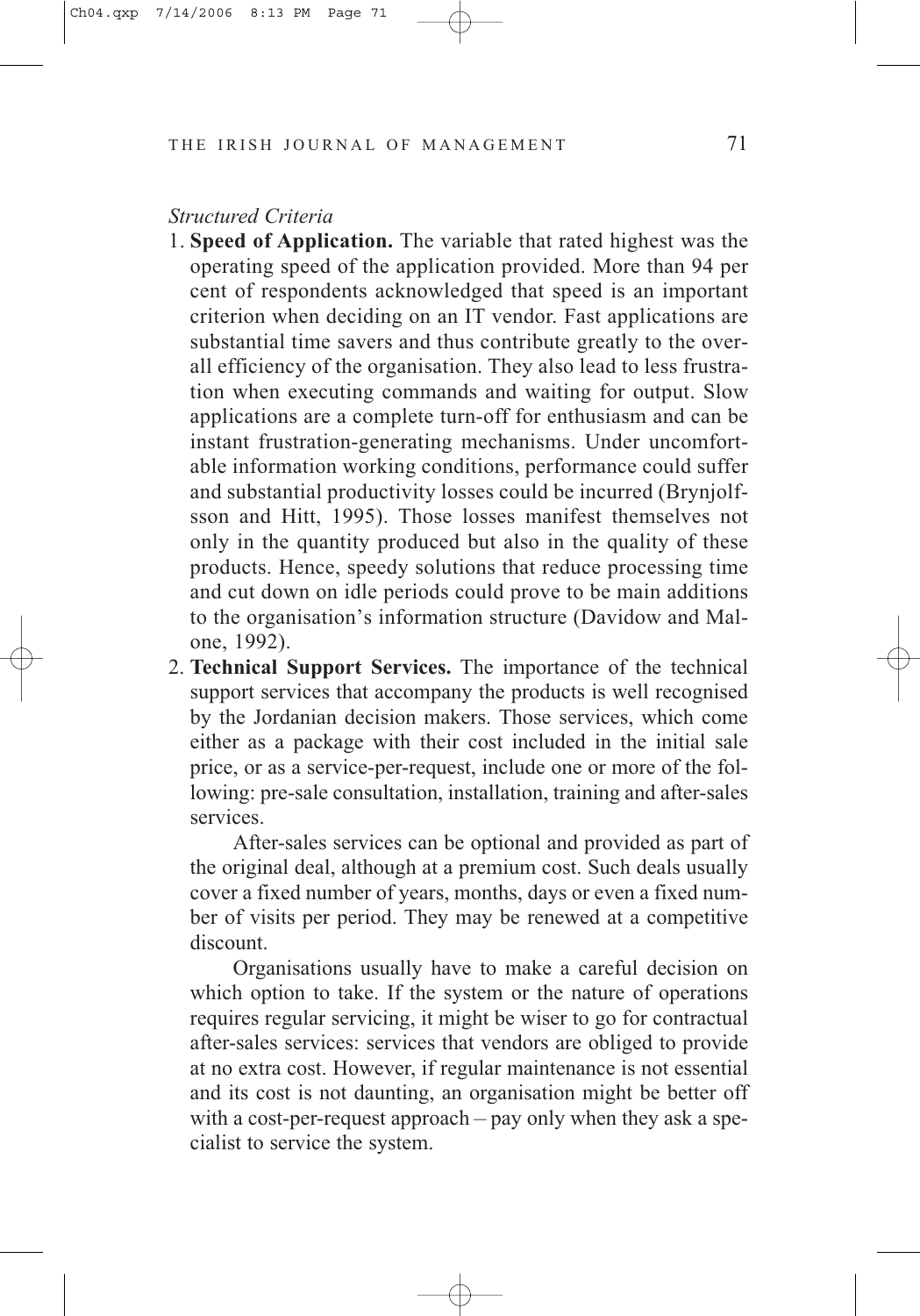However, cost is not the only variable to be considered when deciding on the technical support services. There are other variables that are of at least equal importance. Those include:

- Availability of services. Many vendors advertise that they offer pre- and after-sales services to their customers. However, whether those services are readily available or not is another matter. Under such conditions, the readiness of the service team is an important factor to consider. If various arrangements and appointments need to be made, and if it takes the service team a long time to respond, the productivity losses will mount every time a breakdown occurs or a check-up is performed. Support services should at least deliver as much as the initial contract states. Any extras will lead to more satisfaction, but any less will lead to an even greater dissatisfaction (Brynjolfsson and Hitt, 1995).
- Quality of services. The quality of services delivered is a decisive factor in determining customer satisfaction with any given vendor. Support teams that get it right from the first visit will spare the organisation many productivity losses in both the number of units rolled out of the production line and the quality of those units (Ching et al., 1996).

In many cases, support teams will always need to come back, and the need for their presence seems to be the norm. Such a situation is attributed to one or more of the following points:

- Inherently defective systems. In this case, the support teams cannot be blamed. The buying decision was made entirely by the firm and therefore the firm should take responsibility for its consequences. These consequences include factors such as low compatibility and scalability, poor integration with the existing systems, and high replacement or upgrading costs.
- Complicated organisational operations. To function effectively in such conditions, organisations will need full utilisation of the system, which in turn leads to a rapid decline of the system's capabilities. In such cases, the organisation could try to streamline and improve its operations, upgrade its current information system, or introduce a new one that could handle the organisation's operational complexities. The organisation could also decide not to make any changes to the existing situation, as it might be the only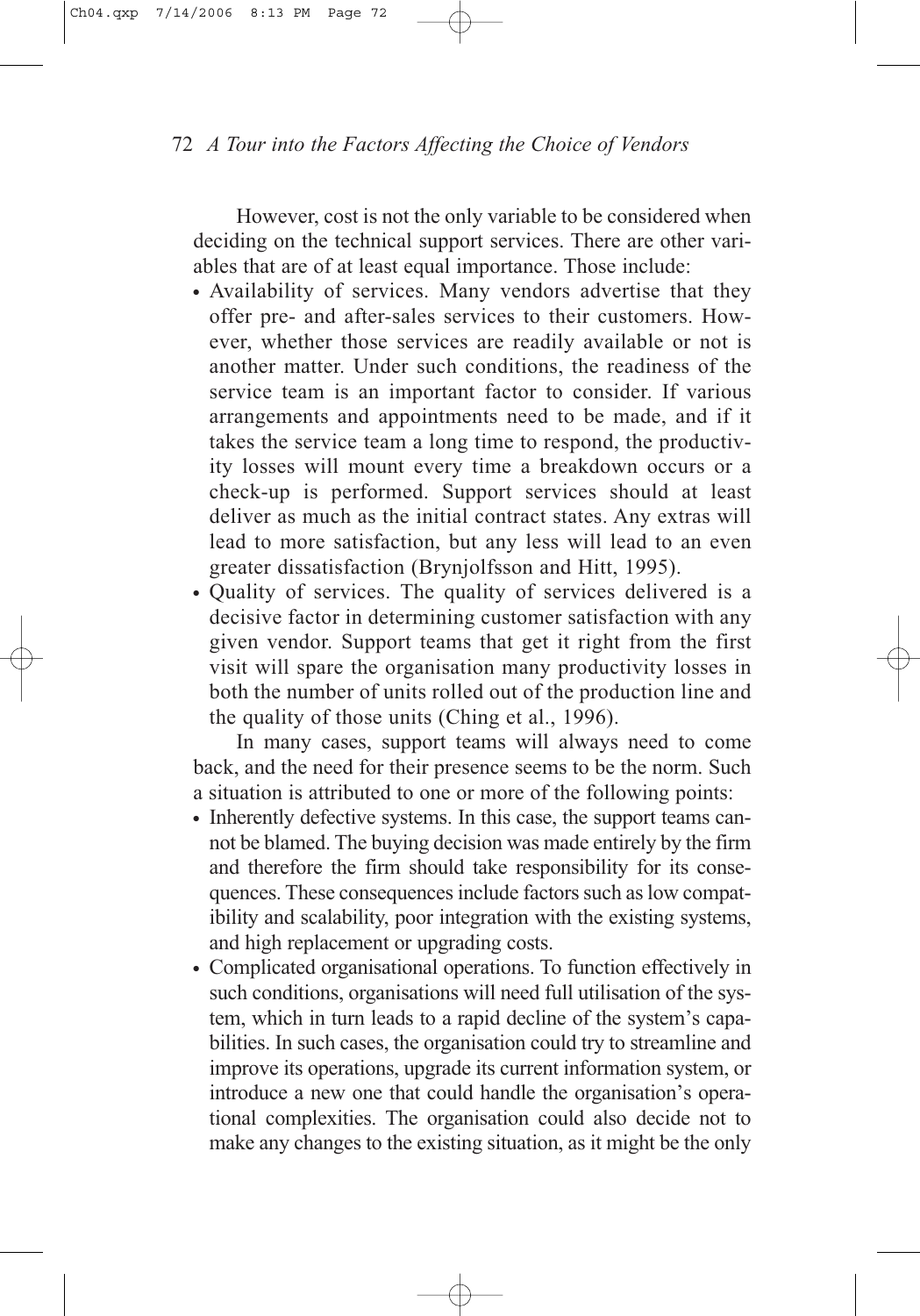feasible situation for it at the present time. In this case, support systems are not to be held responsible for productivity losses. The organisation already knows that those will be incurred anyway.

• Support teams either lacking skills or equipment (Murnane et al., 1999) or deliberately not doing the job right. The case of teams intentionally not performing the required services up to the agreed standard is more common in situations where organisations use a cost-per-request approach than in situations where services are provided on contractual bases. Since support teams will be charging maintenance cost every time they visit or provide consultation, there does not seem to be a point, other than the moral obligation of course, to permanently fix what they have come to fix; it is of greater financial benefit to them to keep the money tap flowing. This attitude results in massive losses in many organisations, especially those that lack the necessary skills to enable them to carry out basic servicing activities. On the other hand, when the support services are part of the contract and no cost is charged for visits, the issue of deliberation almost ceases to exist because it is not rewarded (Murnane et al., 1999).

However, when services are pre-contracted, the ability of the support services to honour their obligations on time becomes an issue that sometimes offsets the benefits achieved by signing a contract for after-sales services. In many cases, those teams seem to be always busy, their schedule is always full and they are always in a hurry. Those situations might lead to longer idle production times and sometimes even affect the quality of the maintenance performed (Ching et al., 1996).

3. **Provision of Localised Package.** Most software development firms have localisation specialists working for them. Those specialists make the necessary changes and adjustments to the developed software to make it suitable for use in the various regions and environments it will be marketed into. Although much software is developed in German, French and Japanese, the original language of most software is English. IT vendors in Jordan are either local vendors with local expertise and cadre, or foreign vendors. The IT solutions they provide, including software, are also either locally developed or imported. Locally developed solutions: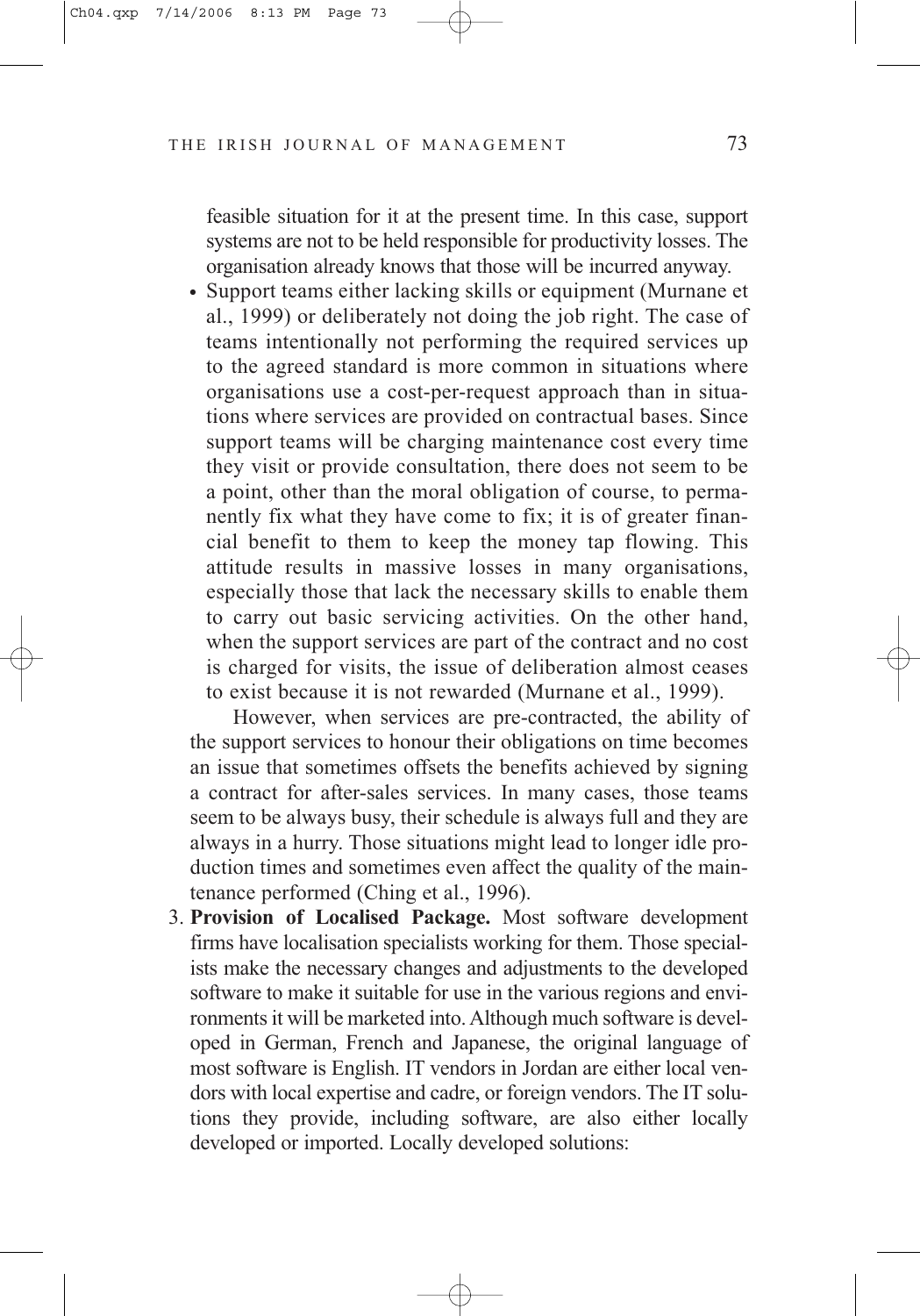- Tend to be in Arabic;
- Are designed to suit the needs of the local customers;
- Need few localisation activities aside from those that cater for the needs of special customers.

On the other hand, solutions that are developed elsewhere might need more localisation in order to fit the general requirements of the client organisation. Localisation should not be confined to software only; some might be useful for hardware as well. Systems' capabilities might need to be tuned up or down, the functions performed by those systems could be altered and the durability of those systems could vary according to organisations' needs and/or abilities.

IT vendors who have the ability to provide more localised IT solutions have a substantial leverage over others who do not. Any vendor could provide standard, off-the-shelf solutions and, as a result, the competitiveness of the vendors who depend on such solutions will be at risk due to the large number of vendors who provide them. Also, the manoeuvrability of the vendors who deal mainly with standard solutions will be restricted, because vendors who could provide clients with their specific IT needs are more likely to close more IT vending deals than others who do not.

4. **Costs.** Because most vendors provide, more or less, similar IT solutions that vary only slightly, the issue of cost differences among them gains substantial weight (Emiliani et al., 2005). When organisations decide to informatise some of their operations, they basically know what IT functions are required and, for that reason, whether a vendor provides a solution that is developed by Apple, IBM, Microsoft or a new IT start up is of no major concern to most firms, as long as it includes the required functions. Hence, costs will increasingly become crucial decision variables and they will affect which IT vendor or vendors are chosen (Moyi, 2003). Vendors who can provide solutions at significantly competitive prices will have an apparent leverage over those who do not (Alserhan and Brannick, 2002).

However, it should be noted that some solutions are more popular than others: Microsoft's operating system, Windows, is more commonly used than its Apple counterpart, OSX. Therefore the cost difference between the two must offset the reputation dif-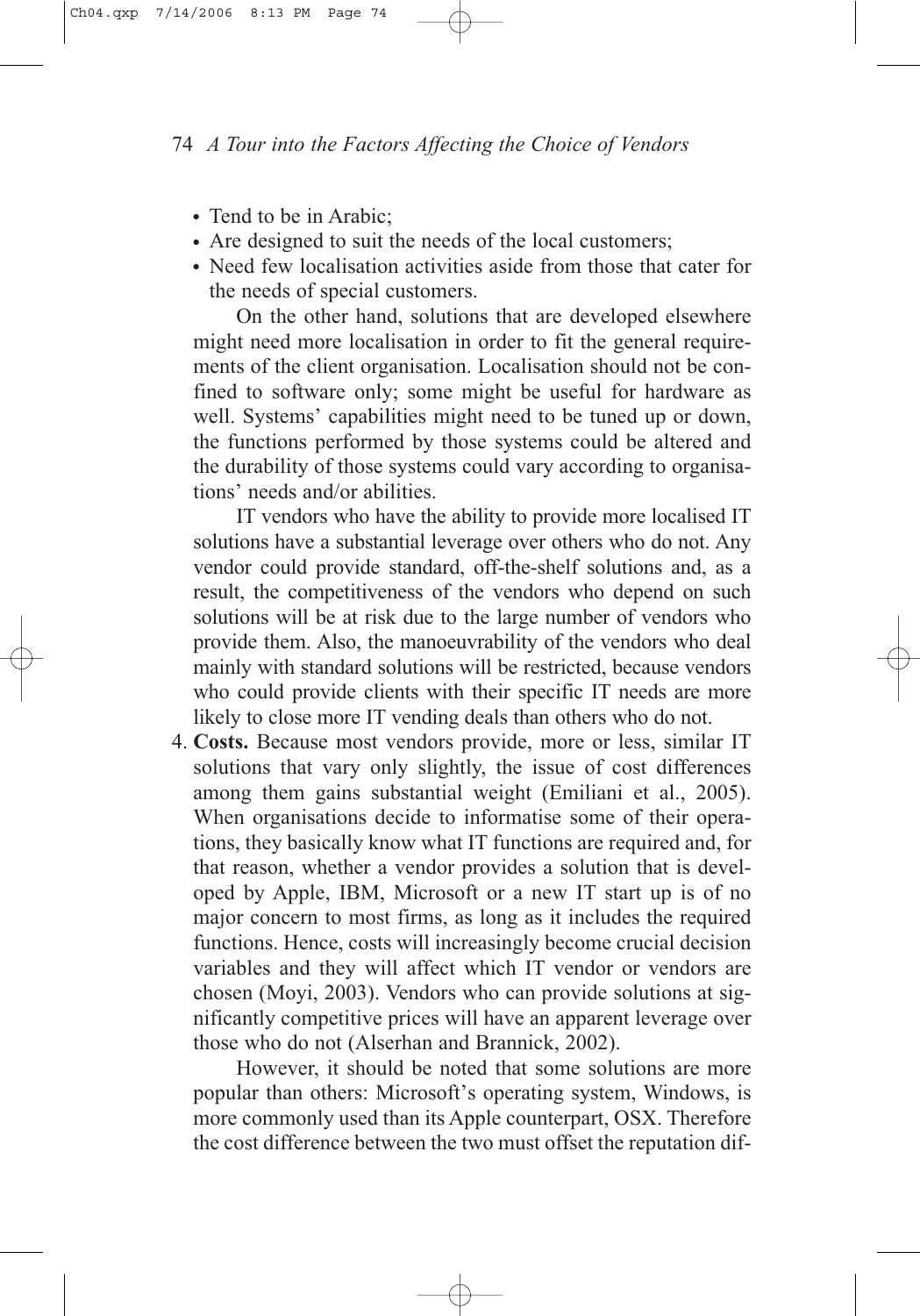ference if the vendor trading with Apple solutions is to gain the competitive edge required to market the solution, assuming, of course, that everything else remains constant.

#### *Convenience Criteria*

1. **Reputation of Vendor.** Because the people who make the decisions within organisations are exactly that, i.e. people, their decision-making process is not independent of external unstructured influences. Many decisions that are taken do not seem to follow specific processes or procedures, and many of them cannot be easily justified. The reputation of vendors is one such influence that clearly affects the choice among vendors. Approximately 89 per cent of the respondents reported that reputation is an important factor that they take into consideration when choosing among vendors. Although this variable is less structured and making a decision solely based on it seems to lack objectivity and rigor, it is a factor to account for. Organisations that usually make their decisions based on the reputation of vendors will save themselves time and hassle by screening vendors and looking for the most suitable one for them. The rule of thumb in such cases is that 'if Microsoft's Windows is used more than Apple's OSX, then Windows is better than OSX and it should be the obvious choice'. Although this deduction could be true or false, it is still a rule and it could be a real time and resource saver in the short run. Instead of diverting some of the organisation's resources towards locating, screening and evaluating vendors, it would be easier to contact the vendors who are well known and already established.

This decision-making approach, despite its short-term advantage, could lead to major long-term disadvantages such as:

- The solutions acquired will be standard, off-the-shelf applications and, as a result, might not fit exactly with the organisation's needs.
- Such solutions could have added functions that the organisation does not need and thus, cost more to acquire and cost more in terms of their infrastructure requirements.
- The solutions might be multiple-purpose solutions that could perform a wide range of activities, many of which will not be utilised by the firm in the foreseeable future. Such solutions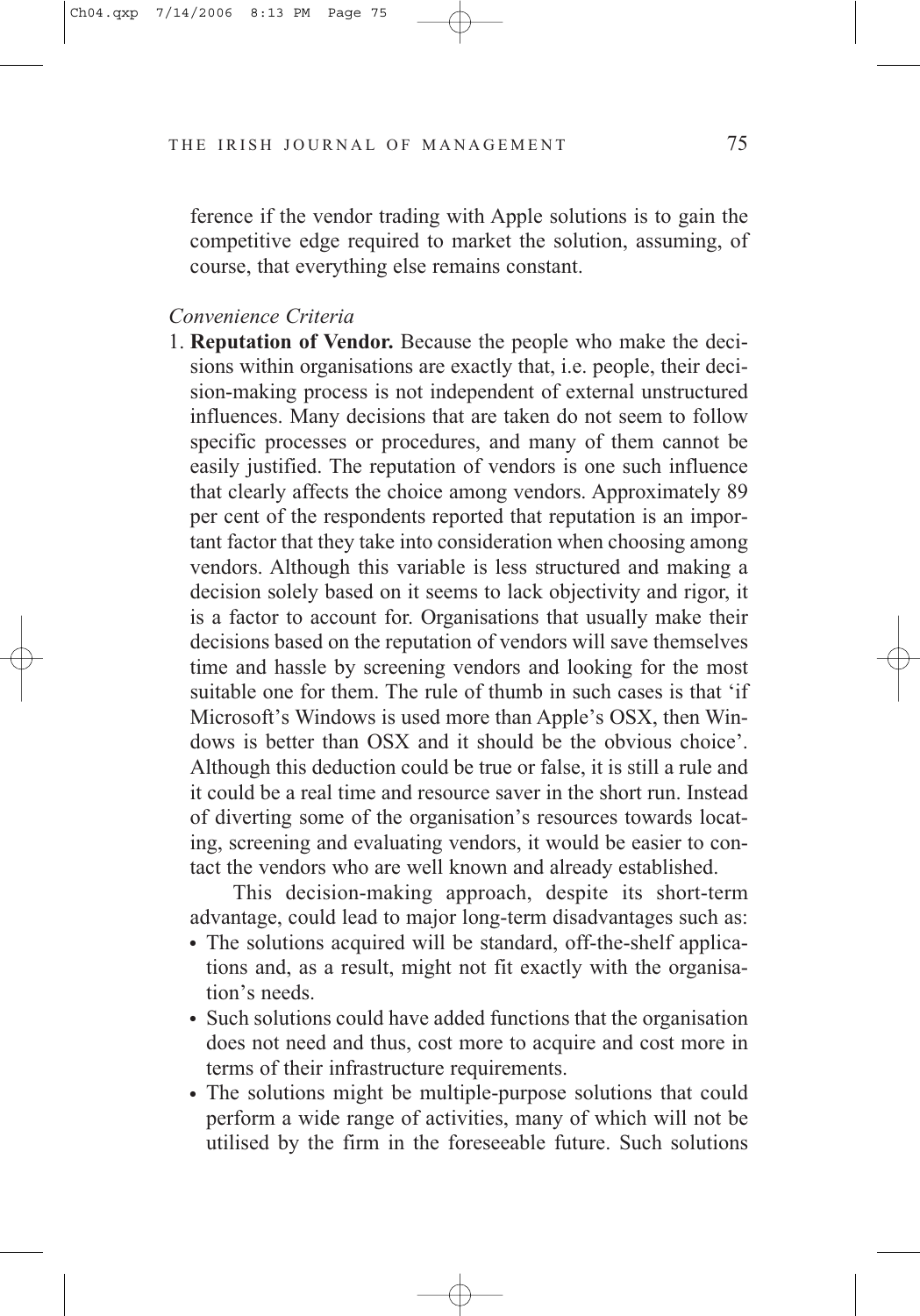usually cost huge sums of money, while at the same time their potential might never be fully utilised.

In light of the above, the reputation of the vendor as a decision-making variable appears to be used more frequently than previously thought in decisions about vendors (Bennett, 2005). Although this approach has some advantages, it also has major drawbacks and, consequently, it should be used with caution and in association with other variables. The reputation is an indicator among others and should be seen as such. Assigning more weight to it might not be the wisest decision that an organisation could take.

2. **Special Promotions.** Promotional campaigns could lead to major short-term advantages for vendors. A carefully designed and welltargeted campaign could motivate potential clients to analyse their information needs and look for means to meet them. For campaigns to be effective, they should not be one-off efforts but should be continuous, structured, and accompany customers in their decision-making processes. They should be present at every stage in that process and be ready to provide deals, extra stimulus, guidance or consultation. The details transmitted in such campaigns should be designed to lead the potential customers towards making a decision that is commensurate with the vendors' interests.

The ability of vendors to offer special conditions to potential clients, whether those conditions are extended payment periods, superior services or additions to the overall solution, should be made known and emphasised in any promotional campaign the vendor undertakes. Offering packages of competitive products, services and costs will greatly enhance a vendor's market position and significantly assist him/her in realising a favourable stand against other competitors. Vendors who are able to sense the market's information needs, know customers' abilities and who are able to use the above positively will be in a more competitive position than those who tend to be reactive and wait to be approached by potential customers (Bensaou and Earl, 1998). Proactive vendors who can stimulate a need, or at least pinpoint it to a customer, are more likely to capitalise on the opportunity that might arise from the possible need recognition or creation at the customer's end. Vendors should not wait for customers to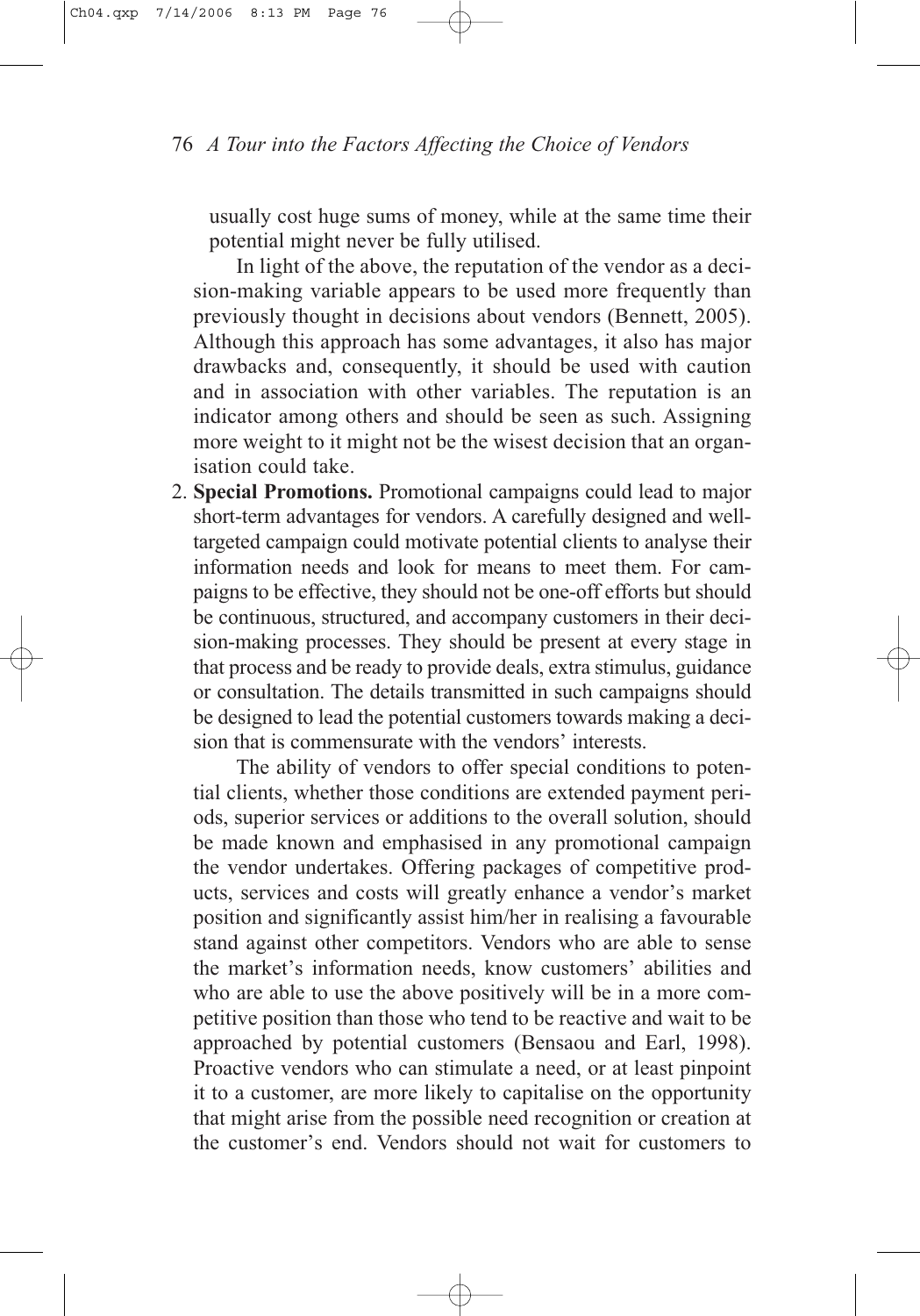realise that they have a need or that their performance could be enhanced. Rather, they will be more prepared and in a much better position to offer the solutions that can satisfy that need if they have helped to create it in the first place.

3. **User Friendly-Solutions.** Although this variable is rated low, it is still perceived as an important decision variable, with 60 per cent of all respondents reporting that it is a variable to be considered when deciding among competing IT vendors and the solutions they offer. A complicated solution means that more training will be required if potential users are to reach the level where they feel comfortable with it (Gary, 2000; D'Orville, 1996). Complicated solutions could easily lead to user frustration and reduce users' confidence in their ability to master the application.

Solutions that are user-friendly tend to break the perceived technological barriers that prevent many users from fully reaping the benefits of the information systems that their organisations use. Easy to use applications should be preferred over those that are not, provided, of course, that their performance is up to the required standard. Vendors who are in a position to offer such solutions to potential customers could have a substantial leverage over other vendors who do not (Alserhan and Brannick, 2002).

4. **Recommendations from Reference Groups.** Such recommendations are usually very effective in the decision-making process. Family members and friends are usually trusted and their opinions tend to be impartial, provided out of sincerity and for the sake of advice alone to the best of their knowledge, with no commercial purposes behind them (Moyi, 2003). The kinds of recommendations they provide are not reward-based and recommenders usually do not expect more than a 'thank you' in return. They might also take the initiative themselves and search for more alternatives or suggest options that were not considered in the first place.

Recommendations that come from trusted parties are very powerful, especially in situations where the overall picture is still not clear enough for the decision-maker to make an acceptably informed decision. Since such recommendations are strong and those offering them do so in a sincere and relatively 'forceful' manner due to their special relationship, management might be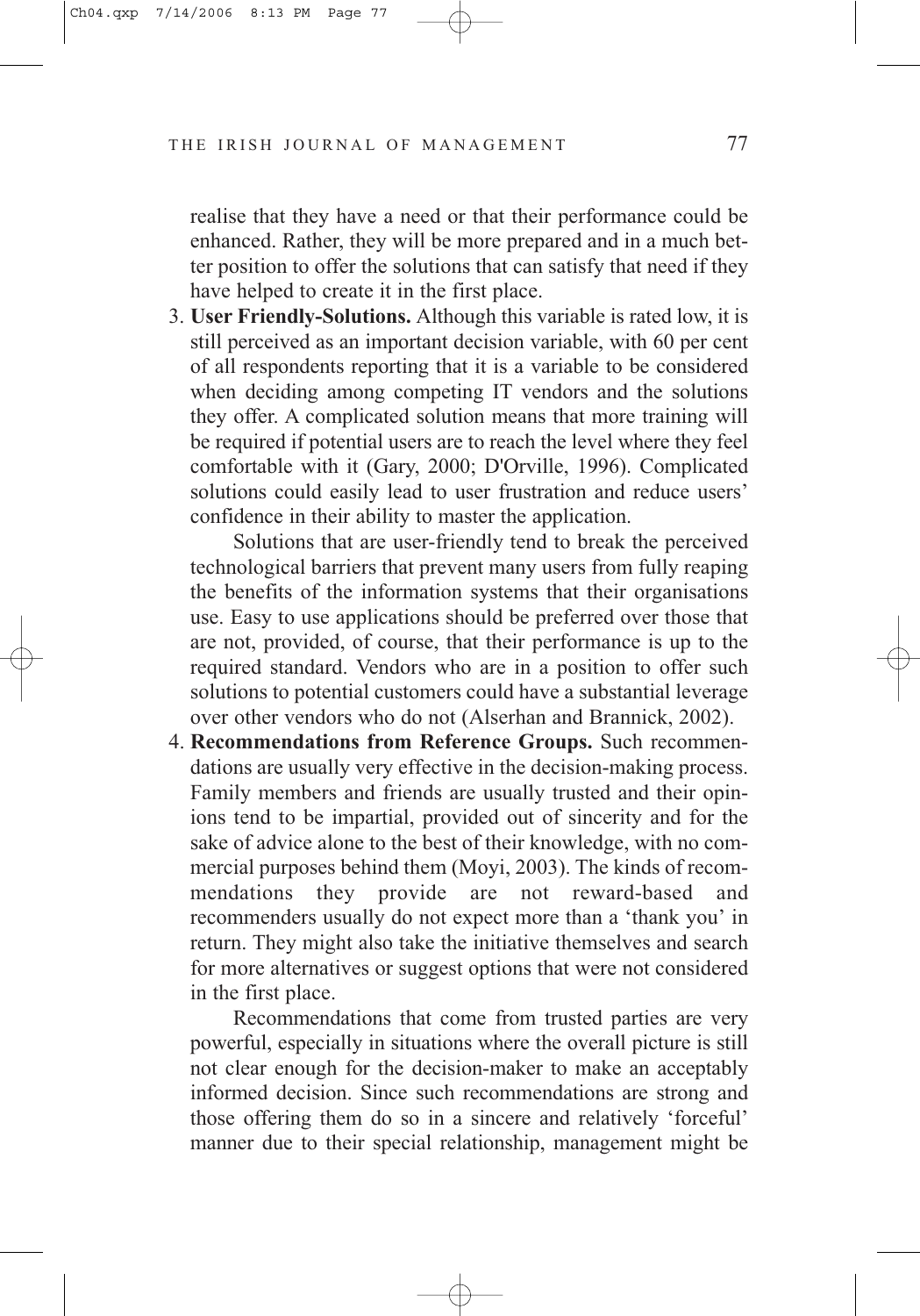unconsciously driven towards making 'uninformed' decisions that are not perfectly in line with the organisation's overall direction.

It is helpful to ask for advice from those who are trusted to give impartial advice, but in the end, the decision that should be taken is one that is informed, logical and supports the attainment of the organisation's strategic objectives. Opinions and consultations should be sought from all those who can offer them, but it should be management that have the final say.

#### **CONCLUSION**

Choosing IT vendors is an integral component of a firm's IT deployment strategy. Therefore, the final choice of an IT vendor should be the result of careful and in-depth analysis of the various variables involved in the deployment. A helpful tool in this regard would be the use of a checklist matching the needs of the firm with the total package a vendor is offering. This tool could be used either as an initial method for short-listing candidate vendors or, if fully developed, as a comprehensive decision-making criterion. Such a list, though, is time sensitive and needs to evolve along the firm and the solutions available in the marketplace.

Finally, the findings of this study reveal that more emphasis is being placed on the structured vendor criteria (i.e. measurable) than on unstructured ones (i.e. convenience). This finding means that IT implementation initiatives are being carried out more professionally and that they are systematically evaluated to ensure higher overall deployment success.

#### **REFERENCES**

- Alserhan, B. and Brannick, T. (2002) 'Information Technology in Ireland: The Myth and the Reality', *The Irish Journal of Management,* Vol. 23, No. 1, pp. 1–23.
- Bennett, M. (2005) 'Business Apps and Services Vendors Get Bad Reputation', *IT Week,* 9 September.
- Ben, L. (2005) 'Going Beyond "Misfit" as a Reason for ERP Package Customisation', *Computers in Industry,* Vol. 56, No. 6, pp. 606–19.
- Bensaou, M. and Earl, M. (1998) 'The Right Mind Set for Managing Information Technology', *Harvard Business Review,* Vol. 76, No. 5, pp. 118–29.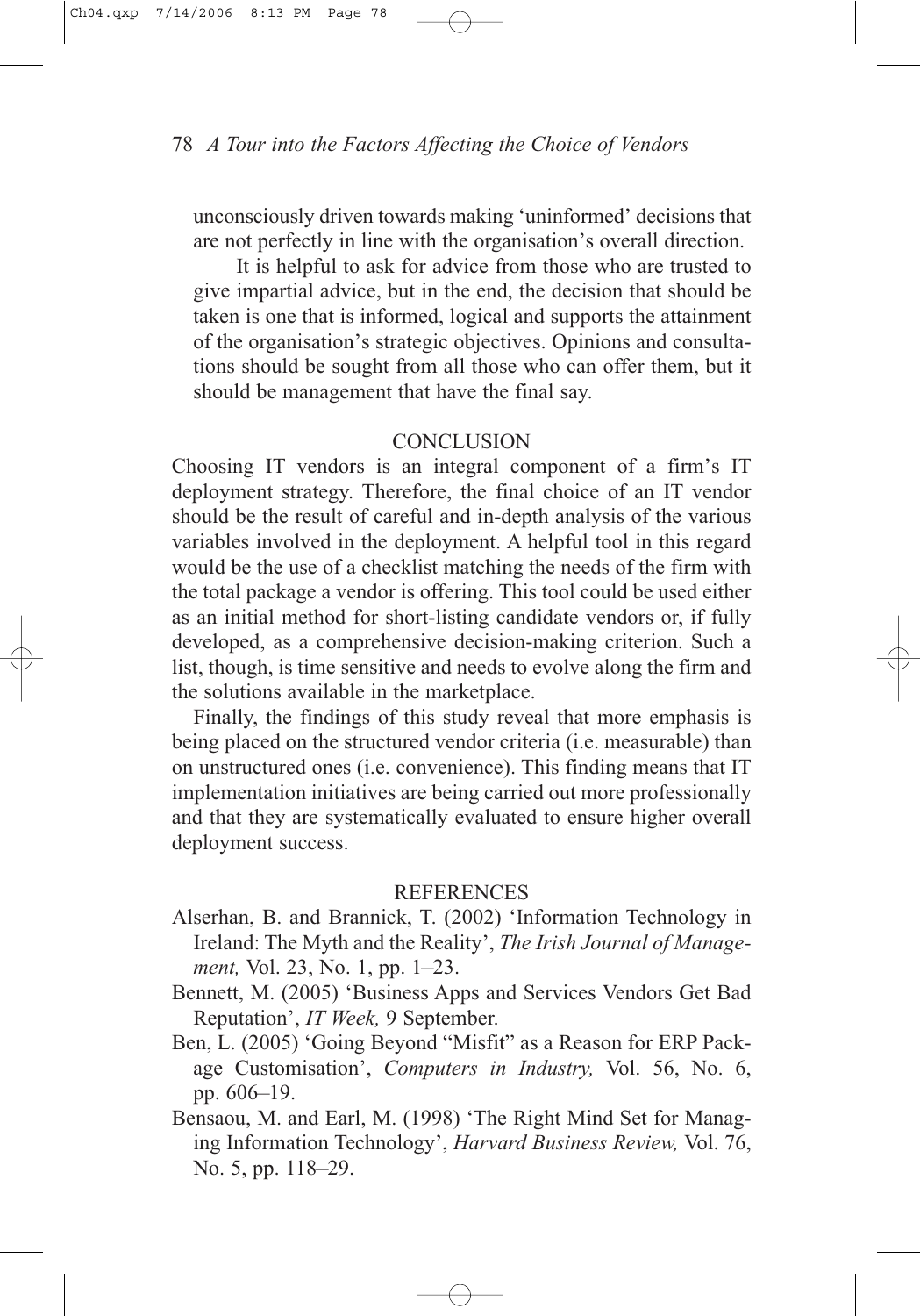- Brynjolfsson, E. and Hitt, L. (1995) 'Information Technology as a Factor of Production: The Role of Differences Among Firms', *Economics of Innovation and New Technology,* Vol. 2, No. 4, pp. 71–83.
- Ching, C., Holsapple, C. and Whinston, A. (1996) 'Toward IT Support for Coordination in Network Organisations', *Information and Management,* Vol. 30, pp. 179–99.
- Davidow, W. and Malone, M. (1992) *The Virtual Corporation: Structuring and Revitalizing the Corporation for the 21st Century,* New York: Harper Business.
- D'Orville, H. (1996) *Technology Revolution Study: Communications and Knowledge Based Technologies for Sustainable Human Development,* New York: UN Development Program Bureau for Policy and Program Support.
- Emiliani, M., Stec, D. and Grasso, L. (2005) 'Unintended Responses to a Traditional Purchasing Performance Metric', *Supply Chain Management,* Vol. 10, No. 3, pp. 150–6.
- Gary, B. (2000) 'Training: The Forgotten Value of Technology', *Accounting Today,* Vol. 14, No. 2.
- Moyi, E. (2003) 'Networks, Information and Small Enterprises: New Technologies and the Ambiguity of Empowerment', *Information Technology for Development,* Vol. 10, pp. 221–32.
- Murnane, R., Levy, F. and David, A. (1999) 'Technological Change, Computers and Skill Demands: Evidence from the Back Office Operations of a Large Bank', Economic Research Labor Workshop, NBER.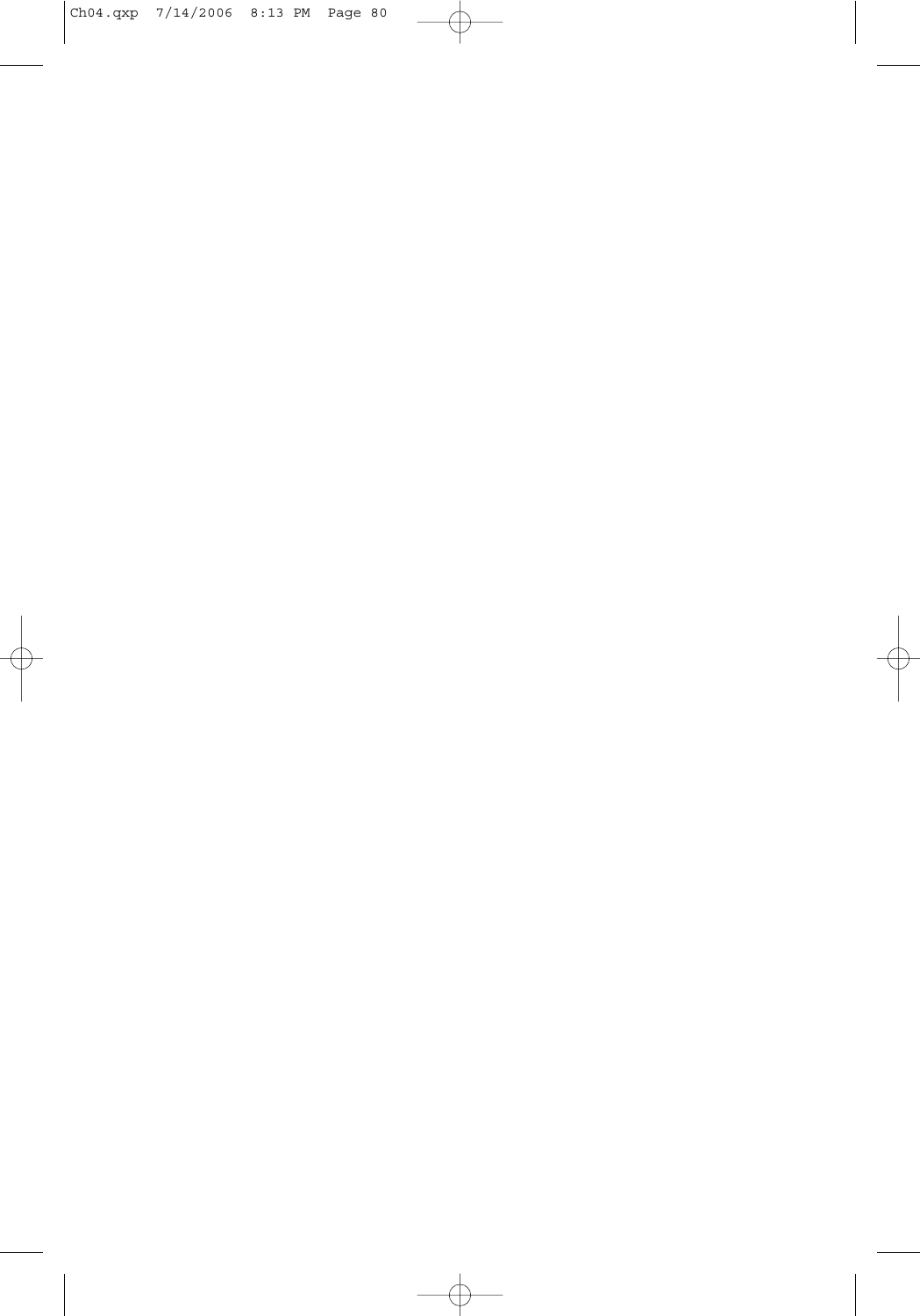# The Internationalisation of Indigenous Irish Software Technology Companies: An Exploratory Study

. . . . . . . . . . . .

D EIRDRE G A R VEY \* LOUIS BRENNAN<sup>\*\*</sup>

#### ABSTRACT

In the context of Ireland's increasing levels of outward foreign<br>direct investment (FDI), the strategic importance of the indigenous n the context of Ireland's increasing levels of outward foreign software technology sector and increasing levels of globalisation, this paper describes an exploratory study of the internationalisation of the indigenous Irish software technology sector. Recent research has challenged the stage theories of internationalisation and suggests that small firms in knowledge-intensive industries are internationalising more rapidly and from inception. A different view of the role of knowledge is provided in this emerging pattern of internationalisation – knowledge as a driver of internationalisation rather than a barrier to be overcome in an incremental process. The paper concludes by comparing and contrasting the findings across research on the high-technology sector in other countries.

#### **BACKGROUND**

#### Ireland's changing levels of FDI

Ireland has been very successful in attracting foreign direct investment (FDI). In 1998 Ireland's level of inward investment as

\* Irish Management Institute

\*\* School of Business Studies, University of Dublin, Trinity College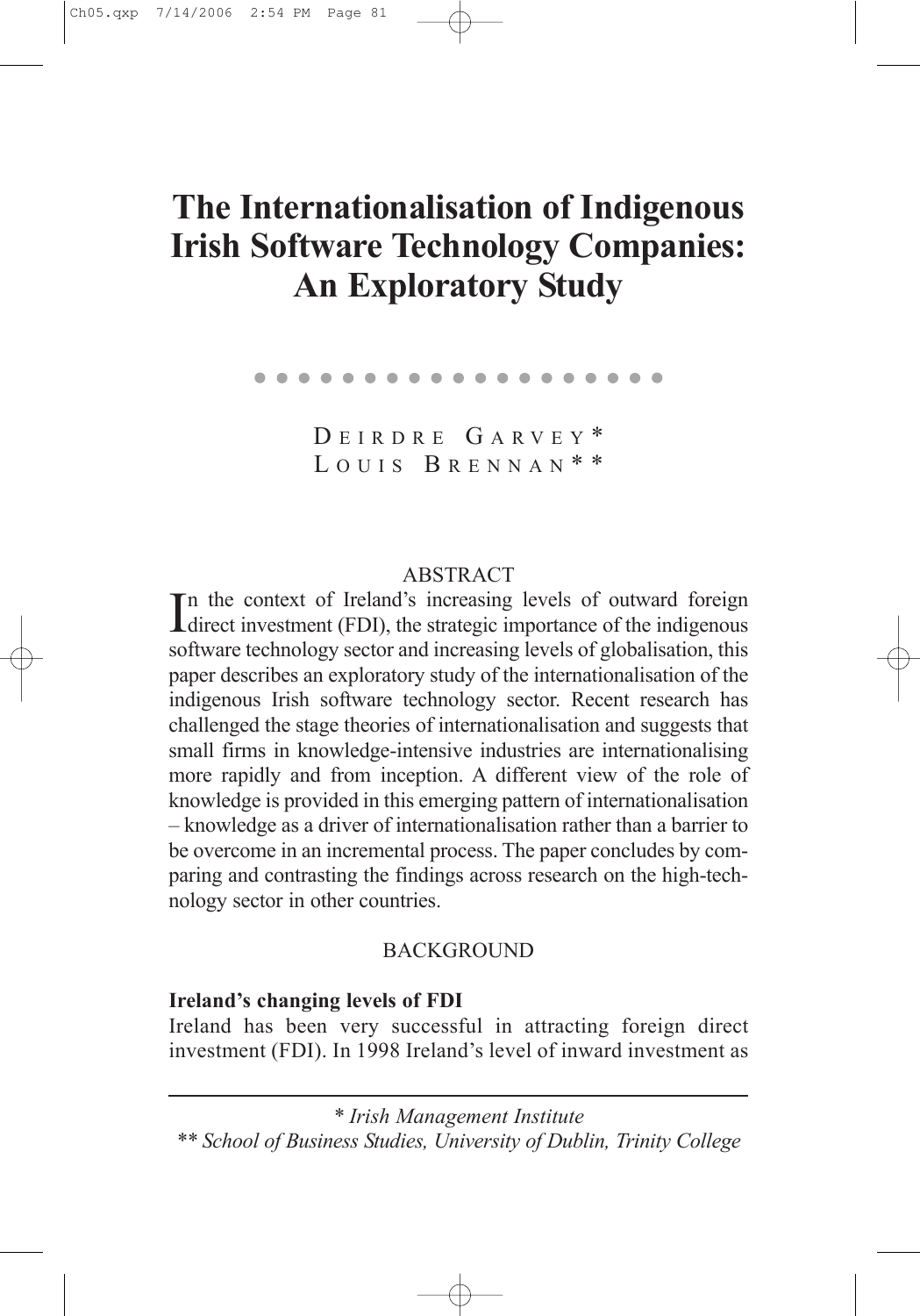a percentage of Gross Domestic Product (GDP) was 32.7 per cent in comparison of a European Union (EU) average of 17.3 per cent. However, this situation is changing and in 2001 Ireland's inflow of FDI fell by 60 per cent (Forfás, International Trade and Development Report, 2003). As the level of inward FDI into Ireland has fallen since 2000, the nature of FDI has also changed (International Trade and Investment Report, 2003). While Ireland's outward FDI level as a percentage of GDP is well below the EU average, 22.5 per cent (EU average was 39.6 per cent in 2003), it has increased significantly in the past fifteen years (UNCTAD, World Investment Report, 2004). According to national data sources, outward FDI increased 30 per cent as Irish businesses increased the pace of their internationalisation (Forfás, 2002). However, published data on direct investment flows between Ireland and the rest of the world does not provide a comprehensive breakdown by sector of origin or country of destination (Forfás, Statement on Outward Direct Investment, 2001).

Dunning (1996) in his 'Investment Development Path' (IDP) examines the relationship between the development of an economy in stages, and inward and outward FDI. At stage three of the IDP, the original advantage of low cost is being eroded and is being replaced with technological advantages, managerial and marketing know-how. There is a slowdown of inward FDI at this stage and outward FDI starts to develop. The strategic outlook for companies in the economy at this stage is increasingly global. Görg (2000) classifies Ireland as approaching stage three of Dunning's IDP. Similarly to Görg's analysis, Porter et al. (2002) describe Ireland in the Global Competitiveness Report (2002), as being on the cusp of innovation driven growth.

# The importance of the indigenous software technology sector

In 1992, it was identified in the Culliton report that while attracting FDI has been a successful policy in the past, in future Ireland must focus on developing its indigenous sector. Ireland's indigenous technology sector was identified at that stage as having significant potential to contribute to the growth of Ireland's economy. Ireland's dependence on inward FDI has been associated with the use of imported rather than locally generated technologies – this has left a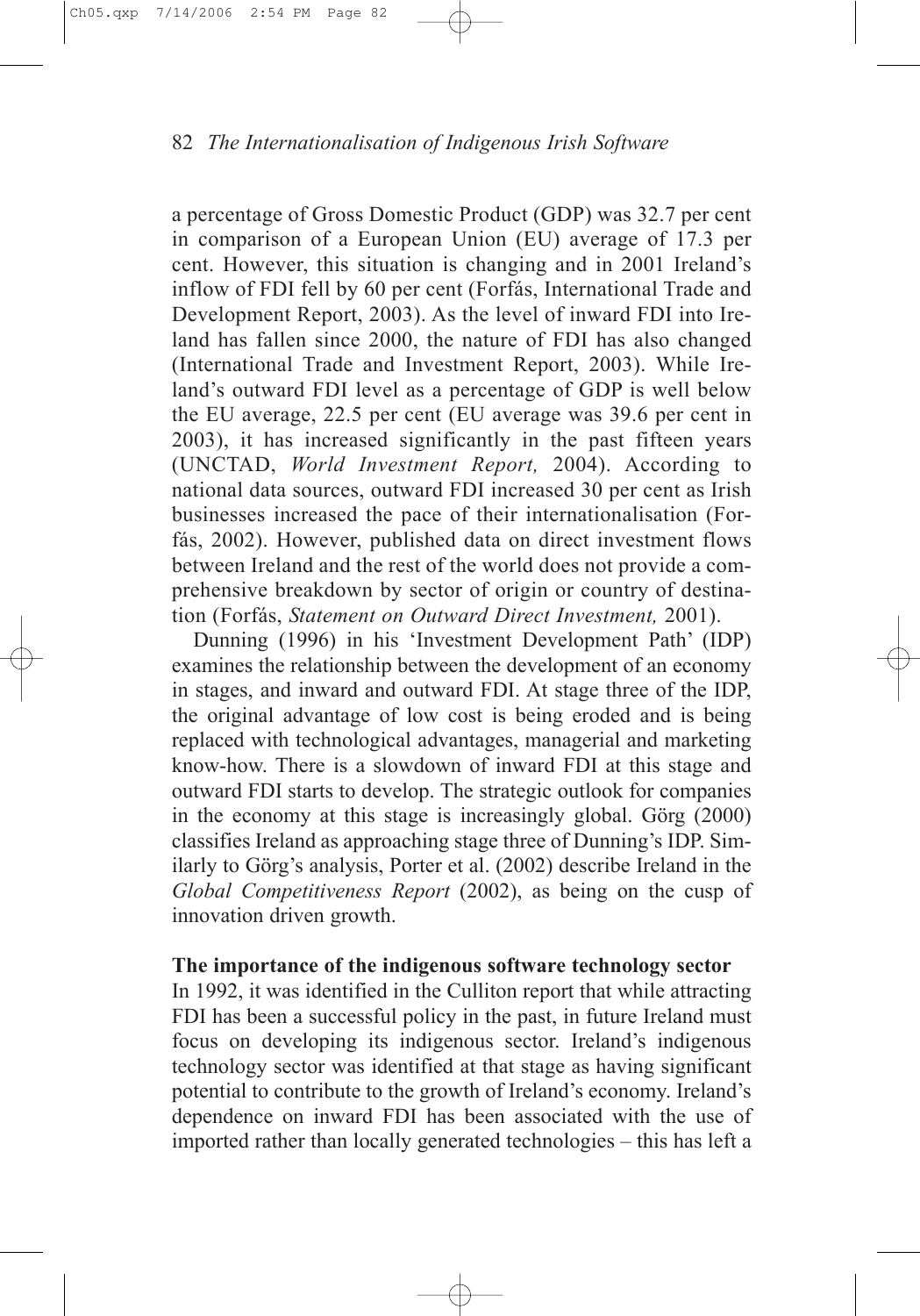large deficit in Ireland's technology 'balance of payment' (Green, 2000: 3). This gap is now being addressed by the growth of Ireland's indigenous software industry.

Using the measure of Gross Expenditure on R&D as a percentage of Gross National Product, Ireland is below the EU average of 1.9 per cent, at 1.4 per cent (OECD, 2001 cited in Forfás, 2004). It lags behind the leading knowledge-driven economies of Sweden (4.27 per cent) and Finland (3.49 per cent). While Ireland's public R&D expenditure lags behind the European average, its business R&D expenditure is in a better position and has more than doubled over the past decade as indigenous technology companies allocate over 20 per cent of value of sales to R&D. Over the past ten years, seven indigenous Irish software companies have listed on major international stock exchanges. Indigenous Irish software companies had a combined turnover of over  $€1.4$  billion (HotOrigin, 2002) and are described by National Software Directorate (NSD) as export-oriented, with 70 per cent of their products going to international markets. Enterprise Ireland's Overseas Incubator Facilities state that over 220 Irish high-technology companies are currently active in the US and have set up US headquarters and local offices (National Software Directorate, 2004). However, in a study completed by PricewaterhouseCoopers (1999) of Ireland's hightechnology internationally traded services sector, it was highlighted that establishing a global position for their products and services is a key challenge facing Irish software companies. Research by HotOrigin (2002) on the indigenous Irish software sector also found that entering international markets is one of the biggest challenges faced by these companies and describes the need for companies to 'internationalise fast and smart' (2002: 39).

## Global integration

Globalisation is defined as the process by which the world's economy is transformed from a set of national and regional markets into a set of markets that operate without regard to national boundaries (Fraser and Oppenheim, 1997). A 1997 McKinsey report highlighted that there is nothing new about globalisation – it has been happening for decades. However, the pace has suddenly changed from a gradual one to a much faster pace. It is estimated that the size of the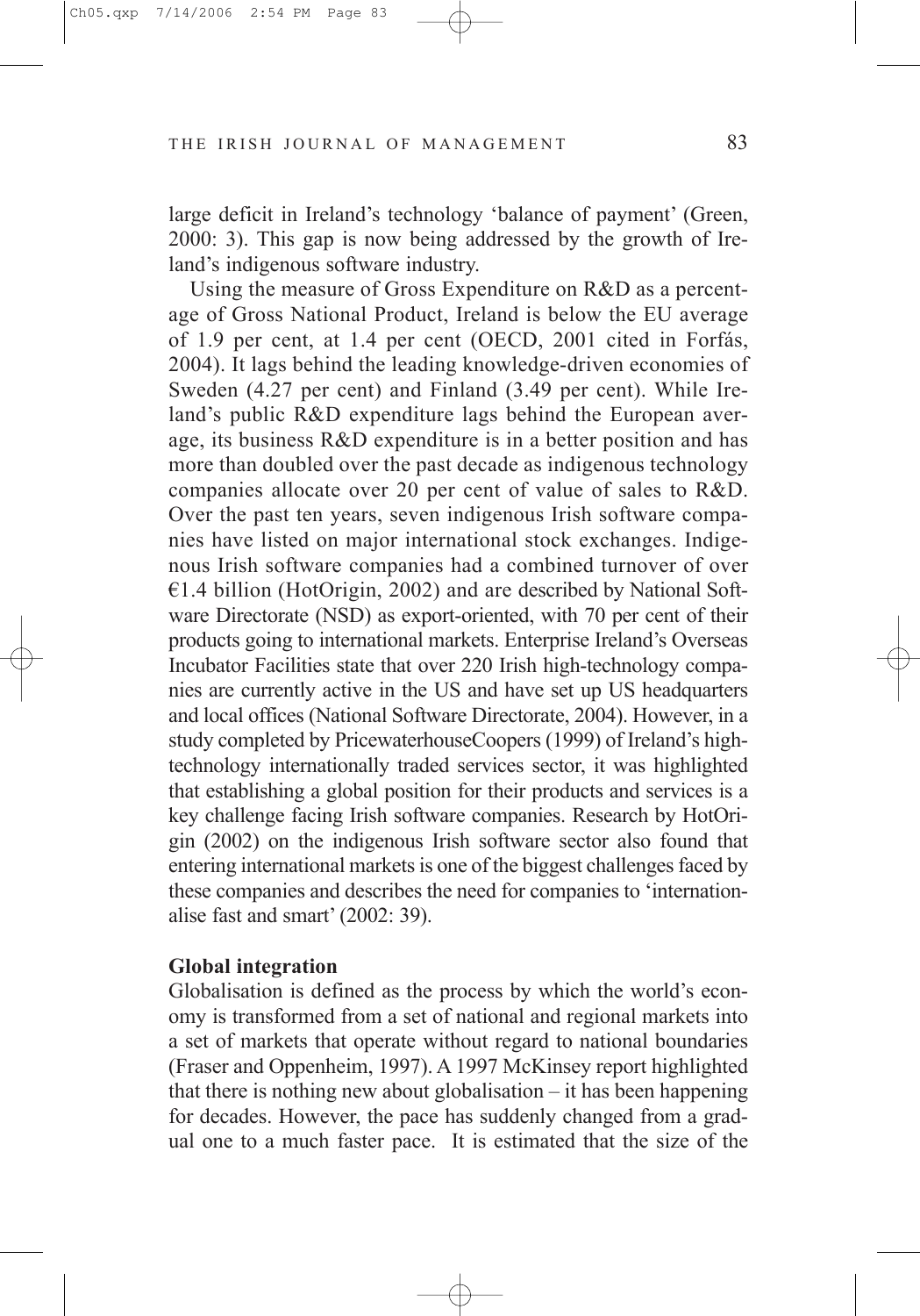global arena will have increased twelve-fold by 2027 and that more global integration will occur in the next 30 years than has done in the previous 10,000 years (Bryan and Fraser, 1999). According to Foreign Policy's Globalisation index (Kearney, 2002), small trading nations tend to show higher levels of integration with other countries than their larger neighbours. In 2000, Ireland was described in the report as 'one of the largest beneficiaries of the global boom in high tech and information technologies' (Kearney, 2002: 44). Investment in technology-related assets is seen as one of the key drivers of internationalisation (Kogut and Chang, 1991; Kogut and Zander, 2003). In the context of:

- the changing nature of Ireland's FDI levels and the lack of sector-specific data in relation to this;
- the strategic importance of the software technology sector to Ireland's economic development and its high international growth levels in recent years;
- the overall increased level of global integration, particularly in small trading nations, an initial exploratory study was carried out on the indigenous Irish software technology sector. The overall objective of the study is to develop some insight into the factors influencing the internationalisation of indigenous Irish software technology companies.

# MODELS OF INTERNATIONALISATION

Internationalisation is defined as 'the increasing involvement in international operations'(Welch and Luostarinen, 1988). At the firm level, two somewhat similar models have emerged in Europe and the US. Andersen (1993) has termed these as the Uppsala Internationalization Model (U-Models) (Johanson and Wiedersheim-Paul, 1975; Johanson and Vahlne, 1977) and the Innovation-Related Models (I-Models) (Bilkey and Tesar, 1977; Cavusgil, 1980). Both models view internationalisation as a gradual incremental process.

# U – Models

Based on a case study of four Swedish firms, Johanson and Wiedersheim-Paul (1975) found that firms internationalise according to a chain of establishment. They distinguish four stages: from no regu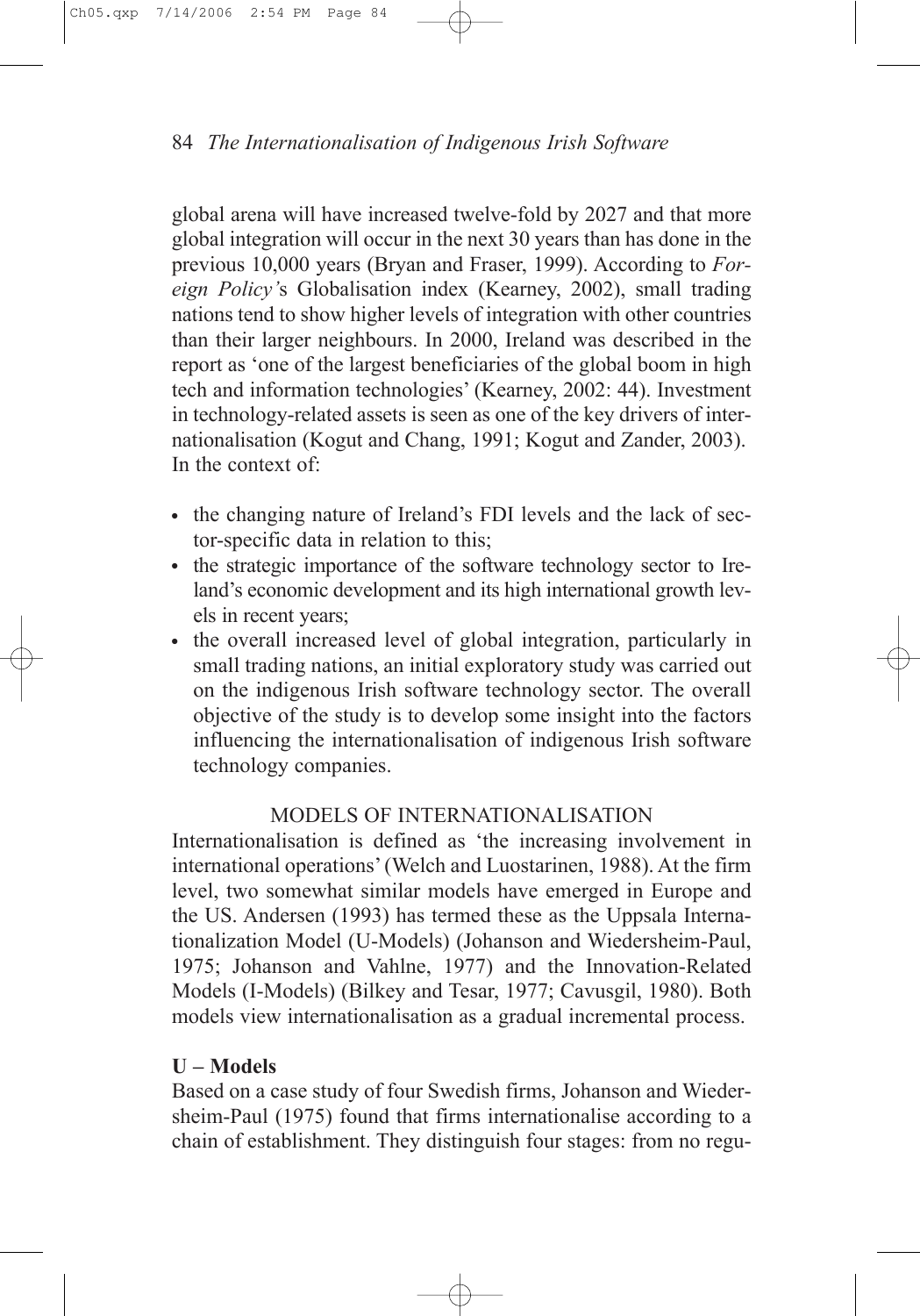lar export activities, to export via agents, to establishment of an overseas subsidiary, to finally an overseas manufacturing plant.

Based on their study, they conclude that these firms enter new markets with successively greater psychic distance in a series of stages. The concept of 'psychic distance' has been defined as factors preventing the flow of information between firm and market, including such factors as language, culture, political systems, level of education and level of industrial development (Johanson and Vahlne, 1977). The basic assumptions of the Johanson and Vahlne model (1977) are that lack of knowledge about foreign markets is an important obstacle to the development of international operations and that the necessary knowledge can be acquired mainly through operations abroad. It is based on a study of large Swedish manufacturing firms in 1977. They present internationalisation as a result of a series of incremental decisions. These incremental decisions are affected by market commitment and market knowledge. The model is a dynamic model in which there are state and change aspects of internationalisation variables. The state aspects are market commitment – resources committed to foreign markets. The change aspects are the decisions to commit resources and the performance of activities. They highlight the type of knowledge as experiential knowledge, being 'the critical kind of knowledge' (Johanson and Vahlne, 1977: 29) in the international context and a driving force behind the process. It views experiential knowledge as not only a method of reducing risk but as a vehicle for acquiring information and for generating opportunities abroad. The Johanson and Vahlne model implies that market commitment will be made in small incremental steps as firms gain experiential knowledge. The model is presented as a dynamic approach as market knowledge and commitment change. They also note that firm size, technology, product line and home country affect the characterisation of internationalisation in different ways.

#### I - Models

The innovation-related models of Bilkey and Tesar (1977), Cavusgil (1980), Czinkota (1982) and Reid (1981) are similar in assuming internationalisation as an incremental process although varying in the number of stages. Internationalisation is presented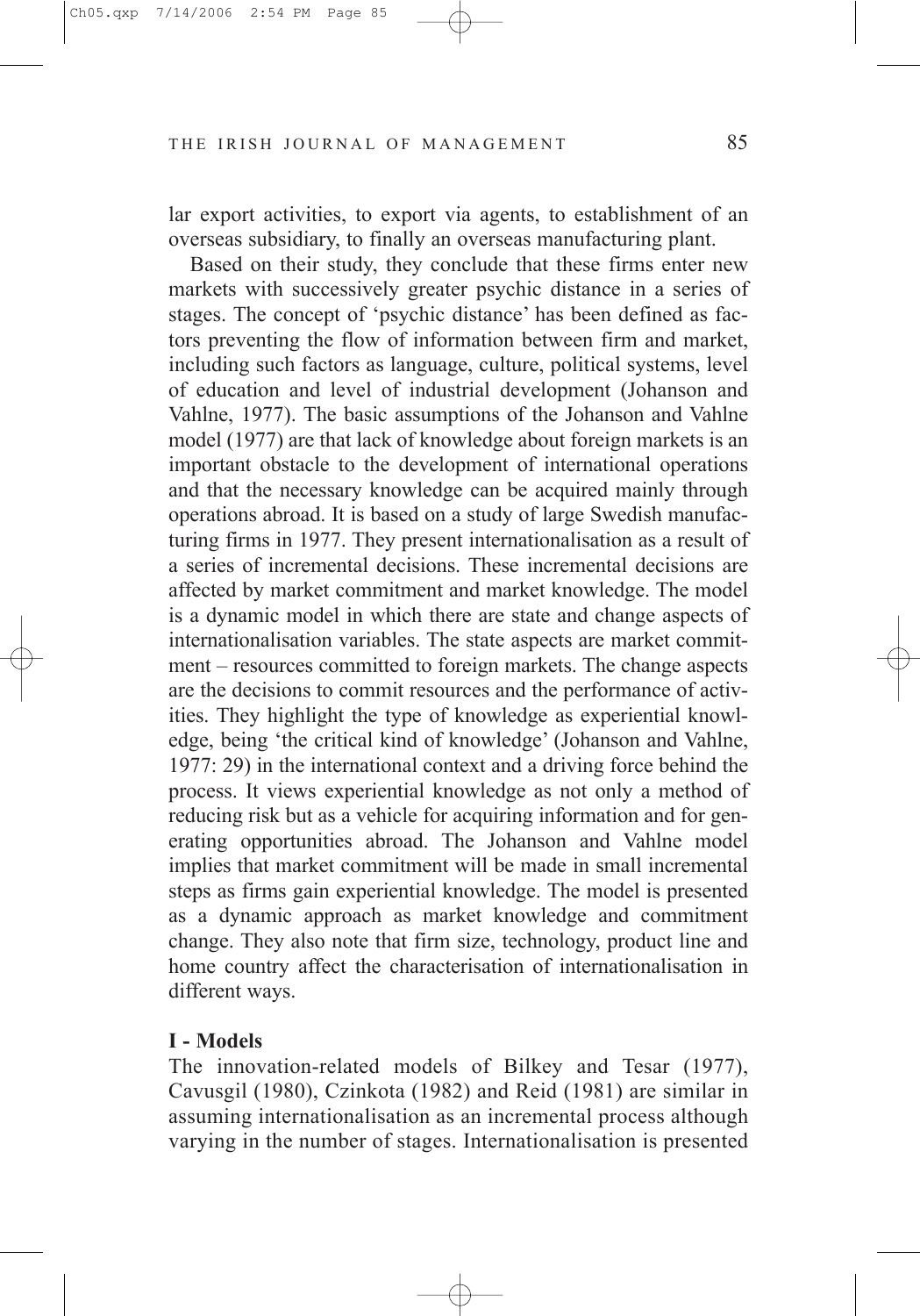in these models as an innovation of the firm, a learning approach. The innovation related models highlight that there are differences between the internationalisation process in large and small firms. For example, Cavusgil (1982) puts forward a three stage process of internationalisation from an initial 'experimental stage' where exporting is marginal and intermittent, to an 'active involvement stage' to a 'committed involvement' stage where the firm has a long-term commitment to international markets. Reid (1981) notes that the export behaviour in small firms is likely to be influenced by the individual decision-maker whereas in the large firm it is likely to be more structurally determined. Andersen (1993) highlights that while the U-Model is assumed to be valid for firms of any size, the I-Models may be applicable to small firms only. Andersen (1993) describes both U- and I-models as behaviourally oriented and that the gradual pattern of internationalisation is attributed to the lack of experiential knowledge and the uncertainty relating to the decision to internationalise.

Other studies have supported this incremental process; Luostarinen (1980) and Larimo (1985) have produced similar evidence for Finland and Buckley (1982) in the UK. Coviello and McAuley (1999) identified eight different studies supporting an incremental internationalisation process for small firms.

CHALLENGES TO MODELS OF INTERNATIONALISATION Despite the support for the above models, since the 1980s the stage theory of internationalisation has been challenged. These challenges have been specifically in relation to the process and pace of internationalisation, knowledge as a barrier to internationalisation, the role of the founder and network relationships.

# Knowledge as barrier to internationalisation

Andersen (1993) challenges the assumption of experiential knowledge of the U-Models, highlighting that when market conditions are stable and homogenous, relevant market knowledge can be gained in ways other than experience. Similarly, Young (1987) notes that specifically in relation to high-technology firms, as firms learn from the experience of others that some of the barriers to internationalisation should be reduced. Erkko et al. (2000) note that knowledge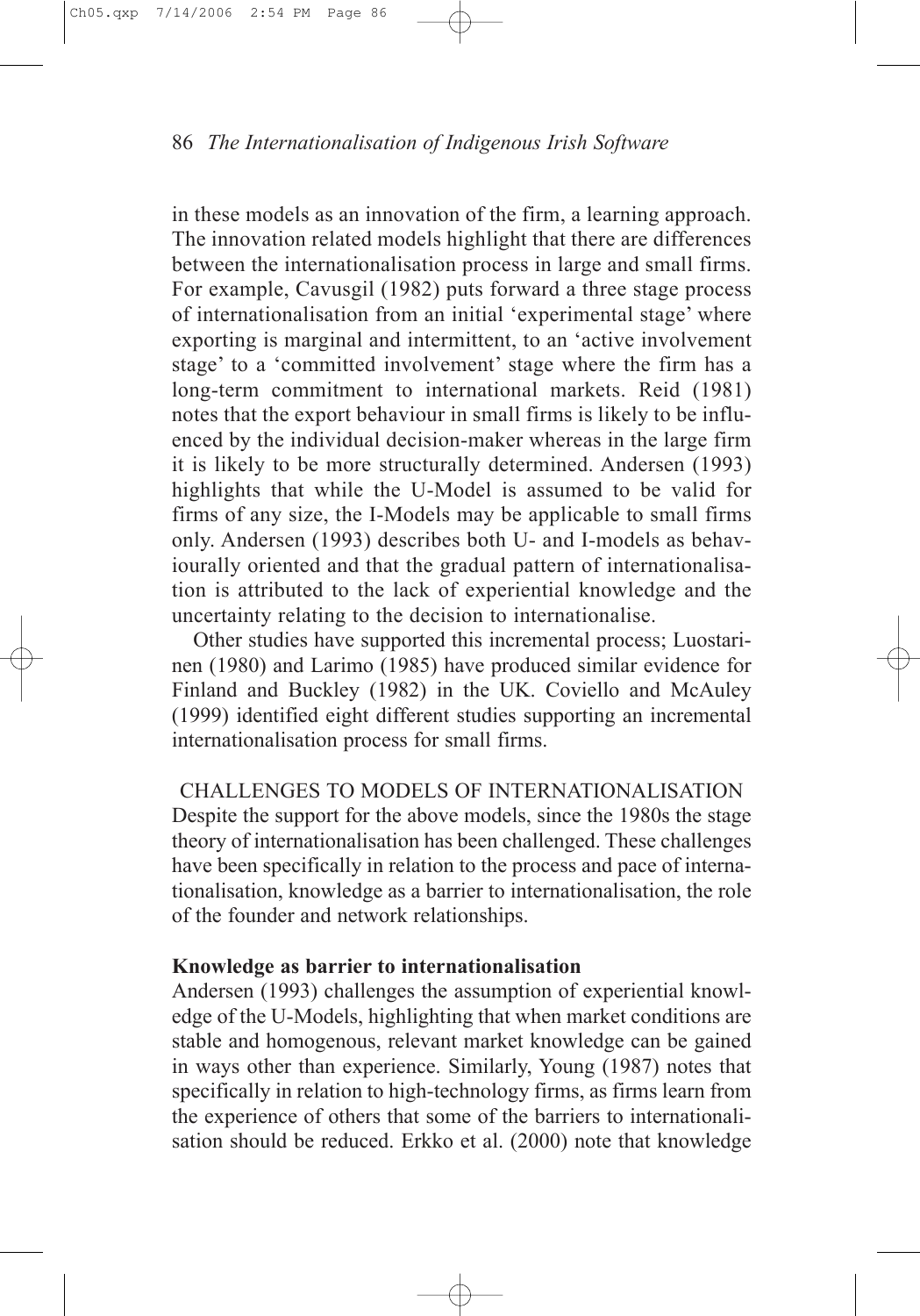about international markets and operations and the efficiency by which the knowledge is learned, is an important determinant of international growth for entrepreneurial firms. Research by Eriksson et al. (1997) confirms that there is a cost associated with experiential knowledge in the internationalisation of the firm. However, their findings indicate that accumulated internationalisation experience is not related to specific country markets (as assumed in U-Models) but is *firm-specific* knowledge related to all markets.

Christensen and Jacobsen (1996) in their study of newly established international firms in Denmark, conclude that firms have different routes to internationalisation based on 'knowledge acquired prior to the initiated new business'. This is closely related to the role of the founding entrepreneur(s). They also note that market knowledge and the international skills and experience of the founder may also have been obtained before the birth of the firm.

#### The role of the founder

The education level of the high-technology entrepreneur is thought to overcome some of the psychological barriers (Young, 1987) perhaps reducing the effect of psychic distance assumed in the U-Models. According to Reuber and Fischer (1997), firms with an internationally experienced management team can skip the first two stages of Cavusgil's internationalisation model. Jones (1999) highlights that there is a body of work to suggest that the orientation and experience of the entrepreneurs influence the speed and nature of internationalisation – in addition to the nature of the product and the industry itself.

#### Changing pace and process of internationalisation

Hedlund and Kverneland (1985: 56) highlight that the 'establishment and growth strategies on foreign markets are changing towards more direct and rapid entry modes than those implied by theories of gradual and slow internationalisation process'.

#### THE 'BORN GLOBAL' PHENOMENON

Oviatt and McDougall (1994) highlight that organisations which are international from inception, termed International New Ventures (INV) are an increasingly important phenomenon. Research has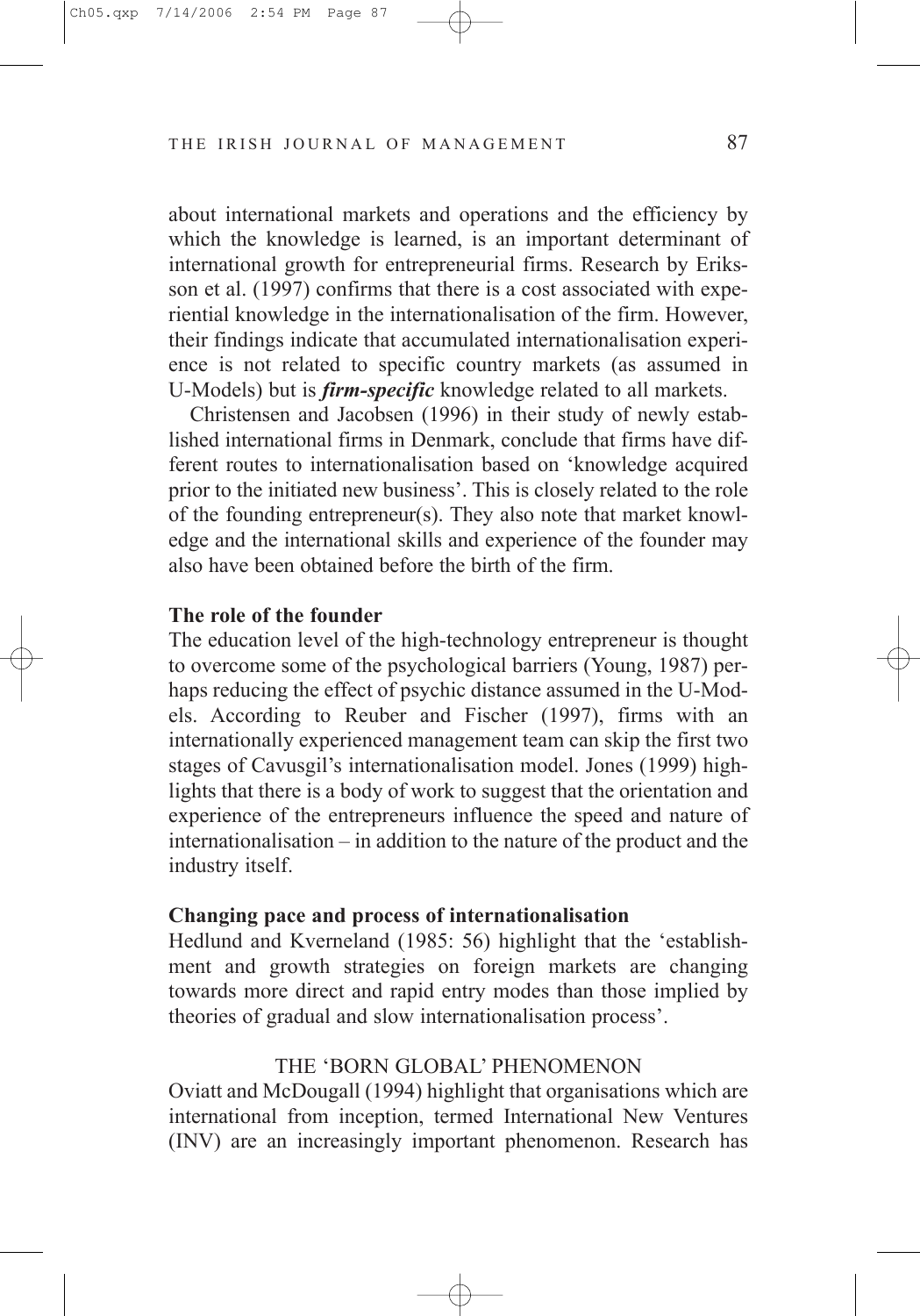focused specifically on the change from a gradual internationalisation process to a more rapid one: 'Born Global' firms (Rennie, 1993; McDougall et al., 1994; Knight and Cavusgil, 1996; Madsen and Servais, 1997; Erkko et al. 2000; Moen and Servais, 2002; Chetty and Campbell Hunt, 2003; Knight and Cavusgil, 2004).

This accelerated pace of internationalisation is associated most with 'high technology, knowledge-based and service intensive firms' (Coviello and Munro, 1997: 362). Knight and Cavusgil (1996: 11) define 'born globals' as 'small technology oriented companies that operate in international markets from the earliest days of establishment'. They characterise a 'born global' firm as small (less) than 500 employees), with an annual turnover typically under \$100 million, possessing leading edge technology and developing products for niche international markets.

Firms engaging in international activities 'from inception or soon thereafter'(Oviatt and McDougall, 1994: 49) very clearly challenge the stage models of internationalisation. In their study of 24 case studies, McDougall et al. (1994) conclude that existing theories from international business failed to explain the 'born global' phenomenon. In addition to the inability of stage theory of internationalisation to explain the 'born global' phenomenon, Oviatt and McDougall (1994) also dismiss the idea that large size of the organisation is a requirement for internationalisation. They fail to explain it because of the assumptions of the existing models of a gradual process of internationalisation over time developing the organisation to a certain scale and also because they largely ignore the founding individual influences or the individual's network of alliances. None of the cases in the research of McDougall et al. (1994) followed the incremental process of internationalisation. The 24 cases of their study are present in at least ten countries, indicating that it is not a local phenomenon and many of the firms have formed in recent years indicating as they describe, 'a relatively new phenomenon'. They also note that although the companies are primarily high-tech businesses, they believe this phenomenon is present in a variety of industries.

Rennie's (1993) comparative study of Australian 'high valueadded manufacturers' traditional firms and 'born global' firms concurs with this. He defined traditional firms as those having been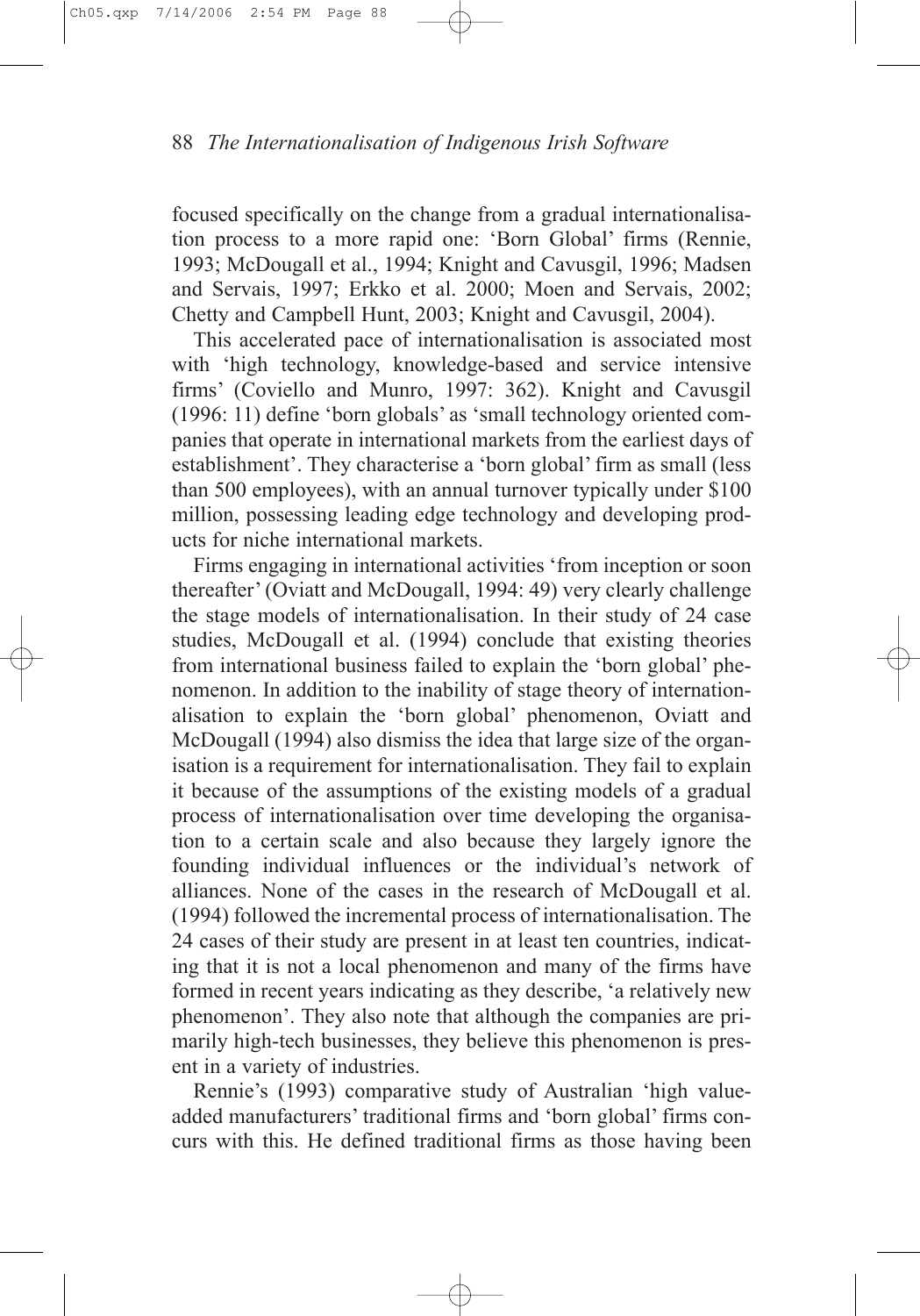well established in the home market before exporting and found that the average age of these companies when first exporting was 27 years whereas the 'born global' companies starting exporting on average of two years after formation. He also notes that 'born global' firms are not only in technology sectors but describes that they were found 'in all industries' (p. 49). Research completed in the Nordic countries by Linkmark (1995) also demonstrates the existence of 'born globals'. From Canada, Preece, Miles and Baetz (1999) also report a tendency towards an increasing number of 'instant internationals'. In a longitudinal study of over 900 firms in Denmark, Christensen and Jacobsen (1996) report that there is a rising number of firms exporting within the first year of existence.

Jolly et al. (1992) have a somewhat different view on this: they conclude that high-technology start-ups must choose business areas with homogenous customers and minimal adaptation because they do not have sufficient scale in operations worldwide. They believe that the high fixed cost of these companies and the need to have broad market access reduces the importance of psychic distance as a market selection criterion. Bell (1995) in his study of small computer firms found limited evidence of psychic distance but rather that the internationalisation process was strongly influenced by domestic and foreign client followership. He also found that the process was strongly influenced by the targeting of niche markets and industry specific considerations.

Cantwell's (1999) technology accumulation approach claims that the growth of international production has been associated with sustained technological competitiveness between Multinational Enterprises (MNEs) in manufacturing. He highlights two points in relation to this: firstly, internationalisation has supported technological diversification as firms' technological development varies between locations, therefore firms expand internationally to gain access to new but complementary areas of technological development; secondly, there is a growing number of connections between technologies that were formerly unrelated, thereby attracting companies to certain centres of innovation. Research by Bell (1995) and Lindqvist (1997) examining high technology industries has found that the pace and pattern of internationalisation is influenced by customers (Lindqvist) and suppliers and customers (Bell).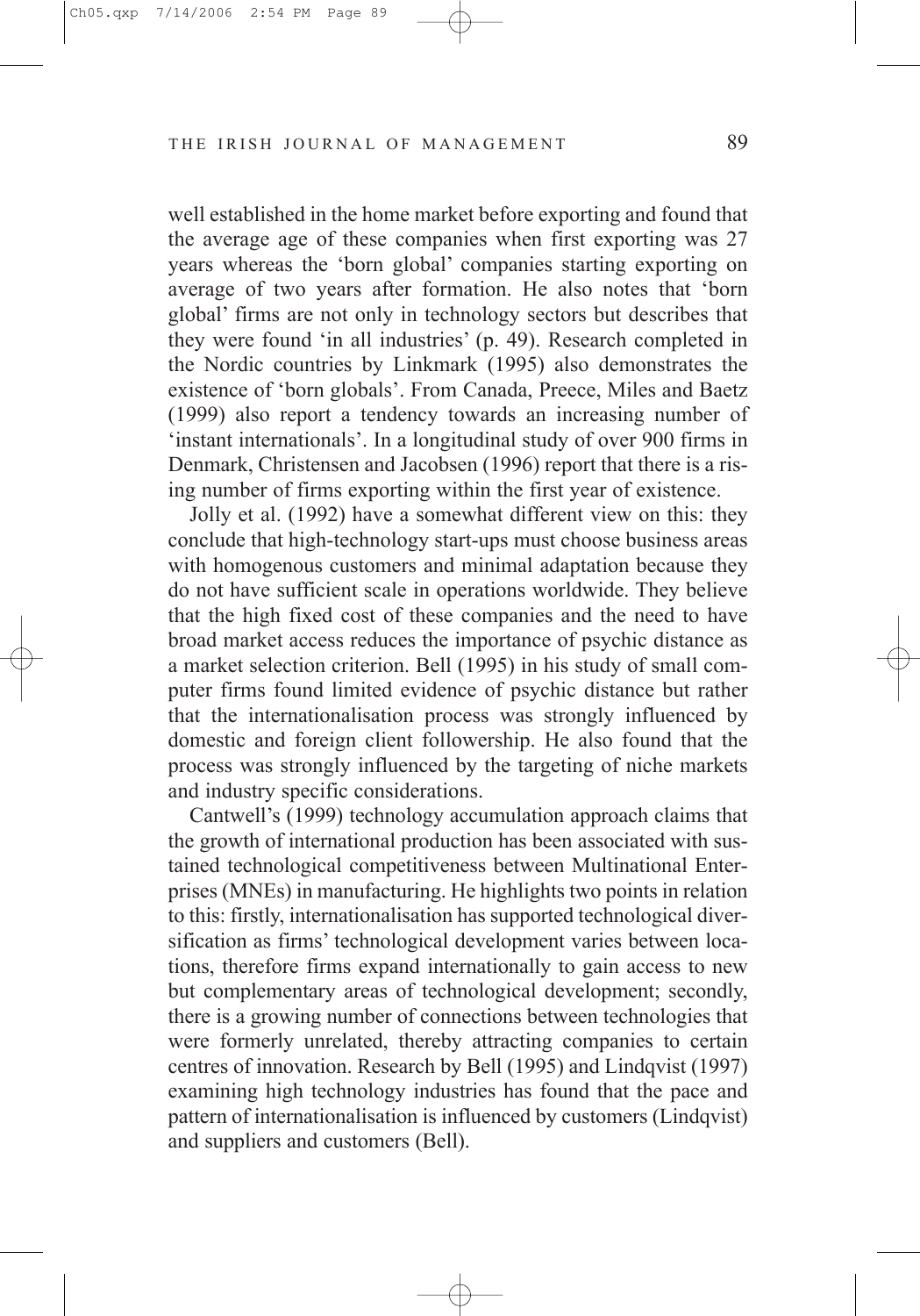Madsen and Servais (1997) note that while there is general agreement about the fast and immediate pattern of 'born globals', there are disparate opinions about other characteristics of the situation. They believe the rise of 'born globals' may be attributed to at least three important factors:

- $\bullet$  New market conditions specialisation and the number of niche markets;
- Technological developments in the areas of production, transportation and communication;
- More elaborate capabilities of people, including the founder.

Oviatt and McDougall (1994) concur, in that existing theories are less applicable in a number of situations where technology, specific industry environments and firm capabilities have changed.

There are a number of knowledge related issues emerging from the literature to date. This is somewhat consistent with Grant's (1996) knowledge-based view of the firm as an institution for the 'creation, transfer and integration of knowledge' (Almeida et al., 2002: 149). In comparison with traditional definitions of the multinational enterprise, Oviatt and McDougall (1994) highlight that INVs (or 'Born Global' firms) are not concerned with assetsowned (foreign direct investment) but with value-added. The nature of these assets are intangible, knowledge-based assets and some research to date suggests that this is also an influence on the internationalisation of the firm. Kotha et al. (2001) describe how Internet firms experience less the 'liability of foreignness'. Kotha's research also found that the intangible assets of Internet firms in the US were important predictors of the propensity to internationalise. He notes that the greater the value of the intangible asset in the domestic market, the more likely the firm was to deploy these in foreign markets. (Intangible assets being defined by Steward (2001) as human capital, structural capital and customer capital.) Autio et al. (2000) also note that as knowledge is inherently mobile, it can be combined with fixed assets in foreign markets at relatively low costs. They conclude that knowledge-intensive firms are less constrained by distance and national boundaries, thus can exploit international opportunities more flexibly than firms dependent on fixed assets alone.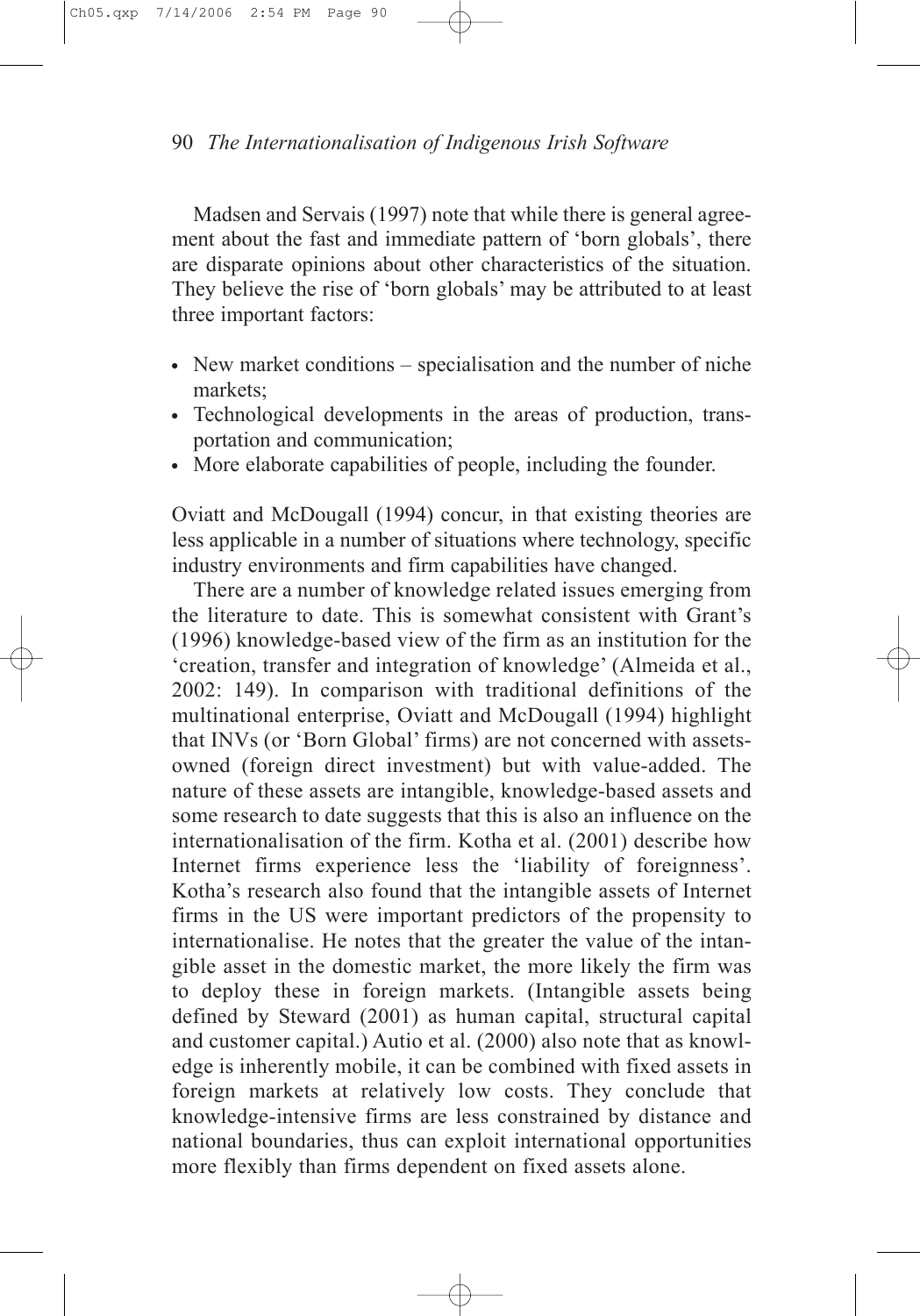The following diagram summarises some of the knowledge related issues underpinning the U- and I-models and what emerges from some of the research in this area as the inter-related factors fuelling the current internationalisation process. While the earlier models (U-Models and I-Models) have viewed knowledge as a barrier to internationalisation, in that acquiring market knowledge or the firm developing knowledge as an innovative process, influences the internationalisation process in an incremental way, the 'born global' phenomenon is being driven by knowledge, in that it is largely present in knowledge-based industries and competitive R&D levels are driving a faster and earlier internationalisation process. In addition, research to date has found a positive correlation between the accumulated international knowledge in the firm and the level of internationalisation.

The three drivers identified by Madsen and Servais (1997) above – market conditions, technological developments and capabilities – are enabled by knowledge at institutional, individual and organisational level.

Figure 5.1: Impact of Knowledge on Internationalisation (Brennan and Garvey, 2004)



#### **METHOD**

The study was done on the population of Irish-owned software companies listed by Enterprise Ireland and The National Software Directorate, 2003. An electronic survey was distributed by e-mail to the main contacts of the initial 350 companies. Due to either incorrect contacts or because the company had ceased trading, 71 mail surveys were returned, which left a study of 279. Surveys not returned in the initial timeframe were followed up again with a second e-mailing of the survey. The overall response rate was 10 per cent, although this is a low response rate, it is a typical response rate for electronic surveys. However, given the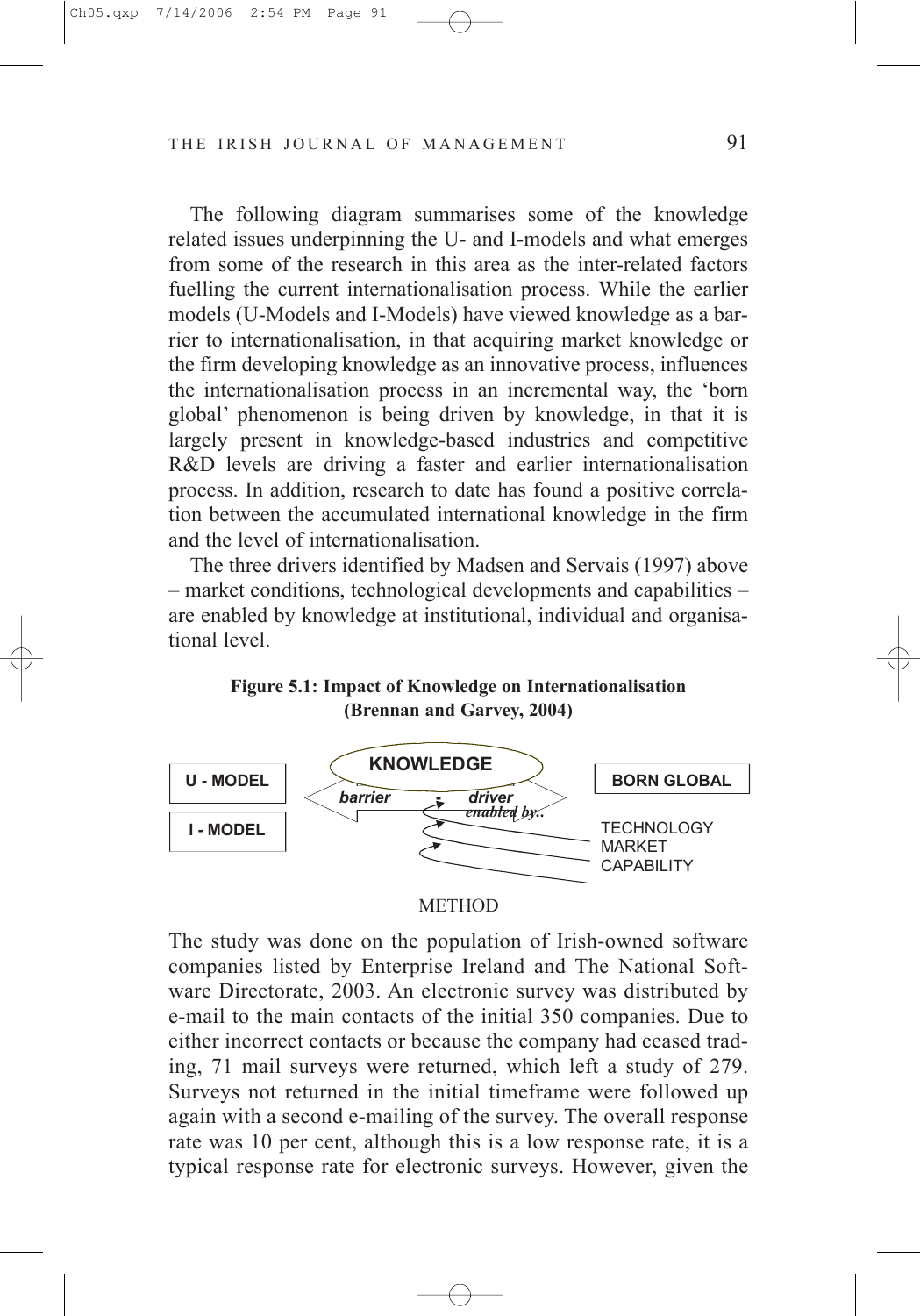exploratory nature of the study it still allowed us to develop some insight into the internationalisation of the sector.

The survey sought information on three inter-related factors – institutional, organisational and industry factors influencing the internationalisation of firms. The firms were from the industry sectors as shown on Figure 5.2: Sector Profile.

Classifications of companies as small or medium sized varies from country to country. We are using the framework provided by the European Commission (1996) which provides a common definition across markets using criteria of number of employees and revenue or balance sheet total. Using the combined headcount and revenue criteria above, 48 per cent of companies were microenterprises and 41 per cent of companies were small enterprises, with the remaining 11 per cent being medium sized enterprises.



Figure 5.2: Sector Profile

# FINDINGS

The findings of this exploratory study of the indigenous Irish software sector are discussed below in relation to similar, although not directly comparable, studies of the software technology sectors in Finland, New Zealand, UK and Canada. While the studies may not be directly comparable, it is possible to develop some additional insight into the drivers of the internationalisation process of firms (Madsen and Servais, 1997).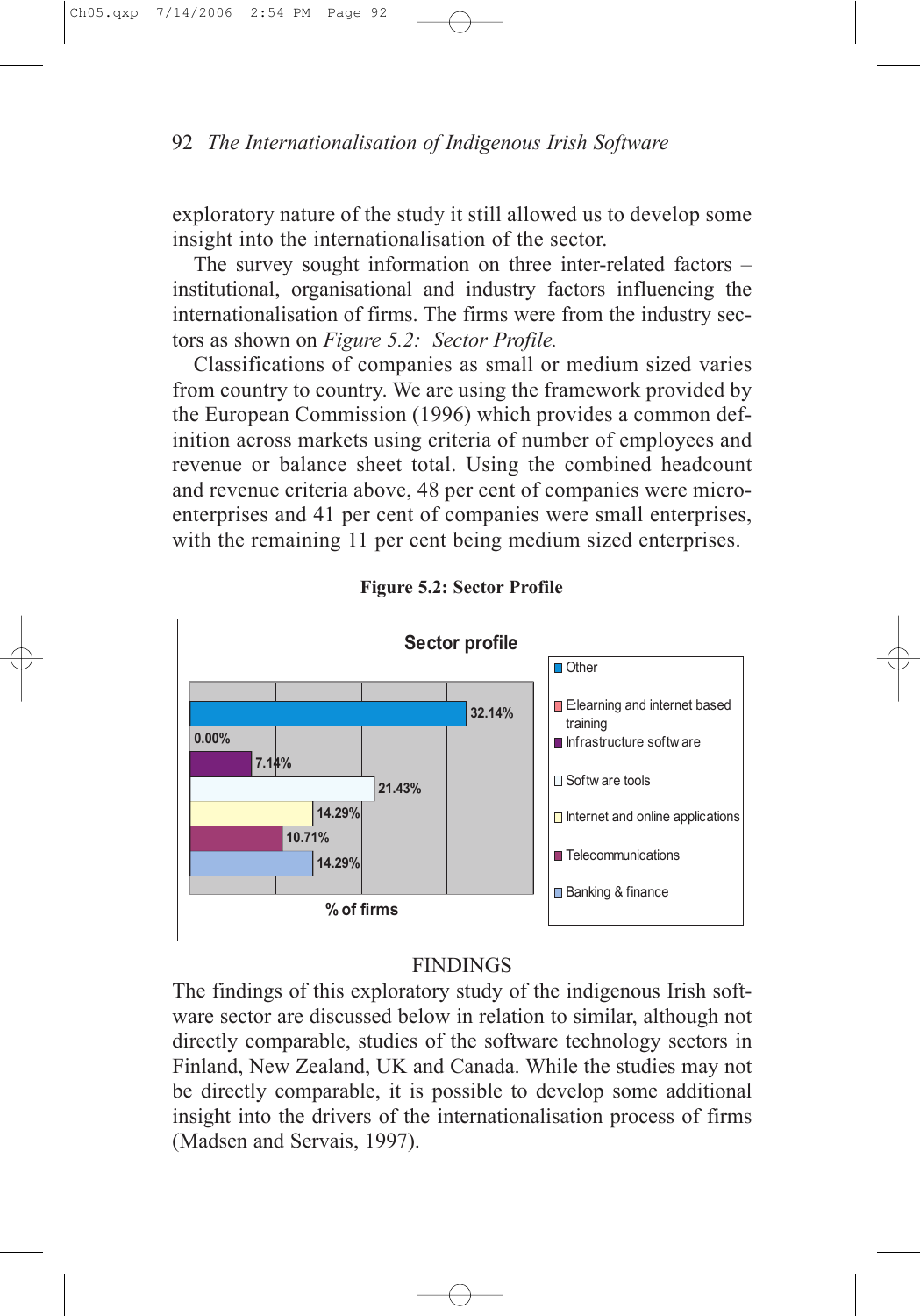#### The internationalisation process

#### Born global or incremental?

Reuber and Fischer (1997) note in their study of Canadian software companies that what is of interest here is not how long a firm has been selling into international markets but rather for how long the firm delayed before selling in foreign markets. The survey of Irish firms poses the questions as to what year the company was formed and what year it first engaged in international activities. The average time it took for companies to engage in international activities after their business formation was 3.66 years. However, there were two companies in the study 24 and 17 years in existence. These took 15 and 10 years respectively to engage in international activities. If these are excluded the average time is 2.56 years that it took companies to engage in international activities. 14 per cent of the respondents could be classified as 'born globals', having engaged in international activities from inception. 29 per cent of respondents engaged in international activities within two years or less after formation. The average age of these 'born global' companies was 3.5 years. There is an indication from this that younger firms (new ventures are defined by Brush (1995) as six years or younger) are internationalising early on in their existence. This is consistent with the finding of Jones's (1999) study of small high-technology firms in the UK that 'in general, younger firms progress more rapidly from one event to the next' (p. 18) in relation to cross-border activities. Also, in Reuber and Fischer's (1997) study of Canadian software companies, 14 per cent of companies had international sales from their first year of operation. They also noted that 'older firms delayed longer in obtaining foreign sales' and highlight that this might reflect the increased globalisation of the software industry in recent years. This is consistent with the findings above of the Irish companies.

## Type of international activity

The type of international activity that firms engaged in was primarily product export (58 per cent), but also involved in provision of software related services (21 per cent) and setting up of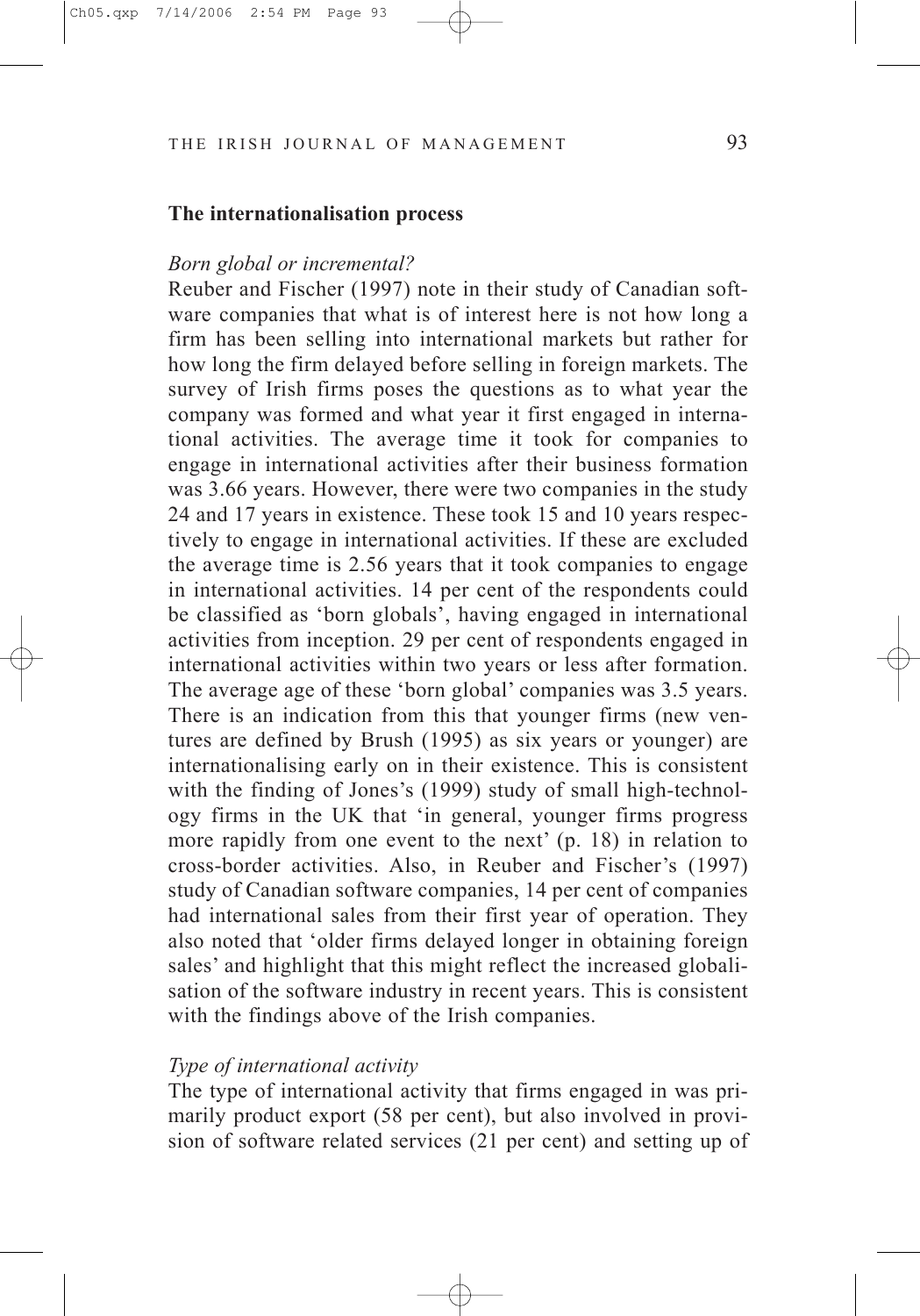sales offices (10 per cent). There was also an indication that this was a serial rather than parallel process as 79 per cent of respondents said that they did not engage in international activities in more than one market at a time. Coviello and Munro's (1997) study of New Zealand software companies found that these small firms make simultaneous use of multiple and different modes of market entry mechanisms which they describe as part of the firm's larger international network. It is not possible to conclude from the exploratory nature of this study that there was an evidence of this in the Irish sector. However, Irish firms may well have used their international network in the provision of software-related services noted above.

Gankema et al. (2000) completed an in-depth study of European manufacturing Small and Medium Sized Enterprises (SMEs) using five-year data. They concluded that there is a growing degree of internationalisation of SMEs over time but that there is huge variation in the pattern. In the majority of cases, a gradual stage process was evident but they describe leapfrogging of stages and gaps in the process before a committed internationalisation stage.

# The level of internationalisation

A simple measure of international revenue: overall revenue ratio was used to assess the current level of internationalisation. 41 per cent of respondents had international revenues of over 50 per cent. 22 per cent of respondents had no revenue at all from international markets. Of those companies not currently engaged in international activities, 80 per cent of these companies plan to get involved in international activities in the future. This confirms further the growing importance of internationalisation to the indigenous industry sector at this point in time.

If we compare this with Reuber and Fischer's (1997) survey of 132 Canadian software SMEs, 10 per cent of firms had no foreign sales, 20 per cent of companies had 90 per cent of their revenue from international trade. The profile of both sectors is somewhat similar in relation to the level of internationalisation.

There is much debate about the appropriate way to measure internationalisation. Sullivan (1994) argues that multiple item measures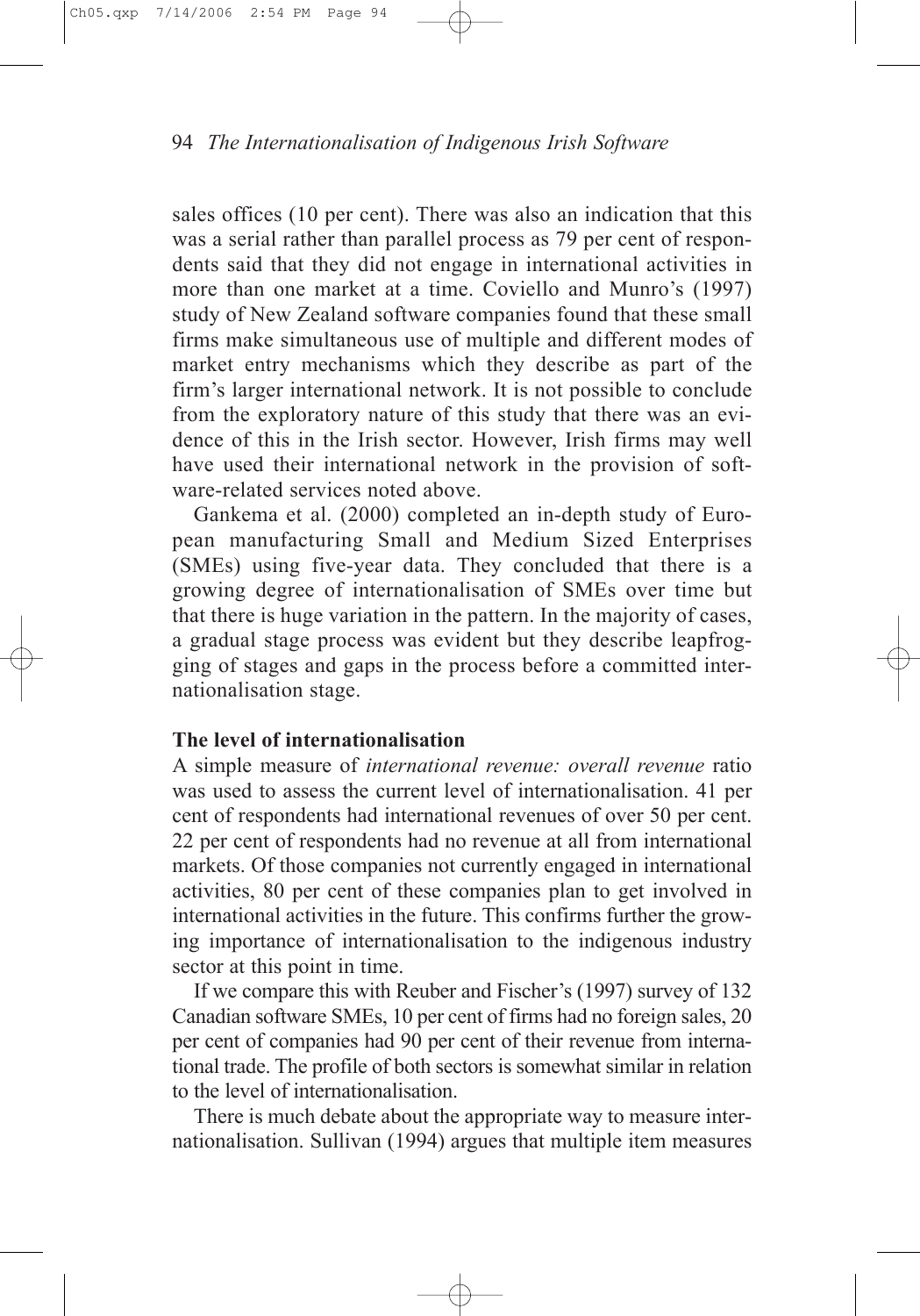| Percentage (%) of Revenue<br>from International Markets | Percentage $(\% )$ of<br><b>Respondents</b> |
|---------------------------------------------------------|---------------------------------------------|
| None                                                    | 22                                          |
| $1 - 5$                                                 | 15                                          |
| $6 - 10$                                                | 4                                           |
| $11 - 20$                                               |                                             |
| $21 - 30$                                               |                                             |
| $31 - 40$                                               |                                             |
| $41 - 50$                                               | 7                                           |
| >50                                                     |                                             |

Table 5.1: Level of Internationalisation

should be used rather than just foreign sales as a percentage of the total. He constructed a five-item measure that reflects performance aspects, structural aspects and attitudinal aspects of internationalisation. Reuber and Fisher adapted two of those measures – performance (foreign sales as percentage of total) and structural (percentage of employees that spend over 50 per cent of time overseas) and geographic scope of sales. More in-depth case research would enable the use of multi-dimensional measurement and gain a more comprehensive understanding of the level of internationalisation.

# The importance of psychic distance

The first country in which these companies engaged in international activities is indicated as follows:

| <b>Table 5.2: Importance of Psychic Distance</b> |  |  |
|--------------------------------------------------|--|--|
|--------------------------------------------------|--|--|

| <b>First Country in which the</b><br>Firm Engaged in<br><b>International Activities</b> | Percentage $(\% )$ of<br><b>Respondents</b> |
|-----------------------------------------------------------------------------------------|---------------------------------------------|
| United Kingdom                                                                          | 68.4                                        |
| <b>United States</b>                                                                    | 211                                         |

Given the similarities of language, culture, political systems, level of education and level of industrial development, this would suggest that these companies focused internationally on markets within a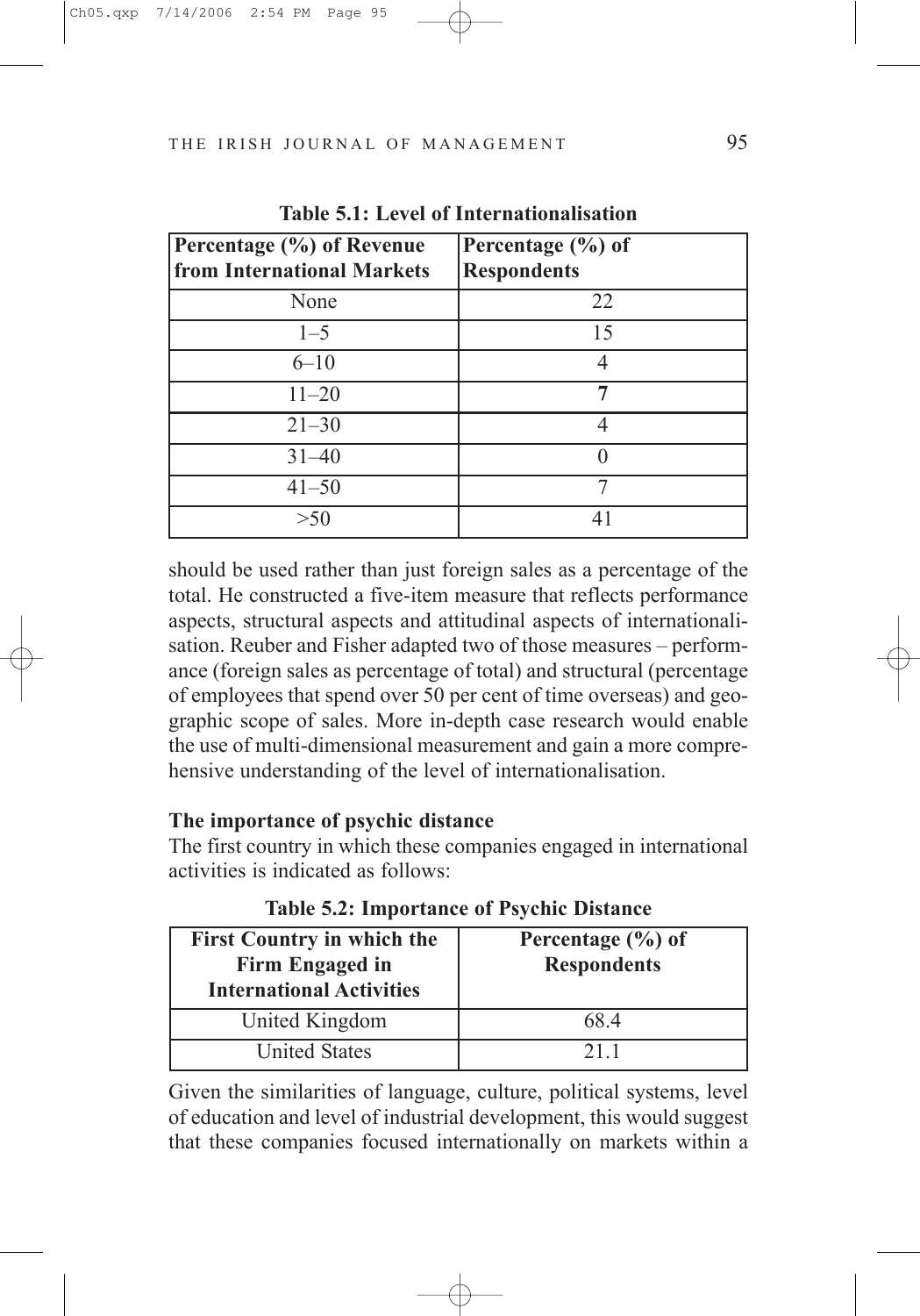close psychic distance. This is consistent with the findings of Bell's (1995) research of computer software firms in Finland, Ireland and Norway. He found that 50-70 per cent of firms entered 'close' markets in the initial stages of export development and specifically that Irish firms tended to target the UK first. Research by Coviello and Munro (1997) into the international growth patterns of Canadian small firms in the software industry found three stages of international activity over a specific timeframe. In the initial stage (year 0- 1), firms had largely a domestic focus but clear intentions to internationalise. The second stage (year1-3), the firms became actively involved in psychically close markets. The third stage (year 3 onwards) indicated committed involvement across multiple markets including psychically distant markets.

In our study, when asked to rank the countries viewed as the most strategically important market for the future, the respondents ranked the countries as follows:

| Country              | No. 1 $(\% )$ | No. 2 $(\% )$ | No. $3(%)$ |
|----------------------|---------------|---------------|------------|
| United Kingdom       | 58            |               |            |
| <b>United States</b> |               |               |            |
| China                |               |               |            |

Table 5.3: Strategically Important Markets for the Future

This may indicate a similar pattern as outlined by Coviello and Munro (1997) above, in that Irish firms may be moving towards psychically distant markets from stage three (year 3 onwards). It is related to the findings on the process of internationalisation, in that there is an indication that the process, while still a gradual one, is happening in a 'compressed timeframe' (Coviello and Munro, 1997).

A study of the internationalisation strategies of 'technology based new-firms' by Erkko et al. (2002) in Finland, concluded that there is much diversity of 'born global'strategies. Their study included software and hardware technology companies of less than three years old. They found that the pattern of internationalisation reflected a gradual one (internationalisation starting in year 2) but early in the existence of the firm. They also noted that the first markets were new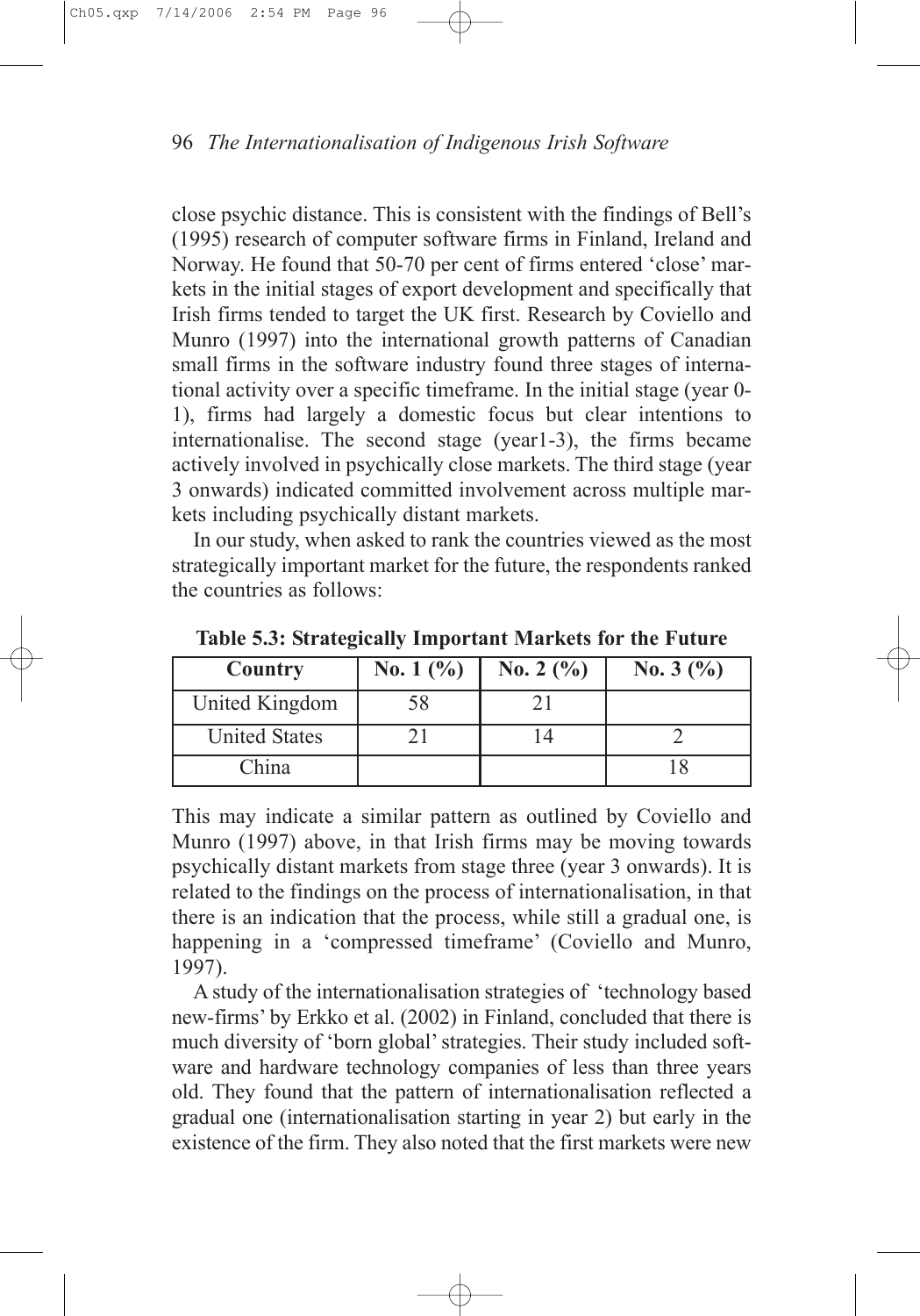countries but within the same geographical region and entry to more distant country cultures started to happen between years 3 and 4.

# The role of knowledge

# Firm internationalisation knowledge

37 per cent of companies indicated that 0-10 per cent of their employees had international experience prior to joining the company. 26 per cent of companies indicated that over 50 per cent of their employees had international experience prior to joining. Looking further at this in relation to their level of internationalisation, of this 26 per cent, 71 per cent of these companies had also greater than 50 per cent of their revenue from international markets. While it is not possible from the exploratory nature of this study to say that a higher level of international experience within the company is positively related to a high level of internationalisation, it does concur with the findings of some other studies in this way. Reuber and Fischer (1997) completed a study of Canadian SME software companies to understand the influence of the management team's international experience on internationalisation behaviours. They found that internationally experienced management teams have a greater propensity to develop foreign partnerships and delay less in obtaining foreign sales and that these behaviours are associated with a higher degree of internationalisation. Erkko et al. (2002) in their Finnish study also found that the contacts and experiences of the management team had a positive effect on the 'development of the distance of internationalisation' (p. 6).

#### Knowledge intensity

Our survey of the Irish sector also sought to understand the level of R&D spending among these companies, detailed in Table 5.4 – R&D expenditure as a percentage of total expenditure. We found that 16 per cent of companies had R&D expenditure of greater than 40 per cent, 23 per cent had R&D expenditure of between 21 and 30 per cent and 54 per cent had R&D expenditure ranging from 1 to 20 per cent. The R&D intensity of high-technology sectors is much cited in the literature (Young, 1987; Barkema and Vermeulen, 1998) as one of the key factors accelerating internationalisation. Karagozoglu and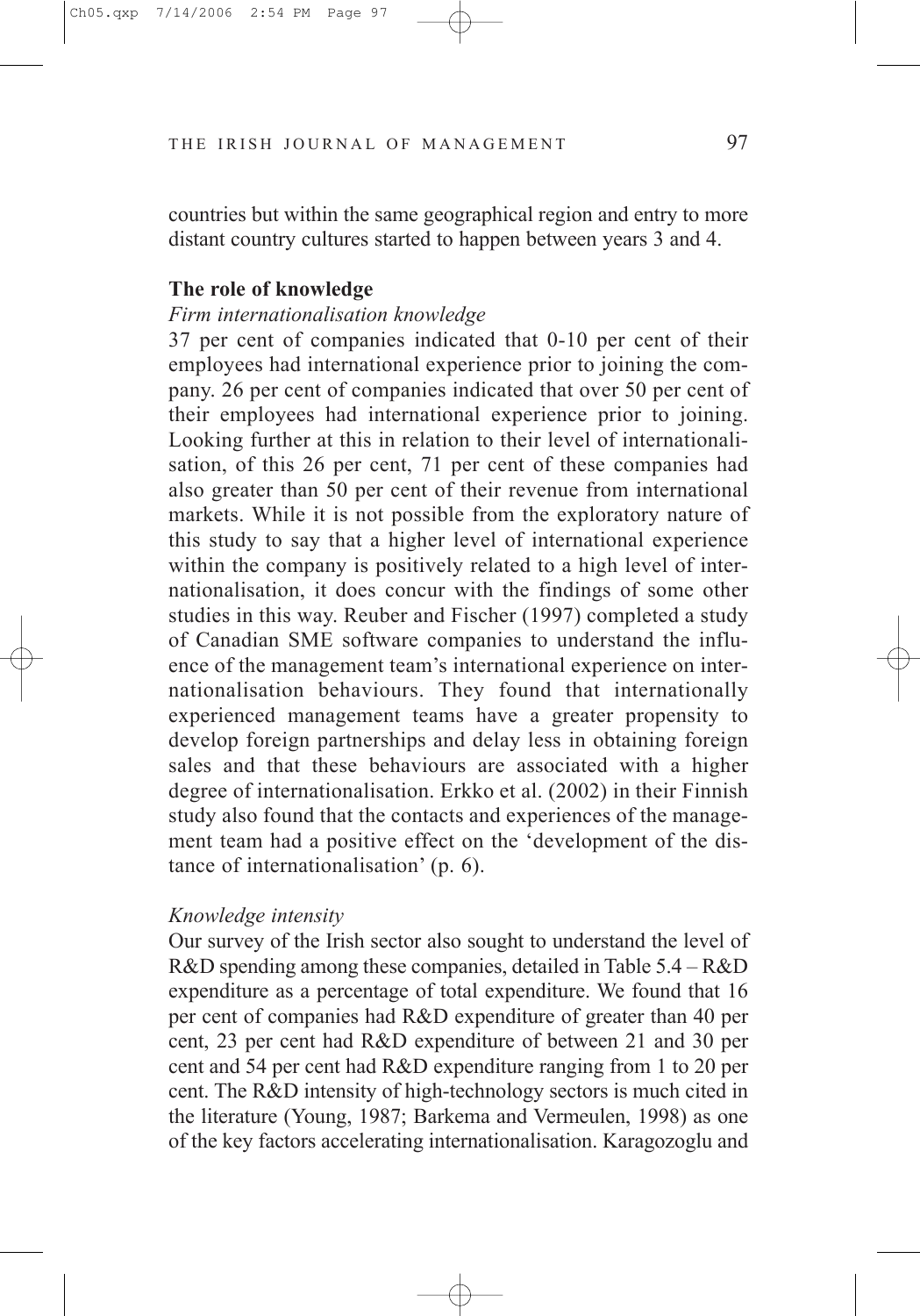Lindell (1998) in their study of small technology companies (small defined as having less than 99 employees) in the US, found that the third most important reason for the US companies to internationalise was the size of the domestic market to sustain competitive levels of R&D, which they define as 35 per cent of expenditure. One could conclude that to sustain competitive levels of R&D, Irish companies need also to sustain levels of international growth.

| Percentage $(\% )$ of<br><b>Expenditure on R&amp;D</b> | Percentage $(\% )$ of<br><b>Respondents</b> |
|--------------------------------------------------------|---------------------------------------------|
| None                                                   |                                             |
| $1 - 10$                                               | 27                                          |
| $11 - 20$                                              | 27                                          |
| $21 - 30$                                              | 23                                          |
| $31 - 40$                                              |                                             |
|                                                        |                                             |

Table 5.4: Levels of R&D

# Firm motives for internationalisation

The most important reasons for companies to expand internationally were rated as follows:

- 1. Market growth/access to new country markets (75 per cent ranked this no. 1);
- 2. International customer requirements (50 per cent ranked this no. 2);
- 3. International competition (44 per cent ranked this no. 3).

Given the small size of the Irish domestic market and the R&D intensity of this sector, it is not surprising that market growth should rank as the most important motive for internationalisation. In the above mentioned US study, Karagozoglu and Lindell (1998) found that the opportunities in foreign markets and following inquiries from foreign buyers were the key motives for small US technology firms to internationalise. The high ranking of 'international customer requirements' is consistent with the findings of Bell's study of Irish, Finnish and Norwegian software companies. He found for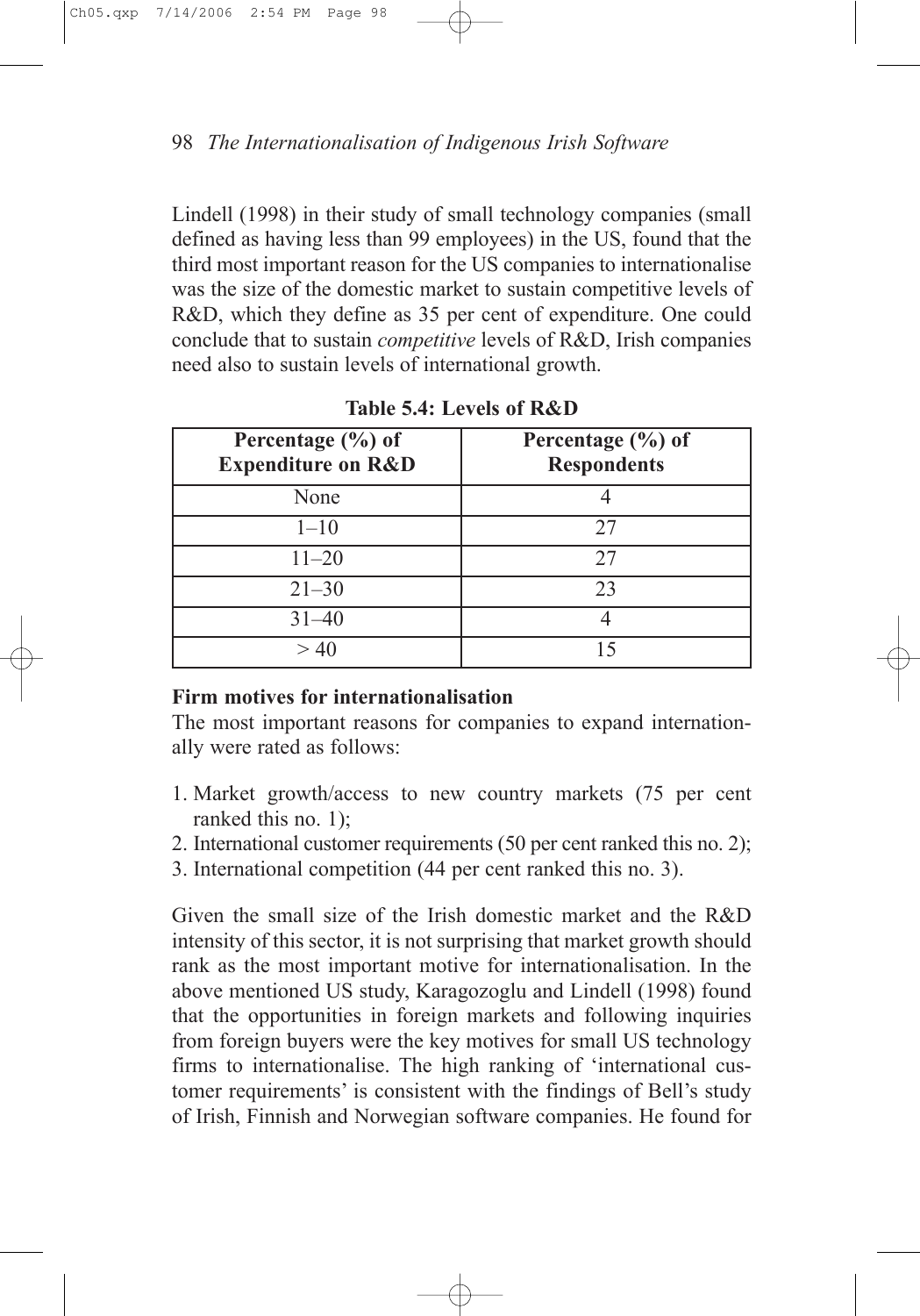62.5 per cent of firms, that client international requirements had influenced both the initial decision to export and the choice of foreign market. He concludes that there is strong evidence that the internationalisation process for small computer software firms is influenced by domestic and client followership as opposed to the psychological or geographical proximity of export markets. He refers to Czinkota and Ursic (1987), in that they do not believe those firms undergo a complex systematic analysis of geographical, cultural and political factors. From our study, there is evidence of psychic distance being a factor in the first internationalisation decisions and the influence of client international requirements. The two are not necessarily mutually exclusive and while firms might not undergo complex systematic analysis, perhaps it is an implicit bias in decision-making on international markets. It is possible also that previous experience, knowledge and connections relating to prior international experience can also explain it.

Two reasons for expanding internationally which were ranked the lowest were 'access to technology'  $-45$  per cent ranked this as 10 out of 11 in order of importance and 'access to skill or knowledge base' – 30 per cent ranked this as 10. Given the strategic importance of the US market in the software industry and the No. 2 ranking of this market in the study, one might have expected that software technology companies are moving to critical strategic arenas of their industry. For example, Bell (1995:66) found that 'industryspecific factors were much in evidence' – in that markets where software development was concentrated, that this was a factor in the decision. While one cannot conclude that small firms are primarily following larger international clients or competition, as opposed to developing a presence in strategic locations of the industry, it is possible that this is related to the small size of the companies.

#### Barriers to internationalisation

Those firms who have not yet engaged in international activities were asked to rank in importance 1 to 6 the key reasons why they have not done so to date.

Ranking highest were 'sufficient growth in domestic market' – 50 per cent ranked this as No. 1 and 'lack of financial support' –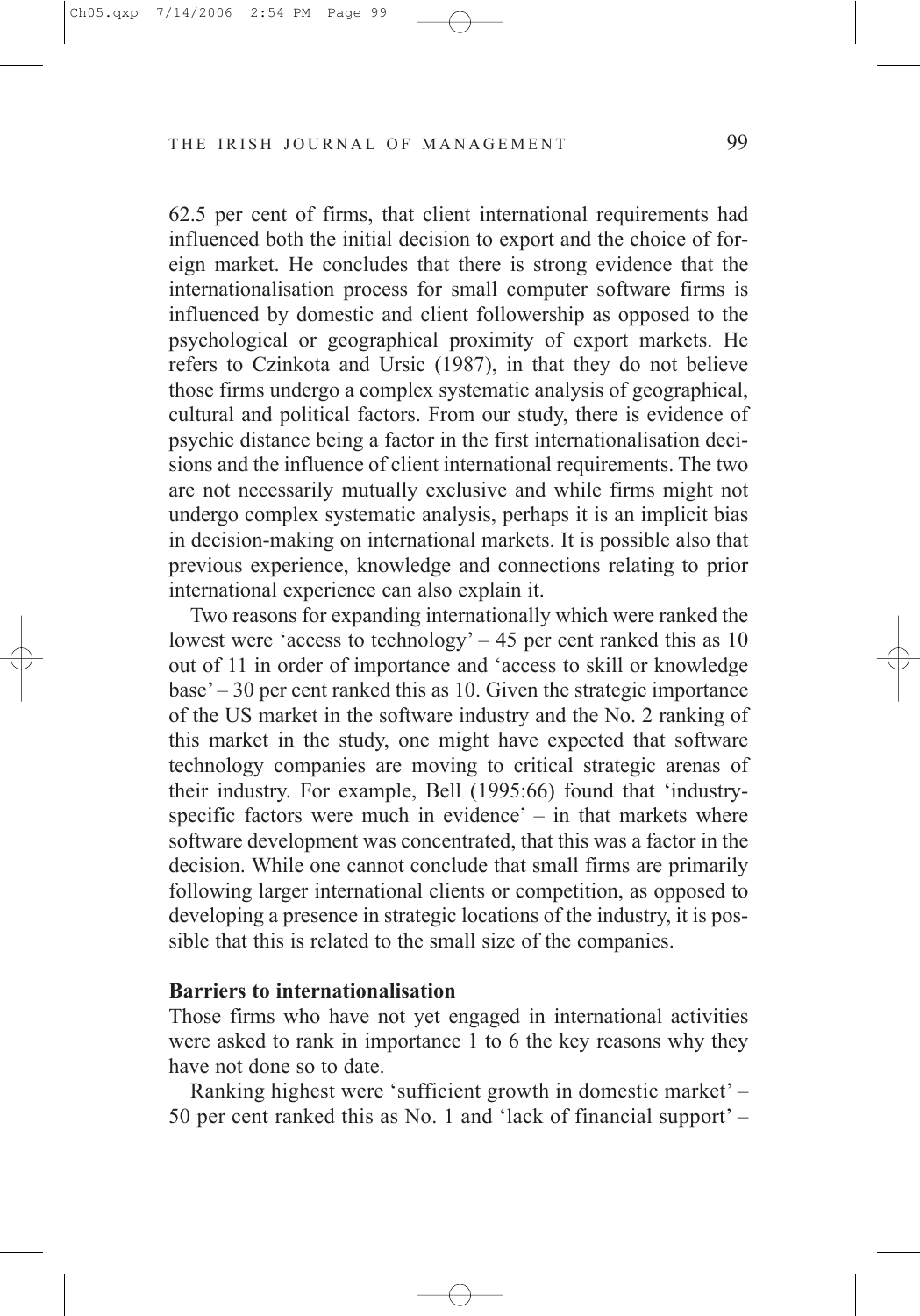50 per cent also ranked this as No. 1. This may indicate support for a gradual but quickened pace of internationalisation process as noted in the above studies, in that years one to two of existence are focused on domestic growth. In contrast, in a study of the US software technology SMEs, only 9 per cent indicated that funding was a barrier to internationalisation. The lack of financial support in the Irish companies may be related to a number of institutional and organisational factors, which are also self-perpetuating in relation to the growth of the company.

The issue that 'the nature of the product or service is tailored to the local rather than international market'was ranked by 40 per cent as the No. 1 reason. And although lack of international experience was not ranked as a key barrier, with 60 per cent of companies ranking this as No. 4, product internationalisation or localisation knowledge could be classed as implicit knowledge gained by experience. Therefore, one could argue that although firms, when not engaging in internationalisation, don't see their lack of experience as a barrier, it may become more evident as a factor when they start internationalising. This is also related to the role of psychic distance as noted earlier.

#### **CONCLUSION**

This study has been exploratory in nature and, in common with other e-surveys, has had a low response rate. Nonetheless, it does provide insight into the internationalisation of the indigenous Irish software sector and highlights some interesting areas for further study. We believe it is possible to conclude from this some key findings in relation to the pace of internationalisation, the factors influencing the process and the profile of internationalisation as follows:

# Pace and pattern of internationalisation

Internationalisation of the indigenous Irish software sector follows a gradual process but this is at an accelerated pace. There is evidence of 'born global' companies within the sector, i.e. internationalising early (within the first 2 years of their existence). The pattern of internationalisation – the use of multiple modes of market entry and the timing of the stages of entry, appears to be diverse across micro, small and medium sized enterprises in the study.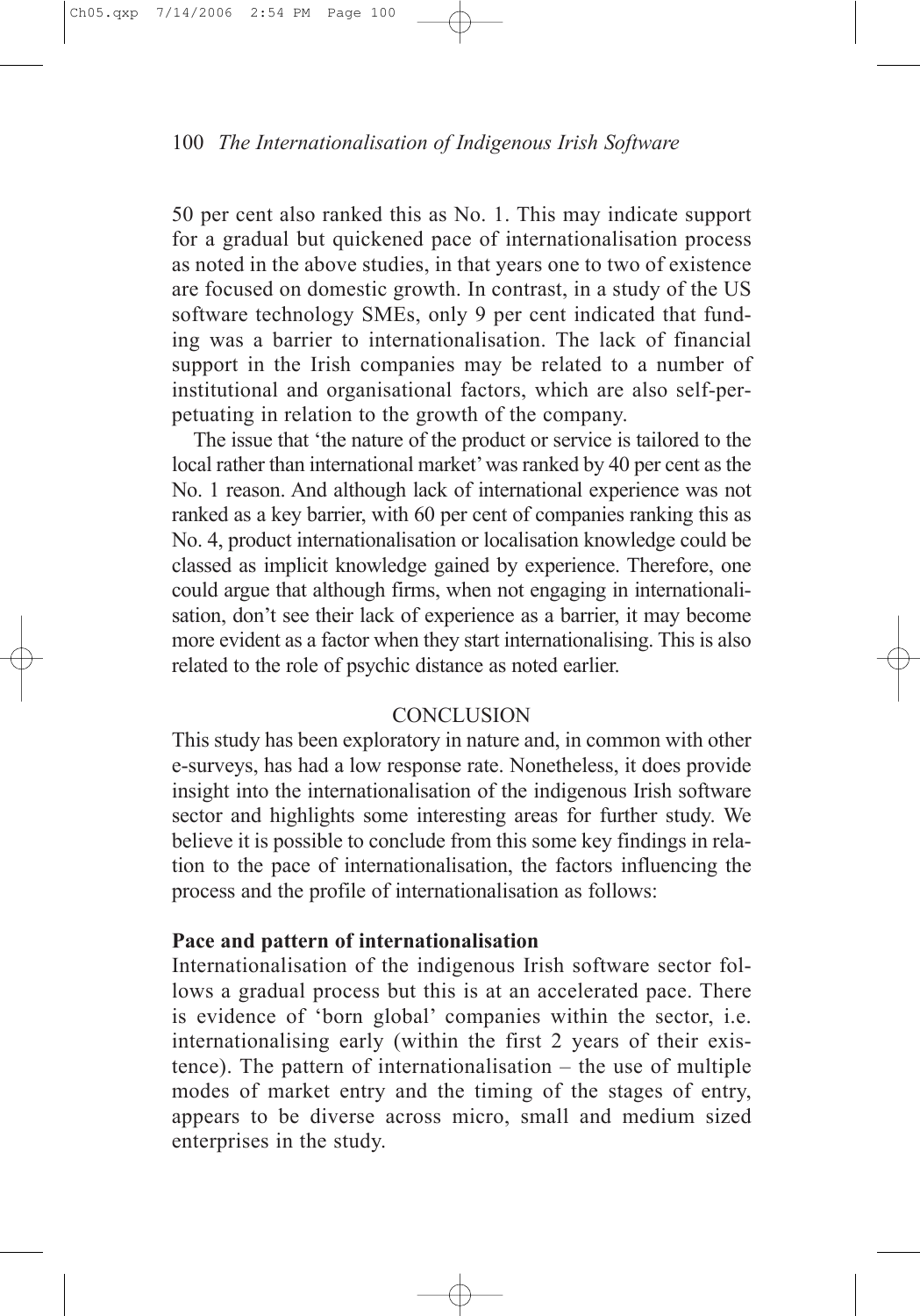## Influencing factors

What are of particular interest are the factors driving the process and the inter-relatedness of the factors. There was evidence of psychic distance influencing the early internationalisation decisions. There was also evidence of international clients and competition influencing the decision to internationalise. The study findings did not suggest that firms internationalise to access technology or knowledge in specific markets, although the findings did show that firms viewed the US market as one of strategic importance. By following international clients and competitors, companies are moving to strategic locations of the industry like the US, albeit not explicitly stated in the study.

Underpinning many of these inter-related influences in the context of the internationalisation of the indigenous high-technology sector is the role of knowledge.

#### The role of knowledge

The role of knowledge and in particular experiential knowledge has been one of the key assumptions underlying the internationalisation models to date. What has emerged from this exploratory study and review of the literature to date in this area is the role of knowledge in perhaps a different way. This role may be seen as an influence from two different but related perspectives – knowledge intensity and knowledge accumulation.

- Knowledge intensity Stewart  $(2001)$  provides three measures of the knowledge intensity of a business, one of which is the R&D spending as a percentage of the revenues. We have contrasted the study findings with a US study in relation to the motives to internationalise being driven by the need to sustain competitive levels of R&D. This is of significant importance in this industry sector study. Given the R&D levels indicated by the study and the wider software industry R&D levels reported by ICT, 2000 – this competitive level of R&D is likely to be a key driver of internationalisation going forward.
- Knowledge accumulation While experiential knowledge is still of key importance, the role played by other types of knowledge emerges from this exploratory study. The influence of psychic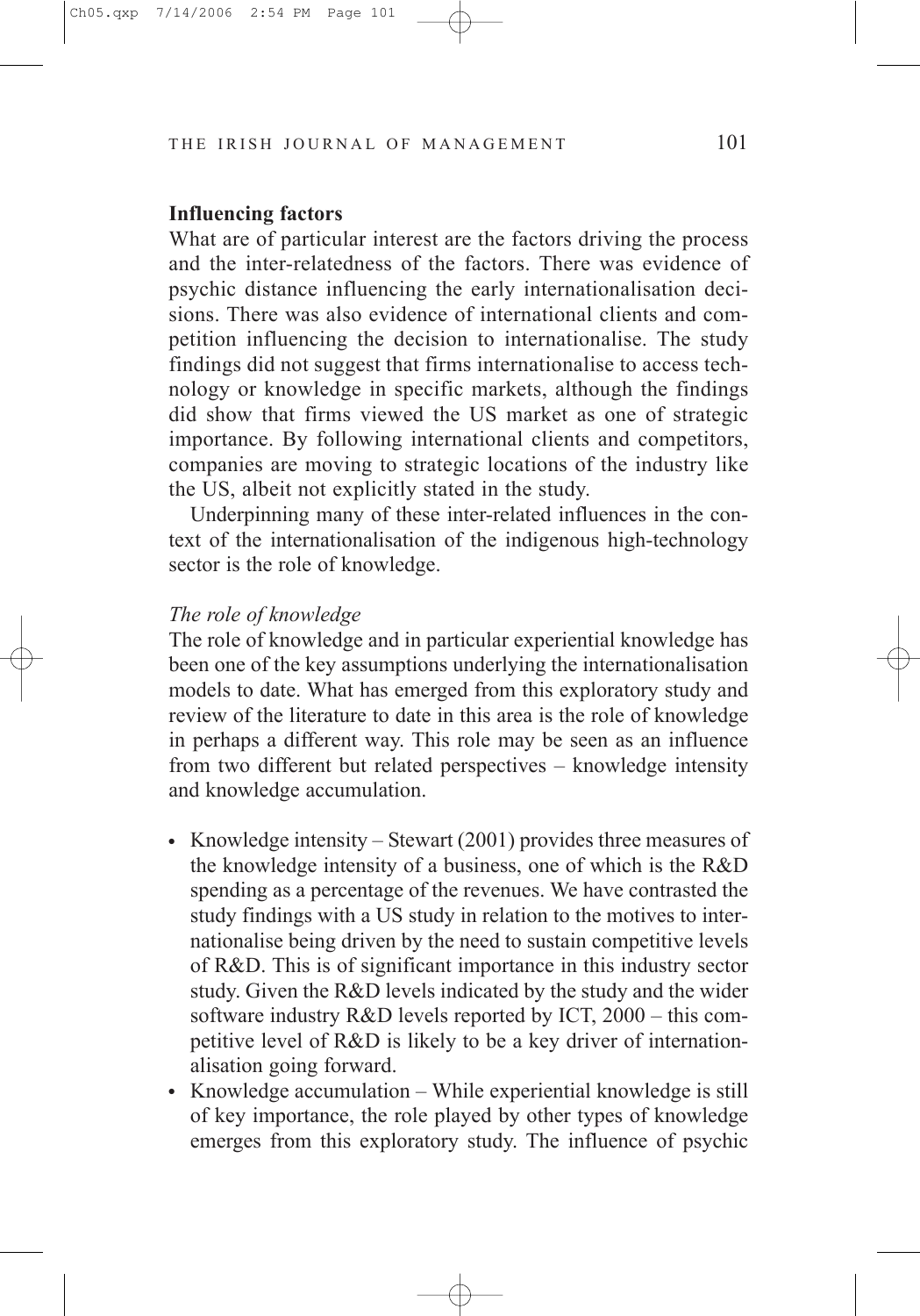distance may be related to the tacit knowledge (Nonaka, 1991) that the firm possesses, not necessarily gained by experience about a specific market but as a result of the collective individuals' knowledge. This also relates to the tendency in the study for firms to follow international clients or competitors. The level of employee international experience in the companies that had a greater degree of internationalisation, together with the similar findings of studies in Canada and Finland would indicate that there is a positive relationship between the two. Therefore, it would suggest that the stock of knowledge already accumulated in the firm plays an important role in internationalisation.

Eriksson et al. have extensively researched different aspects of internationalisation knowledge accumulation – the effect of variation on knowledge accumulation in the internationalisation process (Eriksson, Johanson et al., 2000), experiential knowledge and cost in the internationalisation process (Eriksson, Majkgard et al., 1997), the perceived usefulness of network experiential knowledge in the internationalising firm (Blomstermo et al., 2004) and path dependence and knowledge development in the internationalisation process (Eriksson, Majkgard et al., 2000). Eriksson's differentiation of the various types of knowledge accumulated in firms – internationalisation, business and institutional knowledge – provides a wider framework for understanding this at firm level, while at the same time including the role of experiential knowledge in the internationalisation process.

# Recommendations for further study

Coviello and Munro (1997: 383) note that case research provides 'richness and depth of understanding to internationalisation which is not possible with survey data'. We recommend further in-depth case analysis to explore in more detail the issues that have arisen from the study. Specifically the role of knowledge – knowledge intensity and knowledge accumulation in influencing the pattern, pace and level of internationalisation in this sector.

# REFERENCES

Almeida, P., Song, J. and Grant, R. (2002) 'Are Firms Superior to Alliances and Markets? An Empirical Test of Cross-Border Knowledge Building', Organization Science, Vol. 13, No. 2, pp. 147–61.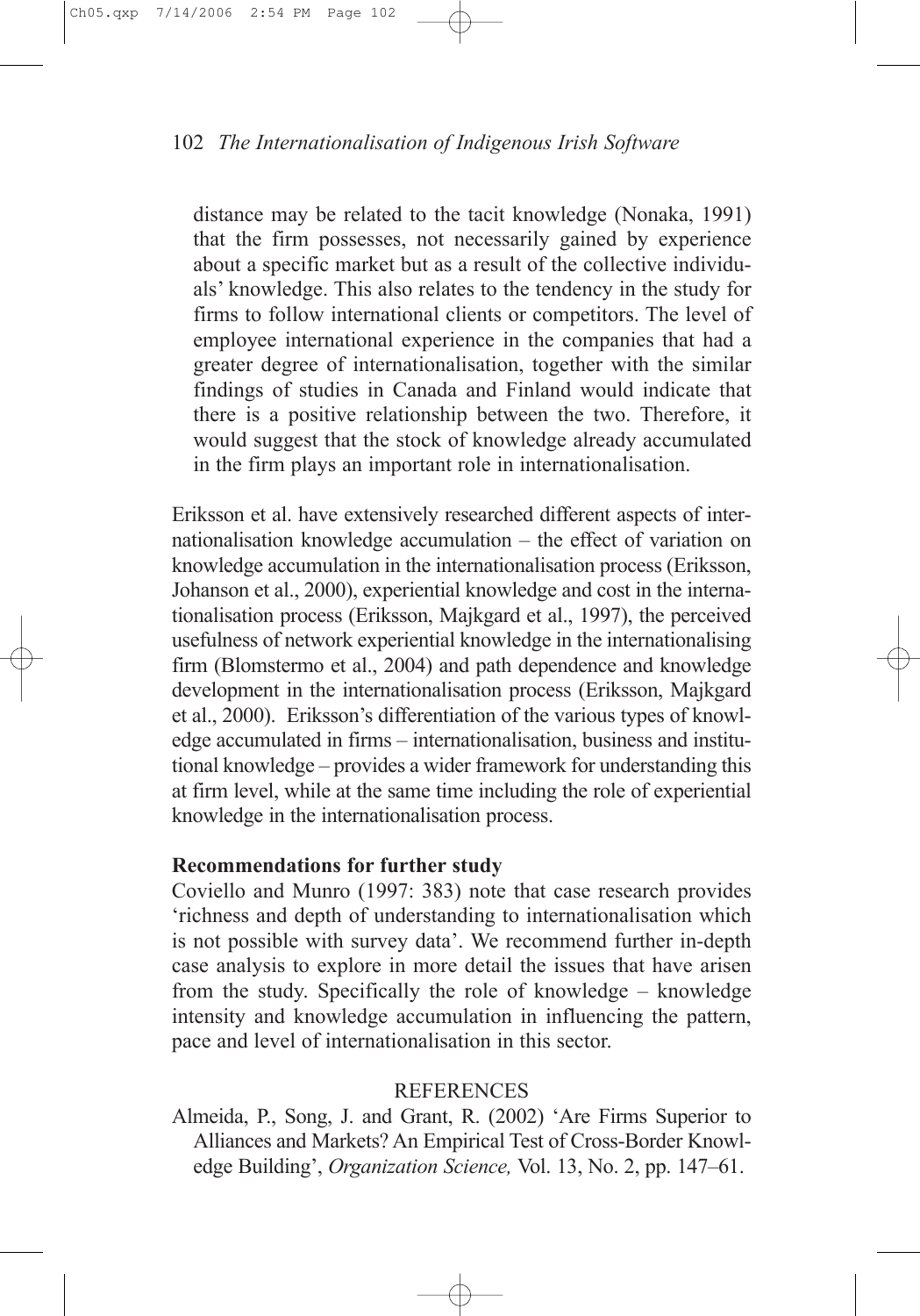- Andersen, O. (1993) 'On the Internationalization Process of Firms: A Critical Analysis', Journal of International Business Studies, pp. 209–28.
- Autio, E., Sapienza, H.J., and Almeida, J (2000) 'Effects of Age at Entry, Knowledge Intensity, and Imitability on International Growth', Academy of Management Journal, Vol. 43, No. 5, pp. 909–24.
- Barkema, H.G. and Vermeulen F. (1998) 'International Expansion through Start-Up or Acquisition: A Learning Perspective', Academy of Management Journal, Vol. 41, pp. 7–26.
- Bell, J. (1995) 'The Internationalization of Small Computer Software Firms', European Journal of Marketing, Vol. 29, pp. 60–75.
- Bilkey, W.J. and Tesar, G. (1977) 'The Export Behaviour of Smaller Wisconsin Manufacturing Firms', Journal of International Business Studies, Vol. 9, pp. 93–8.
- Blomstermo, A., Eriksson, K. and Lindstrand, A. (2004) 'The Perceived Usefulness of Network Experiential Knowledge in the Internationalizing Firm', Journal of International Management, Vol. 10, pp. 355–75.
- Brush, C.G. (1995) International Entrepreneurship: The Effects of Firm Age on Motives of Internationalization, New York: Garland.
- Bryan, L. and Fraser, J.N. (1999) 'Getting to Global', McKinsey Quarterly Review, Vol. 4, pp. 68–82.
- Buckley, P.J. (1982) 'The Role of Exporting in the Market Servicing Policies of Multinational Manufacturing Enterprises', in M. Czinkota and G. Tesar (eds) Export Management, New York: Praeger.
- Cantwell, J. (1999) 'From the Early Internationalization of Corporate Technology to Global Technology Sourcing', Transnational Corporations, Vol. 8, pp. 70–92.
- Cavusgil, S.T. (1980) 'On the Internationalization Process of Firms', European Research, Vol. 8, pp. 273–81.
- Cavusgil, S.T. (1982) 'Some Observations on the Relevance of the Critical Variables for Internationalization Stages', in M. Czinkota and G. Tesar (eds) Export Management: An International Context, New York: Praeger.
- Chetty, S. and Campbell-Hunt, C. (2003) 'A Strategic Approach to Internationalization: ATraditional versus a Born-Global Approach', Journal of International Marketing, Vol. 12, pp. 57–81.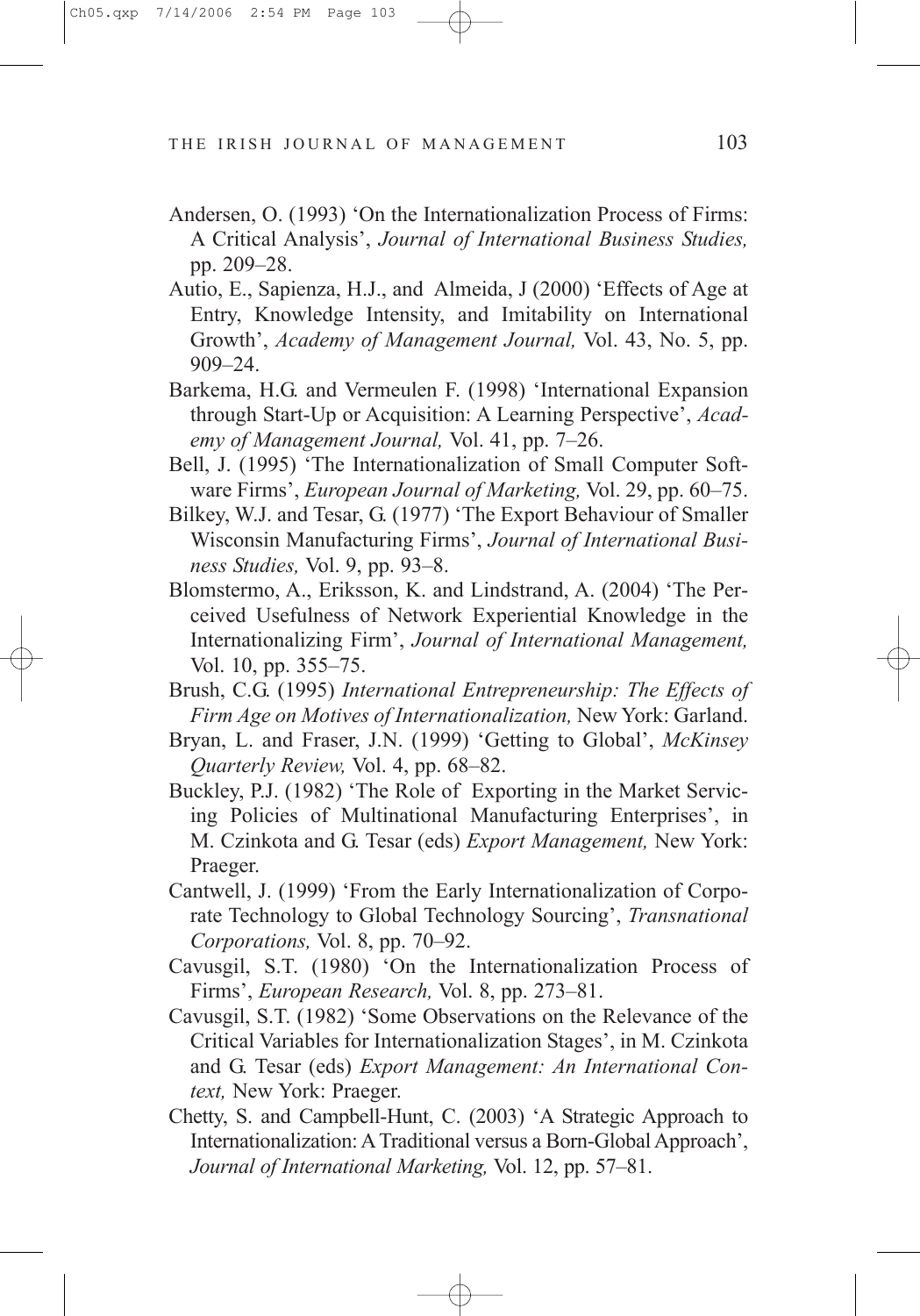- Christensen, P.R. and Jacobsen L. (1996) 'The Role of Export in New Business Formation', Paper presented to RENT X, Brussels, 1996.
- Coviello, N. and Munro, H. (1997) 'Network Relationships and the Internationalisation Process of Small Software Firms', International Business Review, Vol. 6, pp. 361–68.
- Coviello, N.E. and McAuley A. (1999) 'Internationalisation and the Smaller Firm: A Review of Contemporary Empirical Research', Management International Review, Vol. 3, pp. 223–57.
- Culliton, J.P. (1992) Report of the Review Group on Industrial Policy, Dublin: Government Publication.
- Czinkota, M. (1982) Export Development Strategies: US Promotion Policies, New York: Praeger.
- Dunning, J.H. (1996) 'The Investment Development Path Revisited: Some Emerging Issues', in J.H. Dunning and R. Narula (eds) Foreign Direct Investments and Governments, 1st edn, London: Routledge
- Eriksson, K., Johanson, J. and Majkard, A. (2000) 'Effect of Variation on Knowledge Accumulation in the Internationalization Process', International Studies of Management & Organisation, Vol. 30, pp. 26–44.
- Eriksson, K., Majkgard, A. and Sharma, D.D. (1997) 'Experiental Knowledge and Cost in the Internationalisation Process', Journal of International Business Review, Vol. 28, pp. 337–60.
- Eriksson, K., Majkgard, A. and Sharma, D.D. (2000) 'Path Dependence and Knowledge Development in the Internationalisation Process', Management International Review, Vol. 40, pp. 307–29.
- Erkko, A., Lummaa, H. and Arenius, P. (2002) 'Emergent "Born Globals": Drafting Early and Rapid Internationalization Strategies in Technology-Based New Firms', submitted to 2nd International Conference of the Strategic Management Society, 22–25 September 2002.
- Erkko, A., Sapienza, H.J. and Almeida, J.G. (2000) 'Effects of Age at Entry, Knowledge Intensity and Imitability on International Growth', Academy of Management Journal, Vol. 43, pp. 909–24.

Forfás (2002) International Trade and Investment Report, Forfás.

Forfás (2001) Statement on outward direct investment, Forfás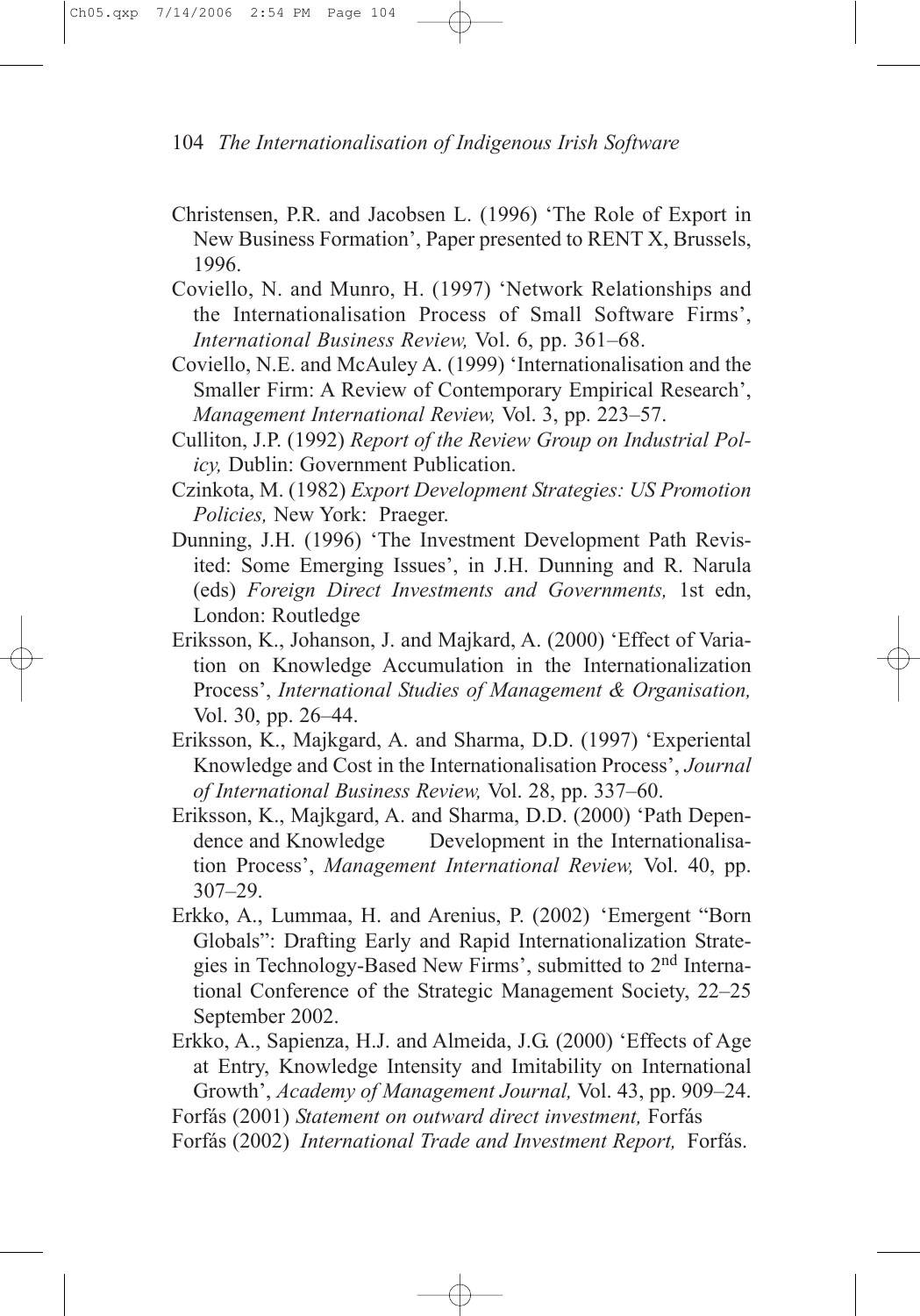- Forfás (2003) 'International Trade and Investment Report, 2003', Report to the Trade Advisory Forum and the Foreign Earnings Committee, April 2004.
- Forfás (2004) 'Building Ireland's Knowledge Economy', Report to the Inter Departmental Committee on Science, Technology and Innovation, July 2004.
- Fraser, J.N. and Oppenheim Jeremy (1997) 'What's New about Globalisation?', McKinsey Quarterly Review, Vol. 2, pp. 168–80.
- Gankema, H.G.J., Snuif, H.R. and Zwart, P.S. (2000) 'The Internationalization Process of Small and Medium-Sized Enterprises: An Evaluation of Stage Theory', Journal of Small Business Management pp. 15–28.
- Görg, H. (2000) 'Irish Direct Investment in the US: Evidence and Further Issues', Journal of the Statistical and Social Inquiry Society of Ireland, Vol. 30, pp. 33–63.
- Grant, R. (1996) 'Toward a Knowledge-Based Theory of the Firm', Strategic Management Journal, Vol. 17, pp. 109–22.
- Green, R. (2000) 'Irish ICT Cluster', OECD Cluster Focus Group Workshop, Utrecht, May 8–9 2000.
- Hedlund, G. and Kverneland, A. (1985) 'Are Strategies for Foreign Markets Changing? The Case of Swedish Investment in Japan', International Studies of Management and Organisation, Vol. 15, pp. 41–59.
- HotOrigin (2002) Ireland's Software Cluster: Innovation The Fuel for International Success, Dublin: HotOrigin Limited.
- HotOrigin (2004) Ireland's Software Cluster: Preparing for Consolidation, Dublin: HotOrigin Limited.
- Johanson, J. and Vahlne, J.E. (1977) 'The Internationalization Process of the Firm: A Model of Knowledge Development and Increasing Foreign Market Commitments', Journal of International Business Studies, Vol. 8, pp. 23–32.
- Johanson, J. and Wiedersheim-Paul, F. (1975) 'The Internationalization of the Firm: Four Swedish Cases', Journal of Management Studies, Vol. 12, pp. 305–22.
- Jolly, V.K., Alahuhta, M. and Jeannet, J.P. (1992) 'Challenging the Incumbents: How High Technology Start-Ups Compete Globally', Journal of Strategic Change, Vol. 1, pp. 71–82.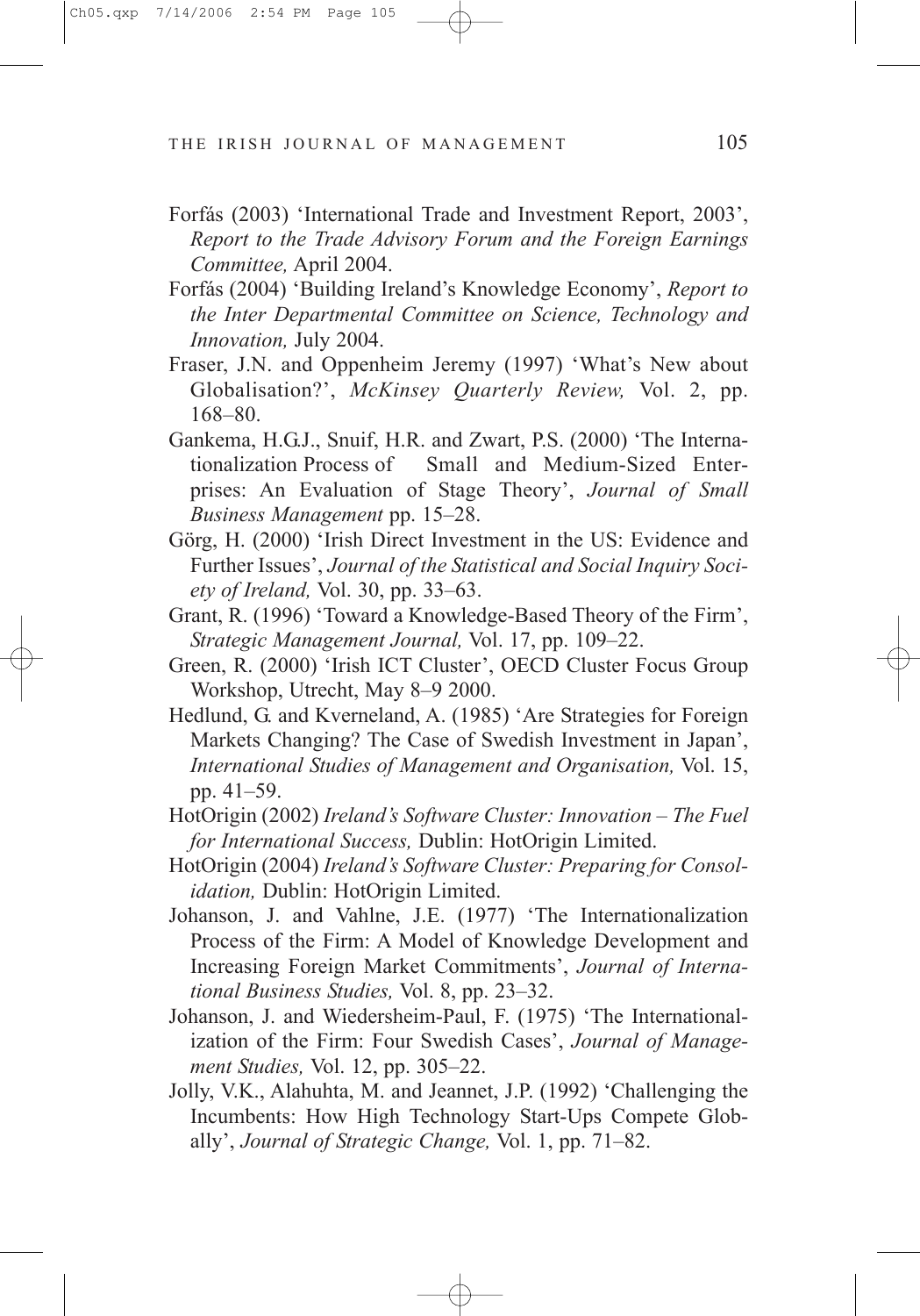- Jones, M.V. (1999) 'The Internationalization of Small High-Technology Firms', Journal of International Marketing Vol. 7, pp. 15–37.
- Karagozoglu, N. and Lindell, M. (1998) 'Internationalization of Small and Medium-Sized Technology-Based Firms: An Exploratory Study', Journal of Small Business Management, Vol. 36, pp. 44–59.
- Kearney, A.T. (2002) 'Globalization's Last Hurrah?' Foreign Policy, Issue 128, January/February.
- Knight, G.A. and Cavusgil S.T. (1996) 'The Born Global Firm: A Challenge to Traditional Internationalization Theory', Advances in International Marketing, Vol. 8, pp. 11–26.
- Knight, G.A. and Cavusgil, S.T. (2004) 'Innovation, Organizational Capabilities and the Born-Global Firm', Journal of International Business Studies, Vol. 35, pp. 124–41.
- Kogut, B. and Chang, S.J. (1991) 'Technological Capabilities and Japanese Foreign Direct Investment in the United States', Review of Economics & Statistics, Vol. 73, pp. 401–14.
- Kogut, B. and Zander, U. (2003) 'Knowledge of the Firm and the Evolutionary Theory of the Multinational Corporation', Journal of International Business Studies, Vol. 34, pp. 516–30.
- Kotha, S., Rindova, V.P. and Rothaermel, F.T. (2001) 'Assets and Actions: Firm-Specific Factors in the Internationalization of US Internet Firms', Journal of International Business Studies, Vol. 32, pp. 796–91.
- Larimo, J. (1985) 'The Foreign Direct Manufacturing Investment Behaviour of Finnish Companies', Paper presented at the 11th European International Business Association Conference, Glasglow,
- Linkmark, L. (1995) 'Internationalization of Nordic SMEs: A Study of Internal and External Resources to Internationalization', European Journal of Marketing, Vol. 29, No. 5, pp. 86–8.
- Lindqvist, M. (1997) 'Infant Multinationals: Internationalization of Small Technology-Based Firms', in D. Jones-Evans and M. Klofsten (eds) (1997) Technology, Innovation and Enterprise: The European Experience, Hampshire: Macmillan
- Luostarinen, R. (1980) 'Internationalization of the Firm', Acta Academica Series A: 30.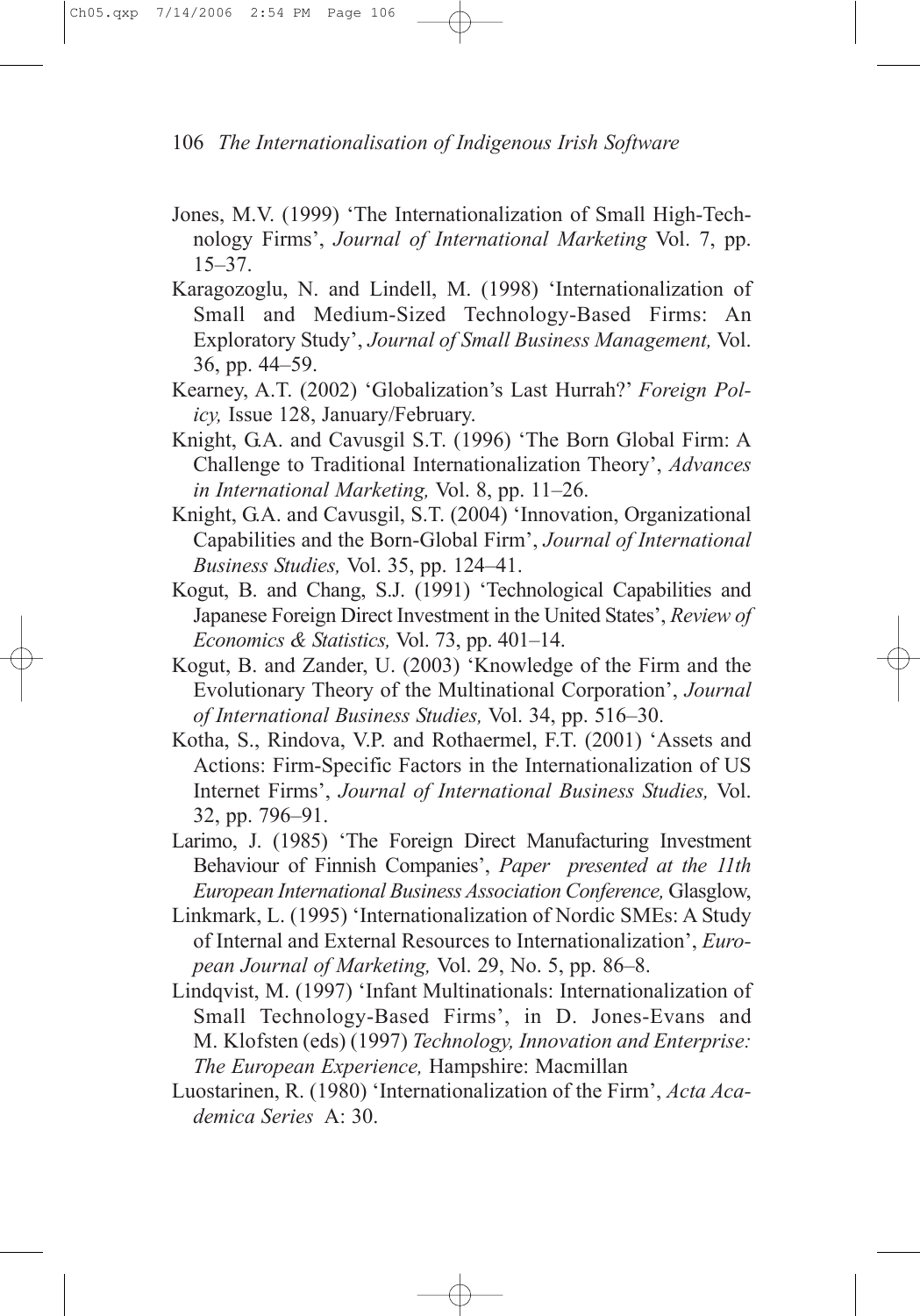- Madsen, T.K. and Servais, P. (1997) 'The Internationalization of Born Globals: An Evolutionary Process?', International Business Review, Vol. 6, pp. 561–83.
- McDougall, P., Shane, S., Oviatt, B. (1994) 'Explaining the Formation of International New Ventures: The Limits of Theories from International Business Research', Journal of Business Venturing, Vol. 9, pp. 469–87.
- Moen, O. and Servais, P. (2002) 'Born Global or Gradual Global? Examining the Export Behaviour of Small and Medium-Sized Enterprises', Journal of International Marketing, Vol. 10, pp. 49–72.
- National Software Directorate (1998) 'To Boldly Go...The Irish Software Industry: A Strategy for Growth', Dublin: Irish Software Directorate.
- Nonaka, I. (1991) 'The Knowledge-Creating Company', Harvard Business Review, pp. 96–104.
- Oviatt, B.M, McDougall, P. (1994) 'Toward a Theory of International New Ventures', Journal of International Business Studies, Vol. 25, No. 1, pp. 45–64.
- Porter, M., Sachs, J.D., Cornelius, P.K., McArthur, J.W. and Schwab, K. (2002) 'Competitiveness and Stages of Economic Development', in The Global Competitiveness Report, World Economic Forum.
- Preece, S.B., Miles, G. and Baetz, M.C. (1999) 'Explaining the International Intensity and Global Diversity of Early–Stage Technology-Based Firms', Journal of Business Venturing, Vol. 14, pp. 259–81.
- PriceWaterhouseCoopers (1999) Strategic Development of Internationally Traded Industries Throughout Ireland, Dublin: PriceWaterhouseCoopers.
- Reid, S.D. (1981) 'The Decision-Maker and Export Entry and Expansion', Journal of International Business Studies Vol. 12, pp. 101–12.
- Rennie, M.W. (1993) 'Born Global', The McKinsey Quarterly, Vol. 4, pp. 45–52.
- Reuber, R. and Fischer, E. (1997) 'The Influence of the Management Team's International Experience on the Internationalization Behaviours of SMEs', Journal of International Business Studies, Vol. 28, pp. 807–26.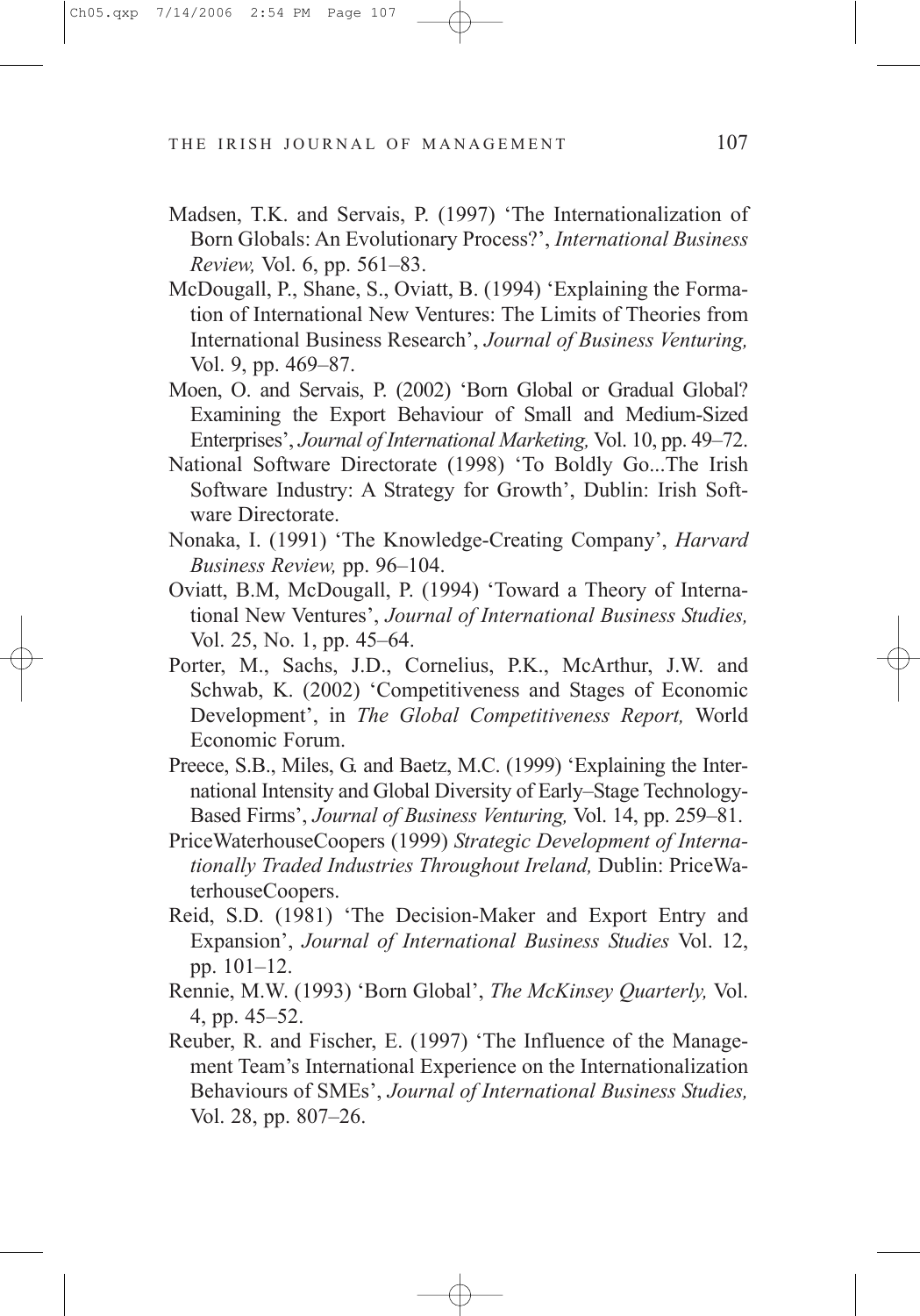- Stewart, T.A. (2001) The Wealth of Knowledge, London: Nicholas Brealey Publishing.
- Sullivan, D. (1994) 'Measuring the Degree of Internationalization of a Firm', Journal of International Business Studies, Vol. 25, pp. 325–50.
- UNCTAD (2004) 'Division on Investment, Technology and Enterprise Development', World Investment Report 2004, Geneva: UNCTAD.
- Welch, L.S. and Luostarinen, R. (1988) 'Internationalization: Evolution of a Concept', Journal of General Management, Vol. 14, pp. 34–55.
- Young, S. (1987) 'Business Strategy and the Internationalisation of Business', Managerial and Decision Economics, Vol. 8, pp. 31–40.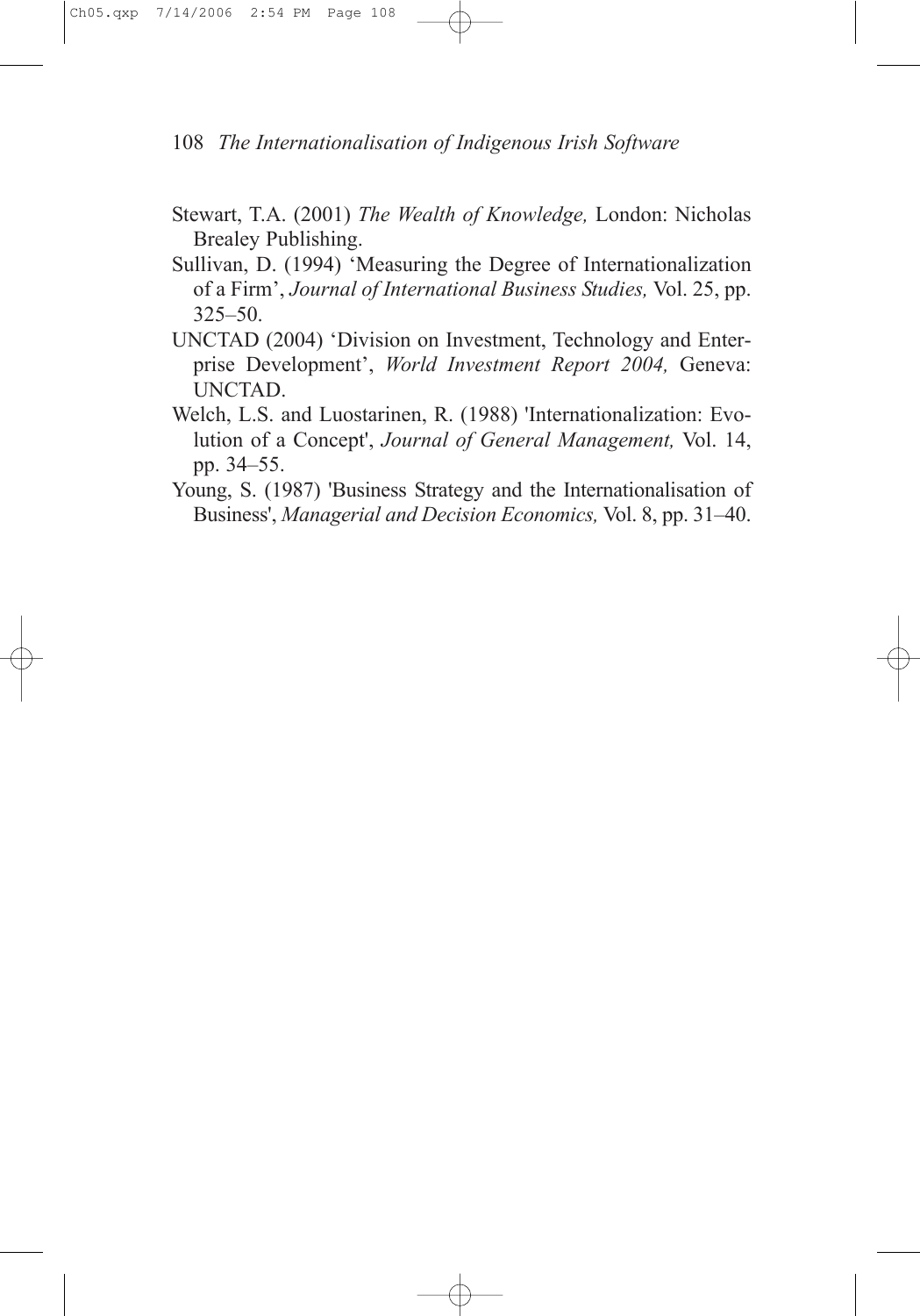# **Review of the Potential and Practice of Professional Roles and Responsibilities of Executive Directors on Boards**

. . . . . . . . . . . . . . . . . . .

T HOMAS O'T OOLE \*

# ABSTRACT

The roles and responsibilities of executive directors on boards are<br>given scant literature attention in comparison to their non-executive counterparts, and potential professional roles and responsibilities receive minimal review or mention even in the light of a growing focus on ethical behaviour and advocacy for directors to take personal responsibility. The professional roles and responsibilities of human resource and marketing directors are the focus of investigation in this paper. Could these roles and responsibilities lead these directors to become representative of other stakeholder groups or, indeed, are they relevant? A mix of desk and empirical research is used to explore these questions and implications for practice developed. The roles and responsibilities would appear relevant but are at a nascent stage of development and the likely pressure for adoption would appear to be external to the board.

# INTRODUCTION AND BACKGROUND

The board of directors is a key focus of governance research and of regulatory attention. The research and regulatory focus tends to be on the independence of boards, role of CEO/Chair, executive pay and audit. All the major governance reports (from Cadbury, 1992, to Higgs, 2003) examine aspects of these issues which are critical to the

*\* School of Business, Waterford Institute of Technology*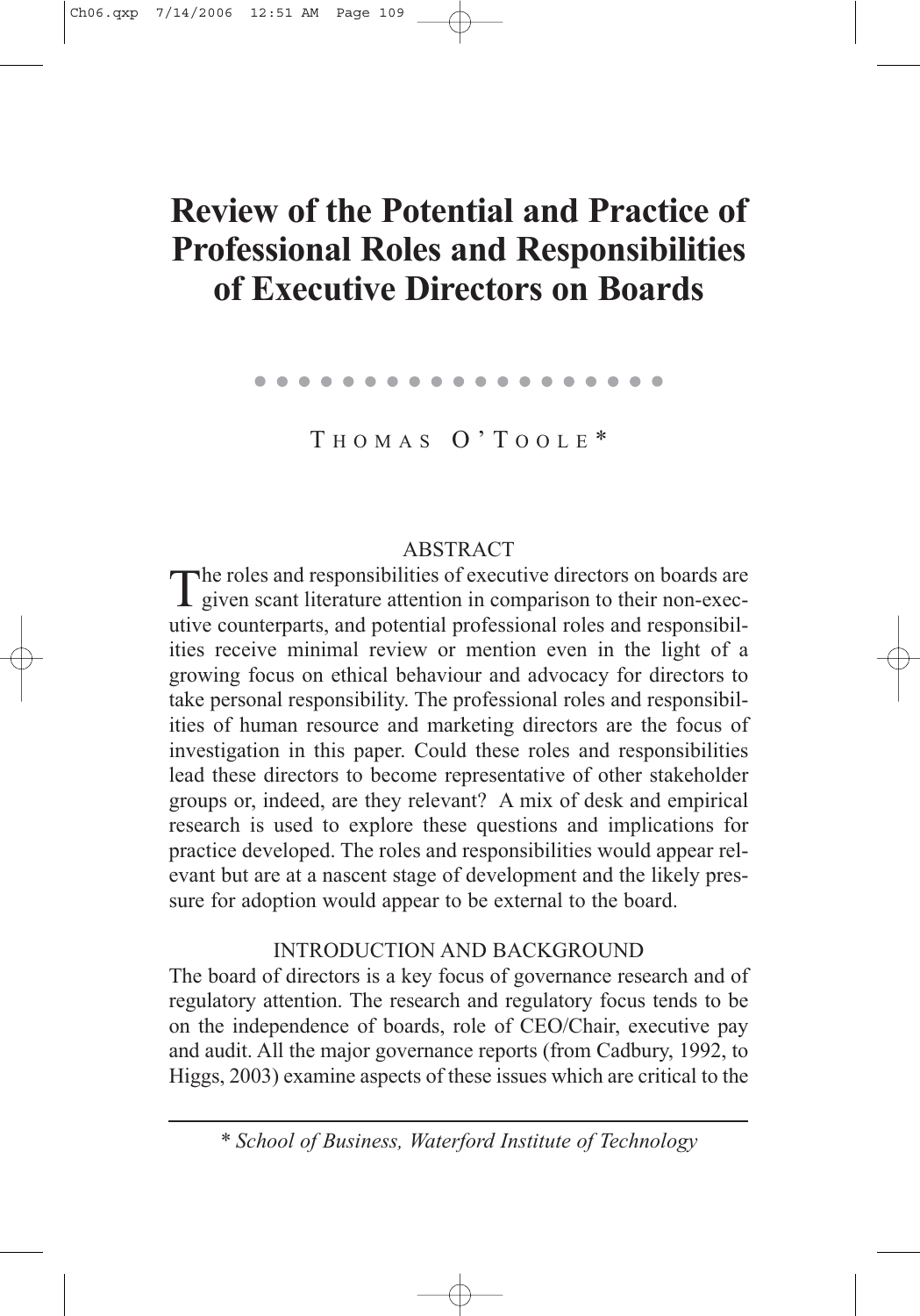control of corporations. By its nature, corporate control is driven by financial accountability for shareholder interests and thus regulation, practice and research is concentrated in this arena. While most commentators accept that boards have a wider accountability remit than just those of the shareholder, it is difficult to prioritise these issues unless they directly affect the accumulation of wealth to the shareholder. Wider accountability pressure on boards is, perhaps, coming from the general public and other interested groups, given the employment and global impact of large public companies. While boards have always been under scrutiny and this lens tended to be financial, in the light of the 'Enron effect' in the US and the political pressure for social responsibility brought on by global operational difference in MNCs and the anti-globalisation movement, ethical conduct is now seen by some as a means of ensuring boards function effectively while not being overtly regulatory or mandating in detail the roles and responsibility of each director.

The conduct of individual board members is of course culturebound to some extent. However, Higgs (2003) and others have identified clear roles for non-executive directors and the broad role of the board has been specified. Indeed, aspects of the role of inside directors or executive directors have been delimited. However, professional roles and responsibilities of executive directors have been largely ignored. This paper focuses on human resource and marketing directors but it would appear that beyond fairly limited parameters financial directors' professional roles may also be very scantly outlined.

Professional roles and responsibilities are important from an internal and external context. There is a sense that managers' self-interests are well catered for on boards and there have been many controversial reports, especially in the popular media, about supposed excessive executive remuneration and pay-outs after the sale or purchase of companies. Externally, pressure for recognition and the activism of individual stakeholders puts further pressure on the executive director because, as a professional, he or she may have wider employee or consumer responsibilities not inherent in his or her executive role.

This paper will explore the potential use of professional roles and responsibilities of executive directors, especially human resources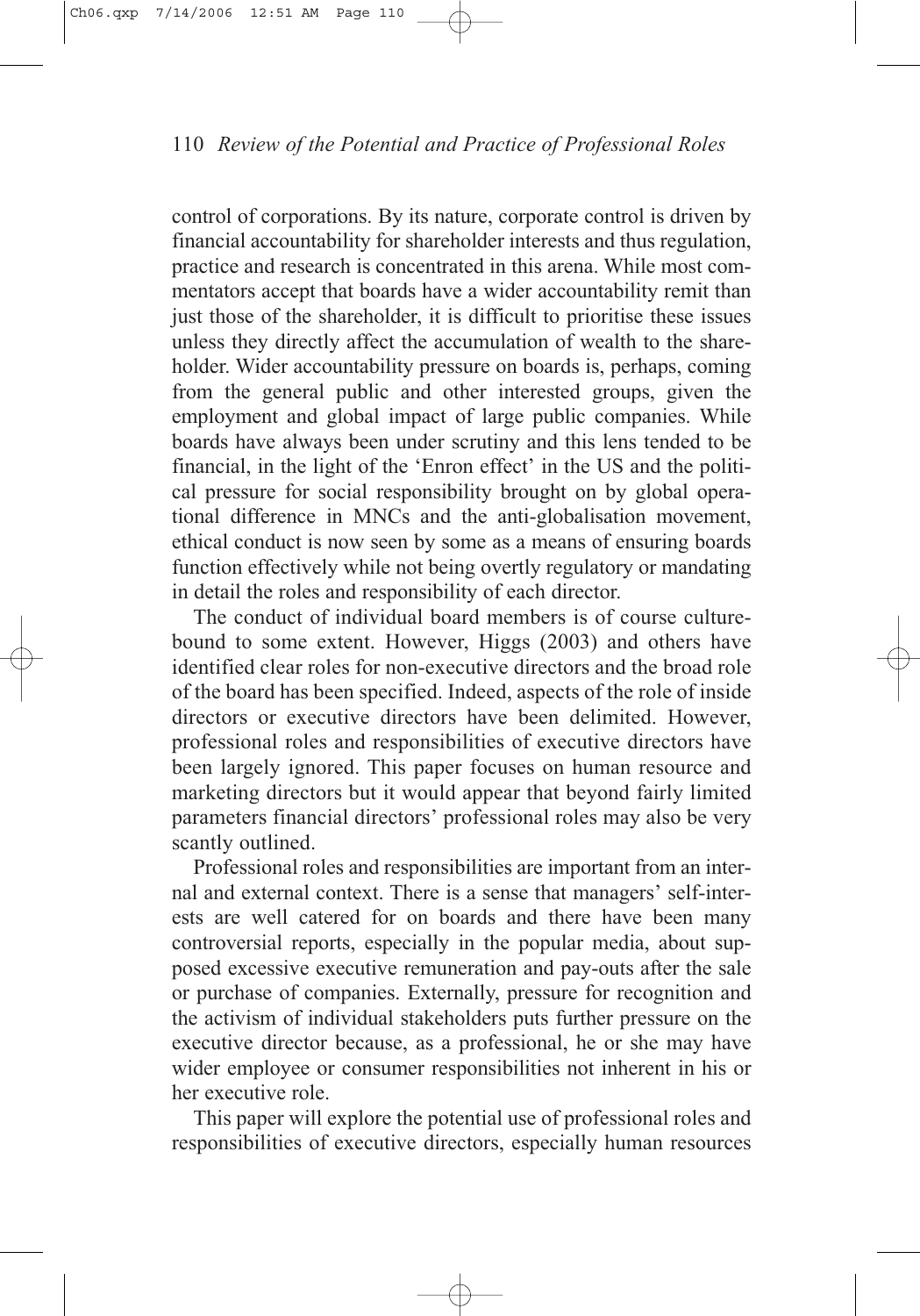and marketing, on the boards of public companies to represent wider stakeholder interests. In the case of human resources and marketing, employee welfare and rights and consumer/buyer relationships could be represented at board level by executive directors. Professional roles and responsibilities are inherent in the profession of the executive if not in his/her job. The explicit use of these roles is outside the current remit of unitary boards and may prove controversial if codified in regulation given the current single and shareholder focus of public companies.

The paper will review the current state of corporate governance literature in relation to its objective, use a mix of desk research and interviews to explore professional roles and responsibilities and examine the potential of these for the professional practice of certain executive members of boards, and report any potential contribution and conflict to the conduct of boards.

#### STAKEHOLDER VIEWS OF THE COMPANY

The governance of a company is a particularly loaded concept and the questions of 'how to govern' and 'for whom' can quickly reveal the analyst's or academic's hand. Most commentators will agree that the governance of public companies is of major concern as they are core economic entities in terms of wealth measures and are also part of the fabric of the social system as individuals are dependent on these companies for employment and indirectly through investment funds for pension growth. This paper views the corporation in its wider context and takes a stakeholder view (Agle et al., 1999 and Korac-Kakabadse et al., 2001). Whilst boards have a primary accountability to shareholders there is a wider set of responsibilities that cannot be ignored at board level. Indeed, the Department of Trade and Industry in the UK, while emphasising 'light touch' regulation, is examining ways to deal with international labour issues and wider stakeholder concerns.

The Hampel Report (1988) states that 'the directors as a board are responsible for relations with stakeholders; but they are accountable to the shareholders' (p. 12). This accountability quotient has meant in practice that little effective attention, measured by prioritising in key decisions, has been paid to the protection of stakeholders that do not have a financial stake in the company such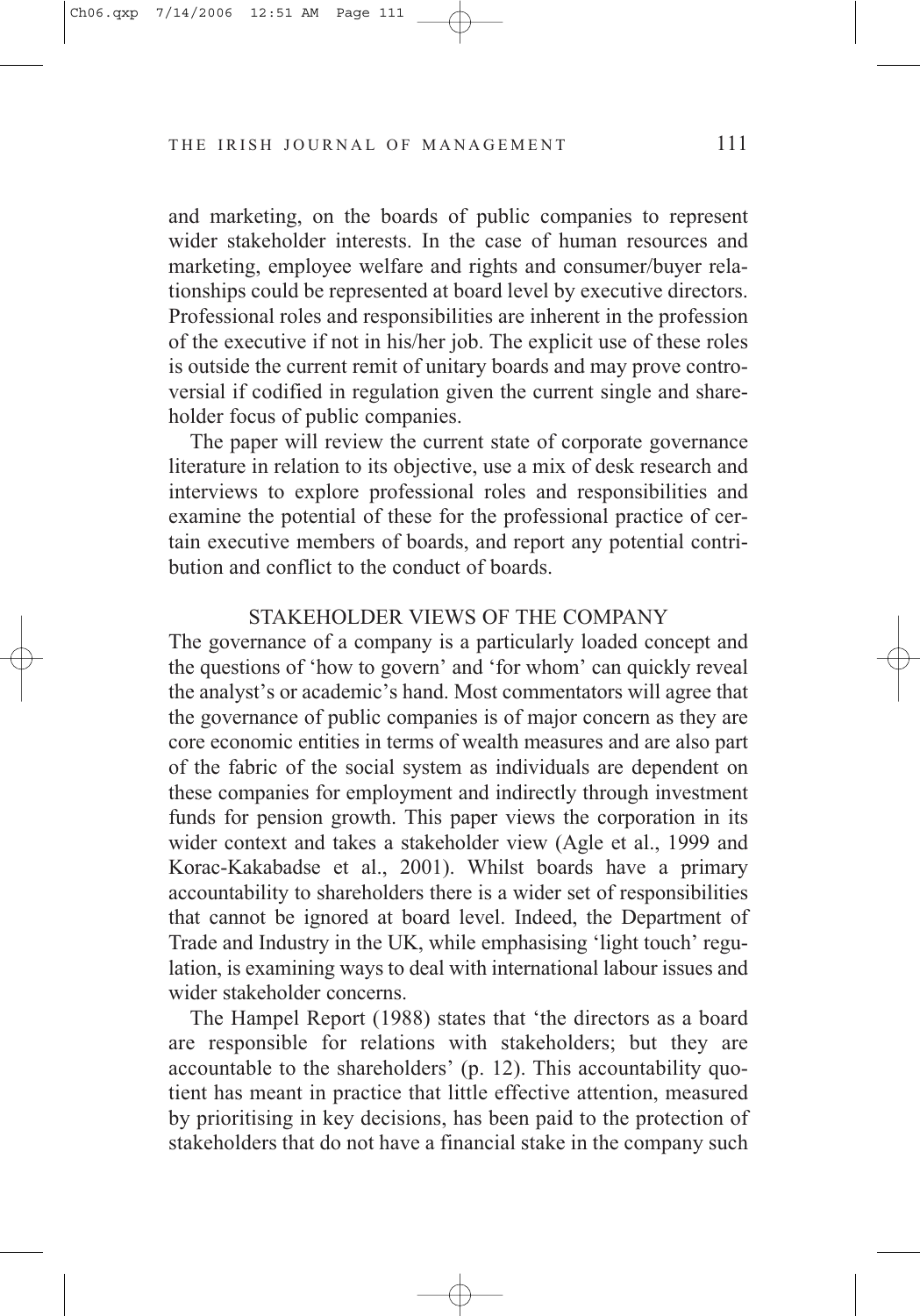as banks, creditors or perhaps employees through stockholding. Public companies are owned by shareholders. These shareholders appoint boards on their behalf to maximise their return on capital and act in their interests. The directors are the agents of the shareholders and are entrusted as such. This one-step-removed risk is one of agency and its management ensures and unpins a functioning market for corporate control. The agency risks and monitoring safeguards provide the rationale for many stock market rules and legislative efforts. It is to deal with agency abuses that other than market forces have had to intervene. In a perfect market there would be full transparency and disclosure and companies' asset values would align to market valuations at a point in time. The vision of shareholder as capitalist only becomes slightly blurred when one considers who these one-step removed entities are.

Aside from the one dominant, family type, shareholder and its implications for the other shareholders, institutions own/manage much of corporate wealth. According to The Conference Board (2003), institutional ownership of the top 1,000 US companies in 2000 was 61.4 per cent. These institutions represent people at one remove, for example, individual workers through pension funds. Therefore, arguments about how these individual interests are best protected have gained ground in the governance debate. The AFL-CIO (American Federation of Labor and Congress of Industrial Organisations, www.afl-cio.org) union in the US, for example, has urged fund managers to vote according to union client recommendation (OECD, 2000). Short-term needs for gains are now seen, even in the traditional economic models, as being balanced by the need to ensure the protection of the long-term value of the assets. This view has led to more complex theoretical contributions but to few answers (Biggart and Delbridge, 2004).

The OECD's (Organisation for Economic Co-operation and Development) Governance Principles (1999) (known as the Principles) rank the role of stakeholders as one of the Principles with the rationale that their interests are in the long-term interests of the corporation. The Principles see stakeholders as secondary even though they are strong on the wider obligations of companies. This is a view shared by the Conference Board (2003): 'Although most state corporation laws establish that corporations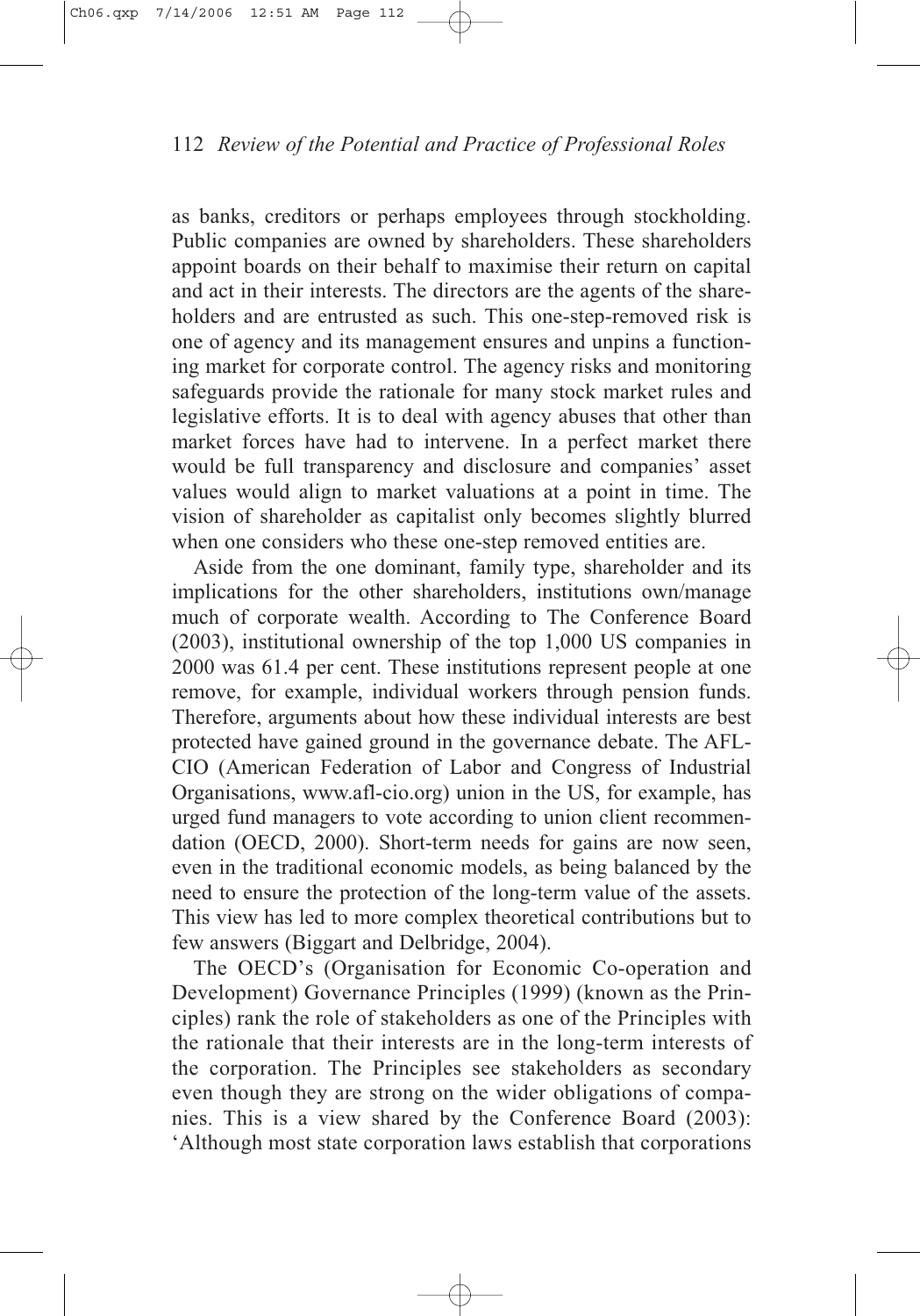should be run to enhance that corporation's economic interests, and therefore the interests of its shareowners, corporations are also expected to fulfill their legal and ethical obligations to other constituencies'(p. 17). This view that behaving responsibly is in the economic interests of the firm is the major force behind the current dominant view of regulators and policy makers. Claessens (2004) argues that there have been few empirical studies to document these effects. The latter's research concluded that there was mixed evidence or no relationship between corporate social responsibility and financial performance. The case for wider sets of responsibilities is one that is, in part, theoretically supported but may be only alluded to in most government and industry commissioned reports. The wider stakeholder responsibility can be justified in the narrow, self-interested, corporate view especially as, for example, the effect on corporate reputation of an action by a company can be deleterious and enduring. Of course, professional responsibility goes beyond self interest and is also an internalised view. Even though a push for responsibility should be coming from within the board and this paper is suggesting a route for this through the professional roles and responsibilities of executive directors, why has most pressure come from forces external to the board? For example, there are many international and domestic initiatives led by government and non-governmental organisations (NGOs) such as the OECD's governance fora, Sarbanes-Oxley in the US, the World Council for Corporate Governance (www.wcfcg.net), the global reporting initiative (www.globalreporting.org), the International Accounting Standards Board (IASB – www.iasb.org.uk), stock exchange rules and pension fund activism, and self regulation and industry specific regulation (for example, the Irish Financial Services Regulatory Authority is now advocating board level metrics for ethical consumer dealing in response to overcharging by a bank(s)). Perhaps, as alluded to earlier, the stakeholders that matter are to a large degree satisfied with the current model.

ROLES AND RESPONSIBILITY OF BOARD MEMBERS The roles and responsibilities of board members are set out in many reports and indeed in legislation. All board members share a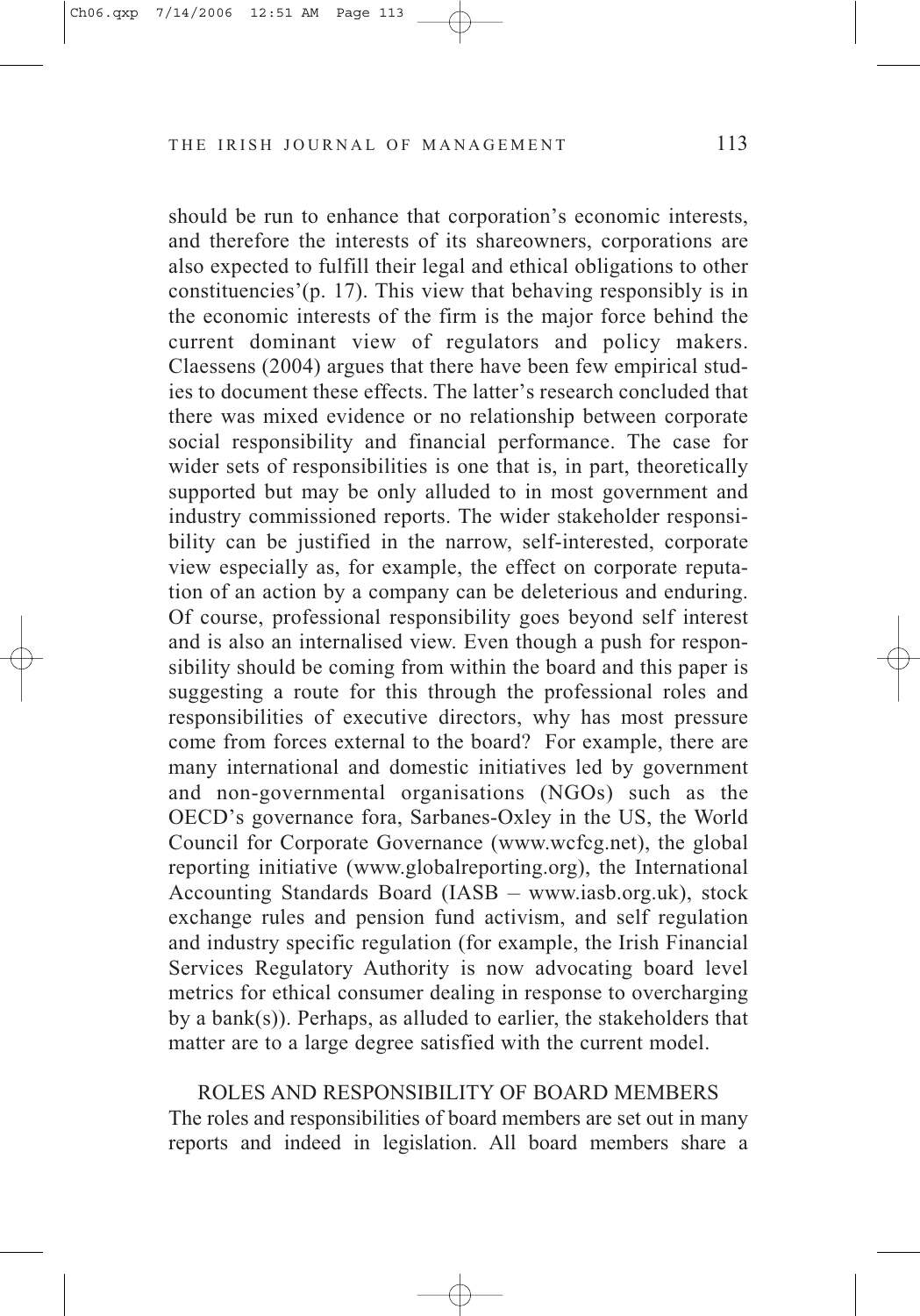common set of duties in a unitary board. Adrian Cadbury (1992) summarises the dominant view of the role of the board:

Boards of directors are responsible for the governance of their companies. The shareholders' role in governance is to appoint the directors and the auditors and to satisfy themselves that an appropriate governance structure is in place. The responsibilities of the board include setting the company's strategic aims, providing the leadership to put them into effect, supervising the management of the business and reporting to shareholders on their stewardship.

(p. 15)

Freeman and Reed (1983) take a more socio-political view and assert that the role of stakeholder is determined by the degree of influence or power stake that they have, and this approach may explain why certain stakeholders such as managers have a more prominent role than would appear in an exogenous definition. Even taking this into account, the debate about what the board should do does not extend to the professional remit of individuals (Johnson et al., 1996). This is the case even though directors' personal responsibility has become more important, as has the ethical dimension to the work of the board.

The generic role of chairman, CEO, and secretary have been well covered as has the role of the independent director (Coulson-Thomas, 1993; Dulewicz et al., 1995; McNulty et al., 2003; The Conference Board, 2003) but even these roles do not extend to professional roles and responsibilities and therefore are managerial and shareholder focused. O'Neal and Thomas (1996), in a study of roles, found that '…maximising shareholder wealth, CEO succession planning, evaluating management performance and determining top management compensation as the board's most important responsibilities. This is consistent with the commonly held perception that the board's primary role is one of control – ensuring that management is diligent in its responsibility to the firm's owners' (p. 315). This type of commonly held view may lead to increasing regulation as the boundaries of these roles are clearly limited and are not regulated by a professional ethic and duty that impacts on decision making. The lack of a professional input or the simple neglect of the background and profession of the executives involved on the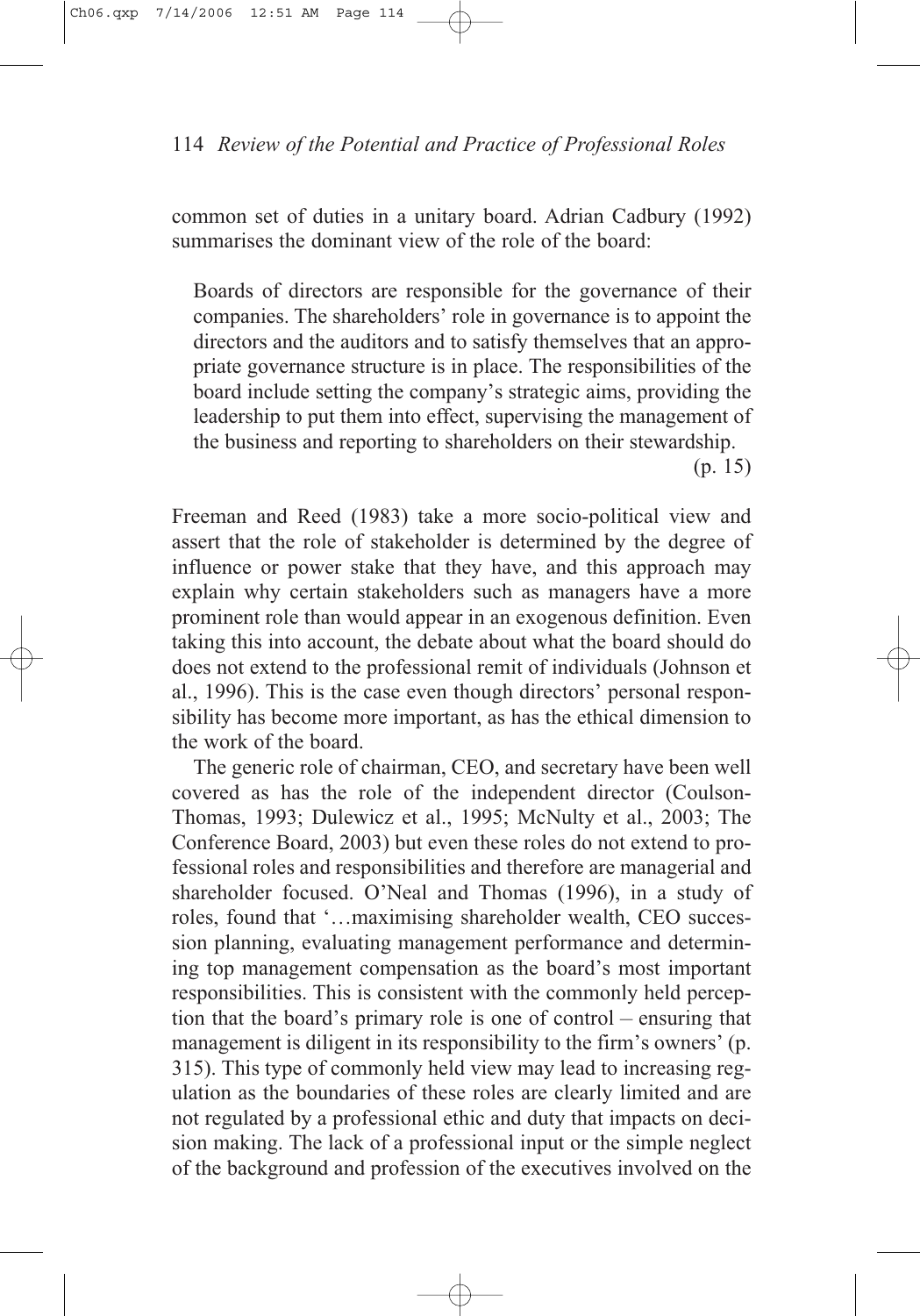board is a feature of the development of the governance debate from its origins in an economic school of thought (Licht, 2003). Added to the conventional wisdom on the role of the board is that lack of general attention given to the role of executive directors as illustrated in Johnson et al. (1996): '…Rather, the clear focus is on "outside directors", more specifically non-management directors. With few exceptions, the role of the insider director has received little attention, although agency theorists' advocacy of inside directors as monitors of the CEO has received preliminary, but indirect, support' (p. 432).

The background of the shareholder has been shown to have an impact, yet this has not led to a focus on the professional remit of members of the board (Johnson and Greehing, 1999). For example, pension fund equity may contribute to an equality focus in the assessment of the corporate social responsibility by these funds, given their owners. In general, human resource and marketing functional issues have become of increasing importance to boards, yet this is not represented by these functions being on boards. Perhaps, these functions' concerns are dealt with at executive committee or at strategy sessions on boards. The issues surrounding employees as a stakeholder are even more difficult to examine from a corporate governance perspective, in part because of the complexity of such arrangements. One area where the legal rights of stakeholders need improvement is in the area of 'whistleblower' protection, which is also important in implementing anti-bribery measures (OECD, 2003). Using OECD (2003) statistics, it would appear that both employee participation in works councils and employees share option schemes (ESOPs) have positive effects on corporate governance. Yet there are calls for further legal protection of employee and other stakeholder rights, which may in part be explained by a lack of trust in boards. If professional representation was taken more seriously then this may not be such a concern.

Customers and suppliers are sometimes identified as stakeholders if they make costly and specific commitments to the company and are closely involved in contributing to its success. This limited view of their importance as stakeholders comes from an agency view of their actual legal role. In practice, their role goes far beyond the transaction and is core to the long-term success of any enterprise. However, their interests are often handled outside of the framework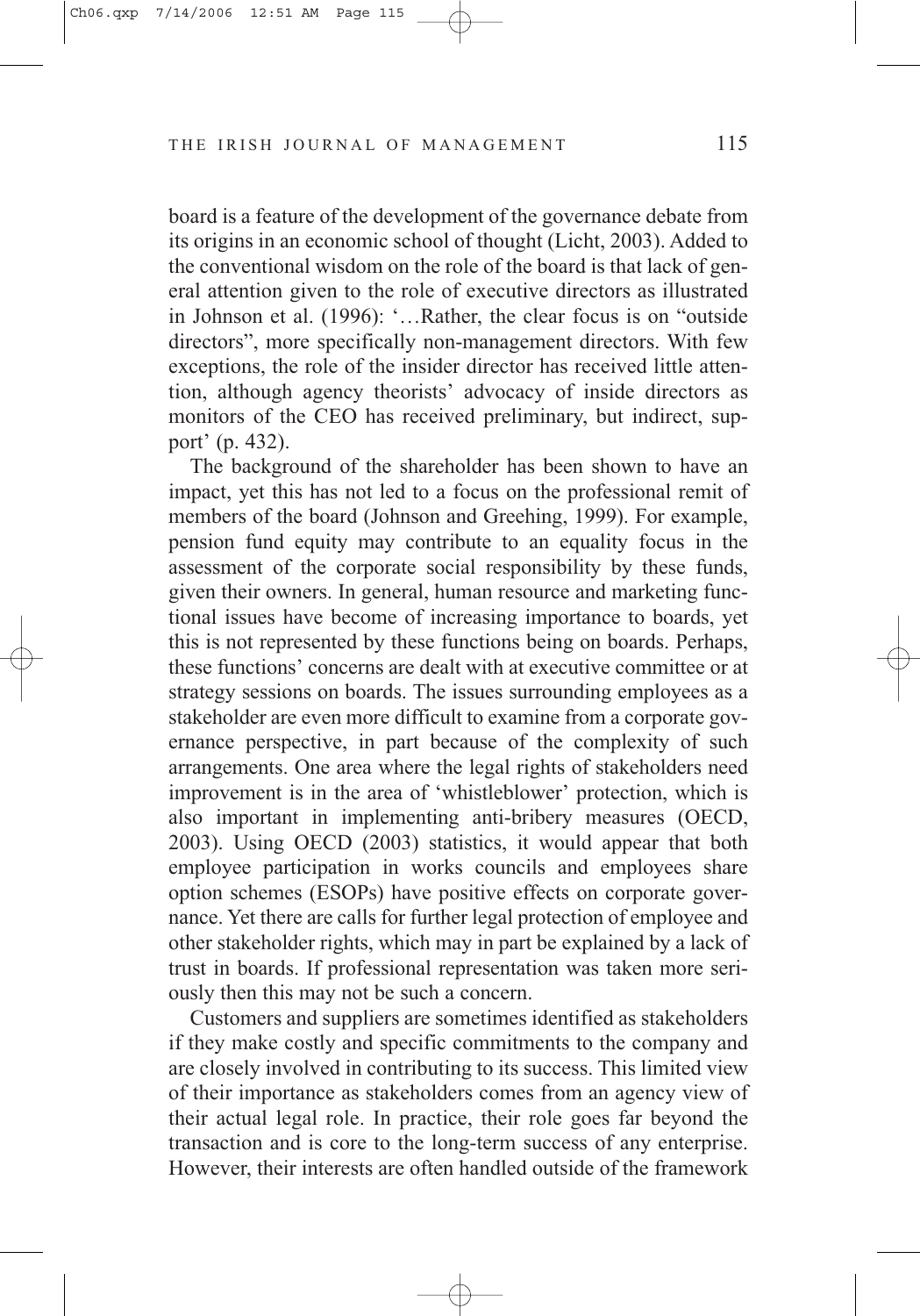of corporate governance via private contractual arrangements and other market mechanisms. Moreover, as many contracts are ongoing, third party instruments, such as conciliation, both formal and informal, have evolved to meet the need for reducing the perceived risk associated with this mode of conducting business. In short, in all advanced market economies relational transactions are more the norm than the exception with arrangements depending on trust and on an efficient method of contract enforcement, including a framework for conciliation and arbitration. This suggests that the governance mechanism needs to evolve to include such stakeholders in corporate decision-making, as the relationship is one of temporal duration and interdependence.

Roles and responsibilities are not merely box ticking, that is making sure one is covered from a legal point of view, but are systemic in values often personal but certainly capable of being articulated at board level. Generic ethical problems revolve around issues such as worker rights and some metrics are being developed for these in an accounting sense. This type of ethical perspective is illustrated by the following quote from the OECD (2003):

National principles often call for a code of company ethics to be developed and disclosed by the board which includes compliance (e.g. NYSE listing requirements). In a number of cases there is also a call for an ethics committee of the board to be established or for a board member to take responsibility for overseeing the code. It appears that many companies see ethical codes or company codes of conduct as a way to prevent abuses of market power and behaviour that approaches too closely to the point of committing illegal conduct, and to act as ethical guidelines in the decision making process…Most company codes include provisions on environmental policies, labour management, bribery and corruption prohibitions, consumer protection, scientific and technological advancement and disclosure.

(p. 69)

However, these issues go deeper than the negative protectionist stance inherent in the OECD quote, into functions and roles expected of executive directors who have direct ethical and professional responsibilities for other stakeholders.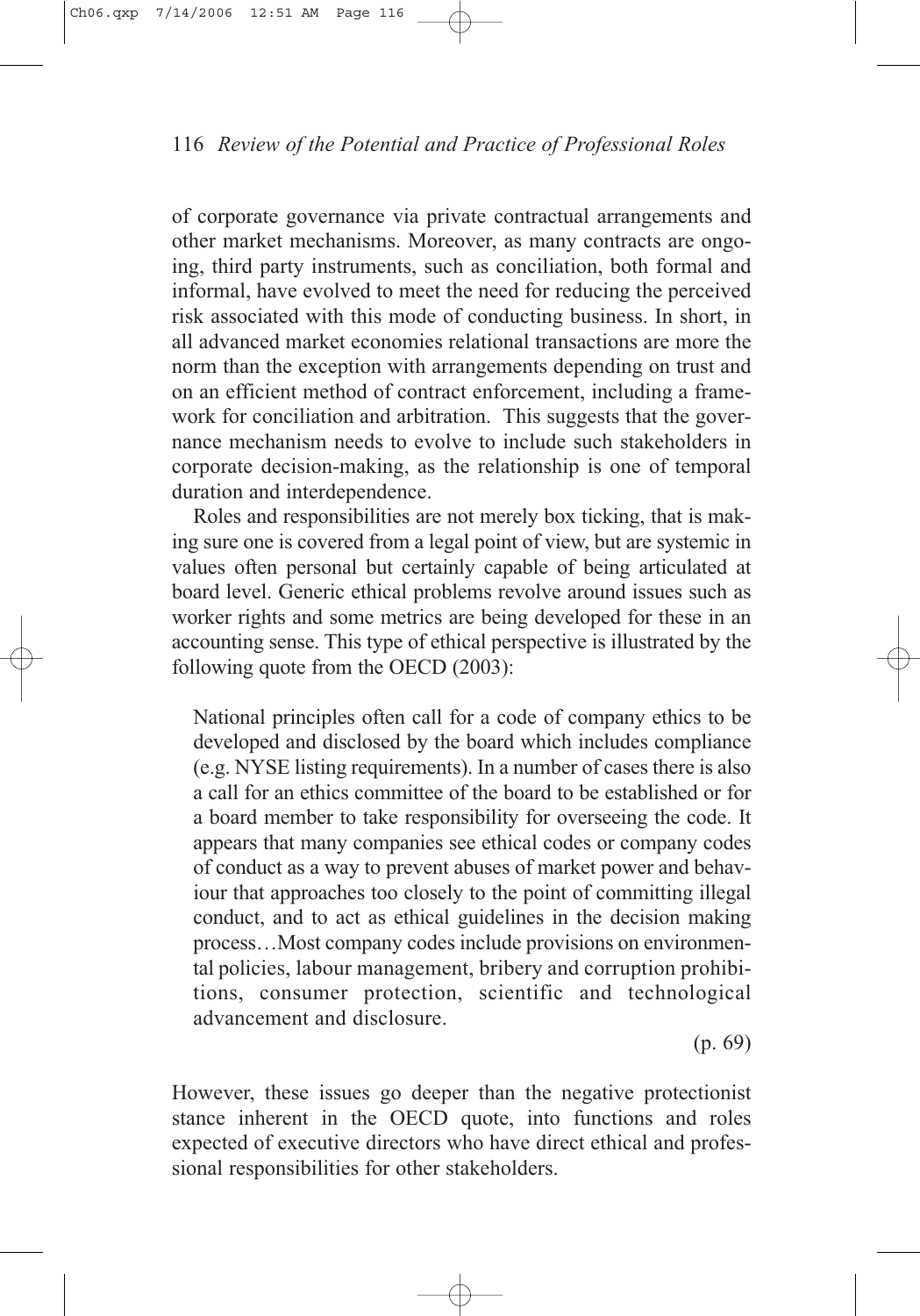# PROFESSIONAL ROLES AND RESPONSIBILITIES OF EXECUTIVE BOARD MEMBERS

Hempel (1998) describes the general role of executive directors as being akin to that of the non-executive, independent:

As well as speaking for the business area or function for which he or she is directly responsible, an executive director should exercise individual judgement on every issue coming before the board, in the overall interest of the company. In particular, an executive director other than the chief executive officer needs to be able to express views to the board which are different from those of the chief executive officer.

(p. 24).

Higgs (2003) outlines in some detail the role and responsibilities of non-executive directors and these general roles are also applicable to executive directors but do not address the professional part of their role. Some of the research for the Higgs' review (McNulty et al., 2003) casts a sharp light on the underperformance of executive directors in their generic role:

The executive directors of boards have very little awareness of their responsibilities under company law or any other law, and the reason for that is quite understandable; they owe their jobs, careers and futures to the chief executive…It is the job of the executives to bring not merely routine figures and the annual business plan and budget to the table, but to bring issues that they believe, with their much greater knowledge, are important issues for the company on which they expect non-executives to have a view: it is a duty.

(pp. 11-12)

The Conference Board's (2003) report advocates directors taking personal responsibility. One of the aspects of personal responsibility is the broader professional responsibility to stakeholders. Professional representation runs against the unitary board as the dominant model but is not contrary to it. Bringing a professional hat to the board may enhance its operation. Indeed, the finance function, usually represented on boards, is accepted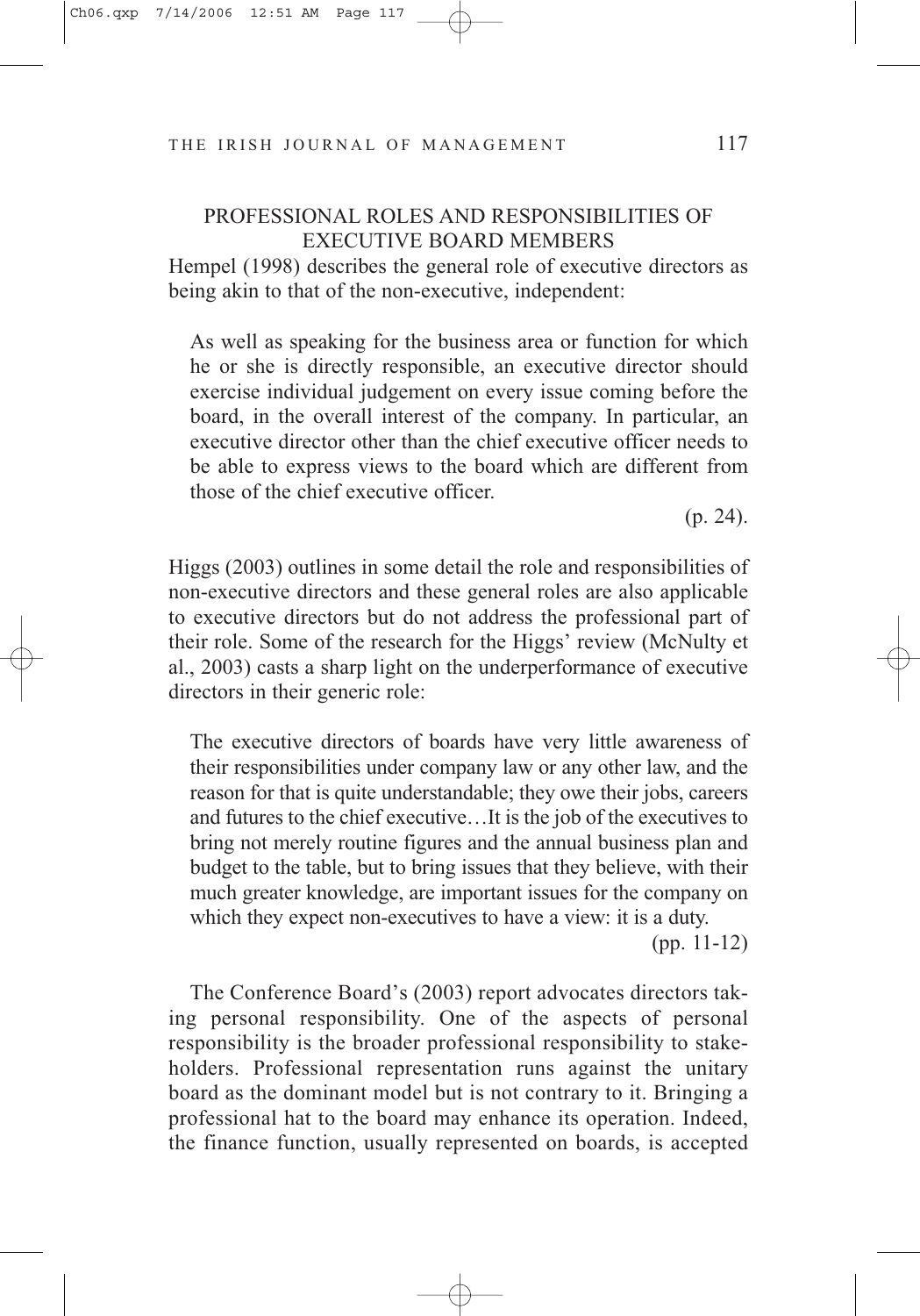to play a professional as well as a unitary role, as it is expected that it retain its independence of the board and executive for the financial reporting of the company. These same roles are not expected of the human resources and marketing functions, as the two other functions likely to have executives on the board. These functions are expected to bring their expertise to the board but not to act as independent professionals. That is, to have an independence that is represented by professional codes of practice, or by the history of the profession, that is acted upon at board level. These functions are therefore more likely to represent company interests rather than, for example, those of the employees or customers, as a case in point. Perhaps part of the reason that these roles have not developed is the deregulated entry routes for professionals in these areas making sanctions by professional bodies or other bodies difficult to enforce.

Given the dynamics of the board (consensus making and collegiate), the relationship to the CEO and, in many cases, the remuneration incentives, it is understandable if executive directors do not act as professional independents (Forbes and Milliken, 1999). Professional bodies should perhaps be directing and leading this challenge for an independent role for their members. It would certainly help to reduce the information deficit many non-executive directors find when on the board (Cohan, 2002).

Given that there is very little written on what exactly the professional role might be for HR and marketing directors on boards, one can be guided by the external and internal stakeholder concerns of consumers and employees, about which much has been written. HR is seen as the cultural steward of the organisation and deemed responsible for the protection of cultural values in a company (Boyd and Begley, 2002). The OECD (2003) points to further roles:

In a study of 100 multinational enterprises prepared by the OECD in 2003 around 95 of them had made policy statements on the environment and health and safety, 80 on labour relations and 45 on anti-corruption, integrity and transparency. An important development is that the demand for broader reporting has been accompanied by suggestions about how company reporting can be verified.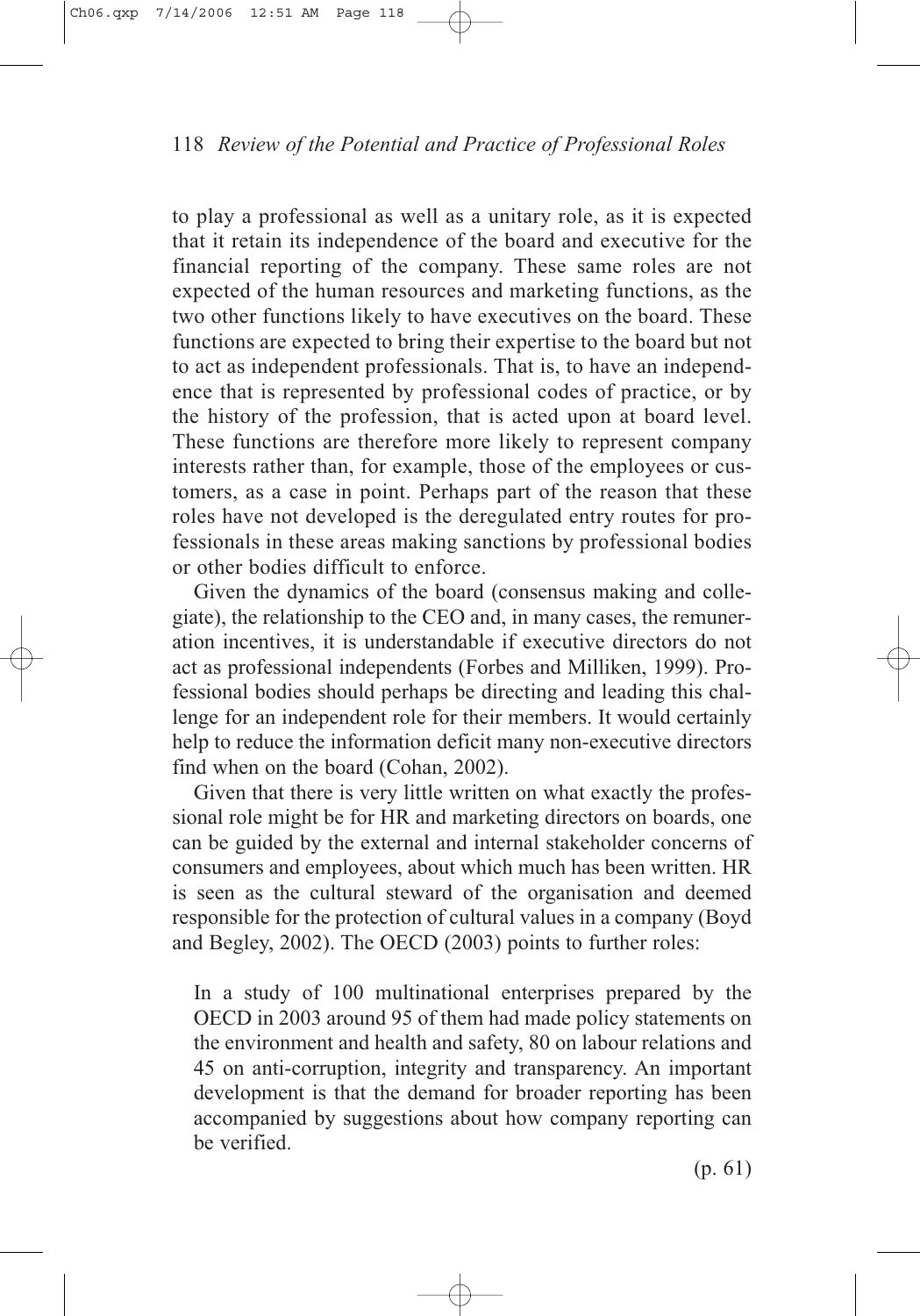On the negative side, from a professional roles and responsibility perspective, Kelly and Gennard (1996) demonstrated, through their access to HR directors, that these directors saw their primary role as addressing corporate and business objectives rather than those particular to the professional HR practitioner. In some respects this study found that HR directors want to be like every other director instead of assessing the potentially unique contribution that a different role could bring to the operation of the board.

Marketing has, for good or ill, been placed firmly in the company's pocket rather than as custodian of brand and product values. 'Convince the consumer to buy' has been the unfair maxim given to marketers. There are many areas where the marketer could act as professional representative as well as the company person. *Caveat emptor* has led the board's position on its customer – the market will decide rather than the marketer acting as arbiter between company and market. In tandem with HR, marketing has the possibility of becoming representative of a wider world. Two examples illustrate the distance marketing has to travel before it is considered an independent voice of consumers. Fournier et al. (1998) questioned the use or non-use of consumer information by companies. Company-held customer records may be sold on by companies without their consent, which makes consumers feel frustrated, but they seem powerless to do anything about it. The authors argued for the need to regain trust through honest dealing and by being up-front about motives. LaBerge and Svendsen (2000) described how a forest products company rebuilt its relationships after the discovery by consumers and other interest groups of its intention to log old-growth forests. The company was forced by its stakeholders to change via the activism of these groups. The company's turnaround was based on ethical values and led to the signing of a memorandum of understanding with interest groups six years after the problem surfaced.

Professional values and competence are secondary in the toolkit used by current marketing and HR functions. These functions seem content to be part of the team and see their role as bringing marketing and HR concerns to the board but from a company's perspective only. This complements the dominant view of the role of the board as an independent actor managing the risks associated with its expected return from its investment.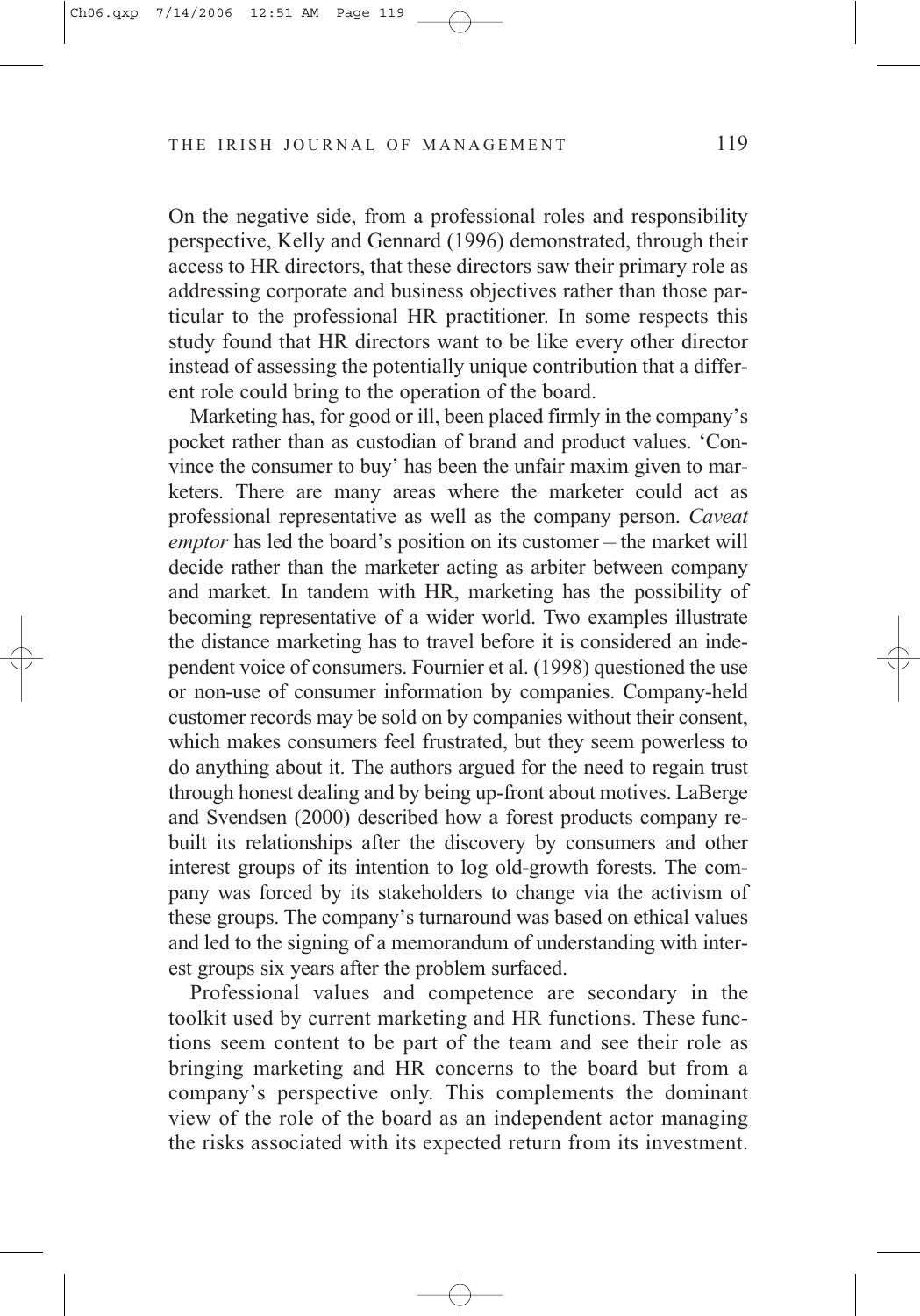These risks are somehow external, atomised and don't impinge on other stakeholders interests in any negative way. The assumption of a stakeholder position in this research, and thus an interdependent world-view, implies that the development and delimitation of a wider set of roles and responsibilities might have positive effects for the marketing and HR professions and for individual companies.

# RESEARCH METHOD

A mix of methods was used in order to begin to scope the issues and assess their potential importance. The source material for the findings originates from the following: one hour long interviews with a human resource and marketing director with a combined experience of, at least, twenty years in the boardrooms of different companies; personal observation on reported events on board room activities of major Irish companies, which has been the motivation for the research in the first place; an examination of the relevance of the current work through the annual reports and web sites of the top ten Irish companies by market value; reflections on the ethical codes of three professional bodies – one accountancy, one marketing and one human resource. Finally, the contribution of experts, fellow researchers, who come from the financial and auditing position on corporate governance matters, was necessary to complete the paper. These mixed sources provide for the opinions and facts presented in the results.

# **RESULTS**

Table 6.1 presents the analysis of the representation of executives on boards of the top 10 Irish companies by market value. The average number of executives on boards is towards the UK average (4.5 executive directors) and the majority on the board in all cases is non-executive. When it comes to marketing and HR, the position is of no representation and a four out of ten on executive committees. There may be an industry effect here. Employee and consumer rights cited in governance standards were a feature of four out of ten of the companies. Again, this may be expected in banking/insurance given the effects of, for example, 'churning' in the insurance industry. Ethical codes were strongly represented in six out of ten companies. The sources of information may have biased the results.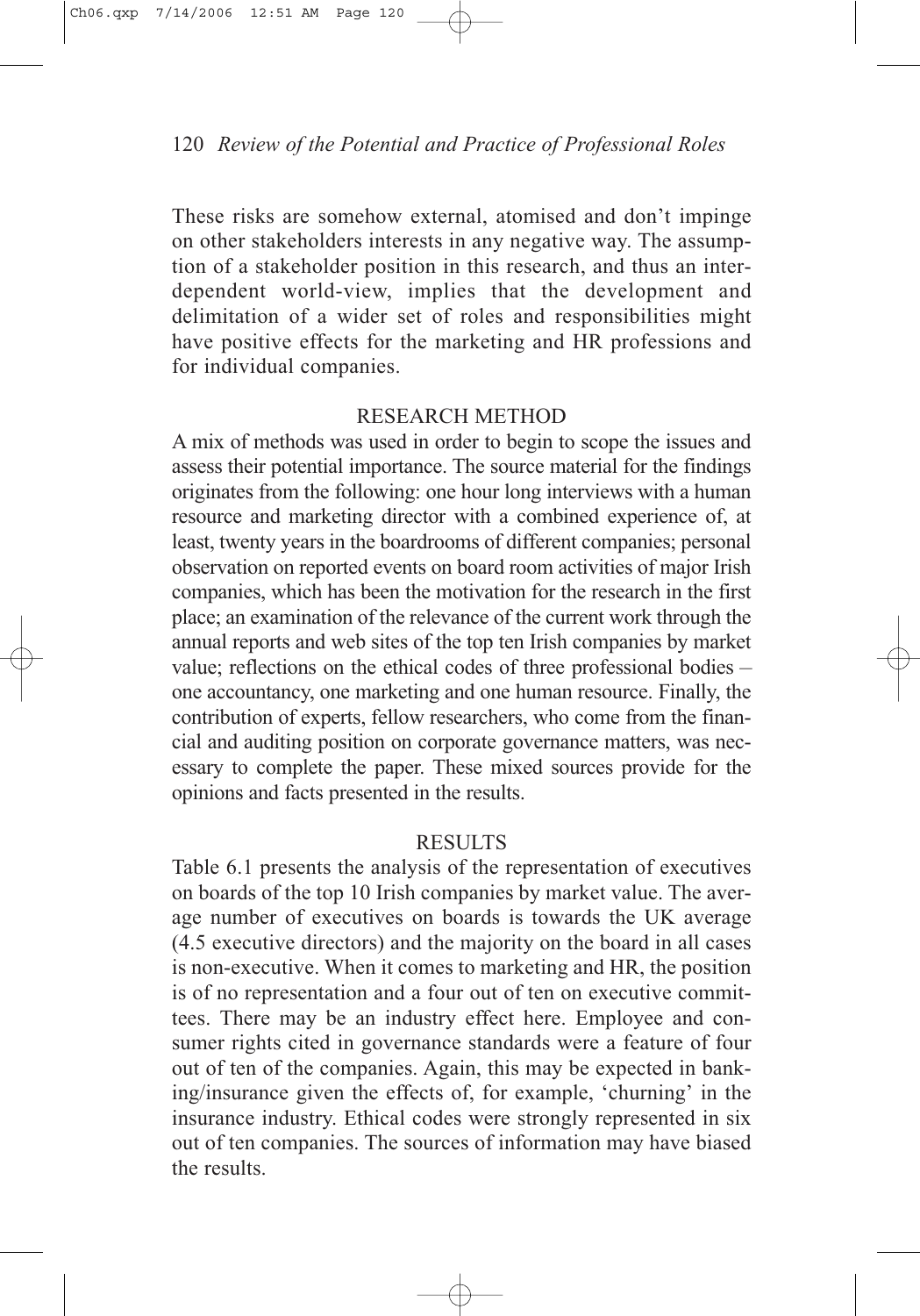| i<br>֖֖֚֚֚֚֚֚֚֚֚֚֚֚֚֚֚֚֚֬֝֝֝֝֝֬֝֬֝֬֝֬֝֬֝֬֝֓֬֝֓֬֝֓֬֝֓֬<br><b>C</b><br>2010/01/2012<br>í     |
|--------------------------------------------------------------------------------------------|
| $\vdots$<br>J<br>$\frac{1}{2}$<br>q                                                        |
| うていく<br>Ï<br>$\overline{\phantom{a}}$<br>į<br>l<br><b>THORN CHAIR CALL</b><br>$\mathbf{I}$ |
| $\overline{\phantom{a}}$<br>ׇ֓֕֡<br>d<br>ĺ<br>i                                            |
| ļ<br>Í<br>$\ddot{\phantom{0}}$<br>l                                                        |

|                                                                 |                | Number of HR or Mk HR or Mk      |                | Employee/consumer rights other                                                                                             | Codes of        |
|-----------------------------------------------------------------|----------------|----------------------------------|----------------|----------------------------------------------------------------------------------------------------------------------------|-----------------|
|                                                                 | executive      |                                  |                | director on chiefs on execu-<br> than obligations/compliance men-                                                          | $ $ conduct $ $ |
|                                                                 | directors      | board                            | tive committee | tioned in governance standards                                                                                             | ethical codes   |
| <b>Allied Irish Banks</b>                                       | 4              | $\frac{1}{2}$                    | Yes            | Yes                                                                                                                        | Yes             |
| Bank of Ireland                                                 | 3              | $\overline{X}$                   | $\frac{1}{2}$  | Yes                                                                                                                        | Yes             |
| CRH                                                             | $\circ$        | $\overline{X}$                   | Yes            | Yes                                                                                                                        | Yes             |
| Elan Corporation                                                | $\mathcal{C}$  | $\overline{a}$                   | Yes            | $\overline{a}$                                                                                                             | Yes             |
| Anglo Irish Bank                                                | $\overline{S}$ | $\frac{1}{2}$                    | $\frac{1}{2}$  | $\frac{1}{2}$                                                                                                              | Statement       |
| Irish Life and                                                  | 5              | $\frac{1}{2}$                    | Yes            | Yes                                                                                                                        | Yes             |
| Permanent                                                       |                |                                  |                |                                                                                                                            |                 |
| Ryanair                                                         |                | $\frac{1}{2}$                    | $\frac{1}{2}$  | Yes                                                                                                                        | None found      |
| Kerry Group                                                     | S              | $\frac{1}{2}$                    | $\frac{1}{2}$  | $\overline{Q}$                                                                                                             | None found      |
| Galen Holdings                                                  | 3              | $\overline{X}$                   | $\frac{1}{2}$  | $\overline{X}$                                                                                                             | Yes             |
| Independent                                                     |                | $\frac{1}{2}$                    | $\frac{1}{2}$  | $\frac{1}{2}$                                                                                                              | None found      |
| News and Media                                                  |                |                                  |                |                                                                                                                            |                 |
| Notes to table:                                                 |                |                                  |                |                                                                                                                            |                 |
|                                                                 |                |                                  |                | a. Top ten taken from market capitalization in May 2004 (www.finfacts.com/stockmarketcap.htm). Company websites and annual |                 |
| reports used for data. Errors and omissions accepted by author. |                |                                  |                |                                                                                                                            |                 |
| b. Average number of                                            |                |                                  |                | executives on boards is 4.1 which is similar to the UK (FTSE 100, 4.5 with 11.5 average number of directors).              |                 |
| c. There is a majority                                          |                | of non-executives on all boards. |                |                                                                                                                            |                 |

- 
- 
- Employee/consumer rights mentioned in governance framework is a beyond fiduciary obligation test of commitment. d. Employee/consumer rights mentioned in governance framework is a beyond fiduciary obligation test of commitment.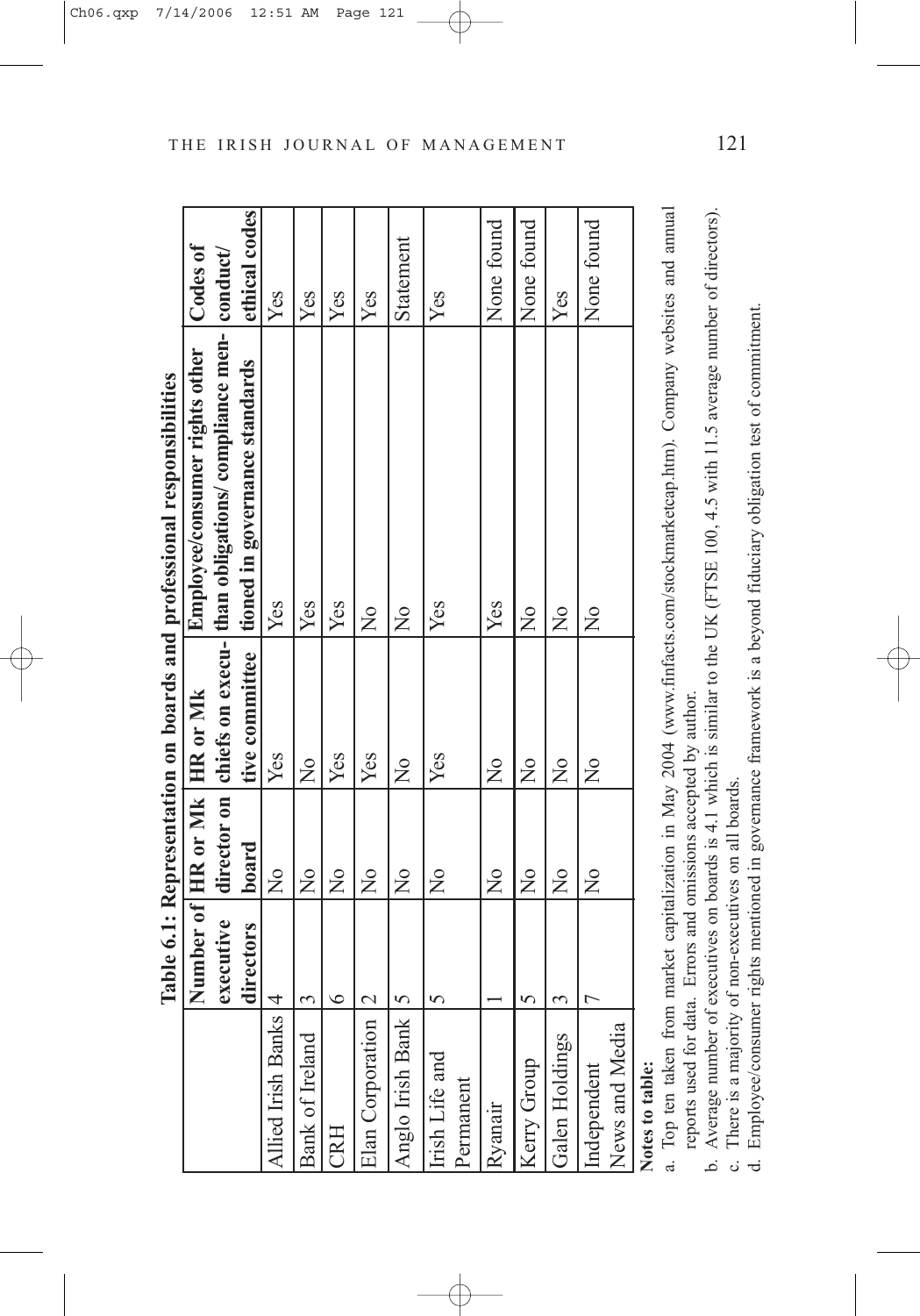No representation on the board does not indicate that the particular functions would not contribute to the work of the board and have substantial proportions of meetings devoted to issues from their function. Lack of representation on the board may not be the trend in a larger sample size, or may be due to the small relative size of Irish companies as UK participation rates are higher among general company samples. For example, the Chartered Institute of Marketing in the UK claims that eight of the FTSE 100 companies have marketing directors on boards, which would imply a higher percentage on executive committees. The lack of representation of human resource and marketing directors on boards does make it difficult to promote a professional role. However, this professional role may need to be developed for all executive directors, and perhaps all directors, when one considers current trends, lack of research in the area, and the low status of the issue in the bodies representing the business professions.

An example of a code of practice going beyond legal obligations was as follows: 'we also strive to create a workplace which inspires, challenges, develops and rewards employees to achieve success whilst maintaining an effective work-life balance'; 'our code of business conduct sets out our standards in dealing with customers and other stakeholders' (company in the financial services sector). Obviously this kind of statement would have to be followed through to examine its implementation, that is, do employees' work-life balance choices impact on promotions, are standards of fair customer dealing given priority when a marginal sale/no sale opportunity arises?

The professional bodies do not appear to go into roles and responsibilities of their members on boards in any great depth. For example, in one accountancy body's ethical guide, there does not appear to be even a sentence relating specifically to board level. The same would appear to be true for marketing and human resources. The main issue for these latter groups is getting on to the board in the first place. However, some of the general principles of these bodies' codes of conduct would relate to work on a board, for example, the Chartered Institute for Personnel and Development (CIPD) emphasises general principles of a professional that would seem to encourage members to act independently of their function – 'must promote and themselves seek to exercise employment practices that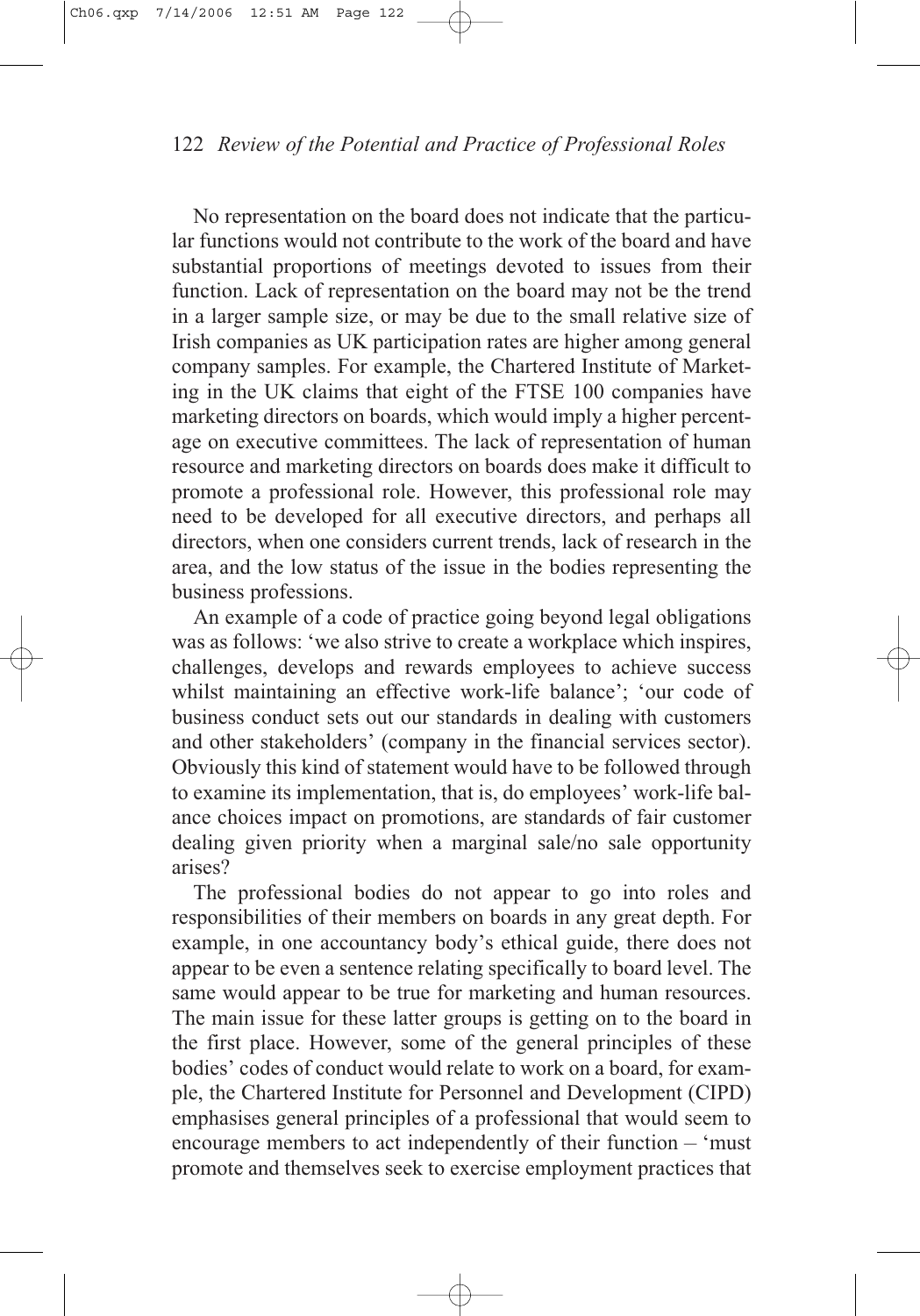remove unfair discrimination'. This, taken to its logical conclusion, might infer that a HR executive director would use his/her position to promote equality. There does appear to be an opportunity for professional bodies to develop codes in this area.

The marketing and human resource directors interviewed for this research both felt that functional directors needed to assert their independence at board level and, if necessary, to take opposing views to that of the chair. Obviously, many of the executive conflicts can be overcome outside the board and with the chief executive. Perhaps because of the experience of those interviewed, they both saw the role as getting more independent. Marketing and human resources have important inputs to make to board level decisions but not to the extent that these functions should become activists in their own right. The roles and responsibilities, therefore, were managerial (from the perspective of the company) rather than determined by the profession from which both executives emerged. It is important to note that both of the executive directors have impeccable credentials in their field and did not come to their roles from other backgrounds. People and market risks are the key responsibilities of these directors in addition to generic board roles. For example, the HR director had a major role in succession planning, the marketing director in sustaining brand equity. The protection of a company's assets was the limit to how far a director should go as independent actor: the HR director should ensure that employee risks do not become a major issue, for example, evaluating HR risks and cultural compatibility in a merger, and the marketing director should ensure that the brand equity is maintained even if pressure on margins is high. The more general role as advocate for particular stakeholders that might come from their profession was not seen as a dominant preoccupation or one that needed increasing emphasis. Yet both directors felt that the HR and Marketing functions should be the ones to represent their respective stakeholders rather than these groups being represented at board or subsidiary board level.

Both directors had been through periods and could cite instances where their functions became core to boardroom considerations, for example, when a retailer decided to move out of town and in a major brand extension policy decision. These issues, while seen as good for both businesses, have core HR/marketing risks and decisions would not have been made in these cases if assessment that the equity of either group would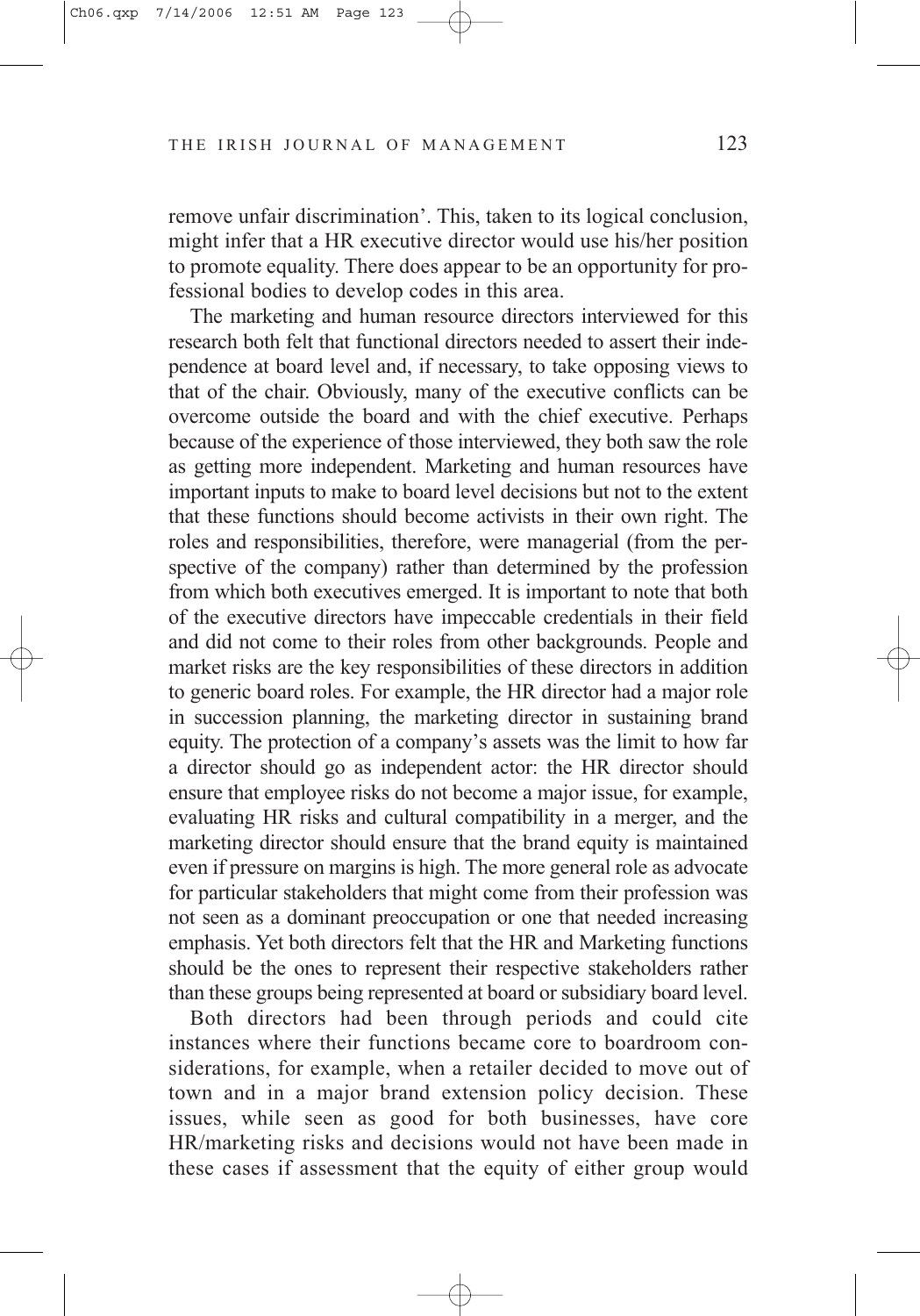have been undermined – the employee loyalty that the company traditionally had or the esteem in which the brand was held by its customer. Given the fact that both directors did not consider the advocacy dimension as being important, it was not measured. However, a range of metrics are used by the respective boards, but more especially at executive committees, to assess employee attitudes including the use of a climate survey and focus groups, and consumer research. Key performance indicators that might result from such research are more a feature of the executive committee. Both boards spend considerable time on the two sets of stakeholders and, in the case of the HR director, the current company spent two thirds of two meetings addressing HR issues. Indeed, for example, gender and diversity are now systematically measured. Both directors agreed that regular assessment of metrics in these areas was relatively new.

Both directors' current companies had codes of conduct for directors and general ethical codes. The development of these was in response to changes in company strategy rather than by governance issues and does not address the roles and responsibilities of executive directors as outlined in this paper. The main professional bodies in the two director's areas did come in for some criticism and both felt that they were more operational than strategic and did not address board level issues. The company view was the core vantage point for any director rather than an 'outside' professional stance. Interestingly, one director felt that the strain of being a company director in the current climate might persuade company executives to stay off the board especially due to the disclosure requirements.

## IMPLICATIONS AND CONCLUSIONS

There are many aspects to the wearing of a professional hat by an executive board member. The dimension focused on in this paper is independence with a particular focus on representational independence of the HR and Marketing directors to employees and customers. Clearly, there is outside pressure from these groups but within the board no one person has yet taken on these roles in the sense implied in this paper. Within the definitions of both marketing and HR, there is space for being in the best interests of these groups, the advocate, the guardian of values, the arbiter between dominant shareholder concerns and other stakeholders. This role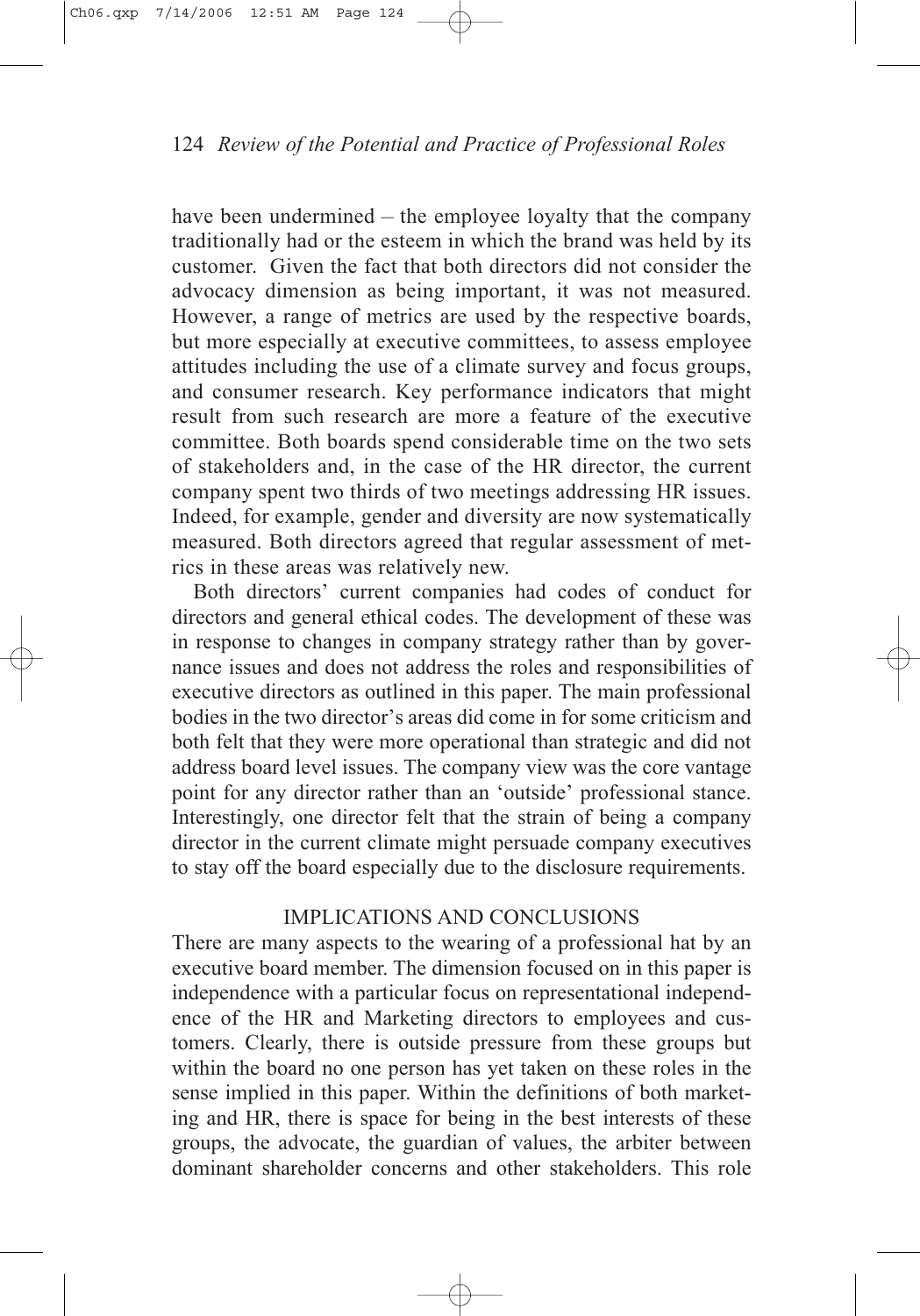has not been developed by the main professional bodies in these areas as of yet but if they wish to promote their functions onto the board, then it would seem a logical place to progress. The downside of this development would be to introduce a more value-laden executive to the board, but as most management is culture-bound then this may not necessarily be a bad thing. Corporate social responsibility will lead to an inevitable push for more regulation and reporting but this will not be embedded without a change in the mindset of members of the board. Such change would be copper-fastened by strong executive directors representing functional concerns but also representing wider values and issues emerging from their general professional responsibilities.

If the argument is building, and this might be a big 'if', then what professional roles and responsibilities should be represented by HR and Marketing directors? Table 6.2 presents the space within which individual responsibilities could be fleshed out. The first three roles are roles normally attributed to directors and detailed in a review by Johnson et al. (1996). These roles would remain in a professional consideration with the control role, expanded to include responsibility for other stakeholders. Two additional roles are added here based on the literature and empirical analysis – ethical and relational. These are fundamental in a professional consideration and involve values and social structures.

| <b>Roles</b>        | <b>Responsibilities</b>                                 |
|---------------------|---------------------------------------------------------|
| Control             | Monitoring management*<br>Proxy for stakeholders        |
| Service             | Professional input into decision making<br>and strategy |
| Resource dependency | Conduit for resources                                   |
| Ethical             | Professional ethical dimension                          |
| Relationship        | Communication and dialogue with stake-                  |

\*One step removed role of all directors on a board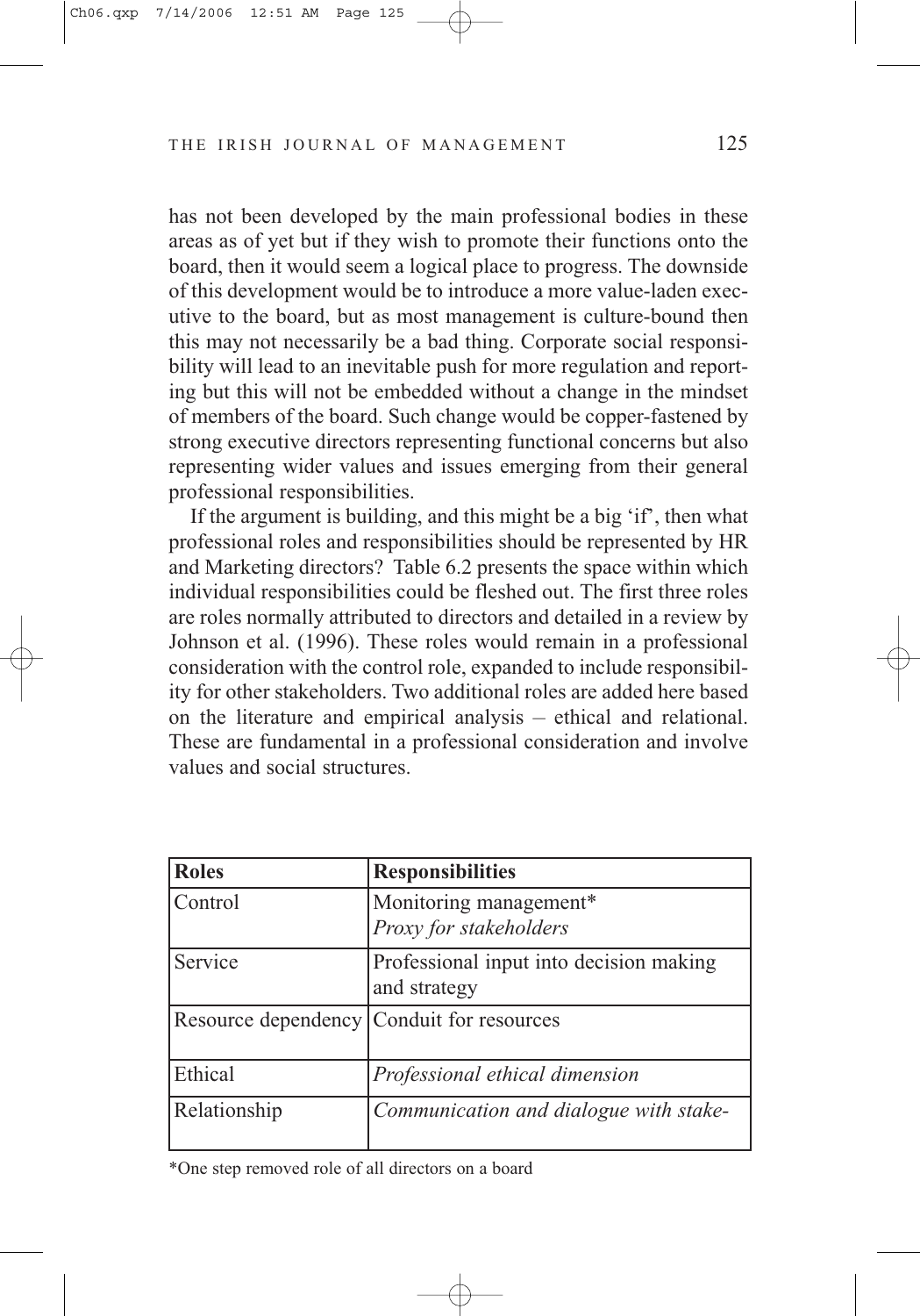The responsibilities italicised in Table 6.2 represent the wider professional independence not yet well developed on boards by functional executives. The non-italicised responsibilities would appear to be the current set attributed to functional directors. However, in terms of control it appears difficult for executive directors to act independently and meet the traditional monitoring management responsibility. Indeed, their input to the service role also tends to be biased by the management view and the view from their function rather than as an independent professional. In practice much more thought needs to be given to the roles and responsibilities of executive directors including those argued for in this paper. In terms of the italicised set, leadership could be provided by individuals and professional bodies in these arenas. There is a continuum of these responsibilities ranging from the radical-activist end of behaviours to extending accountability in a real sense to groups on the outside but central to the success of any enterprise.

Changing roles and responsibilities require shifts in the dynamics of boards. CEOs would have to become more accommodating of divergent views and of executive director conflict on the board as a necessary but positive process. Without this, the tendency to support a managerialist perspective will be difficult to dissuade and the reward of a board seat returned with loyalty and consensus to existing board policy.

Education and research have a major role to play in extending the professional roles and responsibilities of executive directors on boards. This may be quite challenging given that roles for non-executives have received much attention but amount to 'tests of independence' rather than a set of specific actionable professional roles and responsibilities. Education for the marketing and HR professional needs to develop the professional practice of an individual's remit even further than is current. Functional roles are well developed but this tends to be within the company's interest rather than in the interests of stakeholders. These latter interests need specific space on the curriculum. They need to be added to the current syllabi but also developed into separate modules on developing professionals for work and life. This implies that such a development is not just about adding a module on ethics, although this may be part of the overall module set on professional practice, but is about how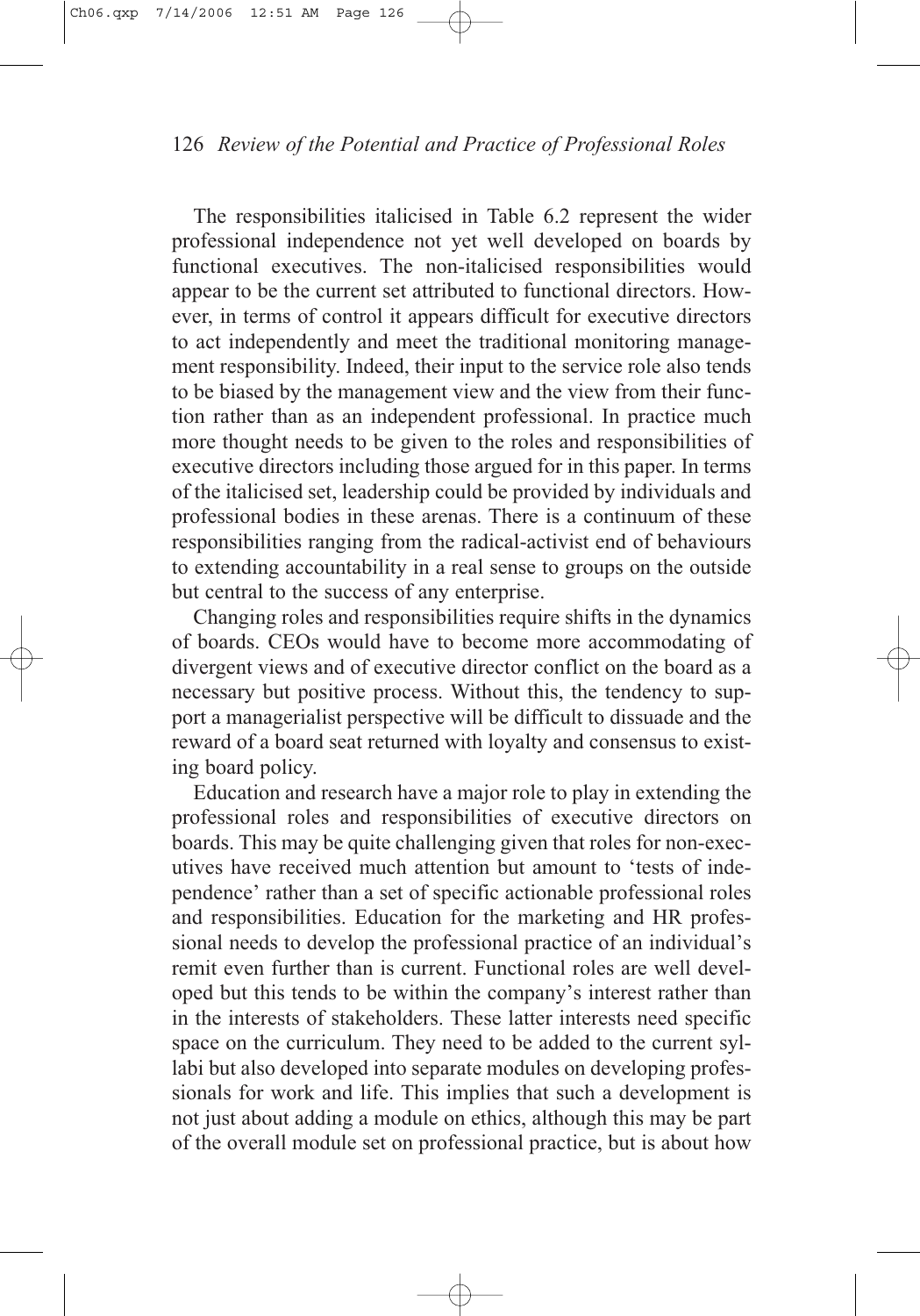future professionals practice and how their responsibility in carrying out their function is corporate, managerial but also representative and value-bound.

#### REFERENCES

- Agle, B.R., Mitchell, R.K. and Sonnenfeld, J.A. (1999) 'Who Matters to CEOs? An Investigation of Stakeholder Attributes and Salience, Corporate Performance, and CEO Values', *The Academy of Management Journal,* Vol. 42, No. 5, pp. 507–26
- Biggart, N.W. and Delbridge, R. (2004) 'Systems of Exchange', *Academy of Management Review,* Vol. 29, No.1, pp. 28–49.
- Boyd, D.P. and Begley, T.M. (2002), 'Moving Corporate Culture Beyond the Executive Suite', *Corporate Governance,* Vol. 2, No. 1, pp. 13–20.
- Cadbury, A. (1992) *The Financial Aspects of Corporate Governance,* London: Gee Publishing.
- Claessens, S. (2004) 'Corporate Governance and Development', *Global Corporate Governance Forum,* World Bank, Washington, DC, pp. 22–3
- Cohan, J.A. (2002) '"I didn't know" and "I was only doing my job": Has Corporate Governance Careened out of Control? A Case Study of Enron's Information Myopia', *Journal of Business Ethics,* Vol. 20, No. 3, pp. 275–300.
- Coulson-Thomas, C. (1993) *Developing Directors: Building an Effective Boardroom Team,* London: McGraw Hill.
- Dulewicz, V., MacMillan, K. and Herbert, P. (1995), 'The Development of Standards of Good Practice for Boards of Directors', *Executive Development,* Vol. 8, No. 6, pp. 13–17.
- Forbes, D.P. and Milliken, F.J. (1999) 'Cognition and Corporate Governance: Understanding Boards of Directors as Strategic Decision-Making Groups', *Academy of Management Review,* Vol. 24, No. 3, pp. 489–505.
- Fournier, S., Dobscha, S. and Mick, D.G. (1998) 'Preventing the Premature Death of Relationship Marketing', *Harvard Business Review,* Vol. 76, No. 1, pp. 42–51.
- Freeman, R.E. and Reed, D.L. (1983) 'Stockholders and Stakeholders: A New Perspective on Corporate Governance', *California Management Review,* Vol. 25, No. 3, pp. 88–106.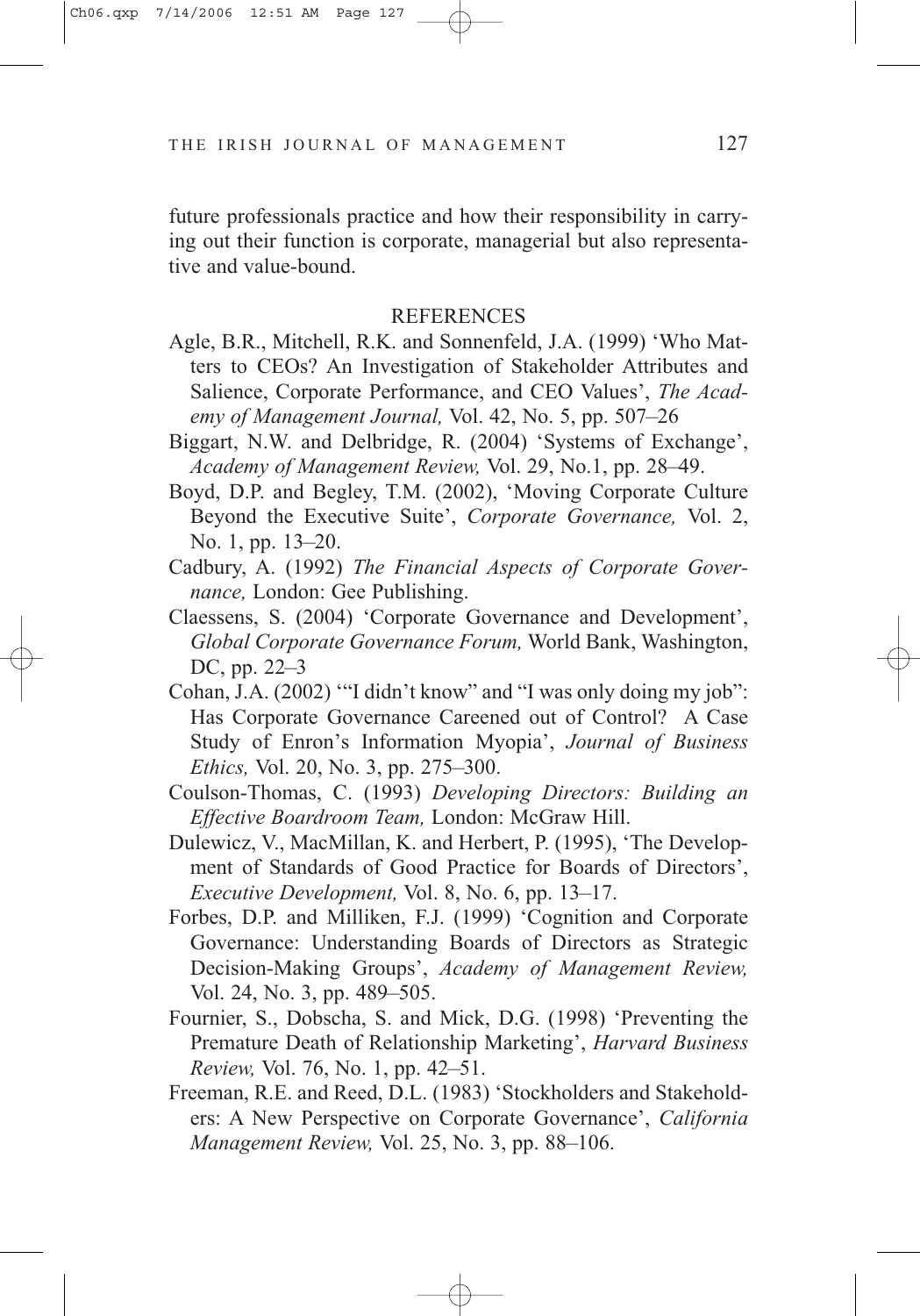- Hampel, R. (1998) *Committee on Corporate Governance: Final Report,* London: Gee Publishing.
- Higgs, D. (2003) *Review of the Role and Effectiveness of Non-Executive Directors,* London: Department of Trade and Industry.
- Johnson, J.L., Daily, C.M. and Ellstrand, A.E. (1996) 'Boards of Directors: A Review and Research Agenda', *Journal of Management,* Vol. 22, No. 3, pp. 409–38.
- Johnson, R.A. and Greehing, D.W. (1999) 'The Effects of Corporate Governance and Institutional Ownership Types On Corporate Social Performance', *Academy of Management Journal,* Vol. 42, No. 5, pp. 564–77.
- Kelly, J. and Gennard, J. (1996) 'The Role of Personnel Directors on the Board of Directors', *Personnel Review,* Vol. 25, No. 1, pp. 7–24.
- Korac-Kakabadse, N., Kakabadse, A.K. and Kouzmin, A. (2001) 'Board Governance and Company Performance: Any Correlations?', *Corporate Governance,* Vol. 1, No. 1, pp. 24–30.
- LaBerge, M. and Svendsen, A. (2000) 'New Growth: Fostering Collaborative Business Relationships', *The Journal for Quality and Participation,* Vol. 10, No. 3, pp. 48–50.
- Licht, A.N. (2003) 'The Maximands of Corporate Governance: A Theory of Values and Cognitive Styles', *European Corporate Governance Institute,* Working Paper Series in Law, No. 16, pp. 1–119.
- McNulty, T., Roberts, J. and Stiles, P. (2003) 'Creating Accountability within the Board: The Work of the Effective Non-Executive Director', for *Higgs Review.*
- O'Neal, D. and Thomas, H. (1996) 'Developing the Strategic Board', *Long Range Planning,* Vol. 29, No. 3, pp. 314–27.
- OECD (1999) *Principles of Corporate Governance,* Paris: OECD.
- OECD (2000) *Corporate Governance in OECD Member Countries: Recent Development and Trends* (revised), Paris: OECD.
- OECD (2003) *Survey of Corporate Governance Development in OECD Countries,* Paris: OECD.
- The Conference Board (2003) *Commission on Public Trust and Private Enterprise,* US: The Conference Board.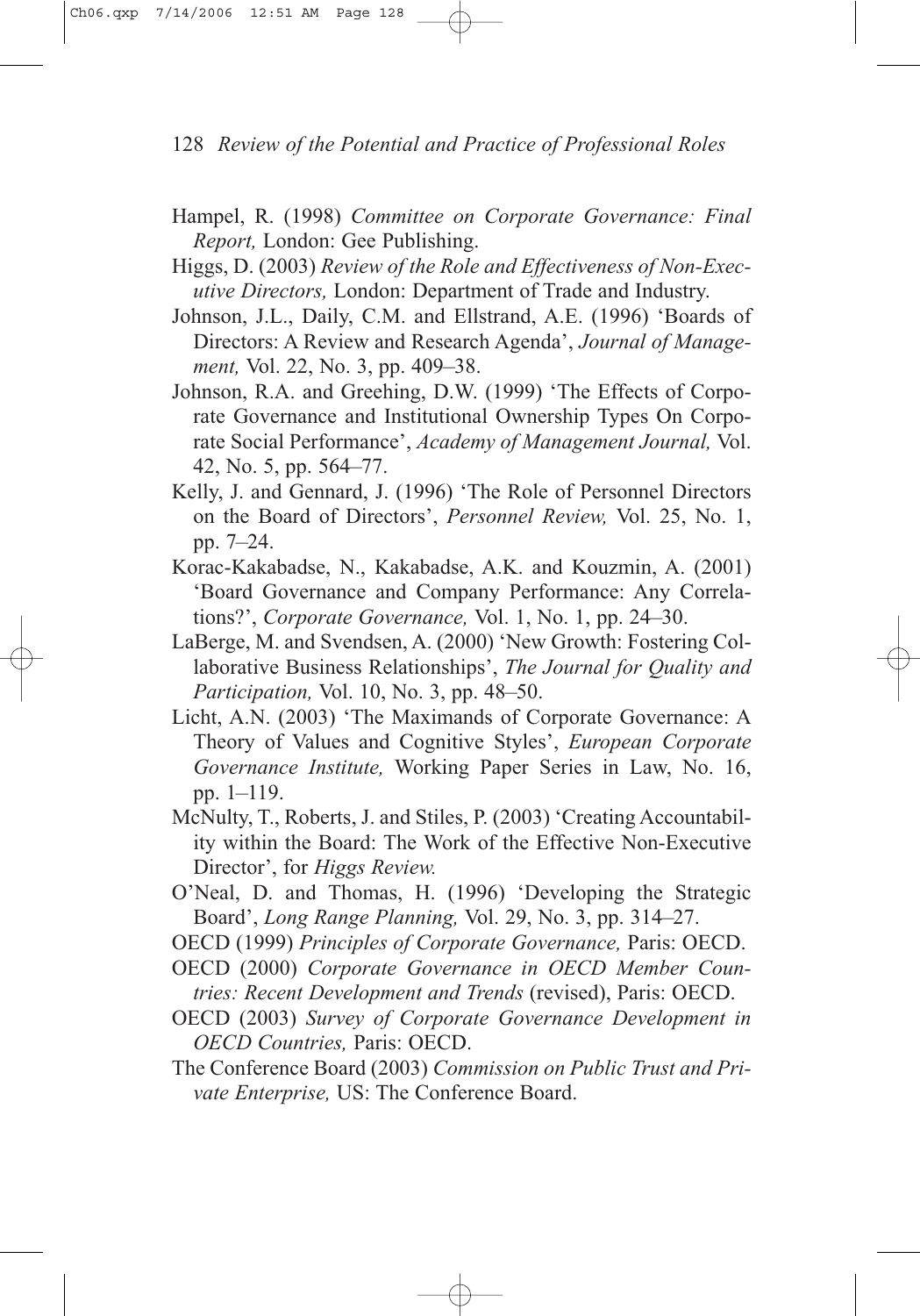# **Management Style in the Non-Profit Sector in Ireland**

. . . . . . . . . . . . . . . . . . .

PAULINE CONNOLLY\*

ABSTRACT<br>This paper examines the style of management in the non-profit This paper examines the style of management in the non-profit sector in Ireland and it explores the extent to which the values of managers translate into the practice of management in Irish voluntary organisations. One of the most obvious manifestations of management practices is the style of management adopted in an organisation. One of the most influential contemporary writers on the subject, John Purcell (Purcell, 1987; Purcell and Grey, 1986), states that management style is 'the existence of a distinctive set of guiding principles, written or otherwise, which set parameters to, and signposts for, management action in the ways employees are treated and particular events handled' (1987: 267).

Using both quantitative data from surveys and qualitative data from in-depth interviews, the findings from this study indicate that managers' style is consensual, consultative and inclusive, and they are more people-oriented than task-oriented. Overall the data shows that there is a good 'fit' between managers' description of their management style and their values. The majority of managers described their most important values as universalism, spirituality, benevolence and self-direction, which find resonance with the caring, enabling, people-focused style of management in the non-profit sector in Ireland.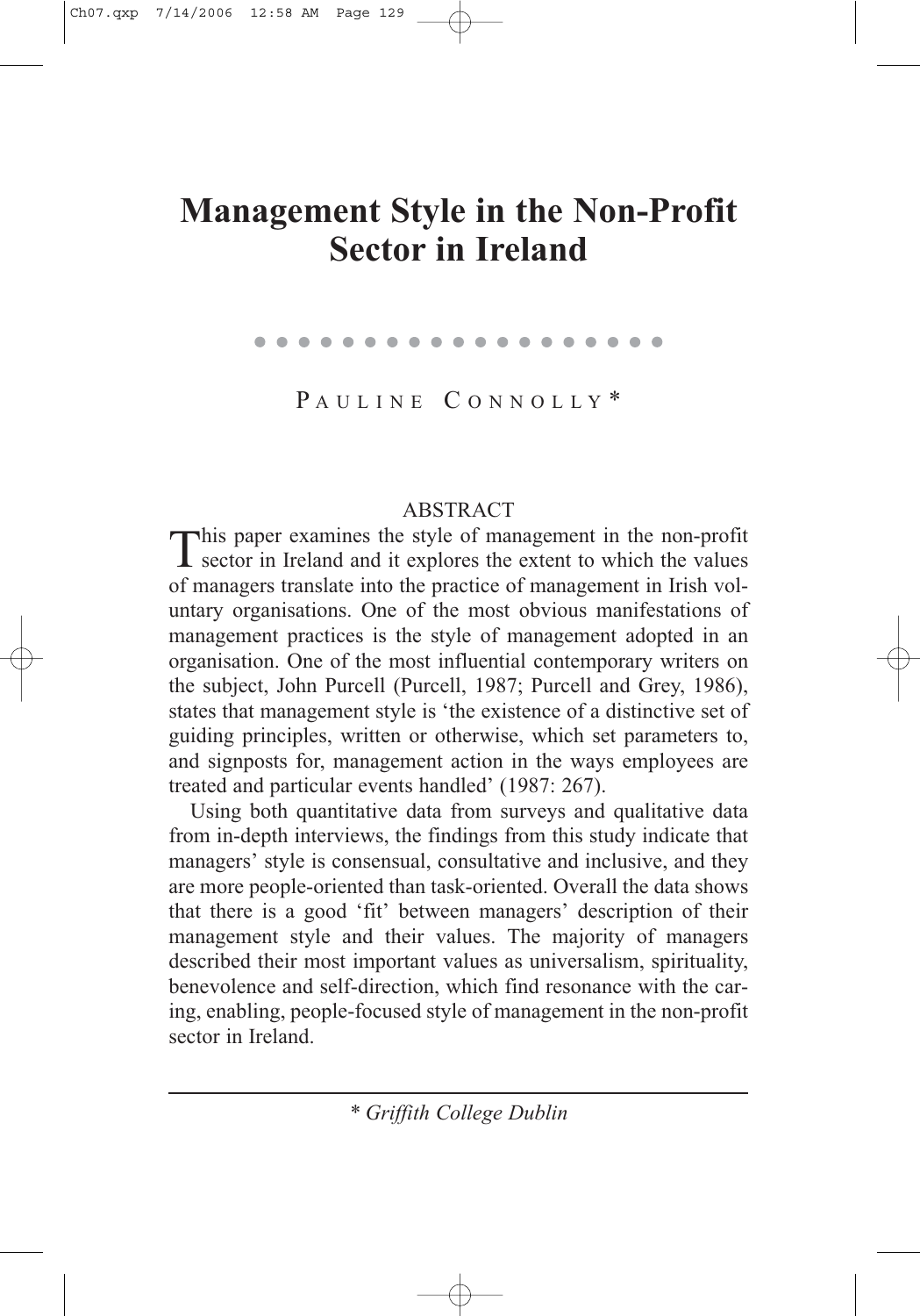#### INTRODUCTION

The purpose of this paper is to examine the extent to which the values of managers in the non-profit sector translate into the practice of management in Irish voluntary organisations. One of the most obvious manifestations of management practices is the style of management adopted in an organisation. Style has been defined as 'the distinctive manner, pattern or approach of individuals or entities in doing something' (Fowler and Fowler, 1996). One of the most influential contemporary writers on the subject, John Purcell (Purcell, 1987; Purcell and Grey, 1986) states that management style is 'the existence of a distinctive set of guiding principles, written or otherwise, which set parameters to, and signposts for, management action in the ways employees are treated and particular events handled' (1987: 267).

Management style can, according to empirical studies (Park, 1996; Rees and Porter, 2001), be categorised on the basis of four determinants: firstly, how managers make decisions; secondly, how managers handle information; thirdly, how managers build social relations with other individuals in the organisation; and finally, how managers exercise control and motivate others. This study will use these categories to examine and discuss the style of management that respondents in the survey said they used.

In order to explore how managers' values translate into their management style, the question of what style of management is adopted by the respondents will be addressed. Managers' perception of their own style or approach to management, as well as their views on the style of management in the Irish voluntary sector as a whole will be explored. How managers' values impact on their management style will then be examined. Given the crucial role that values play in voluntary organisations, as suggested by the literature (Jeavons, 1992; Salamon et al., 1999), it is suggested that the style of management described by the respondents will be related to the values that they state are important to them.

# **Non-profit sector and the private sector**

In focusing on the non-profit sector, there is a wealth of evidence that suggests that there are enough significant differences between the public and private sectors to merit the non-profit sector worthy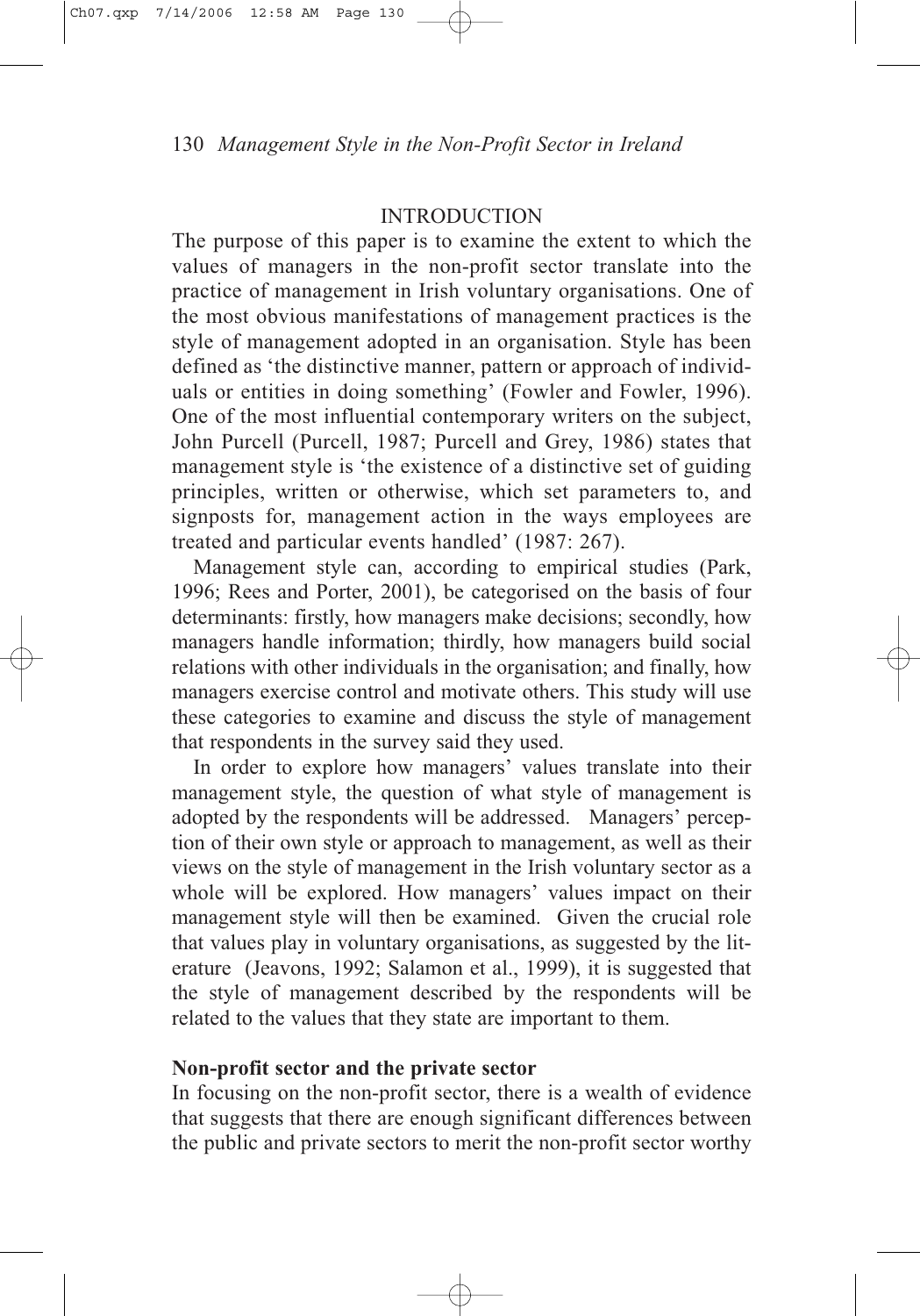of separate attention. Drucker (1973), a leading management theorist, commented that unlike the commercial sector, market behaviour does not influence the decision making of non-profit organisations. According to Drucker, non-profits' income is derived typically from multiple sources and is not related to performance, but rather to their fund-raising capacity and a budget. Drucker (1990) takes this line of distinction even further in contending that the business of non-profits should be conceived of in terms, neither of making money nor of providing service as an end in itself, but rather of effecting change. The 'product' of a nonprofit organisation, according to Drucker, is 'a changed human being' (1990: xiv). Gazell (2000) draws together Drucker's insights regarding the non-profit sector and suggests that there are difficulties inherent in managing non-profit organisations that differentiate them from the private sector. According to Nutt (2005) one of these important differences lies in their different approach to decision-making. In his study on budgeting practices, Nutt concludes that private sector managers place too much reliance on analytics and too little on bargaining, while public sector managers rely too heavily on bargaining and too little on networking.

Following on this theme of the purpose of non-profit organisations, Dabbs (1991) argues that, in the absence of a profit motive, members of a non-profit organisation need to be able to identify with its goals in order for them to feel a sense of personal significance and social acceptance. He suggests that, generally, wealthcreating businesses monitor and control their activities by the three Es – efficiency, effectiveness and economy – with efficiency being the main element. Efficiency is the relationship of inputs to outputs, which usually generates profits. In the non-profit sector, effectiveness is more important, that is, the extent to which objectives are achieved (Dabbs 1991).

This distinction between the goals of a non-profit organisation and a commercial company is reflected in an organisation's primary task according to Dartington (1998). A primary task is defined as the task that the system was created to perform. Dartington (1998) believes that this is the essential difference between the non-profit sector and private sector. In the private sector, the primary task is always linked to making profit, whereas in the non-profit sector, the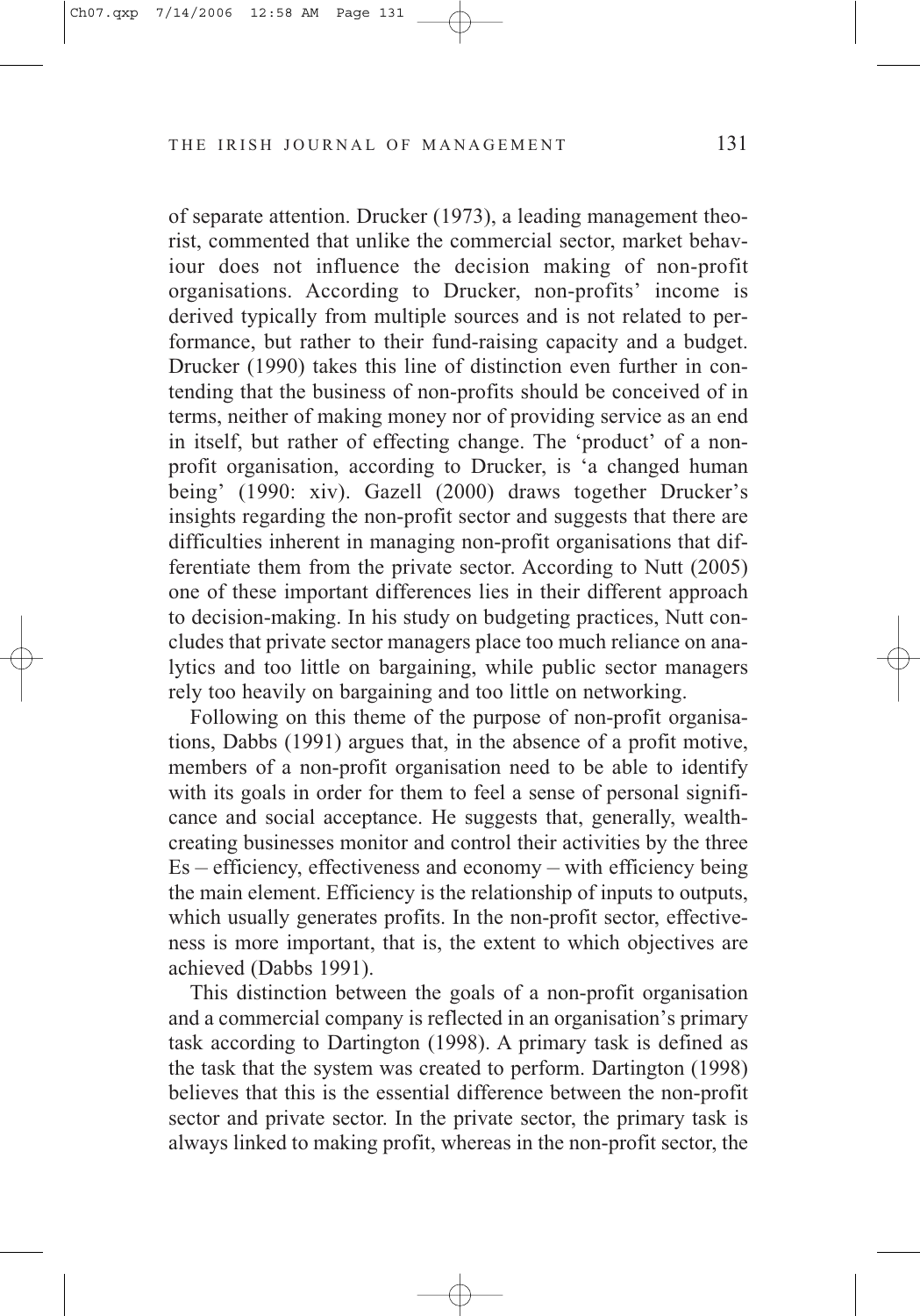primary task relates to the mission of the organisation. A commercial company may change from producing razor blades to aftershave if the move will result in increased profits. A non-profit organisation will not change from providing hostels for the homeless to day care centres for children if its mission is to alleviate homelessness in the elderly.

What is emerging from the above discussion is that the mission of an organisation is the essential difference between the private sector and the public sector. Businesses exist for, and are driven by, the profit motive whereas non-profit organisations exist for the mission itself. O'Neil and Young (1988) suggest that the activities that businesses engage in are 'instrumental' to achieving their overall objective of profit. In contrast, the particular activity the non-profit organisation engages in is 'of primary concern, not subservient to an overriding financial bottom line' (1988: 3–4). This view is echoed in the research findings of Rhodes and Keogan (2005) who found a strong emphasis on mission in relation to strategic objectives.

## METHODOLOGY

Having examined the benefits and limitations of the available tools, it appeared that a combined research approach would be most appropriate. Data was needed from as many organisations and as wide a spectrum as possible to ensure the validity of the findings so this pointed towards a survey. A survey would facilitate the gathering of information from a wide range of organisations. Having decided on a survey, the decision as to whether to utilise a postal survey or telephone survey arose. A postal survey was the obvious choice, as this seemed to be the best way to collect data from as many organisations as possible.

Rather than relying solely on a survey for the data, however, it seemed appropriate to try to get behind the data, to understand the processes at work. A postal questionnaire would not elicit any depth in the responses and it was thought that a greater understanding of the processes at work in management style could only be achieved by talking to managers of voluntary organisations. The decision was taken to combine both quantitative and qualitative approaches in order to give richness to the data and to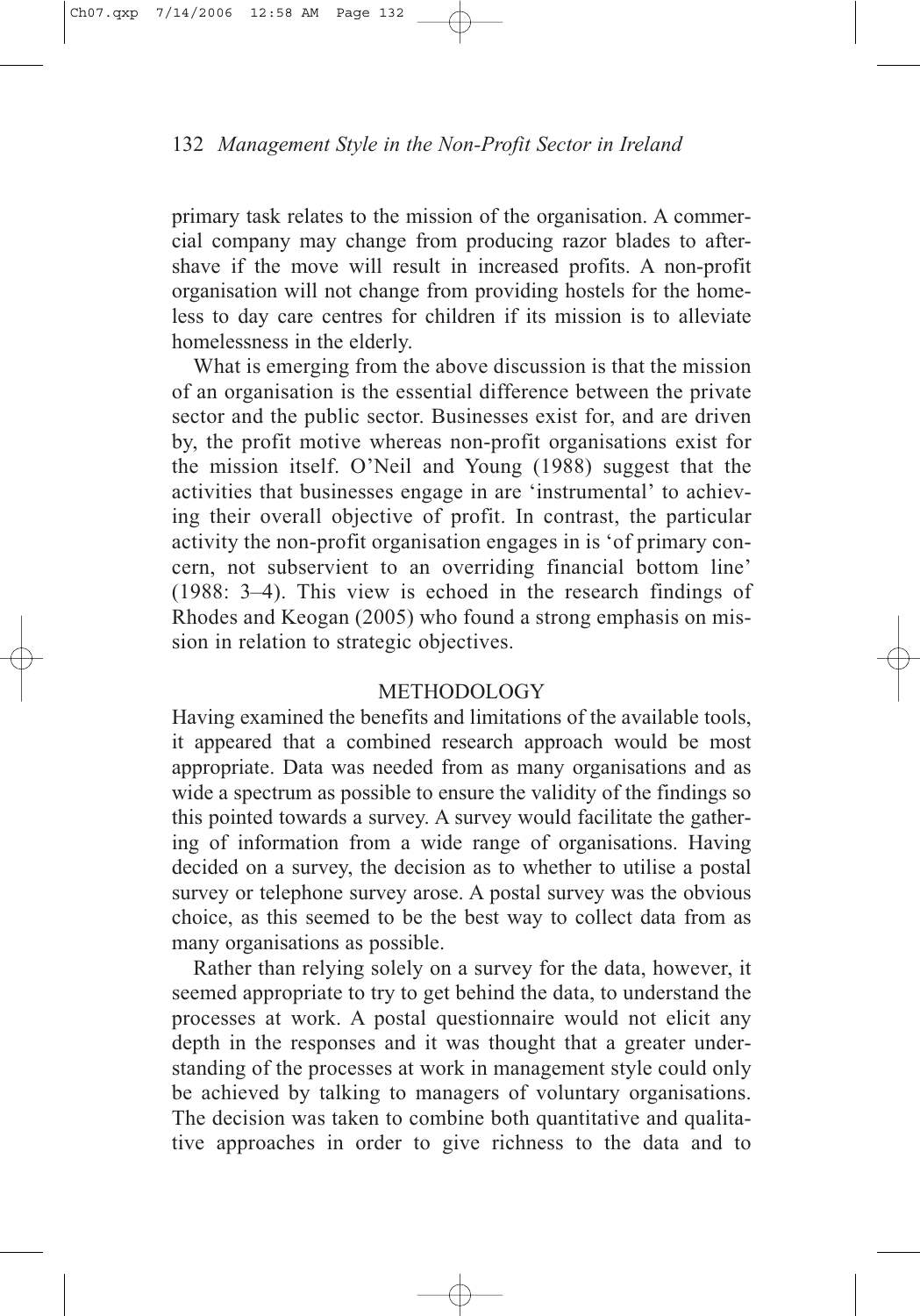increase confidence in the findings. A questionnaire survey was decided upon, followed up by in-depth interviews with a selection of the respondents from the survey.

Prior to designing a survey some definitional and methodological issues remained to be resolved, however. At the time of writing, no single, comprehensive representative database of non-profit organisations, or of the voluntary and community sector in Ireland, existed. The sample used for this study, therefore, was a list, provided by the former Eastern Health Board, of all organisations funded under Section 65 of the Health Act 1953 and Section 10 of the Child Care Act 1991 in the Eastern Health Board region. This database had the advantage of providing a cross-section of organisations, from the larger, well-known ones to small, local agencies. It included urban, rural, local and national organisations. There are also a wide variety of organisations represented in the sampling frame as they were funded under a range of programmes, such as Children and Families, Community Services, Disability Services and Health Promotion. A significant amount of work was necessary to update this list and to locate some of the more obscure organisations.

A total of 314 questionnaires were mailed out. Of these, 23 were not valid for reasons such as that the organisations had ceased to be in existence or could not be traced. This gave a valid sample of 291 (314 minus 23). The objective was to achieve as high a response rate as possible to increase the validity of the findings. Babbie (1995) indicates that an adequate return rate on postal questionnaires is in the order of 50 per cent, while Bailey (1982) acknowledges that many studies only achieve 10–20 per cent response rates.

Twenty people were chosen to participate in the in-depth interviews. The decision on whom to select was guided by the findings that emerged from the quantitative data.

#### MANAGEMENT STYLE

Some preliminary data is available on the respondents' view of their style of management from the quantitative survey, which is amplified with data from the in-depth interviews. In the in-depth interviews, respondents were asked a number of more probing questions. They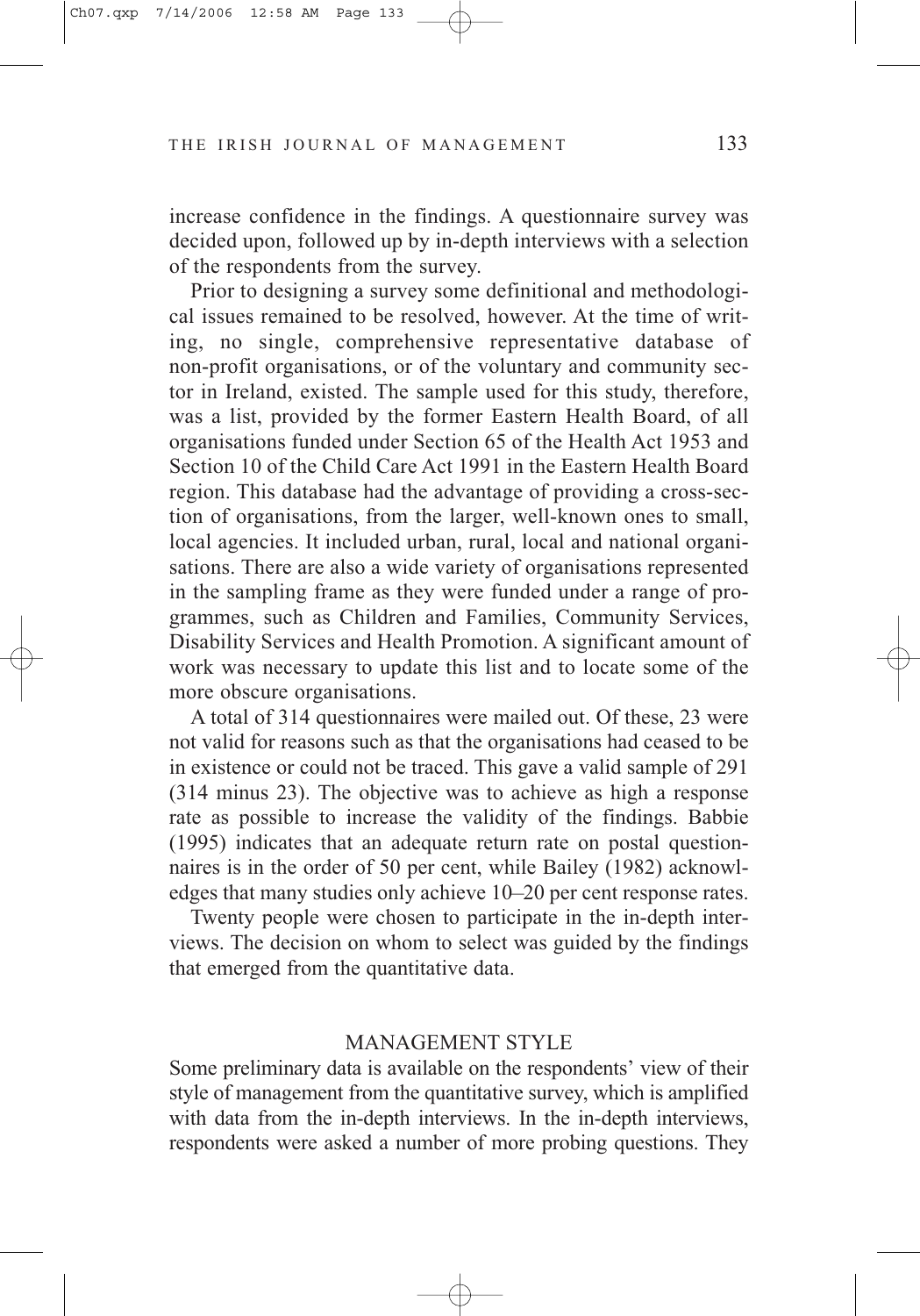were asked to describe their style of management and if they varied their style according to circumstances or the needs of staff. They were also asked for their view on the style of management in the voluntary sector as a whole and if they viewed the management style in the voluntary sector as more feminine or masculine in orientation. We shall firstly consider what the quantitative data tells us about the respondents' view of their management style and then we will further explore their perceptions using the qualitative data.

Managers, in responding to the survey, tended to regard their own management style as consultative and participative.

**Table 7.1: The Degree to which the Organisation Consults with the Consumer**

|                                    | <b>Frequency (N)</b> | Percentage $(\% )$ |
|------------------------------------|----------------------|--------------------|
| Often consults with<br>consumer    | 145                  | 70.3               |
| Occasionally consults              | 45                   | 21.8               |
| Rarely consults with<br>  consumer | 16                   | 79                 |
| <b>Total</b>                       | 206                  | 100.0              |

**Table 7.2: Frequency of Consultations with Staff over Decisions that Affect Them**

|           | <b>Frequency (N)</b> | Percentage $(\% )$ |
|-----------|----------------------|--------------------|
| Often     | 193                  | 93.7               |
| Sometimes |                      | 6.3                |
| Never     |                      |                    |
| Total     | 206                  | 100.0              |

The data in Tables 7.1 and 7.2 indicate that the managers in the study said that the norm was for consultation to occur, although, interestingly, managers said that they consulted more often with staff (94 per cent) than with consumers (70 per cent). Furthermore, ninety-two per cent of managers said that their organisation was democratic, a figure borne out by the high numbers who stated that they involved staff in decisions (93.7 per cent) that affected them. A total of 96 per cent of managers described their organisation as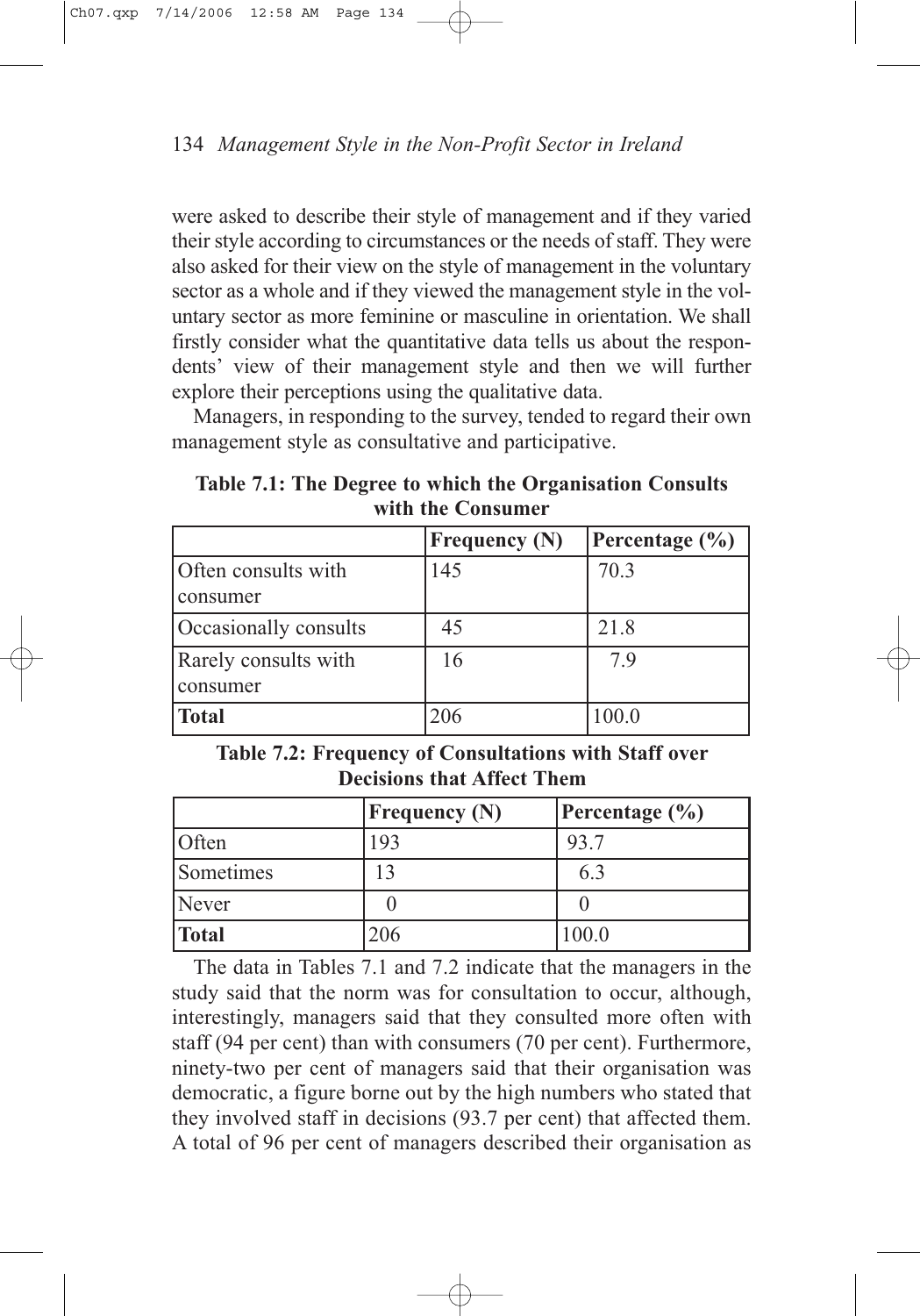participative. In other words, managers were indicating their support for a consultative/participative approach to management.

So far, the quantitative data suggest that the respondents considered that they had a democratic, inclusive management style. To achieve a more in-depth understanding of this approach to management, participants were asked about their style of management during the fieldwork interviews. There was a great deal of similarity and overlap in the style described by the respondents. Some of the words that respondents used to describe their style were 'facilitative', 'enabling', 'consensual', 'consultative' and 'open'. One respondent who had been chief executive of a large, Dublin-based organisation for 25 years gave this view on his management style: 'I would like to think of it as enabling – it's not top-down, and it's not directive. It's by consultation, by consensus' (VO 10).

Frequent reference was made by managers in interview to this type of consensual approach to decision-making. This can be seen in the following quote from an interview with a manager of a small, national association: 'An inclusive style is used most often. We look at the problem; we see what needs to be addressed. Then by and large we come to a consensus about the solutions. "We" means at a staff team meeting, manager and staff together' (VO 5).

Another chief executive of a large, multi-centred organisation also said: 'I am inclusive and like listening to people so you get ideas all the time. I work with my door open and I think I am fairly accessible to people as well' (VO 2). This idea of an open door, accessible approach to management was alluded to often in interview and was associated with a hands-on approach. The following manager of a medium-sized, national organisation suggested: 'I would like to think I have an open door…I think I am approachable on a daily basis to staff and I try to involve myself in a very hands-on approach' (VO 4). A hands-on style of management was stated to be the norm as reported by managers. 'I lead by example' (VO 9), said one manager, while another stated that he did not ask staff to do anything he would not do himself.

Another respondent who had managed a small, community-based service for 25 years gave the following description of her management style: 'I talk to my staff every morning to see if they are happy and then I delegate what we'll do today. I would involve staff in most decisions' (VO 14).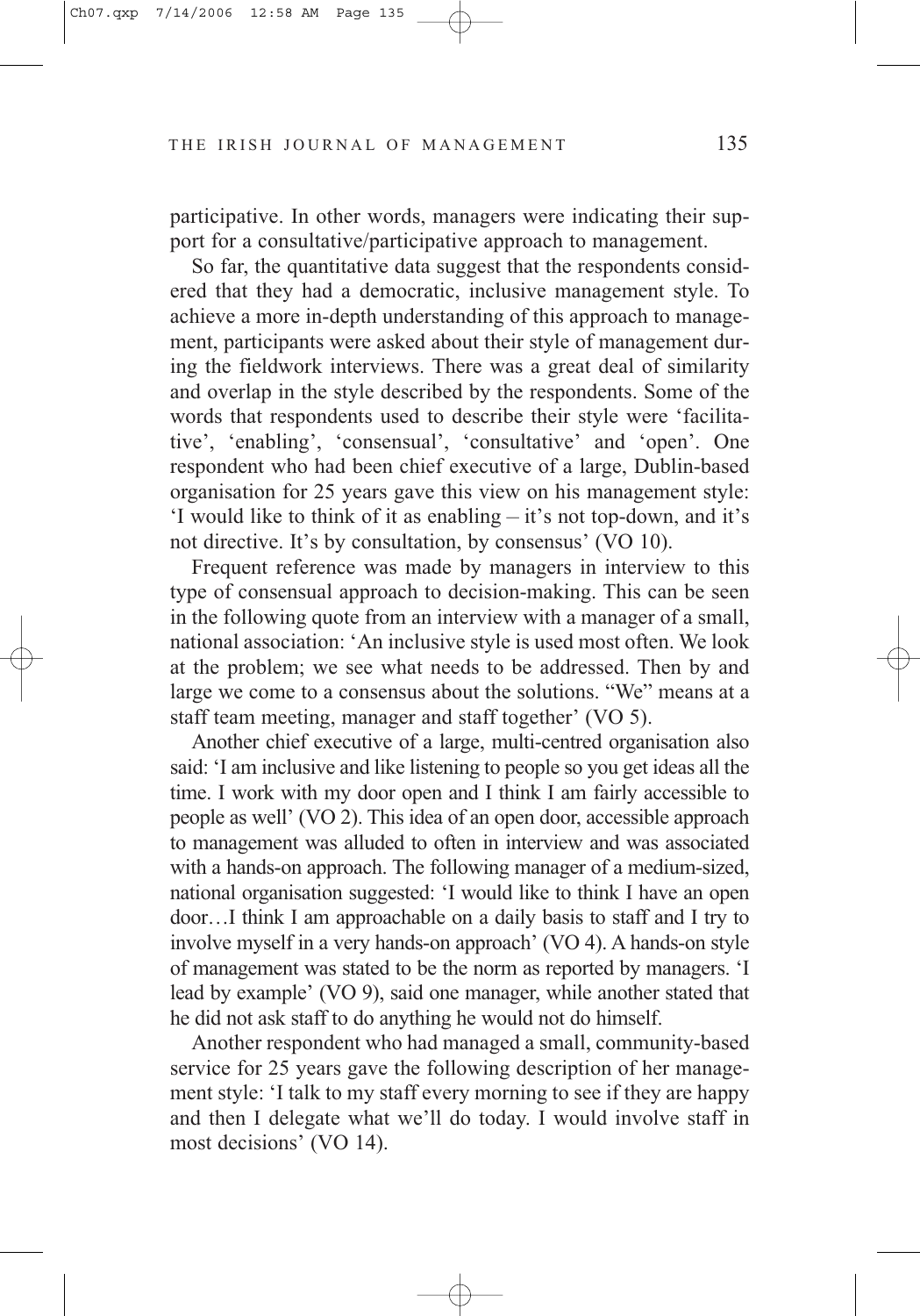As can be seen, therefore, managers in interview said that they had an open, consensual, inclusive style of management. This is explored further in the next section.

#### A PEOPLE-ORIENTED STYLE

Many theorists conceive of the various management styles as lying on a continuum. While the terminology differs, it can be suggested that, in essence, at one end of a continuum are people who are very task oriented and concerned with output. Task-oriented people are those with strong concerns about a group's goals and how to achieve them (Bass, 1981). These people are also referred to as production-oriented, goal achieving, work-facilitative or goal emphasising (Blake and Mouton, 1964; Bass, 1981). At the other end of the continuum are people who tend to pay more attention to process than output and place a higher priority on people than tasks. Managers who have strong concerns about their group members' relations with them and each other, and express these concerns by creating a friendly and supportive atmosphere, are said to be people-oriented (Katz et al., 1950; Beatty, 1988).

The quantitative data showed that 97 per cent of managers said that their organisations were either caring or very caring. Furthermore, the majority of respondents (90 per cent) said that there was a friendly atmosphere in their workplace. It is not unexpected that the majority of respondents would view their organisations as friendly and caring, but managers also seemed to be placing an emphasis, themselves, on people-centredness. Perhaps also as a consequence of this stated strong person-orientation, the majority of managers (67 per cent) perceived that there were high levels of staff morale in their organisations (see Table 7.3). It could be suggested that managers themselves were transferring their own view of people-orientation onto their organisation and wanted to view their organisation thus.

|                      | <b>Frequency (N)</b> | Percentage $(\% )$ |
|----------------------|----------------------|--------------------|
| High staff morale    | 139                  | 67.5               |
| Average staff morale | 49                   | 23.8               |
| Low staff morale     | 18                   | 8.7                |
| <b>Total</b>         | 206                  | 100.0              |

**Table 7.3: How High is Morale in your Organisation?**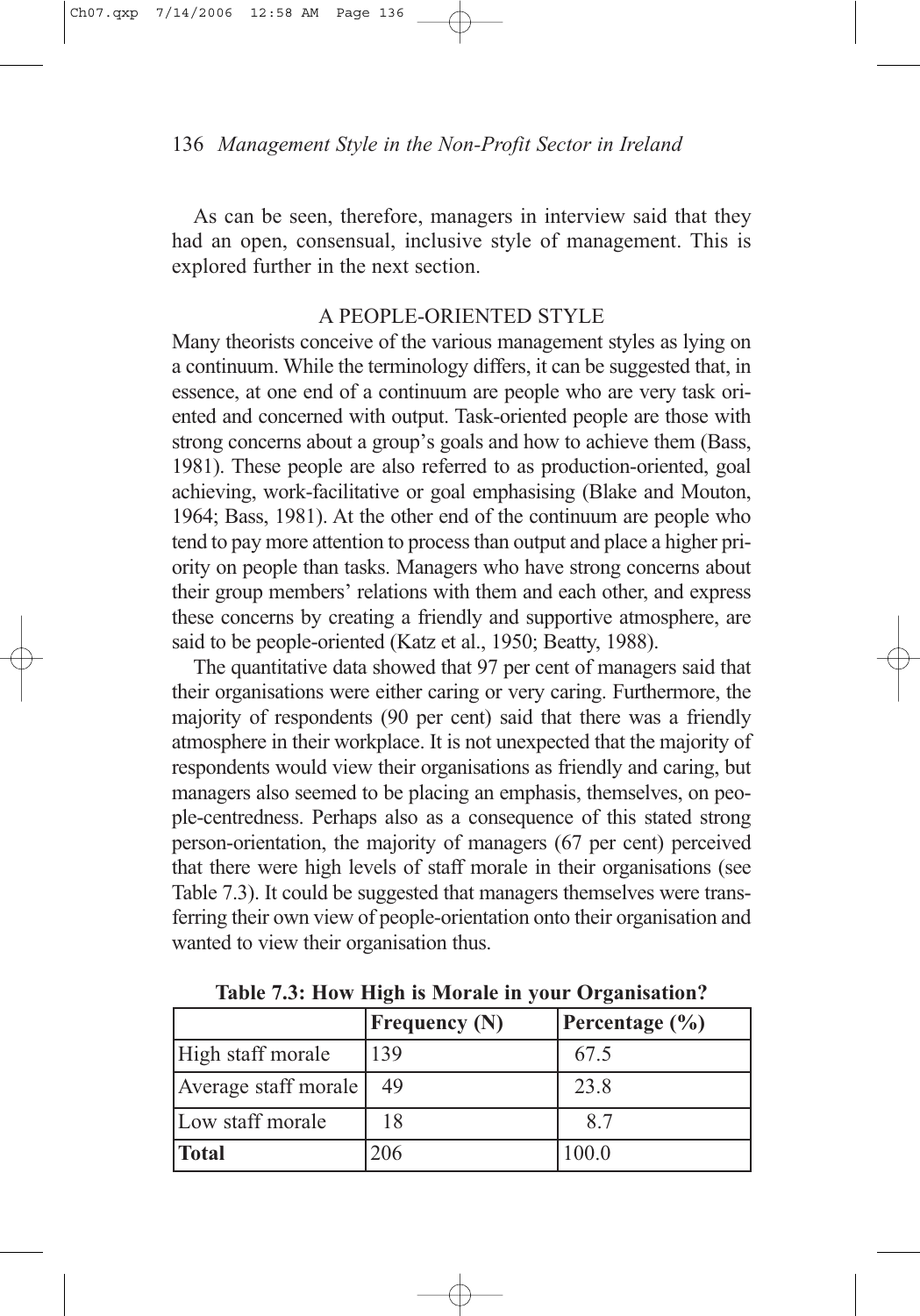In addition, managers said that they placed a high value on their interactions with staff and that this is important to them (see Tables 7.4 and 7.5). Almost all the managers said that they held face-toface interaction with staff frequently and most of them (96 per cent) said that they met regularly with all their staff, while 91 per cent said that they encouraged teamwork.

|           | $F$ requency $(N)$ | Percentage $(\% )$ |
|-----------|--------------------|--------------------|
| Often     | 199                | 96.6               |
| Sometimes |                    | 2.9                |
| Rarely    |                    | 0.5                |
| Total     | 206                | 100.0              |

**Table 7.4: Communications with Staff Face-to-Face**

**Table 7.5: I Meet Regularly with All Staff**

|                | <b>Frequency (N)</b> | Per cent |  |
|----------------|----------------------|----------|--|
| Yes            | 197                  | 95.6     |  |
| N <sub>o</sub> |                      | 4.4      |  |
| Total          | 206                  | 100.0    |  |

The quantitative and qualitative data in this study revealed a clear pattern, in that the respondents said that they displayed a primary orientation towards people rather than toward processes or outputs. As one respondent said: 'There is a lot of give and take. Human beings will always take priority with me over anything else because they are the biggest resource we have and they are tremendous' (V0 5). Another manager believed that her most important job was to support the staff as the following quote illustrates: 'My main function is to make sure that staff are stable and motivated' (VO6).

The stated people orientation of managers in interview can be seen in the following quote from a respondent who was discussing how staff are treated differently in the commercial sector:

The difference is the way you view staff. You're not looking towards staff as having to produce a contribution toward bottom line profit. It's a totally different thing altogether – what you are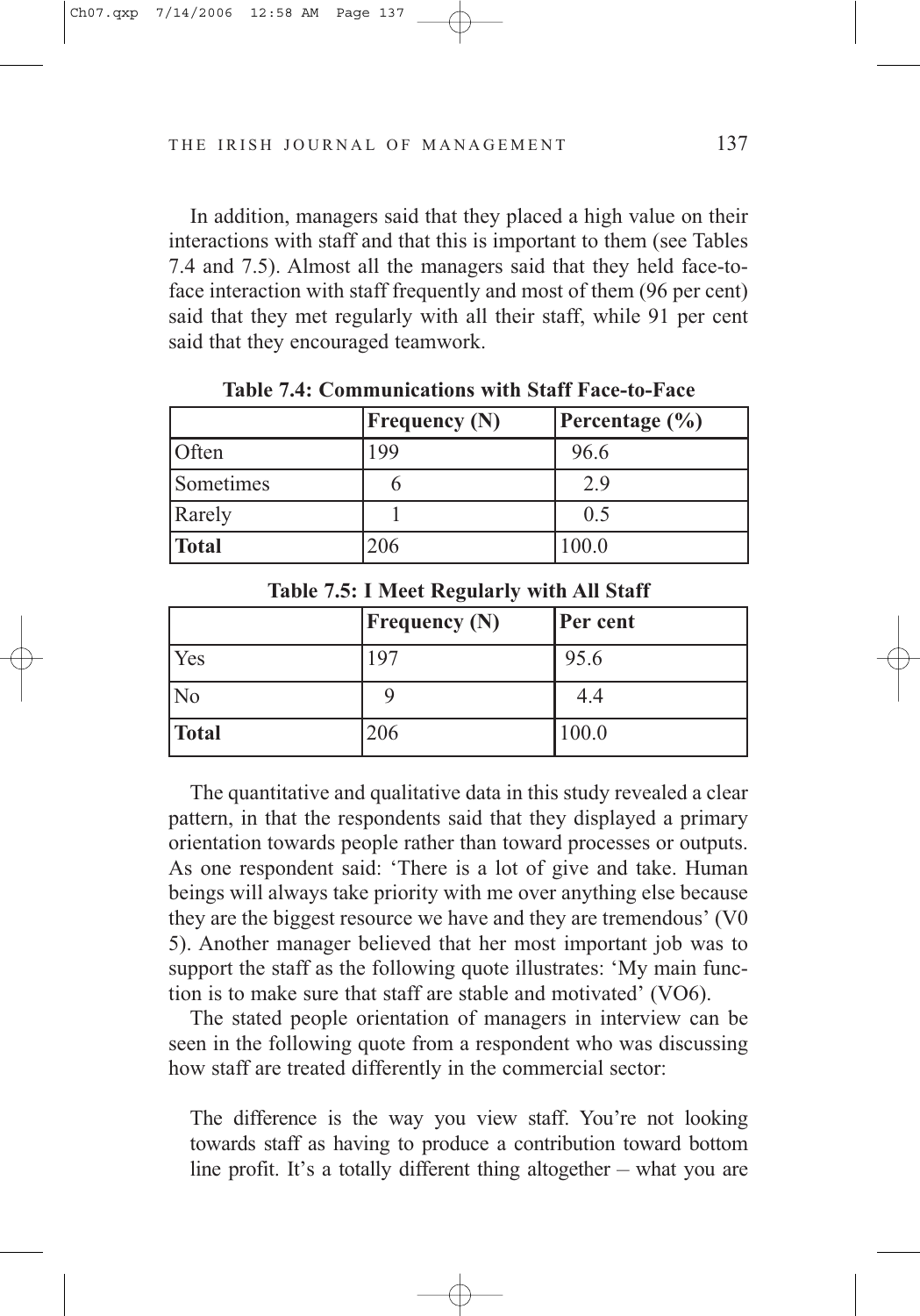looking for is someone who will fit into a family of an organisation, that will share in the general ethos of the organisation.

(VO 10)

The analogy of a family that the above manager used to describe his organisation brings to mind Handy's (1997) view. He suggested that perspectives of organisations are changing to embrace a concept of 'community'. In these communities, employees are thought of as citizens rather than human resources. It could be argued that, in voluntary organisations, there is a good fit between these concepts of family values, organisations as communities and employees as citizens. The above manager said that she consciously sought staff that already possessed the appropriate values, in order for them to fit into the 'family' of her organisation, a view echoed by most other respondents. Another respondent said that, in her organisation, the induction period was used to socialise staff into the ethos and values of the organisation.

These views indicate an awareness in managers of the importance of values permeating the whole organisation. A further indication of the respondents' stated primary orientation toward people emerged during the interviews. Managers said that they were aware of staff needs. A manager of two community-based projects gave this example:

I got a phone call from a member of staff today who is not well. I asked another staff member how long we could pay that person for. Realistically, we will pay that person for as long as we can without telling the funder because that person has been very good since they came here.

(VO 7)

Another newly appointed manager of a small, volunteer organisation suggested that she changed her style according to the needs of her staff. She said: 'Different people need different styles. Some people need direction more than I would like to give them. Sometimes you have to be easygoing with people, coax them, pat them on the back, other people you have to be more stern' (VO 18). Another manager said that the needs of staff took priority: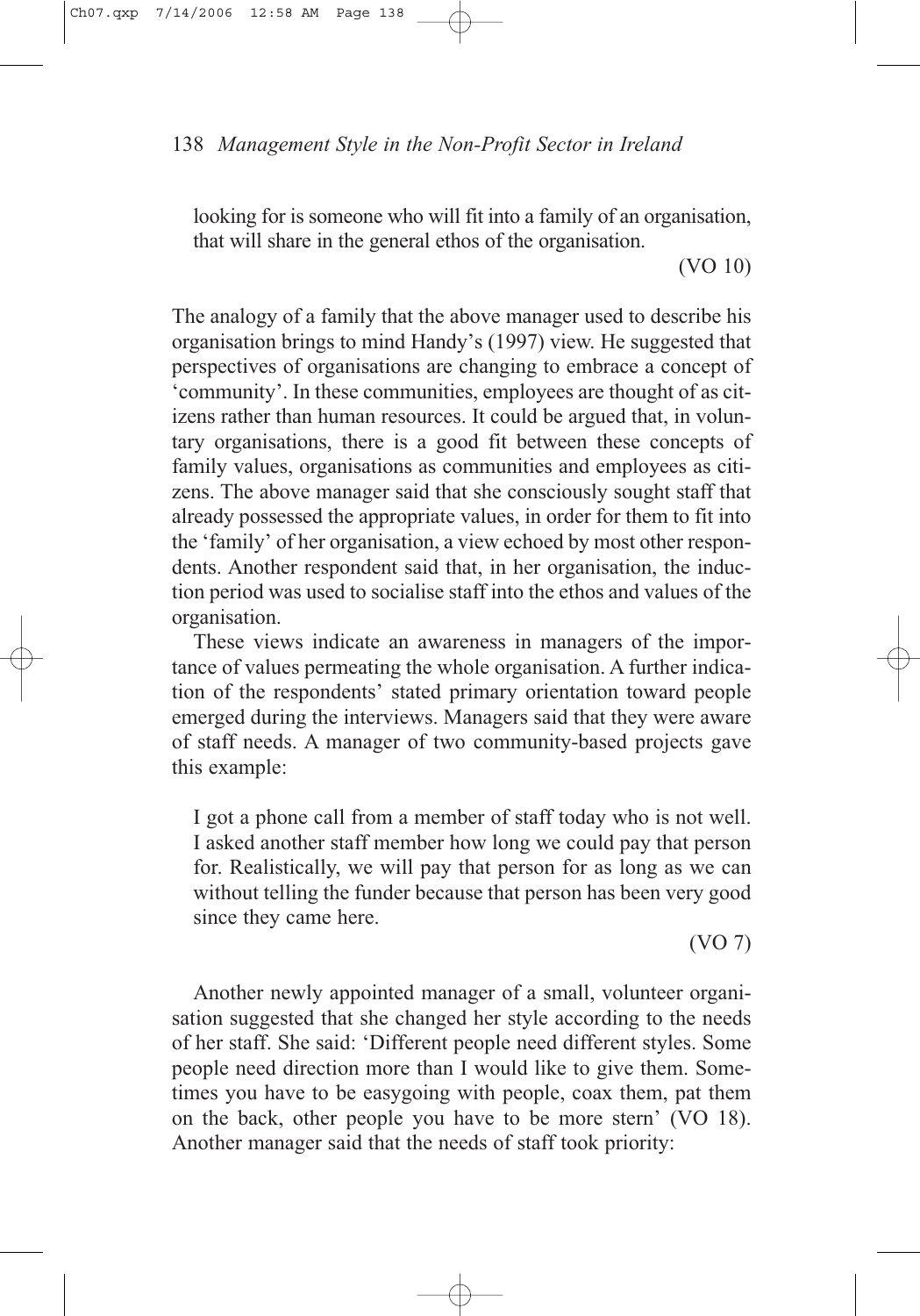If a staff has health needs or child-care needs, or anything like that, difficulties with children, that's a huge priority and that is much more important than them being at work here anxious…there would be evidence here at times when the staff are more important than clock-watching and the staff would respond to that in a tremendous way by staying late another time. (VO 5)

This paper set out to explore managers' perception of their management style and a picture is now emerging from the data. Respondents view their style as inclusive, consensual, participative and people-centred. Besides being asked about their own management style, in interview managers were also asked for their views on the style of management within the wider voluntary sector and the analysis of their responses are contained in the next section.

## MANAGEMENT STYLE IN THE WIDER VOLUNTARY SECTOR

In the in-depth interviews managers were asked for their views on the style of management in the wider voluntary sector. A number of respondents were unable to comment on what sort of management style prevailed in the wider voluntary sector as they said that they had little involvement with agencies other than their own. Of those who were able to offer a view, there was considerable variation in the responses. Several respondents related management style to the size of the organisation, suggesting that the larger organisations were more professional in their approach. Two other respondents said that they had witnessed a management style imported from the private sector that had failed. The following is the comment from one of them: 'I've seen people put in rigid management style that may prevail in the private sector and they have failed miserably' (VO 7).

In terms of what differentiated the style of management in the voluntary sector, two respondents referred to the slower pace and the emphasis on staff: 'There's a higher than usual focus on the staff in terms of how they feel, how they cope' (VO 9). Other words that the respondents used to describe the style of management that prevailed were democratic, consultative and consensual. While the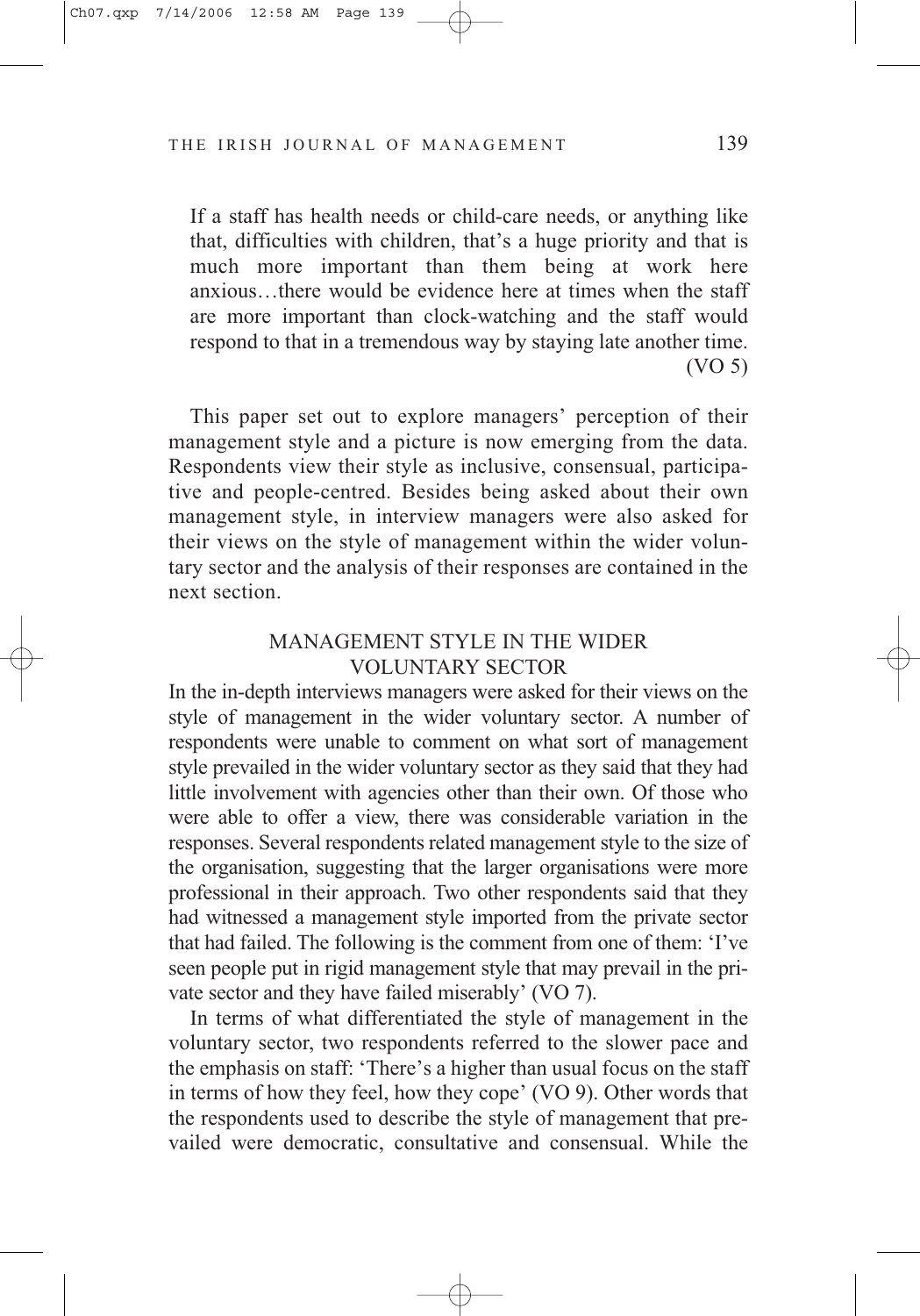managers were less expansive in discussing management style in the wider voluntary sector than when they were talking about their own style, nevertheless, the responses given were similar to the responses regarding their own personal style.

The next section goes onto explore another aspect of management style in the voluntary sector as a whole. Given that the survey had revealed that there were more female than males in the sample, the author was interested to discover if managers thought that there was a gender element associated with the management style described by the respondents. This is the topic explored in the next section.

## MANAGEMENT STYLE AND GENDER

In interview managers were asked whether they would describe the management style within the voluntary sector as more masculine, that is competitive, or more feminine, that is caring and cooperative, in orientation. The Economist Intelligence Unit with Korn/Ferry International (1996) study described those with a masculine management style as having the following five traits: risk-taking, self-confident, competitive, decisive and direct. Those with a feminine management style were said to be empathetic, supportive, nurturing, relationship-building, power sharing and information sharing.

The figures from the survey show that males were in the minority (44.2 per cent,  $N = 91$ ), while females accounted for 56 per cent ( $N =$ 115) of the sample. As the majority of managers in this study were women, it is pertinent to explore if there was any significance in this in relation to management styles.

The majority of the managers said that, overall, the sector's style of management tended to be more feminine than masculine. The following comment from a male manager of a large national organisation, was typical of the views expressed: 'I'd say more feminine overall but it's such a diverse sector there's probably a mixture of both but more feminine overall' (VO 2). Another female manager compared the management style of the voluntary organisation where she currently worked to the management style of two private sector organisations that she had previously worked in: 'It is more feminine really because it is a caring profession. It's not competi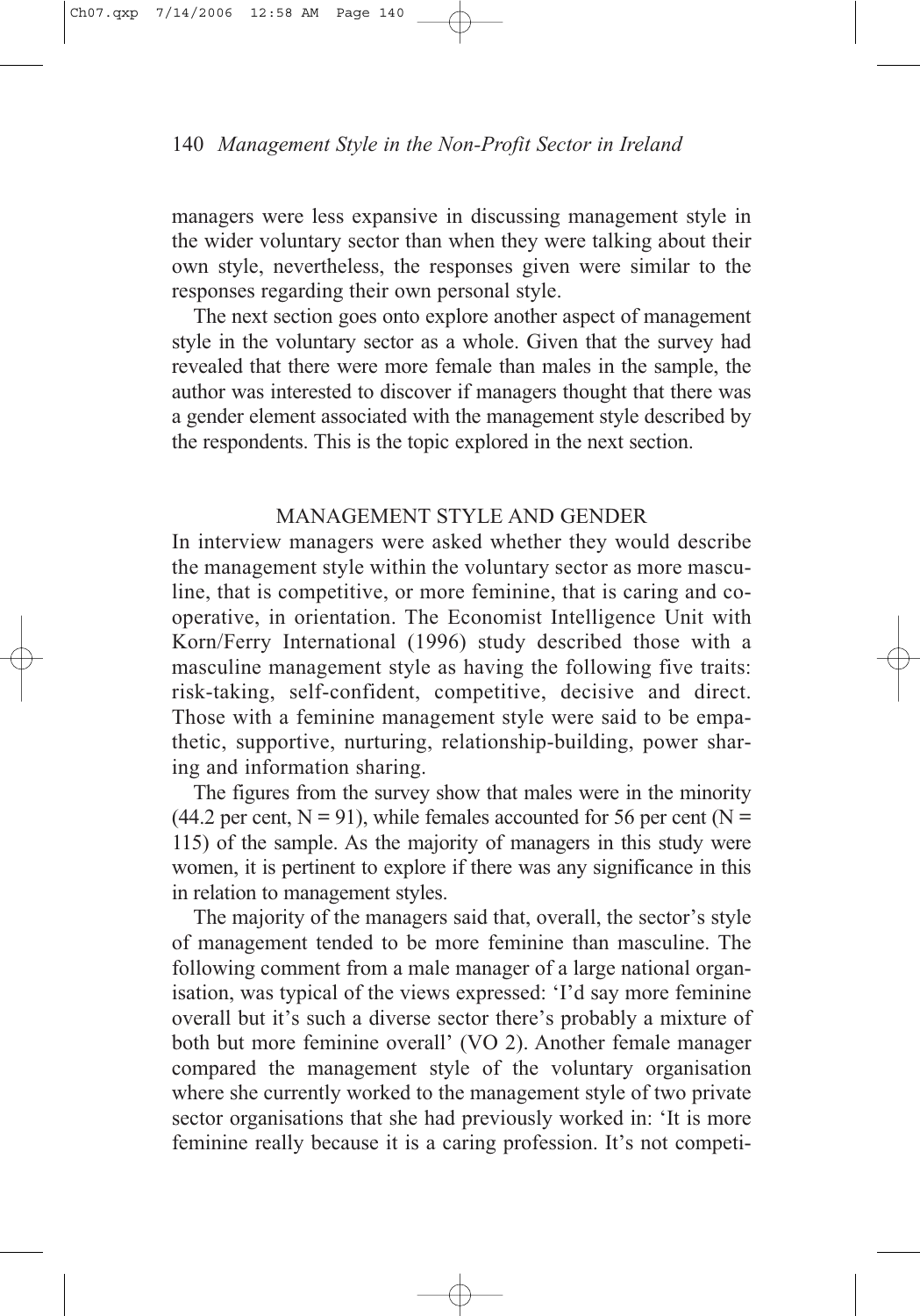tive…the accountancy firm was 100 per cent masculine, and the insurance company was 80 per cent' (VO 18).

Indeed, respondents used the term 'masculine' to typify a stereotypical approach to management that focused on competition, on the bottom line and results. One manager who said that he sat on the board of a semi-state body commented: 'The commercial sector, I would not like to be working there…there is a culture of bravado' (VO 10). None of the men or the women interviewed associated this approach, however, with either males or females. The following manager said that the males she knew in the voluntary sector exhibited a feminine style: 'The people I have dealt with are mostly men but they have that feminine approach' (VO 11).

Both male and female managers used the word 'caring' frequently to illustrate how they believed that the voluntary sector was more feminine in its orientation: 'The people involved are more caring and take more caring approaches' (VO 15). These comments were consistent with the findings from the quantitative data noted earlier in this paper that showed that 97 per cent of managers perceived their organisations to be either caring or very caring.

The description of 'caring' is interesting in itself, as it is a word that feminists would argue that is associated with the female role in society. Worthy of note is that when caring was cross-tabulated with gender, no statistically significant results were found. This means that male managers were just as likely to perceive their organisation as caring as the female managers. This bears out Donoghue's (2001) note of caution about stereotyping both the voluntary sector and women as caring.

Like the myth of 'goodness' that Donnelly-Cox and Jaffro (1999) suggest is identified with the voluntary sector, perhaps there are also commonly held assumptions made about the role of women and caring in voluntary organisations. The findings discussed above demonstrate the value in exploring the complexity of these roles in voluntary sector organisations.

The evidence from the both the quantitative and qualitative data suggest that the feminine approach to management that respondents described has more to do with the values of the managers in the voluntary sector, rather than their gender. The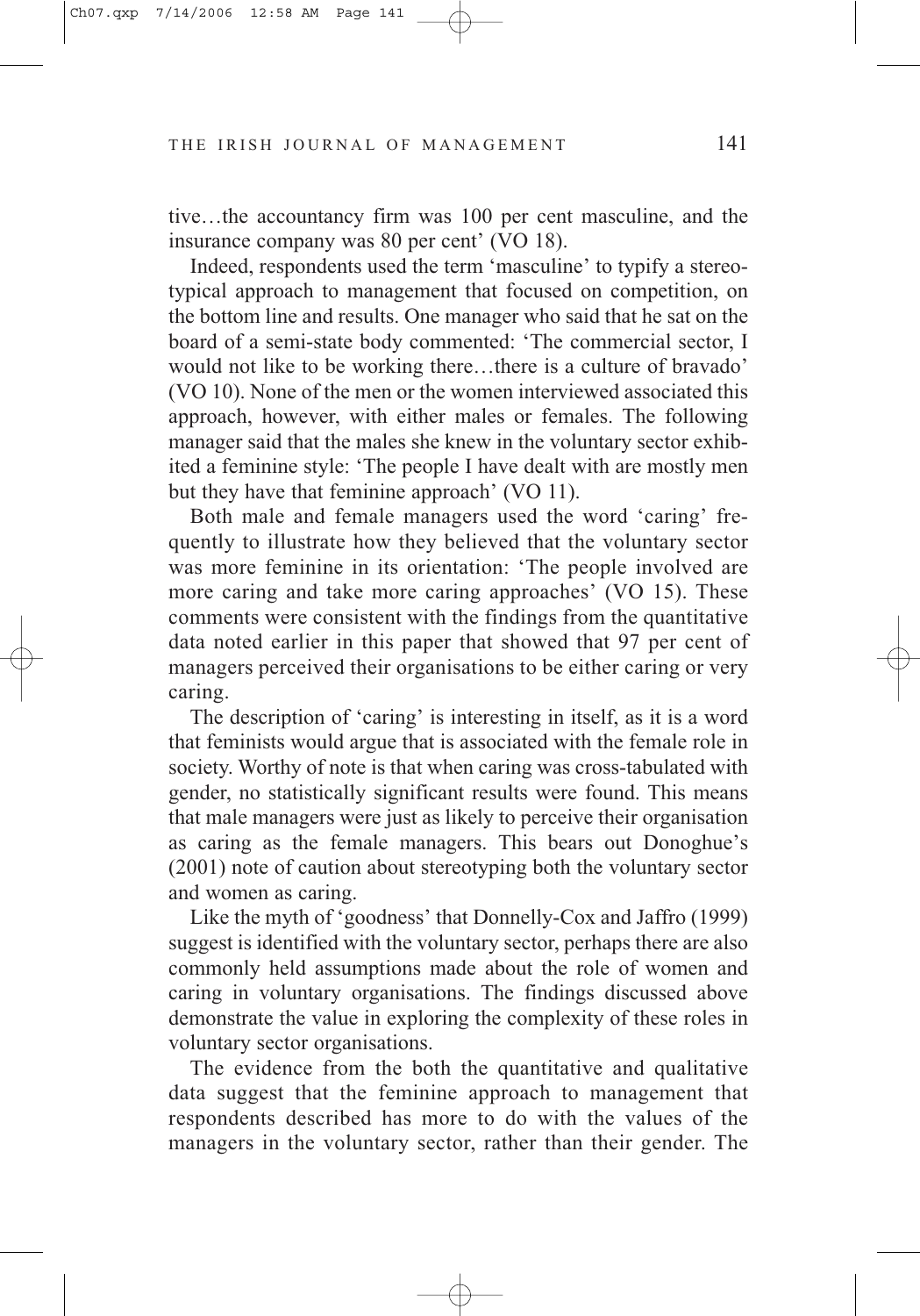following manager expressed the view that a combination of both so-called masculine and feminine traits is needed to manage voluntary organisations:

I see feminine values definitely in…I would hope that managers would have feminine qualities and it is a help. If you are all masculine, the budgets, the money, and the figures, I think they (the management board) are looking for those sort of people, but I think they are also looking for a balance.

(VO 8)

The results of the Economist Intelligence Unit survey (1996) confirmed this view that this dual approach to management is more effective than a singular approach.

One further aspect of the masculine versus feminine style of management discussion merits attention. While the consensus from the managers who were interviewed was that there was a more feminine than masculine style of management practised in voluntary organisations, two respondents related a masculine or feminine management style to the life cycle of an organisation. The view was expressed that as an organisation gets bigger and takes on a closer relationship with the state, it changes from having a feminine management style to a more masculine management style. This is highlighted by the following comment: 'As organisations get bigger, they probably go more toward the masculine mode or competitive and if they are smaller, and more in the beginning stages they are probably more feminine' (VO 8).

Indeed, some respondents suggested that voluntary organisations become more like statutory agencies as they get bigger. Similar views were also noted earlier, when managers were asked about the style of management in the wider voluntary sector. Kramer (1987) has argued that, as voluntary organisations get bigger, they adopt more bureaucratic policies and procedures. Meanwhile, Donnelly-Cox and O'Regan (1998) have suggested that with age, voluntary organisations in Ireland move towards an institutional approach, which is characterised by professionalism, with the majority of funding coming from the state. Furthermore, they argue that the professional, not the organisation, becomes the repository of the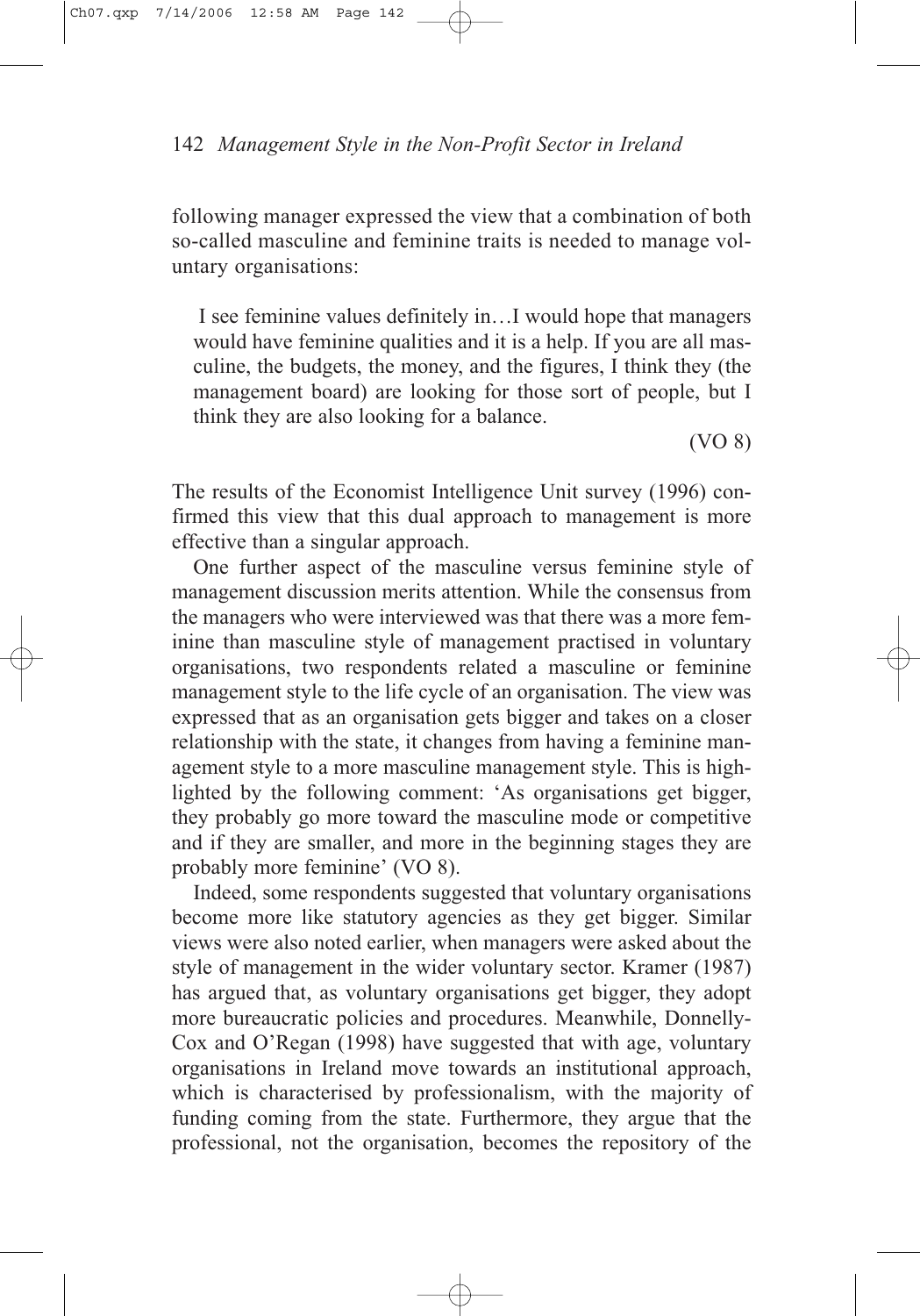'philanthropic value' when an organisation moves to phase three of its growth (1998: 19).

These comments from several of the respondents support the view in the literature that organisations become more formal and structured as they get bigger. One might, therefore, expect to find a difference in the value structure and a decrease in the importance of caring in the larger, more established organisations. The data did not show any such difference, however.

## COMPETING VALUES

Despite this orientation toward a people style of management that managers reported, in the interviews some respondents referred to a tension between meeting the needs of staff and the organisational goals. This tension was described as the need for a balance between supporting the staff and getting the work done, and the need for balance between democratic decision-making processes and the reality of the responsibility of the chief executive. One manager said that she placed equal value on the needs of her staff and the clients of the organisation as she recognised that 'one needs the other'(VO 9). The tensions she faced, however, were revealed, as she also said that at times she had to sacrifice efficiency in the interests of staff: 'I do like efficiency and that sort of thing but I can't get hung up on planning and efficiency because that is not the priority' (VO 9).

Some managers referred to situations where they typically had to confront situations where competing values were at play. They may have to choose between behaving efficiently and compassionately, between the needs of their staff and the clients they serve. According to Rokeach (1973) a person's hierarchy of values determines the choice that is made. In the example above, the choice was made to give priority to staff needs.

Another manager acknowledged that at times, she experienced a tension with the general culture of tolerance prevailing in her organisation, which she felt could be also be interpreted as 'lax administration' (VO 3). She suggested that her role was to keep a balance between the competing values of efficiency and tolerance by keeping the organisation running smoothly within the 'easy-going atmosphere' that the volunteers created.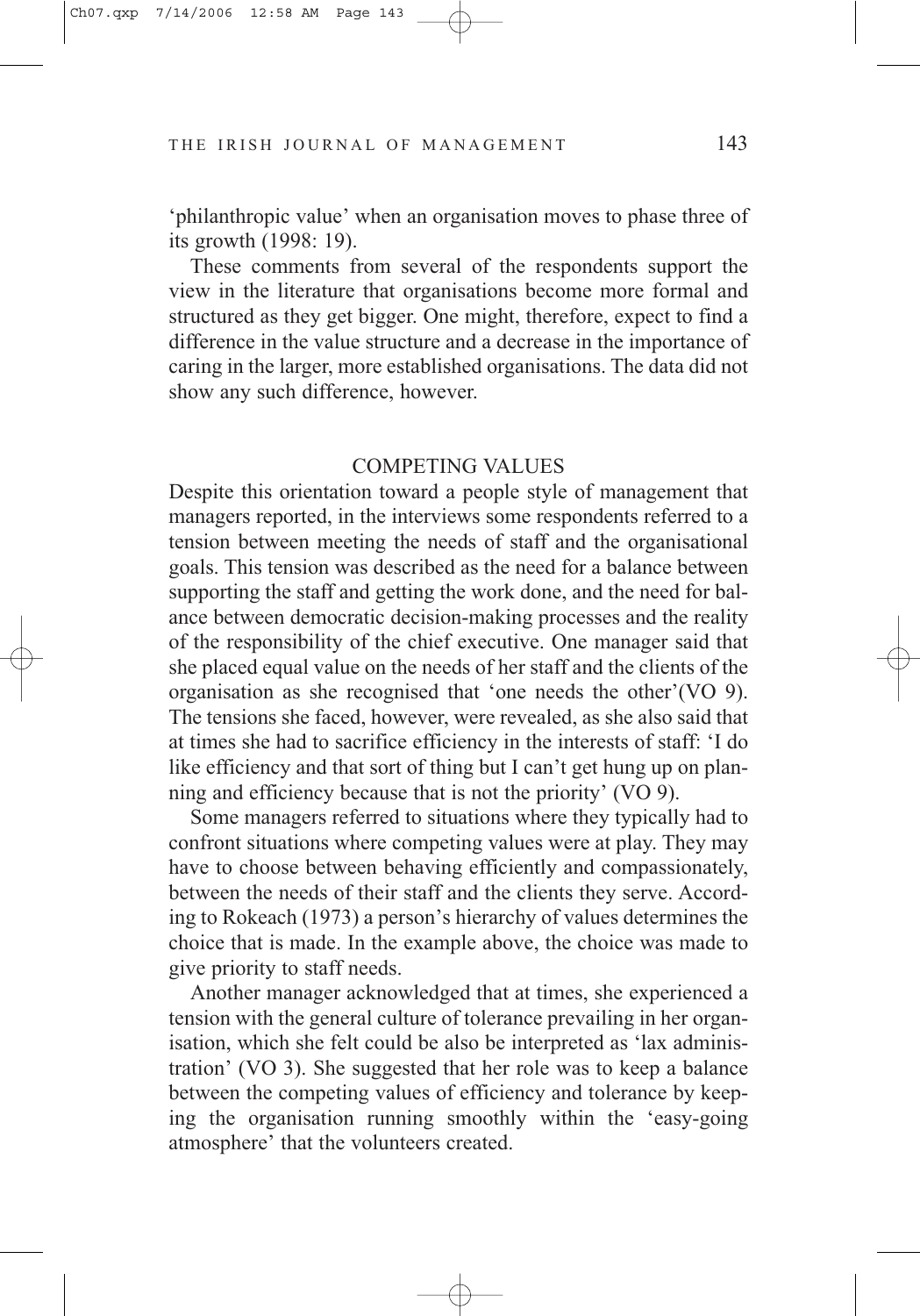This need for balance has been noted by Jeavons (1992). In the long run he believes the effectiveness of the organisation will be undermined if those in charge are not seen to honour a range of basic human, social and professional values in the way that it operates. When discussing management style in interview, many respondents said that they would change their style from a democratic, participative approach to a more directive one if the situation warranted it. For example, the manager quoted below said she changed her style if tasks needed to be completed: 'I can be plain straightforward directive at times and authoritarian at times but not too often. Inclusive is the style used most often' (VO 5).

Despite their consultative, democratic approach to management, many managers said that they were aware that at the end of the day they had to be responsible for decisions taken, a view voiced by the following manager:

It's a way of them knowing that you are the boss and if you need to, you are the boss. They have that guidance, they're not freefloating. The other side of that is you see them as people and you are aware of their difficulties and problems…Positives should be praised as that is how you get the best out of people.

(VO 11)

Overall, it appears from the data that while the people-centred approach typified management style, at times this caused tensions in perceived levels of efficiency and, at times, the need to achieve organisational goals resulted in a shift toward a more task-centred approach.

### **CONCLUSION**

The objective of this paper was to explore how the values of managers translate into the practice of management in voluntary organisations. Having examined management style, the conclusion was drawn that that managers perceived it as consensual, consultative, open, and inclusive. Furthermore, the data indicated that the respondents were more 'people-oriented' than 'task-oriented'. When respondents were asked about the overall style of management in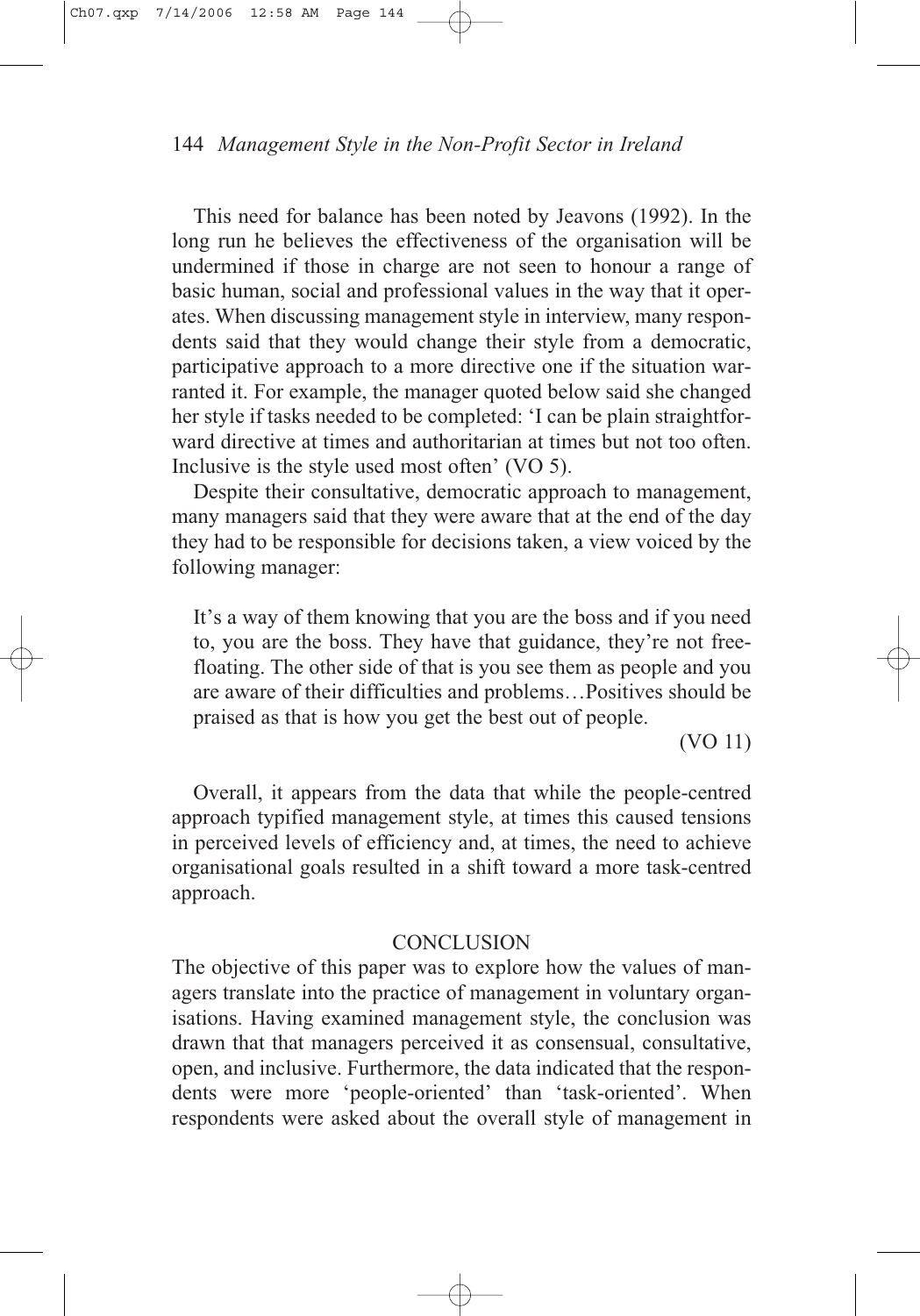the voluntary sector, the language used was similar to that used by the respondents to describe their personal management style.

Furthermore, respondents regarded the style of management in the Irish voluntary sector as more feminine than masculine in orientation, in that the feminine style was related to a more caring approach. The data from this study demonstrated that, although there were more women than men in management positions in voluntary organisations, the values and management style were not differentiated by gender. No significant differences were apparent in the management style of men and women and no significant differences were found in the values of male and female managers.

There was some evidence, however, to suggest that at times there was a tension between respondents' need to be efficient and achieve organisational goals, and the people-centred approach. It is acknowledged that the findings in this study are based only on the perception of managers. Further research to include the views of other stakeholders, such as staff and management committee, would advance scholarship in this area.

#### REFERENCES

- Babbie, E. (1995), *The Practice of Social Research,* Belmont: Wadsworth Publishing Company.
- Bailey, K. (1982), *Methods of Social Research,* New York: Free Press.
- Bass, B. (1981) *Stodgill's Handbook of Leadership,* New York: Free Press.
- Beatty, S. (1988) 'An Exploratory Study of Organisational Values with a Focus on People Orientation', *Journal of Retailing,* Vol. 64, pp. 405-25.
- Blake, R. and Mouton, J. (1964) *The Managerial Grid,* Houston: Gulf Press.
- Dabbs, G. (1991) 'Nonprofit Businesses in the 1990s: Models for Success', *Business Horizons,* Vol. 34, No. 5, pp. 61–69.
- Dartington, T. (1998) 'From Altruism to Action: Primary Task and the Not-for-Profit Organisation', *Human Relations,* Vol. 51, No. 12, pp. 82–89.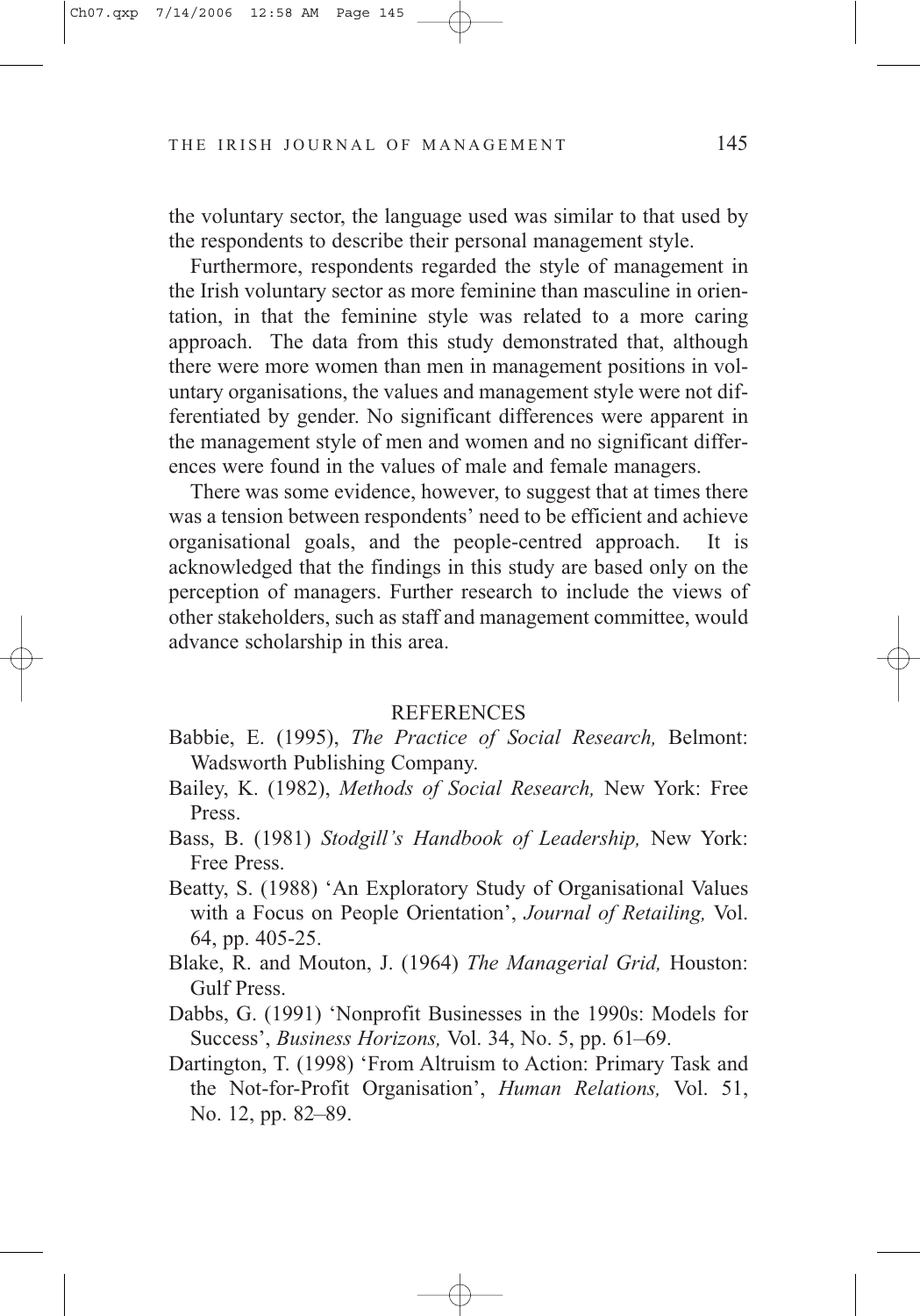- Donnelly-Cox, G. and Jaffro, G. (1999) *The Voluntary Sector in the Republic of Ireland: Into the Twenty-First Century,* Coleraine: Centre for Voluntary Action Studies.
- Donnelly-Cox, G. and O'Regan, A. (1998), 'The Irish Voluntary Sector: A Case-Based Exploration of Organisational Growth Patterns and Organisational Dynamics', 3rd Biennial Conference of International Society for Third Sector Research, Geneva, July.
- Donoghue, F. (2001) *Women and Volunteering: A Feminised Space?,* Dublin: NCI Policy Research Centre.
- Drucker, P. (1973) 'On Managing the Public Service Institution', *Public Interest,* Vol. 33, pp 43–60.
- Drucker, P. (1990) *Managing the Nonprofit Organisation,* New York: Harper.
- Economist Intelligence Unit with Korn/Ferry International (1996) *Developing Leadership for the 21st Century,* London: Economist Intelligence Unit.
- Fowler F. and Fowler H. (eds) (1996) *New Concise Oxford Dictionary,* New York: Oxford University Press.
- Gazell, J. (2000) 'Drucker on Effective Public Management', *Journal of Management History,* Vol. 6, No. 1, pp. 48-62.
- Handy, C. (1997) *The Hungry Spirit: Beyond Capitalism. A Quest for Purpose in the Modern World,* London: Random House.
- Jeavons, T. (1992) 'When the Management is the Message: Relating Values to Management Practice in Nonprofit Organisations', *Nonprofit Management and Leadership,* Vol. 2, No. 4, pp. 83–88.
- Katz, D., Macoby, N. and Morse, N. (1950) *Productivity, Supervision and Morale in an Office Situation,* Ann Arbor: University of Michigan ISR.
- Kramer, R. (1987) 'Voluntary Agencies and the Personal Social Services' in W. Powell (ed.) *The Nonprofit Sector: A Research Handbook,* New Haven: Yale University Press.
- Nutt, P. (1999) 'Public-Private Differences and the Assessment of Alternatives for Decision Making', *Journal of Public Administration Research and Theory,* Vol. 9, No. 2, p. 305.
- O'Neil, M. and Young, D. (eds) (1988), *Educating Managers of Nonprofit Organisations,* New York: Praegar.
- Park, D. (1996) 'Gender role, Decision style and Leadership style', *Women in Management Review,* Vol. 11, No. 8, pp. 45–50.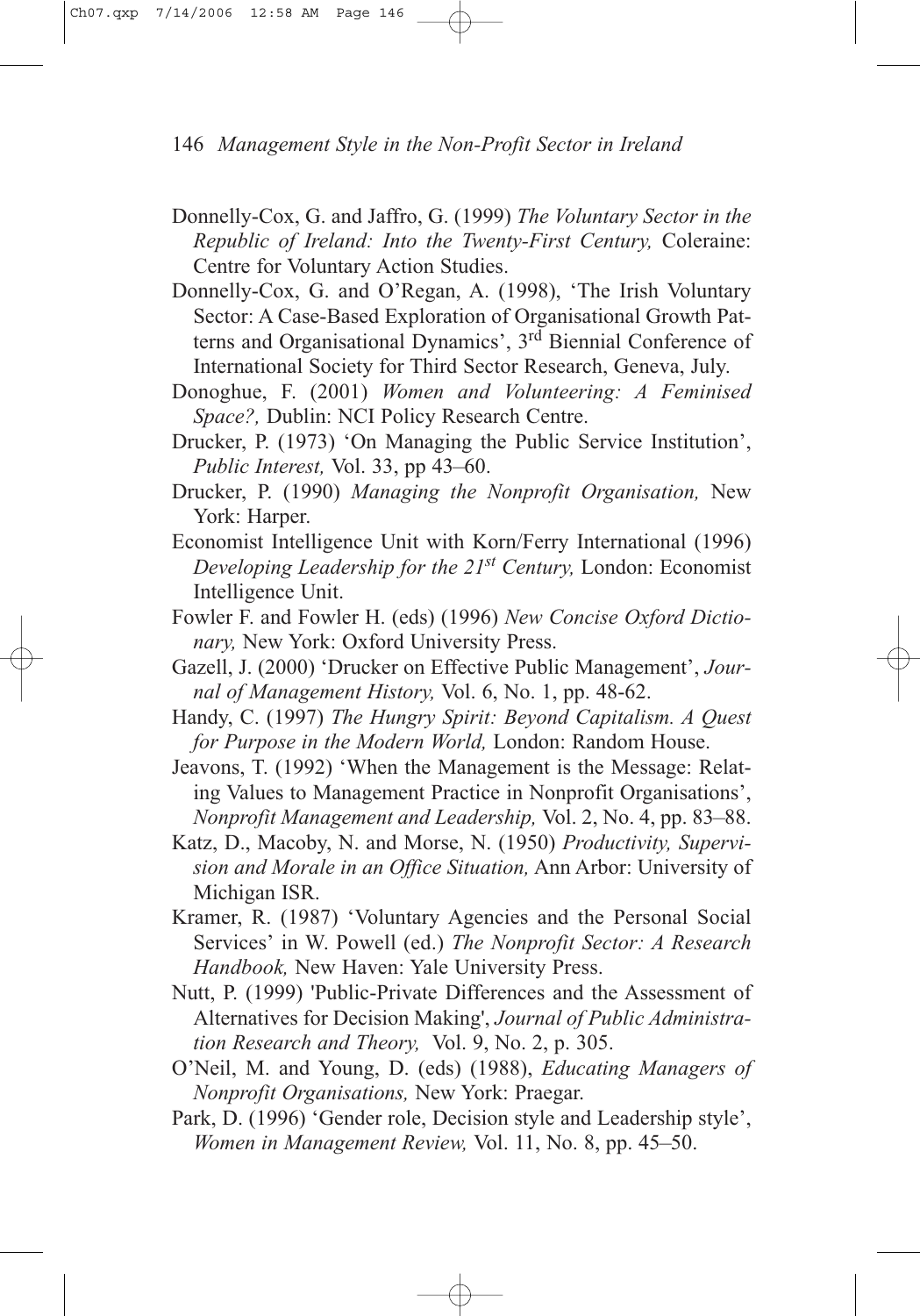- Purcell, J. and Grey, A. (1986) 'Corporate Personnel Departments and the Management of Industrial Relations: Two Case Studies in Ambiguity', *Journal of Management Studies,* Vol. 23, No. 2, pp. 205-23.
- Purcell, J. (1987) 'Mapping Management Styles in Employee Relations', *Journal of Management Studies,* Vol. 24, No. 5, pp. 533-48.
- Rees, W. and Porter, C. (2001) *Skills of Management,* London: Thompson Learning.
- Rhodes, M. and Keogan J. (2005) 'Strategic Choice in the Nonprofit Sector: Modelling the Dimensions of Strategy', *Irish Journal of Management,* Vol. 26, No. 1, pp.122-35.
- Rokeach, M. (1973) *The Nature of Human Values,* New York: Free Press.
- Salamon, L., Anheier, H., List, R., Toepler, S., Sokolowski, S. and Associates (1999) *Global Civil Society: Dimensions of the Nonprofit Sector,* Baltimore: The Johns Hopkins Centre for Civil Society Studies Comparative Nonprofit Sector Project.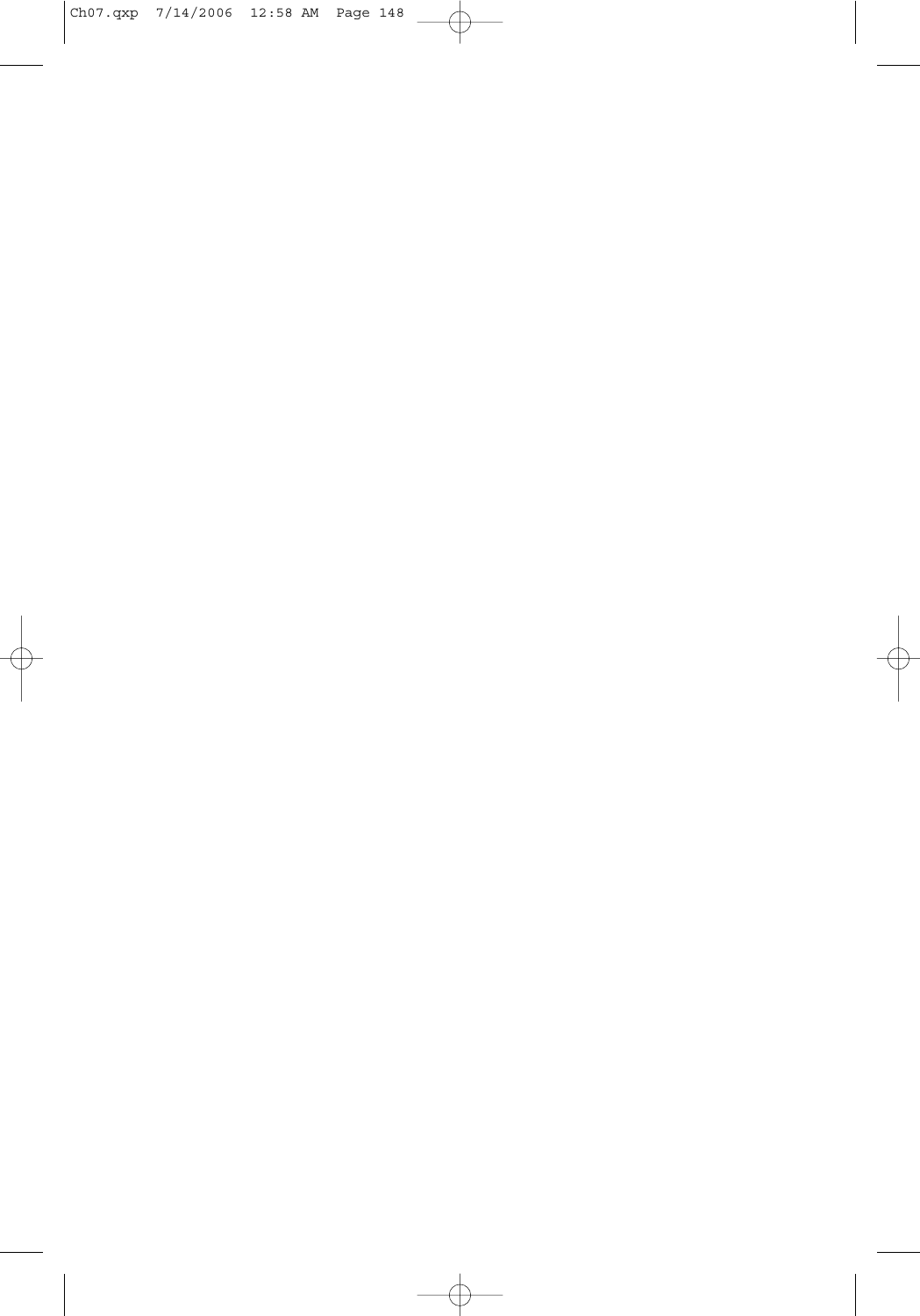# **Value of Analysts' Investment Recommendations: Evidence from the Irish Stock Market**

. . . . . . . . . . . . . . . . . . .

PAUL RYAN<sup>\*</sup>

## **ABSTRACT**

This paper is the first study investigating the market impact of sell-side analyst investment recommendations in the largely unexplored Irish stock market. We find the market is influenced by analysts' recommendations. The price reaction to sell recommendations is greater than the price reaction to buy recommendations which is consistent with analysts generating an adequate return compensating for the 'costs' associated with issuing a sell recommendation. In addition, in the case of sell recommendations there is evidence of post-recommendation drift which is consistent with initial underreaction to bad news. The high proportion of buy relative to sell recommendations is suggestive that Irish analysts are subject to similar incentive problems as their US counterparts. Interestingly, in this regard, we also find that a significant proportion of hold recommendations may, in fact, be disguised sell recommendations.

## INTRODUCTION

A potentially key source of company information to the equity markets is the investment recommendations and earnings forecast revisions of the sell-side analyst. Analysts are arguably the eyes and ears of the market. Brokerage houses invest enormous sums gathering, processing and disseminating information to their insti-

*<sup>\*</sup> School of Business, University College Dublin*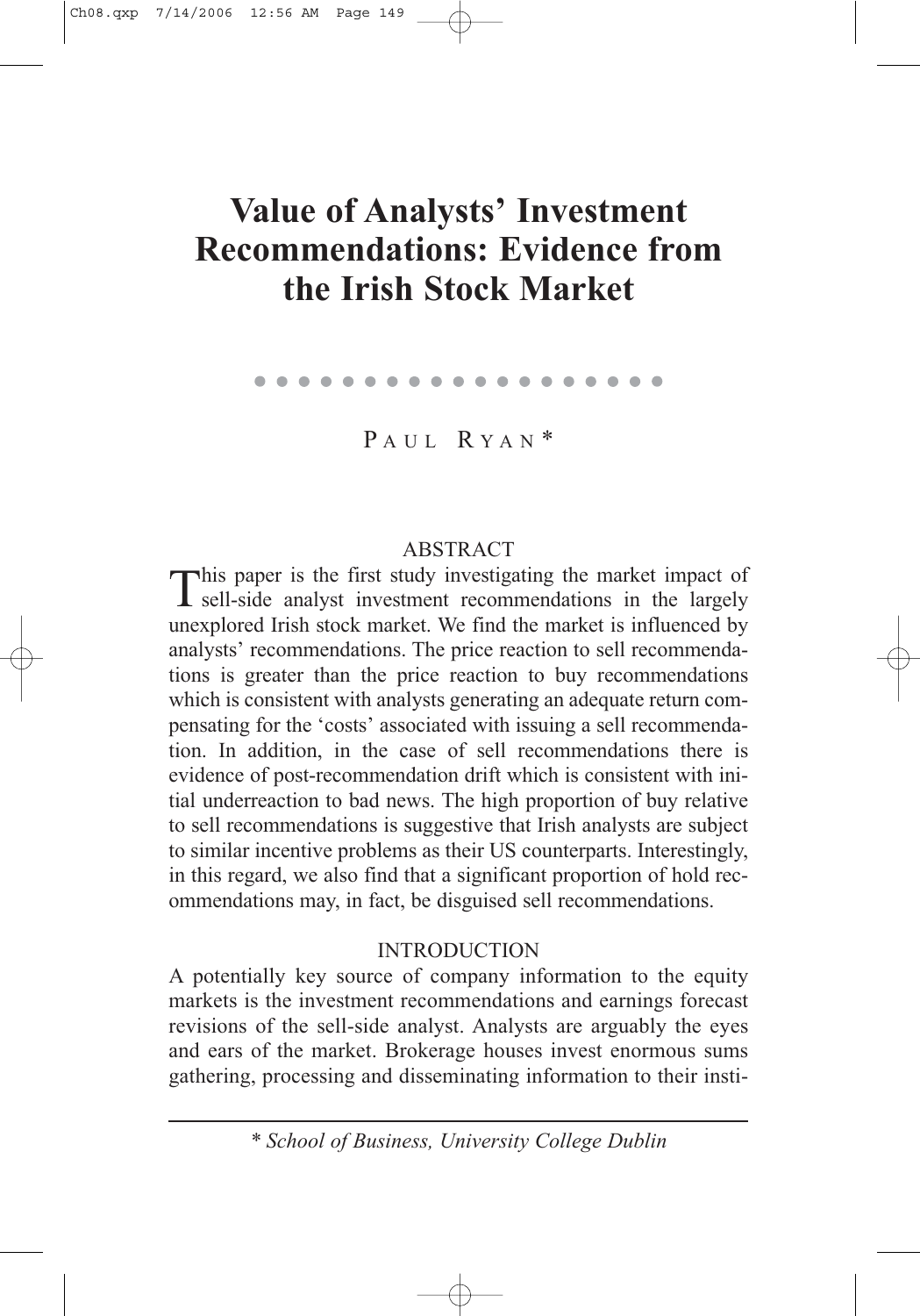tutional and retail clients. If the markets are perfectly efficient, analysts will not provide an economic function, as any information will already be reflected in share prices. However, if analysts have an informational advantage in gathering and analysing value-relevant information, or otherwise have access to information not in the public domain, they may indeed add value.

In recent years, however, the role of analysts as impartial intermediaries has been progressively compromised. The literature argues that there are incentives for analysts to bias optimistically their recommendations in order to maintain links with management (Francis and Philbrick, 1993) or to preserve the investment banking relationship (Dugar and Nathan, 1995; Lin and McNichols, 1998).

A number of studies appear to suggest that analysts are able to influence stock prices (e.g. Bjerring et al., 1983; Elton et al., 1986; Stickel, 1995; Womack, 1996; Barber et al., 2001). Womack (1996) is the only study that documents a sustained continuation of price trend in relation to sell-side analysts' recommendations. He finds that this post-recommendation drift is primarily associated with sell recommendations (i.e. negative news).

Very little evidence exists on the investment value of analysts' recommendations in other institutional settings. The only exception is the limited study of Dimson and Fraletti (1986) in the UK, who examine buy recommendations from a single brokerage house only. They find such recommendations generate excess returns which, though statistically significant, are not economically significant after adjusting for reasonable transaction costs.

We contribute to the literature by exploring the market impact of sell-side analysts' investment recommendations in the underresearched Irish equity market. The Irish market is a small market by international standards. The information environment of firms quoted on the Irish Stock Exchange appears, from casual observation at least, to be substantially less rich than their US and UK counterparts. For example, there are far fewer sell-side analysts per quoted company than in either the US or the UK. In addition, individual analysts tend to cover more sectors than their US or UK equivalents. Management forecasts are rarely disclosed publicly to the market. Also, with the development of the Euro, fund managers are diversifying their portfolios internationally and reducing portfolio weights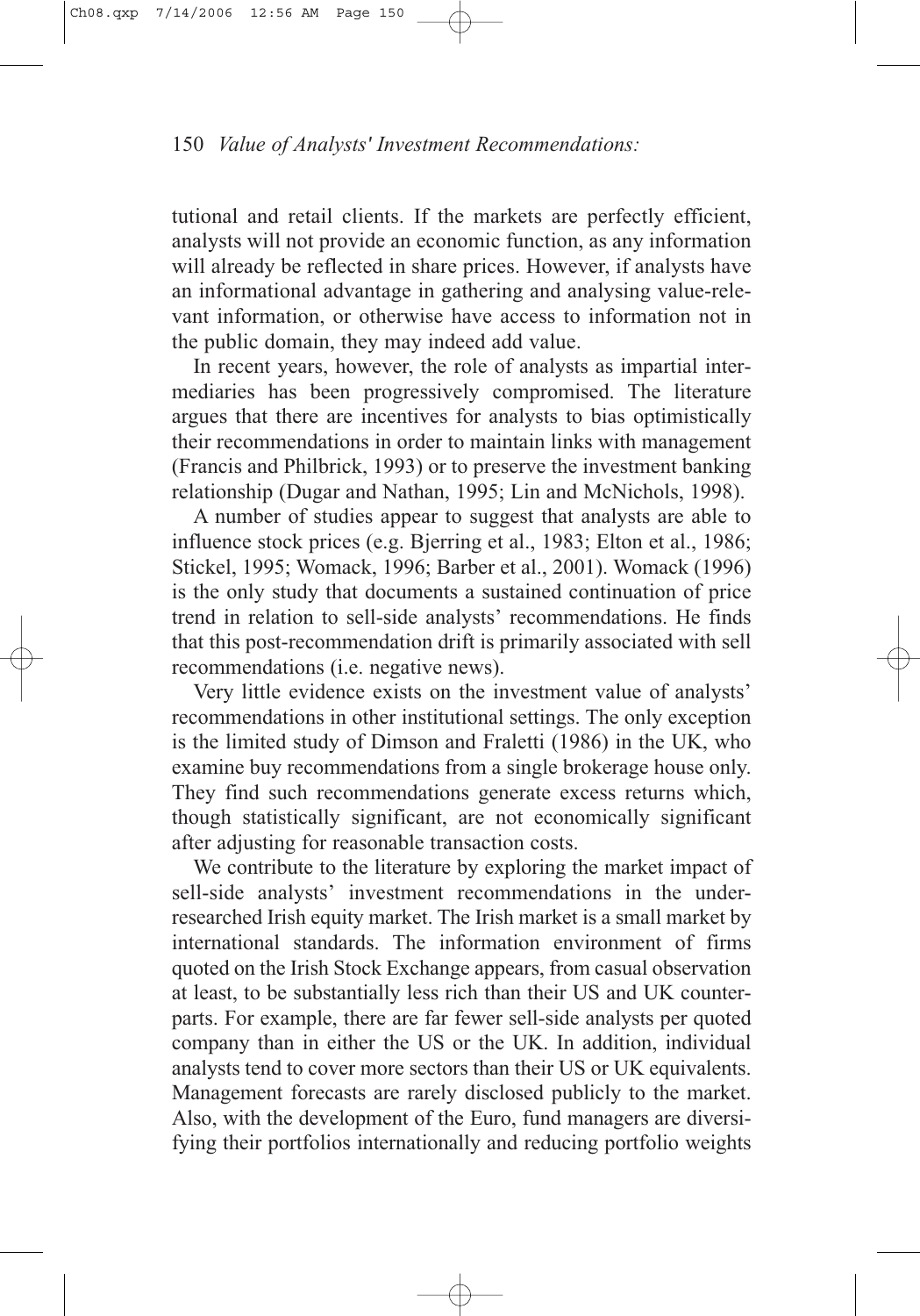placed in Irish companies, thereby reducing the incentives for information gathering by the professional investment community and financial press for a large number of Irish companies. In such circumstances, the economic role of the sell-side analyst is an open question.

Our results demonstrate that analysts' recommendation changes communicate valuable information to the Irish equity markets. Stock prices are significantly influenced, not only at the time of the recommendation, but also in subsequent months. The price reaction to sell recommendations is greater than the price reaction to buy recommendations. However, these immediate price reactions appear to be incomplete for sell recommendations showing recommendation drift. This drift, we argue, is potentially consistent with the loss aversion 'disposition effect' hypothesis.

The remainder of the paper proceeds as follows. The next section sets out our data source and methodology and the following section provides descriptive statistics. In the next section the empirical results are presented and the final section summarises and concludes.

#### DATA AND METHODOLOGY

## **Sample selection and data source**

We analyse the price performance of the written circulars of the four leading Dublin-based brokerage houses, over the eighteen month period 1 July 1998 to 31 December 1999.<sup>1</sup> These are ABN Amro, Davy, Goodbody, and NCB.

## **Event window**

We use monthly returns to calculate the abnormal returns associated with the investment recommendations in the analysis that follows. There are a number of reasons for this:

- We are interested in whether sell-side analysts' recommendations have long-term investment potential.
- Our source for the recommendations is the written circulars issued by the stockbroking houses. The news content of these circulars may have been released selectively to certain clients in the days prior to the official release date.<sup>2</sup>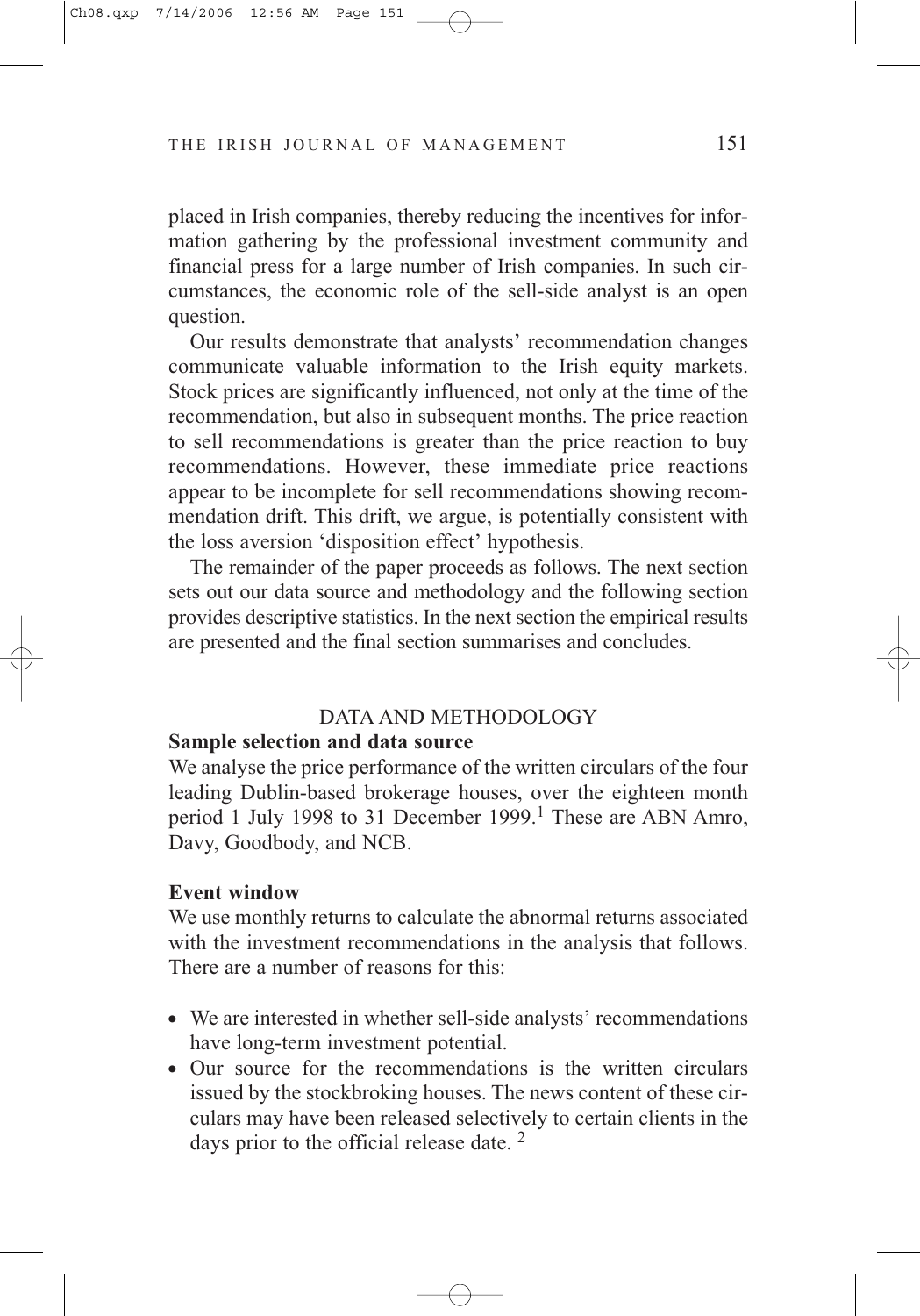• Womack (1996) shows that using US data abnormal returns for buy recommendations continue for up to one month after the date of the recommendation change. The corresponding number of months for sell recommendations is six months.

Our event period runs from month -6 to +6. This is consistent with many previous studies (e.g. Groth et al., 1979; Dimson and Fraletti, 1986; Elton et al., 1986; Womack, 1996) and is also motivated by the potential for analyst recommendations to be 'price driven' rather than 'information driven'.

## **Return-generating methodology**

To measure medium-term stock price performance we track the performance of a recommendation relative to a benchmark portfolio. For each calendar month we calculate the abnormal return on each stock with a recommendation using a reference (benchmark) portfolio approach. If firms incur a reverse recommendation after the recommendation month we drop them from all further analysis. We match the sample firm return with a portfolio-based return based on two firm characteristics: size and book-to-market.

To devise the appropriate benchmarks we form six portfolios based upon three size groupings and two book-to-market groupings. On 30 September of each year from 1998 to 1999, all portfolio firms are first separately ranked on size (market capitalisation) into three groupings.<sup>3</sup> Each size grouping is then broken into two bookto-market equity groups.

To calculate the abnormal returns of our sample firms, we allocate each sample firm to one of the six matched portfolios formed previously for the appropriate year. Using the most recent market capitalisation, book-to-market ratio for the sample firm, we compare these values to the break points for the matched portfolios of that period. The abnormal returns for each sample firm are then calculated by comparing the returns of the sample firm with that of the matched portfolio on a monthly basis.

The return  $(R_{it})$  on a buy-and-hold investment in sample firm *i* in month *t* less the return on a buy-and-hold investment in a portfolio with an appropriate expected return  $E(R_{it})$  known as the buy and hold abnormal return (*BHAR*) is given by: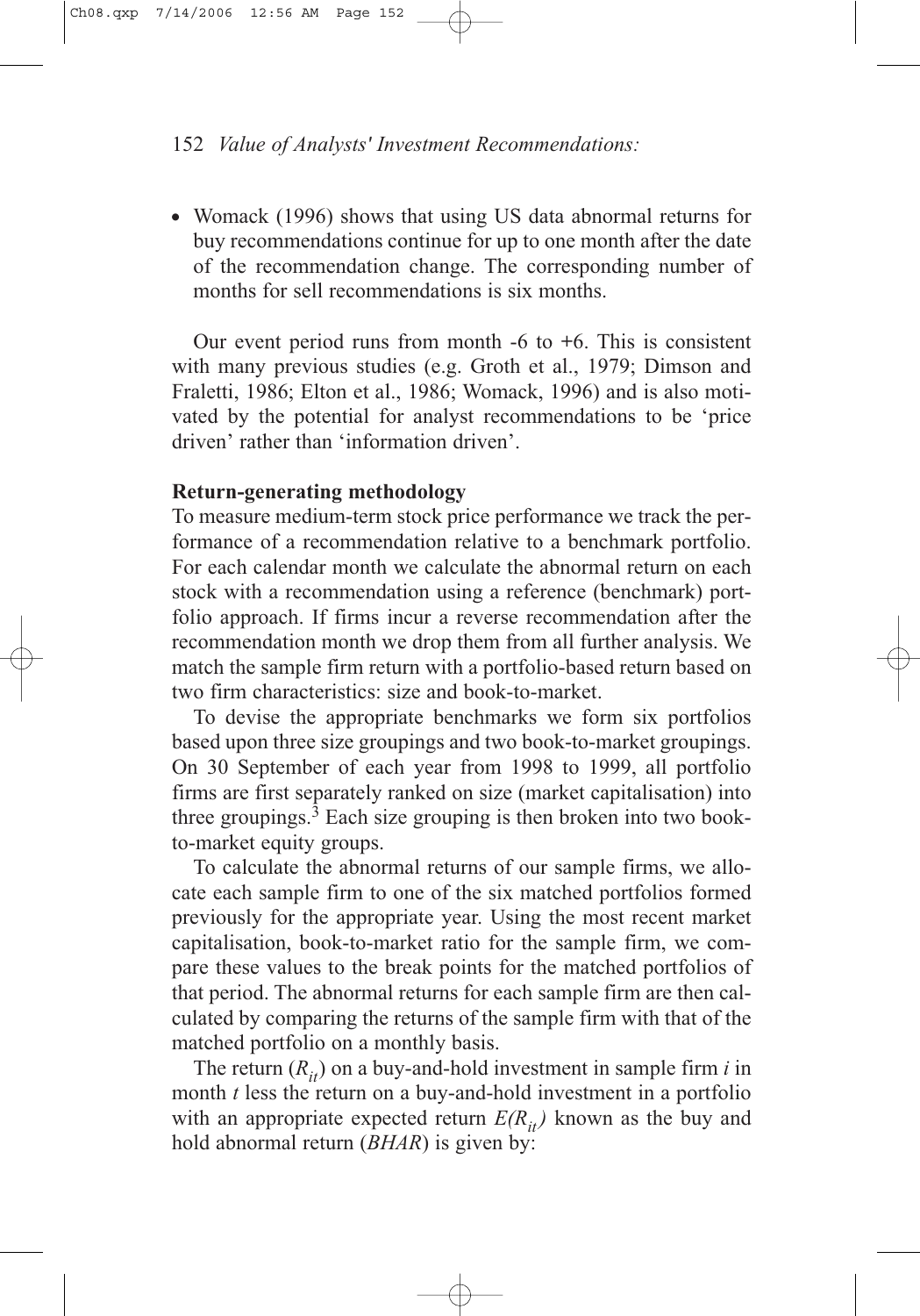$$
BHAR_{it} = \prod_{t=0}^{n} [1 + R_{it}] - \prod_{t=0}^{n} [1 + E(R_{it})]
$$
 (1)

Returns are calculated as follows:

$$
R_{i,t} = (P_t + D_t) / P_{t-1}) - 1
$$
 (2)

where:  $R_{i,t}$  = return on stock *i* in month *t*,  $P_{i,t}$  = share price for stock *i* in month *t*, and  $D_{i,t}$  = dividend for stock *i* in month *t* 

We employed the cross-sectional dependence adjustment technique to calculate the *t*-statistic as employed by Desai et al. (2000).

The standard error for the cross-sectional dependence-adjusted *t*statistic is calculated as follows: using monthly abnormal return data from 24 months prior to the recommendation change to 24 months after the recommendation change (total of 49 months), we compute the correlation coefficient,  $\rho_{i,j}$  for all pairs of *i* and *j*. Then Cov  $_{i,j}$  for any period *T* is given by  $\rho_{i,j} \delta_i \delta_j$ , where  $\delta_i$  and  $\delta_j$  are the standard deviations of abnormal returns for stock *i* and stock *j* respectively over time period *T*.  $\delta$ <sub>*i*</sub> for *T*-month abnormal return is given by the standard deviation of monthly abnormal returns multiplied by the *T*. For an equally weighted portfolio of *n* stocks, the dependence-adjusted standard error of portfolio abnormal returns is given by

$$
SE_T = \sqrt{\nu_{ART} + \frac{1}{n^2} \sum_{i=1}^{n} \sum_{j=1}^{n} cov_{ij} / n - 1}, \ \forall i \neq j
$$
 (3)

Using this method of calculating the standard error the *t*-statistic is the portfolio abnormal return up to time period  $T$  divided by  $SE_T$ 

#### RECOMMENDATION CHARACTERISTICS

Table 8.1 presents the matrix of 398 recommendations for the four participating brokerage houses over the eighteen month period, July 1998 to December 1999. There are a total of 251 buy recommendations and 35 sell recommendations yielding a ratio of 7.17:1. The total number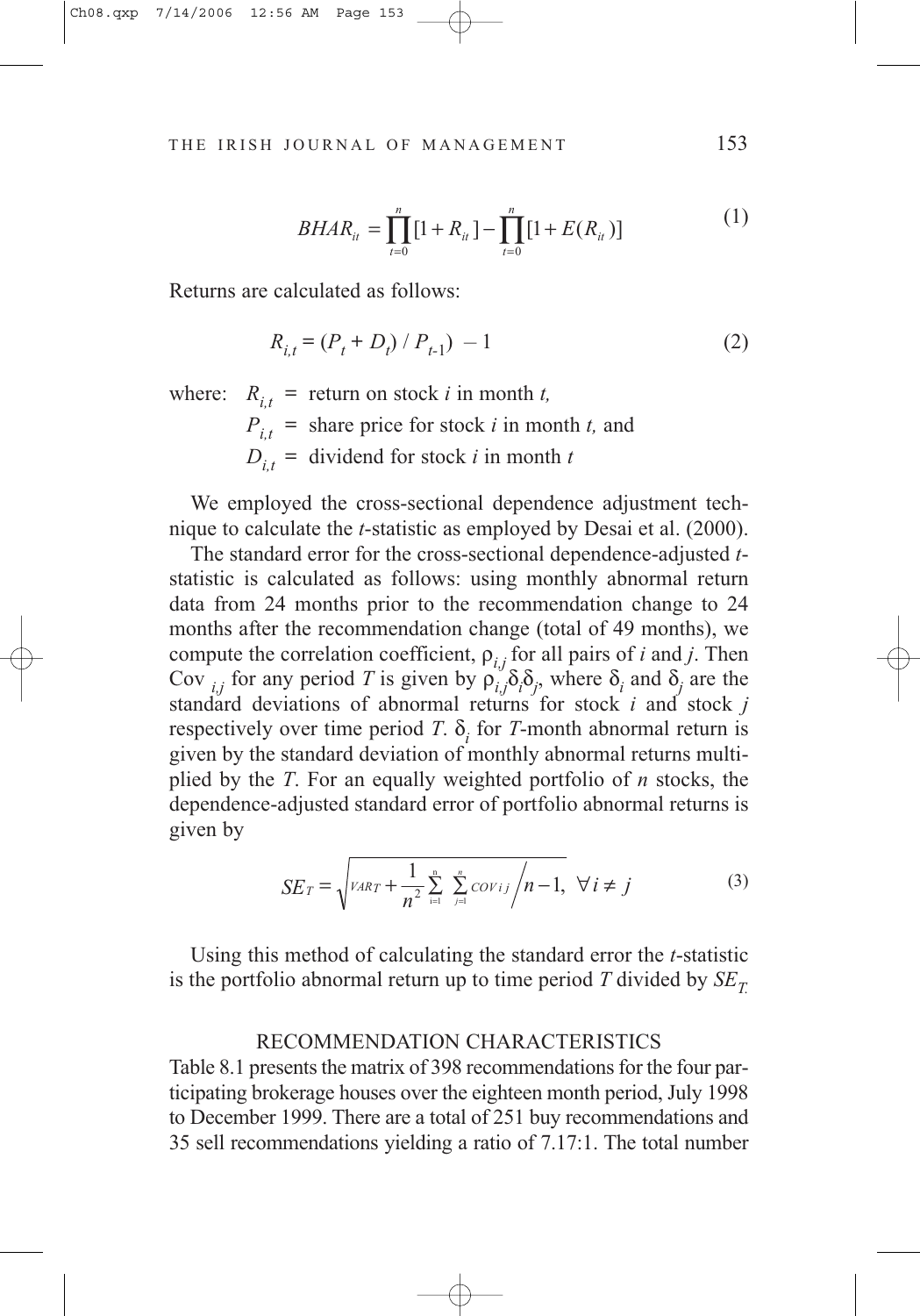of hold recommendations is 112. However, if we exclude cases where there are similar recommendations made by more than one stockbroking house in the same calendar month there are a total of 195 unique buy recommendations and 33 unique sell recommendations yielding a ratio of 5.91:1. The corresponding number of hold recommendations is 104.

| <b>Recommen-</b><br>dation | No. of<br><b>Recommendations</b> | <b>No. of Unique</b><br>Recommendations |  |
|----------------------------|----------------------------------|-----------------------------------------|--|
| Buy                        | 251                              | 195                                     |  |
| Hold                       | 112                              | 104                                     |  |
| Sell                       | 35                               | 33                                      |  |
| <b>Total</b>               | 398                              | 332                                     |  |

**Table 8.1: List of Recommendations**

The comparable ratio of buys to sells for Womack (1996) is 6.3:1. For Ho and Harris (1998, Table 2) the respective ratio is 5.2:1 for brokerage firms in their sample using a three level scale, and 4.1:1 for firms using a five point scale. Stickel's (1995) equivalent figures are a similar ratio of 4.6:1. On this basis Irish brokerage houses appear as reluctant to issue sell recommendations as their US counterparts.4

Analysts are less likely to issue sell recommendations for a number of reasons. For instance, sell recommendations may be harmful to a firm's present and potential investment banking relationships (Dugar and Nathan, 1995). Also, top management may limit or cut off the flow of information if a house issues an unfavourable recommendation (Francis and Philbrick, 1993). In addition, issuing sell recommendations can be more risky as they are more visible and less frequent (Womack, 1996). Analysts may also be subject to biases, which lead them to believe their own sales pitches (Ho and Harris, 1998) and/or underreact to negative information and overreact to positive information (Easterwood and Nutt, 1999).

EVENT PERIOD ABNORMAL RETURN PERFORMANCE The abnormal return performances attributable to buy, sell and hold recommendations are presented in Tables 8.2, 8.3 and 8.4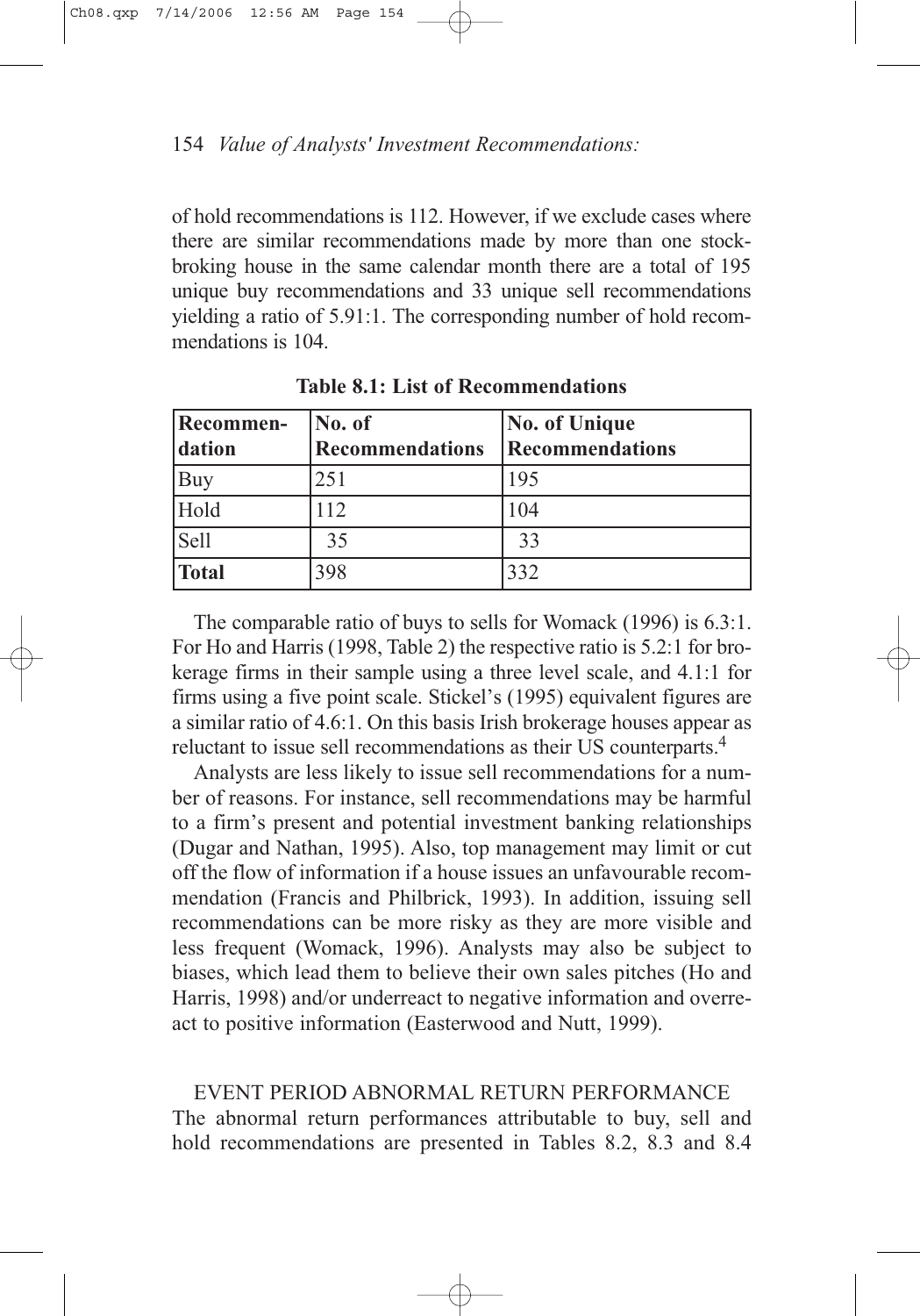respectively with returns calculated from six months prior to the recommendation to six months after the event month.  $5, 6$ 

| <b>Month</b><br><b>Relative to</b> | <b>Abnormal</b><br><b>Return</b> | <b>Abnormal</b><br><b>Return</b> | <b>BHAR</b> $(\%)$ | <b>BHAR</b><br>$(t\text{-statistic})$ |  |
|------------------------------------|----------------------------------|----------------------------------|--------------------|---------------------------------------|--|
| Recom-<br>mendation                | $\binom{0}{0}$                   | ( <i>t</i> -statistic)           |                    |                                       |  |
|                                    |                                  |                                  |                    |                                       |  |
| $-6$                               | 0.78                             | 0.99                             |                    |                                       |  |
| $-5$                               | 0.26                             | 0.34                             |                    |                                       |  |
| $-4$                               | $-0.48$                          | $-0.61$                          |                    |                                       |  |
| $-3$                               | $-0.51$                          | $-0.68$                          |                    |                                       |  |
| $-2$                               | 0.29                             | 0.39                             |                    |                                       |  |
| $-1$                               | 0.43                             | 0.59                             |                    |                                       |  |
| $\boldsymbol{0}$                   | 1.68                             | $2.13*$                          | 1.68               | $2.13*$                               |  |
| 1                                  | $-0.03$                          | $-0.03$                          | 1.32               | 1.24                                  |  |
| $\overline{2}$                     | 0.10                             | 0.13                             | 1.33               | 1.03                                  |  |
| 3                                  | $-0.65$                          | $-0.78$                          | 0.58               | 0.38                                  |  |
| $\overline{4}$                     | 0.17                             | 0.17                             | 1.08               | 0.58                                  |  |
| 5                                  | 0.15                             | 0.19                             | 1.15               | 0.57                                  |  |
| 6                                  | 0.61                             | 0.65                             | 2.33               | 0.89                                  |  |

**Table 8.2: Buy Recommendations: Mean Abnormal Returns**

\*Statistically significant at  $\alpha$ =0.05

The average abnormal return for new buy recommendations is 1.68 per cent in the month of the recommendation (Table 8.2) and the equivalent average return for sell recommendations is -6.45 per cent (Table 8.3). Both of these returns are statistically significant at  $\alpha$  = 0.05. The returns to hold recommendations are insignificant in the recommendation month in line with expectations (Table 8.4).<sup>78</sup>

The magnitude of these results is broadly similar to Womack (1996) who found a three day abnormal return of +3 per cent for buys and -4.7 per cent for sells. Our results, however, exceed those of Elton et al. (1986), who find smaller calendar month excess returns of -0.5 per cent for sells, and Stickel (1995), who finds abnormal returns of +0.9 per cent (buys) and -0.8 per cent (sells) for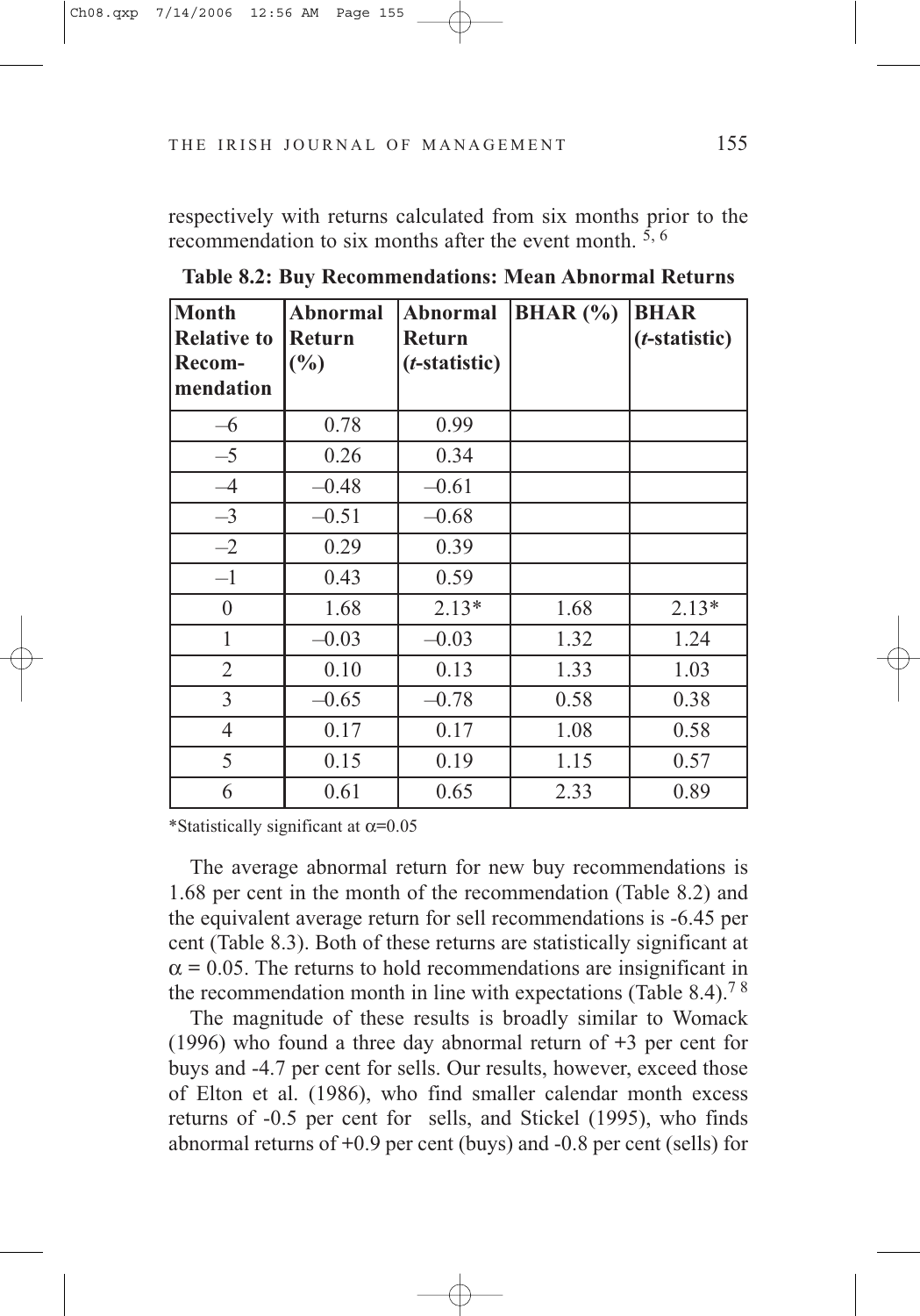| <b>Month</b>       | <b>Abnormal</b> | <b>Abnormal</b>        | <b>BHAR</b> $(\% )$ | <b>BHAR</b>            |
|--------------------|-----------------|------------------------|---------------------|------------------------|
| <b>Relative to</b> | <b>Return</b>   | Return                 |                     | ( <i>t</i> -statistic) |
| Recom-             | $(\%)$          | ( <i>t</i> -statistic) |                     |                        |
| mendation          |                 |                        |                     |                        |
| $-6$               | $-2.87$         | $-0.95$                |                     |                        |
| $-5$               | $-3.36$         | $-1.43$                |                     |                        |
| $-4$               | $-0.73$         | $-0.21$                |                     |                        |
| $-3$               | $-4.18$         | $-1.26$                |                     |                        |
| $-2$               | $-1.94$         | $-0.79$                |                     |                        |
| $-1$               | $-7.82$         | $-2.26*$               |                     |                        |
| $\boldsymbol{0}$   | $-6.45$         | $-2.08$                | $-6.45$             | $-2.08*$               |
| 1                  | $-3.72$         | $-1.40$                | $-10.56$            | $-3.07*$               |
| $\overline{2}$     | $-2.18$         | $-0.68$                | $-13.05$            | $-3.42*$               |
| 3                  | $-1.79$         | $-0.54$                | $-14.03$            | $-2.99*$               |
| $\overline{4}$     | 2.64            | 0.83                   | $-11.98$            | $-2.12*$               |
| 5                  | 1.79            | 0.68                   | $-9.83$             | $-1.40$                |
| 6                  | 4.39            | 1.24                   | $-6.29$             | $-0.80$                |

**Table 8.3: Sell Recommendations: Mean Abnormal Returns**

\*Statistically significant at  $\alpha$ =0.05

eleven day event windows. Groth et al. (1979) document a calendar month return of 1.8 per cent for buys and -1 per cent for sells.

For sell recommendations we document negative abnormal returns in each of the six months prior to the recommendation (Table 8.3). In month -1 this return is -7.82 per cent and is statistically significant at  $\alpha = 0.05$ . Womack (1996) and Stickel (1995) also document negative abnormal returns in the period preceding the recommendation change, though only Stickel finds his returns are statistically significant.

Interestingly, for hold recommendations the returns are negative in each of the preceding six months (Table 8.4). In the case of some months these returns are close to being significant at the 90 per cent level. As the pattern is similar to that of sell recommendations (Table 8.3) it may be that in some cases the hold recommendations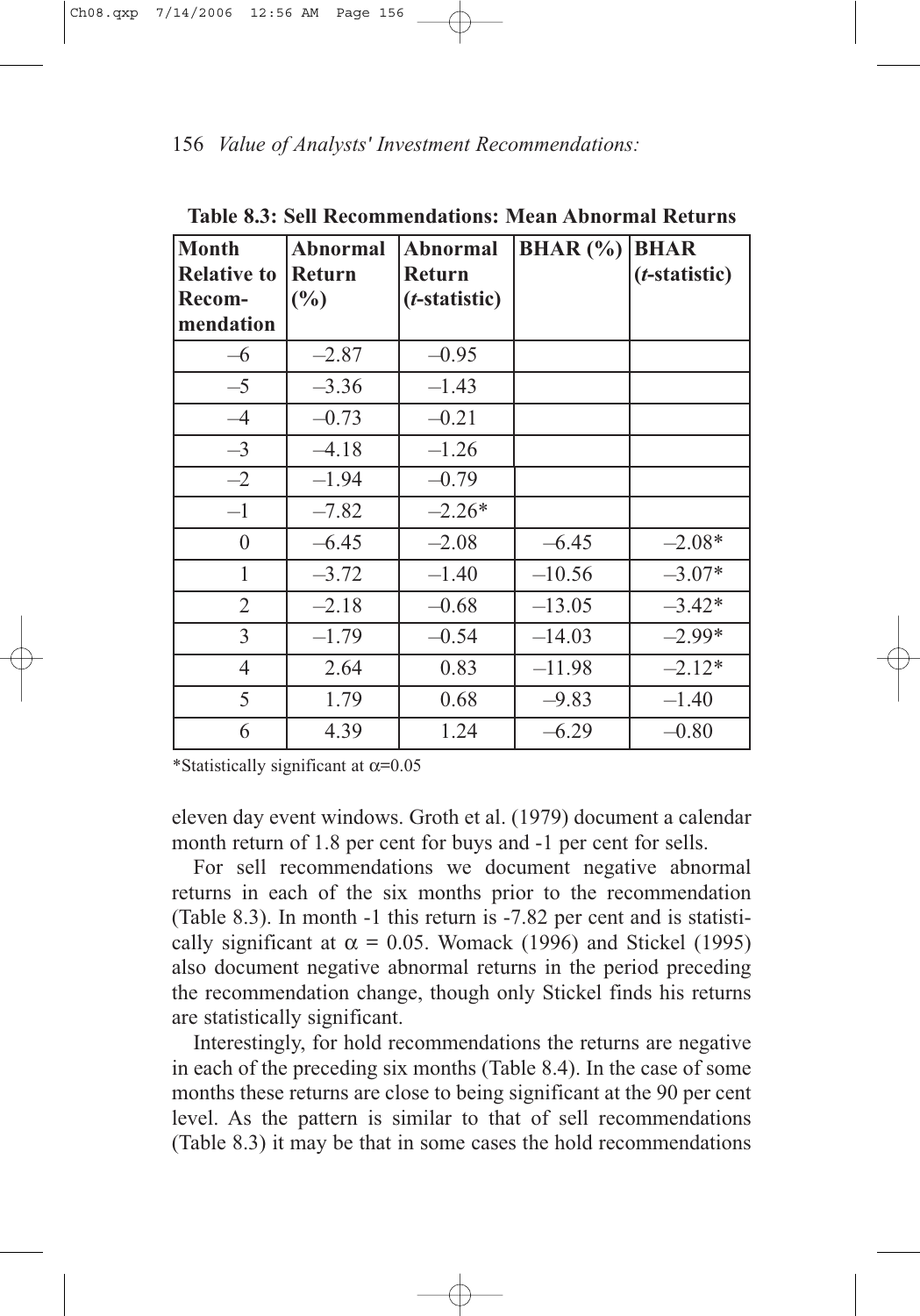| <b>Month</b><br><b>Relative to</b><br>Recom-<br>mendation | <b>Abnormal</b><br><b>Return</b><br>$\left(\frac{0}{0}\right)$ | <b>Abnormal</b><br><b>Return</b><br>( <i>t</i> -statistic) | <b>BHAR</b> $(\%)$ | <b>BHAR</b><br>( <i>t</i> -statistic) |
|-----------------------------------------------------------|----------------------------------------------------------------|------------------------------------------------------------|--------------------|---------------------------------------|
| $-6$                                                      | $-0.97$                                                        | $-0.64$                                                    |                    |                                       |
| $-5$                                                      | $-1.42$                                                        | $-1.42$                                                    |                    |                                       |
| $-4$                                                      | $-0.77$                                                        | $-0.77$                                                    |                    |                                       |
| $-3$                                                      | $-1.56$                                                        | $-1.56$                                                    |                    |                                       |
| $-2$                                                      | $-1.80$                                                        | $-1.34$                                                    |                    |                                       |
| $-1$                                                      | $-1.06$                                                        | $-0.71$                                                    |                    |                                       |
| $\boldsymbol{0}$                                          | $-0.91$                                                        | $-0.58$                                                    | $-0.91$            | $-0.58$                               |
| $\mathbf{1}$                                              | $-2.26$                                                        | $-1.48$                                                    | $-2.86$            | $-1.15$                               |
| $\overline{2}$                                            | $-3.74$                                                        | $-2.41*$                                                   | $-6.17$            | $-1.88$                               |
| 3                                                         | $-0.59$                                                        | $-0.43$                                                    | $-6.74$            | $-1.83$                               |
| $\overline{4}$                                            | 0.17                                                           | 0.11                                                       | $-5.63$            | $-1.07$                               |
| 5                                                         | $-1.54$                                                        | $-1.22$                                                    | $-7.60$            | $-1.64$                               |
| 6                                                         | 2.88                                                           | 1.95                                                       | $-6.32$            | $-1.57$                               |

**Table 8.4: Hold Recommendations: Mean Abnormal Returns**

\*Statistically significant at  $\alpha$ =0.05

may be disguised sells! Investors may take time to realise that this is the case and this may explain the -3.74 per cent return (statistically significant at  $\alpha$  = 0.05) in month 2.

In Table 8.2 for new buy recommendations, we find no evidence of 'price following' behaviour in the months preceding the recommendation change. In fact, returns are negative in two of the preceding six months. In the other months, though the returns are positive (including months -1 and -2), they are nowhere close to being statistically significant. Groth et al. (1979), in comparison, find positive and statistically significant returns in the six-month period prior to buy recommendations.

Our negative returns for new sell recommendations (Table 8.3), however, even though consistent with price following behaviour, can be legitimised in other ways that are still consistent with analysts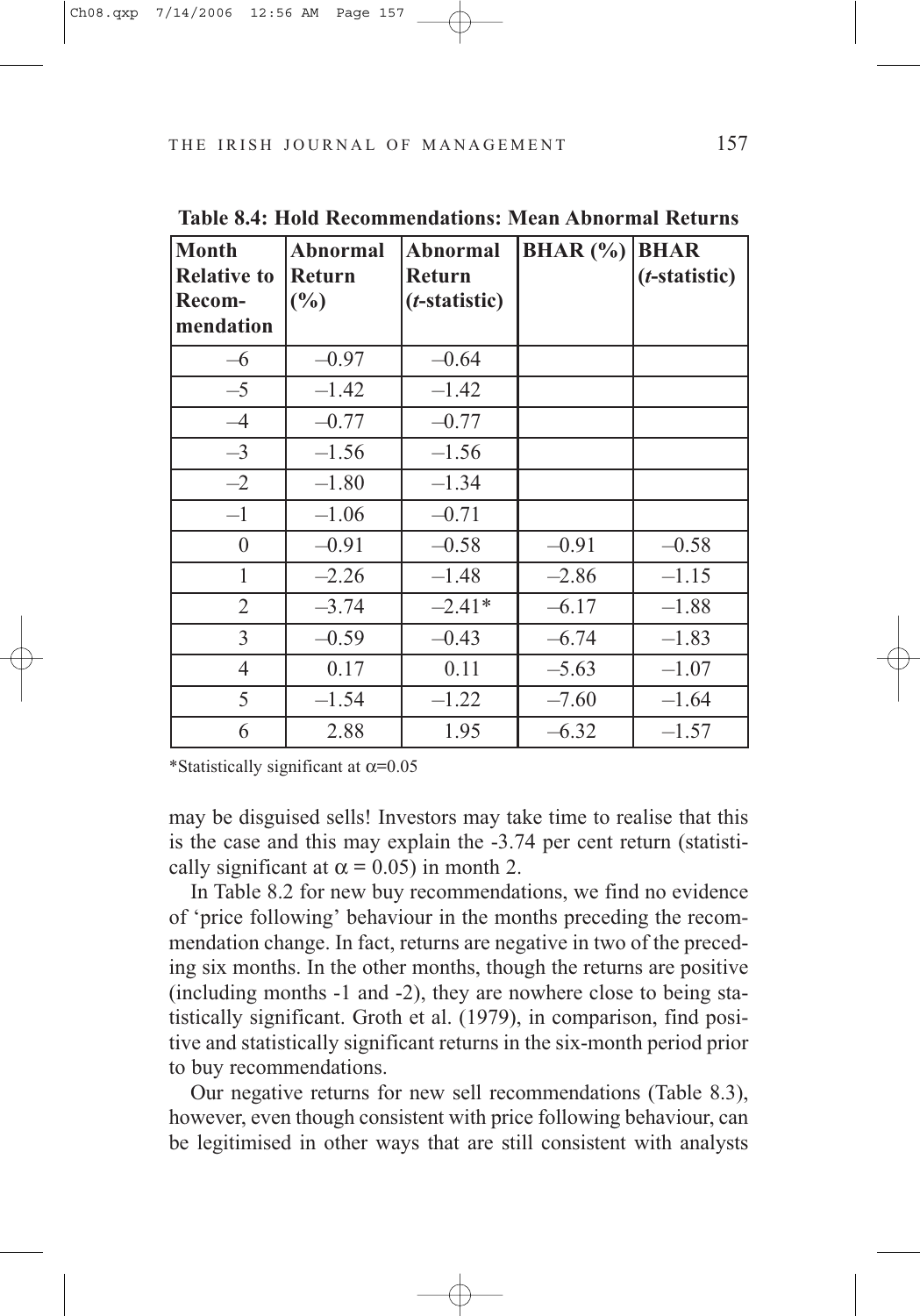having an informational advantage. In terms of our results analysts are not 'price followers' for buy recommendations. There is nothing in the literature to suggest that analysts are less able to process negative information about companies than positive information. In contrast, the analyst may face incentives not to issue an unfavourable report even though they possess unfavourable information about a company (Francis and Philbrick, 1993; Francis and Soffer, 1997; Womack, 1996). Thus the negative news circulating about companies prior to the recommendation change may not have been significant enough to justify analysts issuing 'costly' sell recommendations.

For buy recommendations the evidence is that the price reaction is immediate and confined to the recommendation month. The BHAR is not significant after month 0 (Table 8.2). Womack (1996) reports similar results. Elton et al. (1986) find statistically significant abnormal returns for month 0 and the two subsequent months. Bjerring et al. (1983) and Groth et al. (1979) find no statistically significant evidence of subsequent abnormal returns for buys.<sup>9</sup>

For sell recommendations, there is evidence of negative statistically significant returns in subsequent months (Table 8.3). The BHAR for sell recommendations continues to be significant up to month 4 generating an abnormal return of -11.98 per cent (*t*-statistic  $= -2.12$ ) in that month. Interestingly, if we recompute the BHAR excluding the month of the recommendation (Table 8.5) the BHAR is significant up to month 3 indicating evidence of significant postrecommendation drift independent of the month 0 return.

Our results in relation to the post-recommendation drift are consistent with Womack (1996) who reports large six month cumulative abnormal returns of between -8.4 per cent and -13.7 per cent depending on the return-generating model benchmark. Elton et al. (1986) record statistically significant returns for up to two months after the sell recommendation, though these are of smaller magnitude than we report.

For hold recommendations the BHAR is not statistically significant. This is what we would have expected (Table 8.4). However, if we exclude the recommendation month and compute an adjusted BHAR starting in the month after the recommendation, the BHAR (Table 8.5) is significantly negative up to month 2, generating an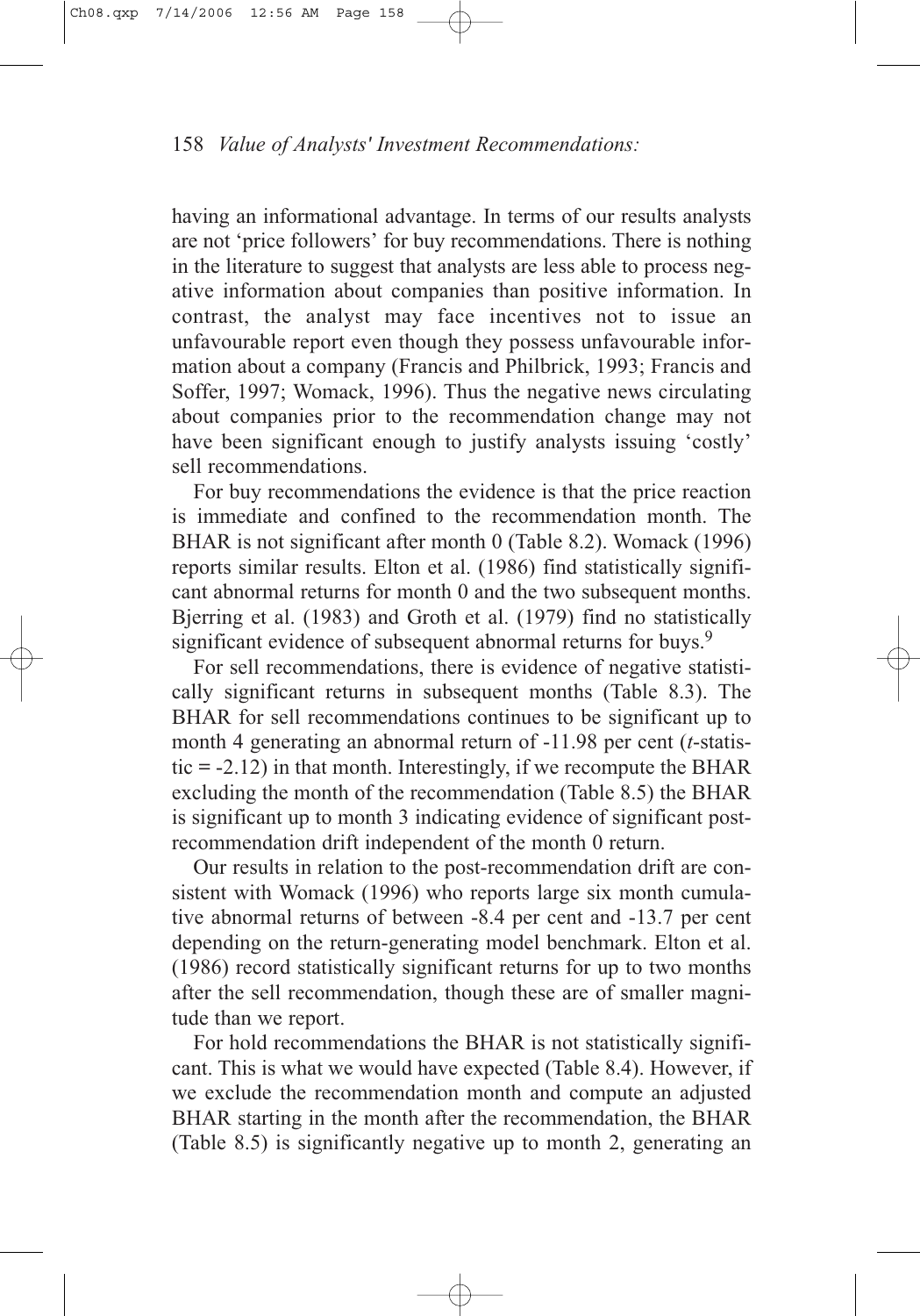| Month Rela-<br>tive to Reco-<br>mmendation<br> Month | Buy     | $t$ -Statistic Sell |         | $t$ -Statistic Hold |         | $ t\text{-Statistic} $ |
|------------------------------------------------------|---------|---------------------|---------|---------------------|---------|------------------------|
| BHAR(1,1)                                            | $-0.03$ | $-0.03$             | $-3.72$ | $-1.40$             | $-2.26$ | $-1.48$                |
| BHAR $(1,2)$                                         | 3.04    | 1.08                | $-6.87$ | $-2.31*$            | $-6.39$ | $-2.27**$              |
| BHAR $(1,3)$                                         | 3.78    | 0.97                | $-8.34$ | $-2.07*$            | $-5.57$ | $-1.41$                |
| BHAR(1,4)                                            | 5.53    | 1.27                | $-5.92$ | $-1.06$             | $-3.35$ | $-0.80$                |
| BHAR $(1,5)$                                         | 5.37    | 1.15                | $-3.10$ | $-0.41$             | $-3.16$ | $-0.53$                |
| BHAR(1,6)                                            | 5.51    | 1.06                | 1.36    | 0.16                | 0.67    | 0.11                   |

**Table 8.5: Post-Recommendation Drift: Abnormal Returns Accumulated from the Month after the Recommendation**

\*Statistically significant at  $\alpha$ =0.05

 $BHAR(1,1) =$  abnormal return in the month after the recommendation; BHAR  $(1,2)$  $=$  buy and hold abnormal return from the start of month 1 to the end of month 2. Remaining BHARs can be interpreted on a similar basis.

abnormal return of -6.39 per cent (*t*-statistic = -2.27). Thereafter, though the BHAR is negative up to month 5, it is not statistically significant. Such evidence is again potentially consistent with a significant proportion of the hold recommendations being disguised sell recommendations.

As we report a dichotomy between the duration and magnitude of the post- recommendation drift process for buy and sell recommendations, our results may be consistent with a loss aversion 'disposition' effect hypothesis whereby investors avoid actions that create regret. Regret is the emotional pain that comes when investors realise that a previous buy decision turned out to be a bad one. In such circumstances Shefrin (2000) shows that fearing regret causes investors to be predisposed to riding losers too long. In such circumstances, they will take time to dispose of losers and hence the price impact will not be immediate and will be spread out over time. Are holders of stocks subject to sell recommendations reluctant to respond in a timely manner to the bad news conveyed, compared with investor reaction to good news associated with buy recommendations?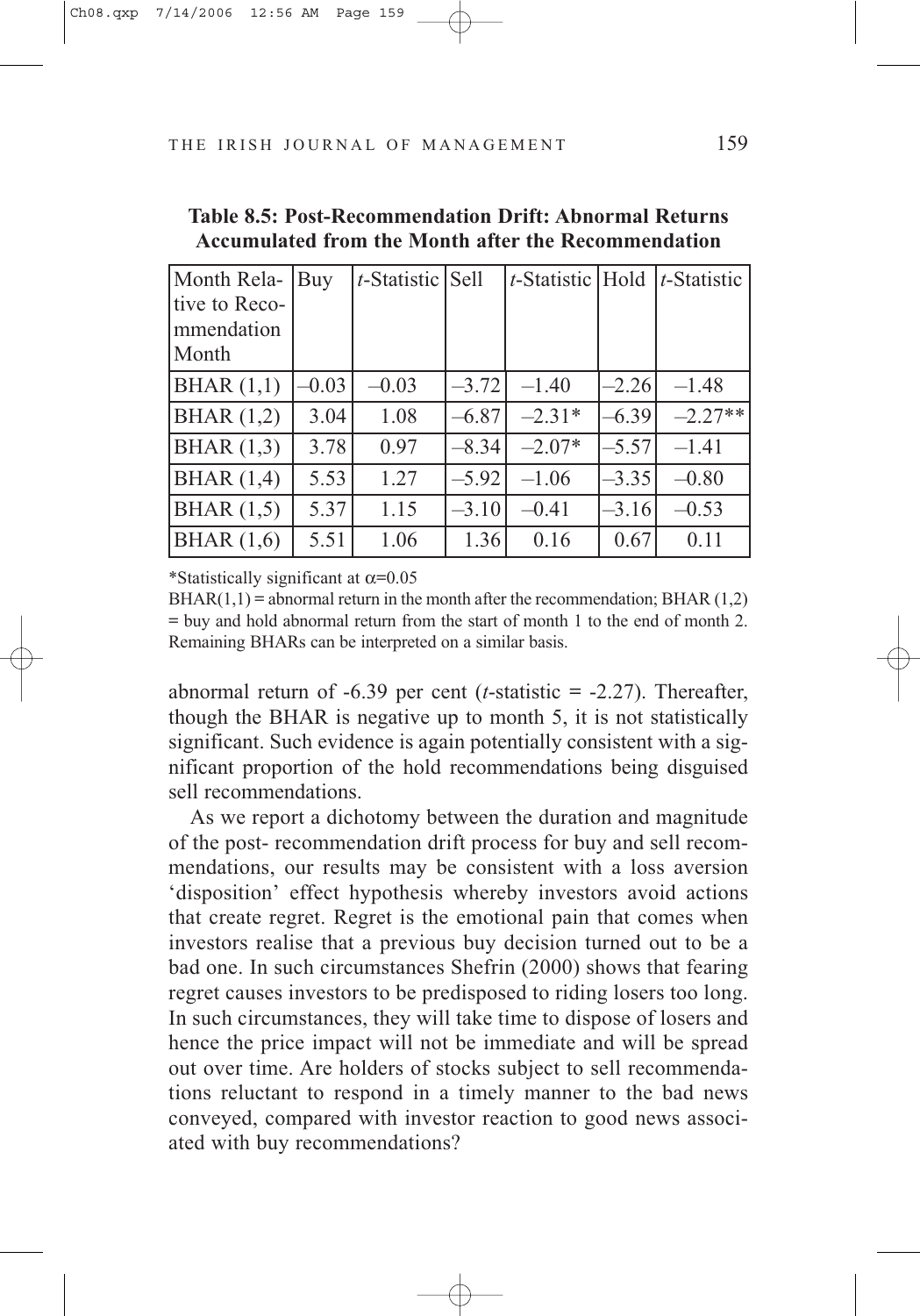Such results are also consistent with the literature on price momentum strategies whereby the market appears to be slow in incorporating the full impact of information into company valuations (e.g. Jegadeesh and Titman, 1993; Chan et al., 1996). Hong et al. (2000) find price momentum is most pronounced in circumstances when the news is negative.

In aggregate, our results suggest the sell-side analyst has a significant role to play in communicating value relevant information in the Irish market. The price reaction to sell recommendations is greater than the price reaction to buy recommendations. This may be consistent with the potential costs of disseminating rather than gathering information *per se.* As new sell recommendations are less frequent and more visible, an incorrect judgement on a sell recommendation is likely to be more costly to reputation than an incorrect buy recommendation, when other analysts are likely to be making similar recommendations. Thus, if the costs of issuing a sell recommendation are greater, then the analyst's expected return for issuing these should also be greater.

# SUMMARY AND CONCLUSIONS

Our research into investment recommendations made by Irish sell-side analysts indicates that share prices are significantly influenced by analysts' recommendations.

There is little evidence of price following behaviour for buy recommendations. However, for sell recommendations we find some evidence of price following behaviour, but we rationalise this as potentially attributable to other causes as well.

The price reaction to sell recommendations is greater than the price reaction to buy recommendations. We argue that this is associated with the potential costs of disseminating rather than gathering information *per se.*

Even though immediate price reactions are large, they appear to be incomplete showing considerable post-recommendation drift in the case of sell recommendations. This result is potentially consistent with loss aversion (Shefrin, 2000).

The disproportionately high number of buy relative to sell recommendations is consistent with analysts' incentives to avoid alienating company management and damaging present and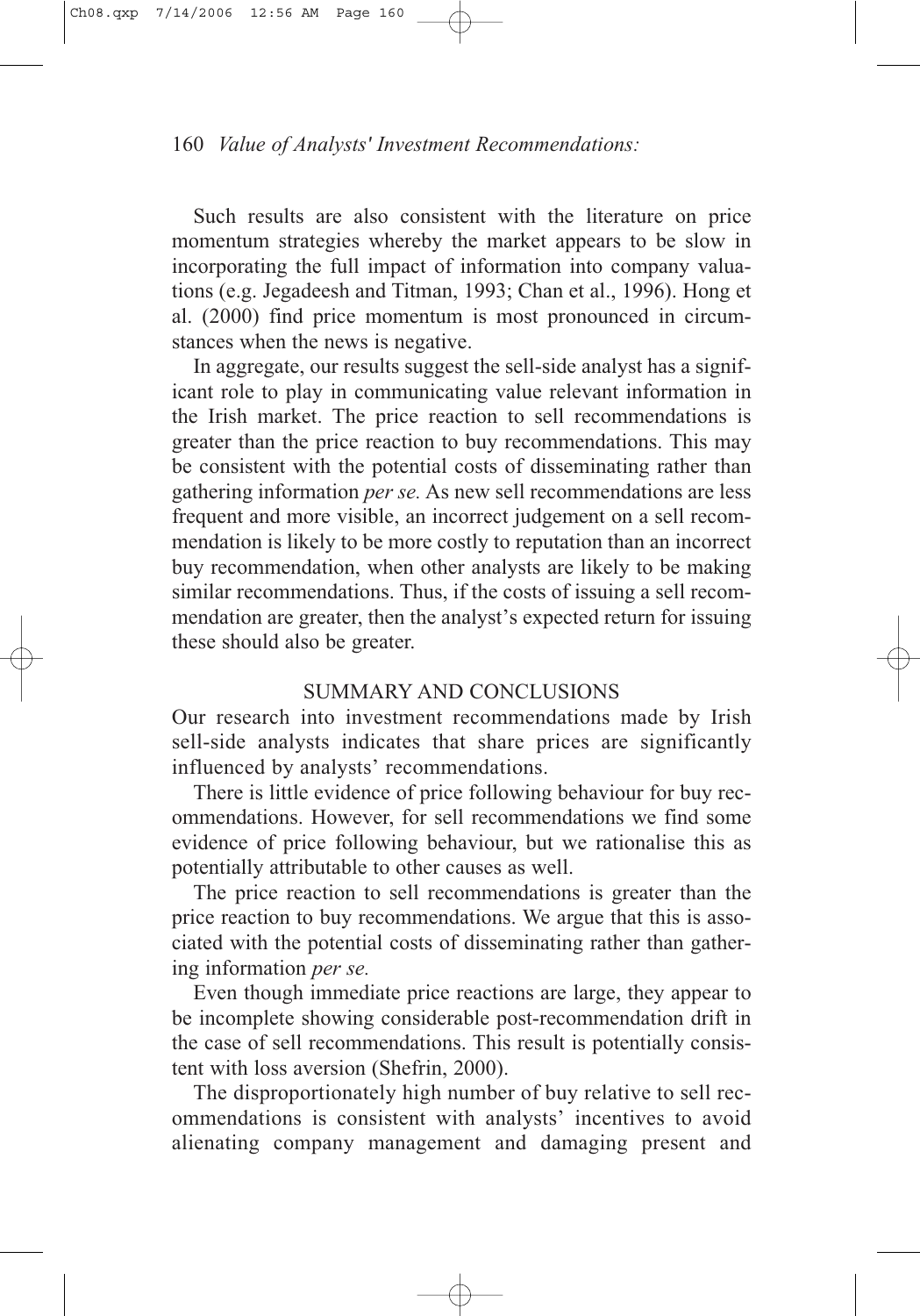potentially future investment banking relationships. Our results in relation to hold recommendations reinforce this view.

Analysts incur costs in acquiring, processing, and disseminating information to their clients. Our analysis demonstrates that the issuance of buy and sell recommendations has a substantial impact on prices. Such returns are consistent with Grossman and Stiglitz (1980) who argue that valuable information gathering should generate a clear return.

In conclusion, therefore, sell-side analysts serve an economic role in communicating value relevant information to investors in the Irish equity market but there is also evidence to suggest that investors need to be aware of the conflicting incentives facing analysts in their decision-making processes.

- 1 In the analysis that follows we include all buy, sell, and hold recommendations made over the sample period. We do not distinguish between new buy, sell, and hold recommendations versus reiterations of existing recommendations for two reasons. Firstly, the sample size of new buy and, in particular, new sell recommendations would be too small, leading to problems of statistical inference. Secondly, our sample is drawn from the written circulars of the stockbroking houses. It is possible that a recommendation may have changed and have been disseminated orally without the release of a written circular. By working with written circulars we are unable to pick up such events.
- 2 Prior disclosure is a problem in relation to analysts' investment recommendations where there are incentives to disseminate such releases to clients prior to the market as a whole. There is some such evidence from studies examining the price and trading volume impact of the secondary dissemination of analysts' stock recommendations in the financial press which document price movement prior to 'public' disclosure (e.g. Davies and Canes, 1978; Bauman et al., 1995).
- 3 We work with the 30 September date as representing the best estimate of when most firms will have disclosed up-to-date book value per share figures, associated with prior December and March financial year end clusterings plus accounts publication delay.
- 4 Womack (1996), Ho and Harris (1998) and Stickel (1995) do not appear to adjust their sample of recommendations for multiple same-type recommendations made by more than one stockbroking house at the same time.
- 5 These abnormal returns are calculated based on the number of unique buy, sell and hold recommendations (3rd column of Table 8.1) to avoid obvious cross-sectional dependence problems in the interpretation of the statistical tests.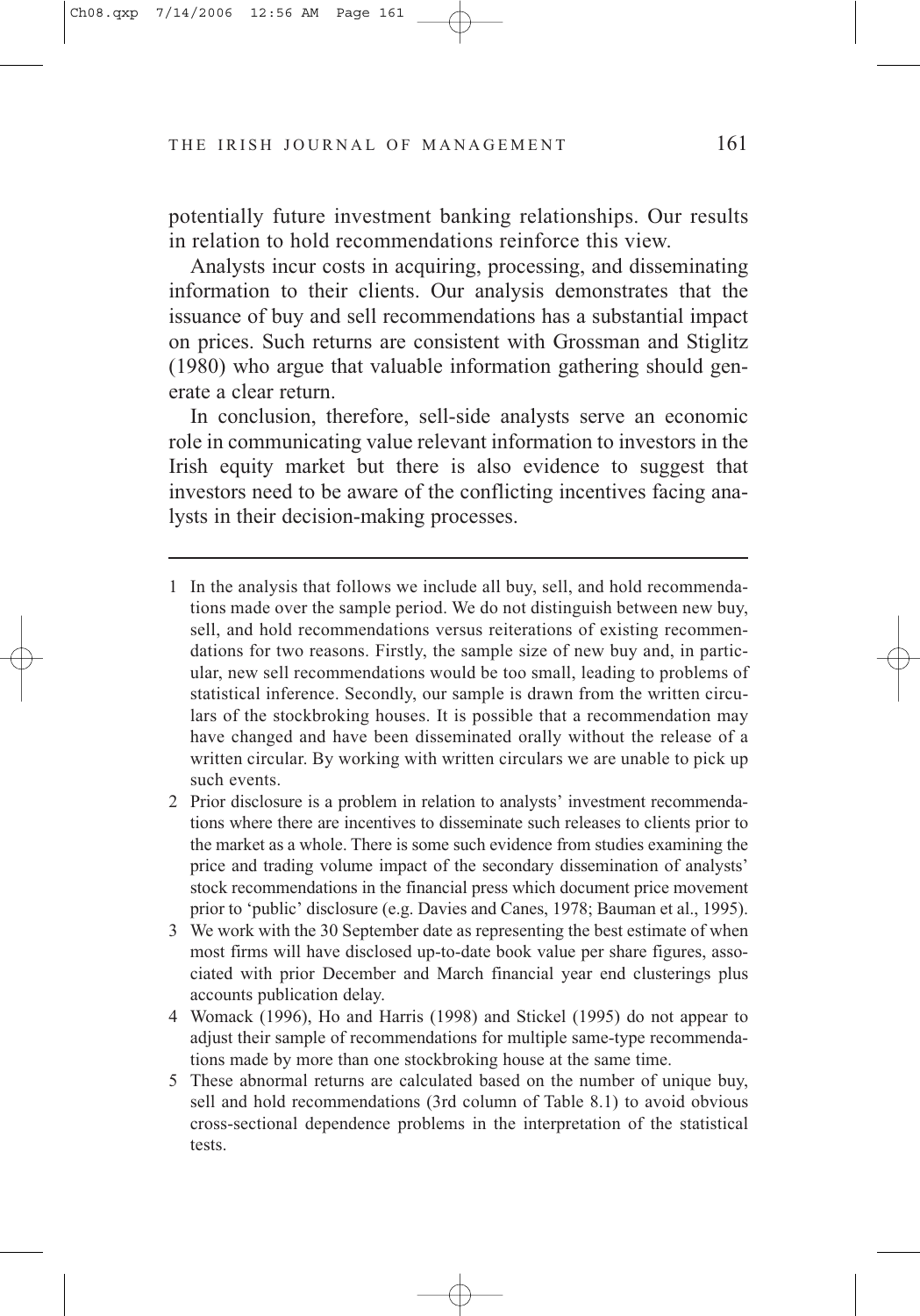- 6 We re-ran our results presented in Tables 8.2, 8.3 and 8.4 using the market model rather than the benchmark portfolio approach with no significant impact on our reported results.
- 7 Of the extant studies mentioned in the introduction, Barber et al. (2001) is not directly comparable to our study as their approach is based on consensus (average) recommendations for all analysts in their database following a stock, uses frequent portfolio rebalancing and is restricted to the reporting of returns for only one month.
- 8 We need to be slightly careful in comparing the magnitude of our abnormal returns with other studies due to differences in the time period over which returns are measured and accumulated in these studies.
- 9 It is difficult to make inferences about the results of Dimson and Fraletti (1986) as no *t*-statistics are reported.

## **REFERENCES**

- Barber, B.M., Lehavy, R., McNichols, M. and Trueman, B. (2001) 'Can Investors Profit from the Prophets? Security Analyst Recommendations and Stock Returns', *Journal of Finance,* Vol. 56, pp. 531–63.
- Bauman, W.S., Datta, S. and Iskander-Datta, M.E. (1995) 'Investment Analyst Recommendations: A Test of the "Announcement Effect" and the "Valuable Information Effect", *Journal of Business Finance and Accounting,* Vol. 22, pp. 659–70.
- Bjerring, J.H., Lakonishok J. and Vermaelen, T. (1983) 'Stock Prices and Financial Analysts' Recommendations', *Journal of Finance,* Vol. 38, pp. 187–204.
- Chan, L., Jegadeesh, N. and Lakonishok, J. (1996) 'Momentum Strategies', *Journal of Finance,* Vol. 51, pp. 1681–713.
- Davies, P.L. and Canes, M., (1978) 'Stock Prices and the Publication of Second-Hand Information', *Journal of Business,* Vol. 51, pp. 43–56.
- Desai, H., Liang, B. and Singh, A. (2000) 'Do All Stars Shine? Evaluation of Analyst Recommendations', *Financial Analysts Journal,* May/June, pp. 20–9.
- Dimson, E. and Fraletti, P. (1986) 'Brokers' Recommendations: The Value of a Telephone Tip', *The Economic Journal,* Vol. 96, pp. 139–59.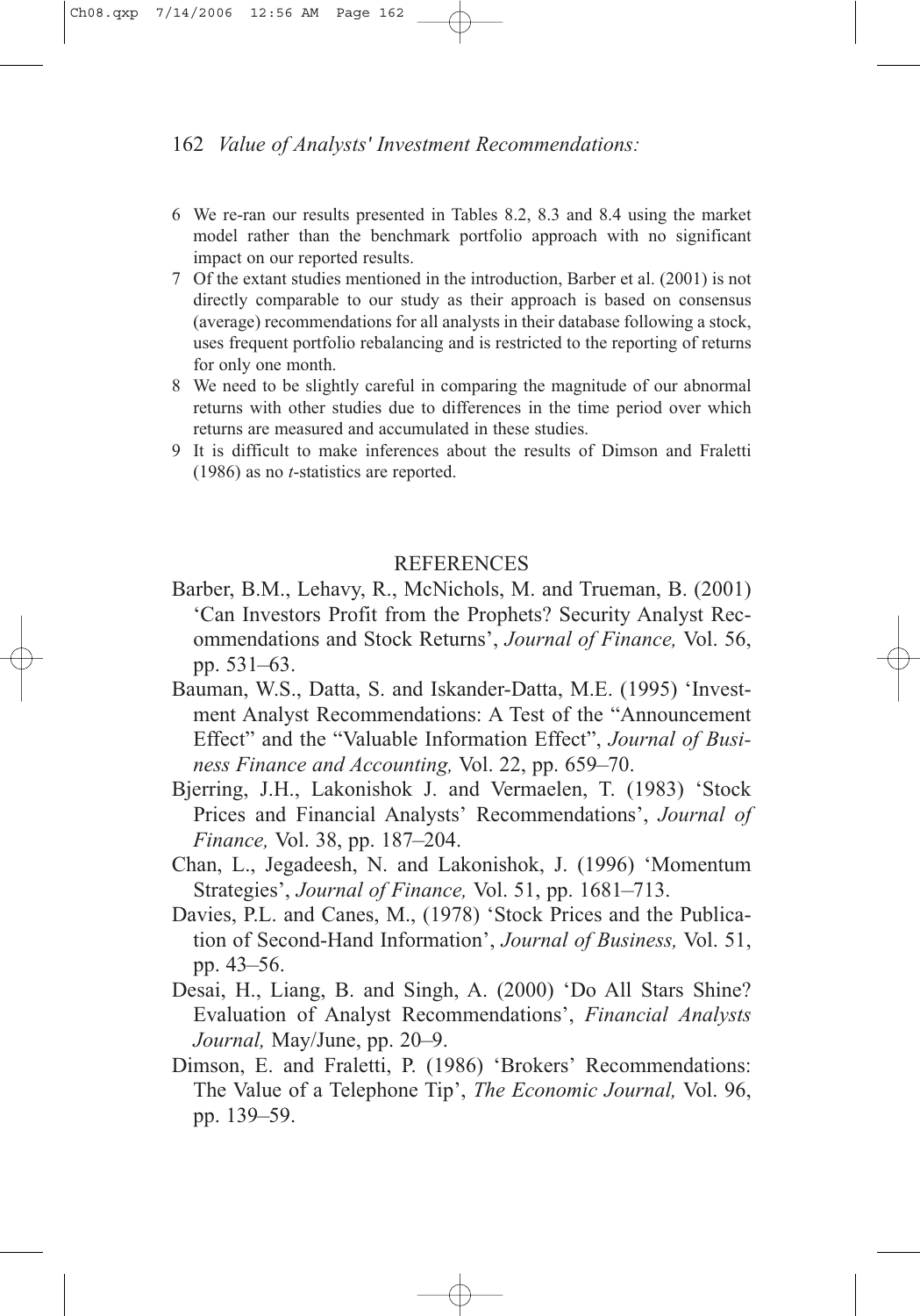- Dugar, A. and Nathan, S. (1995) 'The Effects of Investment Banking Relationships on Financial Analysts' Earnings Forecasts and Investment Recommendations', *Contemporary Accounting Research,* Vol.12, pp. 131–60.
- Easterwood, J.C. and Nutt, S.R. (1999) 'Inefficiency in Analysts' Earnings Forecasts: Systematic Misreaction or Systematic Optimism?', *Journal of Finance,* Vol. 54, pp. 1777–97.
- Elton, E.J., Gruber, M. and Grossman, S. (1986) 'Discrete Expectational Data and Portfolio Performance', *Journal of Finance,* Vol. 41, pp. 699–713.
- Francis, J. and Philbrick, D. (1993) 'Analysts' Decisions as Products of a Multi-Task Environment', *Journal of Accounting Research,* Vol. 31, pp. 216–30.
- Francis, J. and Soffer, L. (1997) 'The Relative Informativeness of Analysts' Stock Recommendations and Earnings Forecast Revisions', *Journal of Accounting Research,* Vol. 35, pp. 193–201.
- Grossman, S. and Stiglitz, J. (1980) 'On the Impossibility of Informationally Efficient Markets', *American Economic Review,* Vol. 70, pp. 393–408.
- Groth, J.C., Lewellen, W.G., Schlarbaum, G.G. and Lease, R.C. (1979) 'An Analysis of Brokerage House Securities Recommendations', *Financial Analysts Journal,* Vol. 35, pp. 32–40.
- Ho, M.J. and Harris, R.S. (1998) 'Market Reactions to Messages from Brokerage Ratings Systems', *Financial Analysts Journal,* Vol. 54, No.1, pp. 49–57.
- Hong, H., Lim, T. and Stein, J. (2000) 'Bad News Travels Slowly: Analyst Coverage and the Profitability of Momentum Strategies', *Journal of Finance,* Vol. 55, pp. 265–295.
- Jegadeesh, N. and Titman, S. (1993) 'Returns to Buying Winners and Selling Losers: Implications for Stock Market Efficiency', *Journal of Finance,* Vol. 48, pp. 65–91.
- Lin, H. and McNichols, M.F. (1998) 'Underwriting Relationships, Analysts' Earnings Forecasts and Investment Recommendations', *Journal of Accounting and Economics,* Vol. 25, pp. 101–27.
- Shefrin, H. (2000) *Beyond Greed and Fear: Understanding Behavioral Finance and the Psychology of Investing*, Boston: Harvard Business School Press.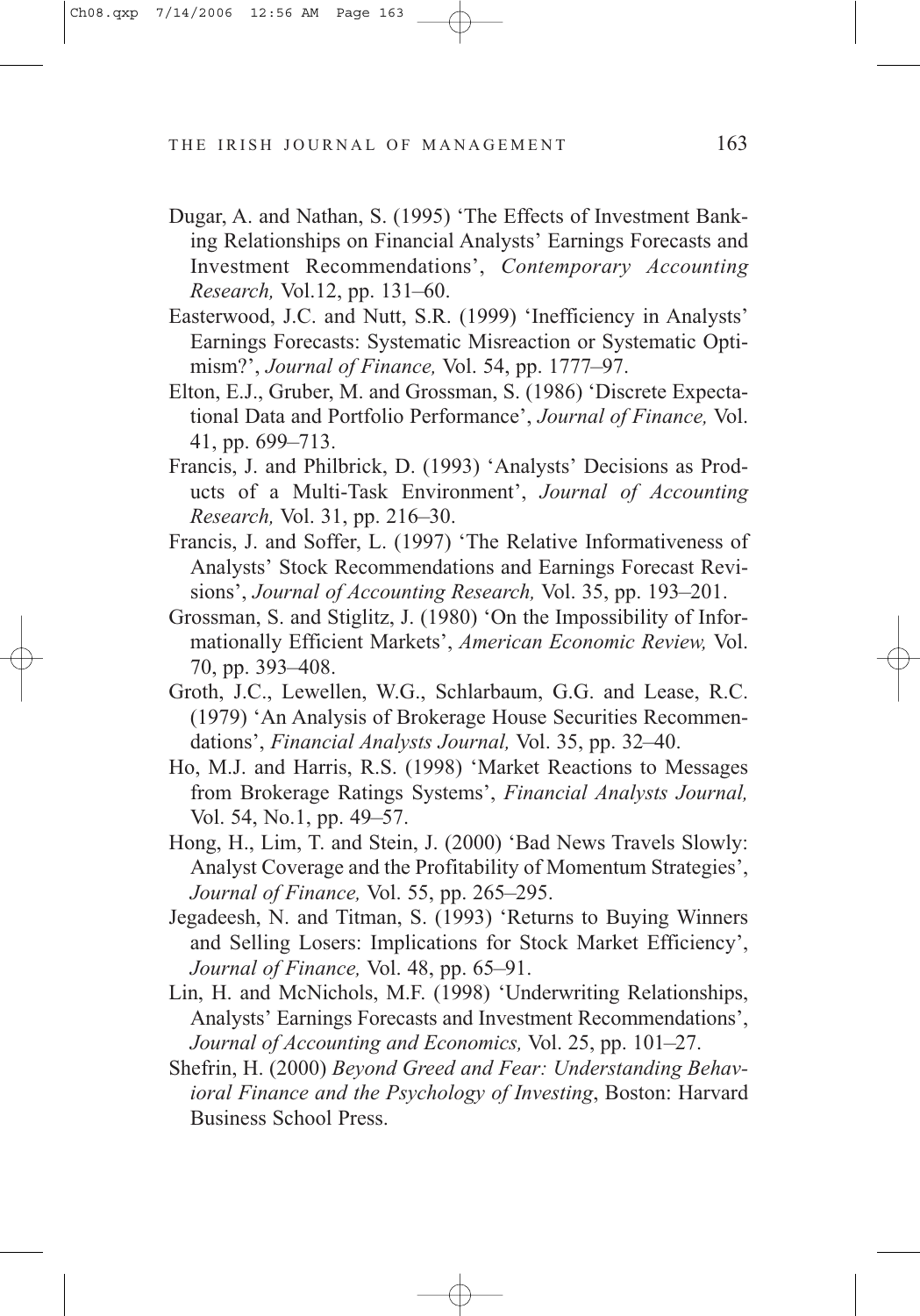- Stickel, S.E. (1995) 'The Anatomy of the Performance of Buy and Sell Recommendations', *Financial Analysts Journal,* Vol. 51, No. 5, pp. 25–39.
- Womack, K. (1996) 'Do Brokerage Analysts' Recommendations have Investment Value?', *Journal of Finance,* Vol. 51, pp. 137–6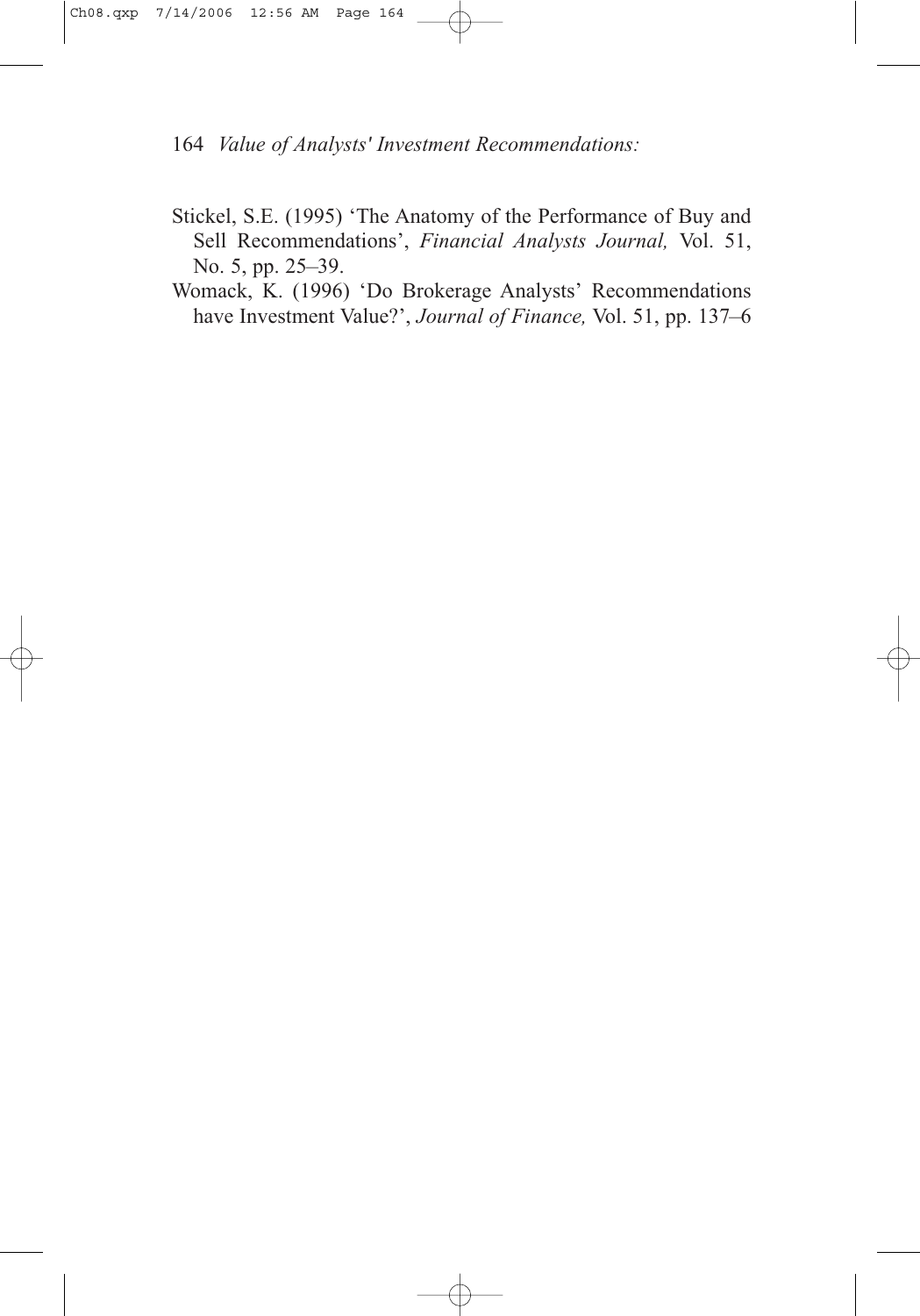# **Union Organising, Union Recognition and Employer Opposition: Case Studies of the Irish Experience1**

. . . . . . . . . . . . . . . . . . .

D ARYL D'A R T \* T HOMAS T URNER \*

# ABSTRACT

In the last few years a dramatic decline in union density has<br>prompted the Irish Congress of Trade Unions to seek a formal n the last few years a dramatic decline in union density has procedure to support union recognition. This has resulted in the institution of new codes of practice and the passage of the Industrial Relations Amendment Act, 2001. In this paper, using a number of case studies, we examine the practical application of these initiatives and their effectiveness in creating conditions for union recognition. The evidence from the case studies suggests that the Act is inadequate in facilitating independent collective representation and provides little protection for union activists and members in the recognition and dispute process.

# INTRODUCTION

In the ten years between 1990 and 2000 union membership in Ireland has increased by 14 per cent. Nevertheless, since 1980, there has been a steady decline in union density (D'Art and Turner, 2002). Union density is now at its lowest point since the 1950s, which was a period of economic stagnation. However, union density in the public sector is in sharp contrast to this general picture of decline. Union density is estimated to be in the region of 80 per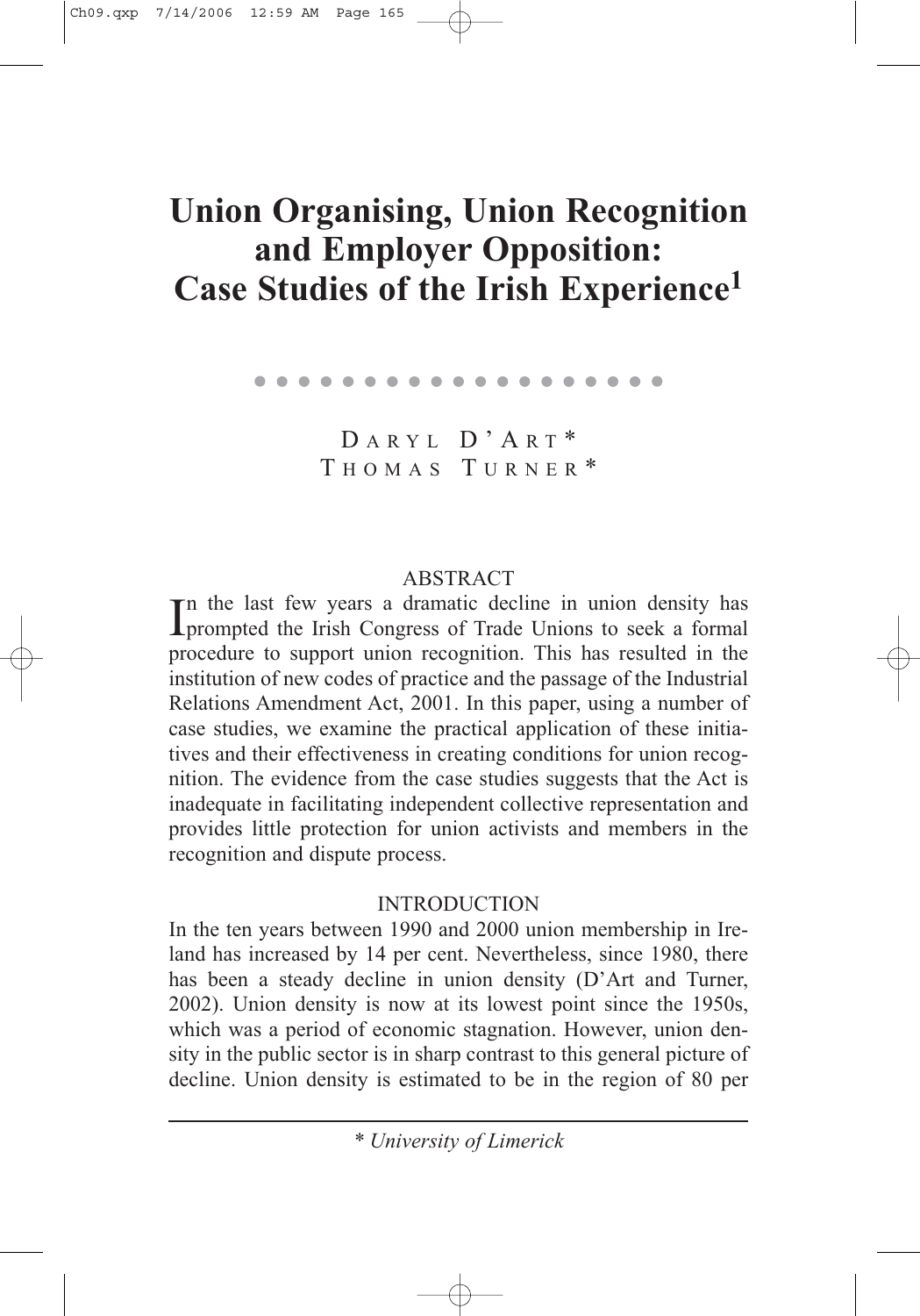cent, covering approximately 270,000 employees in the public sector (see McGinley, 1997). Unfortunately, there are no separate union membership figures for the Irish private sector. Yet there appears to be a general consensus that in recent times the sector has experienced a dramatic decline in union density. The Private Sector Industrial Committee of the Irish Congress of Trade Unions estimates that union density in the sector is now a little over 20 per cent (D'Art and Turner, 2004).

According to D'Art and Turner (2002), one factor contributing to the steady decline in union density may be the increasing difficulty experienced by trade unions seeking recognition. Union recognition is the formal acceptance by management of a trade union(s) as the representative of all, or a group of, employees for the purpose of jointly determining their terms and conditions of employment. Union recognition can be seen as incorporating two distinct but complementary steps. Firstly, the employees have a right to join a union of their choice. While crucially important, this right alone may be insufficient. The second essential factor is the willingness of employers to recognise and negotiate with the trade union as representing the collective interests of a group of workers. Recognition, it has been argued, is the key determinant of union growth. Bain and Price (1983) suggest that union recognition and growth enjoin what they call a 'virtuous circle' of cause and effect whereby the more unions obtaining recognition the more they are likely to grow (see also Green, 1990). The weight of the available evidence points to increasing employer resistance to granting recognition to trade unions for collective bargaining in the workplace (see for example Roche and Geary 1995; D'Art and Turner, 2005). A recent analysis of union recognition cases in the Labour Court shows that few of the companies involved acted on the recommendations issued by the court (Gunnigle et al., 2001). Furthermore, case study evidence indicates the hostility of management towards unions and the difficulties experienced by workers in securing recognition for collective representation in small and medium enterprises (McMahon, 2001).

In this paper, using two case studies, we examine the effectiveness of the recent Industrial Relations (Amendment) Act, 2001 in facilitating union recognition. In particular, we assess the practical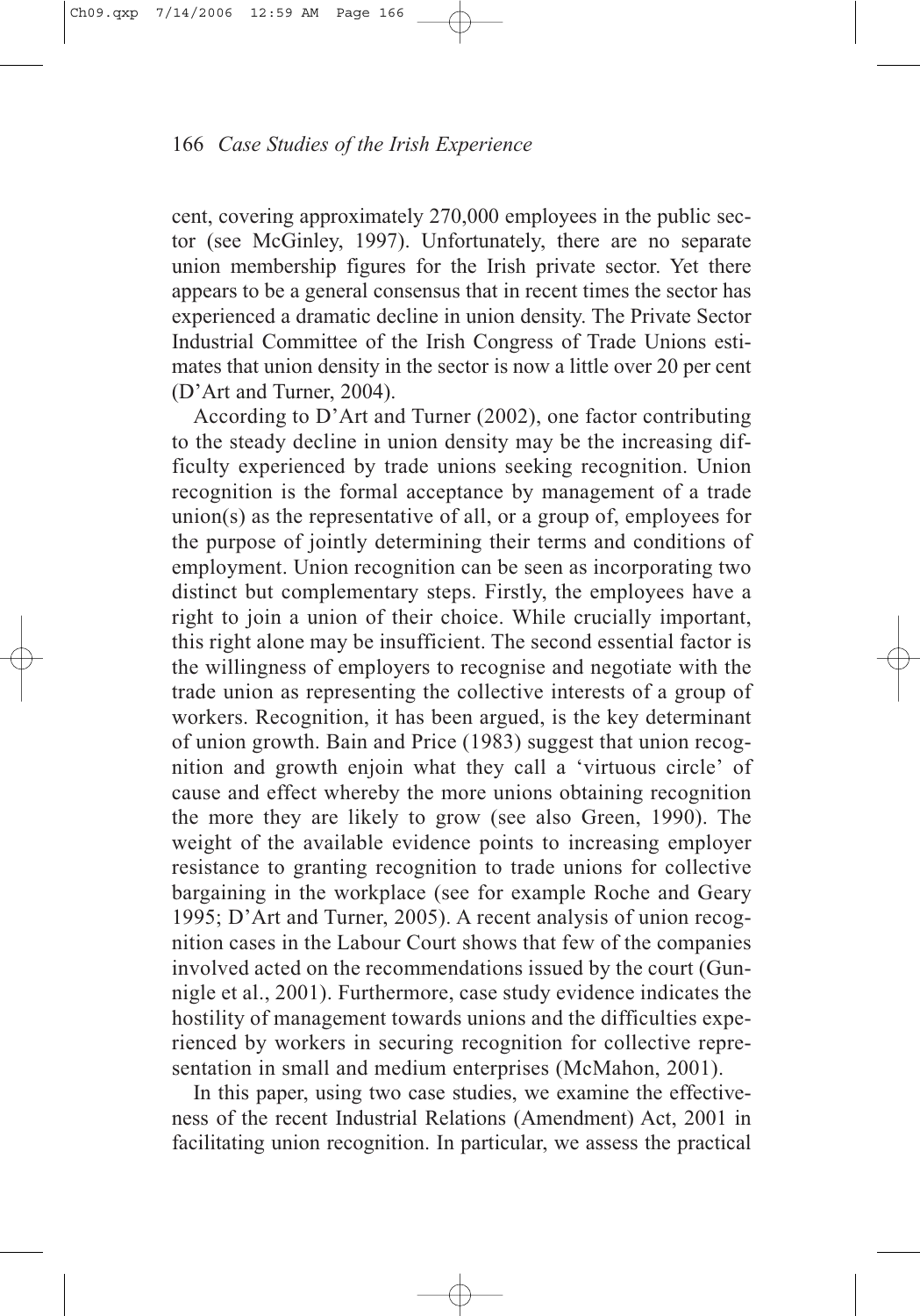application of this Act and its effectiveness in creating conditions for union recognition.

THEORETICAL EXPLANATIONS OF UNION DECLINE In many countries between 1980 and the mid-1990s trade union density registered a considerable decline (Ebbinghaus and Visser, 2000). While unions in Ireland and the UK experienced a sharp decline, density levels in Sweden and Finland increased. Other countries such as Norway, Belgium and Denmark experienced only marginal fluctuations. Thus, while some countries experienced substantial decreases in union density, others registered increases or only marginal decreases (D'Art and Turner, 2003). A popular explanation ascribes union decline in the private sector to long-term socio-economic changes. A number of structural variables such as shifts in employment from manufacturing to services, changes in industrial structure, product markets and capital intensity have been advanced to account for variations in union membership across industries (see Deery and De Cieri, 1991).

Yet there is substantial evidence to suggest that the significance of structural factors in union decline may be exaggerated. These factors, Disney (1990) claims, have played little part in the decline in British union density during the 1980s. Structural factors, it has been estimated, account for at most three percentage points of the eight-point fall in British union density between 1980 and 1986 leaving nearly two-thirds of the decrease attributable to other factors (Freeman and Pelletier, 1990). In the US, union decline has been precipitous and largely a private sector phenomenon (Lipset and Katchanovski, 2001). Private sector union density dropped from approximately one third in the 1950s to below 9 per cent in 2001 – lower even than union density at the end of the 1920s, the lowest ebb of organised labour in the 20<sup>th</sup> century (Nissen, 2003). Several reasons for the decline in private sector unions have been advanced in what is now an extensive literature on the topic in the US. However, the general consensus regarding structural change is that it cannot explain all or even most of the union decline (for an alternative view see Troy, 2001).

An implicit assumption of the structural explanation is that union representation is unnecessary and that there is no demand from the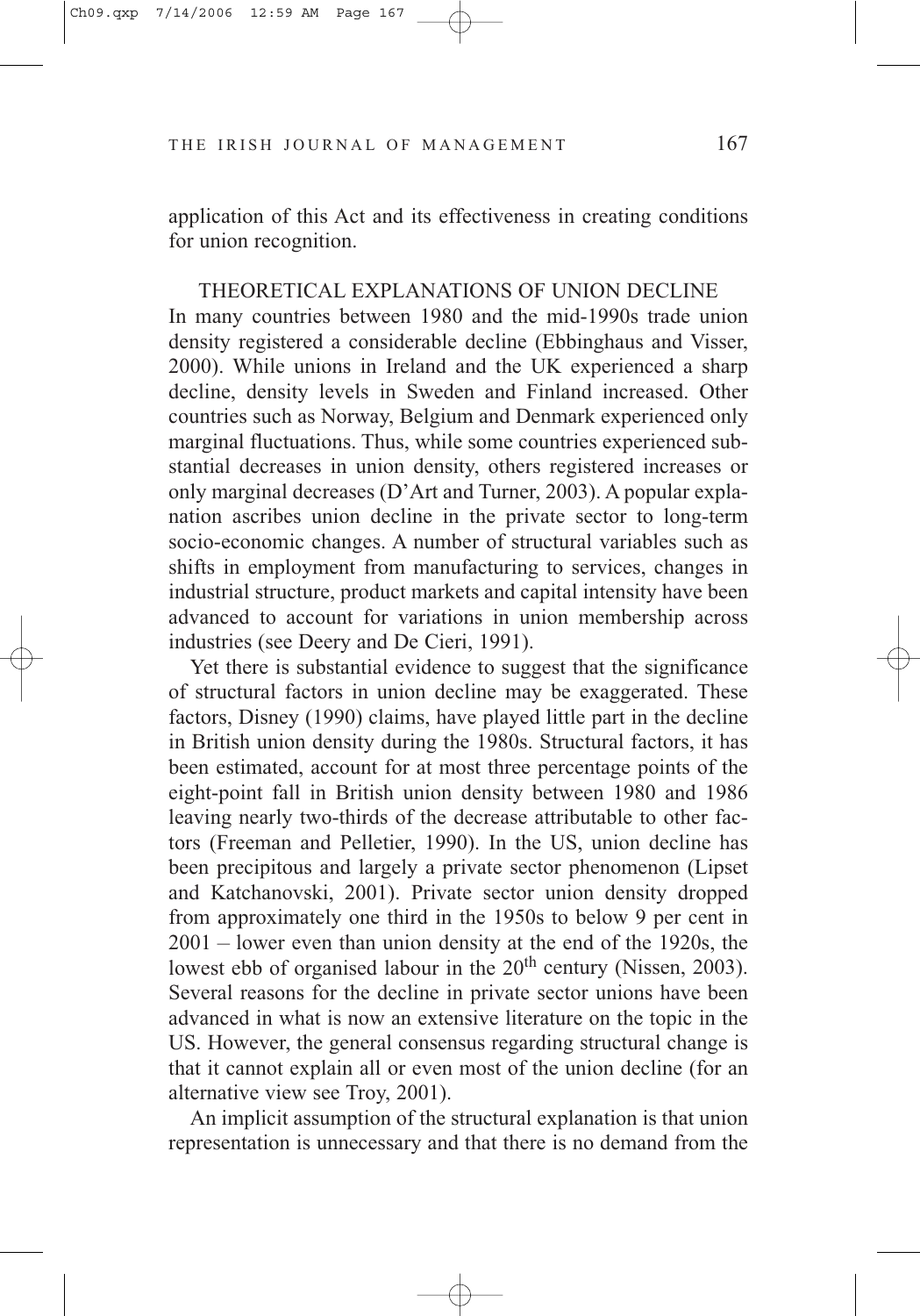growing number of employees in the new sectors of the economy. For example, Troy (2001) argues that in the new age of Adam Smith, it is not employer but employee opposition that is the principal ingredient in the union decline across the G7 countries. Given that the union redundancy argument appears to receive greater currency in the US, it is useful to examine the evidence for attitudinal change towards trade unions over time. According to a recent attitude survey, negative attitudes towards unions have declined from one out of every three Americans to one out of every four since 1997 (Hart Research Associates, 1999). In the six years since 1993 there has been an eleven point drop in negative attitudes from 34 to 23 per cent. A majority of those polled (52 per cent) believed it would be good for the country if more workers had union representation (Hart Research Associates, 1999). These findings are broadly supported by a review of Gallup Poll results for the 1947 to 1999 period (see Nissen, 2003). In the context of the active aggression of anti-union employers, along with an unfavourable cultural and political climate for collectivism, these findings are remarkable (Human Rights Watch, 2000). A similar conclusion can be drawn from the limited available evidence on workers' attitudes towards trade unions in Ireland. In a 1998 survey of men and women aged 18 and over living in Ireland, 59 per cent of the respondents, who were employed but not currently members of a union, said that they would join a union if they had the opportunity (ICTU, 1998, p. 14). The percentage of those between the ages of 18 and 24 who would join if given the opportunity was even higher at 65 per cent.

In contrast to the structural perspective, the institutional explanation focuses on the effects of each country's particular historical development and the specific national institutions governing industrial relations. Changes in unionisation have been attributed to a range of institutional factors and processes such as the nature, scope and depth of collective bargaining, labour legislation and more recently the effects of management strategies on union organisation. According to Freeman and Pelletier (1990), the Thatcher government's labour laws and the consequent change in the legal environment for industrial relations account for the vast bulk of the 1980s decline in UK union density. In their analysis of the changing shape of industrial relations in the US, Kochan et al. (1986) suggested that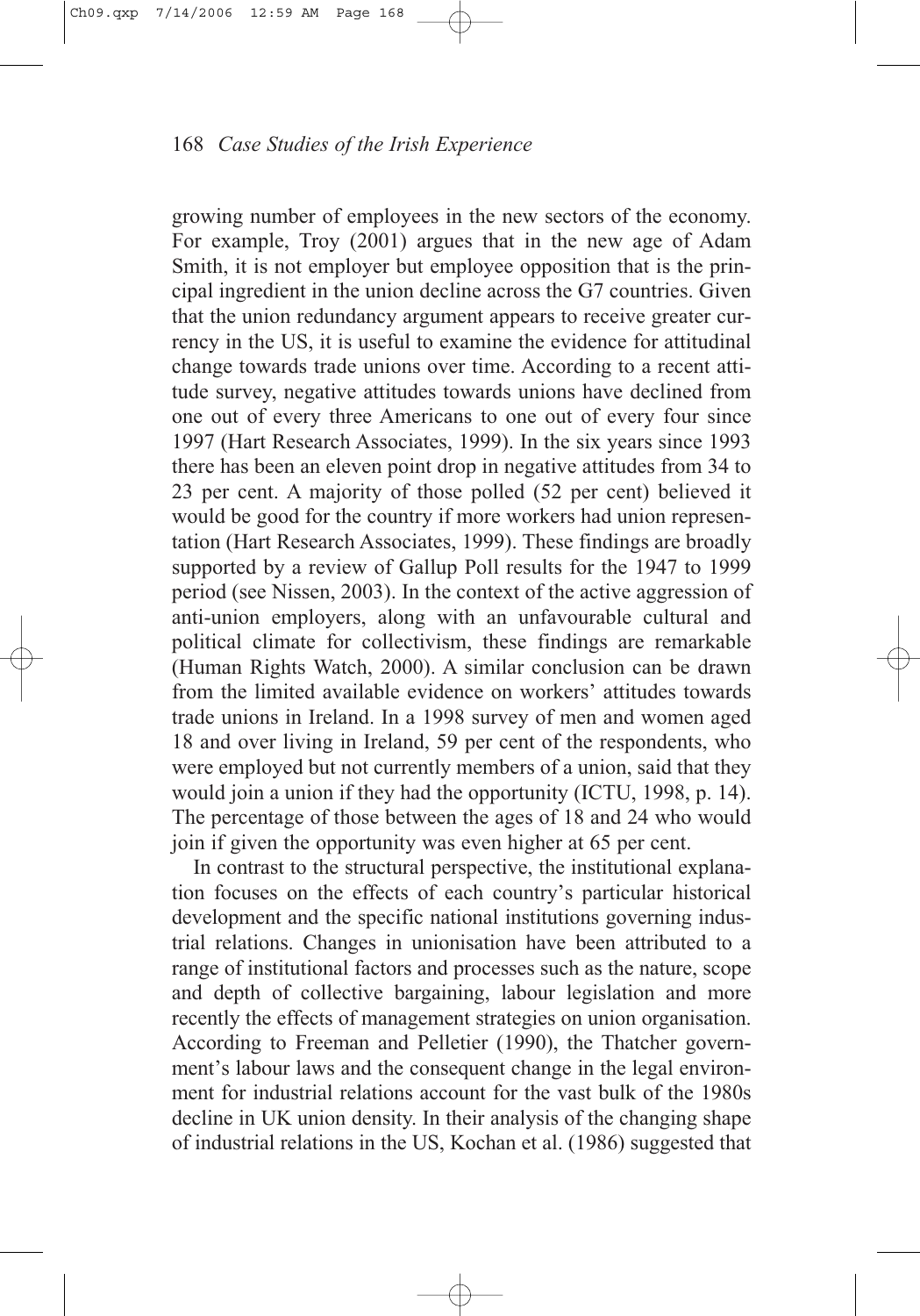industrial relations processes and outcomes were increasingly determined by corporate strategies that often had adverse consequences for trade unions. Indeed, the increasing intensity of legal and illegal hostile managerial action, ineffectively checked by an unsympathetic state, are the principal reasons for union decline in the US (see D'Art, 2002, p. 37-39). The supply or availability of unions at the workplace and the supporting legislation for a union presence are the key elements in the institutional explanation of union growth and decline. Union membership is a function not only of the individual demand for membership but crucially dependent on the availability of a union to join. From this perspective, a country's institutional arrangements and the extent of legitimacy accorded to worker collectives is the most important factor in union growth and decline. The evidence from a number of comparative studies would suggest that the prevailing institutional arrangements are the principal determinant of union growth or decline in the European countries (for example, see Ebbinghaus and Visser, 1999; Blascke, 2000).

Declining union density in the private sector prompted Irish trade unions to seek a more formal procedure to achieve recognition for collective bargaining in the workplace. These procedures were embodied in the Industrial Relations (Amendment) Act (IRAA) 2001 (see Appendix 1). A recent analysis concluded that the Act was extremely unlikely to improve trade union availability in the workplace, especially where employers are opposed to unions and would do little to reverse the decline of union density in the private sector (D'Art and Turner, 2002). A second flaw noted in the Act was the absence of any legal protections for union members involved in a recognition dispute exposing union activists to hostile employer pressure. Finally, cases could take from six to twelve months to process through the codes of practice. In the absence of legal protection this inordinately lengthy process could leave union activists vulnerable to employer pressure.

CASE STUDIES OF UNION RECOGNITION CAMPAIGNS As we have seen in the Irish case, union recognition has become more difficult to achieve. Employer behaviour and the institutional context are two factors likely to determine the outcome of a recognition request. Hostile employer behaviour towards trade unions is likely to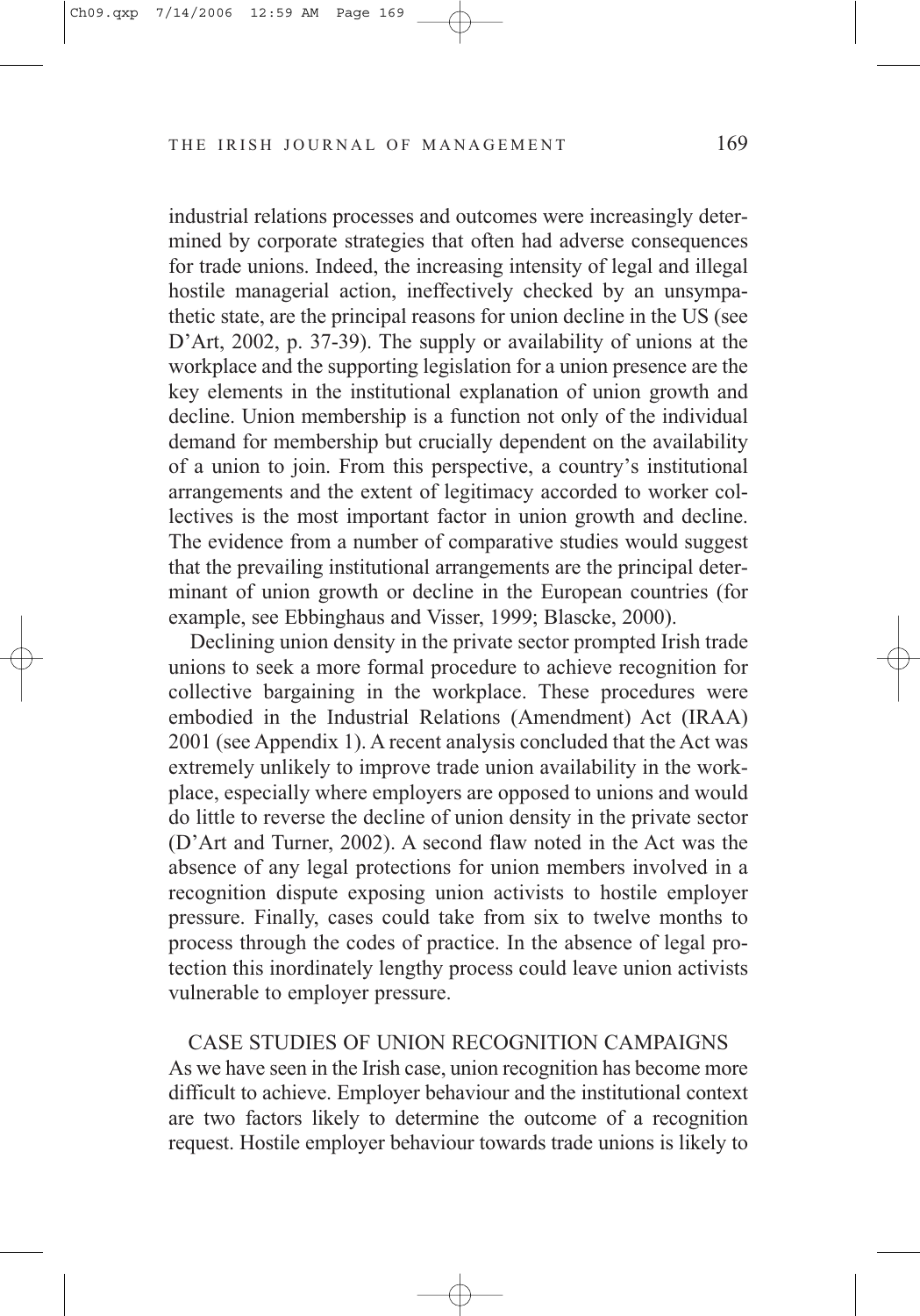intimidate employees, raise the cost of union joining and make a campaign for recognition less likely to succeed. However, the particular institutional context may exacerbate, moderate or neutralise such employer behaviour. There is a growing theoretical and empirical literature on union organising in the US and, to a lesser extent, in the UK (Heery et al., 2000). The case study format followed here draws on the union-organising experiences described in this literature. It is possible to identify a number of distinct stages in the union organising process (see Markowitz, 2000). The first stage describes the background triggers to unionisation. Secondly, the extent of the demand for unionisation is described. Thirdly, the union's campaign for recognition and the employer's response is considered. An additional consideration in the Irish context is third party intervention by the Labour Relations Commission and the Labour Court, which has become an essential part of this process. Fourthly, the outcomes of the recognition campaign for the union members and the employer are assessed. Overall, drawing on our case study evidence two propositions are explored. Firstly, the effectiveness of the IRAA, 2001, in facilitating union recognition and secondly, whether the Act provides adequate protection for union activists and members who seek to organise and bargain as a collective.

# **Case study 1: A small/medium size Irish owned firm**

The company is located in a rural area in the south. It was established in 1991 to cultivate, harvest and process Irish rope mussels mainly for export. It employs 95 workers, of whom 76 are operatives, the grade seeking formal discussions on terms and conditions of work. The work tends to be seasonal and there is no guarantee of a consistent or continuous full working week for many of the employees. Material for the case study was provided from interviews with the union official involved in the case and a local parttime union branch secretary. An interview by telephone was sought with the main activist but unfortunately he declined.

## *Background triggers to the demand for unionisation*

In early 2002 the company appointed a new chief executive. Up to this time there appears to have been quite a good relationship between management and workers. Under the new regime there was a distinc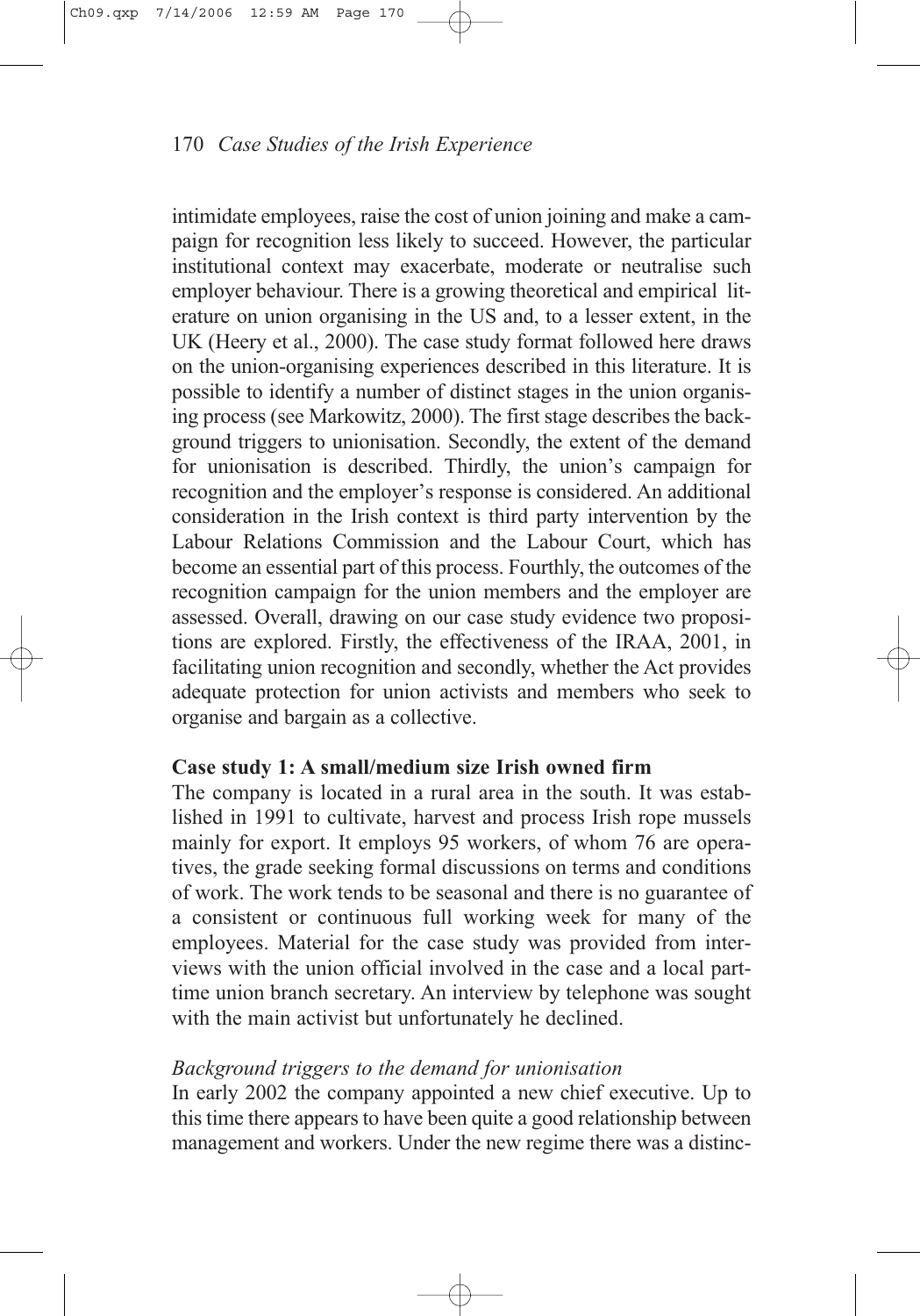tive shift to a more autocratic management style. There was now little personal communication between management and workers. Workers were merely 'told what to do'. Against this background, the immediate triggers to the demand for representation were:

- The absence of written contracts of employment;
- The absence of any discipline and grievance procedures;
- $\bullet$  The refusal of the employer to give the national pay awards in the Programme for Prosperity and Fairness (PPF).

## *Demand for unionisation*

In general, for those who sought union representation, the principal reason was protection from arbitrary and unfair treatment. Although the rate of hourly pay was judged by workers to be 'good', there was no guarantee of a full working week. This was the union's second attempt to organise this firm. Approximately three years before the present attempt, the union approached the workers at the request of two workers in the firm. The union official arranged a general meeting but it was poorly attended and the campaign fizzled out. The current campaign for union representation began in early 2002, when about ten workers joined the union. Subsequently up to 30 or nearly 40 per cent of the operatives (the relevant bargaining unit) joined the union. According to the full time union official involved in the case, four or five of these members could be categorised as active members, i.e. willing to act on behalf of the union and encourage other employees to join the union. However, there was only one main activist who was central to the union organising campaign. Initially, the union official wrote to the company seeking recognition and bargaining rights to discuss the issues noted above. The company refused to recognise the union and the union official referred the case to the Labour Relations Commission (LRC).

## *Campaign for recognition*

In this section we explore the employer's reaction to the demand for recognition, the union's campaign and the intervention of the LRC and the Labour Court (LC).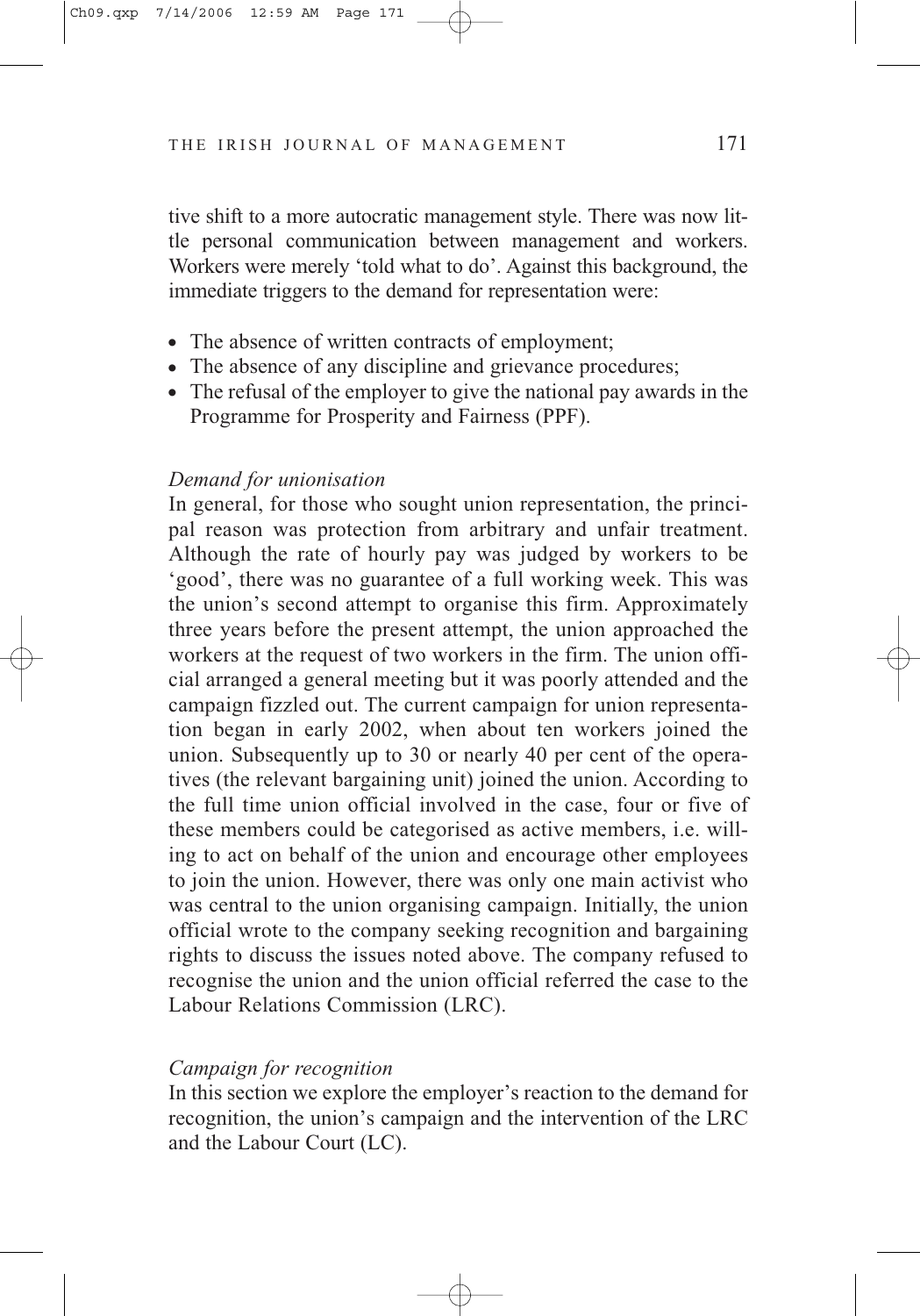Employer's reaction: A preliminary reaction by the employer to the union's request for recognition was to isolate the main union activist in the company by assigning him first thing in the morning to the Cold Chamber (an area in which he did not usually work), initially without protective clothing and with the fans turned on. This produces an extremely uncomfortable cold and wet climate. Although he was eventually allowed protective clothing after some two hours, he was ordered to remain working in the cold chamber for two full days (work in this area is normally rotated regularly). During break times, the activist was followed around to ensure minimal contact with other workers (at this time he ate his lunch alone in his car). According to the union official these actions were also intended to intimidate other union members.

A second response of management was to request that all workers sign a letter stating they did not wish to join a union or wished to resign from the union. While about ten union members signed such a letter and sent it to the union out of fear, nevertheless they remained as secret members of the union. Thirdly, the company refused to co-operate with the LRC process for dispute resolution and the case was referred to the Labour Court (LC). The employer's response can be summarised as:

- Isolation of the main activist;
- Intimidation of union and potential union members;
- Non-co-operation with third party agencies.

The union's campaign: According to the union official, it was difficult to counteract the employer's actions. The union activists feared losing their jobs if they resorted to industrial action. The union official attempted to build solidarity among union members by arranging meetings outside the company in the local town. Meetings had to be arranged clandestinely. An example is one meeting held at 10.00pm at night in an activist's house to ensure that members were not seen gathering together. Members were careful not to draw attention to their activities and usually arrived in ones and twos to the meeting. Indeed, when walking through the local town on weekends, union members were afraid to be seen talking to the union official or part-time branch secretary. If such activity became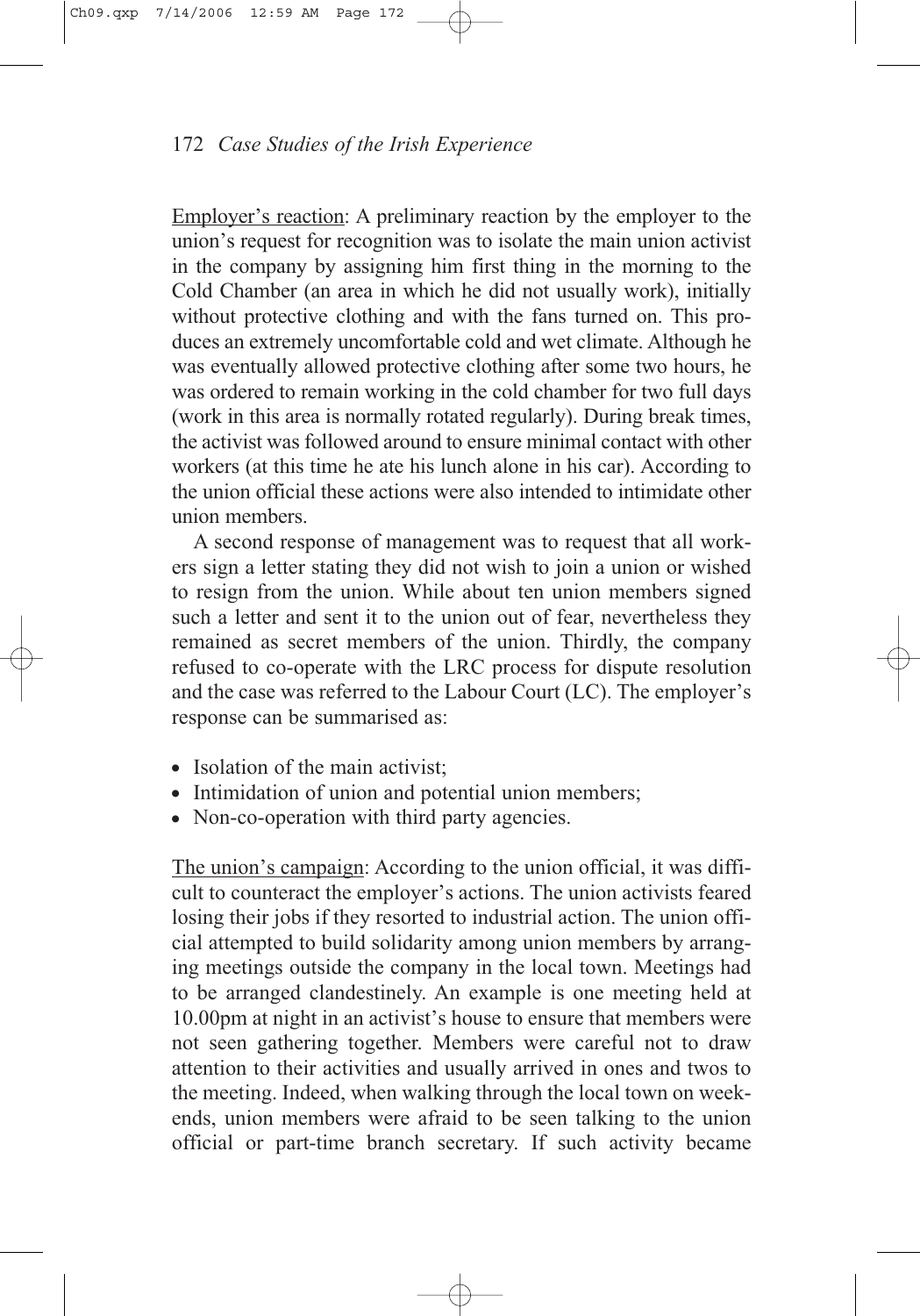known to the employer, members feared it would result in dismissal. In any case, the meetings were not successful as few members attended. According to the union official it was just not possible to protect union members in the workplace.

Third party intervention: As noted above, the case was initially submitted and processed through the Code of Practice on Voluntary Dispute Resolution. The company refused to participate at this stage and the union's application was referred to the Labour Court in accordance with Section 2 of the IRAA. Since the Act precludes any reference or negotiation on arrangements for collective bargaining, the immediate claim by the union was employer refusal to meet with the union to agree formally a contract of employment for members. In addition, the union raised the employer's tactic of issuing letters of resignation to employees as an unfair labour practice. The LC issued a recommendation on the case in August 2002 (see details below). The Irish Business and Employers Confederation (IBEC) represented the company at the Court hearing.

#### *Outcomes*

The union failed to gain recognition from the employer. The Labour Court found that the distribution of the letters of resignation to employees could only be interpreted as an unfair practice and recommended that the employer 'provide each employee with a written statement to the effect that it is company policy to respect the right of each employee to join a union if they wish'. Furthermore, that this statement should point out that no employee will suffer as a consequence of exercising that right.

A second element of the recommendation was that the employer put in place discipline and grievance procedures within one month of the date of the recommendation – and that these procedures should also provide for the full utilisation of the normal dispute resolution machinery of the state. However, the recommendation pointed out that the 'Court cannot and does not recommend that the parties engage in collective bargaining in relation to terms and conditions of employment and [that] nothing contained in this recommendation should be construed as providing for collective bargaining'.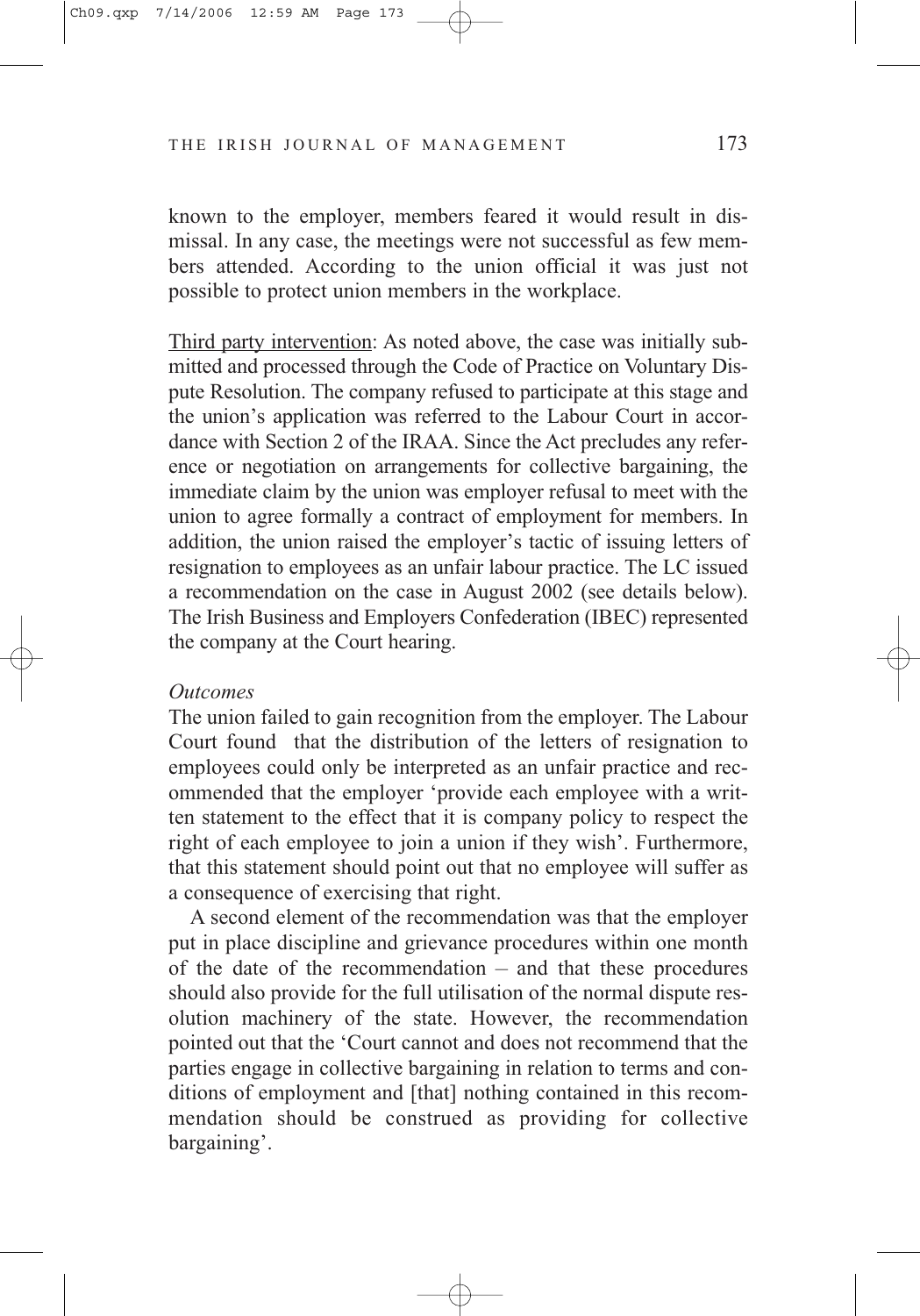Since the issue of the recommendation in August 2002 the union members have failed to meet and vote on the Labour Court recommendation. The union official attempted to organise a meeting but only three members attended. Union members were also individually written to with a copy of the recommendation and also to ascertain whether the employer had complied with the recommendation and issued a statement to each employee. It appears that the employer has so far failed to comply with the Court's recommendation. Nor have the company responded to written inquiries from the union official regarding compliance with the Court's recommendation.

The lack of response from union members most likely reflects the stress and difficulties experienced by the union activists during the organising campaign. Out of the five members categorised as active during the campaign, one has moved to another job, the main activist now prefers to stay out of trouble and keep a low profile – his spouse experienced considerable stress at the time. Indeed, the union official described the activist as occupying a 'courageous and lonely position'. Similarly, the remaining three activists wish to keep a low profile. According to the union official it is difficult to assess the number of workers who are still members of the union – possibly around fifteen to twenty – as the union now operates a membership facility on the internet, which allows people to join or remain a union member with strict confidentiality assured.

The future: As noted earlier, the union official made a submission on grievance and discipline procedures to the company and IBEC but received no reply. The next step is to contact the Labour Court and seek a determination under the IRAA 2001. However, over one year later, no union member from within the company is willing to come forward to be party to the process. Consequently, the union official has not sought a determination.

# **Case Study 2 – A Multinational Subsidiary**

The company 'Cargo Handling' is located at Dublin Airport with its headquarters in France. It is a baggage and cargo ground handling operation and contracts its services to a number of airlines and freight firms who use Dublin Airport. Overall it employs a total of 130 employees of which 70 are general operatives, 50 are clerical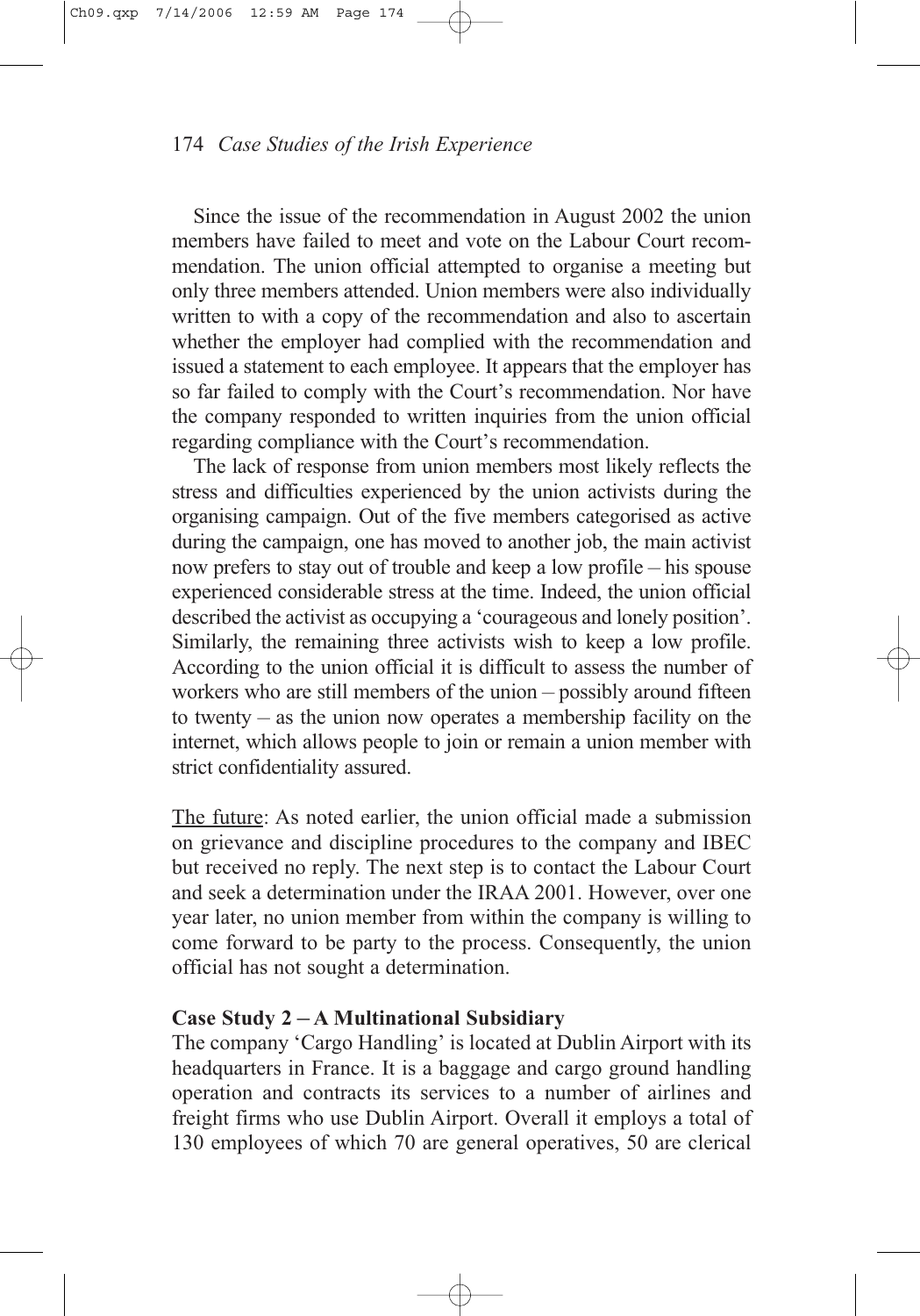workers and the remaining 10 are managerial staff. Material for the case study was provided from interviews with the union official involved in the case.

### *Background triggers to the demand for unionisation*

There were three main triggers to the demand for union representation. Firstly, the pay and shift allowance was significantly below that paid to workers doing the same jobs in similar companies at the airport. For instance the weekly shift allowance at Cargo Handling was 30.52 while the allowance for operatives in similar companies was 73.11. Secondly, the general terms and conditions of employment were perceived to be inferior to other companies. Thirdly, there was general dissatisfaction with the grievance procedure and representation at Cargo Handling.

### *Demand for unionisation*

In December 2000 ten employees of the company approached the Services, Industrial, Professional and Technical Union (SIPTU) official at Dublin Airport. They wished to join the union so it could negotiate an improvement in pay, conditions and representation on their behalf. Initially the official was cautious and suggested more members were required in order to strengthen their case. To that end two leaflets were produced addressed to operatives and clerical staff pointing out disparities in pay and conditions at Cargo Handling compared with similar companies at the Airport. A meeting or question and answer session was arranged for all staff interested in union representation. Forty employees attended the meeting and at its conclusion all became union members. In turn they distributed union membership forms to their colleagues that brought total union membership at Cargo Handling to 80, or a little over 61 per cent of the workforce. It was at this point the union official wrote to Cargo Handling seeking union recognition.

### *Campaign for recognition*

In all, three letters were sent to the company requesting recognition but all were rejected. A fourth letter outlining a claim for improvements in pay and conditions was ignored. Consequently the union official referred the case to the Labour Relations Commission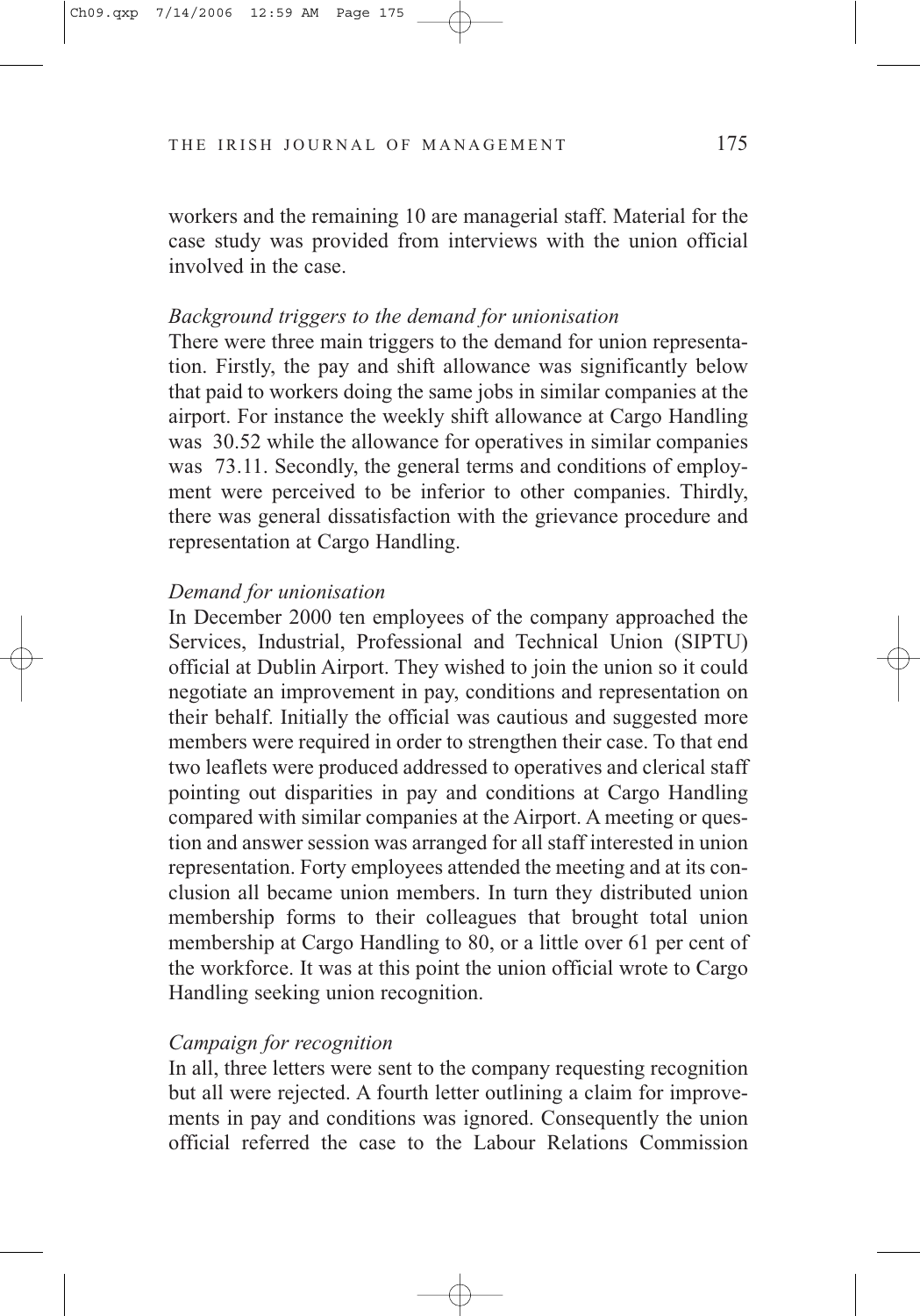(LRC). On the day of the hearing (June  $15<sup>th</sup>$ , 2001) the company did not appear or send a representative. The union official requested the LRC not to use the 2001 Act, as he believed it was not appropriate in this case. Nevertheless it recommended that the union pursue a resolution according to the criteria laid down in the Act and appointed an Industrial Relations officer to the case. The Industrial Relations Officer handling the case made it clear that the outcome could not deliver union recognition. However, the IRO recommended the establishment of an in-house committee, elected by the workers to represent their interests to management. These internal procedures, it was suggested, should be given time to work.

Employer's reaction: The employer complied with this recommendation and established a committee. However, the expectation was that employees would elect the committee members. Only one of the committee members was elected, while the other two were management appointees. Furthermore, the company insisted that the subject of wages and conditions or representations on these matters by the committee was excluded. By February 2002, union members in the company were complaining that both the procedures and the committee were ineffective. In March, the union submitted or resubmitted the pay claim.

The union official now called a general meeting of union members in the company. Owing to the high turnover of staff there were some new members but the generality of members were young and with little experience of trade unions or industrial action. The official reviewed progress to date, the failure of the procedures and outlined various possible courses of action. It was decided to conduct a ballot for industrial action. When the shop steward attempted to conduct the ballot on the company premises she was called to the manager's office and suspended. Representation from the union official reduced the suspension to four days. The ballot was now run in the baggage hall at Dublin Airport, but as many workers were frightened to be seen entering the hall this proved unsatisfactory. Eventually the ballot was completed in the SIPTU office at the Airport. The result was 87 per cent in favour of industrial action and the company was notified on the  $27<sup>th</sup>$  June.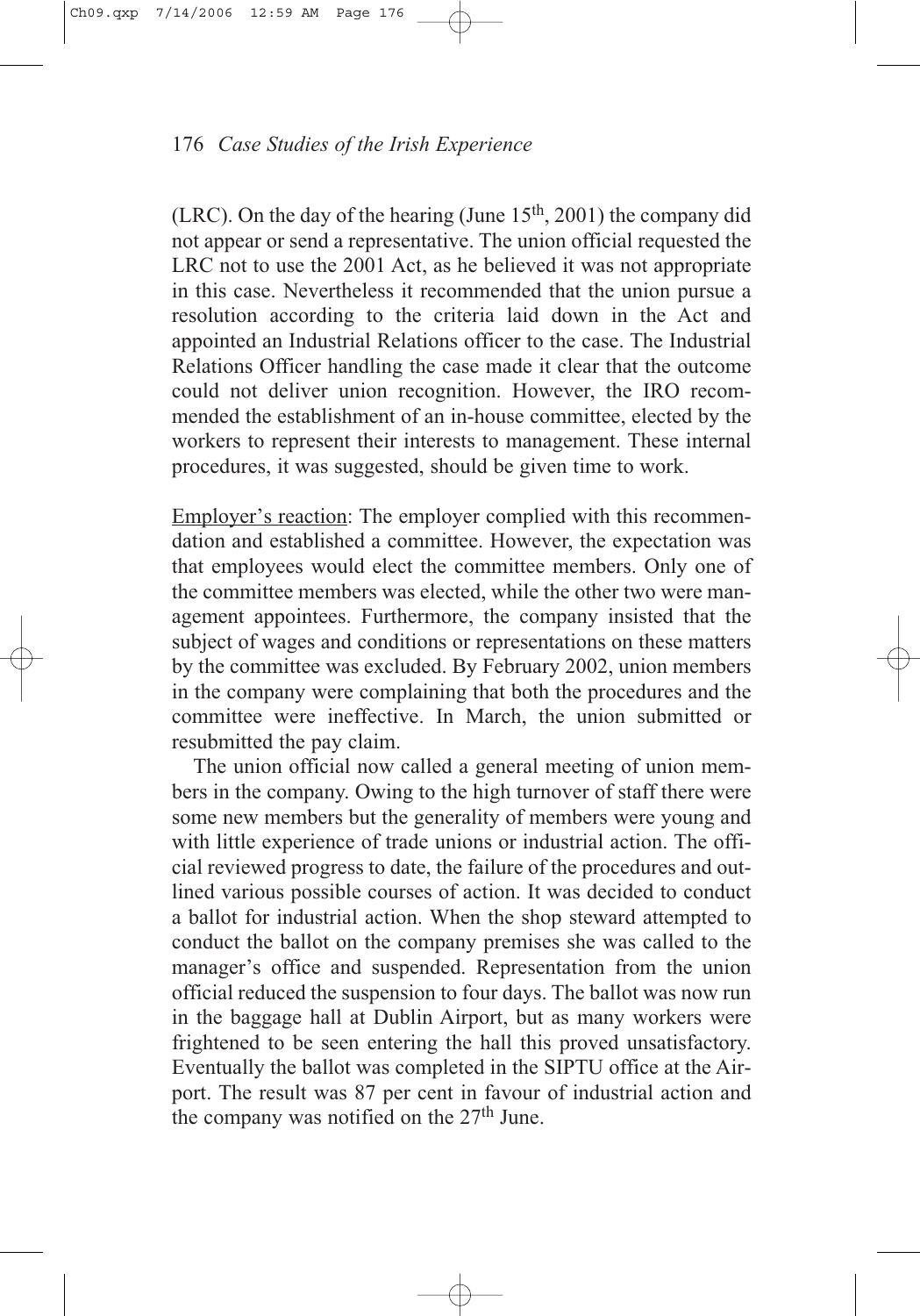Third Party Intervention again: Both parties were now called back to the Labour Relations Commission. The company argued that they had implemented the previous recommendation and established a committee. The union offered to negotiate with the company immediately but Cargo Handling requested a two-week moratorium on any discussion or negotiation, a request refused by the union as it believed the interim period would be used by the company to intimidate workers, spread anti-union propaganda and undermine solidarity. Subsequent events were to confirm union apprehension. During the two three hour stoppages of 3 and 4 July, workers involved in the action were threatened by the company with the loss of their jobs. In the two-week lull that followed these stoppages, unionised supervisory staff demanded a meeting to call for the withdrawal of industrial action. When a meeting was duly convened arguments were heard for and against industrial action, but on its conclusion a majority voted for its continuance.

A full strike was called for 28 August and in the run up to this date many workers were nervous, probably due to their inexperience, youth and the company's hostility. Nevertheless on the day union members did not attend work, though some simply stayed at home. In all there were 27 workers on the picket line. However the company continued to operate and one of its customers served a number of injunctions on the strikers. The union official and strikers made a partially successful attempt to seek support from workers at other airports and French workers at Paris. In the meantime the company replaced the striking workers with employees from an employment agency and continued to operate. By the end of the year many of the strikers had returned to work and eventually the pickets were withdrawn as there were only 10 members still in receipt of strike pay. Though the strike collapsed these ten members still receive strike pay. Within the company there are still twentyfive union members who continue to pay their membership dues.

#### *Outcomes*

Apparently the employer has successfully avoided the granting of union recognition. Despite the efforts of the union and the members, their campaign for recognition failed. Nevertheless, in the immediate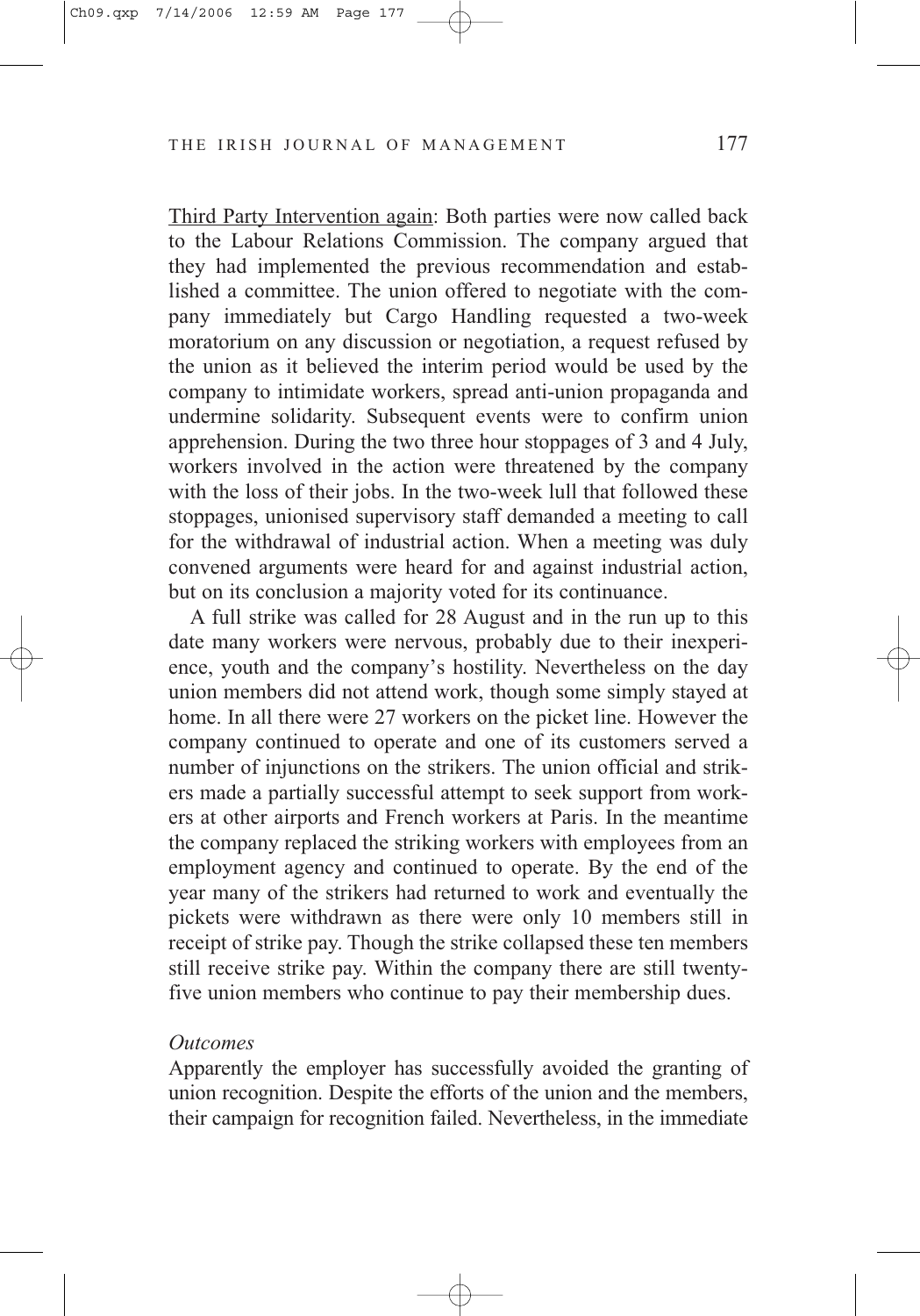aftermath of the strike, up to approximately 35 per cent of the operatives within the company retained their union membership.

Future: The campaign for union recognition was bitter, protracted and ended in defeat. Nevertheless, there remained a core of workers loyal to the union. It seemed that these might provide a base from which in the future another campaign for union recognition could emerge. However, within a year all members, save one, who had participated in the strike were paid off by the company.

## **CONCLUSION**

Two questions were posed earlier. Firstly, whether the IRAA 2001 is effective in facilitating members seeking union representation and recognition. Secondly, whether the Act provides adequate protection for union activists and members in the recognition and dispute process. The evidence from both case studies provides substantial evidence that the Act is inadequate in both of these areas. In case study 1, the Labour Court issued a recommendation regarding letters of resignation and the establishment of procedures. Yet neither has been acted on by the employer. In case study 2, the employer failed to engage in the Labour Court process. In both cases, it was made clear to the union officials and members that the Court could not adjudicate on the central issue of union recognition. As we have seen, the Court is explicitly precluded from doing so under the Act. However, even if the specific recommendations of the Court had been acted on by the employer, there is no effective mechanism for dealing with future industrial relations issues, except via a return to the cumbersome and lengthy state dispute resolution machinery. This was certainly the situation in case study 2.

In both cases employer hostility and intimidation of union members were features of the organising campaigns. The ineffectiveness of the Court's recommendations and the vulnerability of union activists were major factors in the failure of the organising drive.

Yet how representative are these case studies of the general experience of employees attempting to secure union recognition in the private sector? Given the levels of employer hostility and coercion involved, they might appear as aberrations, radical departures from the norm of managing industrial relations in a democratic polity. In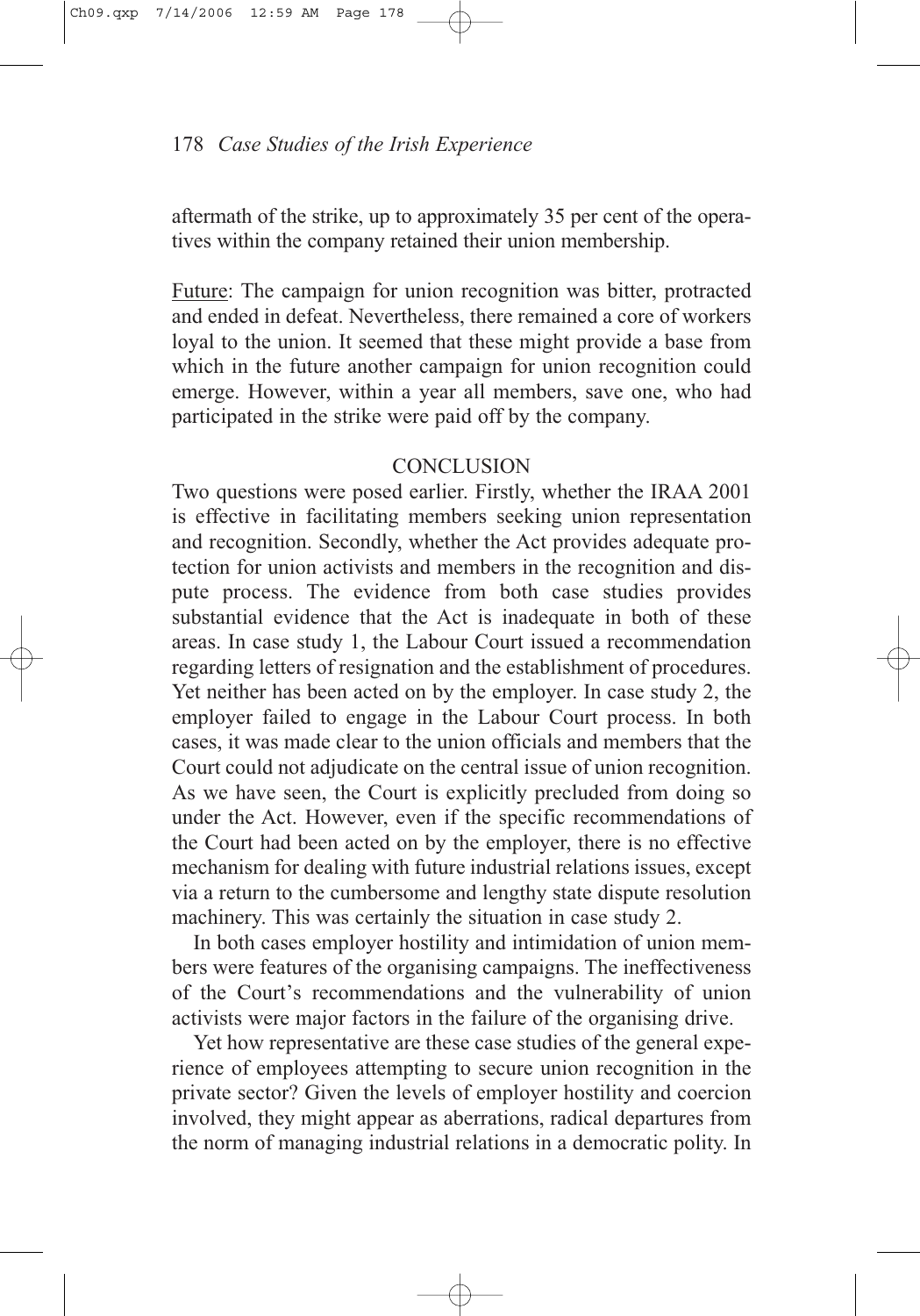a survey of Irish trade union officials organising in the private sector over a ten year period, only 2 per cent reported that union recognition had become easier to secure, while 40 per cent felt it had become more difficult and 23 per cent that it had become much more difficult to secure. Indeed in attempting to defeat recognition campaigns, a sizeable proportion of employers used coercive tactics. According to union officials surveyed 48 per cent of employers victimised union activists, 38 per cent threatened plant closure, while a further 22 per cent, acting illegally, sacked union activists (D'Art and Turner, 2005). Thus the case studies in this paper do not appear to be atypical. A number of conclusions can be drawn from these case studies. Where the employer resists a demand for union representation, the codes of practice and the Act appear relatively ineffective in supporting a desire for a collective employee voice. Unions initially supported the legislation in order to stem the decline in Irish private sector unionism. The evidence from these case studies suggests that such an outcome is unlikely. Finally, the decline in private sector unionism cannot be simply ascribed to a fall in employee demand for union representation. Indeed, it can be argued that the demand for union membership in private sector workplaces has not been met.

Subsequent to the completion of the above case studies an amendment to the IRAA 2001 was passed. The purpose of the Industrial Relations (Miscellaneous Provisions) Act 2004 is to enhance the effectiveness of existing procedures. Firstly, by the introduction of a time frame of between 26 and 34 weeks, beyond which a determination must be issued if there is no agreement between the parties. Secondly, the Labour Court no longer reviews a determination and the union involved can apply for its immediate enforcement. Finally, the introduction of an anti-discrimination code designed to protect union activists. While the shortened time frame will be welcome to trade unions and members seeking recognition it is still substantially longer than the estimated twelve week maximum in Britain. Both the case studies in this paper and our more recent work (D'Art and Turner, 2005) clearly demonstrate the vulnerability and victimisation of union activists. Indeed, in the latter work, union officials attempting to organise in the private sector reported that 28 per cent of employers acted illegally and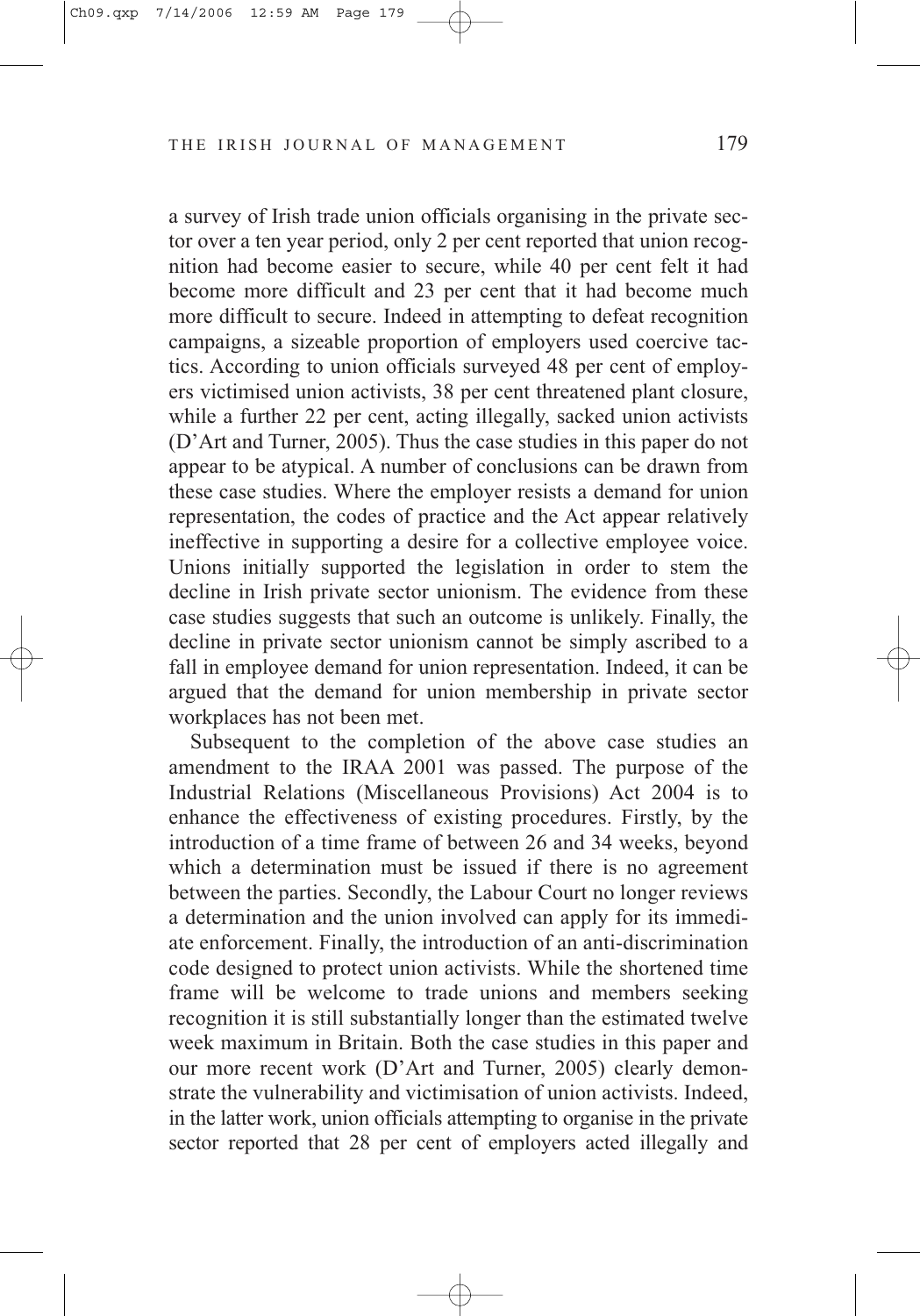sacked union activists. It remains to be seen whether employers will be constrained to any great extent by the anti discrimination code. However, it seems unlikely that the 2004 amendment will fundamentally alter employer hostility towards union activists and members outlined in the case studies. Only further research will determine whether, in practice, the 2004 amendment protects union activists and facilitates the legitimate demand by workers for union representation.

1 We would like to acknowledge the helpful comments of an anonymous referee.

#### **REFERENCES**

- Bain, G.S. and Price, R. (1983) 'Union Growth: Dimensions, Determinants and Destiny', in G.S. Bain (ed.), *Industrial Relations in Britain.* Oxford: Basil Blackwell.
- Blascke, S. (2000) 'Union Diversity and European Integration: Diverging Convergence', *European Journal of Industrial Relations,* Vol. 6, No. 2: 217-236.
- D'Art, D. (2002) ' Managing the Employment Relationship in a Market Economy' in D'Art, D. and Turner, T. (eds) *Irish Employment Relations in the New Economy.* Dublin: Blackhall Publishing.
- D'Art, D. and Turner, T. (2002) *Union Growth and Recognition: The Irish Case in a Comparative Context,* Working Paper Research Series: Paper No. 01/02.
- D'Art, D. and Turner, T. (2003). 'Union recognition in Ireland: one step forward or two steps back?', *Industrial Relations Journal,* Vol. 34, No. 3: 226-240.
- D'Art, D. and Turner, T. (2004) *The Experience of Union Officials with Recognition and Partnership at work in the Irish Private Sector,* Working Paper Research Series: Paper No. 02/04 February Department of Personnel and Employment Relations, University of Limerick.
- D'Art, D and Turner, T. (2005) 'Union recognition and partnership at work; a new legitimacy for Irish trade unions?' *Industrial Relations Journal* Vol. 36: No. 2 March 121-139.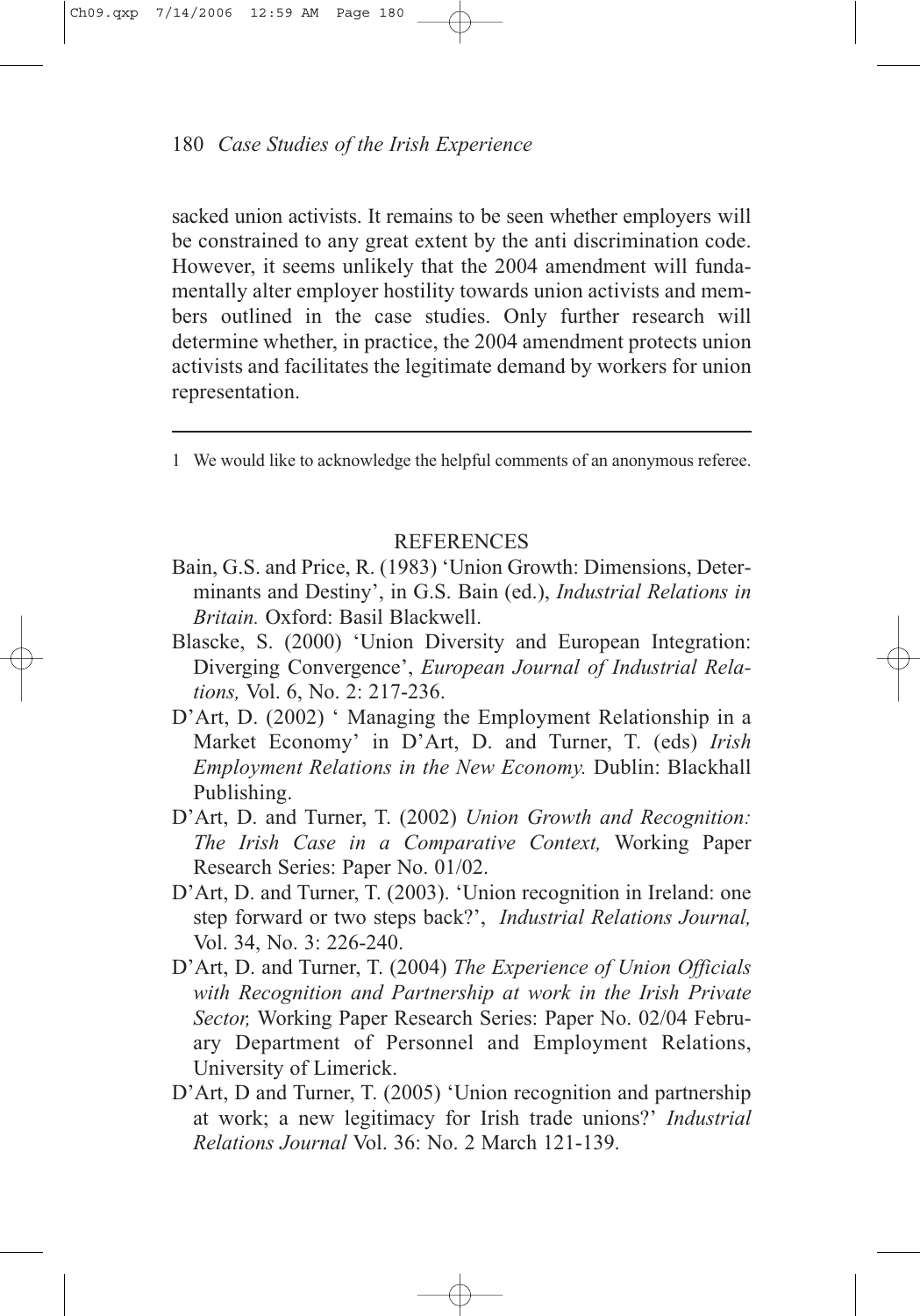- Deery, S. and De Cieri, H. (1991) 'Determinants of Trade Union Membership in Australia', *British Journal of Industrial Relations,* Vol. 29, No.1: 51-73.
- Disney, R. (1990) 'Explanations of the Decline in Trade Union Density in Britain: An Appraisal', *British Journal of Industrial Relations,* Vol. 29, No.2: 165-77.
- Ebbinghaus, B. and Visser, J. (1999), 'When Institutions Matter: Union Growth and Decline in Western Europe, 1950-1995', *European Sociological Review,* Vol. 15, No. 2: 135-158.
- Ebbinghaus, B. and Visser, J. (2000), *Trade Unions in Western Europe Since 1945.* London: MacMillan.
- Freeman, R. and Pelletier, J. (1990) 'The Impact of Industrial Relations Legislation on British Union Density', *British Journal of Industrial Relations,* Vol. 28: 141-64.
- Green, F. (1990) 'Trade Union Availability and Trade Union Membership in Britain' *The Manchester School,* Vol. LVIII, No. 4, December: 378-394.
- Gunnigle, P., O'Sullivan, M. and Kinsella, M. (2001) 'Organised Labour in the New Economy: Trade Unions and Public Policy in the Republic of Ireland' in D'Art, D. and Turner, T. (eds.) *Irish Employment Relations in the New Economy.* Dublin: Blackhall Publishing.
- Hart Research Associates (1999) 'Americans Views on Key National Issues', survey conducted on behalf of the AFL-CIO Washington DC. http://www.aflcio.org/labor99/am\_attitude.htm
- Heery, E., Simms, M., Delbridge, R., Salmon, J. and Simpson, D. (2000) 'The TUC's Organising Academy: An Assessment', *Industrial Relations Journal,* Vol. 31, No.5.
- Human Rights Watch (2000) *Unfair Advantage: Workers' Freedom of Association in the United States under International Human Rights Standards,* New York: Human Rights Watch.
- ICTU (1998) *What People Think of Unions,* Results of a National Survey, Dublin: Irish Congress of Trade Unions.
- ICTU (2001) *Securing the Right to Represent: Guidelines for Unions on the Codes of Practice on Voluntary Dispute Resolution and the Industrial Relations (Amendment) Act, 2001,* Dublin: Irish Congress of Trade Unions.
- Kochan, T.A., Katz, H.C. and Mc Kersie, R.B. (1986) *The Transformation of American Industrial Relations.* New York: Basic Books.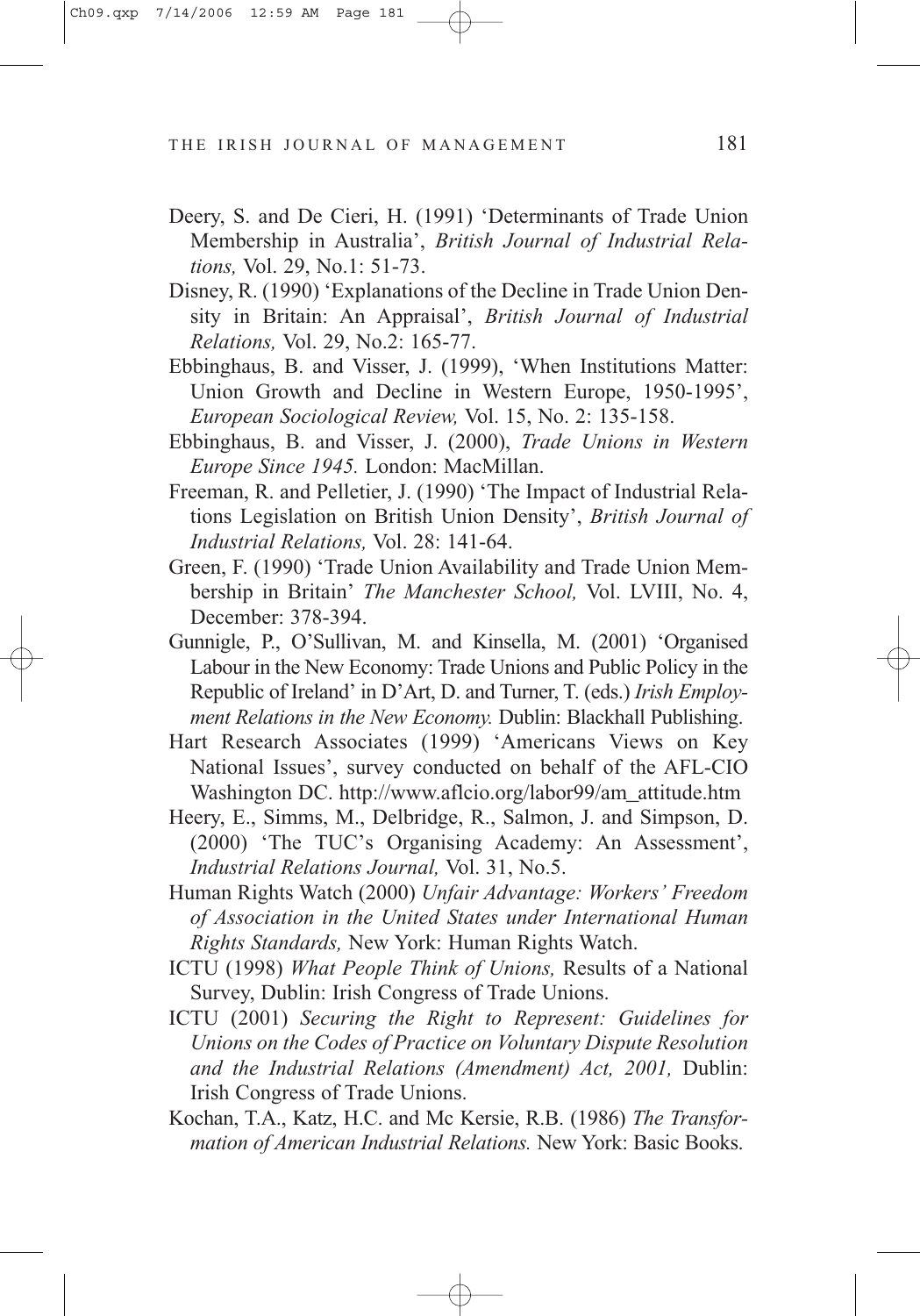- Lipset, S. and Katchanovski, I. (2001) 'The Future of Private Sector Unions in the US' *Journal of Labour Research,* Vol. 22, No. 2: 229-245.
- Markowitz, L. (2000) *Worker Activism After Successful Union Organising.* London: M.E. Sharpe.
- McGinley, M. (1997) 'Industrial Relations in the Public Sector' in Murphy, T. and Roche, W. (eds) *Irish Industrial Relations in Practice,* Dublin: Oak Tree Press.
- McMahon, J (2001) *Owner Manager, Employment Relations and the Growth Potential of Irish Small Firms: An Exploratory Study.* Unpublished Ph.D. Thesis, University of Limerick.
- Nissen, B. (2003). The Recent Past and New Future of Private Sector Unionism in the US: An Appraisal', *Journal of Labour Research,* 24, 2, 323-338.
- Roche,W. and Geary, J. (1995) *'The Attenuation of Host-Country Effects? Multinationals, Industrial Relations and Collective Bargaining in Ireland',* Working Paper IR-HRM No 94-5, Graduate School of Business, University College Dublin.
- Troy, L. (2001) 'Twilight for Organised Labor' *Journal of Labour Research,* Vol. 22, No. 2: 245-250.

#### APPENDIX

Disputes over union recognition are referred in the first instance to the Advisory section of the Labour Relations Commission (LRC). Though the primary issue in contention is generally union recognition, this cannot be considered by the LRC as the dispute is processed through the Code of Practice on Voluntary Dispute Resolution (SI 145 of 2000). This Code of Practice is solely designed to settle disputes or claims regarding pay and conditions. The issue of union recognition is outside its scope and cannot be addressed directly. Indeed, the Irish Congress of Trade Unions (ICTU) advises unions seeking recognition to add specific claims relating to pay, conditions of employment or procedures in relation to grievance and disciplinary matters (ICTU, 2001: 3).

When the issues in dispute are not resolved or the employer refuses to cooperate the union may refer the dispute for investigation by the Labour Court under section 2 of the IRAA. However any recommendation by the Court cannot provide for arrangements for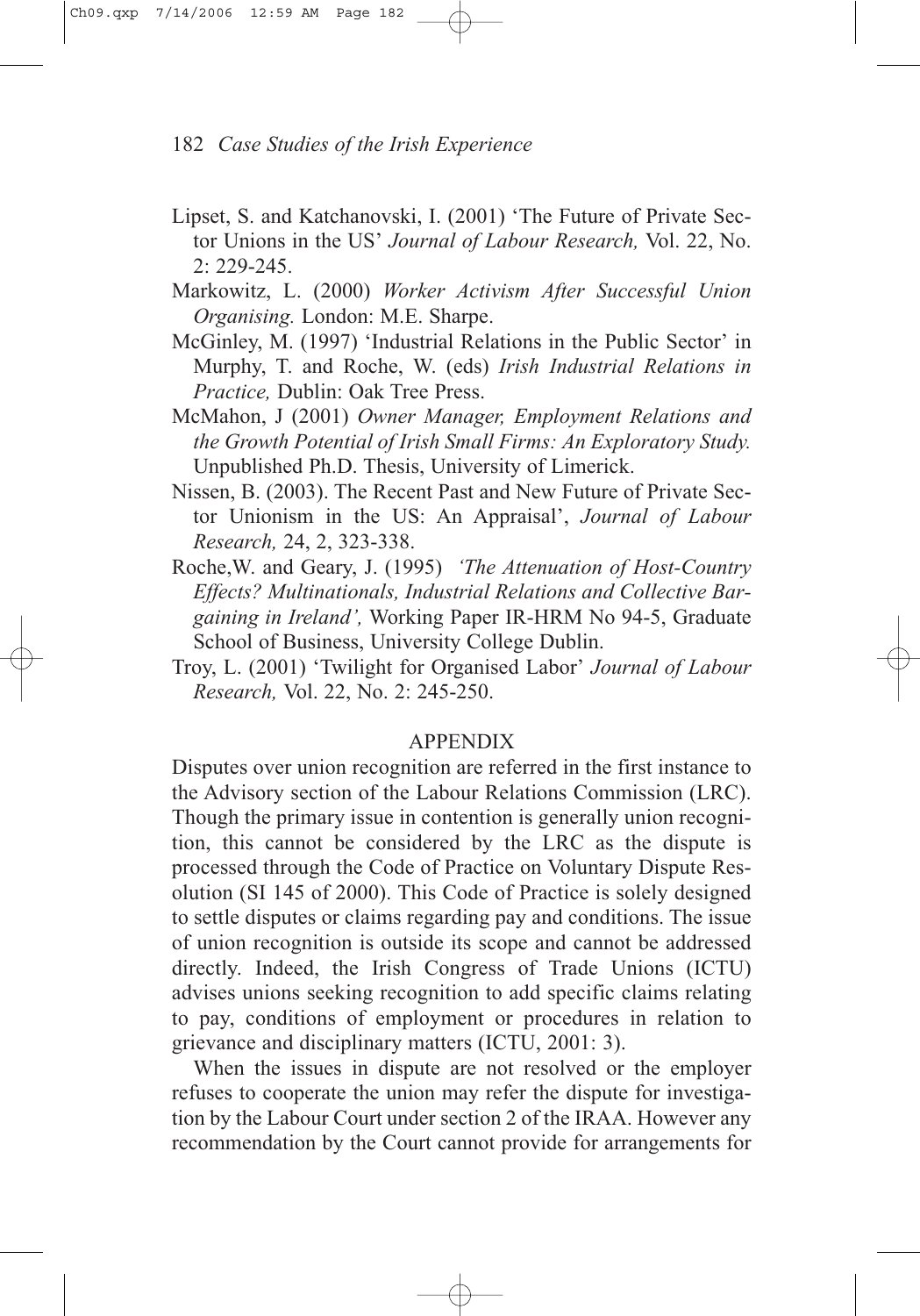collective bargaining (section  $5(2)$ ). Indeed, the Act explicitly excludes any recommendation on collective bargaining. Since the passage of the IRAA, unions seeking recognition under section 20(1) of the Industrial Relations Act, 1969 are now being referred to the Advisory section of the LRC to be processed through the Code of Practice. Yet under the 1969 Act unions could receive an unequivocal recommendation for union recognition. Now under the Code of Practice and the IRRA, this is no longer possible. Thus it can be argued that the IRAA may serve to hinder rather than assist unions in pursuit of recognition.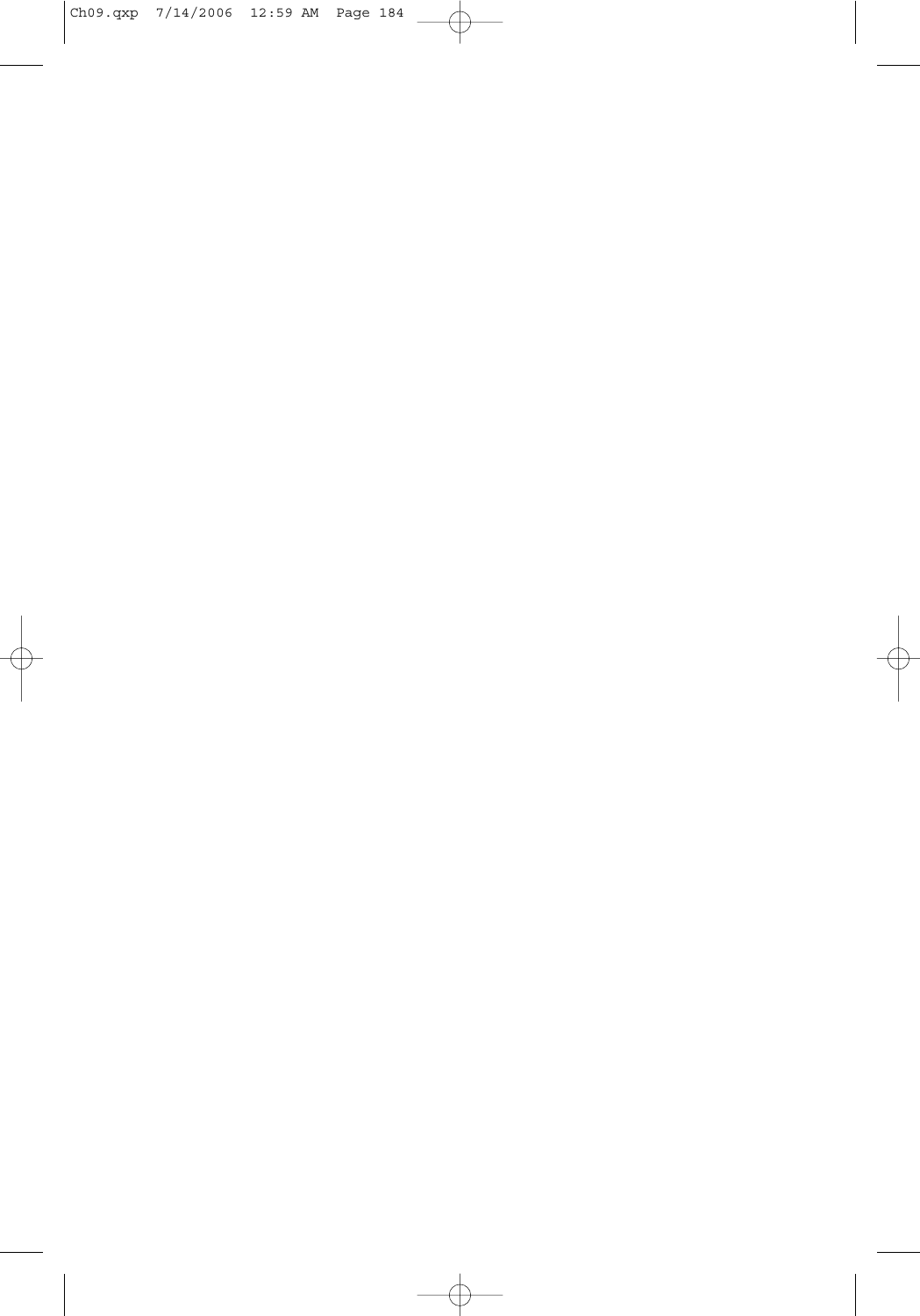# **An Exploratory Study of the Process by which Recent Graduate Entrepreneurs (RGEs) Become Self-Employed**

. . . . . . . . . . . . . . . . . . .

R ICHAEL C ONNOLLY \* B ILL O'G ORMAN \*  $JOE$  BOGUE \* \*

#### **ABSTRACT**

Entrepreneurship is recognised as a lot more than a business or economic activity. It has become a social ethos, forming what is known as the 'entrepreneurial society'. However, there is a need to develop effective entrepreneurial programmes that provide entrepreneurs with a supportive environment through the educational system, which may facilitate a Recent Graduate Entrepreneur (RGE) in starting a business soon after graduation. The RGE is defined as an entrepreneur who becomes self-employed within a short time of leaving university, and without having an intervening period of professional employment. The RGE has unique contextual and behavioural characteristics that have not been comprehensively examined in previous research. A phenomenological methodology was chosen for this research whereby the essence of the phenomenon of RGE start-up was sought through five in-depth interviews with recent graduates. Phenomenological research aims to understand human

*\* Department of Management and Marketing, University College Cork \*\* Department of Food Business and Development, University College Cork*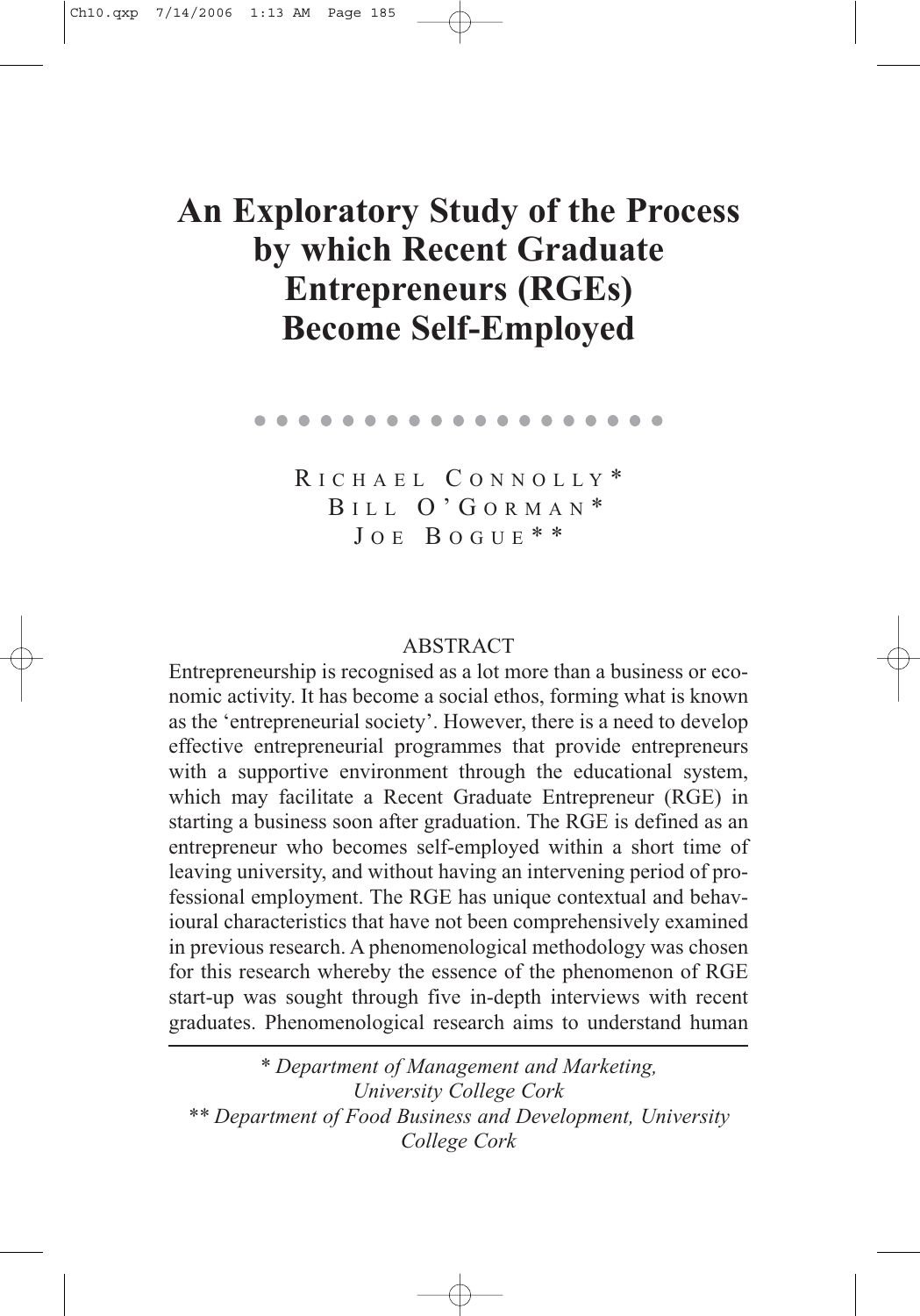experience rather than to statistically generalise and in this research is based on a small sample size. Semi-structured in-depth interviews were conducted with five co-researchers: two females and three males. Interviews were also conducted with Faculty Deans and the CEOs of enterprise agencies to understand the context of the RGE. This research found that if an RGE was highly motivated, and focused, then the RGE had the ability to become successfully selfemployed. In concert with the RGE's entrepreneurial ability, a supportive environment was key to success, as the RGE was vulnerable to external factors. This research also found that, for the RGEs, experience was not a prerequisite for success, which is contrary to current literature on the topic. This research has implications for public policy, for the educational system and for graduates who aspire to self-employment.

# INTRODUCTION

Entrepreneurship is now recognised as a lot more than a business or economic activity. It is an impulse that permeates all of society. It has become a social ethos, forming what is known as the 'entrepreneurial society' (Florida, 2001). Flores and Gray (2000) defined the 'entrepreneurial society' as a new economy characterised by perpetual change, which transforms people's working lives to embody entrepreneurial characteristics, such as innovativeness, risk-taking, and independence.

Ireland's dependency on foreign direct investment (FDI) has left the country vulnerable to a global economic slowdown, with a resultant increase in unemployment levels (Goodbody Economic Consultants, 2002). Thus, fostering an 'entrepreneurial society' is important as it keeps society, the economy, industry, the public service, and business flexible and self-renewing (Scase, 2000). However, a significant gap exists in Ireland between those individuals aspiring to self-employment and those who actually become selfemployed. Closing this gap requires a strengthening of the 'entrepreneurial society' at a deep cultural level (Fitzsimmons et al., 2001; European Observatory, 2001; Goodbody Economic Consultants, 2002).

Fitzsimmons et al. (2001) noted that the most entrepreneurially active age group in Ireland was the 18 to 34 year age category.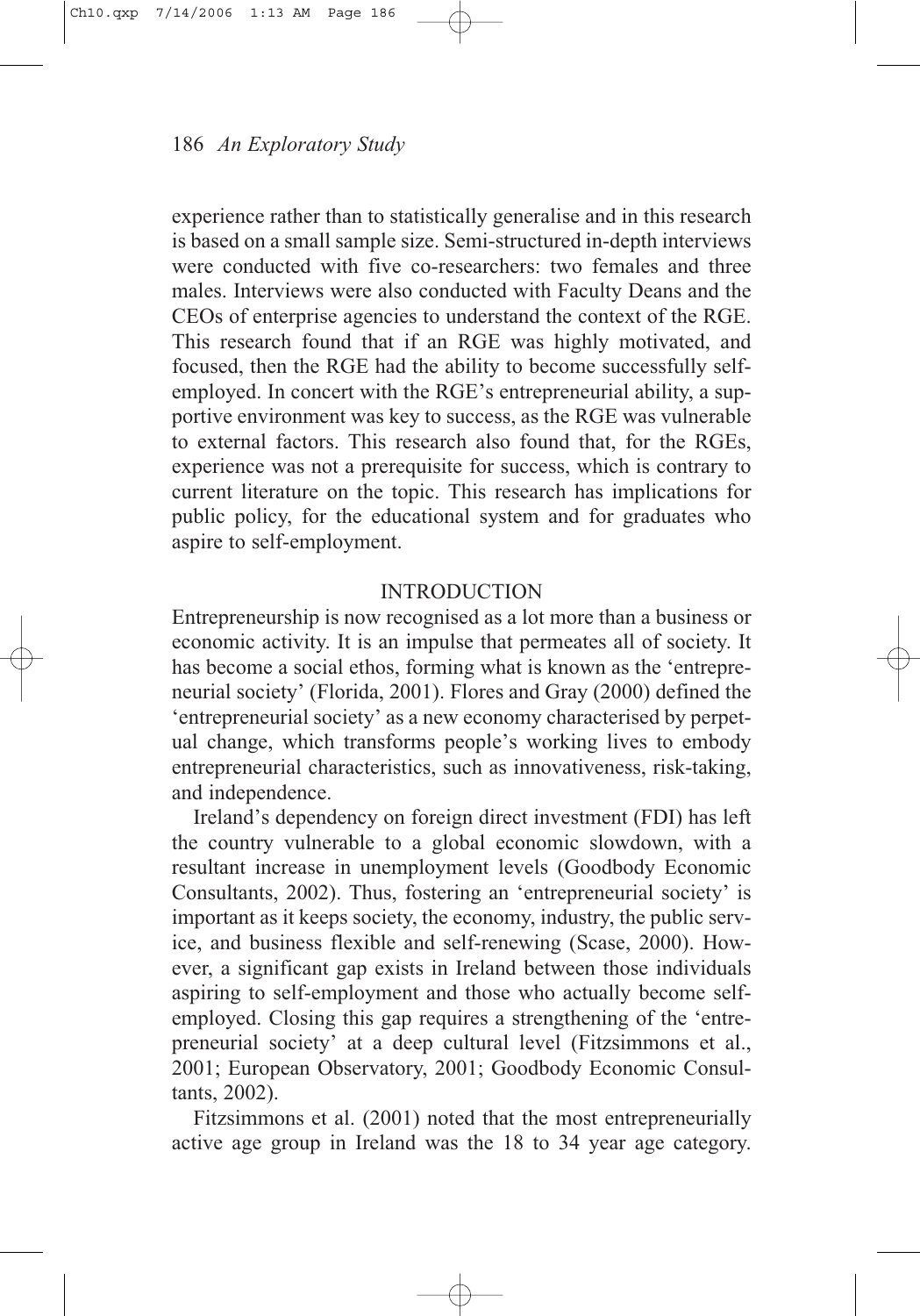However, Garavan et al. (1997) pointed out that there was still a great need to develop effective entrepreneurial programmes that provide potential entrepreneurs with the supportive environment they require in the education system. Parsons and Walsh's (1999) UK research found that only 1 per cent of graduates moved into self-employment soon after graduation.

#### LITERATURE REVIEW

# **Defining the entrepreneur**

The term entrepreneur encompasses a broad category of individuals (Cunningham and Lischeron, 1991). Historically, entrepreneurship was the function served by the businessperson in the economy (Bull and Willard, 1995). In addition to Knightian uncertainty and Schumpeterian innovation, some researchers have found entrepreneurship as a function of the interaction between the need for achievement, risk-taking propensity, preference for innovation, and the need to maintain personal control (Carland and Carland, 1997; De Noble et al., 1999). Equally entrepreneurship is also a function of individuals who see abnormality (Penrose, 1959) and seek out opportunities (Kirzner, 1979). Additionally, Chell et al. (1991) through their book *The Entrepreneurial Personality: Concepts, Cases and Categories* sought to categorise the different types of entrepreneur.

Previous empirical research has examined the graduate entrepreneur who became self-employed soon after graduation, however the researchers did not control for experience. Various characteristics were identified that set the graduate entrepreneur apart from the entrepreneur in general. These included: developing entrepreneurial aspirations within a higher education institute (Brown, 1990; Fleming, 1993; Fleming, 1996); and the graduates' expectations of what starting a business entails and their resultant motivation to start the business (Brenner et al., 1991; Tackey and Perryman, 1999; McLarty, 2000). The graduate entrepreneur is also more dependent on family background for financial and emotional support (Scott and Twomey, 1988; Parsons and Walsh, 1999), as a way of networking, and for the provision of business advice (Tackey and Perryman, 1999; McLarty, 2000).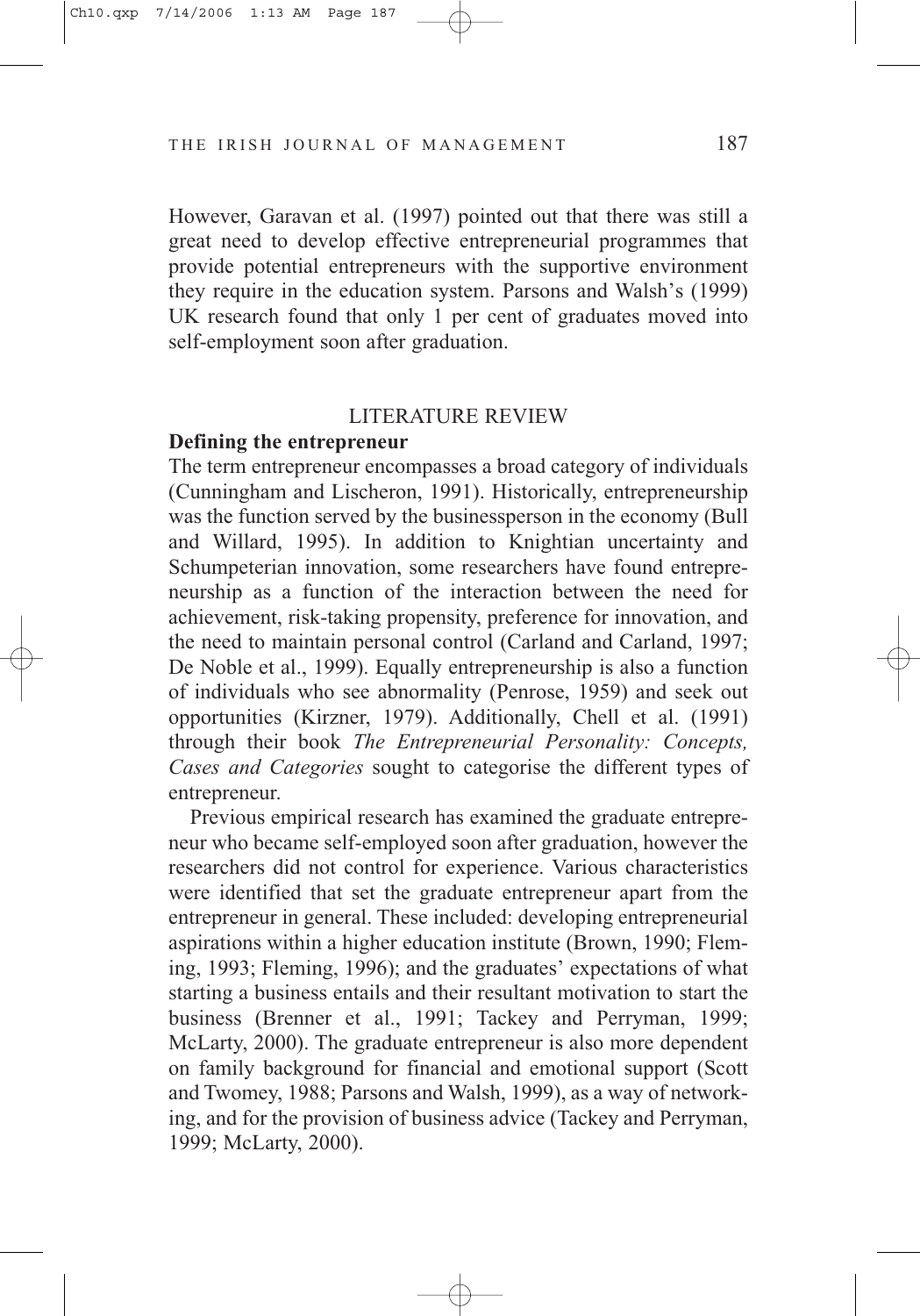Research also identified that graduates were disproportionately disadvantaged in starting a business, especially when seeking external advice, support and financial backing due to their limited practical experience (Garavan et al., 1997; Parsons and Walsh, 1999; McLarty, 2000). A graduate needs to be highly motivated in order to overcome the unique barriers they face in becoming selfemployed soon after graduation (Garavan et al., 1997; Tackey and Perryman, 1999; McLarty, 2000) and Parsons and Walsh (1999) note that perhaps this is a reason why so few graduates choose selfemployment as a career option.

In addition, graduates acquire a specific set of skills during their time at university (Tackey and Perryman, 1999). Timmons et al. (1985) proposed that entrepreneurial skills and behaviours could generally be nurtured, developed and acquired. Different researchers such as Timmons et al. (1985), Brown (1990) and Fleming (1993) have argued that business experience, management skills and wisdom could be acquired through a nurturing environment.

An entrepreneur's practical experience is highlighted by knowledgeable practitioners, such as venture capitalists (Reuber and Fischer, 1999) and people engaged in business (Jo and Lee, 1996), as being important to the success of a new venture. However, Reuber and Fischer (1994 and 1999) and Jo and Lee (1996) found that there was no direct relationship between a founder's experience and the success of the venture. Experience can be categorised into education and work experience (Jo and Lee, 1996). Graduates possess education experience and learn certain skills through this process (Garavan et al., 1997; Parsons and Walsh, 1999; Tackey and Perryman, 1999; Woodhull, 1999; McLarty, 2000). Work experience can be subdivided into management and industrial experience, also termed practical experience. However, lack of practical experience has not been comprehensively examined in the literature (Reuber and Fischer, 1999).

A comprehensive categorisation of the entrepreneur must encompass the context from which they have come to set up a business (Chell et al., 1991). For the RGE, education is a major factor of their environment. Many researchers have confirmed from their empirical studies that education plays a major role in the development of the RGE through awareness, support and as a path into self-employ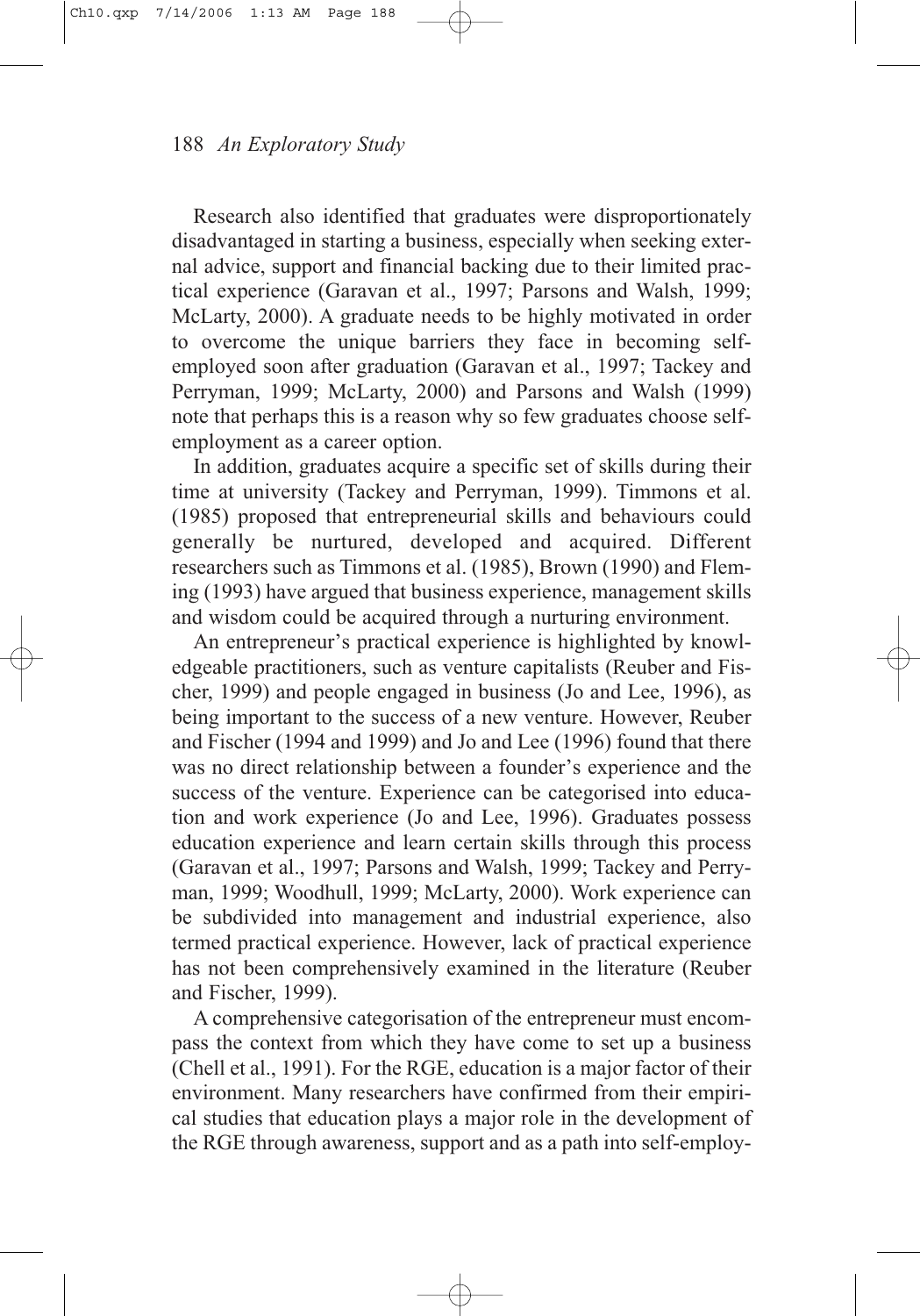ment (Fleming, 1996; Tackey and Perryman, 1999). Furthermore, Brown (1990) observed that 90 per cent of graduates surveyed in the UK would not have started their business soon after graduation if it were not for the British Enterprise Programme. According to certain authors (Drucker, 1985; Flores and Gray, 2000) to foster an 'entrepreneurial society' the most fundamental of changes have to be made within the education system.

### **The start-up process**

According to Reynolds (1997) the process of start-up is a complex interaction among personal, life course, and contextual factors that do not fit into a linear model. However, through empirical studies, patterns of motivation for graduates to enter self-employment have emerged (Brown, 1990; Fleming, 1996; Parsons and Walsh, 1999; McLarty, 2000). Scott and Twomey (1988) depicted the intricate relationship of external factors, predisposing factors and triggering factors on the self-employment decision through a model (see Figure 1 Phase 1 of the conceptual framework).

Research has focused on understanding this start-up process: key factors in start-up events (Gibb and Ritchie, 1982); the sequence of start-up events (Vesper, 1980); the impact of start-up events on success of the new venture (Timmons, 1985); and external factors that influence new venture formation (Harrison and Hart, 1983). The concept of the incubation organisation developed by Cooper (1981) has interesting implications for the context within which the entrepreneur decides to start a business and the impact this context has on the start-up process.

Bull and Willard (1995) believed that motivation and personality traits of the entrepreneur, and the entrepreneurial skill and training acquired, must be taken into consideration if a comprehensive model of entrepreneurship was to be formed. They also propounded that the structure of the external environment must be an important aspect of any complete model of entrepreneurship. Previous research examined different aspects of the start-up process in isolation. However, there is also a need to understand this complex process in a holistic manner through an in-depth micro-level investigation of the new business and its founders (Shabir and Gregorio, 1996).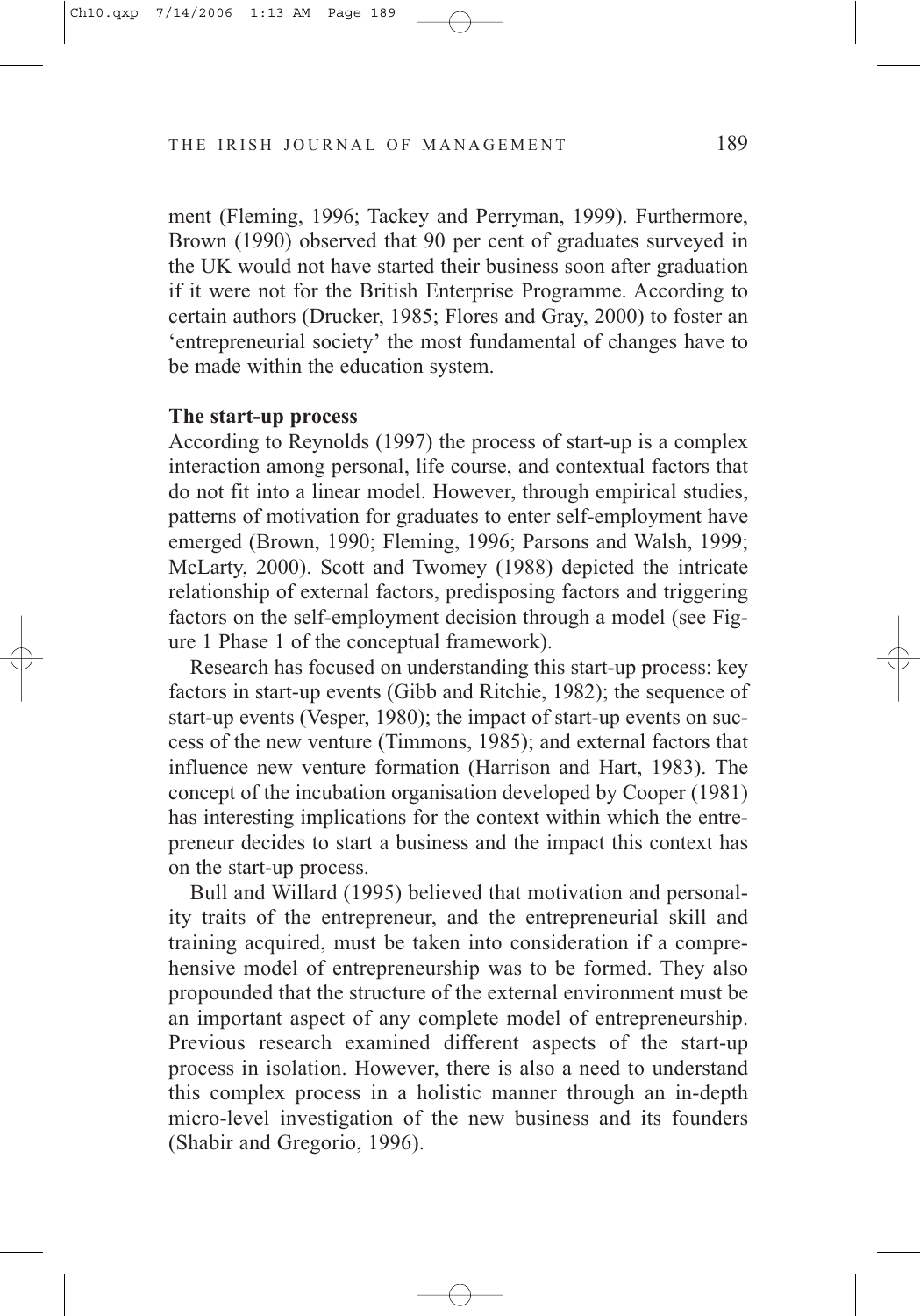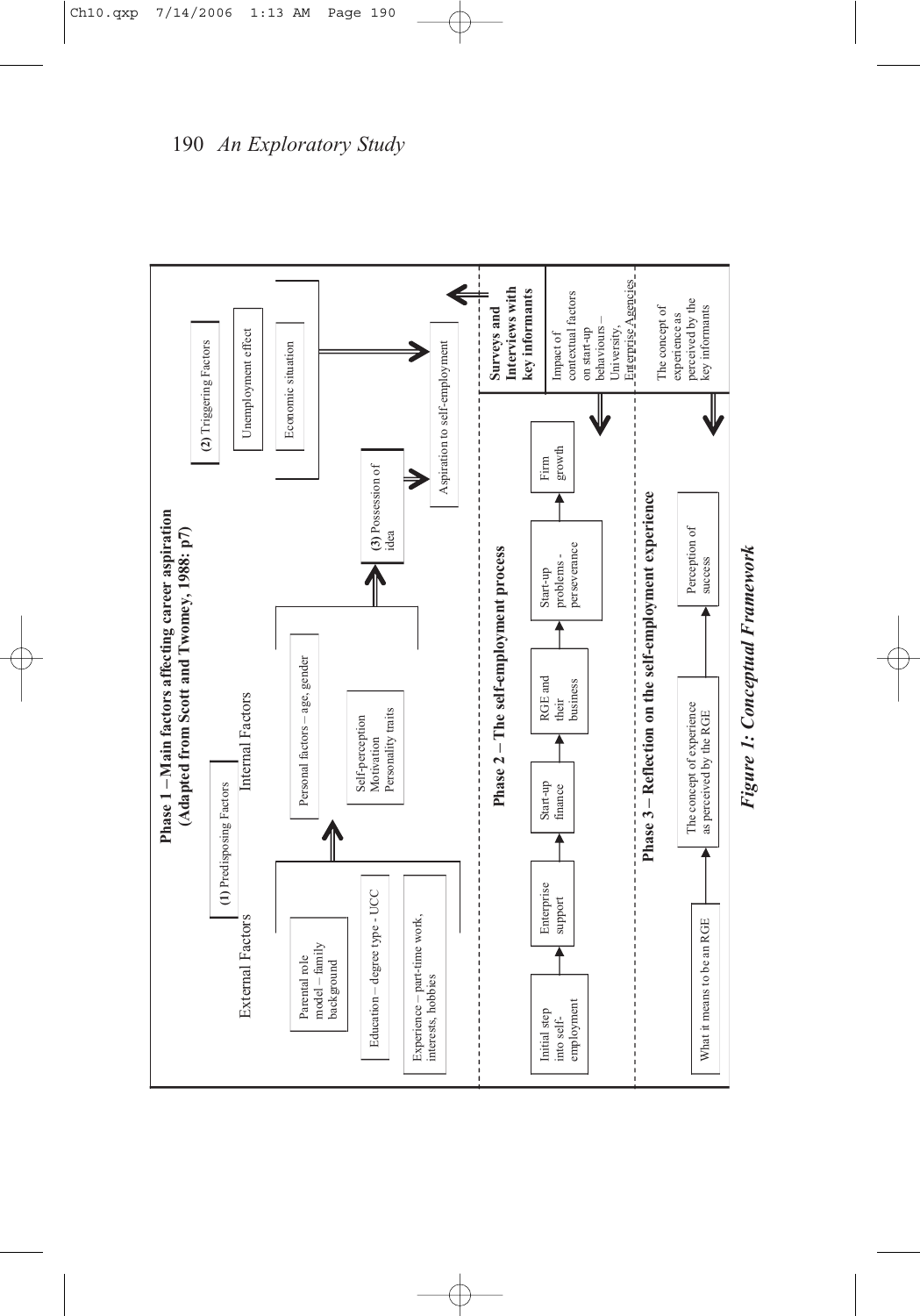## OBJECTIVES AND RESEARCH QUESTIONS

The RGE has unique contextual and behavioural characteristics but has not been comprehensively examined in previous research. Based on the literature review it is evident that there is a significant gap in the literature as regards the RGE without post-graduation experience. The main question guiding this research was: how does the RGE become self-employed? This research also asked whether the reason for the low percentage of RGEs entering self-employment soon after graduation was directly related to the obstacle of having to overcome the lack of experience? These questions addressed the need to examine the start-up models and concepts identified in previous entrepreneurship research from the perspective of the RGE (Figure 1, Conceptual Framework).

## METHODOLOGY

A phenomenological methodology was chosen for this research whereby the essence of the phenomenon of starting a business for the Recent Graduate Entrepreneur (RGE) was examined (Seidman, 1991). The major data for this study was based on semi-structured in-depth interviews with five RGEs: two females and three males. Interviews were also conducted with five Faculty Deans and eight CEOs of enterprise support agencies in order to understand the context of the RGE. The code 'FRGE' was used to denote the female RGEs and 'MRGE' for the male RGEs. Phenomenological research aims to understand human experience rather than to statistically generalise, and it is therefore based on a small sample size. The coresearchers were purposively sampled by fulfilling all of the criteria necessary to be a recent graduate entrepreneur.

## **Criteria of RGE for this research**

The co-researcher must have received his or her primary degree from University College Cork (UCC) within the period of 1990- 2002. The criteria were developed based on five UK Department for Education and Employment reports in 1999 (Parsons and Walsh, 1999). From these reports the graduate entrepreneur was defined in the narrower sense, i.e. people who started a business, even if they were technically employees of that business. In addition, it included those graduates who considered themselves to be self-employed i.e.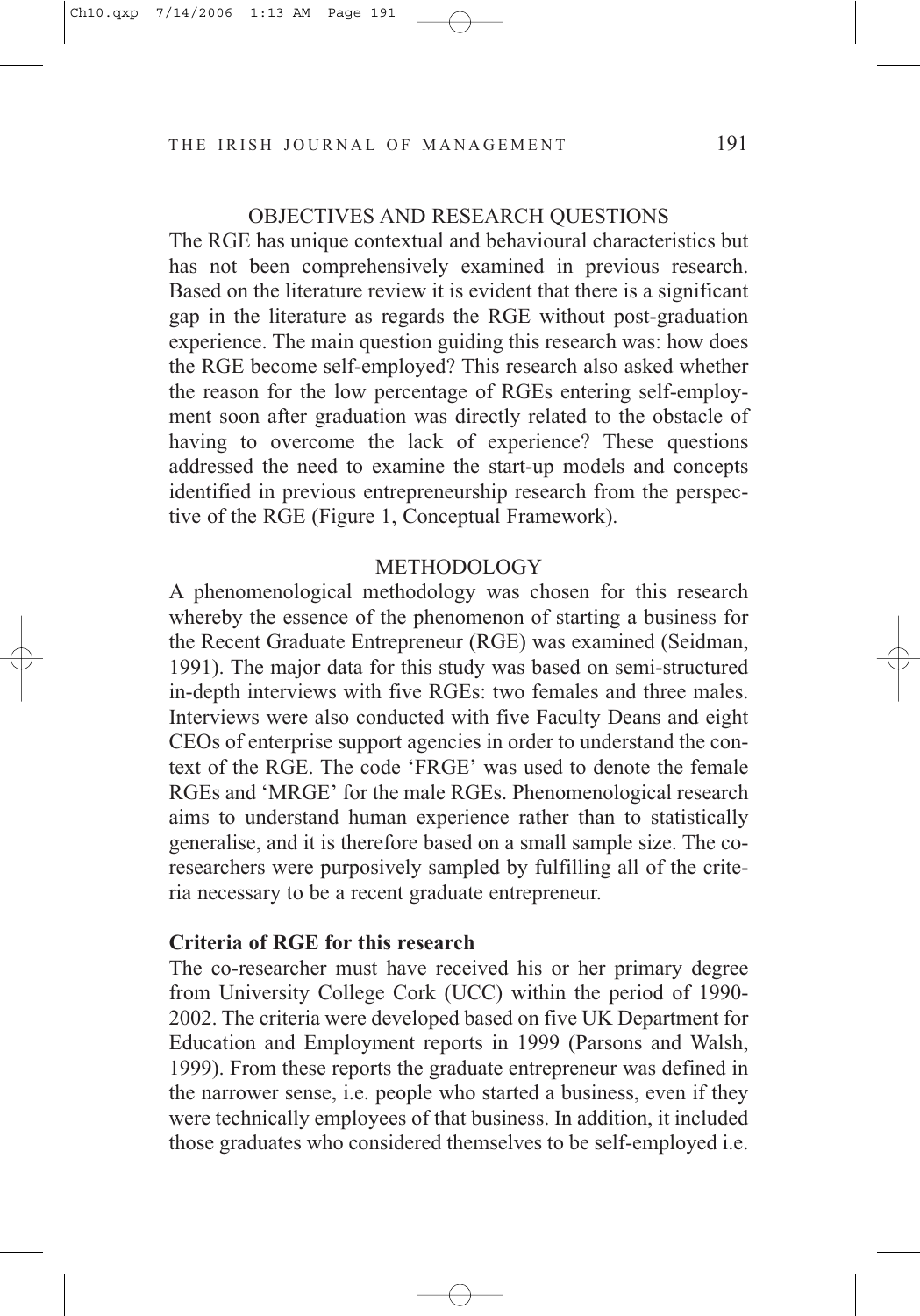those with more than one customer or client, such as freelances. It also excluded graduates who were self-employed because it suited their employers' tax arrangements and 'intrapreneurs'.

Work experience is defined as a full-time professional job, where the graduate has worked at a regular activity performed in exchange for payment in a career or occupation and this is their primary source of income. Full-time work is defined by the Organisation for Economic Co-operation and Development (OECD) as 30 or more hours per week (OECD, 1997). A graduate without post-graduation work experience means that they have not worked at a full time professional job from the time they received their primary degree to when they became self-employed. The definition of post-graduation work experience is narrow because many graduates obtain part-time work experience. However, this is not considered under the heading of managerial experience and industrial experience as discussed in the literature review.

## DATA COLLECTION

A list of potential co-researchers was compiled via a survey in the UCC alumni magazine, *The Graduate Review,* with a circulation of 40,000 graduates. In parallel a survey was sent by e-mail to all 600 academics within UCC, requesting information on recent graduate entrepreneurs. A screening questionnaire was administered to the 39 identified graduate entrepreneurs over the telephone in order to ensure fit with the RGE criteria for this research. Criterion sampling was utilised to select the sample for this research (Miles and Huberman, 1994). Five people fulfilled the criteria and all were willing to participate in the research. In addition, exploratory telephone interviews were conducted with eight enterprise support agencies in the Cork region and five Faculty Deans at UCC.

The semi-structured in-depth interviews with the RGEs were conducted in person and consisted of three phases each lasting around twenty minutes. This three-phase interview format was recommended by Kvale (1996). The three phases were as follows: the co-researcher's background experiences and what led them to the self-employment decision; their start-up behaviours; and a reflection on what the start-up experience meant to them now. Miles and Huberman (1994) note that one method to check the validity of the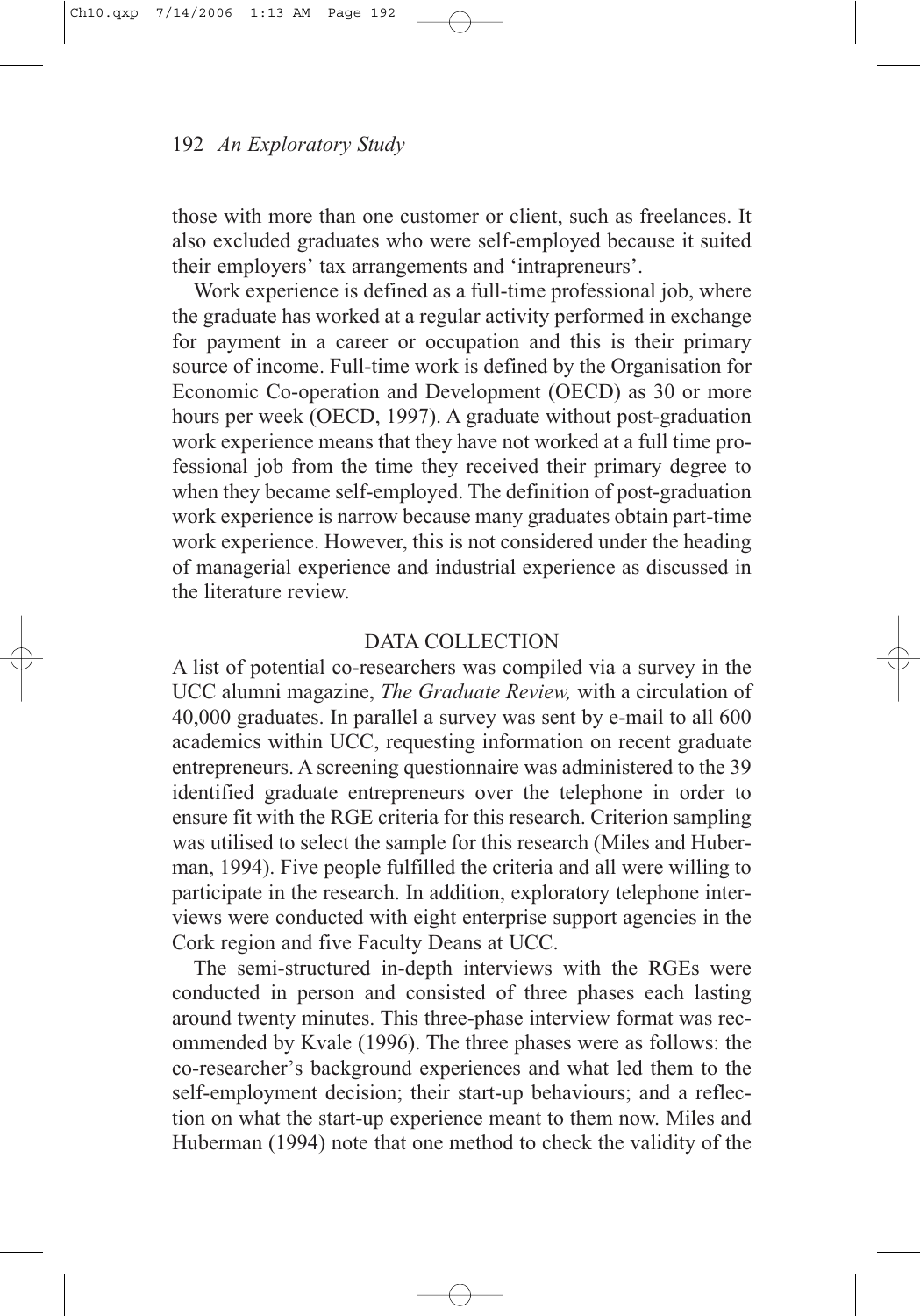research is getting feedback from respondents. Once the individual cases were written up by the author they were sent to the respondents to check for accuracy.

#### DATA ANALYSIS

In-depth phenomenological interviewing applied to a sample of participants who all experience similar structural and social conditions gives enormous power to the stories of relatively few participants (Seidman, 1991). With these criteria for research quality in mind, a model of data analysis for this research was adopted from a number of writers (Seidman, 1991; Moustakas, 1994; Kvale, 1996).

The transcript from each interview was read in full, in order to get a sense of the perspectives of the co-researcher. Categories specific to the research questions were formulated and specific statements that referred to these categories were selected. The theme that dominated each significant statement was expressed as simply as possible and was called a 'natural meaning unit' (Moustakas, 1994). Each 'natural meaning unit' was examined and coded. Issues and themes discussed in the interviews were reviewed and a code-system developed. This facilitated the process of identifying relevant information from the interviews (Holm and Kildevang, 1996). Further analysis was conducted on the 'natural meaning units' and examined the underlying dynamics of the experience, the themes, and the qualities that accounted for 'how' self-employment was experienced by the co-researchers.

#### RESULTS

## **Profile of Co-Researchers (Table 10.1)**

Four of the businesses developed were in the services sector and one was in the manufacturing sector; primary degrees were awarded across five different faculties and four of the co-researchers had post-graduate degrees (Table 10.1). The length of time in business varied from one to nine years. All co-researchers came from middle class backgrounds and did part-time work during their time in college. Three of them started their business in a discipline similar to that of their part-time work. Two of the co-researchers' parents were self-employed.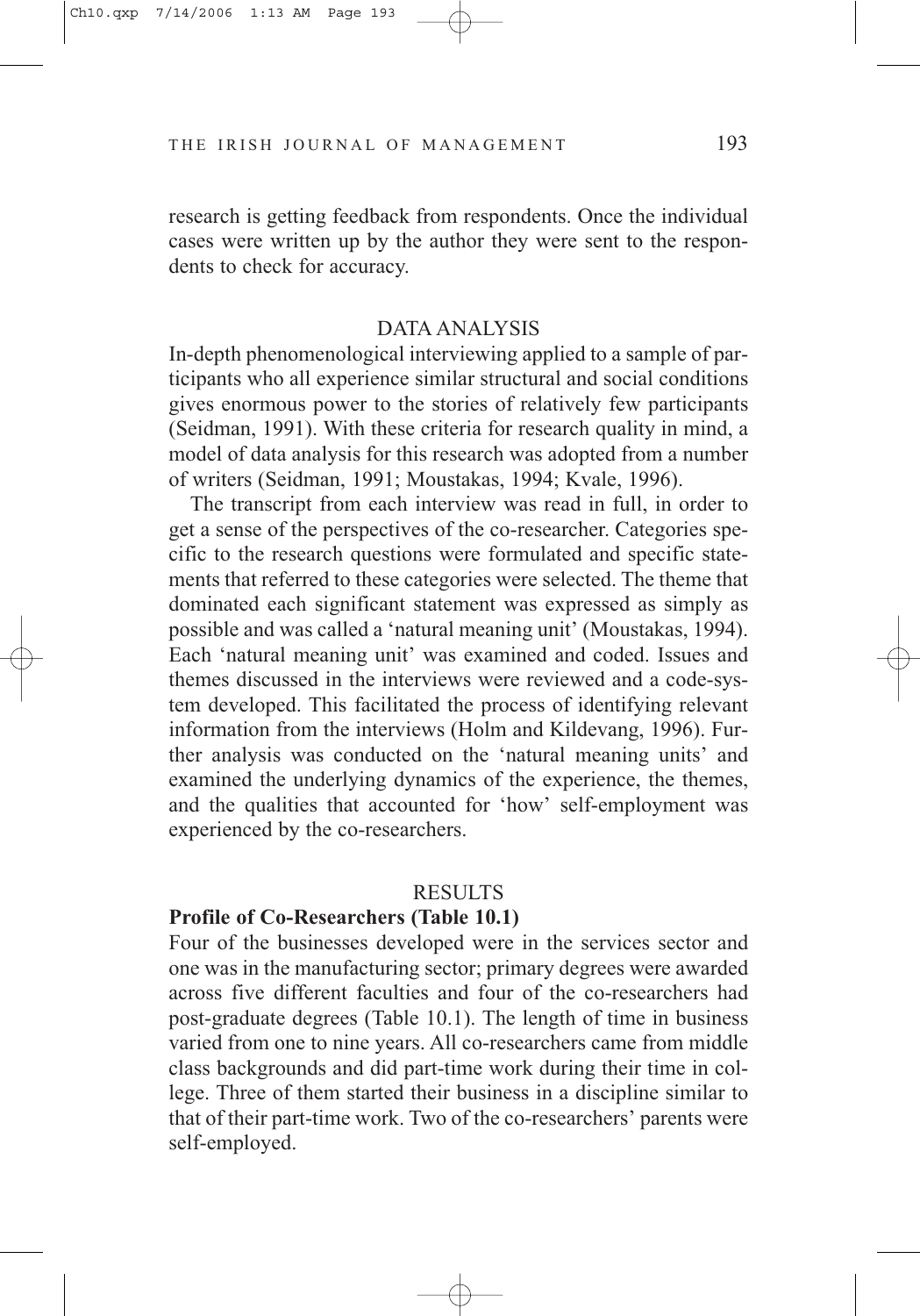| Case<br>Code                                                              | <b>FRGE1</b>                    | FRGE <sub>2</sub>                        | <b>MRGE1</b>                | MRGE <sub>2</sub>                     | MRGE3                                           |
|---------------------------------------------------------------------------|---------------------------------|------------------------------------------|-----------------------------|---------------------------------------|-------------------------------------------------|
| <b>Gender</b>                                                             | Female                          | Female                                   | Male                        | Male                                  | Male                                            |
| Age                                                                       | 28-33                           | 28-33                                    | 28-33                       | 28-33                                 | $22 - 27$                                       |
| <b>Business</b>                                                           | French<br>school                | Manufac-<br>turer of<br>fishing<br>flies | Food<br>consul-<br>tancy    | Multi-<br>media                       | Web<br>design &<br>software<br>develop-<br>ment |
| No. years<br><b>business</b><br>open                                      | 7 years                         | 9 years                                  | 5 years                     | 2 years                               | 1 year                                          |
| <b>Degree</b>                                                             | Law &<br>French                 | Com-<br>merce                            | Food<br><b>Business</b>     | Arts                                  | Computer<br>Science                             |
| No. years<br>from pri-<br>mary<br>degree to<br><b>business</b><br>opening | 3 years                         | 3 years                                  | 1 year                      | 4 years                               | $3rd$ year<br>college                           |
| Post-<br>graduate<br>degree                                               | MBS in<br>Entrepre-<br>neurship | MSc in<br>Competi-<br>tion &<br>strategy | MBS in<br>Agri-<br>business | Diploma<br>in Film<br>produc-<br>tion | None                                            |
| Part-<br>time<br>work                                                     | French<br>grinds                | Family<br>business                       | Family<br>business          | Theatre                               | Computer<br>techni-<br>cian                     |

**Table 10.1: Profile of the Co-Researchers**

# **Personal characteristics of the RGE – Phase 1 (Table 10.2)**

The results gathered from the respondents are displayed in the tables below. A 'tick' represents each co-researcher that experi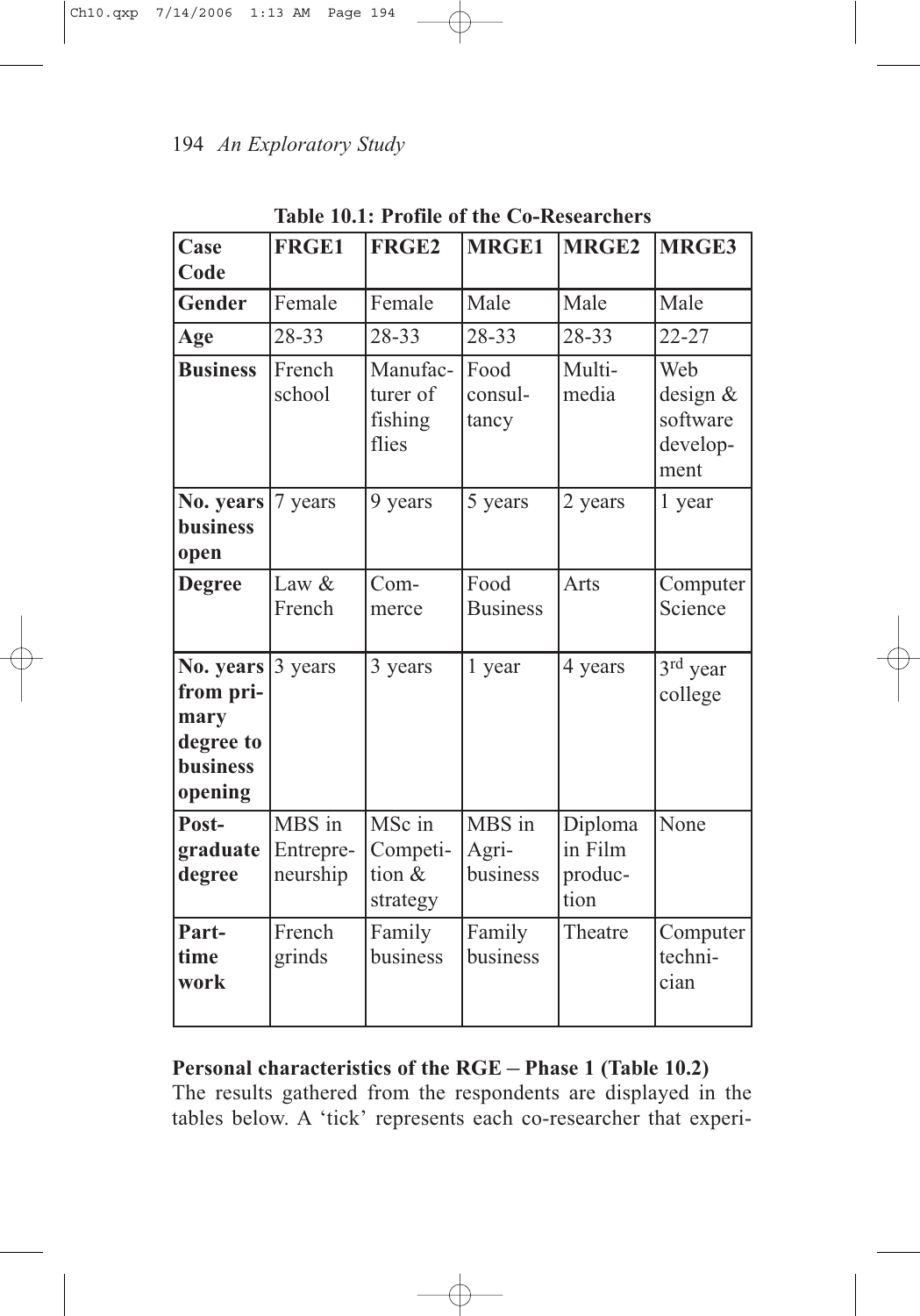enced certain 'natural meaning units'. For example, Table 10.2 shows freedom as a motivation for self-employment and this was experienced by a total of four of the co-researchers. All coresearchers expressed 'following their interests' as a motivation for becoming self-employed. For example, FRGE2 was motivated by developing ideas while MRGE2 was interested in the media industry. All co-researchers were very focused, as expressed by MRGE3: 'I really was never interested in anything else. Basically computers were for me.' This approach to their future had repercussions on their career aspirations.

FRGE1, MRGE1, MRGE2 and MRGE3 possessed a negative opinion of a conventional career, mainly due to the low salaries being offered. Financial considerations acted as a motivation for three of these co-researchers to become self-employed. For FRGE1, FRGE2, MRGE2 and MRGE3 freedom, although expressed in different ways, powered their motivation to become self-employed. Freedom took a range of forms such as: the freedom to develop interests; the freedom of time; and the freedom from constraints of conventional employment. FRGE1 explained that with self-employment: 'you have got freedom to just do what you want and I just love that'.

Four of the co-researchers displayed strong aspirations toward selfemployment for a long time before becoming self-employed. MRGE2 noted that 'I always wanted to work for myself,' and FRGE1 stated that 'I wanted to run a business since I was about ten.'

The entrepreneurs knew what they wanted to do and they were also very aware of what they were good at, and displayed a strong self-perception. FRGE2 stated: 'I am a very creative person,' while MRGE3 stated: 'I knew I could sell my ideas and make them work.' All co-researchers perceived little risk associated with becoming self-employed. FRGE2 explained: 'If you go straight from university into self-employment and you weren't interested in making money in the first year then you have little to lose.'

For the female entrepreneurs they found their youth to be an advantage in becoming self-employed. For example, FRGE2's age benefited her in selling her product: 'People spotted we were young and fresh and kind of pathetic in some way, so they felt they could trust us and our product'. However, some of the co-researchers'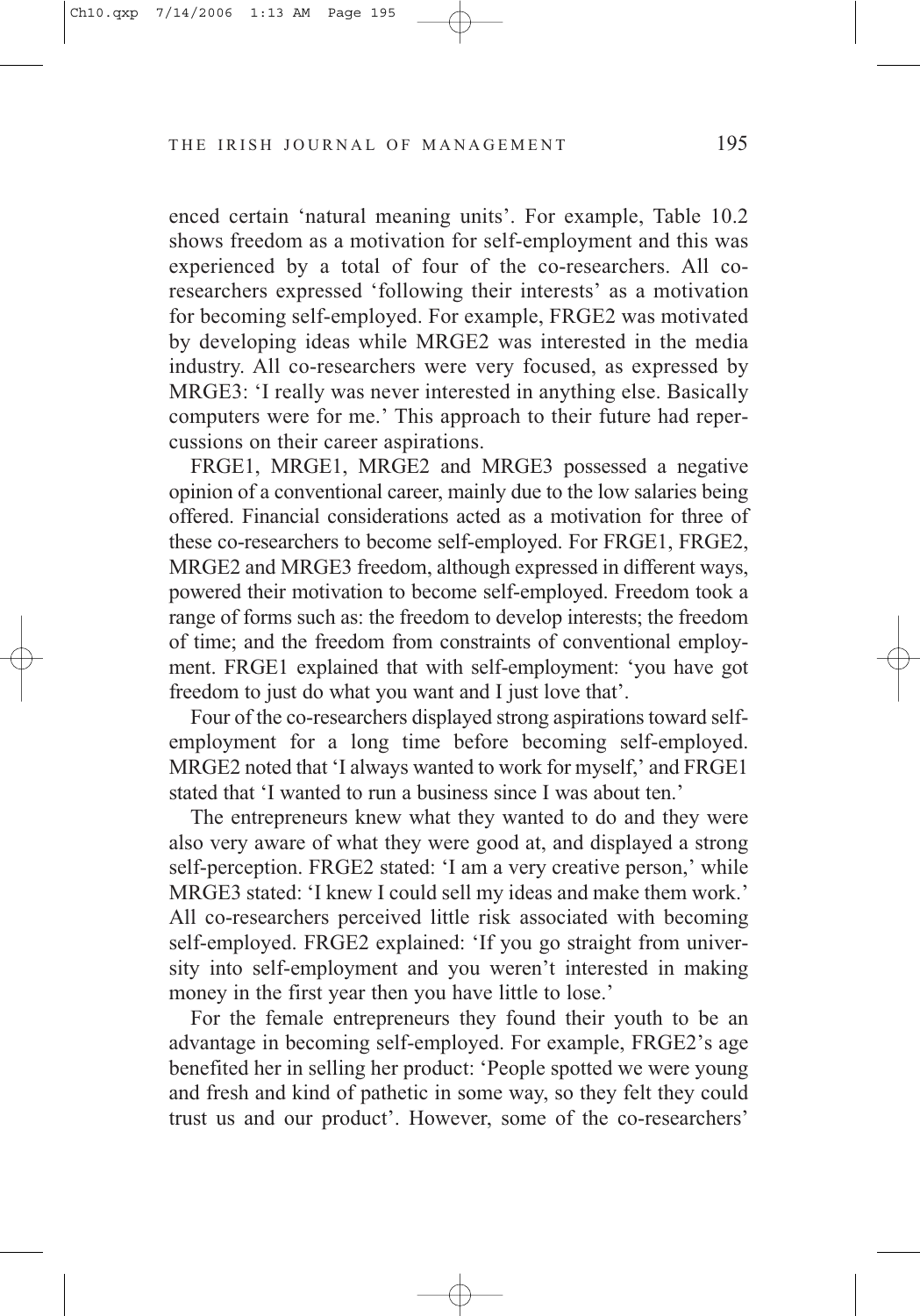ages hindered their ability to attain support. MRGE2 felt he did not need support as he operated in an industry with an environment that supported young and enthusiastic individuals. MRGE3 acknowledged his need for support but was unable to acquire it. He felt his business struggled due to a lack of support:

| 'Natural Meaning Units'                            | <b>FRG</b><br>E <sub>1</sub> | <b>FRG</b><br>E2 | <b>MRG</b><br>E1 | <b>MRG</b><br>E2 | <b>MRG</b><br>E <sub>3</sub> |
|----------------------------------------------------|------------------------------|------------------|------------------|------------------|------------------------------|
| <b>Motivation:</b>                                 |                              |                  |                  |                  |                              |
| Follow interests                                   | ✔                            | $\checkmark$     | $\checkmark$     | $\checkmark$     | ✓                            |
| Freedom                                            |                              |                  |                  |                  |                              |
| Financial rewards                                  |                              |                  | $\checkmark$     |                  |                              |
| <b>Triggering Factors:</b>                         |                              |                  |                  |                  |                              |
| No career prospects                                |                              |                  | ✓                | $\checkmark$     | $\checkmark$                 |
| Negative perception of<br>conventional career      | $\checkmark$                 |                  |                  |                  |                              |
| <b>General entrepreneurial</b><br>characteristics: |                              |                  |                  |                  |                              |
| Long-term aspirations to<br>self-employment        | $\checkmark$                 | J                |                  | $\checkmark$     |                              |
| Strong self-perception                             | ✓                            | $\checkmark$     | ✓                | $\checkmark$     | ✓                            |
| Internal locus of control                          | ✓                            |                  | ✓                |                  | $\checkmark$                 |
| Low propensity to risk                             | $\checkmark$                 | ✓                |                  |                  |                              |
| <b>Personal characteristics:</b>                   |                              |                  |                  |                  |                              |
| Age had no impact on<br>receiving support          | ✓                            |                  | ✓                |                  |                              |
| Age had impact on receiv-<br>ing support           |                              |                  |                  |                  |                              |
| <b>Formed partnership</b>                          |                              | ✓                | $\checkmark$     | $\checkmark$     |                              |
| Some form of industry<br>experience                |                              |                  |                  |                  |                              |

**Table 10.2: Personal Characteristics of the RGE**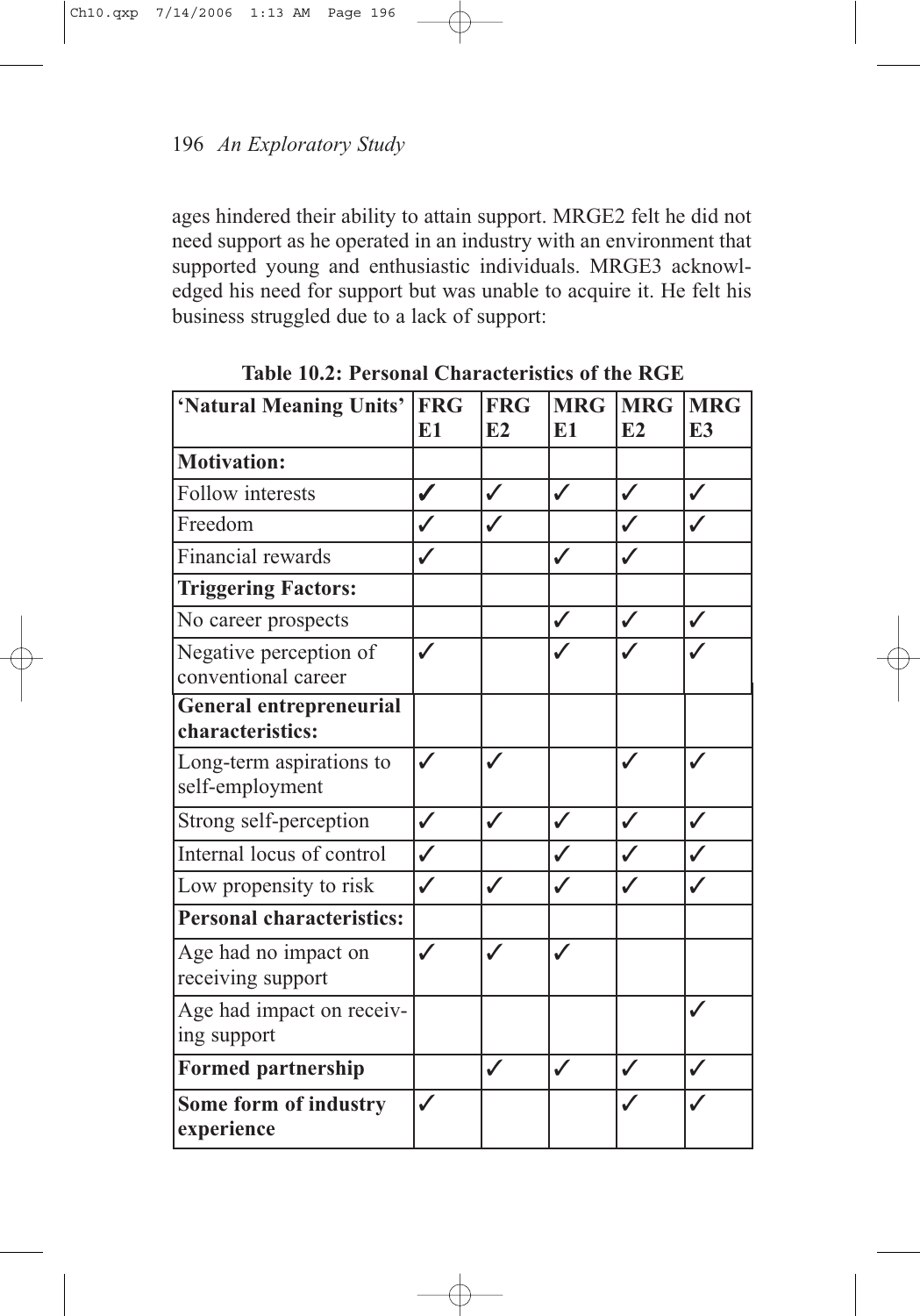We had a meeting with the County Enterprise Board and basically they told us that they couldn't help us because we were too young and we had not yet graduated. So that wasn't very helpful. As far as I could see there wasn't really any support out there for us.

(MRGE3)

Some form of support was expressed by all RGEs as an important factor in becoming self-employed at a young age. This resulted in FRGE2, MRGE1, MRGE2 and MRGE3 forming a partnership with like-minded acquaintances:

There were three of us, all partners, which provided a support base. I was not out totally on my own and that is invaluable for starting a business when you are 23.

(MRGE1)

Three co-researchers acquired experience through hobbies, parttime work while in college, and for MRGE3 an internship as part of his degree.

# **Background of the RGE – Phase 1 (Table 10.3)**

Various external factors influenced the RGEs in becoming selfemployed. For example FRGE2 and MRGE1 had self-employed parents and this greatly influenced their awareness of career alternatives. MRGE2 did not have self-employed parents but recalled a childhood memory that influenced him:

My mother is a teacher and before she went back to teaching she set up her own classroom and advertised tutorials. I remember seeing that and thinking I never have to be worried about getting a job because there was always something I could do.

(MRGE2)

Conversely, MRGE3 when reflecting back on his family life felt that his father's discontentment for his job translated into his own disenchantment with conventional careers. Furthermore, FRGE2's father felt it was advantageous for a female to be independent. This led him to encourage her to become self-employed.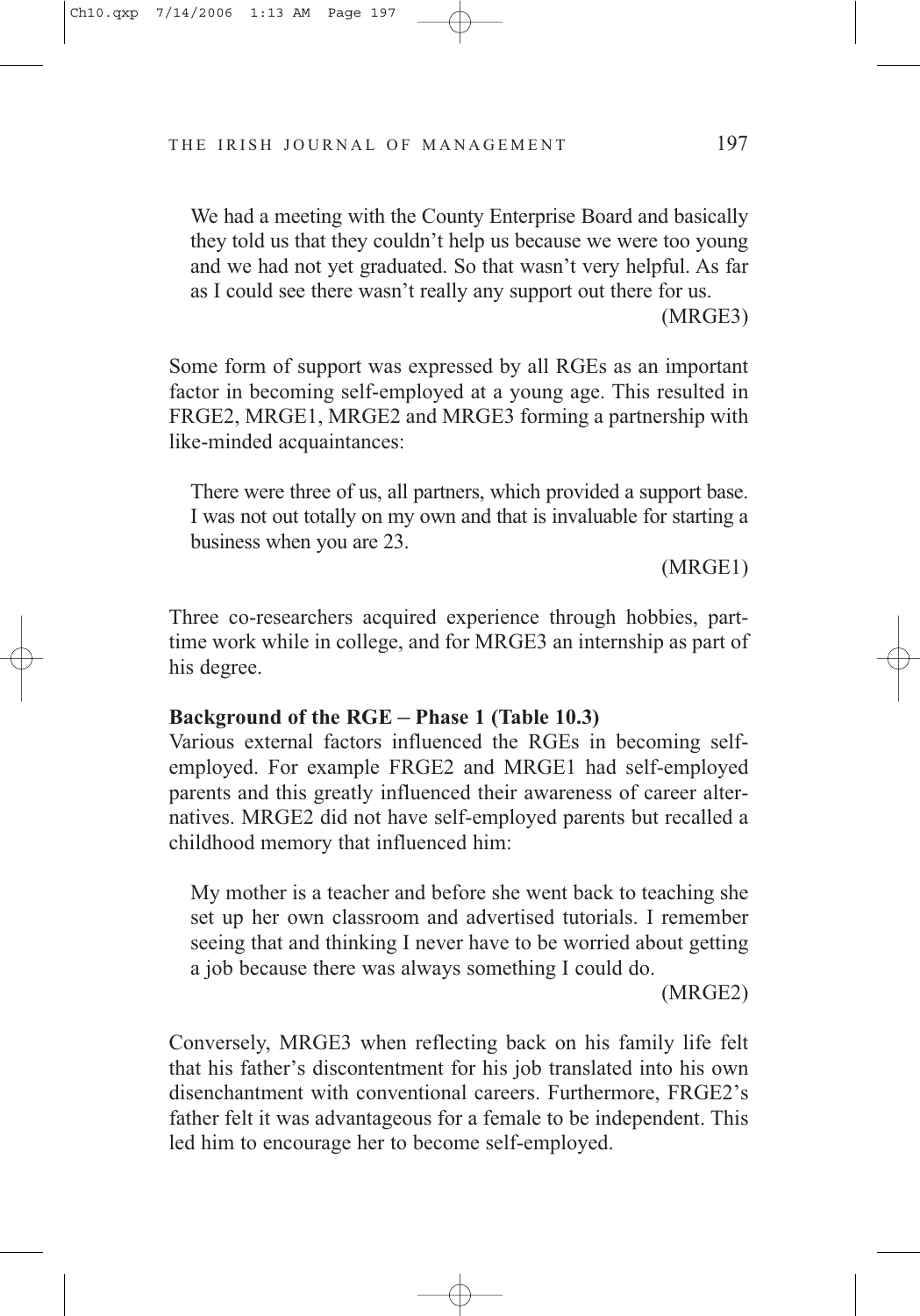FRGE1's family fostered independence by not giving her pocket money when she was growing up:

The only way I got money was if I worked. My house isn't a place where you get paid to vacuum. So I had to find some proper work. So that is what led me to teaching kids. I was 10 and teaching kids French and Art in my playroom.

(FRGE1)

Three of the co-researchers found their degree useful in becoming self-employed (Table 10.3). It gave them the theoretical background to what they were doing and FRGE1 noted: 'My degree gave me the language to communicate in the business world and it opened my eyes.' However, with regard to the practical running of the business all three co-researchers found their subjects irrelevant. FRGE2 noted:

With the day-to-day running of the business you never feel that you are ever relating to something you have studied. These are problems you wouldn't have come up against before, and certainly not in the classroom.

(FRGE2)

This experience of education was consistent with the results found from the interviews with the Faculty Deans. They perceived that they could teach the theory but not entrepreneurial qualities such as the drive to succeed. They also felt that the education system's structure did not inherently facilitate entrepreneurship, as it was geared toward conventional employment. However, UCC did provide an environment for FRGE2, MRGE1 and MRGE3 to network with like-minded individuals and form partnerships. MRGE1 also developed contacts in the food industry through a practical fourth year project that won him a National Student Enterprise Award.

FRGE1, FRGE2 and MRGE1 expressed that the view that the University fostered confidence in them through developing their skills and especially through awarding their achievements: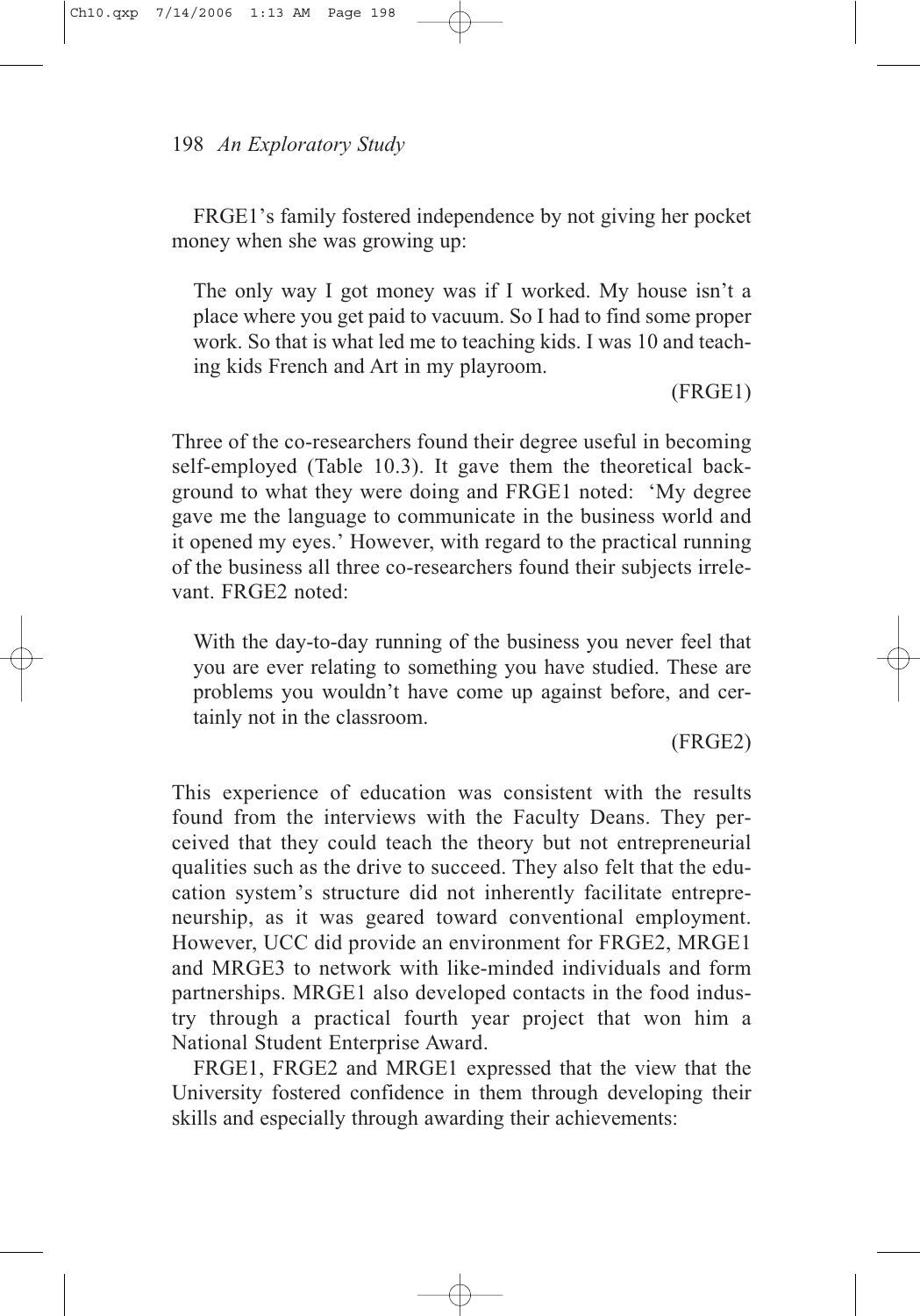I always say to myself: 'I did really well in college and I have come from that academic background and that gives me confidence in my business especially when I was starting out.'

(MRGE1)

Three of the co-researchers (FRGE1, FRGE2 and MRGE1) received some form of support from UCC, although on an informal basis through advice from lecturers. MRGE1 found this advice to be cautious. FRGE1, FRGE2 and MRGE3 became self-employed whilst still in college. MRGE3 was the only co-researcher to seek formal support from UCC and had the most difficulty in securing support:

A defining moment for me was when I called up Campus Companies in UCC (an enterprise support initiative). I remember I rang them from a payphone and got through to the secretary. I put in the money and I was put on hold. I waited 5 minutes, ran out of money and hung up. I later found out that they closed that year because people weren't using the service. There were grants available but no one was utilising the service. And I don't blame the students for not making use of it because I had never heard of them until I went looking for them. There should be some type of entrepreneurship module available to all students telling you exactly where to go to get support and how to approach it. But there is nothing like that. So I would say the University was not a big help at all.

(MRGE3)

The CEO of one of the enterprise agencies interviewed for this research was involved in this entrepreneurial initiative, which was terminated, because as he stated: 'No one even applied for the programme.'

The general attitude among the Faculty Deans was the importance of practical experience when becoming self-employed. Although certain aspects of experience were perceived to be teachable, the curricula, time and resource constraints mitigated against this. The general consensus was that entrepreneurship was dependent on the individual and certain innate characteristics. As one Dean commented: 'If people want to become self-employed no one can tell them how to do it. They are just going to do it.'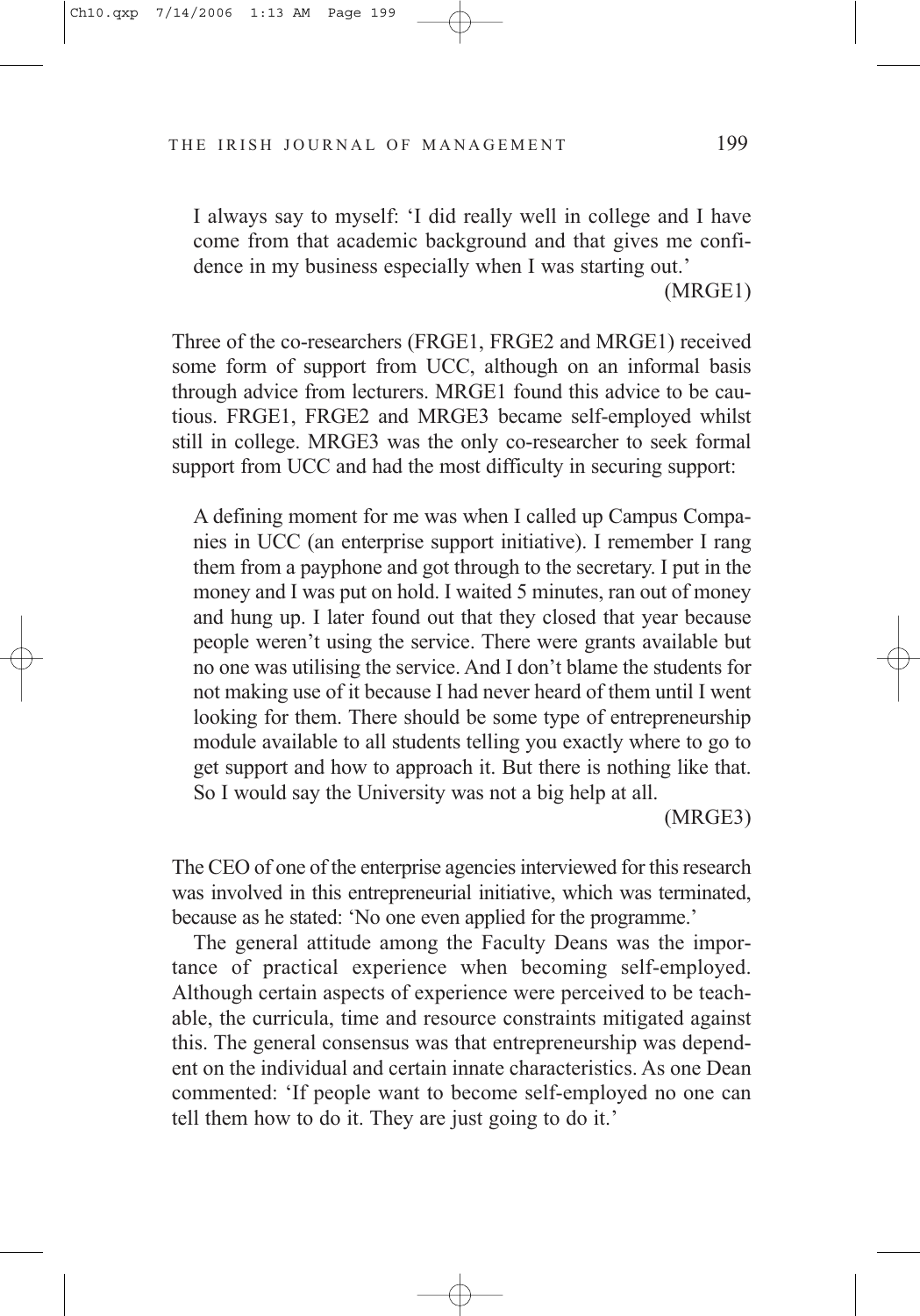| 'Natural Meaning Units'                                       | <b>FRG</b><br>E1 | <b>FRG</b><br>E2 | <b>MRG</b><br>E1 | <b>MRG</b><br>E2 | <b>MRG</b><br>E <sub>3</sub> |
|---------------------------------------------------------------|------------------|------------------|------------------|------------------|------------------------------|
| <b>Family environment:</b>                                    |                  |                  |                  |                  |                              |
| Family fostered<br>entrepreneurship                           |                  |                  |                  |                  |                              |
| Supportive family envi-<br>ronment                            |                  |                  |                  |                  |                              |
| <b>Education environment:</b>                                 |                  |                  |                  |                  |                              |
| Degree helpful in self-<br>employment                         |                  |                  |                  |                  |                              |
| UCC fostered confidence<br>in themselves                      |                  |                  |                  |                  |                              |
| Started business whilst<br>still in UCC                       |                  |                  |                  |                  |                              |
| Found partners in UCC                                         |                  |                  | J                |                  |                              |
| Acquired support from<br><b>UCC</b>                           |                  |                  |                  |                  |                              |
| Education system needs to<br>educate for self-employ-<br>ment |                  |                  |                  |                  |                              |

**Table 10.3: Background of the RGE**

# **The self-employment process – Phase 2 (Table 10.4)**

All of the co-researchers initially developed business plans, which took between six and twelve months to complete before they entered self-employment full-time. The main priority of four co-researchers was to keep their start-up capital and personal investment to a minimum. This was not a factor for MRGE3 as he had acquired a partner for financial support. FRGE2, MRGE1 and MRGE3 kept overheads as low as possible and FRGE1 persisted in acquiring grant aid.

Three co-researchers (FRGE1, FRGE2 and MRGE1) secured support from their local enterprise board. MRGE3 was unable to attain support and MRGE2 felt he did not need the support for his business.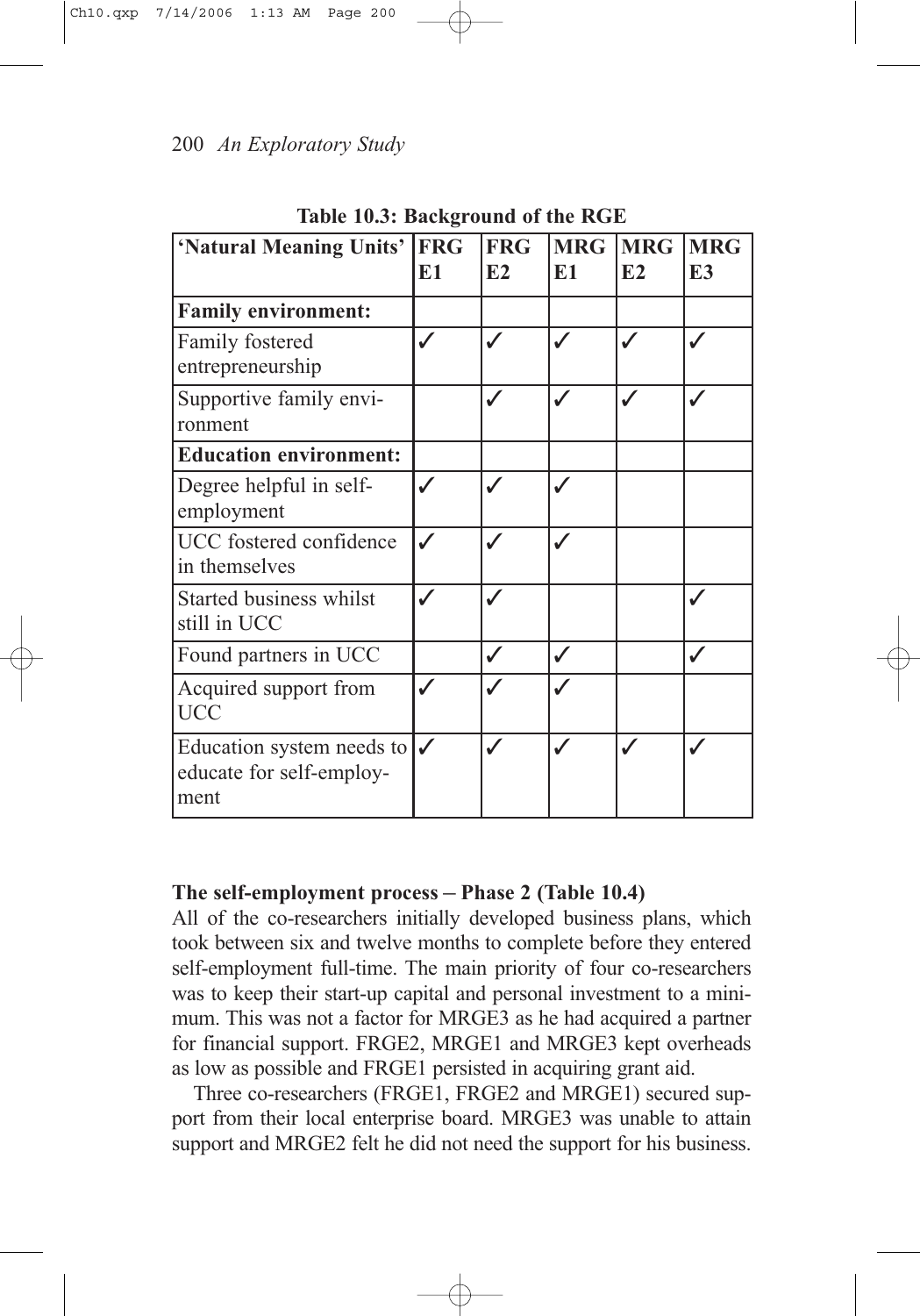Five out of the eight key enterprise agency informants perceived experience to be crucial for a graduate becoming self-employed. One CEO pointed out that 'the university is a very sheltered place, so graduates have a lack of exposure to the real world'. The three enterprise CEOs that advocated the possibility of a graduate going straight into selfemployment from university felt that it would come down to a dynamic individual with a great idea. As one CEO commented: 'It is the individual that must be able to carry the business through and breakdown the obstacles.' However, the CEOs of the local enterprise agencies recognised the need to foster a spirit of entrepreneurship, especially within the education system, as the enterprise agencies were constrained by their budgets.

| 'Natural Meaning Units'                    | <b>FRG</b><br>E1 | <b>FRG</b><br>E2 | <b>MRG</b><br>E <sub>1</sub> | <b>MRG</b><br>E2 | <b>MRG</b><br>E <sub>3</sub> |
|--------------------------------------------|------------------|------------------|------------------------------|------------------|------------------------------|
| Developed business plan                    | J                |                  | J                            |                  |                              |
| Minimised start-up capital                 |                  |                  | ✓                            |                  |                              |
| Networked to acquire<br>clients            |                  |                  |                              |                  |                              |
| <b>Enterprise Support:</b>                 |                  |                  |                              |                  |                              |
| Received support from<br>enterprise boards |                  |                  |                              |                  |                              |
| No support received                        |                  |                  |                              |                  |                              |
| No support needed                          |                  |                  |                              |                  |                              |
| Grants fully funded busi-<br>ness start-up | J                |                  |                              |                  |                              |
| <b>Start-up problems:</b>                  |                  |                  |                              |                  |                              |
| Partnership problems                       |                  |                  |                              |                  |                              |
| Labour problems                            | ✓                |                  |                              |                  |                              |
| Acquiring resources                        |                  |                  |                              |                  |                              |
| Focussed on business<br>growth             |                  |                  |                              |                  |                              |

**Table 10.4: The Self-Employment Process**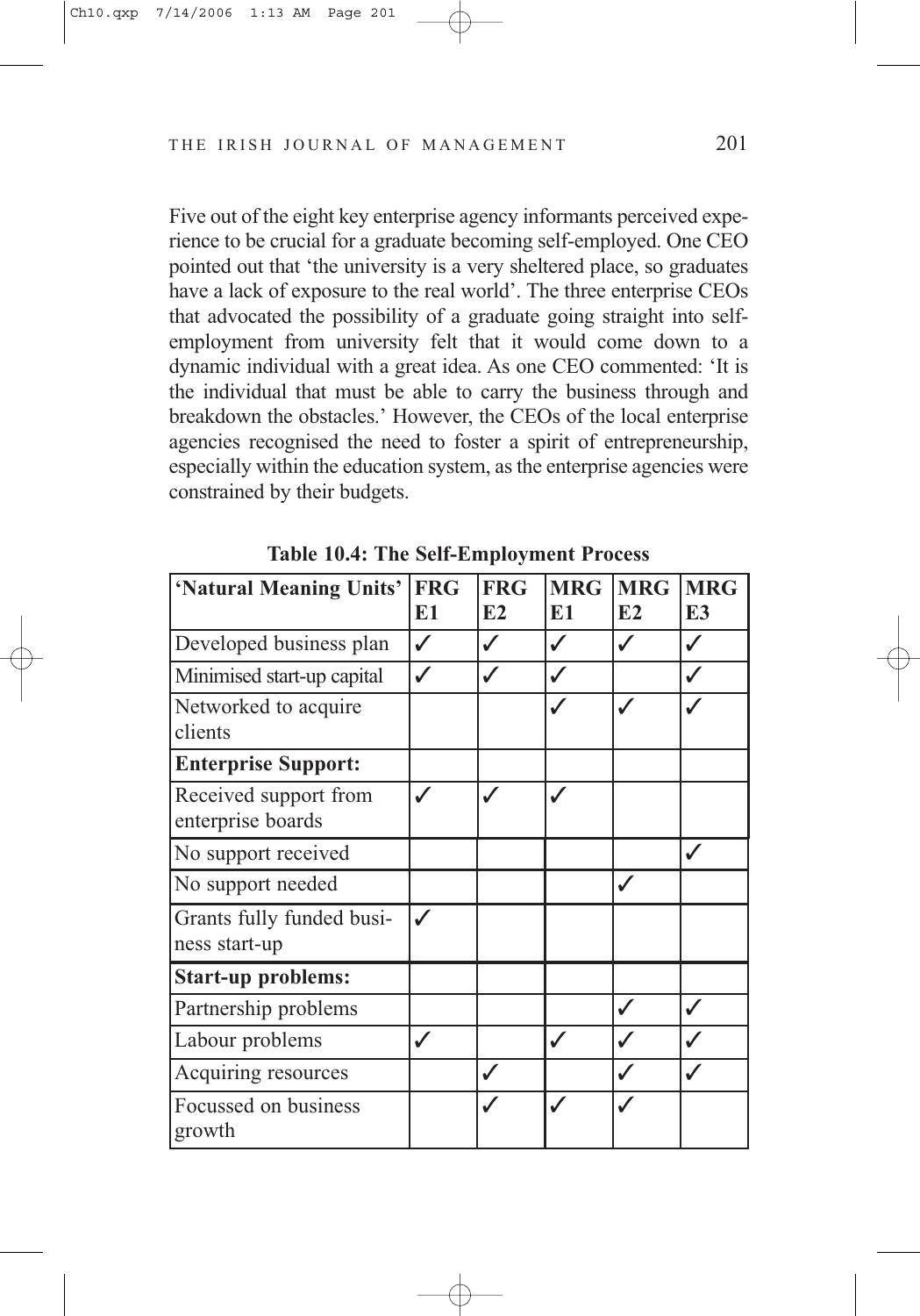Enterprise support was highly valued by those RGEs who received it. FRGE1, FRGE2 and MRGE1 received support through the development of their business plans to local enterprise board requirements. In particular, FRGE1 was able to fully finance her business through grants.

Start-up problems centred on: issues of delegation (FRGE2, MRGE1 and MRGE3); acquiring motivated staff for little money (MRGE2); and reprimanding staff (FRGE1). The age of the RGE also had implications for staff relations, as MRGE1 and MRGE3 experienced difficulties when hiring people of a similar age as themselves.

# **Reflection on the self-employment experience – Phase 3 (Table 10.5)**

The co-researchers expressed varying degrees of success. FRGE1 possessed a great sense of achievement mainly stemming from an increase in sales:

This business is life changing. It is different. If you set up on your own, it is just amazing, it is fulfilling and I would never ever take back one minute of it. I would never work for anybody.

(FRGE1)

For MRGE2 and MRGE3 learning from their experiences represented an achievement for them. However, they felt that they had not yet achieved business success. A key success factor purported by all of the RGEs was their ability to optimise their circumstances and utilise the immediate environment for assistance. Interestingly, all the co-researchers perceived that only entrepreneurship theory could be learned in the classroom. However, on reflection, all of the co-researchers identified that entrepreneurship education would have assisted them in becoming selfemployed. In particular, this was strongly emphasised by MRGE3. For the co-researchers entrepreneurial education meant bringing practical elements into the curriculum, creating awareness and signposting the information and support available.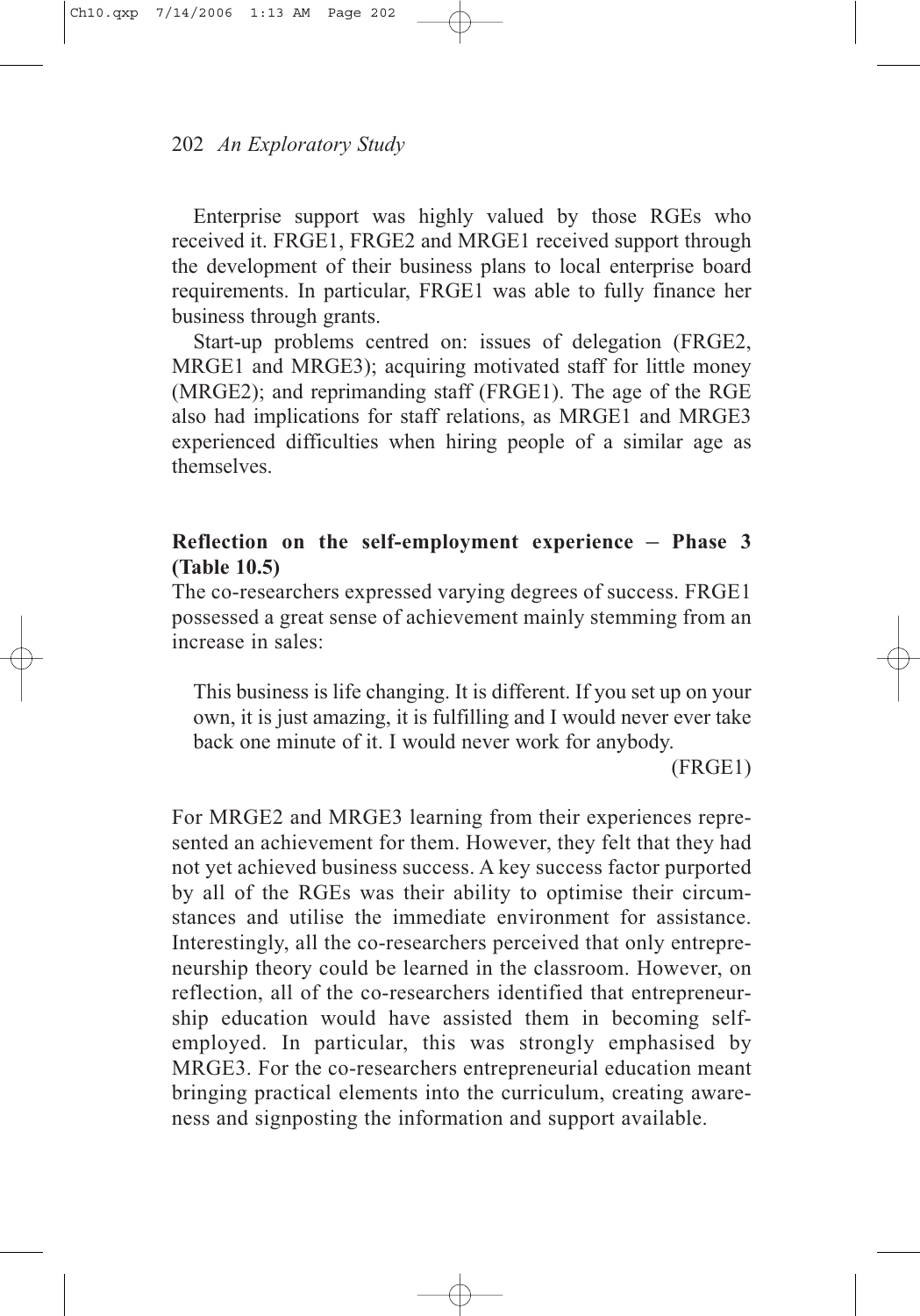| 'Natural Meaning Units'                           | <b>FRG</b> | <b>FRG</b> | <b>MRG</b> | <b>MRG</b> | <b>MRG</b> |
|---------------------------------------------------|------------|------------|------------|------------|------------|
|                                                   | E1         | E2         | E1         | E2         | E3         |
| <b>Perceived success:</b>                         |            |            |            |            |            |
| Sense of achievement                              |            |            | ✓          |            |            |
| Business success not yet<br>achieved              |            |            |            |            |            |
| Success through customer<br>loyalty               |            |            | ✓          |            |            |
| <b>Impact of education on</b><br>self-employment: |            |            |            |            |            |
| Learn facts in classroom<br>not practical         |            |            |            |            |            |
| Needed signposting of<br>support                  |            |            | ✓          |            |            |
| Certain entrepreneurial<br>qualities innate       |            |            |            |            |            |

# DISCUSSION AND CONCLUSIONS

# **Understanding self-employment for the RGE**

According to Chell et al. (1991), entrepreneurs should be categorised by their contextual and behavioural characteristics. For the RGE their unique contextual and behavioural characteristics encompass their lack of professional experience, their young age, and their recent departure from the education system. These points of differentiation impacted on the RGE self-employment process in terms of employee, work and financial issues. Similar to previous research (Tackey and Perryman, 1999; Parsons and Walsh, 1999; McLarty, 2000), the RGE was highly motivated and persevered in order to overcome barriers to self-employment. An important aspect of the RGE was the context within which the motivation and fragile aspiration to self-employment developed. An environment that supported the self-employment decision for the RGE was an intricate relationship of many factors, such as their background characteristics, their family environment, the education system and the availability of support.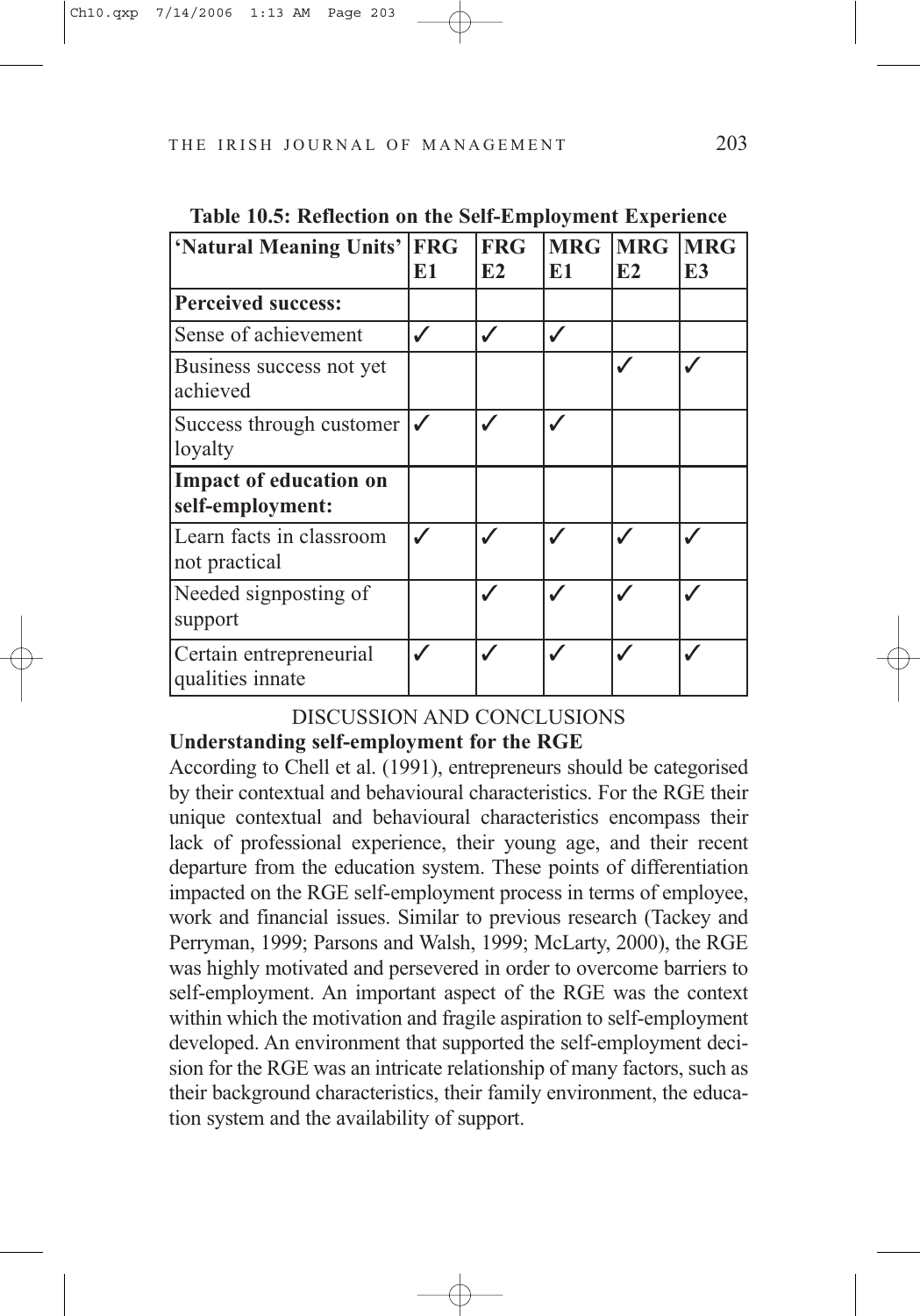Each RGE in this research displayed varying degrees of general entrepreneurial characteristics. For all co-researchers their family environment, to some extent, developed entrepreneurial characteristics within them. The main motivation that led them to the eventual decision to become self-employed was their universal passion, and dedication, to a particular domain of expertise. This extreme focus resulted in a perceived lack of career opportunities in their sectors (MRGE1, MRGE2 and MRGE3), and the desire for freedom to pursue their goals (FRGE1, FRGE2, MRGE2 and MRGE3). The motivation to follow their passion had far reaching implications for the future of the RGEs' businesses. Motivation affected their growth orientation, the structure of their business, customer relationships, as well as their eventual satisfaction with being selfemployed. It was found that the development of the RGEs' passions occurred within their family and education environment, as they were able to explore their interests.

In contrast to previous research by McLarty (2000), the RGEs in this research displayed realistic expectations with regard to the earning potential of self-employment. This resulted in their ability to work hard for an initial low return, especially during the initial start-up phase. Actualising their aspirations to become selfemployed and following their interests resulted in a sense of achievement and satisfaction, especially with regard to acquiring customers.

The skills and characteristics presented by the co-researchers, such as drive to succeed, creativity and intelligence were consistent with the skills purported by Timmons et al. (1985) as not being learnable. Since the other skills needed to become selfemployed were identified as being learnable, the RGE is vulnerable to their surrounding environment to provide these skills.

# **The role of experience in relation to RGE start-ups**

This research concurs with Reuber and Fischer (1999) and Jo and Lee (1996) that there is no direct link between a founder's experience and the performance of a new venture. The RGEs perceived their lack of professional experience as having little impact on their self-employment process and focussed more on being able to learn quickly from the environment, acquiring experience that way, and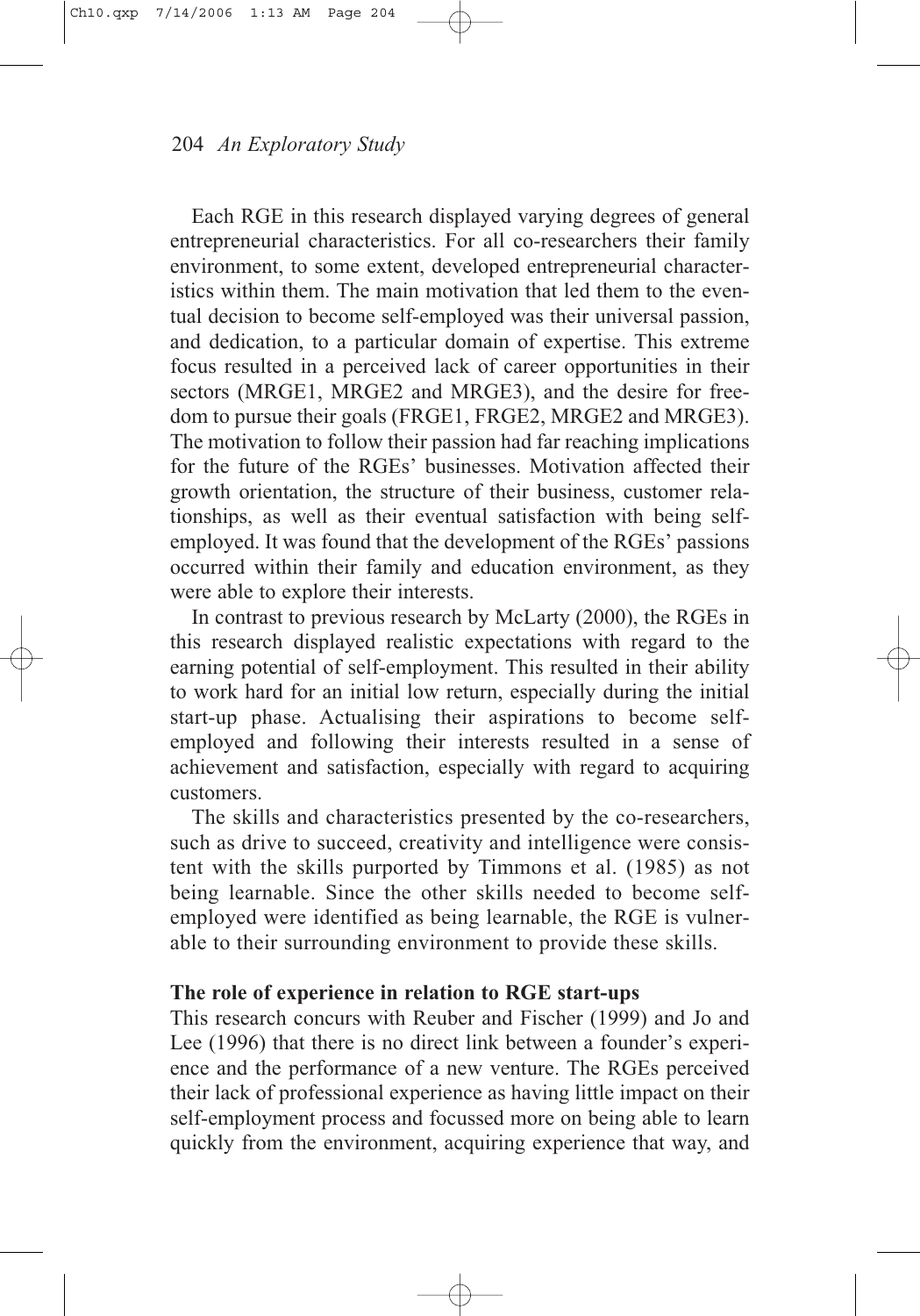maximising their previous experiences. However, as Timmons et al. (1985) noted, lack of practical experience can render the entrepreneur vulnerable as external factors are influential in shaping the ability of the entrepreneur to be successful.

Consistent with Reuber and Fischer (1999) practitioners emphasised the importance of founder experience when assessing businesses for support. The discrepancy in perceptions of experience between the RGEs and the practitioners meant that the RGEs had to be particularly resourceful and persevere more than others in order to acquire support. The key informants in the RGEs' environment perceived individuals that become self-employed without experience as enigmatic individuals who *'can do it on their own'* and thus don't need their support. The difficulty in acquiring support, due to the emphasis on founder experience, results in an indirect relationship between RGEs' experience and business success.

### **Education and the RGE**

Education was an important external factor for the RGE as there was a short interim period between leaving the education system and becoming self-employed. Three of the co-researchers became self-employed whilst still at university. All co-researchers displayed a low propensity to risk. However, in contrast to Brenner et al. (1991) they were not risk-seeking, but rather perceived low risk due to the education environment they were coming from because as recent graduates they felt they had little to risk. This points to the potential of the education system to foster entrepreneurship.

This research concurred with Timmons et al. (1985) that certain entrepreneurial skills and behaviours could be nurtured, developed and acquired. The education system impacted on the RGEs not only through creating expertise but fostering confidence and giving the RGEs credibility in the domain of their self-employment. The results of this research found that a university can be viewed as an incubation organisation, as outlined by Cooper (1981). The university can equip the RGE with skills and knowledge, industry contacts, an environment conducive to finding business partners and the geographic location of the new venture.

The key informants also perceived certain aspects of experience could be acquired without attaining professional work experience if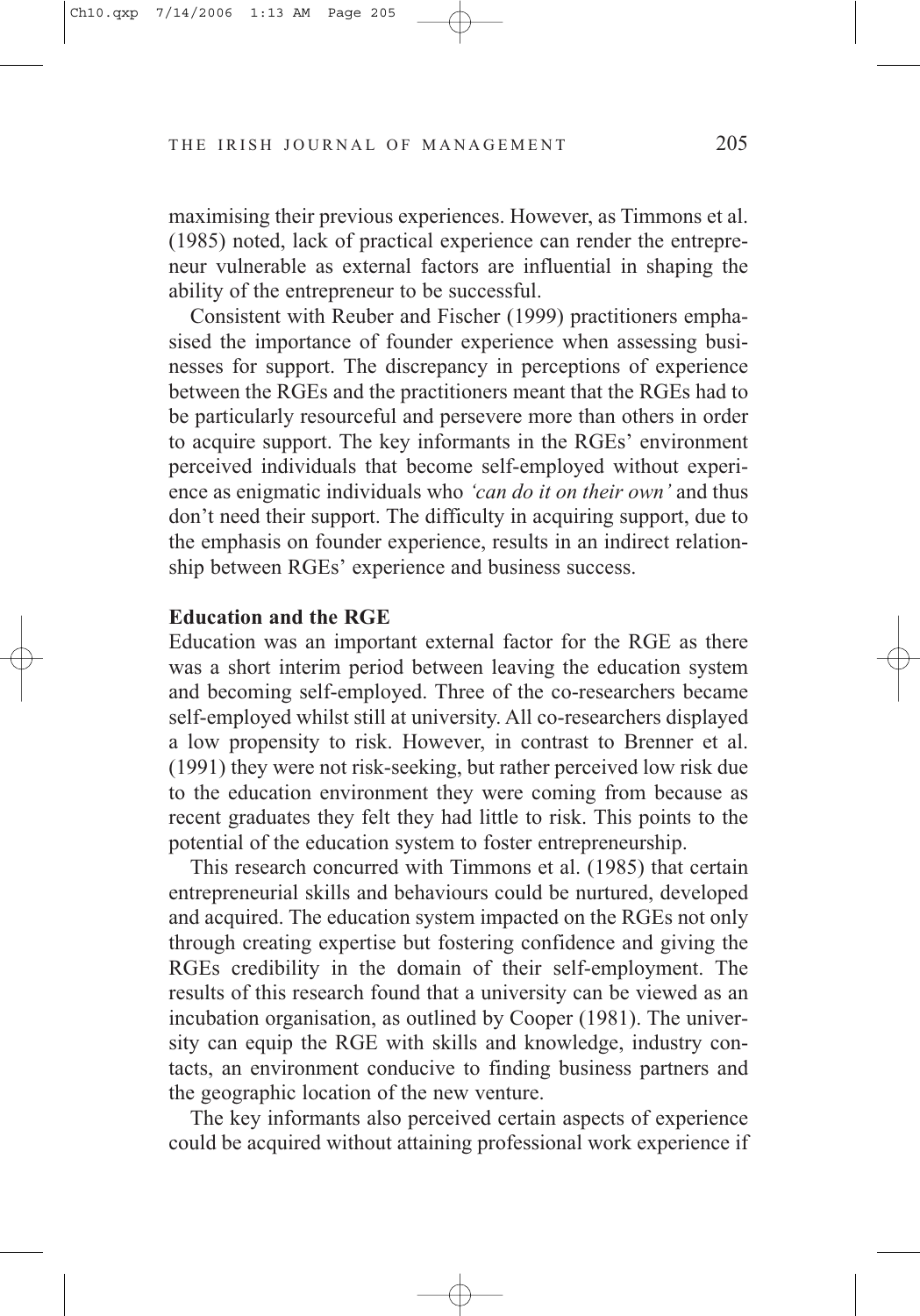the correct education was provided. The key enterprise agency informants felt experience should be taught through the education system. However, the key education informants, although they acknowledged the importance of fostering an entrepreneurship culture felt they were constrained in doing so. All key informants perceived entrepreneurship education to be less relevant to their discipline and taking responsibility for this type of education beyond their capability.

## **Start-up support for RGEs**

All the co-researchers experienced issues in acquiring support due to certain selection criteria. The main repercussion of this lack of support was the availability of little start-up capital. This had long-term effects on their business growth. The provision of financial support was not the only form of support needed. Business advice and encouragement were also important forms of support required by the RGEs.

In order to overcome the lack of support, one co-researcher (MRGE2) acquired an experienced partner. However, this did not provide the support he needed and so the partnership was dissolved. Another co-researcher (MRGE3) also believed an experienced partner would compensate for the lack of support but could not identify a suitable one. The three most successful co-researchers persevered with their businesses and ensured they acquired support from enterprise agencies.

If an 'entrepreneurial society' is to be fostered in Ireland then public policy should take the RGE's important role into account. Thus the criteria for selection of enterprises for support used by state agencies should emphasise the founder's motivation, perseverance and focus, rather than their prior experience alone.

In line with the requirements of the emerging 'entrepreneurial society' this research concludes that there is a need to shift peoples' perceptions and concepts. This entrepreneurial shift has implications for the education system and public policy. The RGE is vulnerable to the external environment, in particular during the interim period between entrepreneurial aspiration and actually becoming self-employed. This research recommends a champion of entrepreneurship for recent graduates to provide consistent advice, support and representation at a national level.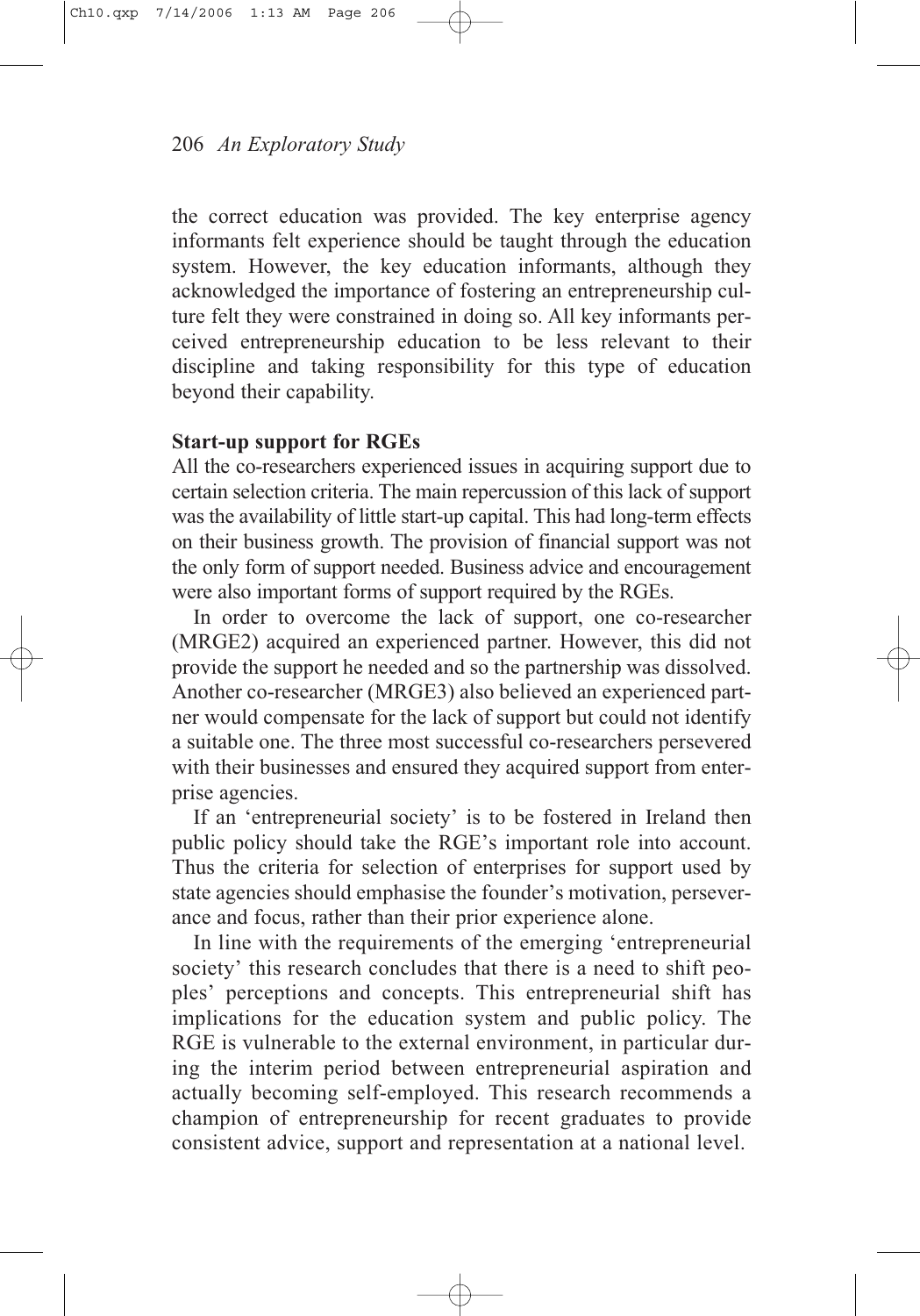#### FUTURE RESEARCH

The major limitations of this research were the focus on one Irish university and the small sample size. Further research on the other third level institutes in Ireland is necessary in order to identify the number of RGEs in Ireland and to understand the RGE on a wider scale. Further in-depth research should be undertaken to explore whether RGEs are deviants of society or leaders of the *'entrepreneurial society'*. Also a large-scale study is proposed to compare the following types of entrepreneurs: recent graduate entrepreneurs with no post-graduation experience; graduate entrepreneurs with experience; and non-graduate entrepreneurs. This research will enable a deeper understanding of the influence of education and experience on the entrepreneurial process.

#### REFERENCES

- Brenner, O.C., Pringle, C.D. and Greenhaus, J.H. (1991) 'Perceived Fulfilment of Organisational Employment Versus Entrepreneurship: Work Values and Career Intentions of Business College Graduates', *Journal of Small Business Management,* Vol. 29, No. 3, pp. 62-71.
- Brown, R. (1990) 'Encouraging Enterprise: Britain's Graduate Enterprise Program', *Journal of Small Business Management,* Vol. 28, No. 4, pp. 71-77.
- Bull, I. and Willard, G. (1995) 'Toward a Theory of Entrepreneurship', in I. Bull, H. Thomas and G. Willard (eds) (1995) *Entrepreneurship: Perspectives on Theory Building,* pp. 1-16, New York: Pergamon.
- Carland, J.W. and Carland, J.C. (1997) 'A Model of Potential Entrepreneurship: Profiles and Educational Implications', *Proceedings of the Small Business Institute Director's Association Conference,* Florida, February.
- Chell, E., Hayworth, J., and Brearley, S. (1991) *The Entrepreneurial Personality: Concepts, Cases and Categories,* London: Routledge.
- Cooper, A.C. (1981) 'Strategic Management: New Ventures and Small Businesses', *Long Range Planning,* Vol. 14, No. 5, pp. 39-45.
- Cunningham, J.B. and Lischeron, J. (1991) 'Defining Entrepreneurship', *Journal of Small Business Management,* Vol. 29, No. 1, pp. 45-62.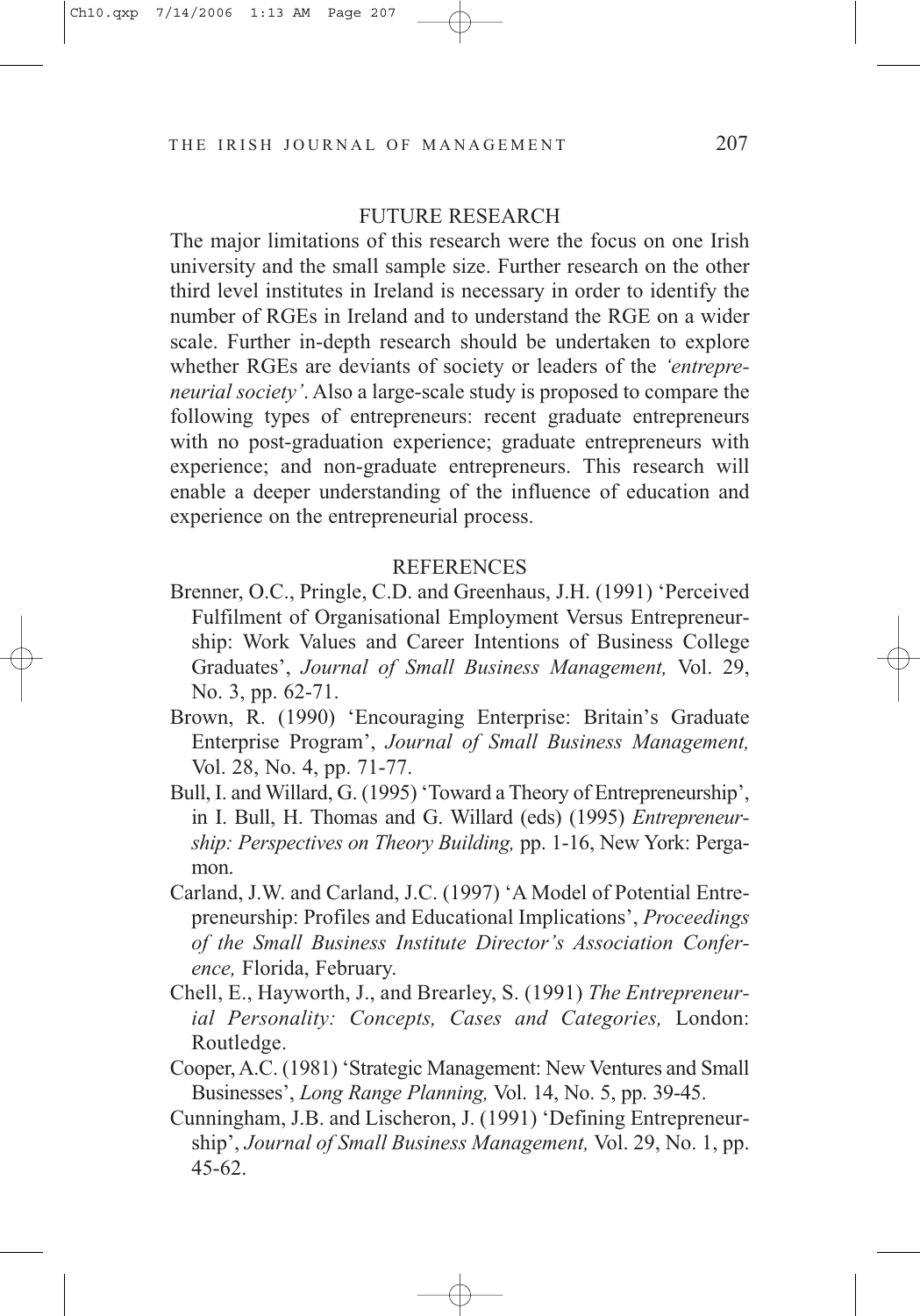- De Noble, A.F., Jung, D. and Ehrlich, S.B. (1999) 'Entrepreneurial Self-Efficacy: The Development of a Measure and its Relationship to Entrepreneurial Action', *Proceedings of the Babson Entrepreneurship Conference,* South Carolina, May.
- Drucker, P. (1985) *Innovation and Entrepreneurship,* London: Heinemann.
- European Observatory (2001) *Gallup Europe: Flash Eurobarometer 107 Entrepreneurship,* Luxembourg: European Commission.
- Fitzsimmons, P., O'Gorman, C. and Roche, F. (2001) *The Global Entrepreneurship Monitor 2001: The Irish Report,* Department of Business Administration, University College Dublin, Dublin.
- Fleming, P. (1993) 'The Role of a Structured Intervention in Shaping Graduate Entrepreneurship', *Proceedings Paper of the Conference Internationalising Entrepreneurship Education and Training,* Vienna, July.
- Fleming, P. (1996) 'Entrepreneurship Education in Ireland: A Longitudinal Study', *Academy of Entrepreneurship Journal,* Vol. 2, No. 1, pp. 94-118.
- Flores, F. and Gray, J. (2000) *Entrepreneurship and the Wired Life: Work in the Wake of Careers,* London: Demos.
- Florida, R. (2001) 'The Entrepreneurial Society', *Proceedings of the Conference on Entrepreneurship and Public Policy,* Kennedy School of Government, Harvard University, Boston, April.
- Garavan, T., O Cinneide, B. and Fleming, P. (1997) 'The Graduate Entrepreneur in Ireland', in T. Garavan (ed) (1997) *Entrepreneurship and Business Start-ups in Ireland,* pp. 133-167, Dublin: Oak Tree Press.
- Gibb, A. and Ritchie, J. (1982) 'Understanding the Process of Starting Small Business', *European Small Business Journal,* Vol. 1, No. 1, pp. 26-45.
- Goodbody Economic Consultants (2002) *Entrepreneurship in Ireland,* Dublin: Goodbody Publications.
- Harrison, R.T. and Hart, M. (1983) 'Factors Influencing New-Business Formation: A Case Study of Northern Ireland', *Environment and Planning A,* Vol. 15, pp. 1395-1412.
- Holm, L. and Kildevang, H. (1996) 'Consumers' Views on Food Quality: A Qualitative Interview Study', *Appetite,* Vol. 27, No. 1, pp. 1-14.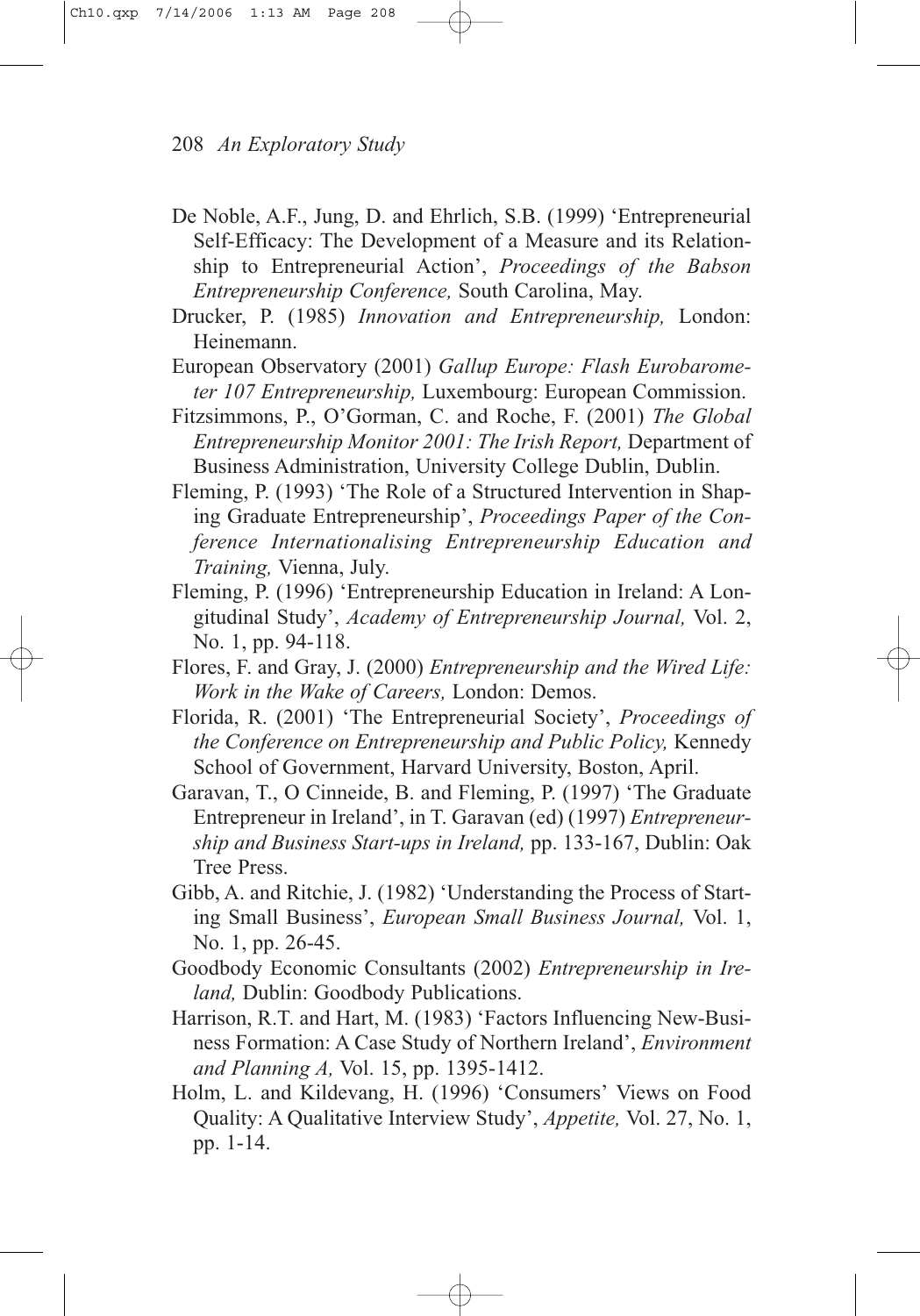- Jo, H. and Lee, J. (1996) 'The Relationship Between an Entrepreneur's Background and Performance in a New Venture', *Technovation,* Vol. 16, No. 4, pp. 161-171.
- Kirzner, I.M. (1979) *Perception, Opportunity, and Profit,* Chicago: University of Chicago Press.
- Kvale, S. (1996) *Interviews: An Introduction to Qualitative Research Interviewing,* Thousand Oaks: Sage.
- McLarty, R. (2000) *Graduate Entrepreneurs and their Enterprises,* University of East Anglia, Norwich.
- Miles, M.B. and Huberman, A.M. (1994) *Qualitative Data Analysis* 2nd Ed., London: Sage.
- Moustakas, C. (1994) *Phenomenological Research Methods,* Thousand Oaks: Sage.
- OECD (1997) *Labour Market and Social Policy Occasional Papers,* Organisation for Economic Co-operation and Development – No. 22, OCDE/GD(97)121, 18 July.
- Parsons, D. and Walsh, K. (1999) *TEC Role in Supporting Graduate Enterprise,* HOST Consultancy, Labour Market Intelligence Unit, West Sussex.
- Penrose, E. (1959) *The Theory of the Growth of the Firm,* Oxford: Basil Blackwell.
- Reuber, A. and Fischer, E. (1994) 'Entrepreneurs Experience, Expertise, and the Performance of Technology-Based Firms', *IEEE Transactions on Engineering Management,* Vol. 14, No. 4, pp. 365-373.
- Reuber, A. and Fischer, E. (1999) 'Understanding the Consequences of Founders Experience', *Journal of Small Business Management,* Vol. 35, No. 2, pp. 30-45.
- Reynolds, P.D. (1997) 'Who Starts New Firms? Preliminary Exploration of Firms in Gestation', *Small Business Economics,* Vol. 9, pp. 449-462.
- Scase, R. (2000) 'The Enterprise Culture: The Socio-economic Context of Small Firms', in S. Carter and D. Jones-Evans (eds) (2000) *Enterprise and Small Business: Principles, Practice and Policy,* Harlow: Financial Times.
- Scott, M.G. and Twomey, D.F. (1988) 'The Long-Term Supply of Entrepreneurs: Students' Career Aspirations in Relation to Entrepreneurship', *Journal of Small Business Management,* Vol. 26, No. 4, pp. 5-13.